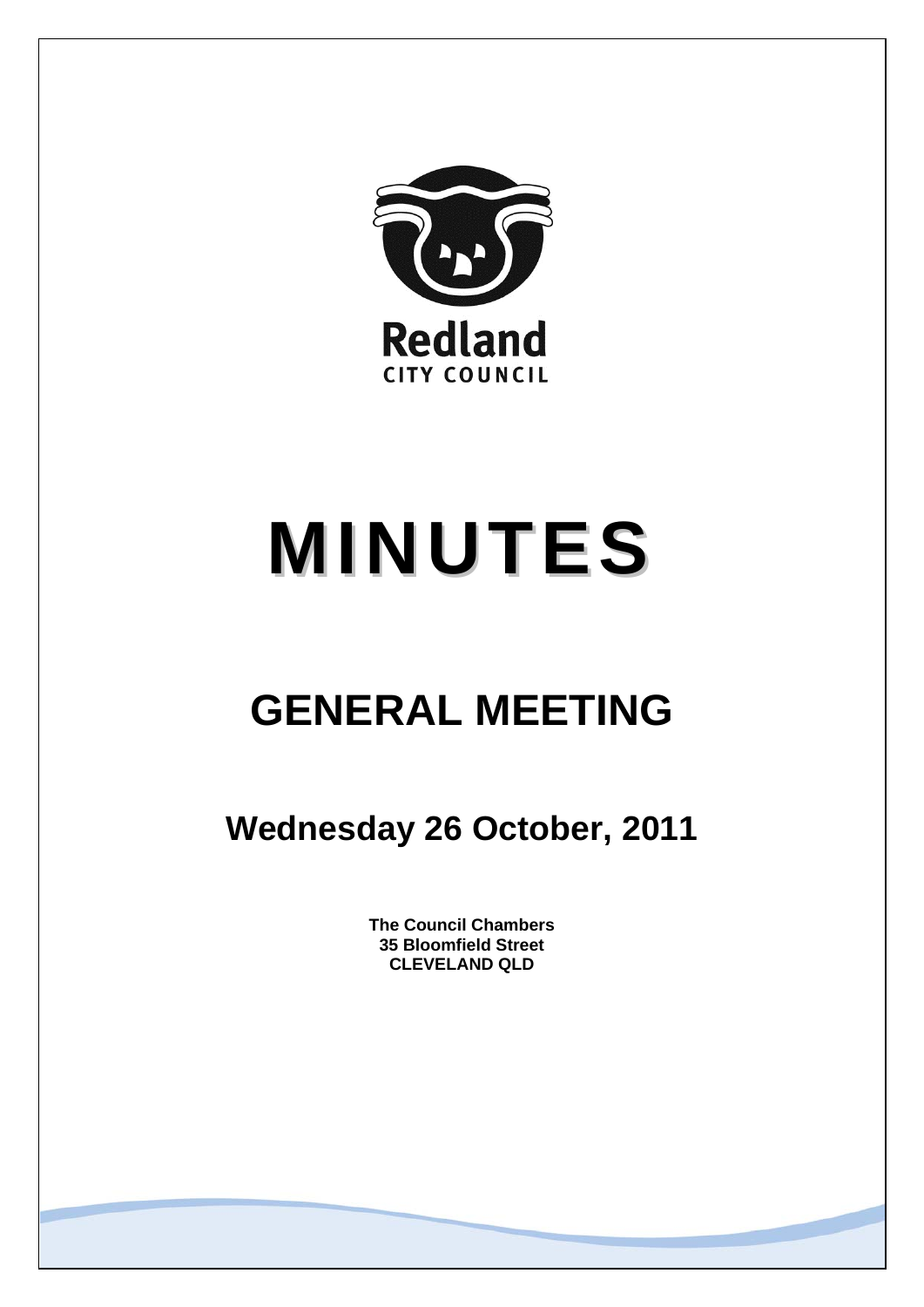# **Table of Contents**

| <b>Item</b>  |                                                                                                                |       | <b>Subject</b>                                                                                      | Page No |
|--------------|----------------------------------------------------------------------------------------------------------------|-------|-----------------------------------------------------------------------------------------------------|---------|
| 1            |                                                                                                                |       |                                                                                                     |         |
| $\mathbf{2}$ |                                                                                                                |       |                                                                                                     |         |
| 3            |                                                                                                                |       |                                                                                                     |         |
|              | 3.1                                                                                                            |       |                                                                                                     |         |
| 4            |                                                                                                                |       |                                                                                                     |         |
| 5            |                                                                                                                |       |                                                                                                     |         |
|              | 5.1                                                                                                            |       |                                                                                                     |         |
|              | 5.2                                                                                                            |       |                                                                                                     |         |
|              | 5.3                                                                                                            |       |                                                                                                     |         |
| 6            |                                                                                                                |       | <b>MATTERS OUTSTANDING FROM PREVIOUS COUNCIL MEETING</b>                                            |         |
|              |                                                                                                                | 6.1.1 | PETITION (DIVISION 4) INSTALLATION OF PEDESTRIAN<br>CROSSING AT ST RITA'S PRIMARY SCHOOL, BENFER    |         |
|              |                                                                                                                |       | 6.1.2 PETITION (DIVISION 10) SAFETY UPGRADE OF TINGALPA                                             |         |
|              |                                                                                                                |       | 6.1.3 PETITION (DIVISION 1) NO TRAFFIC LIGHTS AT CNR<br>BIRKDALE AND MAIN ROADS, WELLINGTON POINT 3 |         |
| 7            |                                                                                                                |       |                                                                                                     |         |
| 8            |                                                                                                                |       |                                                                                                     |         |
|              | 8.1                                                                                                            |       |                                                                                                     |         |
|              |                                                                                                                |       | 8.1.1 PETITION (DIVISION 10) - REQUEST FOR A NEW                                                    |         |
|              |                                                                                                                |       | 8.1.2 PETITION (DIVISION 2) - REQUEST TO REPLACE PICNIC                                             |         |
| 9            |                                                                                                                |       |                                                                                                     |         |
| 10           | <b>DECLARATION OF MATERIAL PERSONAL INTEREST AND</b><br><b>CONFLICT OF INTEREST ON ANY ITEMS OF BUSINESS 6</b> |       |                                                                                                     |         |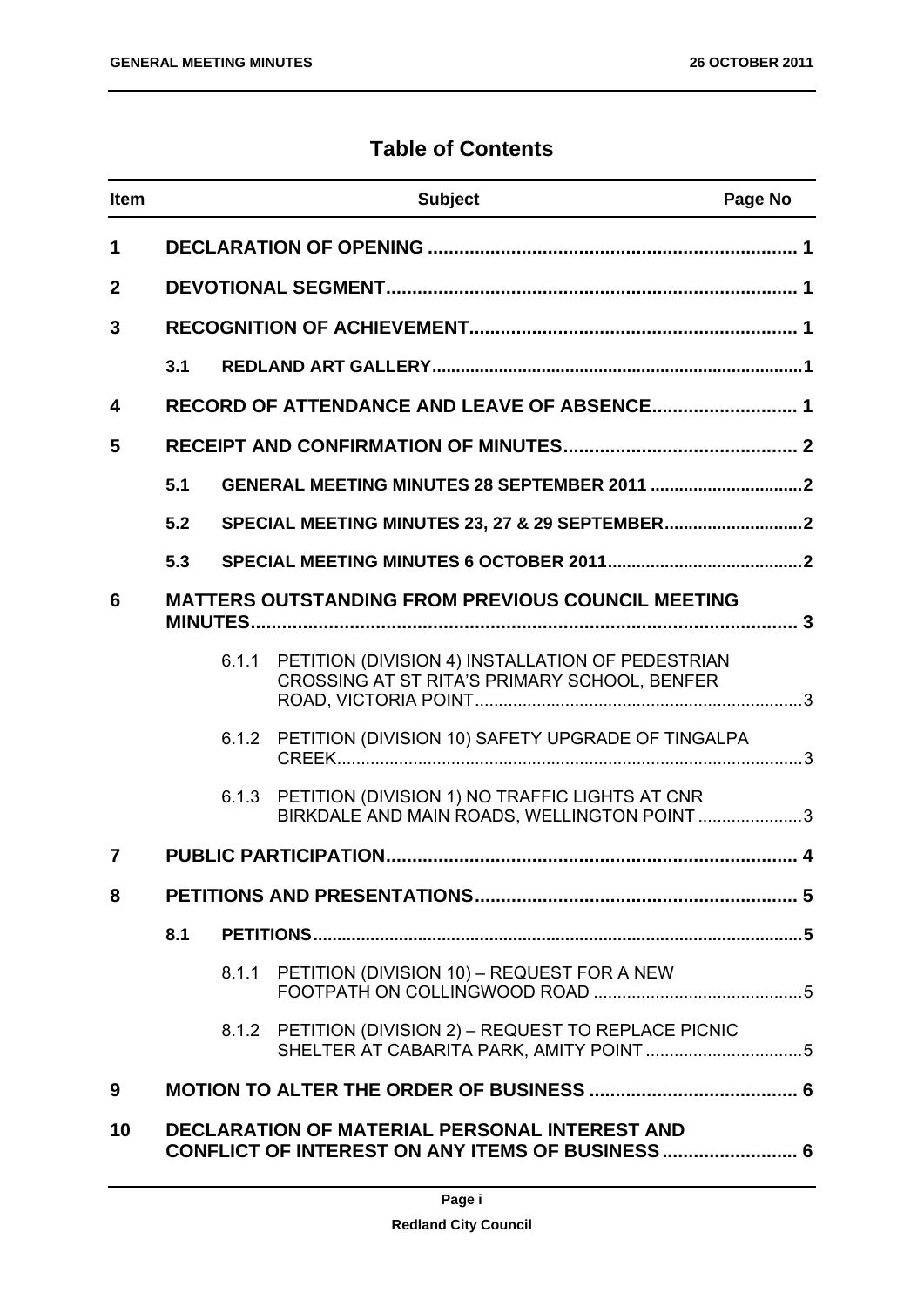| 11              |      |                                                                                                    |  |
|-----------------|------|----------------------------------------------------------------------------------------------------|--|
|                 | 11.1 |                                                                                                    |  |
|                 |      | 11.1.1 CLIMATE CHANGE: ADAPTATION FOR QUEENSLAND                                                   |  |
|                 | 11.2 |                                                                                                    |  |
|                 |      | 11.2.1 PROPOSED CLOSURE - YARRONG ROAD PATHWAY,                                                    |  |
|                 |      | 11.2.2 MORETON BAY CYCLEWAY - HILLIARDS CREEK                                                      |  |
|                 | 11.3 |                                                                                                    |  |
|                 |      | 11.3.1 VEGETATION PROTECTION ORDERS VPO 22, 24, 25, 26 20                                          |  |
|                 |      | 11.3.2 2011/12 DIVISIONAL PARKS AND INFRASTRUCTURE                                                 |  |
|                 | 11.4 |                                                                                                    |  |
|                 |      |                                                                                                    |  |
|                 |      |                                                                                                    |  |
|                 | 11.5 |                                                                                                    |  |
|                 |      | 11.5.1 NORTH STRADBROKE ISLAND ECONOMIC TRANSITION                                                 |  |
|                 |      | 11.5.2 COMPLAINTS REGARDING COUNCIL'S HANDLING OF<br>BIOMASS POWER PLANT DEVELOPMENT (GC# 601, 602 |  |
| 12 <sup>°</sup> |      | DEVELOPMENT AND COMMUNITY STANDARDS COMMITTEE                                                      |  |
|                 | 12.1 |                                                                                                    |  |
|                 |      | 12.1.1 CATEGORY 1 - MINOR COMPLYING CODE ASSESSMENT                                                |  |
|                 |      | 12.1.2 CATEGORY 2 - COMPLYING CODE ASSESSMENT AND                                                  |  |
|                 |      | 12.1.3 APPEALS LIST - CURRENT AS AT 10 OCTOBER, 2011  42                                           |  |
|                 |      |                                                                                                    |  |
|                 |      | 12.1.5 AMENDMENTS TO FEES AND CHARGES SCHEDULE                                                     |  |

# **Page ii**

#### **Redland City Council**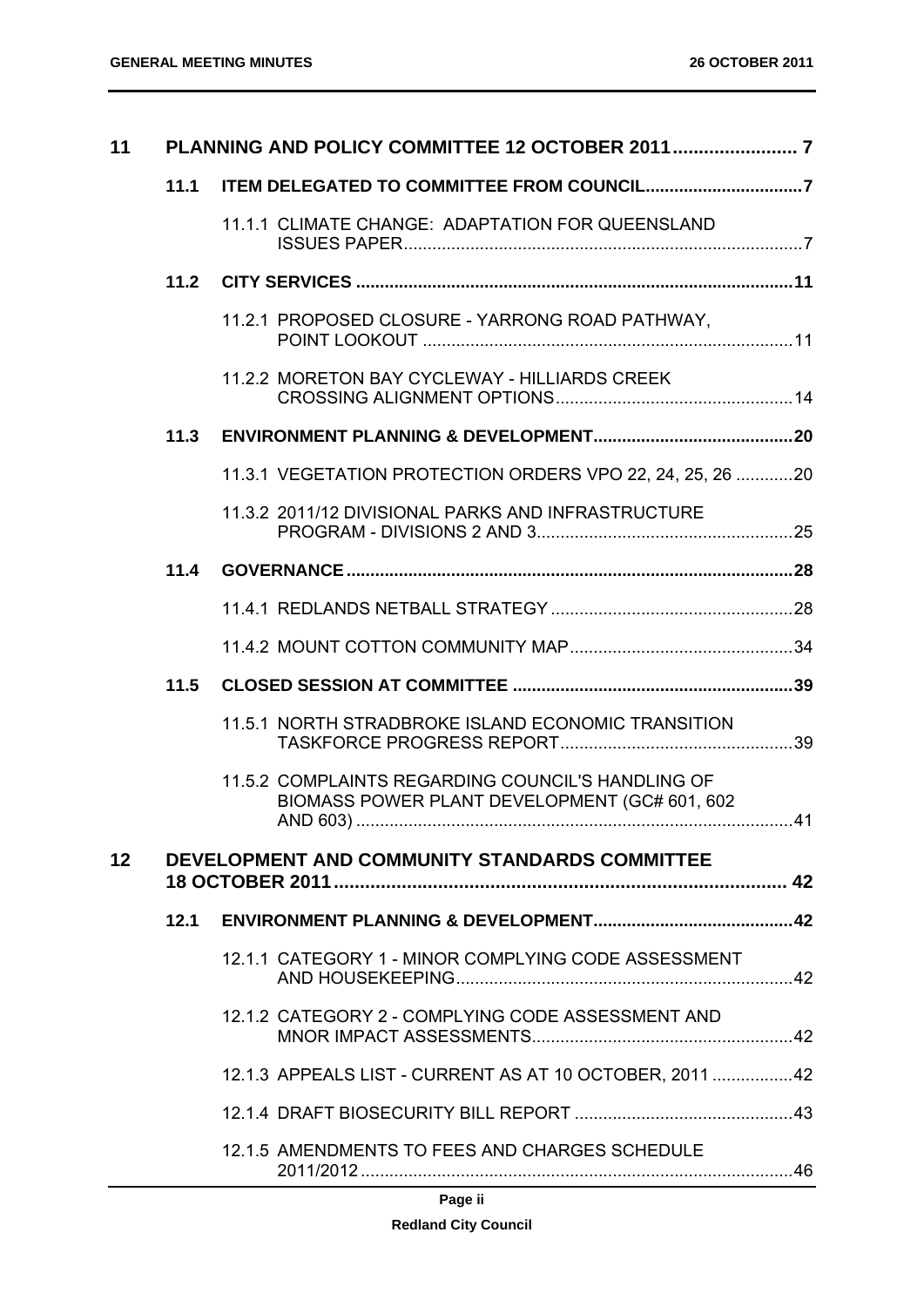| 13 |      | CUSTOMER SERVICES COMMITTEE 19 OCTOBER 2011  49                                                                                                   |  |  |
|----|------|---------------------------------------------------------------------------------------------------------------------------------------------------|--|--|
|    | 13.1 |                                                                                                                                                   |  |  |
|    |      | 13.1.1 REQUEST TO CALL FOR EXPRESSIONS OF INTEREST<br>FOR A SITE SPECIFIC LANDFILL LEACHATE PRE-<br>TREATMENT SOLUTION AND LANDFILL LEACHATE PRE- |  |  |
|    |      | 13.1.2 INVESTIGATION OF THE UPGRADE OF BIRKDALE AND                                                                                               |  |  |
| 14 |      | <b>CORPORATE SERVICES &amp; GOVERNANCE COMMITTEE 19</b>                                                                                           |  |  |
|    | 14.1 |                                                                                                                                                   |  |  |
|    |      | 14.1.1 NATIONAL COMPETITION POLICY REQUIREMENTS FOR                                                                                               |  |  |
|    |      | 14.1.2 SEPTEMBER 2011 MONTHLY FINANCIAL REPORTS  76                                                                                               |  |  |
|    |      | 14.1.3 QUARTERLY PROJECTS AND BUSINESS UNIT ACTIVITY                                                                                              |  |  |
|    |      | 14.1.4 SOUTH-EAST QUEENSLAND WATER (DISTRIBUTION AND<br>RETAIL RESTRUCTURING) AND OTHER LEGISLATION                                               |  |  |
|    |      | 14.1.5 CORPORATE POLICY POL-3014 RATING EXEMPTION -                                                                                               |  |  |
|    | 14.2 |                                                                                                                                                   |  |  |
|    |      | 14.2.1 A REPORT ON THE AUDIT COMMITTEE MEETING 94                                                                                                 |  |  |
|    |      | 14.2.2 COUNCIL MEETING SCHEDULE JANUARY - MARCH 201298                                                                                            |  |  |
|    |      | 14.2.3 ELECTORAL COMMISSION QUEENSLAND COSTING<br>ESTIMATES FOR REDLAND CITY 2012 ELECTION 101                                                    |  |  |
|    |      | 14.2.4 AMENDMENTS TO SUBORDINATE LOCAL LAWS 19<br>(REGULATED PARKING), 21 (ROADS) AND 2 (ANIMAL                                                   |  |  |
|    |      |                                                                                                                                                   |  |  |
|    | 14.3 |                                                                                                                                                   |  |  |
|    |      |                                                                                                                                                   |  |  |
|    | 14.4 |                                                                                                                                                   |  |  |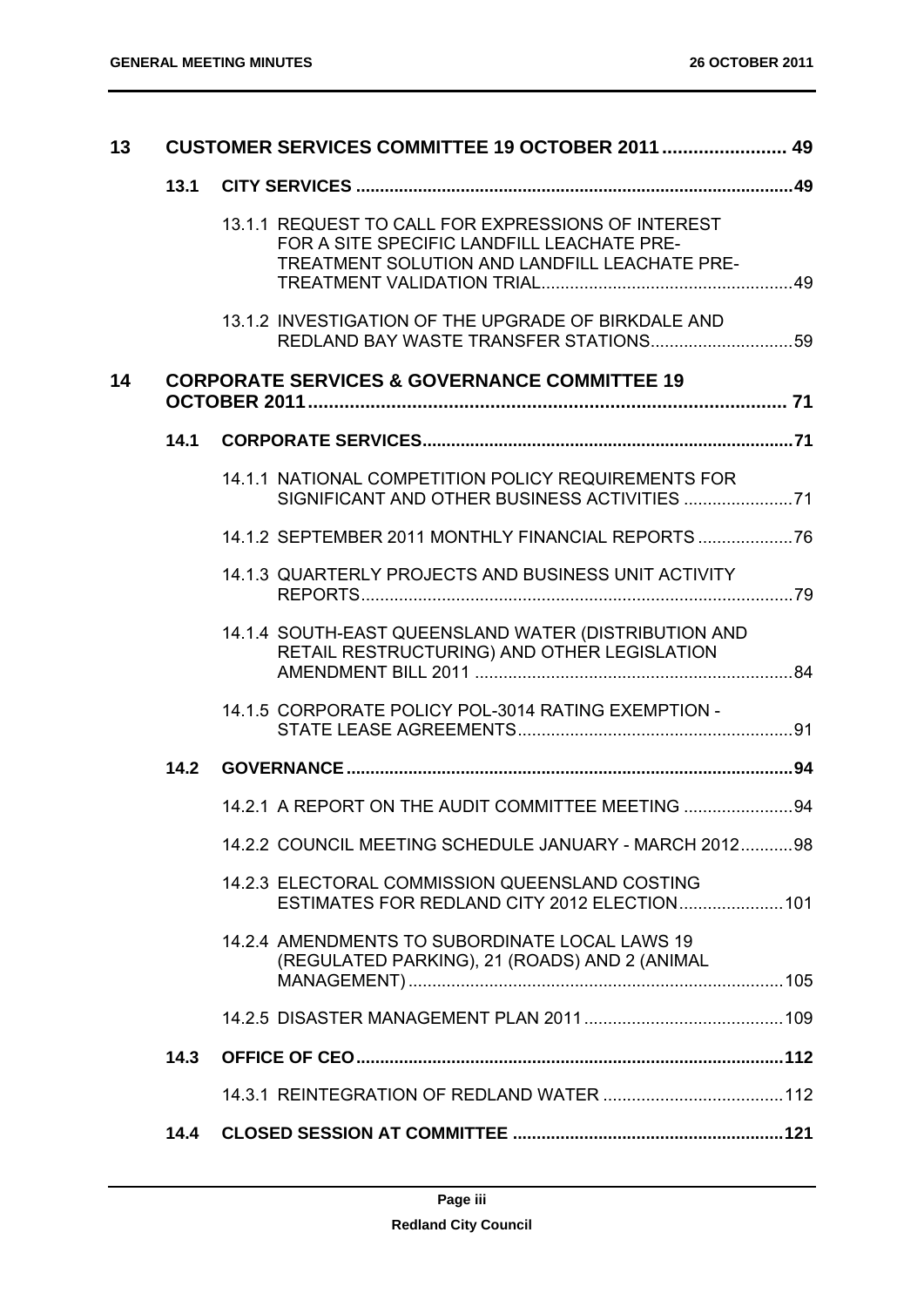|    |      | 14.4.1 FINAL DRAFT REGULATED ASSET BASE (RAB) ROLL-                                                                                               |  |
|----|------|---------------------------------------------------------------------------------------------------------------------------------------------------|--|
| 15 |      |                                                                                                                                                   |  |
| 16 |      |                                                                                                                                                   |  |
|    | 16.1 |                                                                                                                                                   |  |
|    |      | 16.1.1 DELEGATION TO PLANNING & POLICY COMMITTEE TO<br>RELEASE THE DRAFT PRIORITY INFRASTRUCTURE PLAN                                             |  |
|    | 16.2 |                                                                                                                                                   |  |
|    |      | 16.2.1 WEINAM CREEK CAR PARK CHARGING AND ASSOCIATED                                                                                              |  |
| 17 |      |                                                                                                                                                   |  |
|    | 17.1 |                                                                                                                                                   |  |
|    |      | 17.1.1 NOTICE OF MOTION TO INVESTIGATE THE PROVISION OF<br>A WIDER RANGE OF RECREATION ACTIVITIES WITHIN                                          |  |
|    | 17.2 |                                                                                                                                                   |  |
|    |      | 17.2.1 NOTICE OF MOTION THAT COUNCIL OFFICERS PREPARE<br>A REPORT ALLOWING COUNCIL TO REVOKE TPA 31<br>(TREE PROTECTION AREA) UNDER SECTION 16 OF |  |
|    | 17.3 |                                                                                                                                                   |  |
|    |      | 17.3.1 NOTICE OF MOTION THAT COUNCIL OFFICERS BE<br>REQUIRED TO UNDERTAKE A REVIEW OF THE ORCHARD                                                 |  |
|    | 17.4 |                                                                                                                                                   |  |
|    |      | 17.4.1 NOTICE OF MOTION THAT COUNCIL ADVOCATES THE<br>STATE GOVERNMENT FOR THE INTRODUCTION OF<br>SUBSIDIES FOR VEHICULAR FERRY SERVICES  161     |  |
|    | 17.5 |                                                                                                                                                   |  |
|    |      | 17.5.1 NOTICE OF MOTION THAT COUNCIL OFFICERS PREPARE<br>A REPORT FOR THE NOVEMBER GENERAL MEETING TO<br>ADDRESS THE POSSIBILITY OF REVIVING THE  |  |
|    | 17.6 |                                                                                                                                                   |  |
|    |      |                                                                                                                                                   |  |

**Page iv**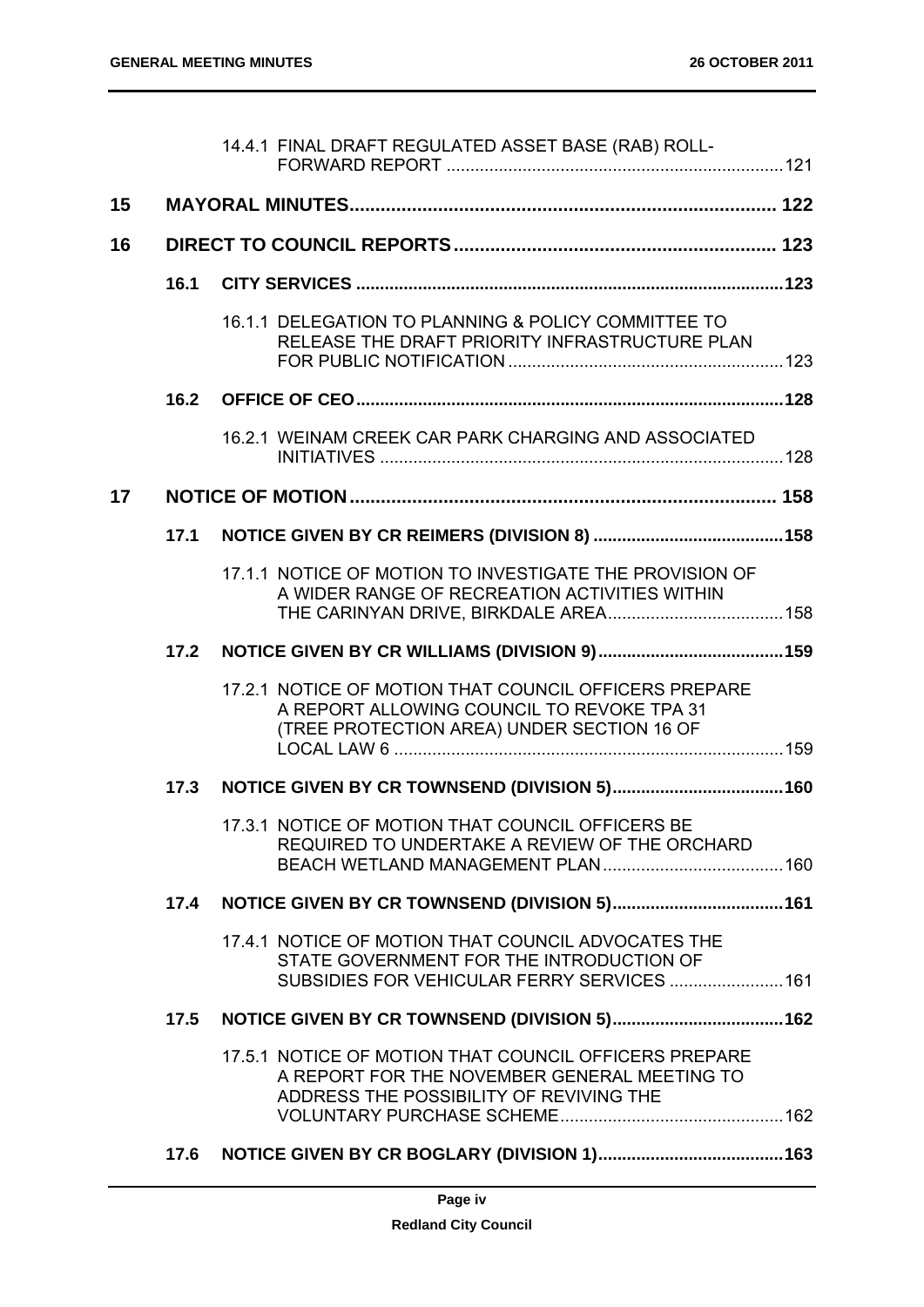|    |                                                          | 17.6.1 NOTICE OF MOTION THAT A REPORT BE PREPARED FOR<br>CONSIDERATION OF OPTIONS FOR SURVEILLANCE OF |  |
|----|----------------------------------------------------------|-------------------------------------------------------------------------------------------------------|--|
|    | 17.7                                                     |                                                                                                       |  |
|    |                                                          | 17.7.1 NOTICE OF MOTION THAT COUNCIL INVESTIGATE THE                                                  |  |
| 18 |                                                          |                                                                                                       |  |
|    | 18.1                                                     |                                                                                                       |  |
|    |                                                          |                                                                                                       |  |
| 19 |                                                          |                                                                                                       |  |
|    | 19.1                                                     |                                                                                                       |  |
|    |                                                          |                                                                                                       |  |
| 20 |                                                          |                                                                                                       |  |
| 21 |                                                          |                                                                                                       |  |
| 22 |                                                          |                                                                                                       |  |
| 23 |                                                          |                                                                                                       |  |
| 24 | RECORD OF ATTENDANCE AND LEAVE OF ABSENCE 169            |                                                                                                       |  |
| 25 |                                                          |                                                                                                       |  |
| 26 | <b>MATTERS OUTSTANDING FROM PREVIOUS COUNCIL MEETING</b> |                                                                                                       |  |
| 27 |                                                          |                                                                                                       |  |
| 28 |                                                          |                                                                                                       |  |
| 29 |                                                          |                                                                                                       |  |
| 30 | DECLARATION OF MATERIAL PERSONAL INTEREST ON ANY         |                                                                                                       |  |
| 31 |                                                          |                                                                                                       |  |
| 32 |                                                          | <b>CITY SERVICES COMMITTEE 7/08/12 - RECEIPT AND ADOPTION</b>                                         |  |
|    | 32.1                                                     |                                                                                                       |  |
|    |                                                          | Page v                                                                                                |  |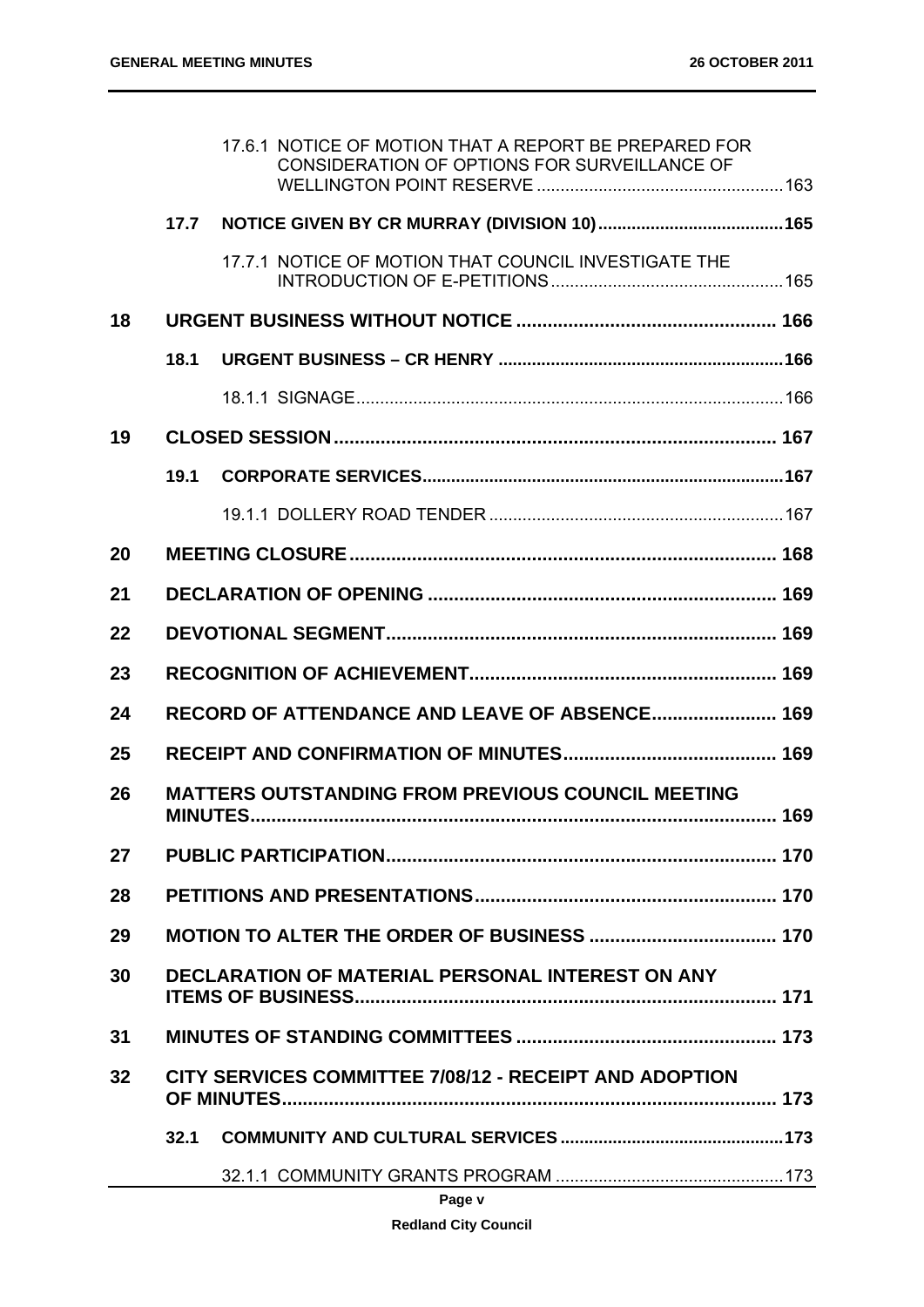|    | 32.2 |                                                                                                                                                                                          |  |
|----|------|------------------------------------------------------------------------------------------------------------------------------------------------------------------------------------------|--|
|    |      |                                                                                                                                                                                          |  |
|    |      | 32.2.2 FINAL ADOPTION OF THE PRIORITY INFRASTRUCTURE                                                                                                                                     |  |
|    |      | 32.2.3 MEMORANDUM OF UNDERSTANDING BETWEEN<br>REDLAND CITY COUNCIL AND BRISBANE MARKETING<br>(REGIONAL TOURISM ORGANISATION) - FOR THE<br>MAINTENANCE OF SEQ WALKING TRAILS DATA FOR THE |  |
|    |      |                                                                                                                                                                                          |  |
|    | 32.3 |                                                                                                                                                                                          |  |
|    |      |                                                                                                                                                                                          |  |
|    |      | 32.3.2 REQUEST TO EXTEND HEAVY VEHICLE ROUTE ACCESS                                                                                                                                      |  |
|    | 32.4 |                                                                                                                                                                                          |  |
|    |      |                                                                                                                                                                                          |  |
|    |      |                                                                                                                                                                                          |  |
| 33 |      |                                                                                                                                                                                          |  |
| 34 |      |                                                                                                                                                                                          |  |
|    | 34.1 |                                                                                                                                                                                          |  |
|    |      |                                                                                                                                                                                          |  |
| 35 |      |                                                                                                                                                                                          |  |
| 36 |      |                                                                                                                                                                                          |  |
| 37 |      |                                                                                                                                                                                          |  |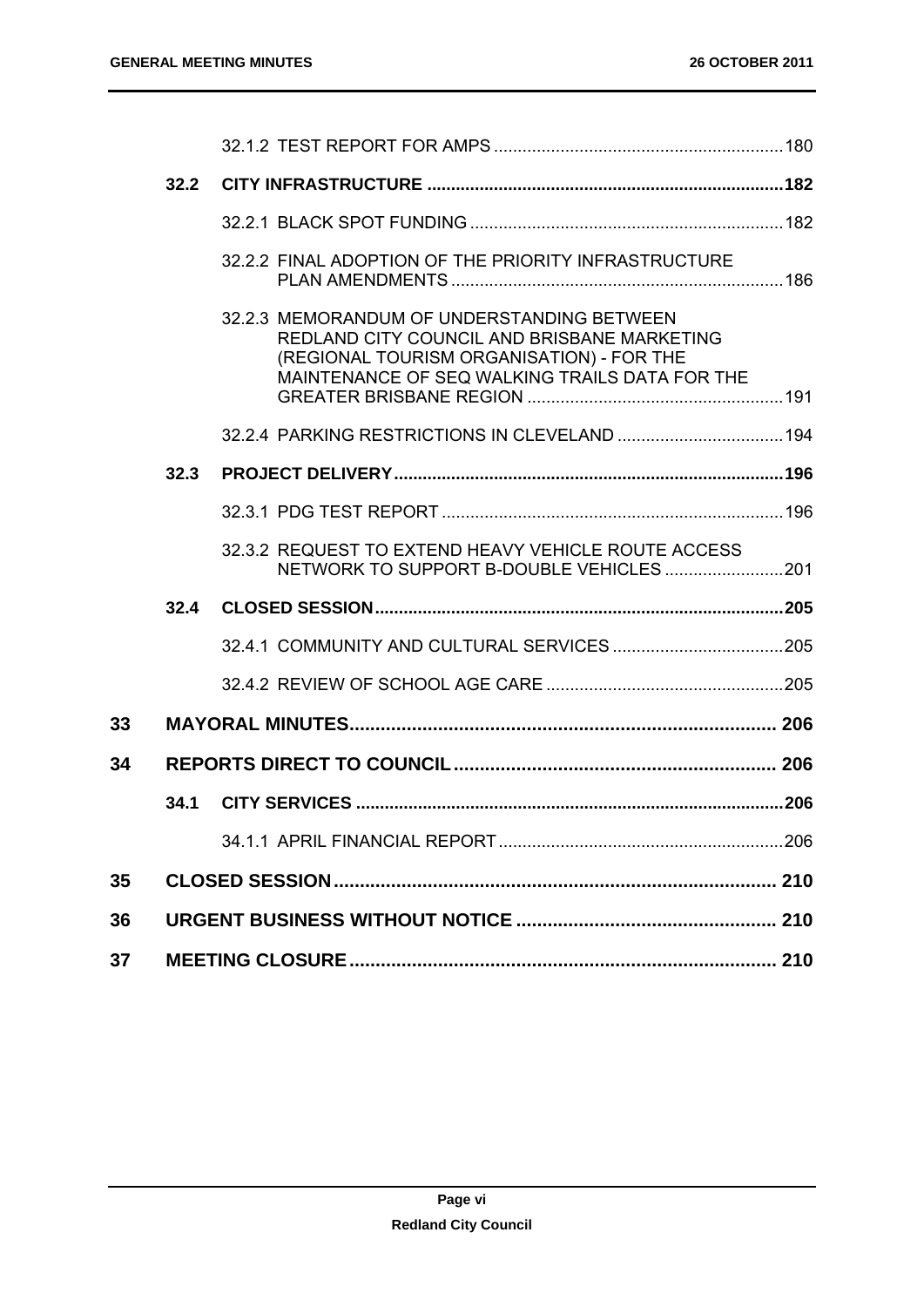# **1 DECLARATION OF OPENING**

The Mayor declared the meeting open at 4.00pm and acknowledged the Quandamooka people, who are the traditional custodians of the land on which Council meets.

The Mayor also paid Council's respect to their elders, past and present, and extend that respect to other indigenous Australians who are present.

# **2 DEVOTIONAL SEGMENT**

Pastor Peter Grieve, member of the Ministers' Fellowship, led Council in a brief devotional segment.

# **3 RECOGNITION OF ACHIEVEMENT**

#### **3.1 REDLAND ART GALLERY**

The Mayor congratulated the Redland Art Gallery who won the Excellence in the Arts Category for 2011 at the Chamber of Commerce Business Achievement Awards and acknowledged the contribution of the Art Gallery volunteers.

# **4 RECORD OF ATTENDANCE AND LEAVE OF ABSENCE**

#### **MEMBERS PRESENT:**

| Cr M Hobson PSM     | Mayor                                     |
|---------------------|-------------------------------------------|
| Cr W Boglary        | <b>Councillor Division 1</b>              |
| Cr C Ogilvie        | <b>Councillor Division 2</b>              |
| Cr D Henry          | <b>Councillor Division 3</b>              |
| Cr J Burns          | Councillor Division 4 - left at 6.46pm    |
| Cr B Townsend       | Councillor Division 5 – entered at 4.01pm |
| Cr T Bowler         | <b>Councillor Division 6</b>              |
| <b>Cr K Reimers</b> | <b>Councillor Division 8</b>              |
| Cr Williams         | <b>Councillor Division 9</b>              |
| Cr H Murray         | <b>Councillor Division 10</b>             |

# **EXECUTIVE LEADERSHIP GROUP:**

| Mr G Stevenson PSM | <b>Chief Executive Officer</b>                     |
|--------------------|----------------------------------------------------|
| Mr N Clarke        | <b>General Manager Governance</b>                  |
| Mr M Drydale       | <b>General Manager Corporate Services</b>          |
| Mrs L Rusan        | <b>General Manager City Services</b>               |
| Mrs T Averay       | General Manager Environment Planning & Development |
|                    |                                                    |

#### **MINUTES:**  Mrs J Parfitt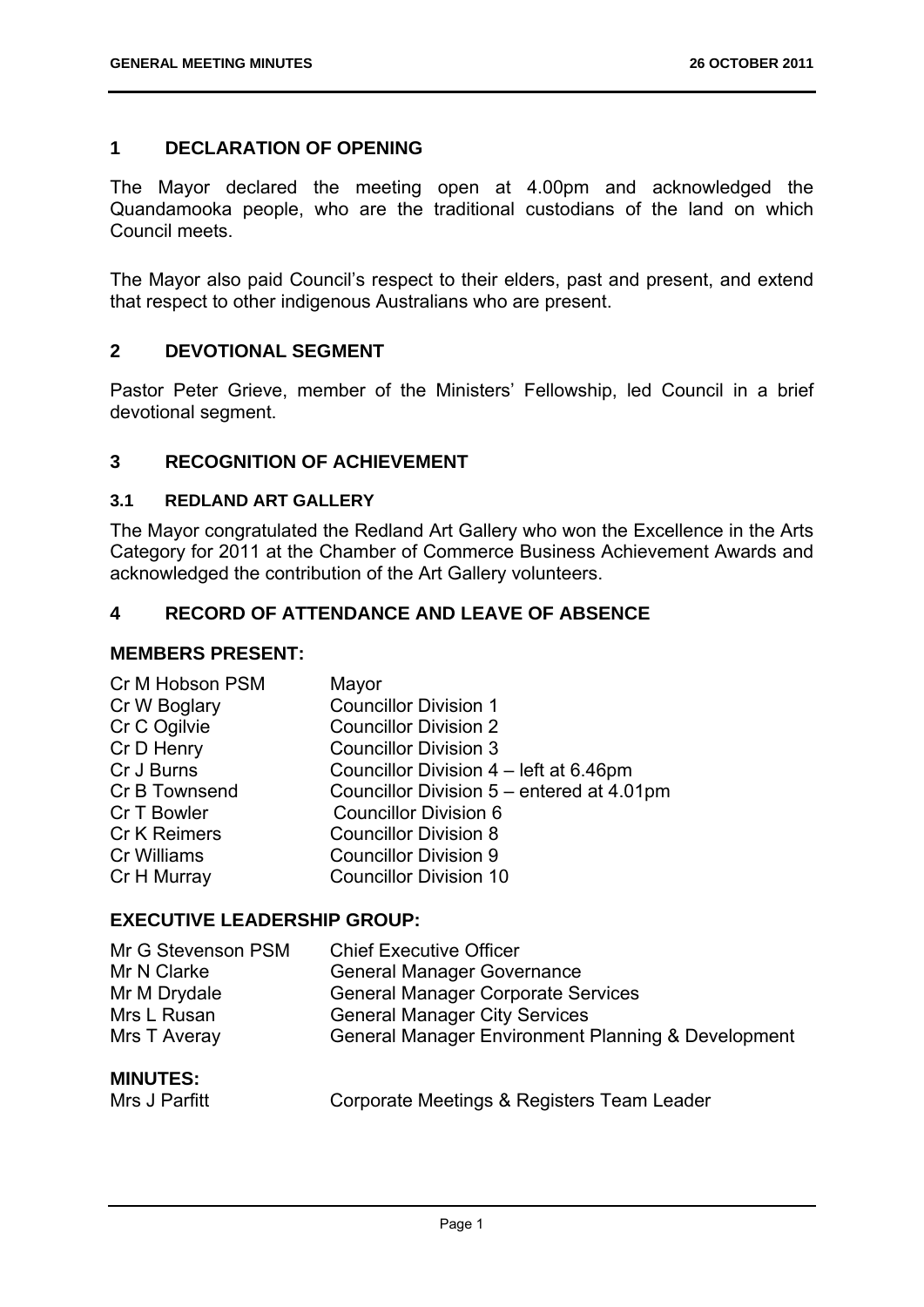# **LEAVE OF ABSENCE**

| Moved by:    | Cr T Bowler  |
|--------------|--------------|
| Seconded by: | Cr W Boglary |

That leave of absence be granted for Cr M Elliott, Deputy Mayor and Councillor Division 7 who is attending a conference in Hobart.

#### CARRIED

# **5 RECEIPT AND CONFIRMATION OF MINUTES**

## **5.1 GENERAL MEETING MINUTES 28 SEPTEMBER 2011**

Moved by: Cr K Reimers Seconded by: Cr H Murray

That the minutes of the General Meeting of Council held on 28 September 2011 be confirmed.

General Meeting Minutes 28 September 2011

# CARRIED

#### **5.2 SPECIAL MEETING MINUTES 23, 27 & 29 SEPTEMBER**

| Moved by:    | Cr C Ogilvie |
|--------------|--------------|
| Seconded by: | Cr W Boglary |

That the minutes of the Special Meeting of Council held on 23, 27 and 29 September 2011 be confirmed.

Special Meeting Minutes 23, 27 and 29 September 2011

#### CARRIED

#### **5.3 SPECIAL MEETING MINUTES 6 OCTOBER 2011**

| Moved by:    | <b>Cr K Reimers</b> |
|--------------|---------------------|
| Seconded by: | Cr H Murray         |

That the minutes of the Special Meeting of Council held on 6 October 2011 be confirmed.

Special Meeting Minutes 6 October 2011

CARRIED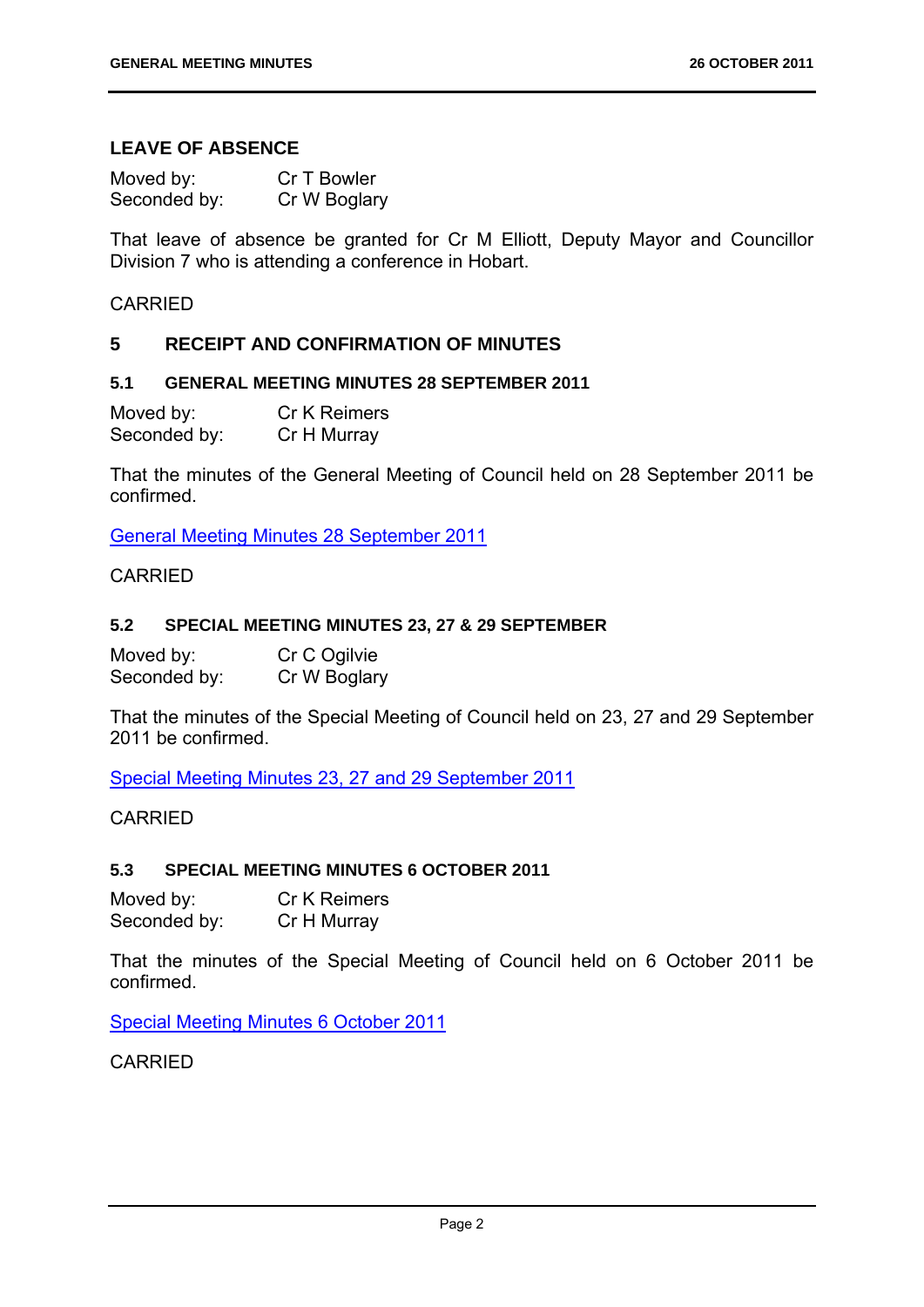#### **6 MATTERS OUTSTANDING FROM PREVIOUS COUNCIL MEETING MINUTES**

The Chief Executive Officer presented the following items for noting:

#### **6.1.1 PETITION (DIVISION 4) INSTALLATION OF PEDESTRIAN CROSSING AT ST RITA'S PRIMARY SCHOOL, BENFER ROAD, VICTORIA POINT**

At the General Meeting on 29 June 2011 Council resolved as follows:

That the petition, which reads as follows, be received and referred to the appropriate area of Council for consideration and a report back to Council:

*"Petition from residents requesting that Council support the installation of a pedestrian crossing at St Rita's Primary School, Benfer Road, Victoria Point. This would bring St Rita's school into line with all other primary schools in the area, i.e., crossing safety guard and zebra crossing."* 

A report addressing this matter will be presented to 2 November 2011 Planning & Policy Committee meeting.

# **6.1.2 PETITION (DIVISION 10) SAFETY UPGRADE OF TINGALPA CREEK**

At the General Meeting on 29 June 2011 Council resolved as follows:

That the petition, which reads as follows, be received and referred to the appropriate area of Council for consideration and a report back to Council as to what works can be done in 2011-2012:

 *"Petition requesting that Council prioritise a safety upgrade of the denuded and eroded foreshore area on the banks of Tingalpa Creek at the corner of the Esplanade at the end of Railway Parade, Thorneside."* 

A report addressing this matter will be presented to 2 November 2011 Planning & Policy Committee meeting.

# **6.1.3 PETITION (DIVISION 1) NO TRAFFIC LIGHTS AT CNR BIRKDALE AND MAIN ROADS, WELLINGTON POINT**

At the General Meeting on 29 June 2011 Council resolved as follows:

That the petition, which reads as follows, be received and referred to a committee or officer for consideration and a report to the local government:

*"Petition requesting no traffic lights be installed at corner of Birkdale and Main Roads, Wellington Point. Traffic calming needed – not lights."* 

A report addressing this matter will be presented to 2 November 2011 Planning & Policy Committee meeting.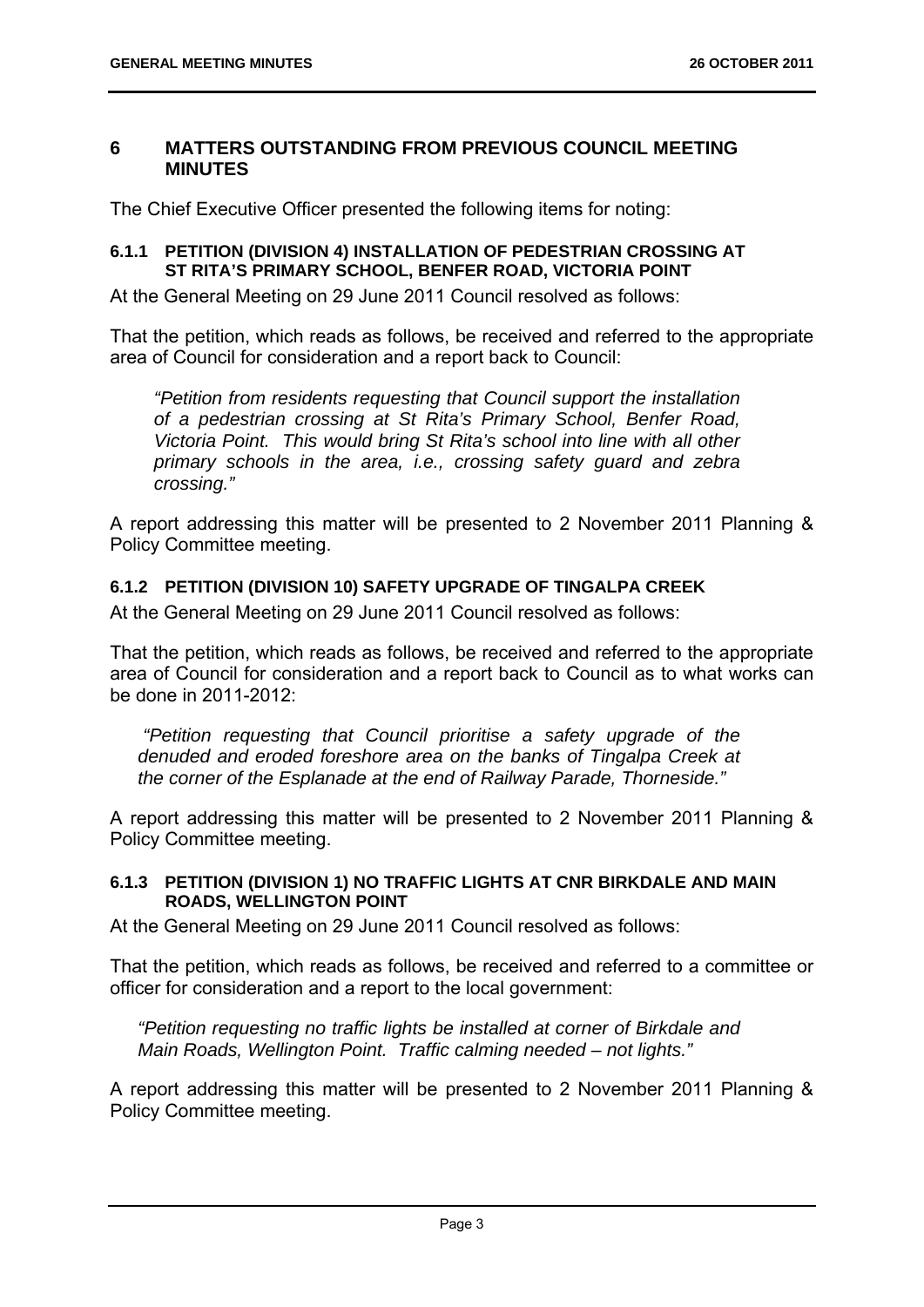# **7 PUBLIC PARTICIPATION**

# **MOTION TO ADJOURN MEETING**

Moved by: Cr D Henry Seconded by: Cr W Boglary

That Council adjourn the meeting for a 15 minute public participation segment.

# CARRIED

- 1. Mr T Watkinson, a warden of the Anglican Church of Waterloo Bay, which includes St Georges Church at Thorne Road, Birkdale, addressed Council in relation to vegetation protection orders.
- 2. Ms M Hardy from the Save Mary Street Group at Birkdale, addressed Council in relation to vegetation protection orders.
- 3. Ms T Barnes of Birkdale, addressed Council in relation to a petition for a new pathway along the southern side of Collingwood Road between Spoonbill Street and Hardy Road.
- 4. Mrs K Murphy addressed Council in relation to a public meeting she attended with her husband at Wellington Point and vegetation protection orders.

| Moved by:    | Cr C Ogilvie |
|--------------|--------------|
| Seconded by: | Cr W Boglary |

That public participation segment be extended for a further 15 minutes to allow members of the gallery to address Council.

# CARRIED

The following speakers addressed Council in relation to Item 16.2.1 – *Weinam Creek Car Park Charging and Associated Initiatives*

- 5. Ms G Nemeth of Macleay Island;
- 6. Mrs J Hackett of Macleay;
- 7. Mr L Hackett, from the Bay Islands and speaking on behalf of Our Parking Spot Group;
- 8. Ms G James of Macleay Island;
- 9. Mr R Harris of Macleay Island;

| Moved by:    | Cr C Ogilvie |
|--------------|--------------|
| Seconded by: | Cr W Boglary |

That public participation segment be extended for a further 15 minutes to allow members of the gallery to address Council.

#### CARRIED

- 10. Ms N Olssen of Russell Island, President of the Russell Island Association and Secretariat of the SMBI Forum; and
- 11. Mr T Holbert, of the SMBI Forum and Macleay Island.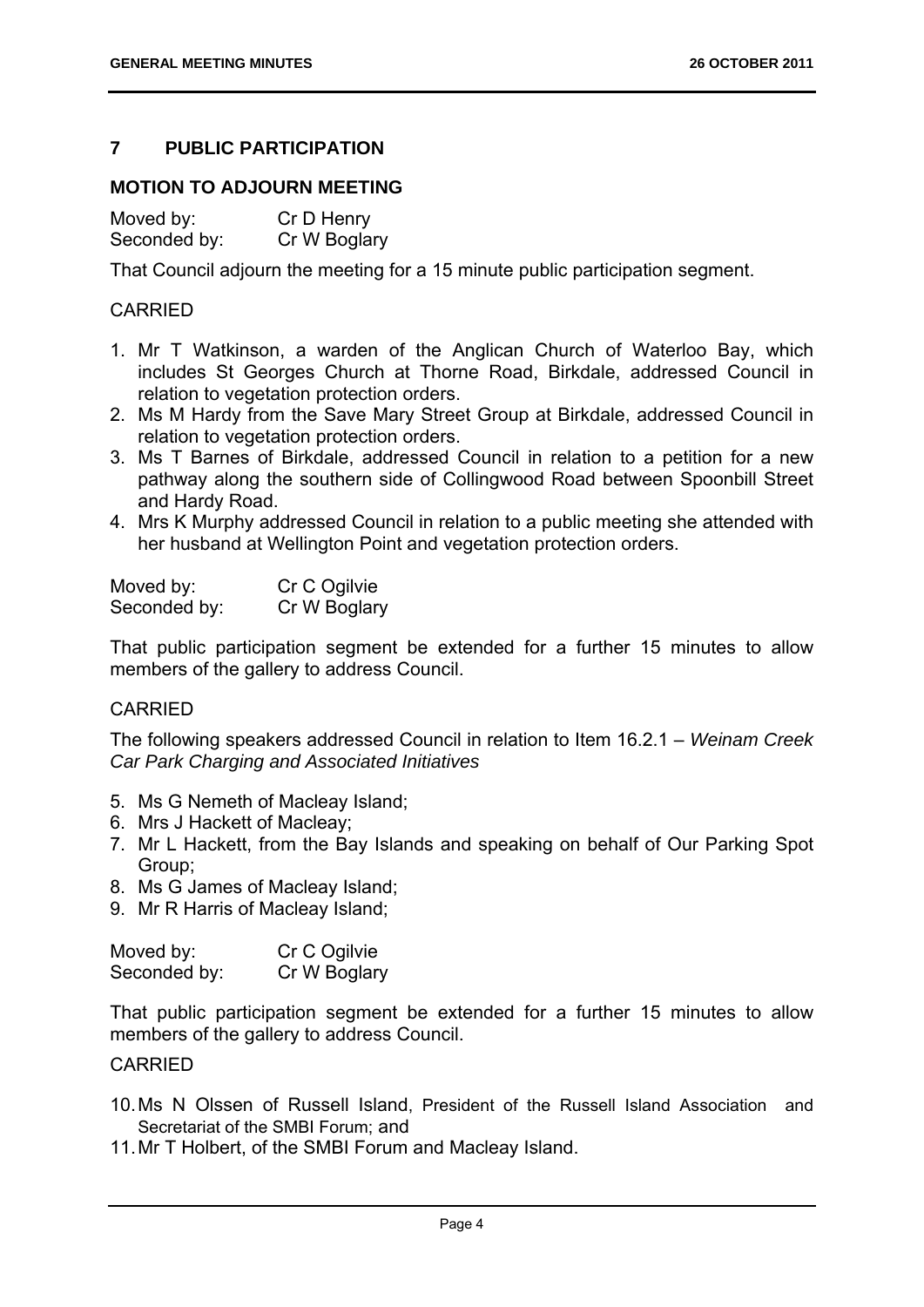# **MOTION TO RESUME MEETING**

| Moved by:    | Cr H Murray  |
|--------------|--------------|
| Seconded by: | Cr C Ogilvie |

That the meeting proceedings resume.

#### CARRIED

#### **8 PETITIONS AND PRESENTATIONS**

#### **8.1 PETITIONS**

**8.1.1 PETITION (DIVISION 10) – REQUEST FOR A NEW FOOTPATH ON COLLINGWOOD ROAD** 

| Moved by:    | <b>Cr H Murray</b>  |
|--------------|---------------------|
| Seconded by: | <b>Cr K Reimers</b> |

**That the petition, which reads as follows, be received and referred to a committee or officer for a report back to Council:** 

**"***We the undersigned residents of Redland City, hereby petition Redland City Council to provide a new pathway along the southern side of Collingwood Road between Spoonbill Street and Hardy Road, to where a 'school-safe' crossing can be installed across Collingwood Road***."** 

#### **CARRIED**

#### **8.1.2 PETITION (DIVISION 2) – REQUEST TO REPLACE PICNIC SHELTER AT CABARITA PARK, AMITY POINT**

| Moved by:    | <b>Cr C Ogilvie</b> |
|--------------|---------------------|
| Seconded by: | <b>Cr K Reimers</b> |

**That the petition, which reads as follows, be acknowledged and that Council take no further action until the underlying land tenure matters are resolved and that the principal petitioner be advised in writing accordingly.** 

**"***We, the undersigned, request Redland City Council replace the picnic shelter which was removed from Cabarita Park at Amity Point in 2010."* 

#### **CARRIED**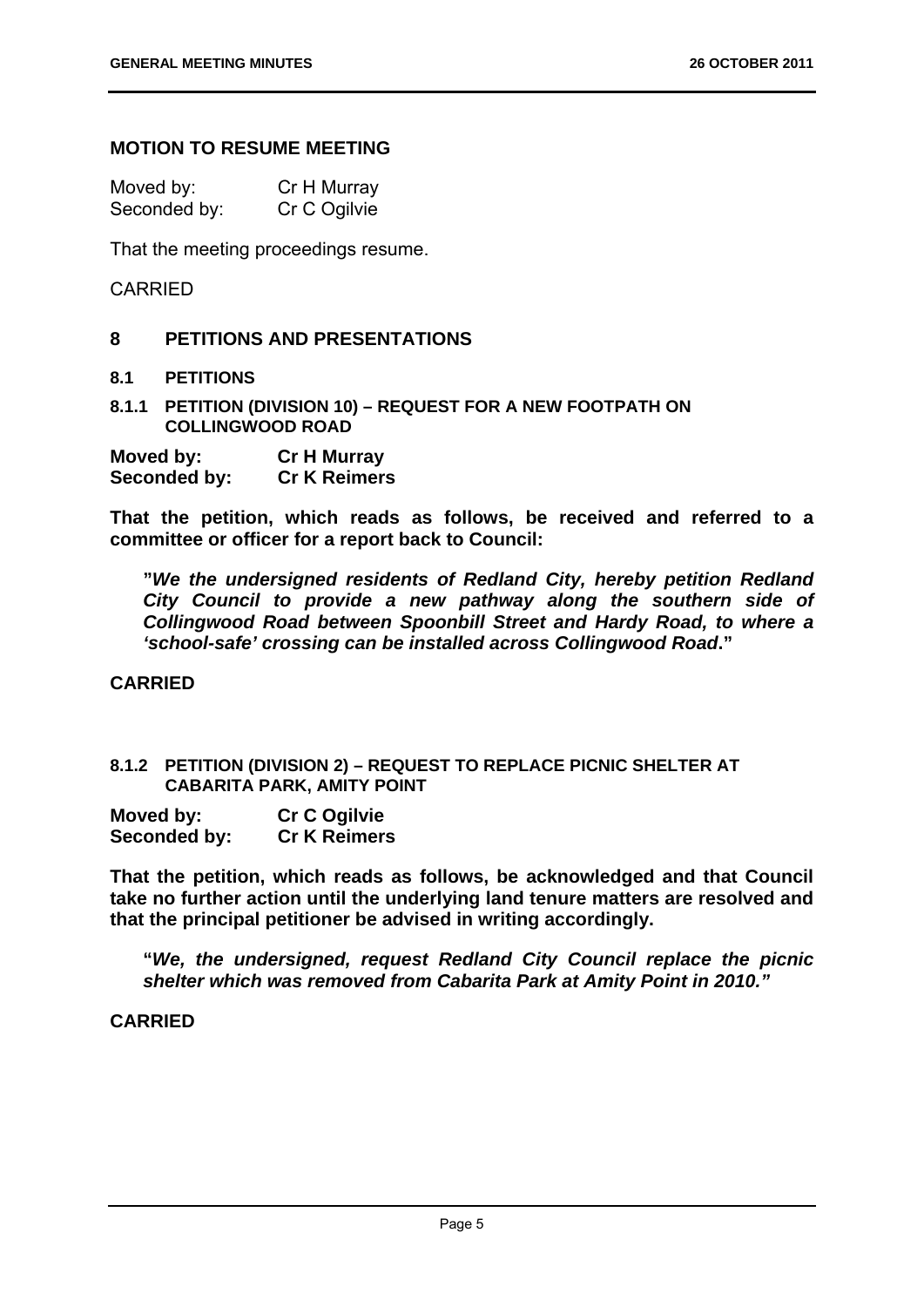# **9 MOTION TO ALTER THE ORDER OF BUSINESS**

Moved by: Cr C Ogilvie Seconded by: Cr K Reimers

That the order of business be altered to discuss item 16.3.1 *Dollery Road Tender*, as the last item of business.

# **CARRIED**

It was noted at Item 16.3.2 (as listed on the agenda) had been withdrawn.

# **10 DECLARATION OF MATERIAL PERSONAL INTEREST AND CONFLICT OF INTEREST ON ANY ITEMS OF BUSINESS**

Nil.

# **COUNCILLOR ABSENCES DURING MEETING**

Cr Boglary left the meeting at 5.24pm and returned at 5.25pm during Item 16.2.1. Cr Williams left the meeting at 5.40pm and returned at 5.41pm during Item 16.2.1. Cr Boglary left the meeting at 6.59pm and returned at 7.01pm during closed session. Cr Ogilvie left the meeting at 6.59pm and returned at 7.00pm during closed session. Cr Henry left the meeting at 6.59pm and returned at 7.01pm during closed session. Cr Townsend left the meeting at 6.22pm and returned at 6.24pm during Item 17.2.1. Cr Burns left the meeting at 6.46pm.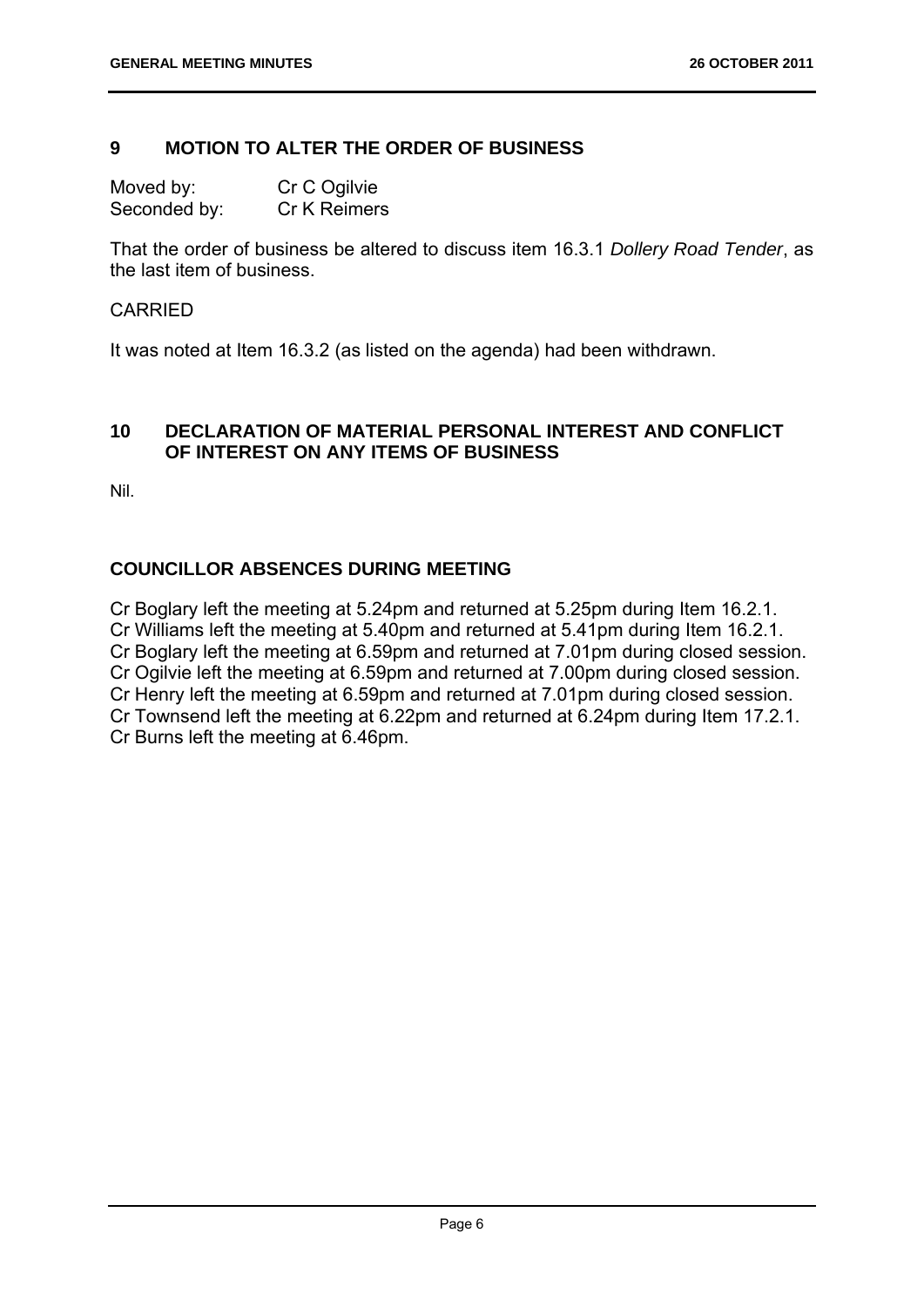# **11 PLANNING AND POLICY COMMITTEE 12 OCTOBER 2011**

| Moved by:    | Cr T Bowler  |
|--------------|--------------|
| Seconded by: | Cr W Boglary |

That the Planning & Policy Committee Minutes of 12 October 2011 be received and resolution noted on item resolved under delegated authority.

#### CARRIED

Planning and Policy Committee Minutes 12/10/2011

#### **11.1 ITEM DELEGATED TO COMMITTEE FROM COUNCIL**

The following item was resolved at the Planning & Policy Committee meeting of 12 October 2011, with the Committee's resolution presented to Council for noting only.

**11.1.1 CLIMATE CHANGE: ADAPTATION FOR QUEENSLAND ISSUES PAPER** 

| <b>Dataworks Filename:</b>  | <b>EM Policy – Climate Change Policy and Strategy</b>                                                                                                              |
|-----------------------------|--------------------------------------------------------------------------------------------------------------------------------------------------------------------|
| <b>Attachments:</b>         | <b>RCC Submission Climate Change Adaptation for</b><br><b>Queensland Issues Paper</b><br><b>Climate Change Adaptation for Queensland Issues</b><br>Paper DERM 2011 |
| <b>Responsible Officer:</b> | <b>Toni Averay</b><br><b>General Manager Environment Planning &amp;</b><br><b>Development</b>                                                                      |
| <b>Authors:</b>             | <b>Helena Malawkin</b><br><b>Advisor Environment Performance</b><br><b>Warren Mortlock</b><br><b>Principal Advisor Environmental Protection</b>                    |

#### **EXECUTIVE SUMMARY**

The Department of Environment and Resource Management (DERM) has released Climate Change: Adaptation for Queensland Issues Paper and is seeking feedback on the issues that matter to Council and the Redlands community. This is Council's opportunity to inform the State of our needs in adapting to storms, rising sea levels, cyclones, changing building requirements and supporting people and places to adapt to climate change.

The report recommends that Council endorse the submission.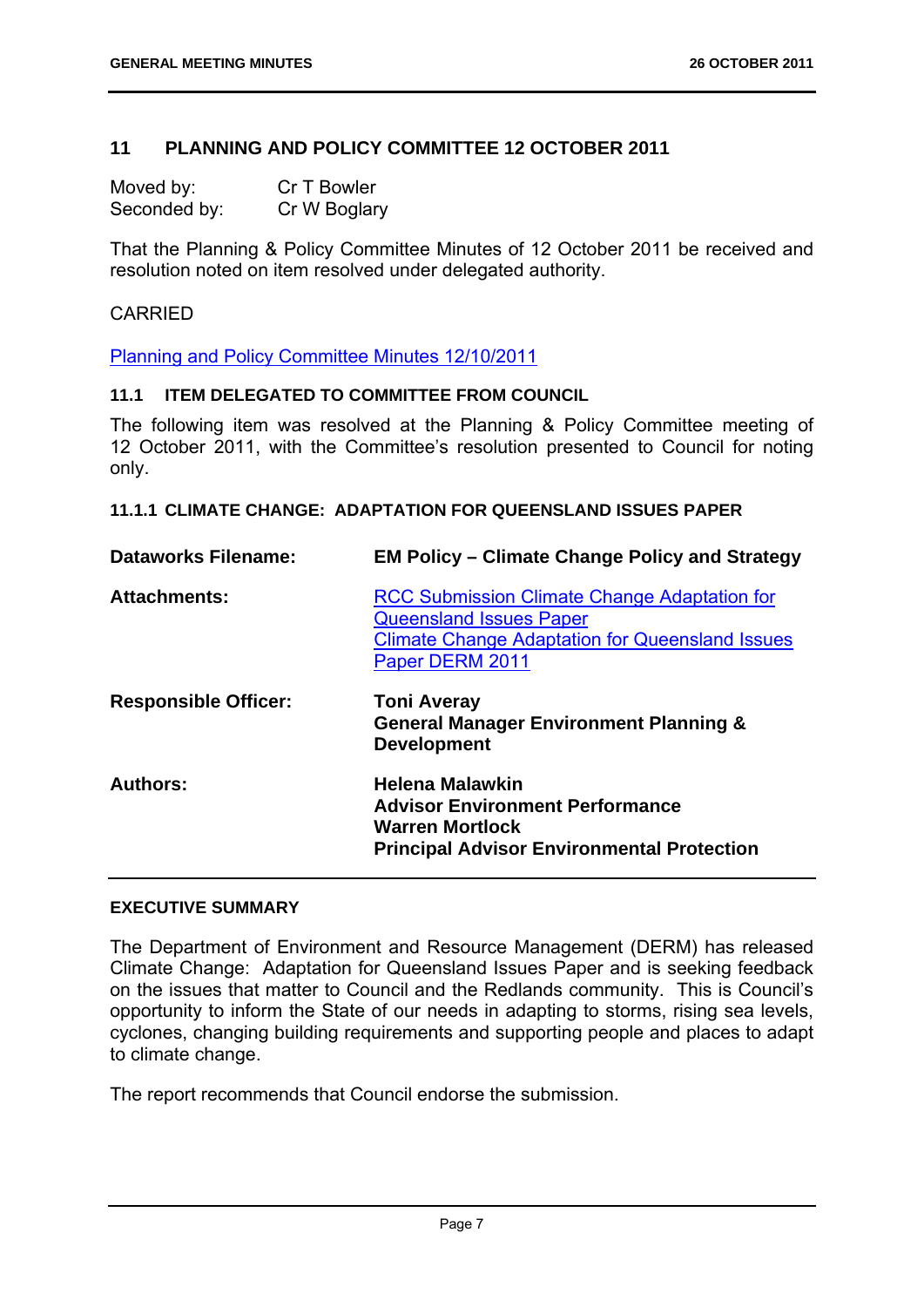#### **PURPOSE**

The purpose of this report is to:

- 1. Inform Council of DERM's Climate Change: Adaptation for Queensland Issues Paper as a consultation document for the State's next Climate Change Adaptation Plan for 2012 – 2017;
- 2. Seek Planning and Policy Committee approval to submit the attached comments to DERM as Council's endorsed comments in response to the Issues Paper.

# **BACKGROUND**

*ClimateQ: toward a greener Queensland* was published by the State government in 2009 and presented a range of initiatives and policies to reduce the state's emissions, prepare for the impacts of climate change, and support the transition to a carbon-constrained 'green' economy. *ClimateQ* consolidated the approached taken in *ClimateSmart 2050* and *ClimateSmart Adaptation 2007-2012,* drawing on the latest national and international science and policy.

The State government is now preparing the next five-year climate change adaptation plan for 2012 – 2017 for Queensland by releasing the Issues Paper and seeking community and government feedback.

Council resolved (GM  $28<sup>th</sup>$  Sept 2011) to provide delegated authority, under s.257(1)(c) of the Local Government Act 2009, for Planning and Policy Committee meeting of 12 October 2011, to approve the Council's Climate Change: Adaptation for Queensland submission to the Department of Environment and Resource Management.

#### **ISSUES**

Providing a whole-of-Council endorsed response to the Issues Paper will be Council's best opportunity to ensure climate change adaptation issues that affect us now and in the future can be considered for inclusion in the next Queensland Climate Change Adaptation Plan.

Climate Change: Adaptation for Queensland Issues Paper provides an update on the most recent climate change science and Queensland's climate policies. The Issues Paper focuses on key sectors – community, natural and built environment, and rural sector and outlines the major initiatives to respond to the range of climate-related risks, and prepare community and businesses for adapting to climate change.

An internal consultation process commenced on 15 September, 2011 and requested comments to be received by 28 September, 2011 from Senior Officers across Council. Few comments were received. City Planning and Environment has prepared a submission for Council endorsement.

Council acknowledges that the State has achieved much to date and continues to progress actions on climate change. Council recognises however there is much more to be done and a lot more leadership to be exercised by the State on climate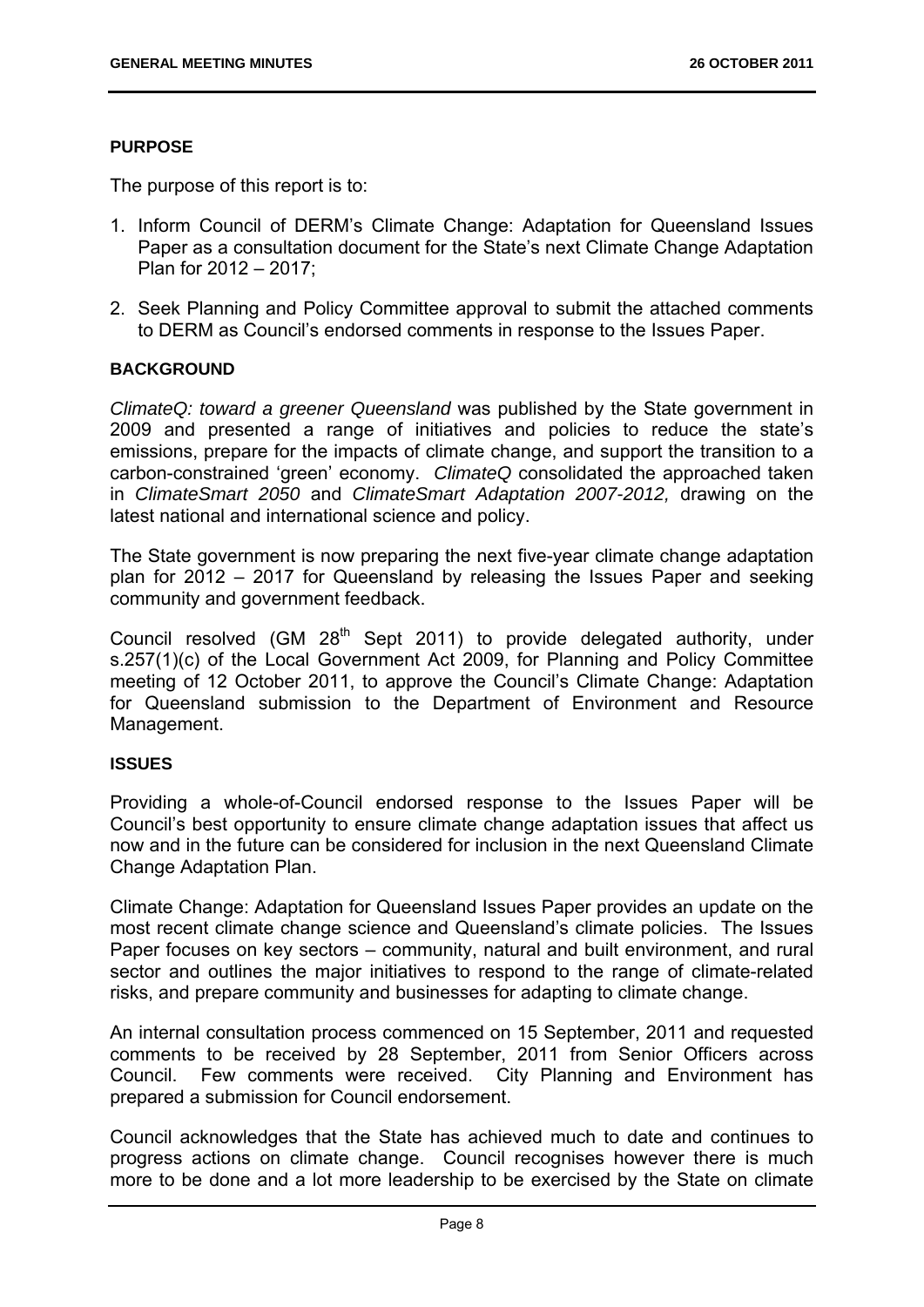change adaptation. Council's response is necessarily brief and intended as constructive feedback and not criticism. The submission to DERM is provided as an attachment to this report.

In summary, the submission provides comments that inform the State about what we already have in place to address local climate adaptation, and what we will need in future from the State. The submission addresses the following issues:

- Council has already adopted a range of reports that guide local decision making on climate change adaptation.
- The State should propose a framework to clarify the roles and responsibilities of different levels of government, different geographic jurisdictions and different sectors of the community to enhance partnership, collaboration and coordination.
- The State should work to lessen the uncertainties and provide stability to market responses for communities impacted by future sea level rise and inundation.
- Local government does not have funding to allocate to management in preference to addressing threats to life, property and infrastructure, and is reliant on the State to provide ecosystem management leadership.
- The Redland community requires greater support and relatively inexpensive investment in emergency management, in particular support for isolated island communities during disasters.
- Waste management is an essential service that will need to adapt to climate change and this is not currently recognised in the issues paper.
- The State should consider a funding scheme to assist with early actions and mitigate future costs.
- Climate adaptation for Queensland has to be built on risk analysis, understanding and prioritising vulnerabilities, and developing resilience.

# **RELATIONSHIP TO CORPORATE PLAN**

Council's response to this Issues Paper reflects objectives and goals in the Corporate Plan areas as follows:

- 1. Green Living strategy 2.2;
- 2. Wise Planning and Design strategy 4.3 and;
- 3. Inclusive and ethical governance strategy 8.3.

## **FINANCIAL IMPLICATIONS**

There are no financial implications impacting Council as a result of this report.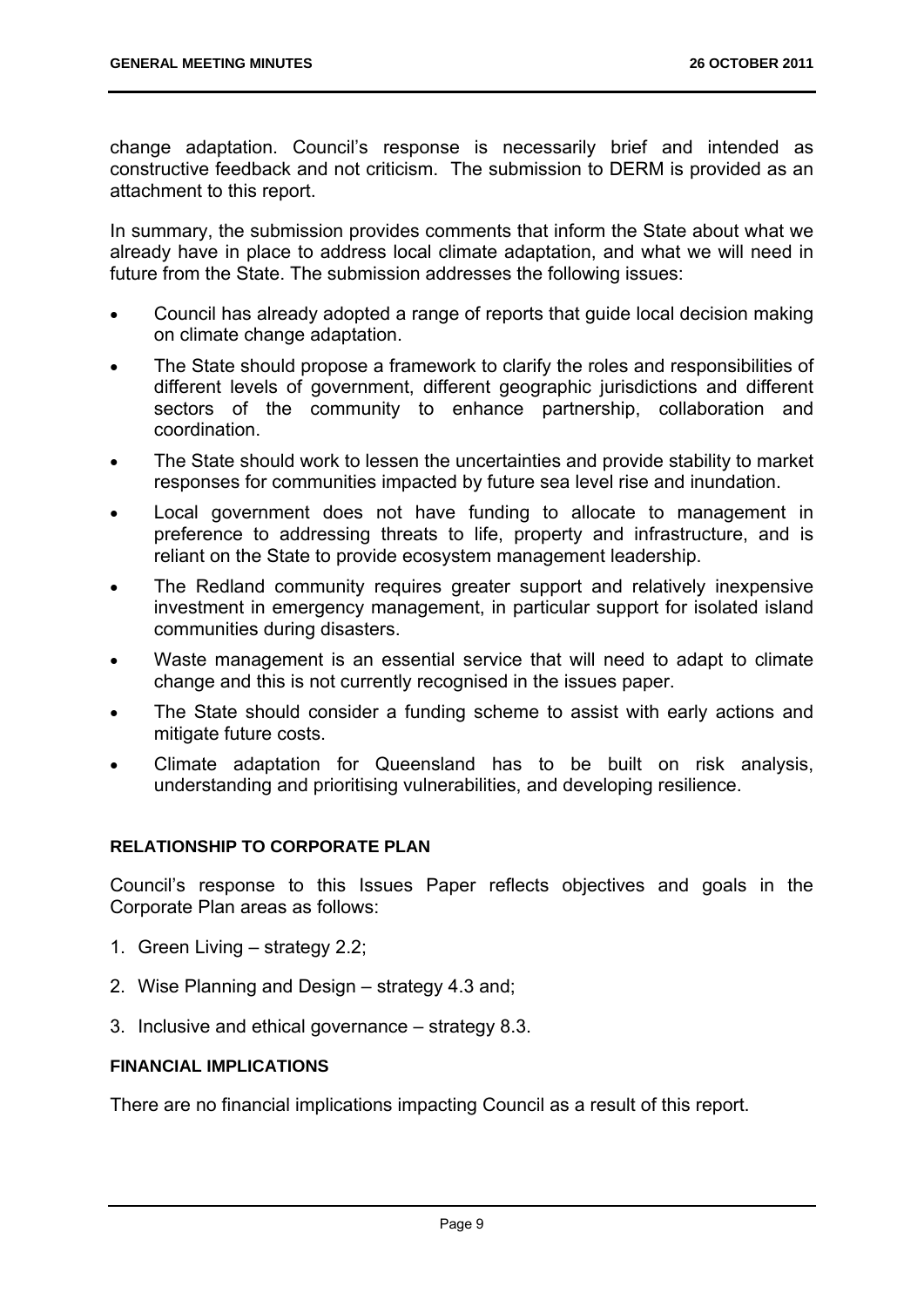# **PLANNING SCHEME IMPLICATIONS**

The outcome of recommendations in this report will not require any amendments to the Redlands Planning Scheme.

#### **OPTIONS**

# **PREFERRED**

That Council endorse the attached submission as Council's endorsed response to DERM on the Climate Change: Adaptation for Queensland Issues Paper

# **ALTERNATIVE**

That Council provide alternative wording as Council's endorsed response to DERM on the Climate Change: Adaptation for Queensland Issues Paper.

# **OFFICER'S RECOMMENDATION/ COMMITTEE RESOLUTION**

| Moved by:    | <b>Cr D Henry</b> |
|--------------|-------------------|
| Seconded by: | Cr M Hobson       |

**That Council resolve to endorse the attached submission as Council's endorsed response to DERM on the Climate Change: Adaptation for Queensland Issues Paper** 

#### **CARRIED**

DIVISION:

For: Crs Bowler, Hobson, Elliott, Boglary, Burns, Henry, Murray, Ogilvie, Reimers and Townsend

Cr Williams was not present when the motion was put.

# **COUNCIL RESOLUTION**

| Moved by:    | <b>Cr T Bowler</b> |
|--------------|--------------------|
| Seconded by: | <b>Cr H Murray</b> |

**That the Committee Resolution be noted.** 

**CARRIED** (en bloc)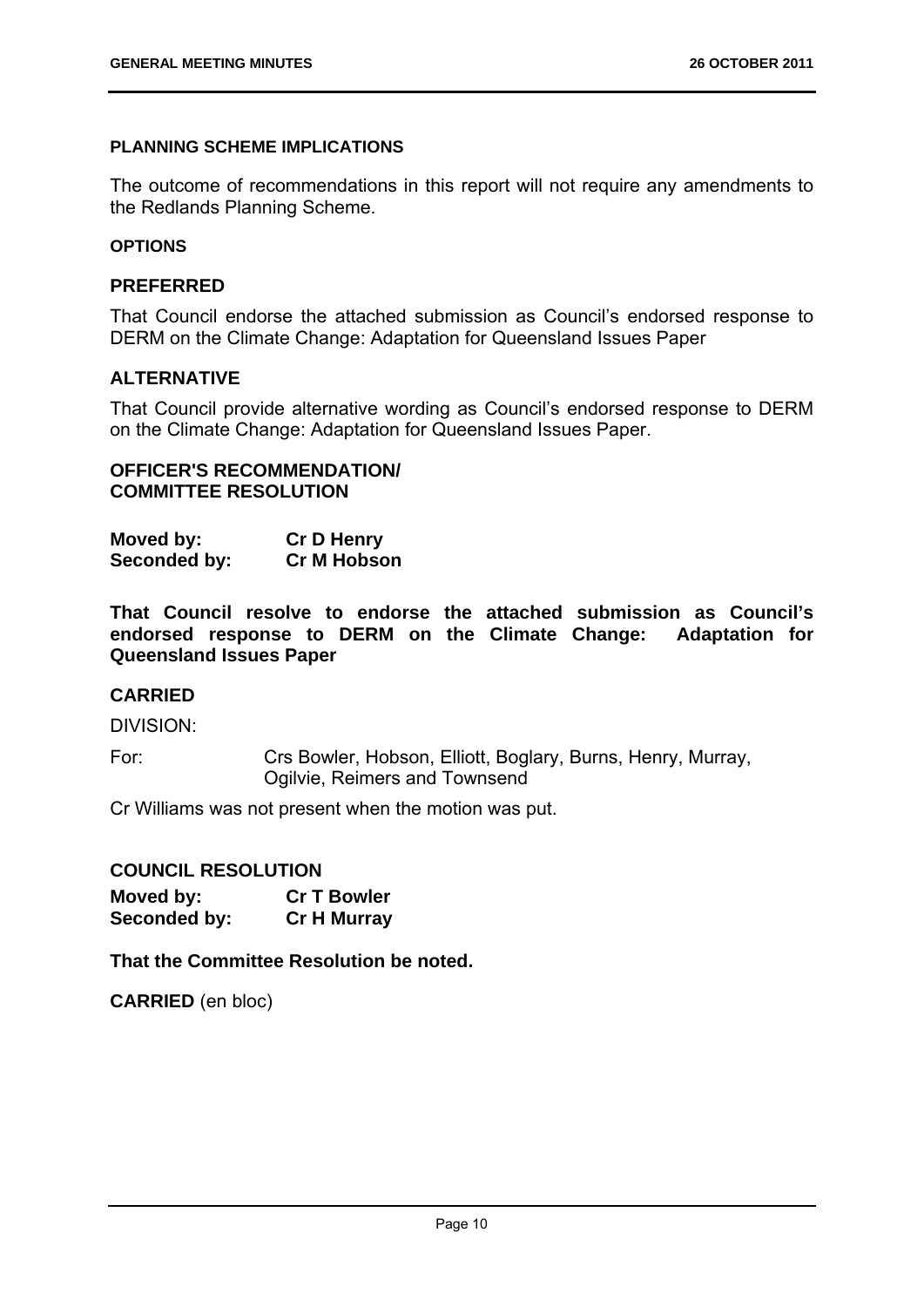#### **11.2 CITY SERVICES**

#### **11.2.1 PROPOSED CLOSURE - YARRONG ROAD PATHWAY, POINT LOOKOUT**

| <b>Dataworks Filename:</b>  | <b>RTT Maintenance - Footpaths</b>                                                |
|-----------------------------|-----------------------------------------------------------------------------------|
| <b>Attachments:</b>         | <b>Yarrong Road Pathway Locality Plan</b><br><b>Risk Investigation Assessment</b> |
| <b>Responsible Officer:</b> | <b>Murray Erbs</b><br><b>Manager City Infrastructure</b>                          |
| Author:                     | Jonathan Lamb<br><b>Advisor Cycling &amp; Public Transport</b>                    |

#### **EXECUTIVE SUMMARY**

A public walkway between Yarrong Road and East Coast Road, Point Lookout, has been closed to public access due to public safety concerns. This report provides advice on the status of the walkway and a recommendation to formalise a walkway closure in the interests of public safety.

#### **PURPOSE**

The purpose of this report is to provide Council information on the status of the walkway connection between Yarrong Road and East Coast Road, Point Lookout, and to recommend the continued functional closure of the walkway to public access. The report recommendation includes the formal application to the Department of Environment and Resource Management for a temporary road closure.

#### **BACKGROUND**

A walkway linkage from Yarrong Road through to East Coast Road – Mooloomba Road (adjacent to the intersection with Booran Street) was created with the associated subdivision development registered in1964.The walkway is not constructed and has been the subject of complaint and concerns from some nearby residents since at least 2007. These concerns include the overall upkeep and maintenance of the walkway. **Attachment 1** to this report provides the location for the walkway.

In December 2010, barricades were erected by Council's Operations and Maintenance Department due to public safety concerns regarding trip hazards, the steep grade and other identified risks along the walkway, which also posed a hazard for Council maintenance staff. Signage at the Yarrong Road entrance advised residents of the closure and indicated the alternative walkway, approximately 80 metres to the south-east along Yarrong Road. This walkway is formalised with concrete steps and handrails and is maintained in good condition.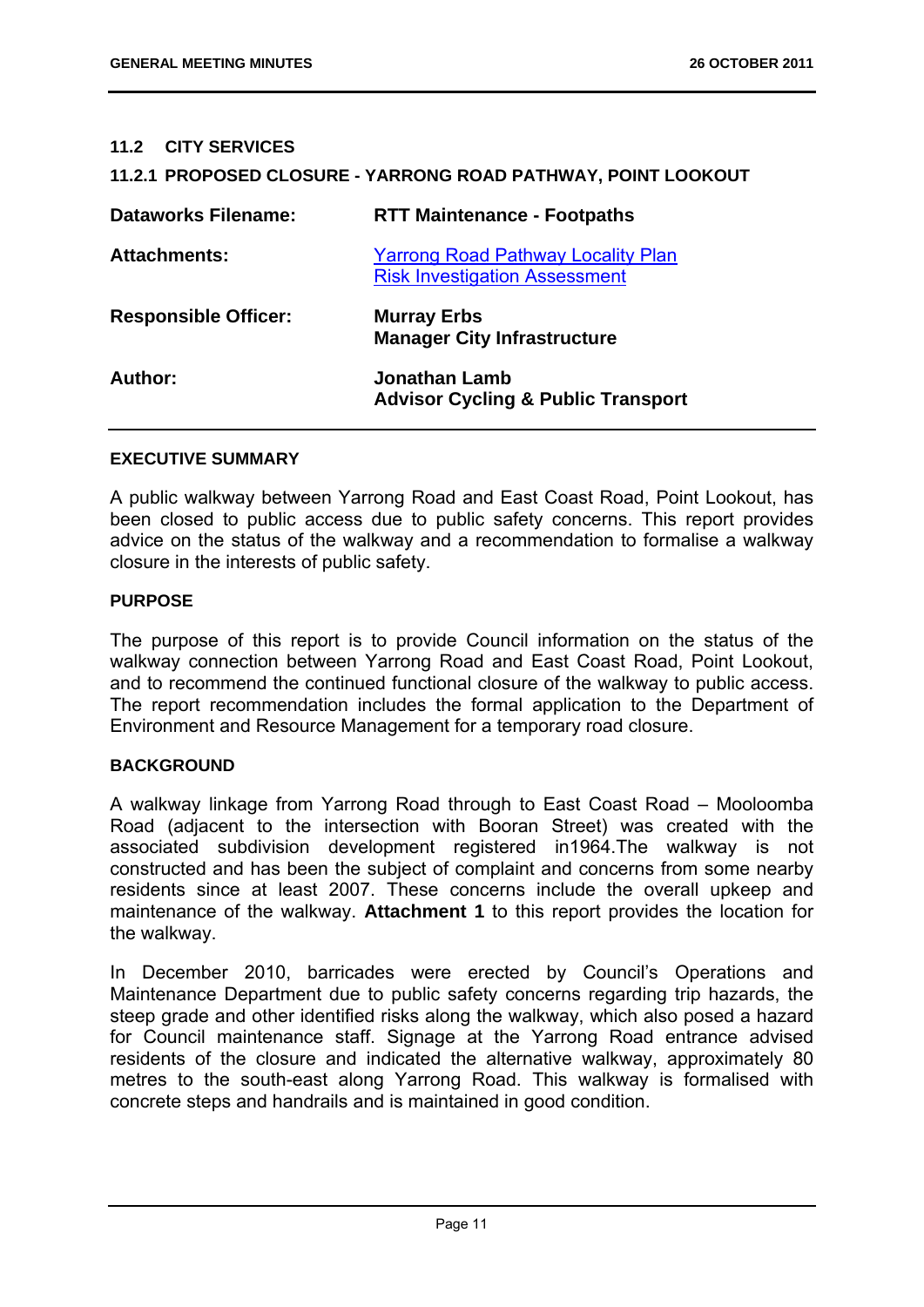#### **ISSUES**

The closure of the walkway in December 2010 precipitated a further complaint to Council from a resident on Yarrong Road over the status of the walkway and its condition. A complaint was also lodged with the Queensland Ombudsman.

Further investigations and on-site assessments of the walkway have been undertaken by Council Officers from City Infrastructure, City Spaces and Risk & Liability Services. The findings of these investigations support the ongoing closure of the walkway for reasons of public safety, cost and difficulty of maintenance to an acceptable standard and concerns regarding Council's liability exposure. The investigation conducted by Risk and Liability Services is provided with this report (**Attachment 2**).

The formalising of the walkway is not considered feasible due to site constraints, the prohibitive cost and the technical difficulty of designing infrastructure that would meet minimum design standards. Furthermore, a viable formalised walkway is located nearby, providing a connection from Yarrong Road through to Booran Street.

#### **RELATIONSHIP TO CORPORATE PLAN**

#### **5. Wise planning and design**

We will carefully manage population pressures and use land sustainably while advocating and taking steps to determine limits of growth and carrying capacity on a local and national basis, recognising environmental sensitivities and the distinctive character, heritage and atmosphere of local communities. A well-planned network of urban, rural and bushland areas and responsive infrastructure and transport systems will support strong, healthy communities.

5.12 Plan, provide and advocate for essential physical and social infrastructure that supports community well-being and manage Council's existing infrastructure assets to ensure current service standards are maintained or improved

#### **FINANCIAL IMPLICATIONS**

Council will be required to fund the improvements to the existing barricades and signage.

#### **PLANNING SCHEME IMPLICATIONS**

The City Planning and Environment Group was consulted and it is considered that the outcome of recommendations in this report and are consistent with the relevant Redlands Planning Scheme outcomes, given the locality, constraints and condition of the walkway. It is also noted that Council is committed to undertaking a Local Area Plan for each of the townships on North Stradbroke Island / Minjerriba over the next few years and that these will include detailed planning and assessment of pedestrian movement networks.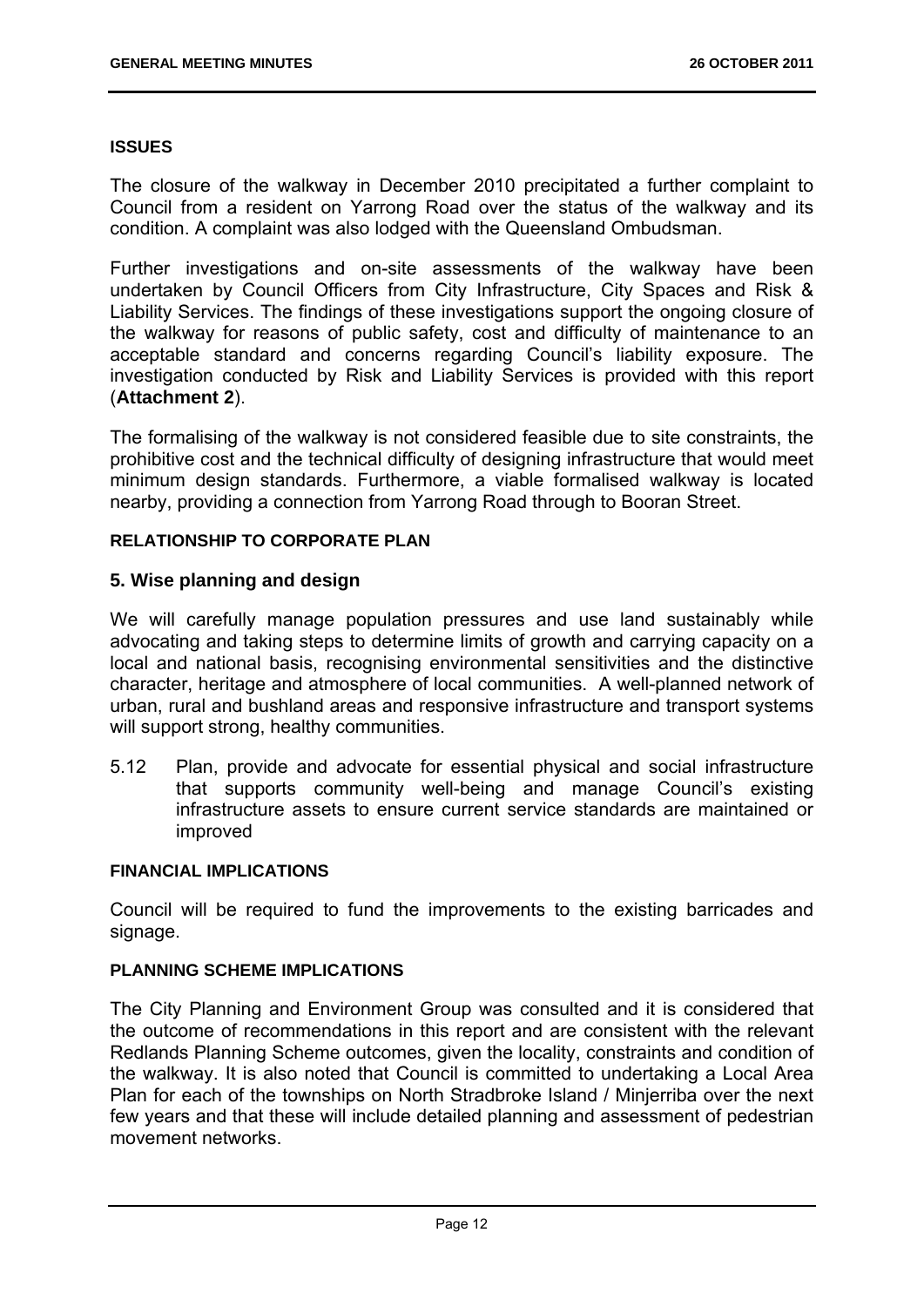#### **CONSULTATION**

City Planning and Environment Group, City Spaces, Risk & Liability Services, Property Services

# **OPTIONS**

#### **PREFERRED**

That Council resolve to:

- 1. Formalise the current closure of the walkway through an application to DERM for a temporary road closure; and
- 2. Improve the existing barricades and signage so as to meet the risk mitigation measures outlined in the risk assessment conducted by Risk and Liability Services.

# **ALTERNATIVE**

No alternative is under consideration

**OFFICER'S/COMMITTEE RECOMMENDATION/ COUNCIL RESOLUTION** 

| Moved by:    | <b>Cr W Boglary</b> |
|--------------|---------------------|
| Seconded by: | <b>Cr K Reimers</b> |

**That Council resolve to:** 

- **1. Formalise the current closure of the walkway through an application to DERM for a temporary road closure; and**
- **2. Improve the existing barricades and signage so as to meet the risk mitigation measures outlined in the risk assessment conducted by Risk and Liability Services.**

# **CARRIED**

DIVISION:

- FOR: Crs Reimers, Murray, Bowler, Williams, Townsend, Henry, Boglary and Hobson
- AGAINST: Crs Ogilvie and Burns

Cr Elliott was absent from the meeting.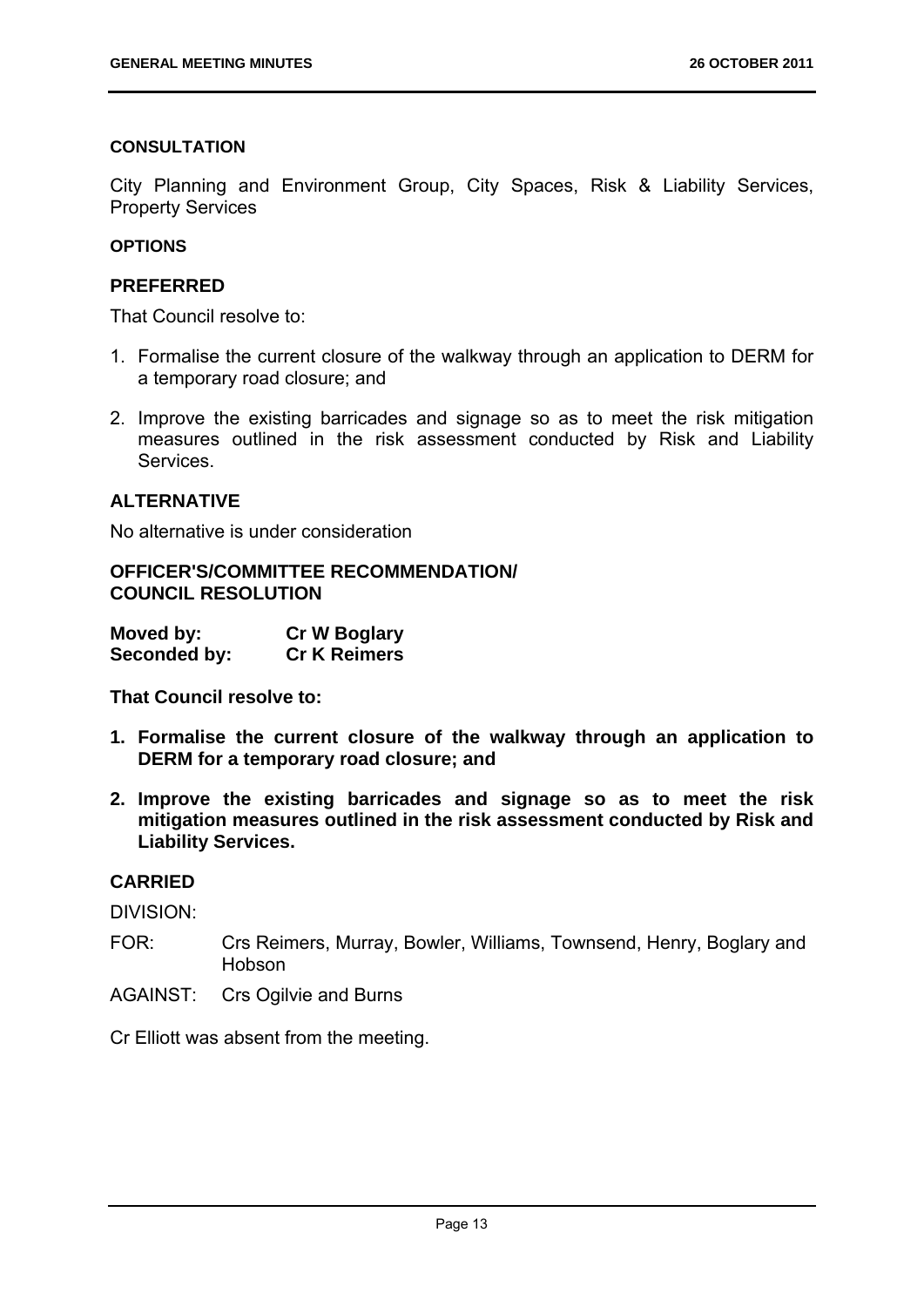#### **11.2.2 MORETON BAY CYCLEWAY - HILLIARDS CREEK CROSSING ALIGNMENT OPTIONS**

| <b>Dataworks Filename:</b>  | <b>RTT Design &amp; Construction Bikeways/Cycleways</b>                                                      |
|-----------------------------|--------------------------------------------------------------------------------------------------------------|
| <b>Attachments:</b>         | <b>MBC Hilliards Creek Crossing</b><br><b>MBC Future Cycling Pedestrian Network</b><br><b>Considerations</b> |
| <b>Responsible Officer:</b> | <b>Murray Erbs</b><br><b>Manager City Infrastructure</b>                                                     |
| Author:                     | <b>Jonathan Lamb</b>                                                                                         |

#### **EXECUTIVE SUMMARY**

The Moreton Bay Cycleway – Hilliards Creek Crossing is a project that will complete a missing link in the regionally significant Moreton Bay Cycleway (MBC). The proposed link will provide a dedicated shared-use path that will improve Council's local and trunk cycling and pedestrian network in the Wellington Point/Ormiston area.

The City Infrastructure department has assessed a number of alignment options for the Hilliard Creek crossing and now seeks Council endorsement of the option that connects to Ormiston via Gloucester Street.

#### **PURPOSE**

The purpose of this report is to provide Council with information on the various alignments assessed for the MBC – Hilliards Creek Crossing and to provide a recommendation to Council on the optimum option.

#### **BACKGROUND**

The MBC follows a coastal route along the edge of Moreton Bay and adjoining suburbs the length of Redland City. Parts of the MBC are well established and provide important links in the local and trunk cycleway network for the city.

With the new development in 2007-08 in Wellington Point at the old turf farm site (south of Station Street, east of the train line) a significant developer contributed link in the MBC precipitated more detailed planning for a crossing point for the MBC over Hilliards Creek. A total of 6 alignments for the cycleway and crossing point over Hilliards Creek have been assessed. In this report the 3 most viable alignment options are being presented and one of these is being recommended to Council (see **Attachment 1**).

On completion of the MBC – Hilliards Creek Crossing project, a near-continuous offroad cycling and pedestrian link will be provided from Thornlands to the northern part of Ormiston.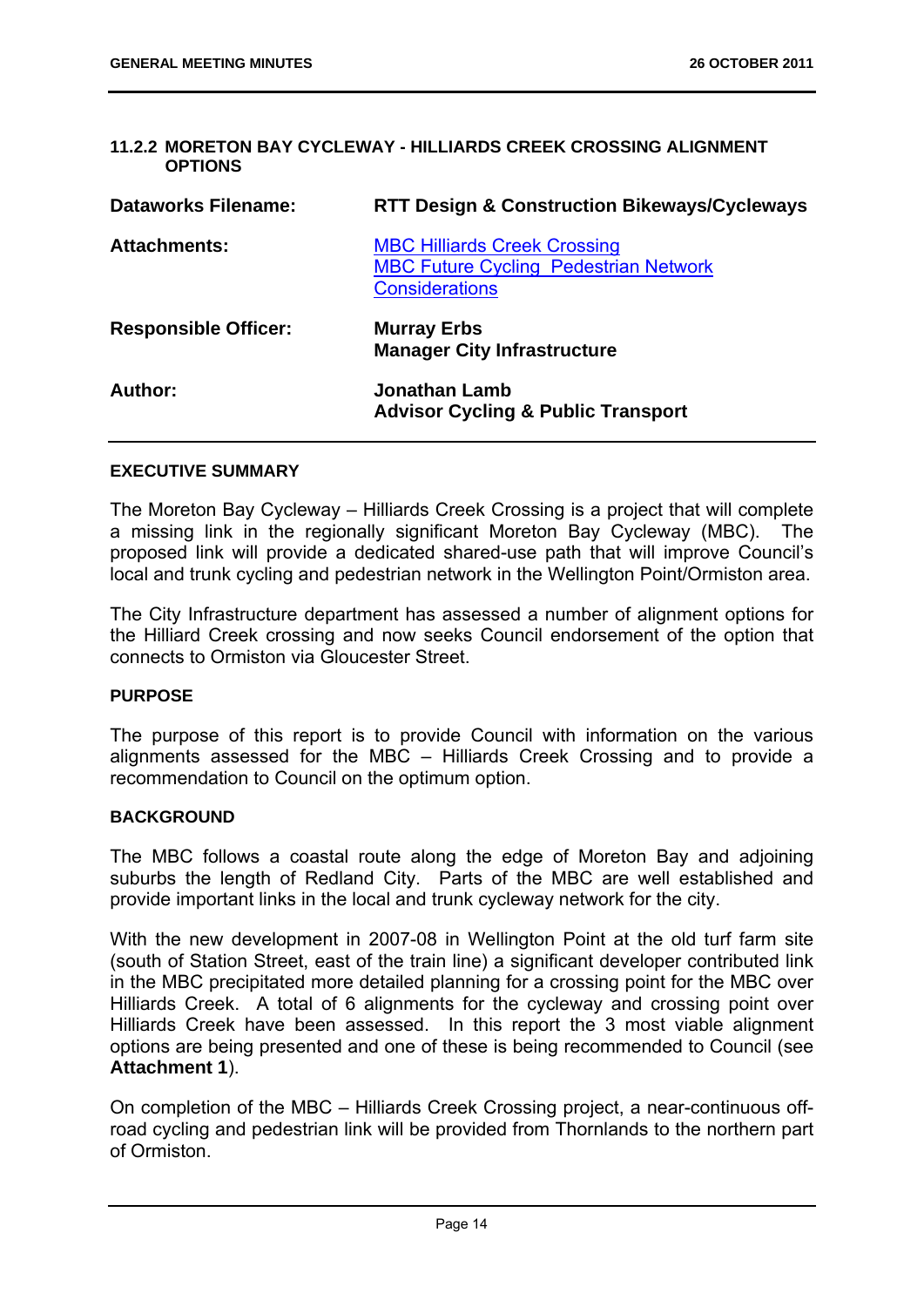#### **ISSUES**

There a number of constraints and challenges in determining the most appropriate alignment for the cycleway and the location for traversing Hilliards Creek and the adjoining wetland and conservation land. The primary constraints are grouped below:

#### **Constraints**

#### *Physical Constraints*

- Low-lying, tidal and flood constrained land
- Land under private ownership
- Land under ownership of another statutory authority (i.e. Queensland Rail)

# *Environmental Constraints*

- Ecologically sensitive wetland/riparian areas (i.e. Station Street Wetland Reserve, Fletcher Terrace Wetland Reserve)
- Wildlife corridor and habitat for local and regional/national species of significance (i.e. local resident koala population)
- Areas noted for rehabilitation

#### *Social / Community Constraints*

 Perceived negative impacts of the cycleway (further details noted under Consultation below)

#### *Financial Constraints*

- Limitations on the funds available to Council to construct the link
- Boardwalk and bridge structures are costly items of infrastructure to construct

#### *Alignment Options*

Of the alignments considered by Officers, three have been determined as the most suitable. They are Hilliard Street Alignment, Gloucester Street Alignment and Gloucester Street Alignment – Pryor Street Extension. These options are discussed below and in **Table 1**.

#### *Hilliard Street Alignment (Option1)*

This alignment traverses the Station Street Wetlands and crosses Hilliard Creek connecting to Hilliard Street. It would provide and interface and experience with the mangrove/wetland environment and a linkage to historic Ormiston House. It would improve local pedestrian and cycling connectivity at the northern end of Wellington Street.

It is the most expensive option under consideration (due to the extent of bridge and boardwalk) and has the greatest long-term maintenance liability for Council. Only a concept design has been prepared for this option. It is not possible for this option to be delivered in the current year or to be constructed to the required standard within the approved budget.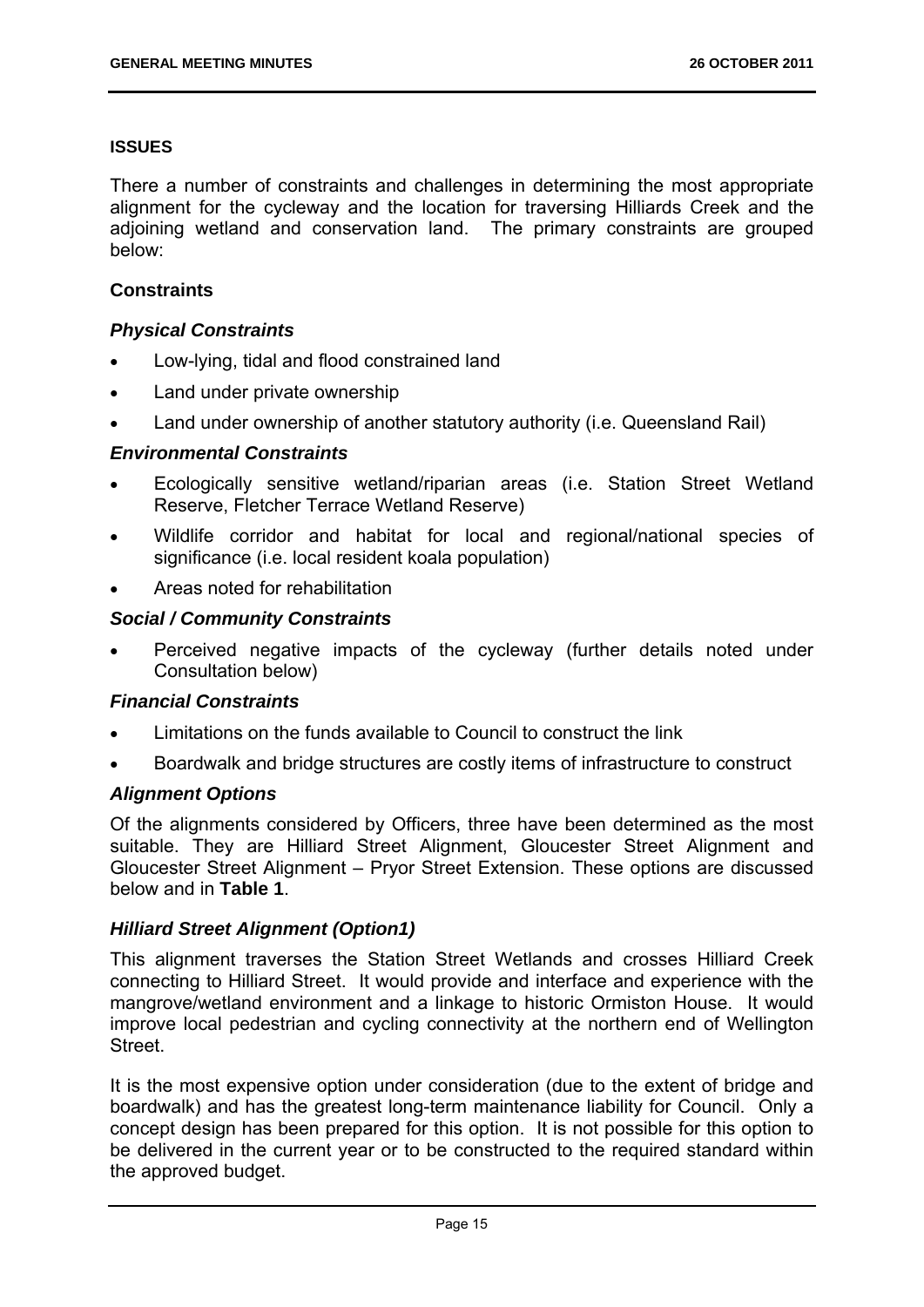# *Gloucester Street Alignment (Option2)*

The alignment through to Gloucester Street crosses Hilliards Creek at the narrowest point via conservation land that forms part of the Fletcher Terrace Wetland. It will considerably enhance the local cycling and pedestrian network. The alignment provides connectivity to the local park area on the western side of the creek and improves access to Wellington Point for a larger number of residents in Ormiston than Option 1.

It is the least expensive of the options under consideration and within budget under the Capital Works Program for the current year. The design for this Option is approximately 90% complete and works can commence this year, though it is not possible for the project to be completed until early in to the 2012/13 financial year. The permit lodgement and approval process which is required through the Department of Environment and Resource Management is the key factor contributing to this expected delay.

# *Gloucester Street Alignment - Pryor Street Extension (Option 3)*

This alignment follows the same route as Option 2, but then extends an extra 342m through to Pryor Street. The viability of this alignment was only recently considered due to significant clearing of weed species and maintenance of the firebreak at the rear of properties on Fletcher Terrace.

It allows for similar network improvements to those provided by Option 2. It is the second most expensive option under consideration. Only a concept design has been prepared for this alignment and it is unlikely the project could commence in the current year and cannot be constructed within the approved budget.

#### *Future Cycling and Pedestrian Network Considerations*

Both Option 2 and Option 3 provide the opportunity to Council to enhance the cycling and pedestrian network through land that may be developed in the future. This includes the current operational farm at 2-6 & 8-12 Thorn Street Thorn Street (zoned Urban Residential and Open Space) and the nursery at 174-180 & 182-186 Wellington Street (zoned Medium Density Residential and Open Space). Development of the nursery lots would enable Council to connect to existing trails and paths which link through to the sports precinct and parkland on Sturgeon Street. With respect to the farm lots, a link could be provided through to Oak Street.

| <b>Alignment Option</b>        | <b>Description</b>                    | Cost Estimate (2011/12) |
|--------------------------------|---------------------------------------|-------------------------|
| Hilliard St (Option1)          | Concrete Path (142m)<br>$\bullet$     | \$3.1 million           |
| 462m long                      | Bridge (40m)                          |                         |
|                                | Timber Board Walk (280m)<br>$\bullet$ |                         |
| Gloucester<br>St (Option<br>2) | Concrete Path (240m)<br>$\bullet$     | \$2.1 million           |
|                                | Bridge (20m)                          |                         |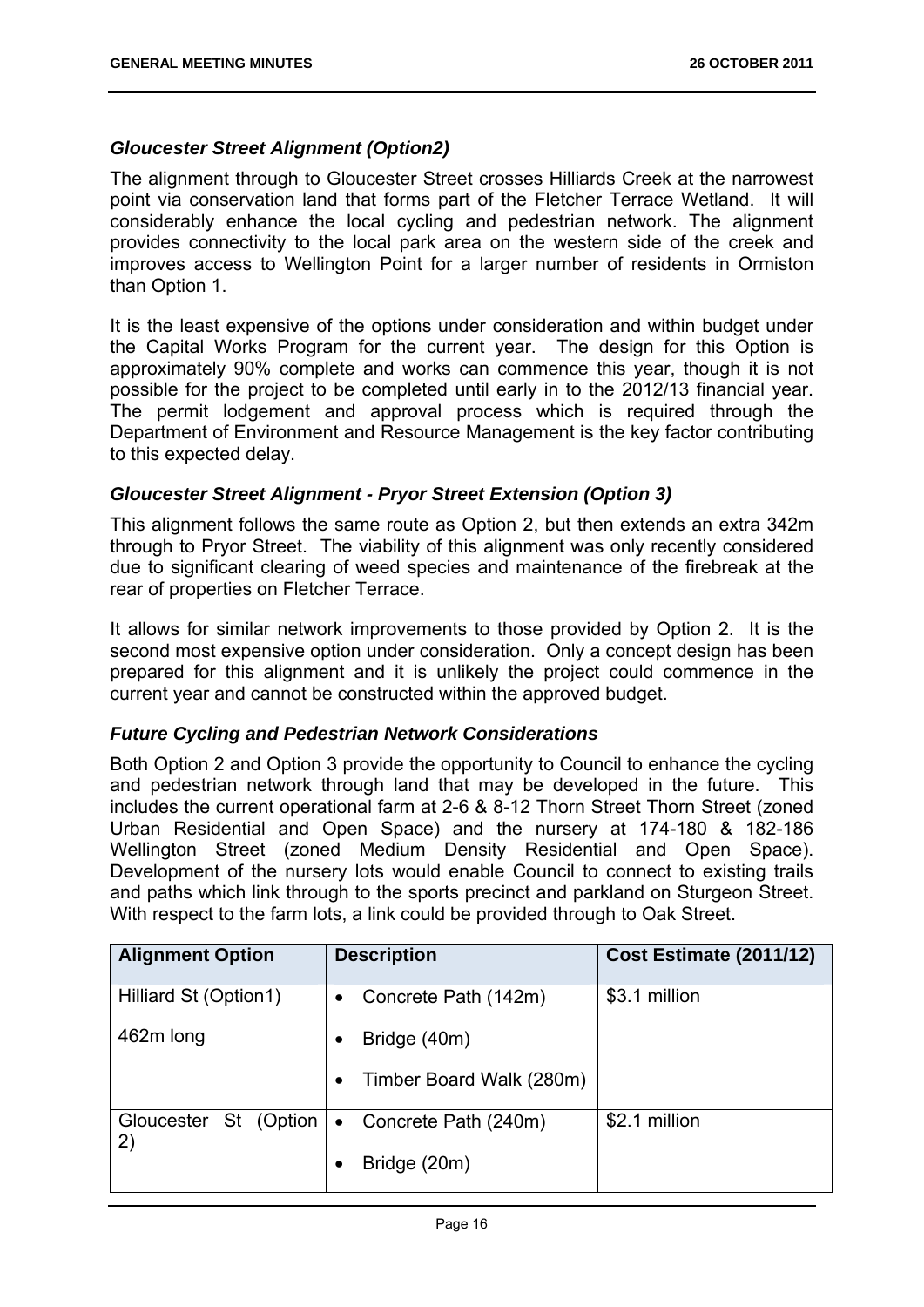| <b>Alignment Option</b>                          | <b>Description</b>                | Cost Estimate (2011/12) |
|--------------------------------------------------|-----------------------------------|-------------------------|
| 434m long                                        | Timber Board Walk (194m)          |                         |
| Gloucester St - Pryor<br>St Extension (Option 3) | Concrete Path (505m)<br>$\bullet$ | \$2.95 million          |
| 776m long                                        | Bridge (20m)                      |                         |
|                                                  | Timber Board Walk (271m)          |                         |

# **RELATIONSHIP TO CORPORATE PLAN**

# **5. Wise planning and design**

We will carefully manage population pressures and use land sustainably while advocating and taking steps to determine limits of growth and carrying capacity on a local and national basis, recognising environmental sensitivities and the distinctive character, heritage and atmosphere of local communities. A well-planned network of urban, rural and bushland areas and responsive infrastructure and transport systems will support strong, healthy communities.

5.12 Plan, provide and advocate for essential physical and social infrastructure that supports community well-being and manage Council's existing infrastructure assets to ensure current service standards are maintained or improved

#### **FINANCIAL IMPLICATIONS**

The recommendation in this report does not require any change to the current year's budget as funds have already been allocated under the 10 Year Capital Program, Cycleway Trunk Infrastructure (41710 – Moreton Bay Cycleway Hilliards Creek Crossing) to an amount of \$2,247,500, subject to receiving 50% funding from the Department of Transport and Main Roads (DTMR).

The project was successful in receiving funding of up to 50% (\$1,185,797) from the DTMR through the South East Queensland Cycle Network Program. The funding was provided on the proposed crossing point and linkage to Gloucester Street (Option 2). There is no guarantee that the Department will provide additional funds for the increased costs associated with the other options considered if Council opts to support one of these alignments.

To fund the Hilliard St Crossing Link (Option 1) would require an additional \$1,000,000 in funds. To fund the Pryor St Extension (Option3) would require an additional \$850,000 in funds. These additional amounts would be at the full cost to Council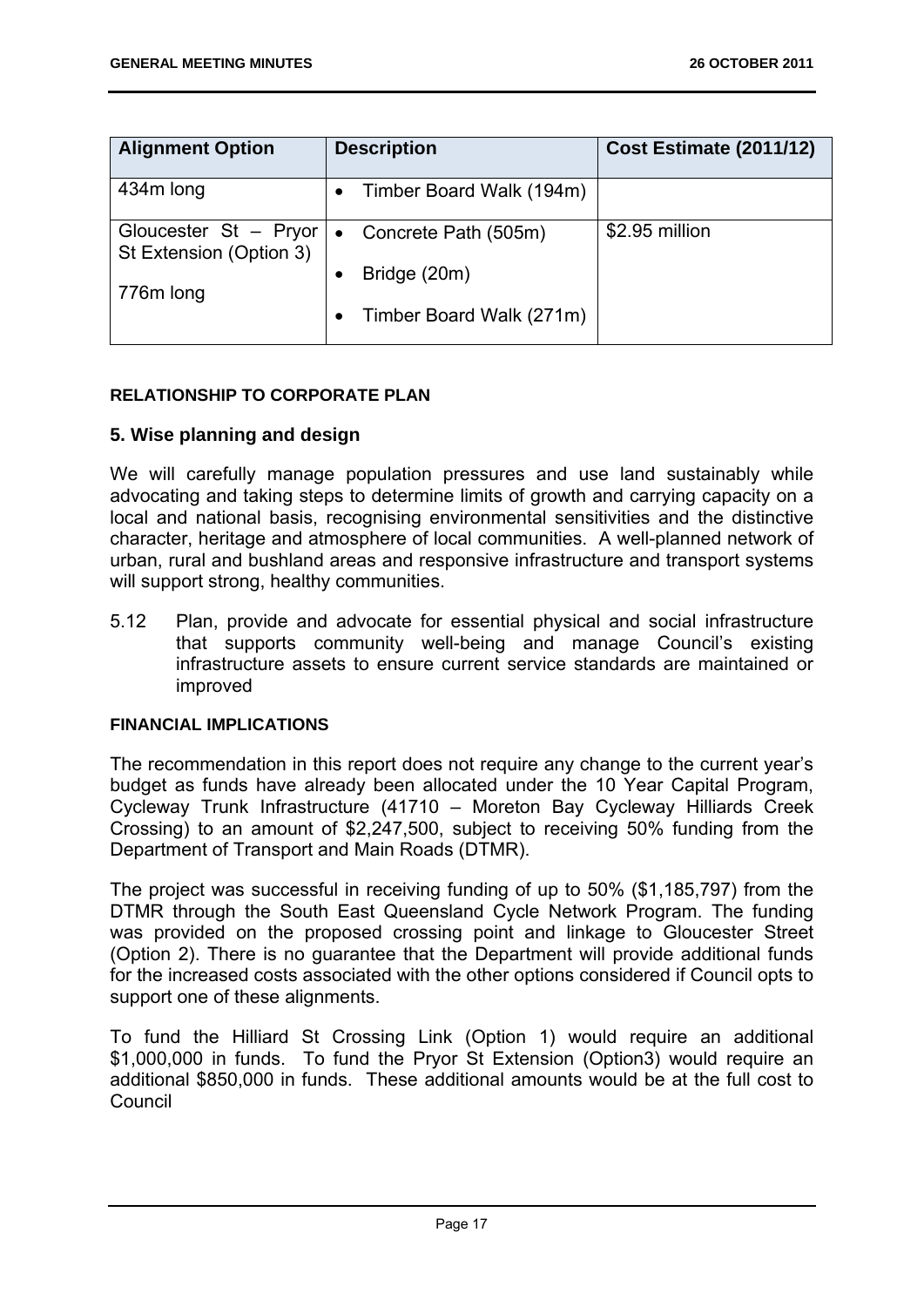#### **PLANNING SCHEME IMPLICATIONS**

The City Planning and Environment Group was consulted and it is considered that the outcome of recommendations in this report is consistent with planning outcomes proscribed in the Redlands Planning Scheme.

#### **CONSULTATION**

#### **Internal Consultation**

The Divisional Councillor and the following Council departments and sections have been consulted during the assessment of the alignment options:

- City Planning and Environment
- Project Delivery Group
- City Spaces
- Property Services

# **External Consultation**

Two on-site community consultations were held with residents on Gloucester Street and Fletcher Street who were considered to be most affected by the options under consideration. Extensive discussions and site meetings were also held with the property owner and farm manager of the farm at 2-6 and 8-12 Thorn Street.

A summary of the two resident consultations and the verbal and written comments provided to City Infrastructure are listed below. The concerns expressed by residents included:

- Perceived negative impacts upon fauna (including resident koalas) during and post-construction of the cycleway
- Concerns over loss of amenity
- The view that increased pedestrian and cyclist movement through the local road network will increase the risk of an accident/incident with a vehicle
- Concerns over the potential for opportunistic criminal acts (thefts) and/or antisocial behaviour
- Concerns regarding the cost of the project
- Suggestions that the cycleway be constructed elsewhere (i.e. along the Cleveland train line corridor)
- Concerns over the existing extent of maintenance and management of the reserve area adjoining residential properties and whether this would be improved or hindered by the cycleway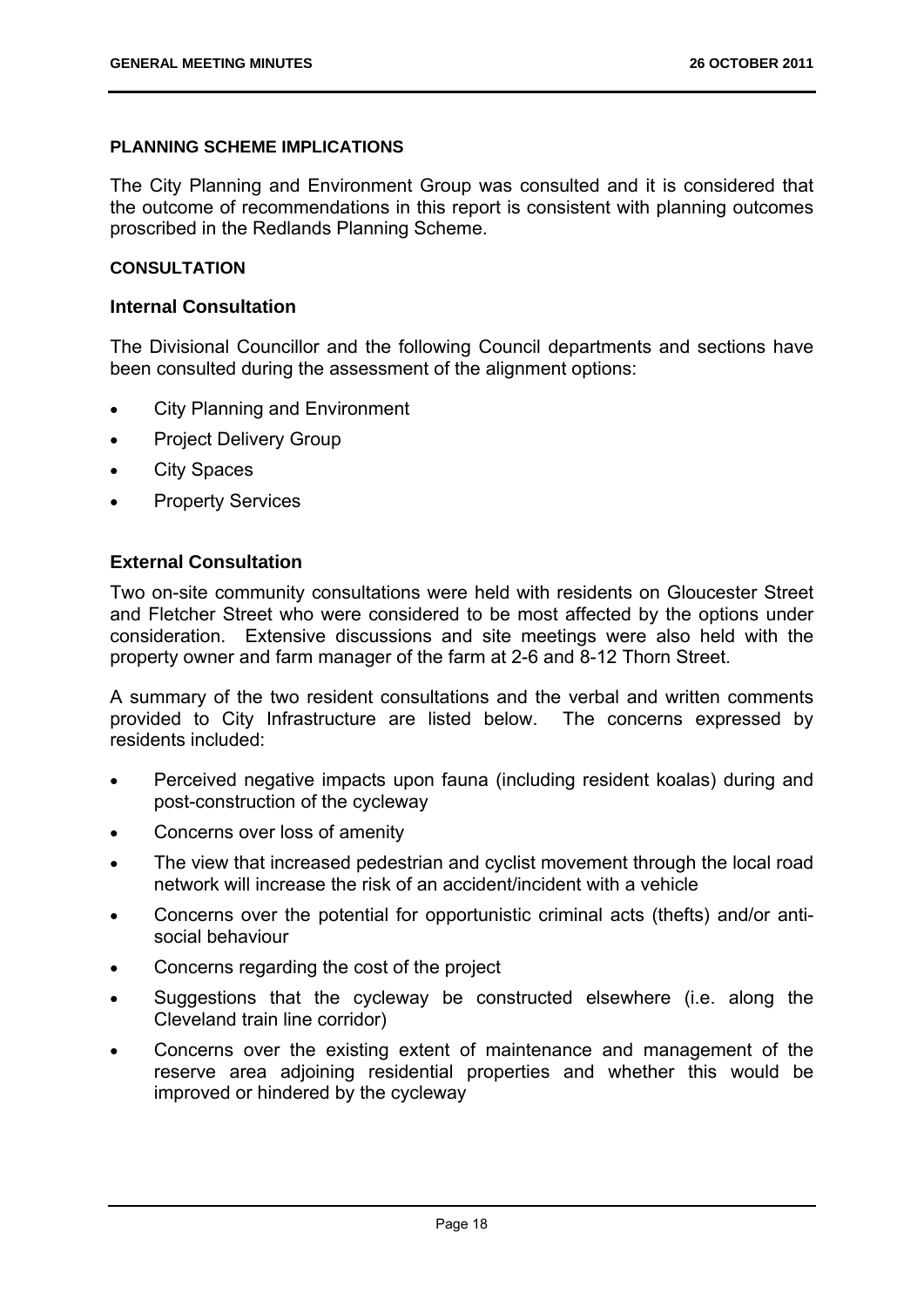#### **OPTIONS**

#### **PREFERRED**

That Council resolve to construct the alignment for the Moreton Bay Cycleway – Hilliards Creek Crossing via the Gloucester Street Link (Option 2).

# **ALTERNATIVE**

The Gloucester Street Alignment – Pryor Street Extension (Option 3)

# **OFFICER'S RECOMMENDATION**

That Council resolve to construct the alignment for the Moreton Bay Cycleway - Hilliards Creek Crossing via the Gloucester Street Link (Option 2).

# **COMMITTEE RECOMMENDATION/ COUNCIL RESOLUTION**

| Moved by:    | <b>Cr T Bowler</b> |
|--------------|--------------------|
| Seconded by: | <b>Cr H Murray</b> |

**That Council resolve to construct the alignment for the Moreton Bay cycleway – Hilliards Creek Crossing via the Gloucester Street link, with the final design to be provided to the directly impacted residents for comment prior to the commencement of construction.** 

**CARRIED** (en bloc)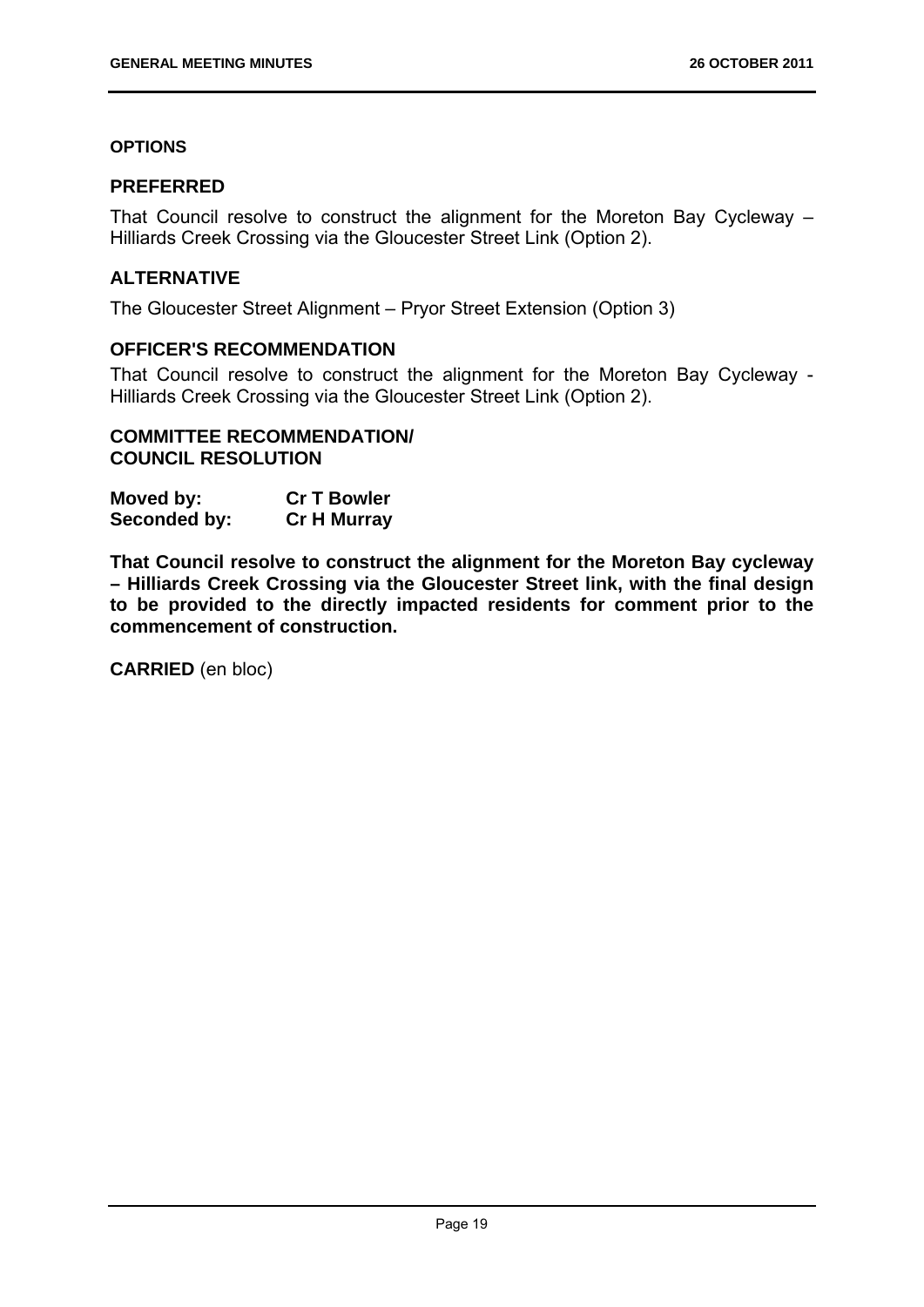#### **11.3 ENVIRONMENT PLANNING & DEVELOPMENT**

**11.3.1 VEGETATION PROTECTION ORDERS VPO 22, 24, 25, 26** 

| <b>Dataworks Filename:</b>  | <b>EM Vegetation Protection Orders (Local Law 6)</b>                                                                                                                                                                         |
|-----------------------------|------------------------------------------------------------------------------------------------------------------------------------------------------------------------------------------------------------------------------|
| <b>Attachments:</b>         | <b>VPO 22 24 25 26 Summary</b><br>VPO 22 BAAM Report 26 Thorne Rd Birkdale<br><b>VPO 24 BAAM Final Report 15 Victor St Birkdale</b><br>VPO 25 BAAM Report 33Thorne Rd Birkdale<br>VPO 26 BAAM Report 7 11 Hugh St Thorneside |
| <b>Responsible Officer:</b> | <b>Gary Photinos</b><br><b>Manager City Planning and Environment</b>                                                                                                                                                         |
| <b>Authors:</b>             | <b>Candy Daunt</b><br><b>Advisor Habitat Protection</b><br><b>Ken Folkes</b><br><b>Arborist</b>                                                                                                                              |

#### **EXECUTIVE SUMMARY**

A member of the community had applied for several Vegetation Protection Orders on various gum trees located at 26 Thorne Road Birkdale (VPO 22); 15 Victor Street Birkdale (VPO 24); 33 Thorne Road Birkdale (VPO 25) and 7-11 Hugh Street Thorneside (VPO 26).

Council resolved on the 27th of July, 2011 to make an interim VPO under the provision of Local Law 6 – Protection of Vegetation.

This report outlines the outcomes of the expert report, public submissions and the officer recommendation that the vegetation protection orders (VPO 22, VPO 25 and VPO 26) for the various gum trees as identified in the expert reports should be confirmed by Council, and that the Vegetation Protection Order for the gum trees located at 15 Victor Street Birkdale (VPO 24) not be confirmed.

# **PURPOSE**

That Council resolve to confirm the Vegetation Protection Orders under the provision of Local Law 6 – Protection of Vegetation on the gum trees identified in the reports prepared by Biodiversity Assessment and Management Pty Ltd (03 August, 2011) reference VPO 22, VPO 25 and VPO 26; and Council resolve to not to confirm the order for 15 Victor Street Birkdale (VPO 24).

#### **BACKGROUND**

 Council resolved on the 27th of July, 2011 to make an Interim Vegetation Protection Order under the provisions of Local Law 6 - Protection of Vegetation on the identified Eucalyptus trees as described in application VPO 22, VPO 24, VPO 25 and VPO 26.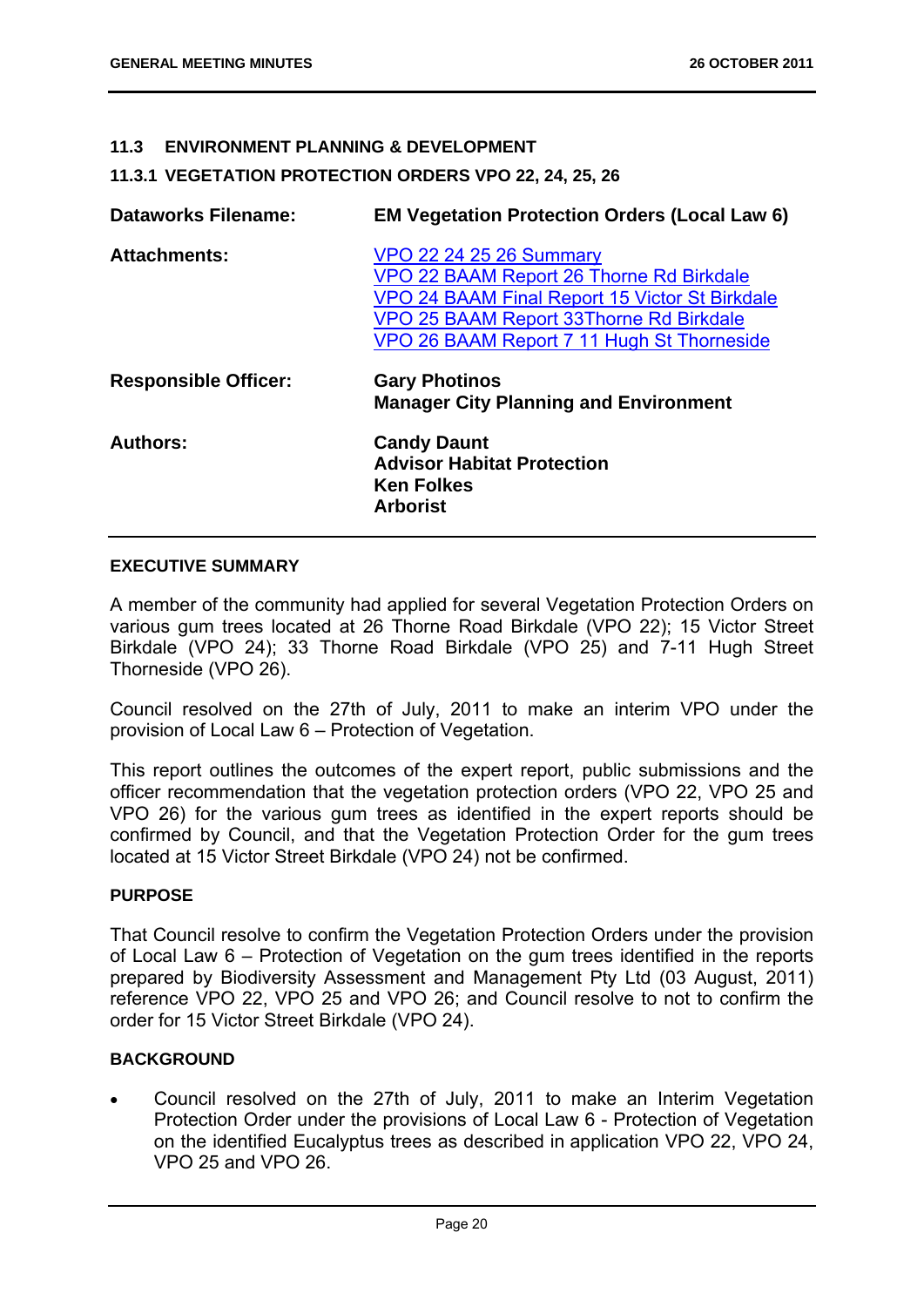- All identified property owners were notified by registered mail on  $4<sup>th</sup>$  August, 2011 that the gum trees were now protected by an interim vegetation protection order. Follow up telephone calls were also made to property owners to confirm that they had received and understood the information contained within the letter.
- Expert reports for the various gum trees has been undertaken by Biodiversity Assessment and Management Pty Ltd (BAAM)
- Public Notification of the Vegetation Protection Order was advertised in the Redland Times on Friday the  $12<sup>th</sup>$  of August, 2011. A period of at least 21 days had been allocated to receive public submissions for and against the VPO, with the close date of public submission being Friday,  $2^{nd}$  of September, 2011. This has occurred as per provisions of Local Law 6. Submissions were received for VPO 22, VPO 24 and VPO 25. No submissions were received for VPO 26.

#### **ISSUES**

# Making of an Interim Vegetation Protection Order Under Local Law 6 -Protection of **Vegetation**

Council has resolved to apply an interim vegetation protection order; however, it only remains in place for six months, while the requirements for establishing a vegetation protection order can be undertaken. These include public notification, including the calling of public submissions and the commissioning of an expert report. The interim order ensures that the vegetation is protected during this time. Once Council has considered all the necessary information it may at a subsequent meeting confirm or revoke the Vegetation Protection Order.

#### Expert Report

Expert reports for the gum trees were commissioned and are attached. The consultant has assessed the gum trees against the grounds of order as nominated in the vegetation protection order application forms.

The expert reports strongly conclude that the identified vegetation in applications VPO 22, VPO 25 and VPO 26 is significant using the criteria in Local Law 6 and recommends that the retention and protection of the trees identified in the attached reports prepared by Biodiversity Assessment and Management Pty Ltd. The expert report concluded that the gum trees identified in application VPO 24 are not worthy of protection and the arborist confirms that the trees are in poor health.

#### **Submissions**

The summary attachment identifies the submissions and officer response in relation to submissions received for applications VPO 22, VPO 24 and VPO 25. The issues generally relate to the maintenance of the trees, for example leaf and branch drop. It is recommended that a vegetation management guideline for the appropriate management of the protected vegetation is prepared and implemented for these properties to ensure issues of tree maintenance are addressed on a regular basis. The property owners at 33 Thorne Street, Birkdale (VPO 25) have identified that at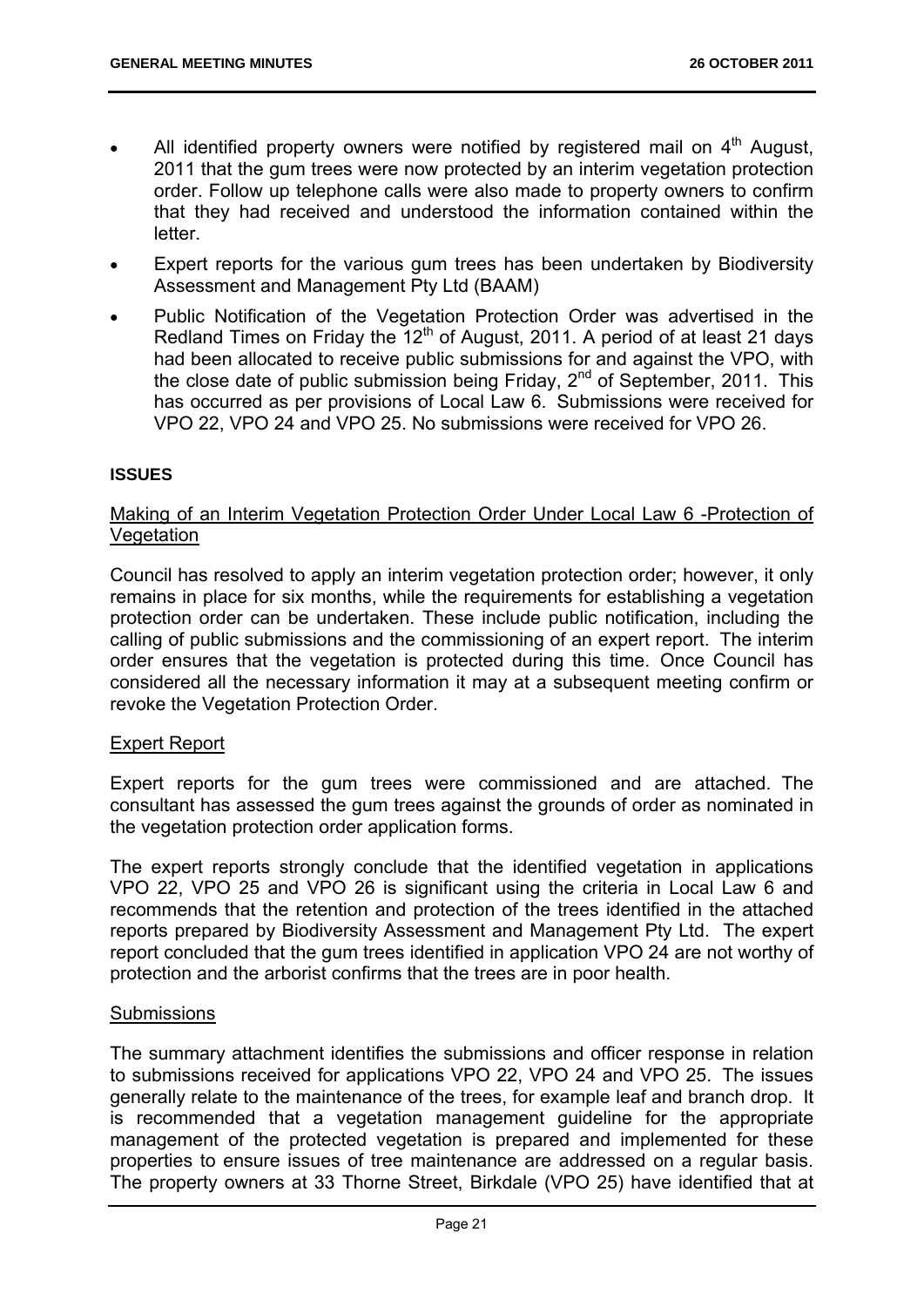some stage they will be looking to expand the hall and one of the trees nominated for a protection order would be vulnerable to these plans.

# Confirming the Vegetation Protection Order

These trees identified in expert reports for VPO 22, VPO 25 and VPO 26 are strong candidates for protection based on the outcomes of the expert report, and in line with Council's current strategic approach of broader protection of urban trees within the City. Taking into account the importance of these trees in a local and state context and submission were received, it can be recommended that Council confirm the Vegetation Protection Order.

It would be a condition under a Vegetation Protection Order that a vegetation management guideline plan is prepared and implemented for the property identified in the application VPO 22. It would also be a condition under the Vegetation Protection Order that damage to the vegetation can only occur where Council has issued a permit for such works.

#### Revoking the interim Vegetation Protection Order

The trees at 15 Victor Street, Birkdale (VPO 24) have been identified in both the expert report prepared by BAAM and confirmed by the Aborist that the trees are in poor health. The experts both confirm that the interim vegetation protection order be revoked. It is recommended that Council revoke the interim Vegetation Protection Order for VPO 24.

#### **RELATIONSHIP TO CORPORATE PLAN**

#### **1. Healthy natural environment**

A diverse and healthy natural environment, with an abundance of native flora and fauna and rich ecosystems will thrive through our awareness, commitment and action in caring for the environment.

- 1.1 Increase biodiversity by taking informed action to protect, enhance and manage our local ecosystems
- 1.2 Stop the decline in population of the koala and other species at risk through advocacy, protecting and restoring vital habitat and increasing community engagement and action

#### **FINANCIAL IMPLICATIONS**

#### Redland City Council

There are minor financial implications with this application associated with in-kind (advice) to the owners when required.

#### Owner

There are costs to owners and/or applicants of \$157 application fee associated for a permit to damage protected vegetation.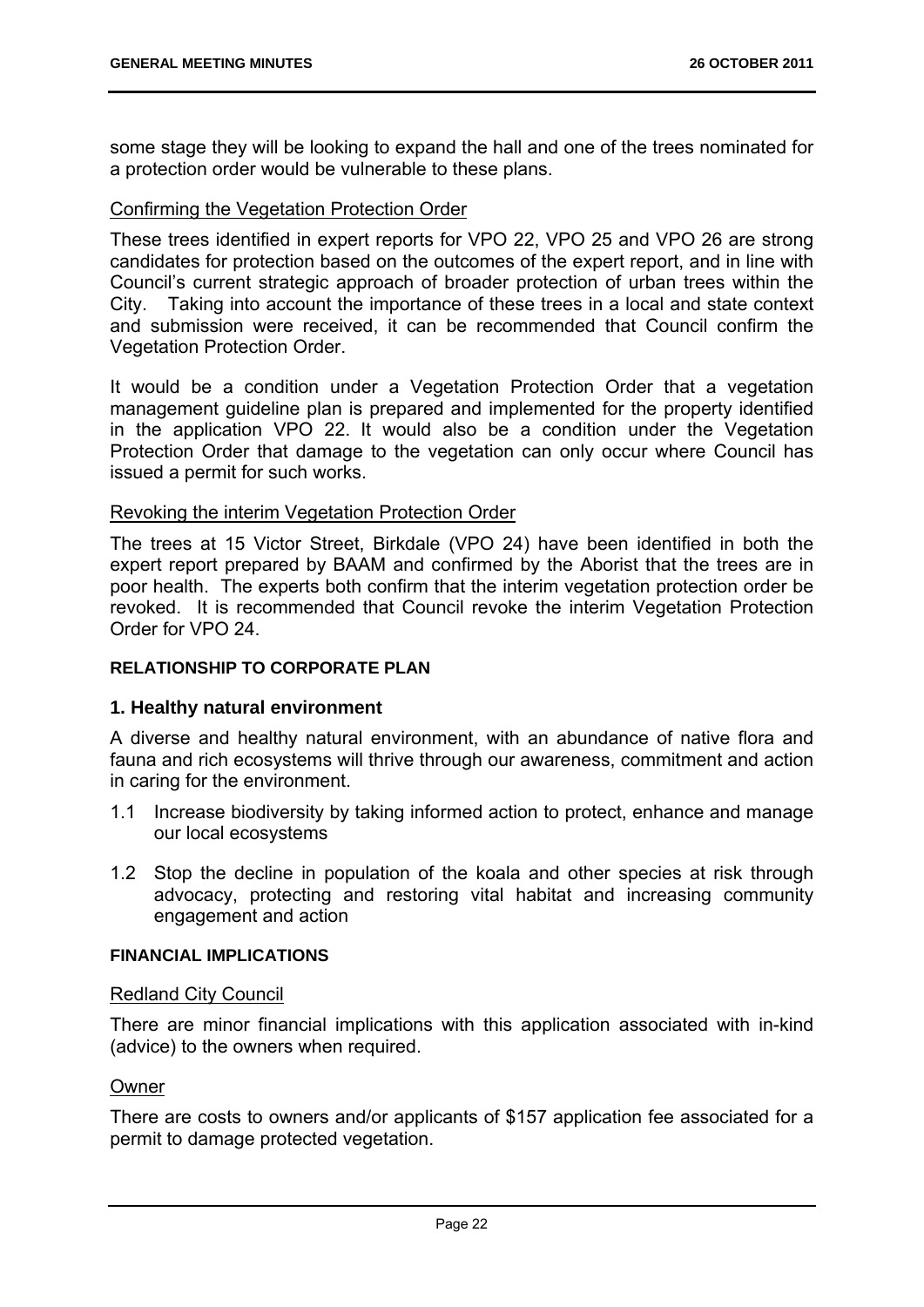#### **PLANNING SCHEME IMPLICATIONS**

The City Planning & Environment Group was consulted and it is considered that the outcome of recommendations in this report will not require any amendments to the Redlands Planning Scheme.

#### **CONSULTATION**

Consultation has been undertaken with the owners of the properties and adjoining neighbours where appropriate.

Consultation was also undertaken with City Planning and Environment; Sustainable Assessment; BAAM (external consultant); the property owners and the general public, through the public notification process.

#### **OPTIONS**

#### **PREFERRED**

That Council resolve as follows:

- 1. To confirm the Vegetation Protection Orders under the provision of Local Law 6 Protection of Vegetation on the gum trees identified in the report prepared by Biodiversity Assessment and Management Pty Ltd (08 September, 2011) for application numbers VPO 22, VPO 25 and VPO 26;
- 2. That damage to the vegetation is only permitted under Section 27 (j) of Local Law No. 6 - Protection of Vegetation "if the damage is allowed under a permit issued by Council under the provisions of this Local Law";
- 3. That a vegetation management guideline is prepared and implemented for the properties listed in Vegetation Protection Order application VPO 26 under Section 21 of Local Law No. 6 - Protection of Vegetation; and
- 4. To resolve to revoke the interim Vegetation Protection Order (VPO 24) under the provision of Local Law 6 - Protection of Vegetation on the gum trees located at 15 Victor Street, Birkdale.

#### **ALTERNATIVE**

That Council resolve not to confirm the Vegetation Protection Order under the provision of Local Law 6 – Protection of Vegetation on the gum trees identified in the report prepared by Biodiversity Assessment and Management Pty Ltd (03 August, 2011).

#### **OFFICER'S RECOMMENDATION**

That Council resolve as follows:

1. To confirm the Vegetation Protection Orders under the provision of Local Law 6 – Protection of Vegetation on the gum trees identified in the report prepared by Biodiversity Assessment and Management Pty Ltd (08 September 2011) for application numbers VPO 22, VPO 25 and VPO 26;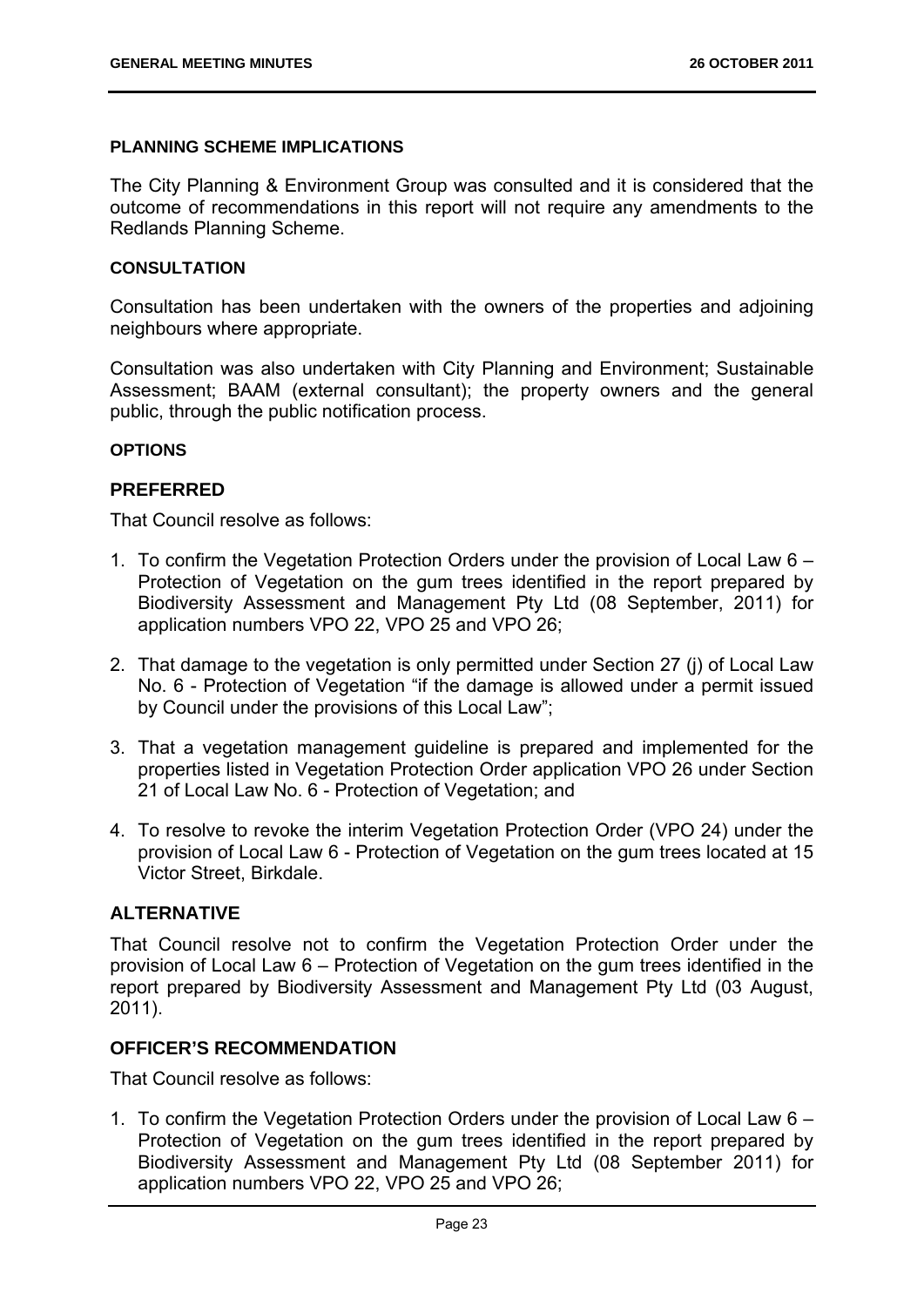- 2. That damage to the vegetation is only permitted under Section 27 (j) of Local Law No. 6 - Protection of Vegetation "if the damage is allowed under a permit issued by Council under the provisions of this Local Law";
- 3. That a vegetation management guideline is prepared and implemented for the properties listed in Vegetation Protection Order application VPO 22 under Section 21 of Local Law No. 6 - Protection of Vegetation; and
- 4. To resolve to revoke the interim Vegetation Protection Order (VPO 24) under the provision of Local Law 6 - Protection of Vegetation on the gum trees located at 15 Victor Street, Birkdale.

# **COMMITTEE RECOMMENDATION/ COUNCIL RESOLUTION**

| Moved by:    | <b>Cr T Bowler</b> |
|--------------|--------------------|
| Seconded by: | <b>Cr H Murray</b> |

**That Council resolve as follows:** 

- **1. To revoke the Vegetation Protection Orders under the provision of Local Law 6 – Protection of Vegetation for application numbers VPO 22, VPO 24, VPO 25 and VPO 26, and**
- **2. That Council invite the owners of the trees recommended for the 'protection' to voluntarily nominate those trees which they wish to have protected, in order to ensure full support for the process and future restrictions.**

**CARRIED** (en bloc)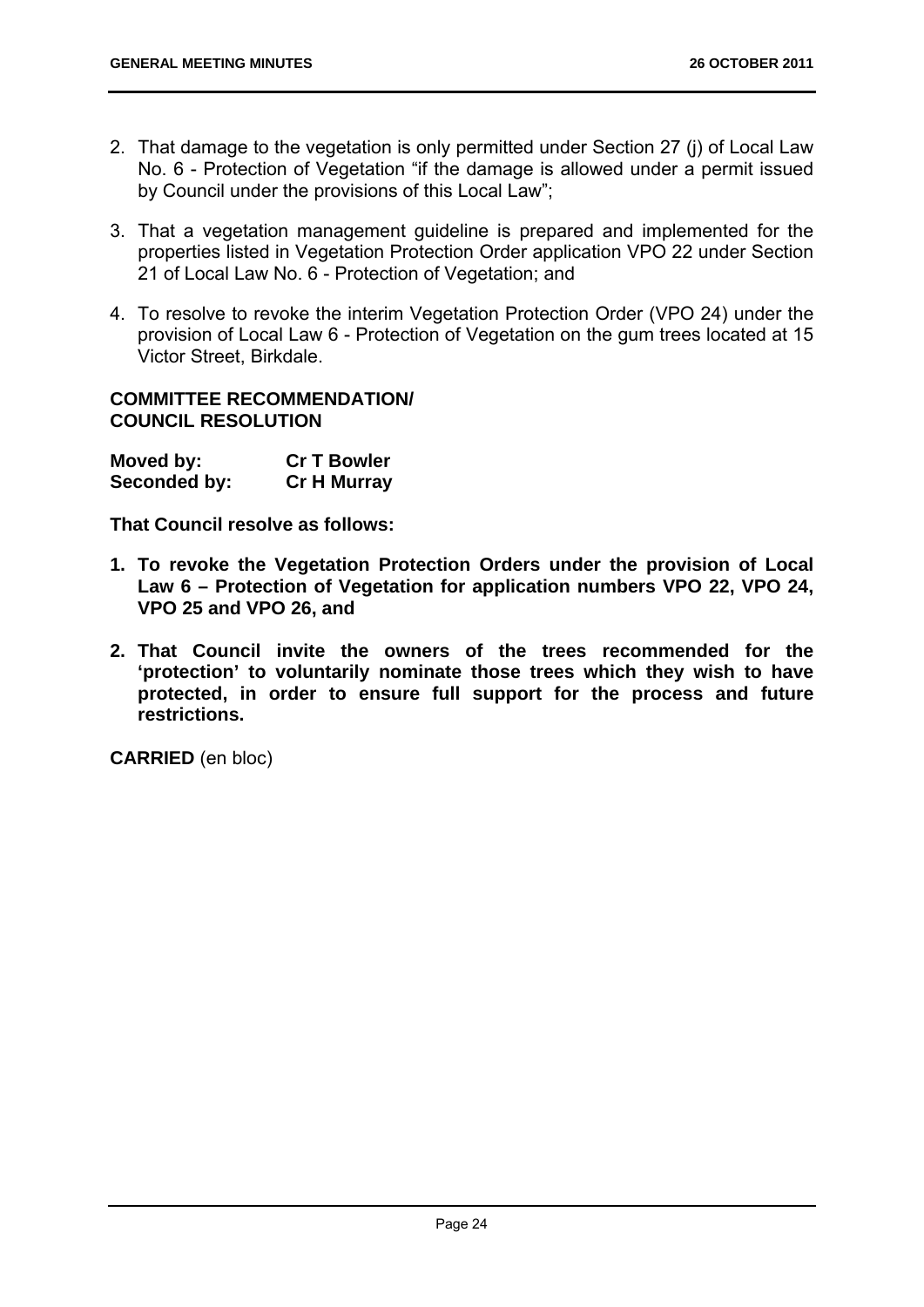|       | 11.3.2 2011/12 DIVISIONAL PARKS AND INFRASTRUCTURE PROGRAM - DIVISIONS 2 |  |
|-------|--------------------------------------------------------------------------|--|
| AND 3 |                                                                          |  |

| <b>Dataworks Filename:</b>  | <b>P &amp; R Design and Construction - Divisional Park</b><br><b>Infrastructure Development</b> |
|-----------------------------|-------------------------------------------------------------------------------------------------|
| <b>Attachment:</b>          | <b>DPIP Projects Estimates Divisions 2 and 3 for</b><br>2011/12                                 |
| <b>Responsible Officer:</b> | <b>Gary Photinos</b><br><b>Manager City Planning &amp; Environment</b>                          |
| Author:                     | Angela Wright<br><b>Principal Advisor Open Space Planning</b>                                   |

#### **EXECUTIVE SUMMARY**

Annual funding of \$500,000 has been made available for Divisional parks and other infrastructure projects in Redland City Council Budget 2011/12. \$50,000 is allocated to each Division.

This report is to seek Council approval of the 2011/12 DPIP amended program of works for Divisions 2 and 3.

#### **PURPOSE**

The purpose of this report is to seek Council approval for the amended list of projects for the 2011/12 Divisional Parks and Infrastructure Program for Divisions 2 and 3. The approved funding will be used for the provision of new infrastructure in parks and open space and associated works as detailed for Division 2 (Attachment A)

#### **BACKGROUND**

- Council has approved in the 2011/12 budget for the provision of \$500,000 to be available under Governance and Planning Department for the benefit of supplying park and other infrastructure.
- At the General Meeting of  $27<sup>th</sup>$  July 2011, Council approved the program of projects prepared for the 2011/12 Divisional Parks and Infrastructure Program as amended and attached for Divisions 1 to 9, including Divisions 2 and 3.
- Please refer to the attached document for the table of the proposed amended list of projects to be implemented under 2011/12 DPIP for Divisions 2 and 3.
- Some of the projects are still to be fully designed and costed and this may have implications in terms of delivery dates and location of the project within the park or open space.
- All of the projects will be fully costed under tendering processes. Again this may impact on delivery times and capacity if unforeseen issues arise.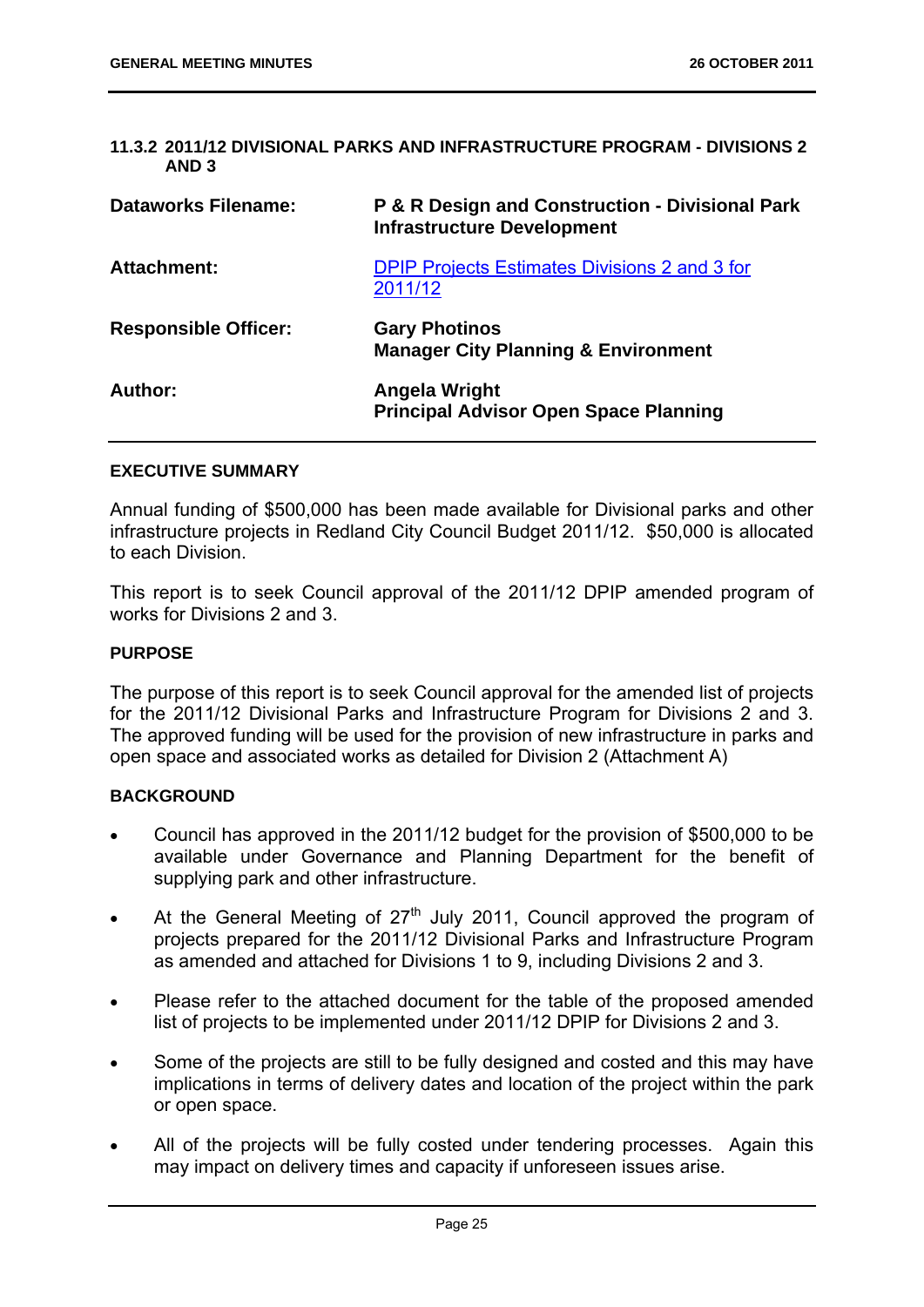#### **ISSUES**

- A 2011/2012 Divisional Parks and Infrastructure Program (DPIP) has now been developed with the assistance of the Divisional Councillors and key stakeholders across Council.
- Two of the approved projects in Division 2 and two projects in Division 3 are no longer required for various reasons; therefore new projects have been included in the program, which require Council approval.
- Some of the approved projects' budgets have been adjusted to include the funds from the projects that are no longer required.

#### **RELATIONSHIP TO CORPORATE PLAN**

#### **7. Strong and connected communities**

Our health, wellbeing and strong community spirit will be supported by a full range of services, programs, organisations and facilities, and our values of caring and respect will extend to people of all ages, cultures, abilities and needs.

#### **FINANCIAL IMPLICATIONS**

Within the current 2011/12 budget an amount of \$50,000 for each Division has been allocated from General Revenue to facilitate the fulfilment of the Divisions 2 and 3 portion of the 2011/12 DPIP.

Each project or group of projects still require further costing through the design and tendering phase of the projects. Delivery of some projects will be subject to these further investigations and availability of budget. The Open Space Planning Unit will be able to contribute some limited funds to assist projects to be delivered. One of the projects is also attracting State Government subsidy.

This report identifies projects to the value of \$98,820

#### **PLANNING SCHEME IMPLICATIONS**

The City Planning & Environment Group was consulted and it is considered that the outcome of recommendations in this report will result in some future amendments to the Redlands Planning Scheme such as

# **CONSULTATION**

The Executive Leadership Group and City Planning & Environment Group support the current method of developing and implementing the DPIP.

A series of internal workshops have been held between City Spaces, the City Planning & Environment Group and the Project Delivery Group and developed the master list of projects for discussion purposes.

Councillors for Divisions 2 and 3, having been sent a list of approved and possible Divisional projects, have now made changes and additions to the list. Discussions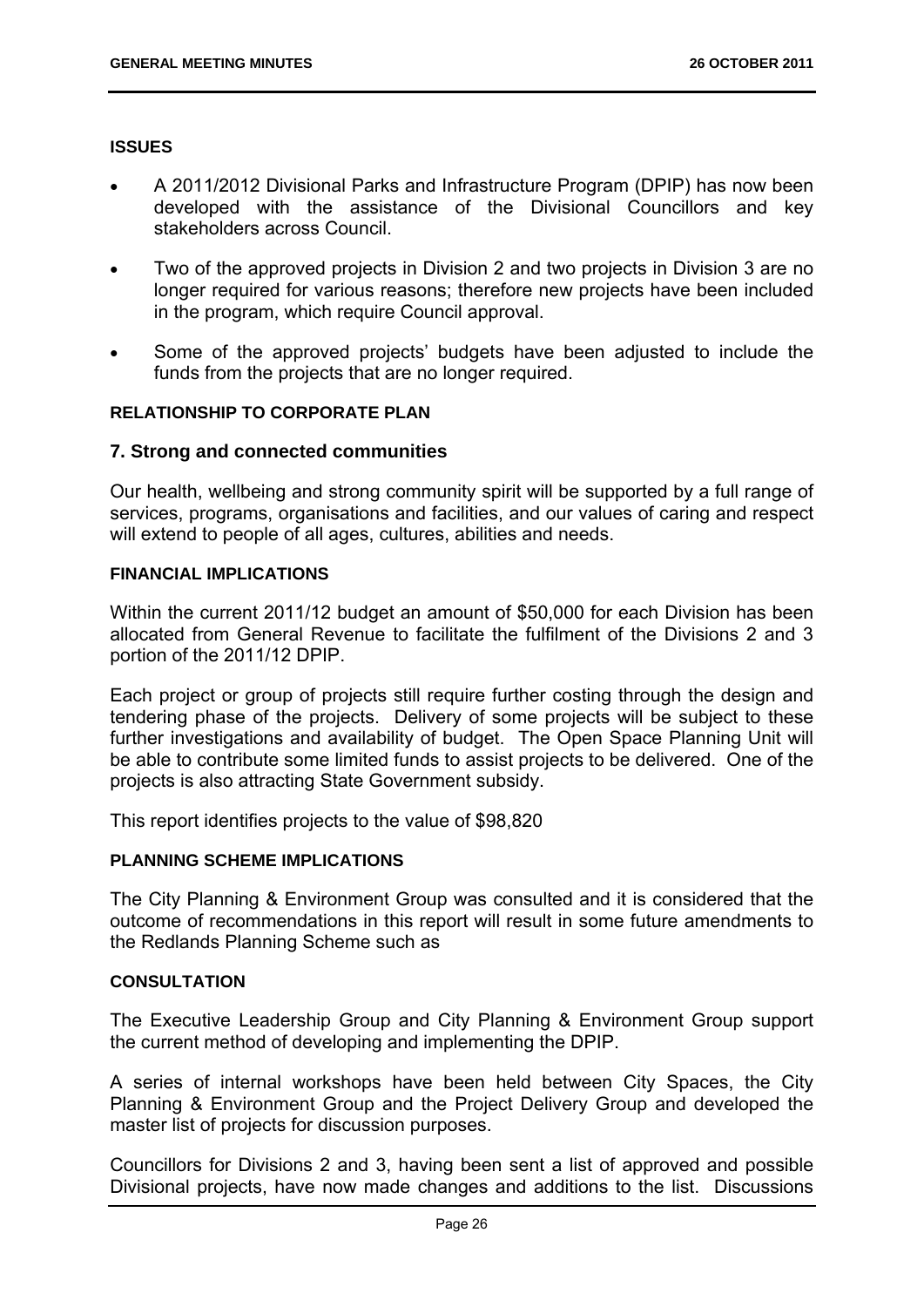with the Councillors from Divisions 2 and 3 assisted in determining what the priorities were for each of these Divisions over a 2 year period. The 2011/2012 DPIP has been developed from these discussions and investigations by relevant officers.

Some projects may require community engagement at a local level prior to construction.

#### **OPTIONS**

#### **PREFERRED**

That Council resolve to approve the program of projects prepared for the 2011/12 Divisional Parks and Infrastructure Program for Divisions 2 and 3 as attached.

#### **ALTERNATIVE**

That Council not approve the program of projects prepared for the 2011/12 Divisional Parks and Infrastructure Program for Divisions 2 and 3.

#### **OFFICER'S/COMMITTEE RECOMMENDATION/ COUNCIL RESOLUTION**

| Moved by:    | <b>Cr T Bowler</b> |
|--------------|--------------------|
| Seconded by: | <b>Cr H Murray</b> |

**That Council resolve to approve the program of projects prepared for the 2011/12 Divisional Parks and Infrastructure Program for Divisions 2 and 3 as attached.** 

**CARRIED** (en bloc)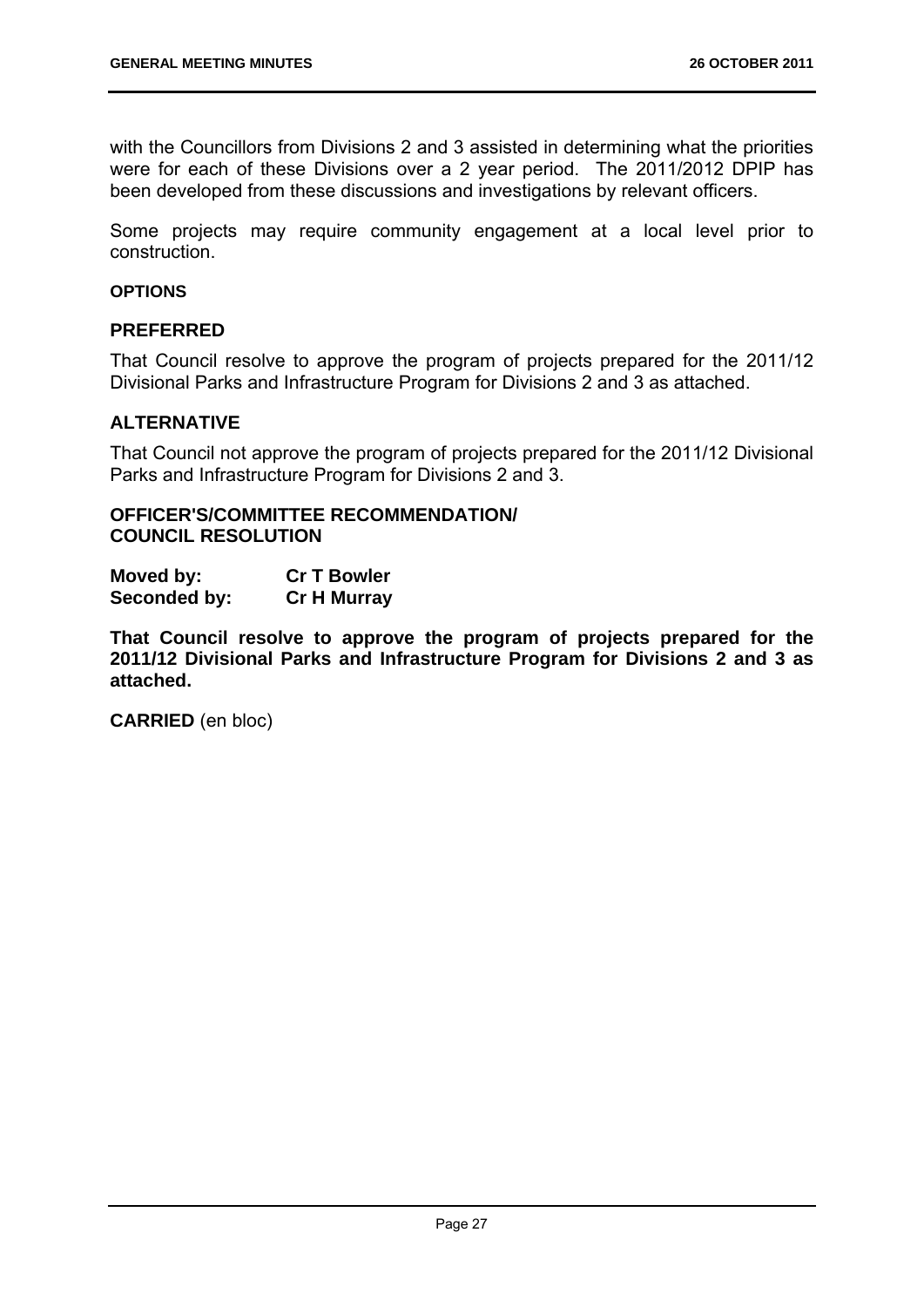#### **11.4 GOVERNANCE**

#### **11.4.1 REDLANDS NETBALL STRATEGY**

| <b>Dataworks Filename:</b>  | <b>CS Planning - Redlands Netball Strategy March</b><br>2011            |
|-----------------------------|-------------------------------------------------------------------------|
| Attachment:                 | <b>Redland Netball Strategy Final Report March 2011</b>                 |
| <b>Responsible Officer:</b> | <b>Roberta Bonnin</b><br><b>Manager Community Futures</b>               |
| Author:                     | <b>Kristina Dickman</b><br><b>Senior Adviser Sport &amp; Recreation</b> |

#### **EXECUTIVE SUMMARY**

Council partnered with Redlands Netball Association and Netball Queensland to develop a netball strategy to be implemented over the next ten years. The project provided an in-depth analysis of the sport in the City and included an audit of all existing netball facilities and program as well significant consultation with participants, parents, schools and organisers of netball.

#### **PURPOSE**

The purpose of this report is to seek Council endorsement of the Redlands Netball Strategy 2011 – 2021 for planning purposes.

#### **BACKGROUND**

The Redland City Council Operational Plan 2010-11 contained the requirement for Community and Social Planning to complete a netball strategy *to increase access to existing facilities* and plan for future needs (Strong and Connected Communities - 7C Encouraging active lifestyles).

Council's commitment to sound strategic planning led to the establishment of a partnership with Netball Queensland and Redland Netball Association to investigate the current and future needs for the sport of netball.

This project engaged with the broader community to identify the planning gaps and issues for improving participation in netball and then worked with the netball community to develop the proposed recommendations to better cater for female participation in sport in the Redlands.

#### **ISSUES**

The aim of the project was to identify, analyse and assess netball opportunities in the Redlands including but not limited to clubs, associations, facilities and schools to create and implement a vision for netball in Redlands for the next ten years.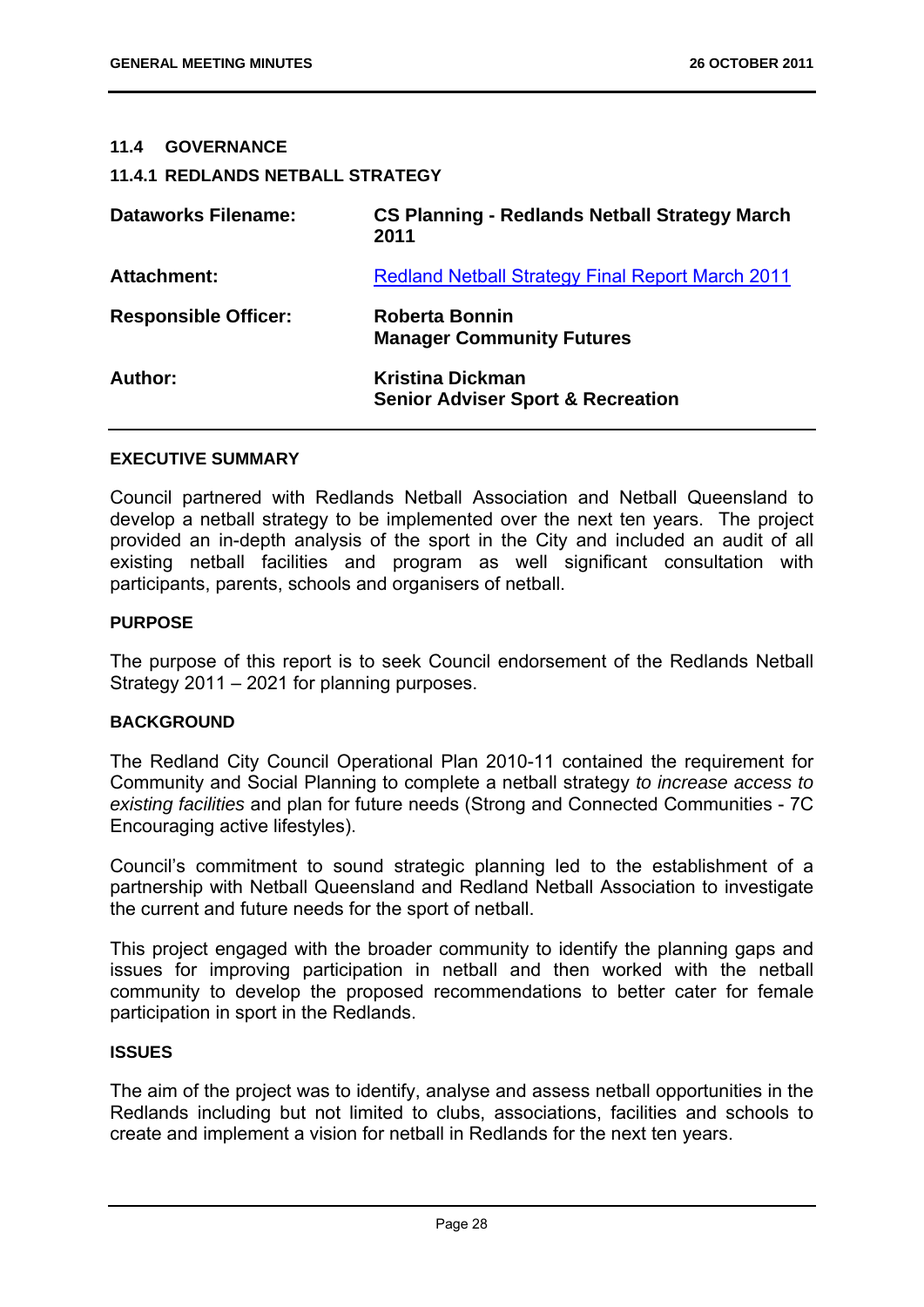A number of factors prompted the partnership to instigate the development of a strategic plan to guide the sport of netball into the future:

- A lack of forward planning for netball throughout the local government area;
- Netball's Pinklands Reserve facility has reached maximum use capacity;
- The impending expansion of Cleveland-Redland Bay Road which fronts the Pinklands Reserve has the potential to impact on the future of netball at this site;
- Netball's Pinklands Reserve facility and other club-use netball sites across Redlands do not meet required standards to attract State competitions;
- Continued projected population growth across the local government area;
- The need to explore a range of opportunities such as the planned Regional Sport Facility and the potential to access school facilities; and
- Netball has the highest participation of all organised sport for junior females in Queensland and in the top five sports for senior participants.

# **Participation, population and trends**

The project research revealed the vast majority of netball participants are juniors (8 – 17 years). Enrolments in Fun Net (an entry level participation program for children aged  $5 - 7$  years) have halved from  $5.4\%$  to 2.7% of all participation over the last 5 years (refer Attachment 1, Table 1, p.18). Given that the estimated proportion of children in the 5-9 age cohort remained relatively stable in Redland City over this period, this is an area that could be further developed.

The population of Redland City Council is projected to increase by almost 50,000 from an estimated 132,970 in 2006 to 182,680 by 2026. The vast majority of this growth will occur in the new development areas of Redland Bay and Thornlands, with a substantial shift in the distribution of the population to these areas (refer Attachment 1, Table 4, p.22). Capalaba will continue to be a high population area. Like Queensland as a whole, Redland City will experience an ageing population profile to 2026.

From a netball perspective, the key age cohorts of 5–24 years are predicted to increase overall in the City by 1,660 and the aging population provides opportunities to develop new target groups and different types of participation opportunities such as summer, social and mixed competitions.

Overall most of the people that were surveyed and interviewed were satisfied with the cost of participation, number of clubs, distribution of clubs, ease of accessing training facilities and the way competitions in the Redlands are run. Some people commented on the way the competition is run, mostly offering the view that better organisation and more even competitions are needed.

Player development opportunities, although still rating highly, had a higher overall level of dissatisfaction (19.8%) while a similar proportion indicated 'don't know' (20.7%). The most frequently expressed view among those dissatisfied about player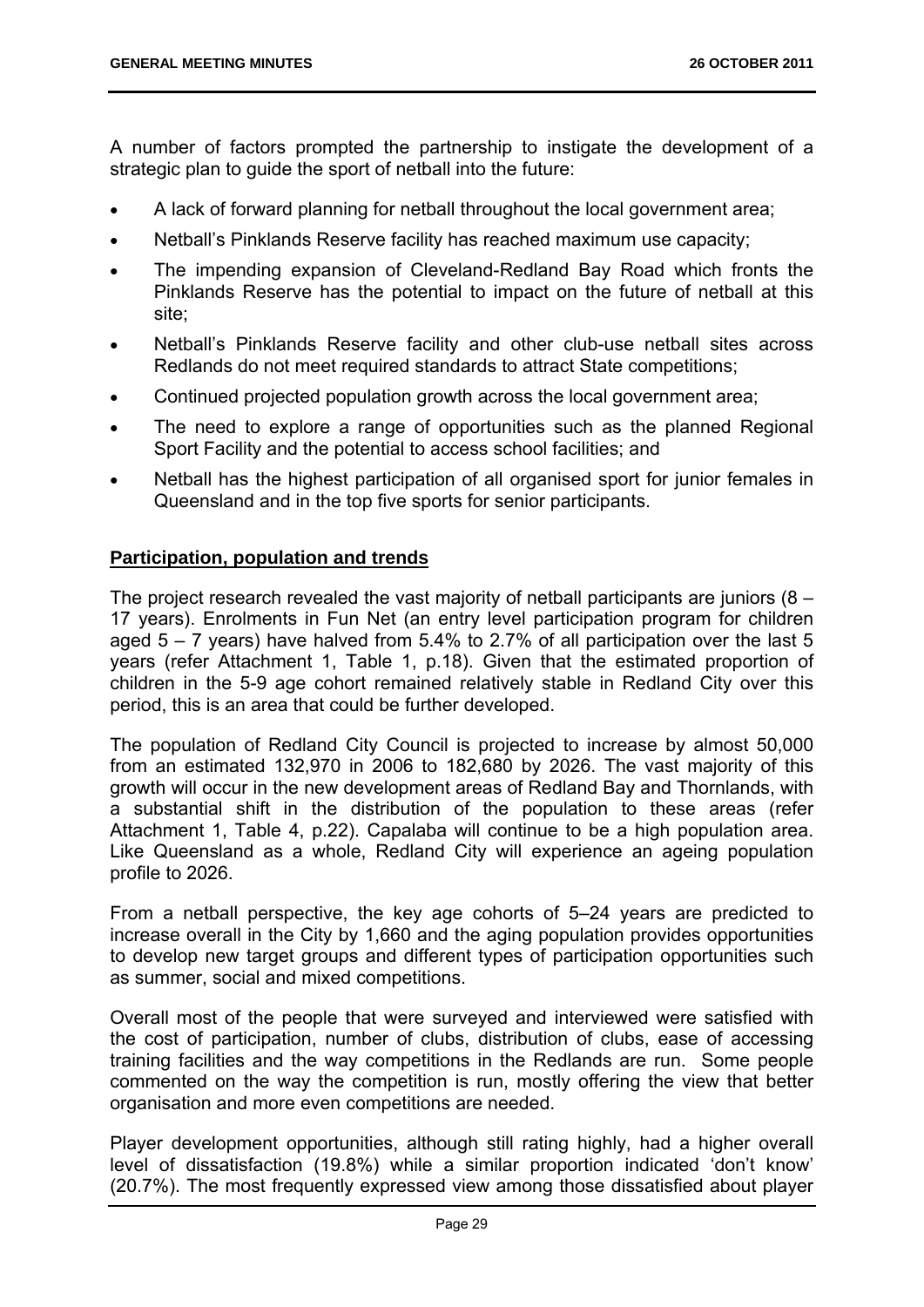development was the need for more development opportunities or better promotion of existing opportunities.

## **Supply Analysis**

The existing hard courts at Pinklands Sporting Complex are at capacity for junior competitions on Saturdays in their current configuration and there are no available time slots for additional early evening team training during the week. Conversion of four (4) of the six (6) grass courts to hard surface would enable the facility to cater for up to 16 additional games every Saturday between 12.30pm and 5.15pm (existing grass courts are not utilised after 12.00pm). Lighting of these 4 courts would enable additional teams to use the venue for mid week training and competition.

Conversion of 4 grass courts to hard surface would improve the functionality of the complex, cater for increased membership generated by population growth over the next decade, still retain 2 grass courts for younger players, and not reduce existing car parking.

In the longer term, a site capable of accommodating 15 courts with potential for expansion to 21 courts (to stage State level events in Redlands) should be considered in the planning for the Regional Sport and Recreation Park. An area of approximately 2ha would be required for a 15 court facility including circulation space and clubhouse, plus approximately 1.5ha for parking and internal road access. Approximately 0.5ha would be needed to accommodate the additional 6 courts.

## **Visioning**

To help guide future directions for netball in the Redlands over the next 10 to 15 years a visioning workshop was held with representatives of the Redlands Netball Association, Netball Queensland and Council. The findings of this workshop are outlined in the table below and inform the recommendations contained in the Redlands Netball Strategy 2011 – 2021.

Netball Vision

| <b>WHAT DO WE WANT TO ACHIEVE?</b>                                     | HOW WILL WE DO IT?                                                                                | WHAT DO WE WANT TO ACHIEVE?            | How WILL WE DO IT?                                                      |
|------------------------------------------------------------------------|---------------------------------------------------------------------------------------------------|----------------------------------------|-------------------------------------------------------------------------|
| <b>Membership</b>                                                      |                                                                                                   | <b>Player and Coaching Development</b> |                                                                         |
| Increase membership in line with<br>population growth. Maintain junior | Create an off season twilight competition<br>Decentralise social competitions at other<br>courts. | Coaching clinics - player development  | Run more clinics for all 12 and 13 year<br>olds - coaching coordinator. |
| membership at 85% of total members.                                    |                                                                                                   |                                        | Clubs can run their own                                                 |
|                                                                        |                                                                                                   |                                        | Expand to include more than rep players                                 |
| Establish stronger links with schools                                  | Active After Schools Program. School<br>holiday programs.                                         | Coaching development opportunities     | Seek funding to run local, specialised<br>skill development programs    |
|                                                                        |                                                                                                   |                                        | Improve fitness, strength and<br>conditioning                           |
| Strengthen the competition                                             |                                                                                                   | Funding                                | Adviser - Dept of Communities (Sport                                    |
| No strategy identified<br>Improve communication                        |                                                                                                   |                                        | and Recreation Services)                                                |
|                                                                        |                                                                                                   |                                        | Recreation Officer at Redland Council                                   |
| Better coaching                                                        | Identify targets for recruiting as coaches                                                        | <b>Pinklands Carrying Capacity</b>     |                                                                         |
| Review grading and even up the<br>competition                          | No strategy identified                                                                            | More hard courts                       | Convert 6 grass courts to hard courts -<br>preferably not concrete      |
|                                                                        |                                                                                                   |                                        | <b>Include lights</b>                                                   |
|                                                                        |                                                                                                   |                                        | Get recommendations from NQ on<br>surface                               |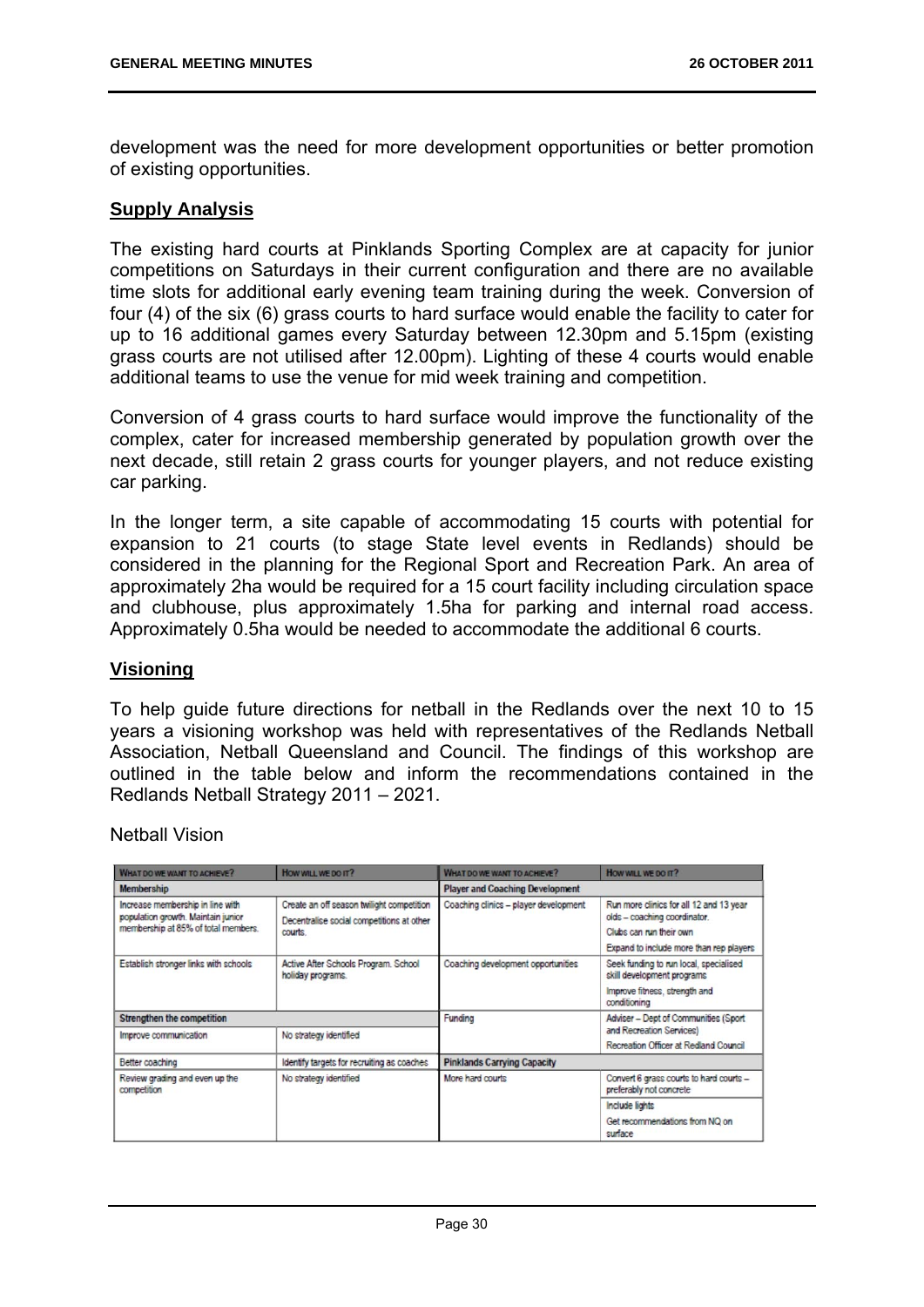| <b>Facilities</b>                                                                                                               |                                                                    | <b>Promotion and Program Development</b>         |                                                                       |
|---------------------------------------------------------------------------------------------------------------------------------|--------------------------------------------------------------------|--------------------------------------------------|-----------------------------------------------------------------------|
| More opportunities for training                                                                                                 | School facilities<br>Decentralise for training purposes            | Rep carrivals and club carrivals                 | Host 1 rep carnival and 1 club carnival<br>Host school camivals       |
| Indoor courts or covering of outdoor<br>courts to provide a pathway for elite<br>players and remove the variables of<br>weather | Possible cover over some courts                                    | Strengthen from within in program<br>development | School holiday programs<br>Active After School programs<br>Net Set Go |
| Venue for state level events<br>[Need 21 courts for state championships.]<br>12 of which must be lit]                           | Possible long term goal if a new regional<br>facility is developed | Promote the game                                 | Promote through networks                                              |

## **RELATIONSHIP TO CORPORATE PLAN**

## **5. Wise planning and design**

We will carefully manage population pressures and use land sustainably while advocating and taking steps to determine limits of growth and carrying capacity on a local and national basis, recognising environmental sensitivities and the distinctive character, heritage and atmosphere of local communities. A well-planned network of urban, rural and bushland areas and responsive infrastructure and transport systems will support strong, healthy communities.

- 5.12 Plan, provide and advocate for essential physical and social infrastructure that supports community well-being and manage Council's existing infrastructure assets to ensure current service standards are maintained or improved
- 5.13 Enhance the city's liveability and enable people to enjoy outdoor activities, social gatherings and community events through planning, providing and managing high quality parks and open spaces

## **7. Strong and connected communities**

Our health, wellbeing and strong community spirit will be supported by a full range of services, programs, organisations and facilities, and our values of caring and respect will extend to people of all ages, cultures, abilities and needs

- 7.1 Promote festivals, events and activities for people to come together, developing connections and networks to improve community spirit and enhance 'sense of place'
- 7.2 Provide access to quality services, facilities and information that meet the needs of all age groups and communities, especially disadvantaged and vulnerable people
- 7.3 Increase community safety, health and wellbeing by planning and delivering programs, services, partnerships, regulations and education
- 7.5 Increase the physical activity participation of residents and deliver programs and incentives that strengthen opportunities for sport and recreation
- 7.7 Increase children and young people's active participation in community life and support their social, cultural and physical development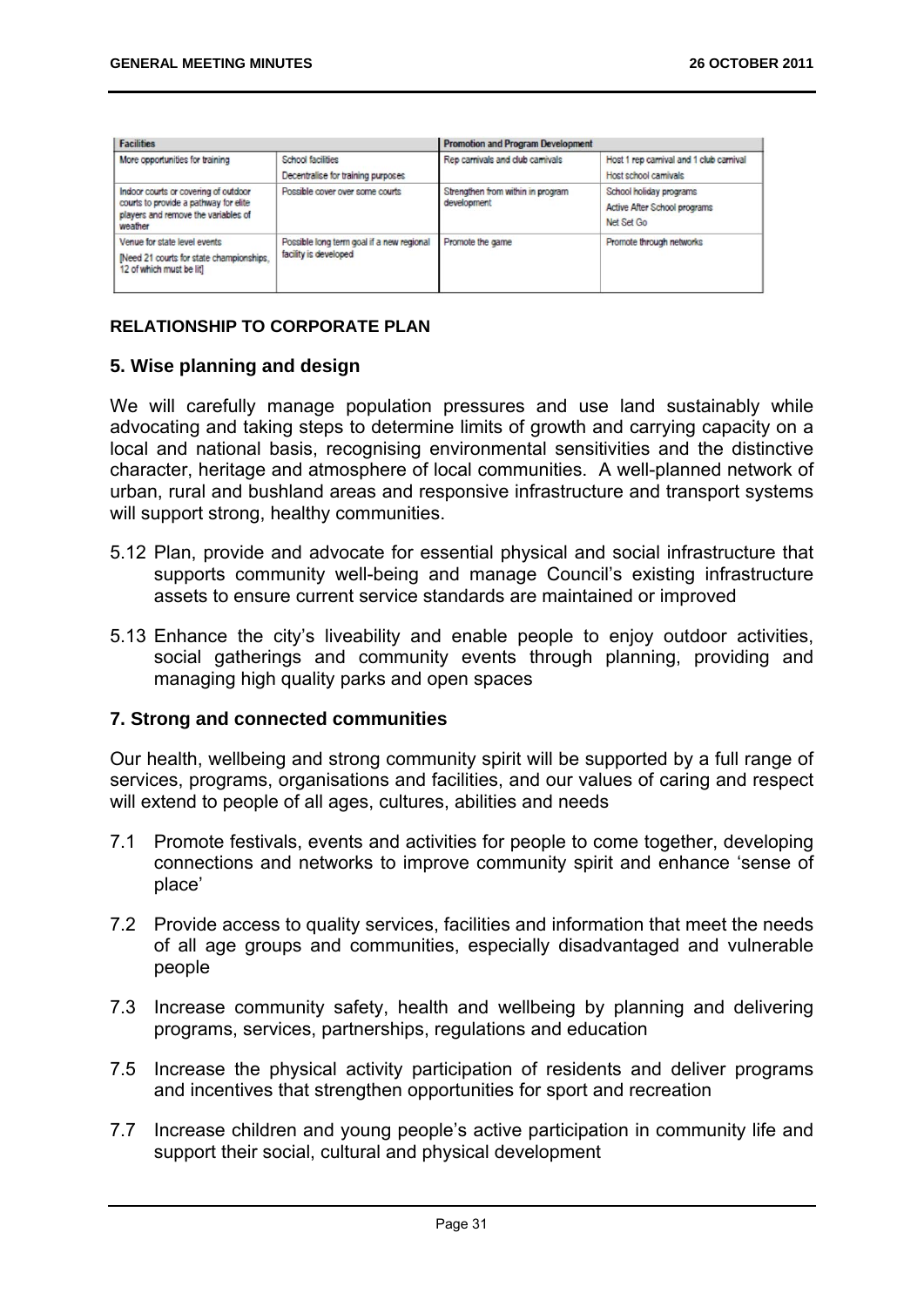7.8 Support "Ageing Well in the Redlands", to enable active participation in all aspects of community life

#### **FINANCIAL IMPLICATIONS**

The recommendations to adopt the Redlands Netball Strategy 2011 – 2021 for planning purposes and support future funding applications do not require changes to projects already approved in Council's current budget. The proposed works for Pinklands in the approved Capex for the 2012/13 financial year includes the development of an internal roadway, and car park upgrades \$591,600. There is \$168,782 scheduled in 2012/13 Capex for the development of hard courts for netball and Council will be seeking funding from State Government to match this amount. All projects are currently in the design phase for delivery within the scheduled timeframes.

#### **PLANNING SCHEME IMPLICATIONS**

The City Planning and Environment was consulted and it is considered that the outcome of recommendations in this report will not result any amendments to the Redlands Planning Scheme.

#### **CONSULTATION**

A project committee was set up in the initial stages of the project with participants from each of the netball clubs, Redlands Netball Association, Netball Queensland and Council.

The consultation process comprised:

- Individual meetings with representatives of all netball clubs in Redlands Allstars, Blues Union, Dolphins, Lorikeets, Meteors, Raiders, Sharks and **Thunderbolts**
- Meetings with Redland Netball Association (RNA) and Netball Queensland
- Meetings with Metropolitan East School Sport
- Survey of schools in Redlands
- Meeting with Australian Sports Commission (Active After-school Communities Program - AASC)
- Intercept survey and on-line survey of players/ parents
- Meetings with Council officers
- Visioning workshop with clubs, RNA, Netball Queensland and Redland City **Council**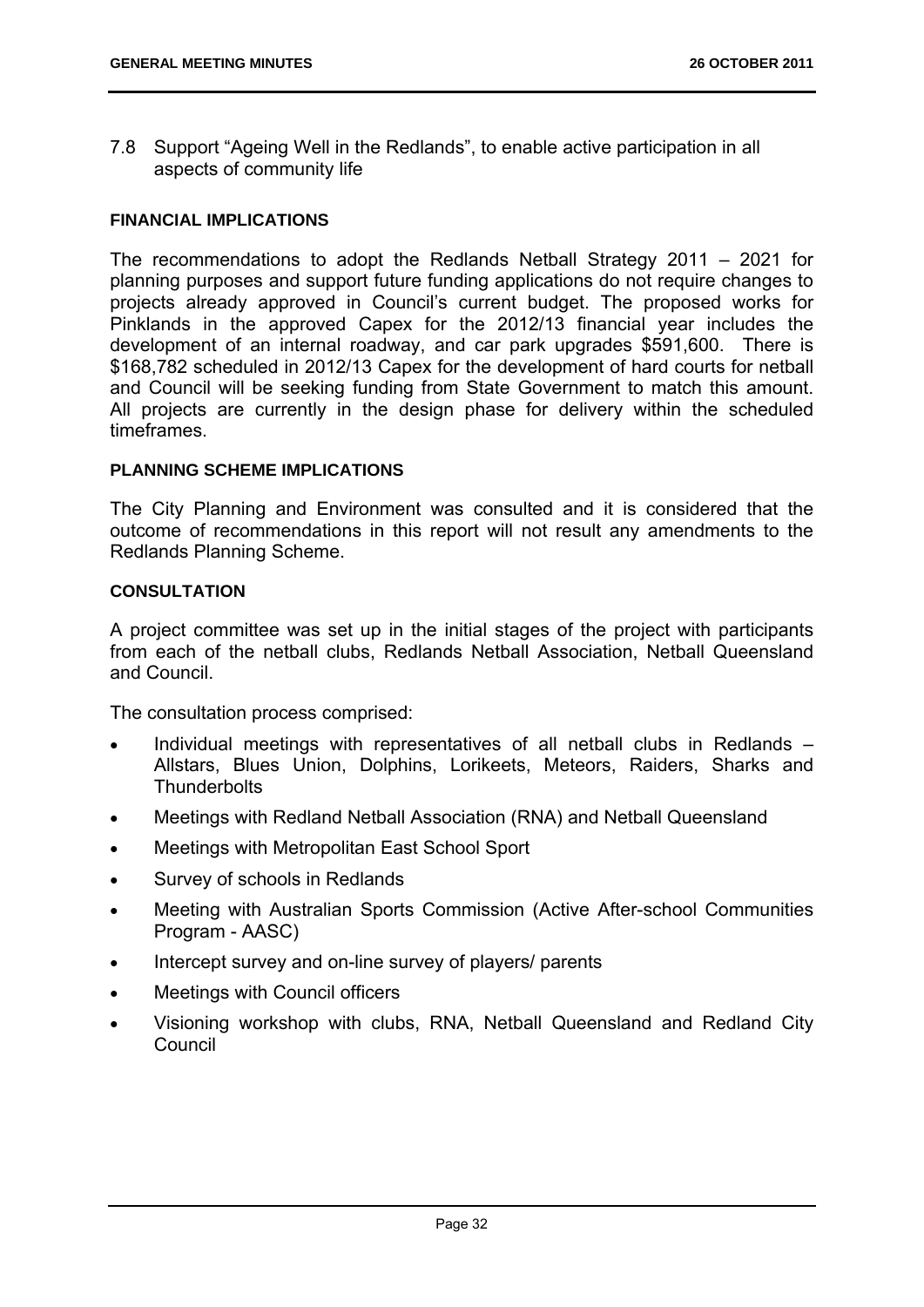# **OPTIONS**

# **PREFERRED**

# **That Council resolve to:**

- 1. Adopt the Redlands Netball Strategy 2011 2021 for planning purposes;
- 2. Support future funding applications to State Government for implementation of the Strategy; and
- 3. Review the Redlands Netball Strategy 2011 2021 in five years.

# **ALTERNATIVE**

That the matter be deferred to subsequent meeting of Council pending additional information as directed by Council.

## **OFFICER'S/COMMITTEE RECOMMENDATION/ COUNCIL RESOLUTION**

**Moved by: Cr D Henry Seconded by: Cr W Boglary** 

**That Council resolve to:** 

- **1. Adopt the Redlands Netball Strategy 2011–2021 for planning purposes;**
- **2. Support future funding applications to State Government for implementation of the Strategy; and**
- **3. Review the Redlands Netball Strategy 2011 2021 in five years.**

**CARRIED**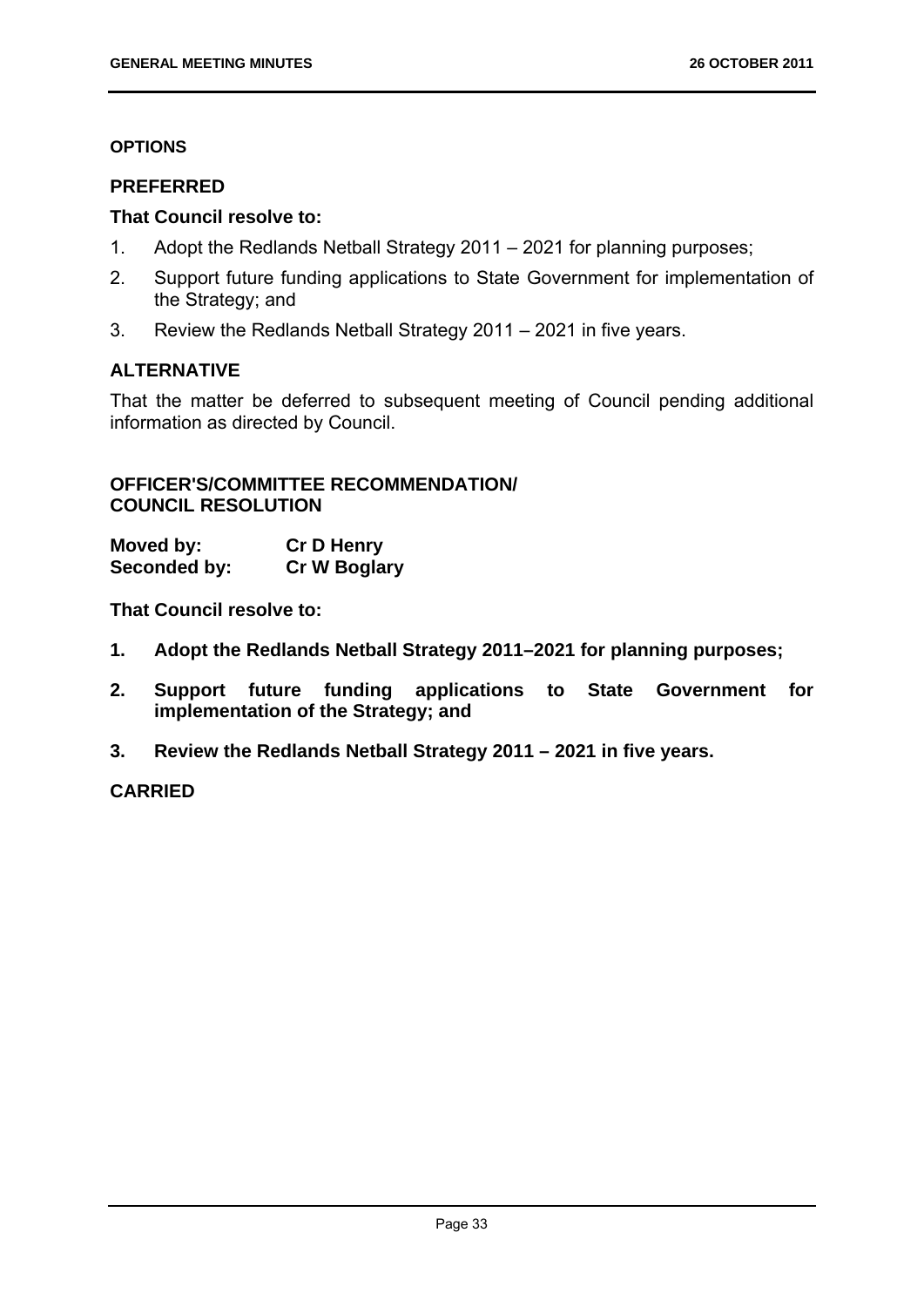## **11.4.2 MOUNT COTTON COMMUNITY MAP**

| <b>Dataworks Filename:</b>  | <b>CS Projects - Mount Cotton Community</b><br><b>Development Initiative</b>           |
|-----------------------------|----------------------------------------------------------------------------------------|
| <b>Attachments:</b>         | <b>Mount Cotton Community Map Report</b><br><b>Mount Cotton Community Map Brochure</b> |
| <b>Responsible Officer:</b> | <b>Roberta Bonnin</b><br><b>Manager Community Futures</b>                              |
| Author:                     | <b>Lacey Brown</b><br><b>Strategic Adviser Social Planning</b>                         |

#### **EXECUTIVE SUMMARY**

The Mount Cotton Community Map resulted from a community development initiative to support Local Project 18 as contained in the Redlands Social Infrastructure Strategy 2009. Community development contributes to social infrastructure by building local networks. This project provided a platform to strengthen connections and develop a long term vision for Mount Cotton based on the needs, values and aspirations of the local community. The Mount Cotton community map will provide a useful tool for future work and for informing new residents.

#### **PURPOSE**

This report is provided to Council for noting to raise awareness of the long term vision of the Mount Cotton community and to highlight the use of a community map to build networks and provide information to new residents.

#### **BACKGROUND**

The development of a community is more than just about the physical infrastructure. The *Building Strong Communities: Redlands Social Infrastructure Strategy 2009* identified the importance of a community development program in Mount Cotton – the Mount Cotton Community Development Initiative - to link groups and networks and establish needs, values and aspirations for the community, as the first step in implementing Local Project 18, Mount Cotton Community Precinct.

Funding for this project was approved by Council in 2010/11 for Community and Social Planning to implement a Social Infrastructure Strategy emerging priority, i.e. Mount Cotton precinct planning.

A number of studies and policies provided broad direction for the Mount Cotton Community Development Initiative:

- Redlands 2030 Community Plan
- Redlands Social Infrastructure Strategy 2009
- Community Halls and Precincts Policy and Community Halls Review
- Strong Communities Policy and Framework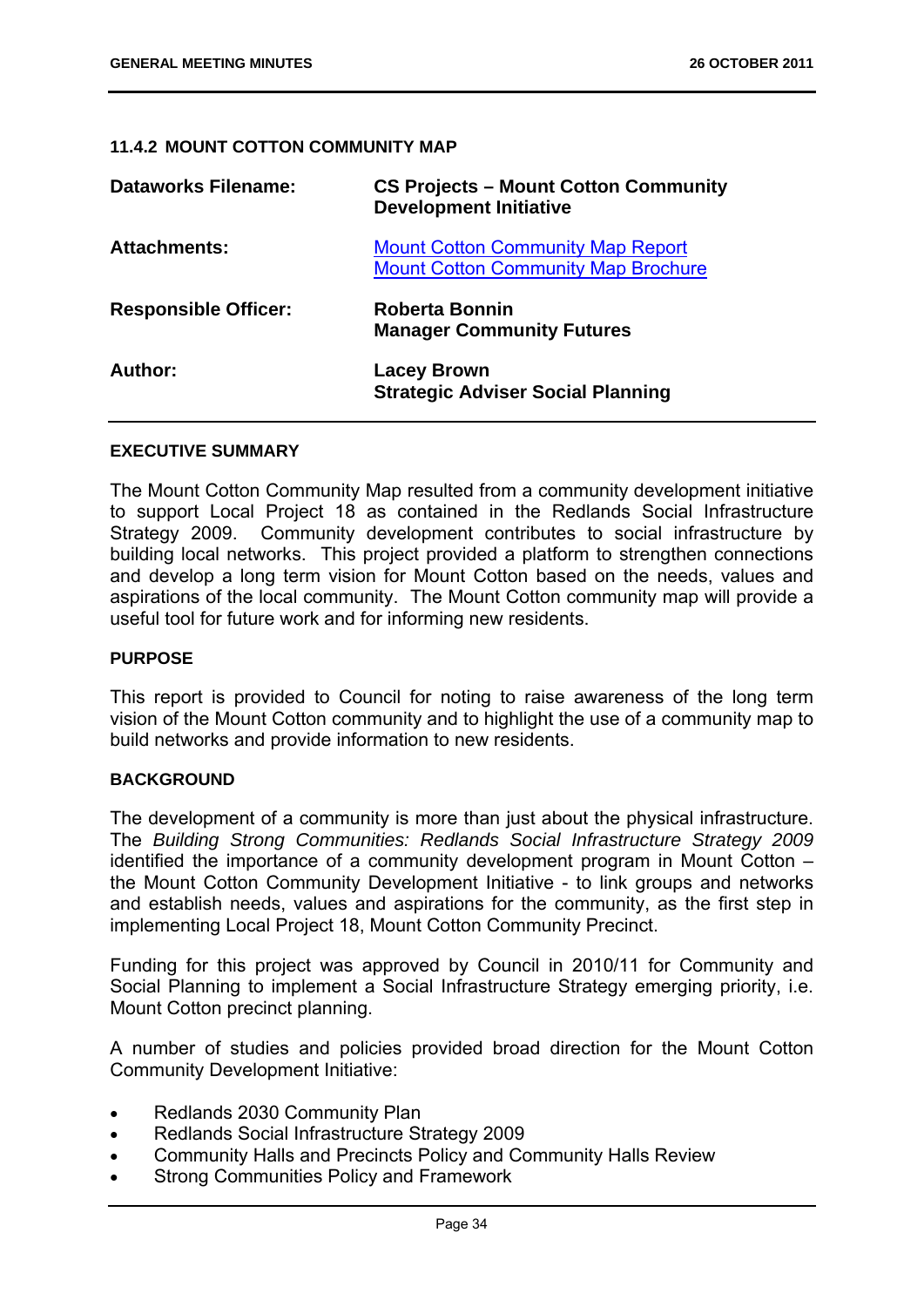In considering the future direction for the Mount Cotton Community, these studies have informed a comprehensive baseline assessment of current and emerging issues, trends, standards of provision and opportunities which have been summarised in the Mount Cotton Community Map report.

## **ISSUES**

The focus of the community engagement that was conducted by the Community Development Team (coordinated by Community Resource Officer, Letitia Bouloukos) was to:

- identify and map networks, services, organisations, businesses and other individuals and groups in Mount Cotton;
- identify and prioritise current and future demand for activities, services and facilities;
- identify opportunities to increase access to services and facilities;
- understand and identify opportunities to build the capacity of the community through the facilitation of partnerships between and across the community;
- identify and understand marginalisation and disadvantage.

Five community engagement activities were undertaken focusing on various demographics in Mount Cotton:

- 1. Own it Mount Cotton local youth between the ages of 12 and 17;
- 2. Morning Tea on the Mount local seniors and their carers;
- 3. Come and Play the Mount Cotton Way local families with children 0-4 years of age
- 4. Mount Cotton Community Carols (Redland City Council stall) wider community;
- 5. Significant Service Provider's Meeting service providers.

A significant part of the engagement was to survey participants to capture qualitative data to inform the Mount Cotton Community Map. In addition to discussions with attendees at these events, there were 282 surveys collected.

The profiling work highlighted some key considerations for Mount Cotton and surrounds in comparison to Redland City:

- it is a high growth area:
- into the future, there will be a larger proportion of families with children in this area;
- exhibits a higher rate of dwellings owned or being purchased;
- people that settle in this area tend to be longer term residents;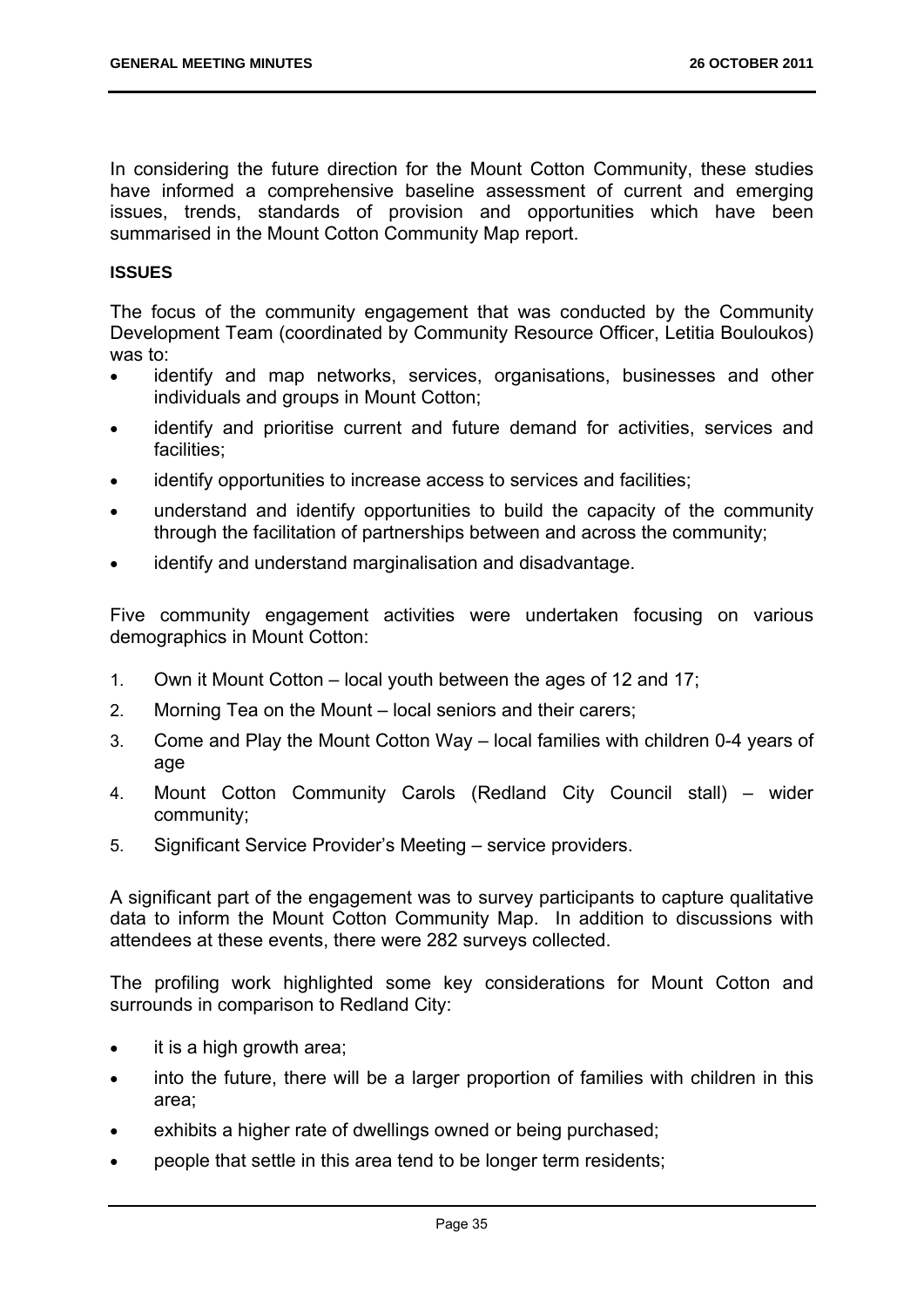- generally enjoy a higher median income per week, however there are pockets of disadvantage in relation to education and employment status;
- smaller proportion of people needing assistance with basic daily activities;
- higher proportion of people doing voluntary work.

Engagement with residents and stakeholders strengthened connections and informed the development of the community map. The community map is structured to clearly identify the needs, values and aspirations of the local community. The map includes the following:

- What makes the community unique heritage, community assets, lived experiences, challenges
- Key future messages:
	- *A place we want to live in*;
	- *A protected place we can enjoy*;
	- *A place that cares about its neighbours*;
	- *A place that is well connected*;
	- *A place that offers convenience*.
- Themes and principles:
	- *Village lifestyle*: maintaining the village lifestyle and qualities that make our community unique;
	- *Natural environment*: protecting the natural environment for our people today and the generations of tomorrow;
	- *Sense of community*: creating a safe, well-serviced community for people to live, grow and connect within;
	- *Transport and mobility*: promoting a well-planned community supported by accessible transport and movement linkages;
	- *Access to a centre*: encouraging a diverse range of commercial services and facilities.
- Priorities priority actions for the Mount Cotton community and partners/stakeholders

The Mount Cotton Community Map will provide the community and Council with a shared vision for addressing community needs into the future. The focus will be on proactively working with partners, local organisations and communities to build their capacity to respond to future challenges and opportunities.

## **RELATIONSHIP TO CORPORATE PLAN**

## **7. Strong and connected communities**

Our health, wellbeing and strong community spirit will be supported by a full range of services, programs, organisations and facilities, and our values of caring and respect will extend to people of all ages, cultures, abilities and needs: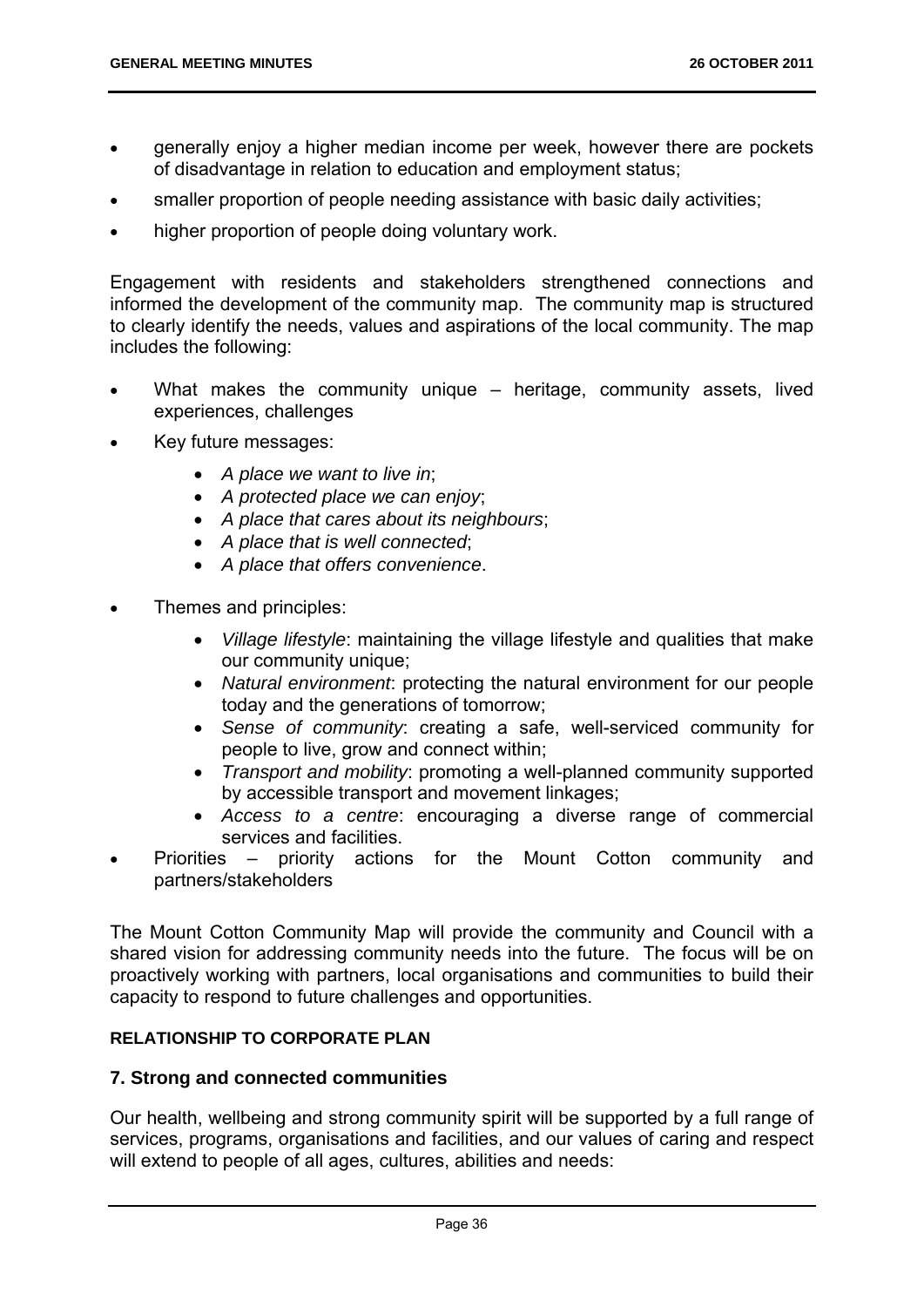- 7.1 Promote festivals, events and activities for people to come together, developing connections and networks to improve community spirit and enhance 'sense of place'
- 7.2 Provide access to quality services, facilities and information that meet the needs of all age groups and communities, especially disadvantaged and vulnerable people

# **FINANCIAL IMPLICATIONS**

There are no immediate financial implications impacting Council as a result of this report. The Future Messages section of the Mount Cotton Community Map contains actions that can be undertaken by the community and partners now and into the future to achieve the visions and outcomes identified during the project. Future investigations may translate some of the priorities into capital and operational plans and budgets.

#### **PLANNING SCHEME IMPLICATIONS**

The City Planning and Environment Group was consulted and the Mount Cotton Community Map (Attachment 1 and 2) will be considered in the Rural Futures Strategy and as part of the Redlands Planning Scheme Review.

## **CONSULTATION**

The following were consulted as part of this process:

- Community Development Team
- Community Futures Group
- Advisor Transport and Planning
- Advisor Cycling and Public Transport
- Principal Adviser City Wide Planning
- Adviser Reserve Management
- Key stakeholders group (service providers and community representatives)

## **OPTIONS**

## **PREFERRED**

That Council resolve to note this report and the Mount Cotton Community Map (Attachment 1 and 2) to raise awareness of the long term vision of the Mount Cotton community and to highlight the use of a community map to provide information to new residents.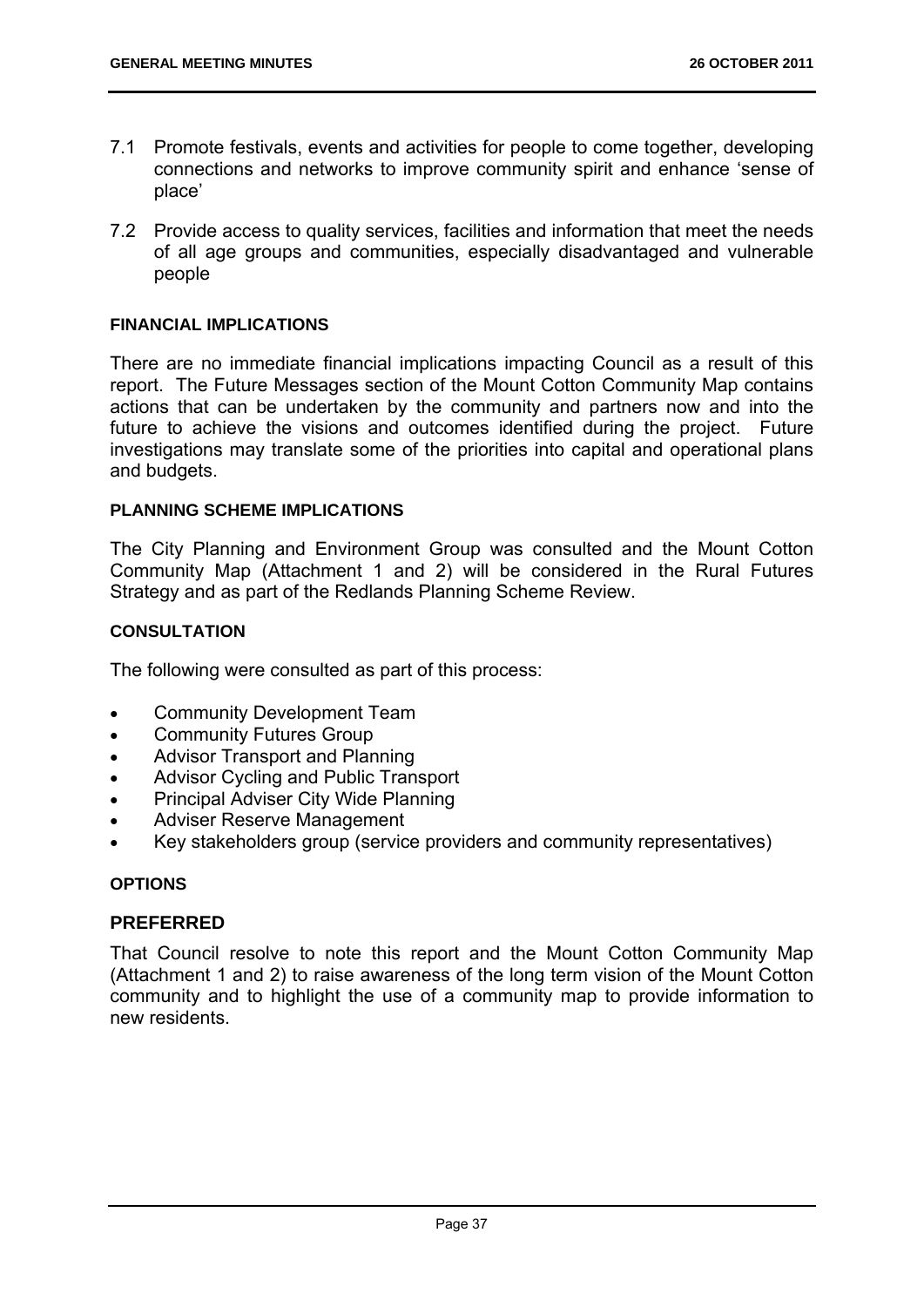**OFFICER'S/COMMITTEE RECOMMENDATION/ COUNCIL RESOLUTION** 

| Moved by:    | <b>Cr T Bowler</b> |
|--------------|--------------------|
| Seconded by: | <b>Cr H Murray</b> |

**That Council resolve to note this report and the Mount Cotton Community Map (Attachment 1 and 2) to raise awareness of the long term vision of the Mount Cotton community and to highlight the use of a community map to provide information to new residents.** 

**CARRIED** (en bloc)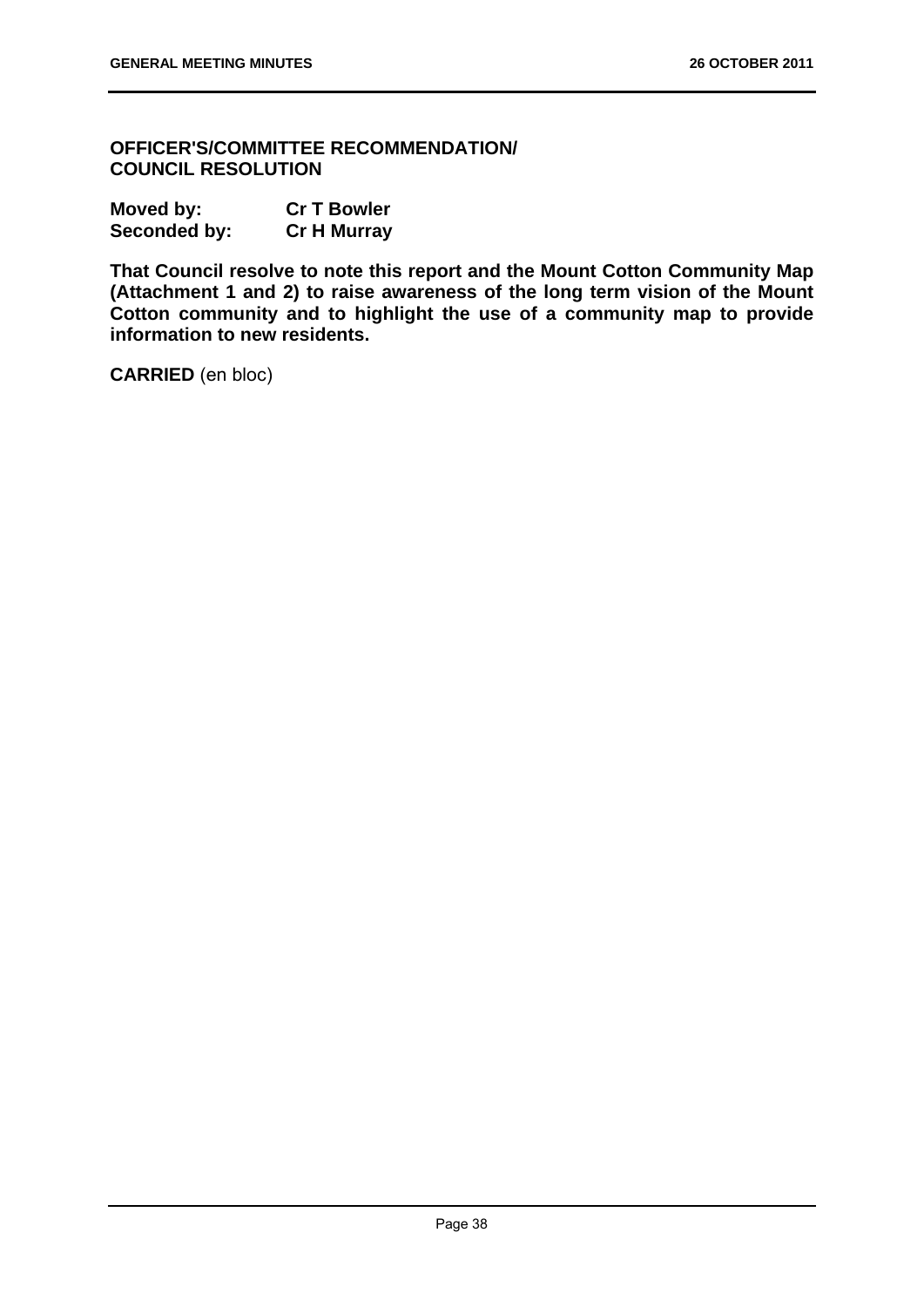## **11.5 CLOSED SESSION AT COMMITTEE**

The Committee meeting was closed to the public under section 72(1) of the *Local Government (Operations) Regulation 2010* to discuss the following items, and following deliberation on these matters, the Committee meeting was again opened to the public.

## **11.5.1 NORTH STRADBROKE ISLAND ECONOMIC TRANSITION TASKFORCE PROGRESS REPORT**

| <b>Dataworks Filename:</b>  | ED – North Stradbroke Island (NSI) Economic<br><b>Transition Taskforce Meetings</b> |
|-----------------------------|-------------------------------------------------------------------------------------|
| <b>Responsible Officer:</b> | <b>Gary Stevenson</b><br><b>Chief Executive Officer</b>                             |
| <b>Author:</b>              | <b>Gary Stevenson</b><br><b>Chief Executive Officer</b>                             |

## **EXECUTIVE SUMMARY**

A confidential report from the Chief Executive Officer was discussed in closed session at Committee and is presented to today's General Meeting for consideration of the Committee Recommendation.

## **COMMITTEE RECOMMENDATION**

It is recommended that Council:

- 1. Endorse the Chief Executive officer's proposed comments relating to the draft Economic Transition Strategy and draft Industry Action Plan documents;
- 2. Endorses strong advocacy to State Government and Opposition for the identified community infrastructure capital funding as a critical attractor for economic sustainability;
- 3. Endorses strong advocacy to State Government and Opposition for the introduction of subsidised transport for passengers, vehicles and freight as elimination of a critical barrier to economic sustainability;
- 4. Calls on State Government to be clear and absolute in articulating its tangible commitment to implementing its Vision for North Stradbroke Island; and
- 5. Calls on the Opposition to similarly state its intentions regarding its commitment to the future sustainability of North Stradbroke Island.

## **COUNCIL RESOLUTION**

| Moved by:    | <b>Cr C Ogilvie</b> |
|--------------|---------------------|
| Seconded by: | <b>Cr W Boglary</b> |

**It is recommended that Council resolve to:** 

**1. Endorse the Chief Executive officer's proposed comments relating to the draft Economic Transition Strategy and draft Industry Action Plan documents;**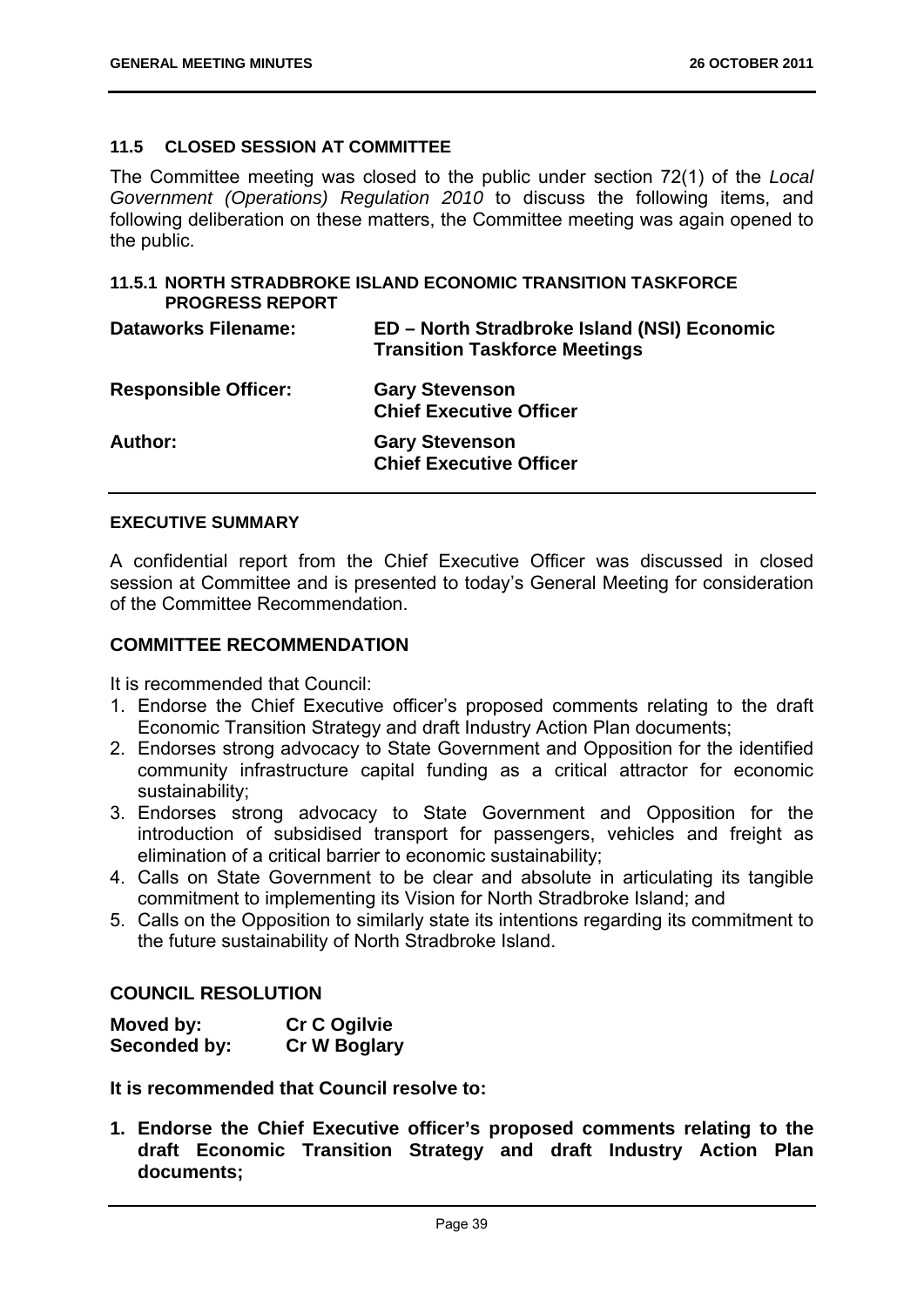- **2. Endorses strong advocacy to State Government and Opposition for the identified community infrastructure capital funding as a critical attractor for economic sustainability;**
- **3. Endorses strong advocacy to State Government and Opposition for the introduction of subsidised transport for passengers, vehicles and freight as elimination of a critical barrier to economic sustainability;**
- **4. Calls on State Government to be clear and absolute in articulating its tangible commitment to implementing its Vision for North Stradbroke Island;**
- **5. Calls on the Opposition to similarly state its intentions regarding its commitment to the future sustainability of North Stradbroke Island; and**
- **6. That the Chief Executive Officer tabulate and communicate the details of the LNP/ALP positions on mining, implementation of National Parks, and Council's 'community infrastructure capital funding' proposal to the island community prior to the State elections.**

# **CARRIED**

DIVISION:

FOR: Crs Burns, Reimers, Murray, Bowler, Williams, Townsend, Henry, Ogilvie, Boglary and Hobson

Cr Elliott was absent from the meeting.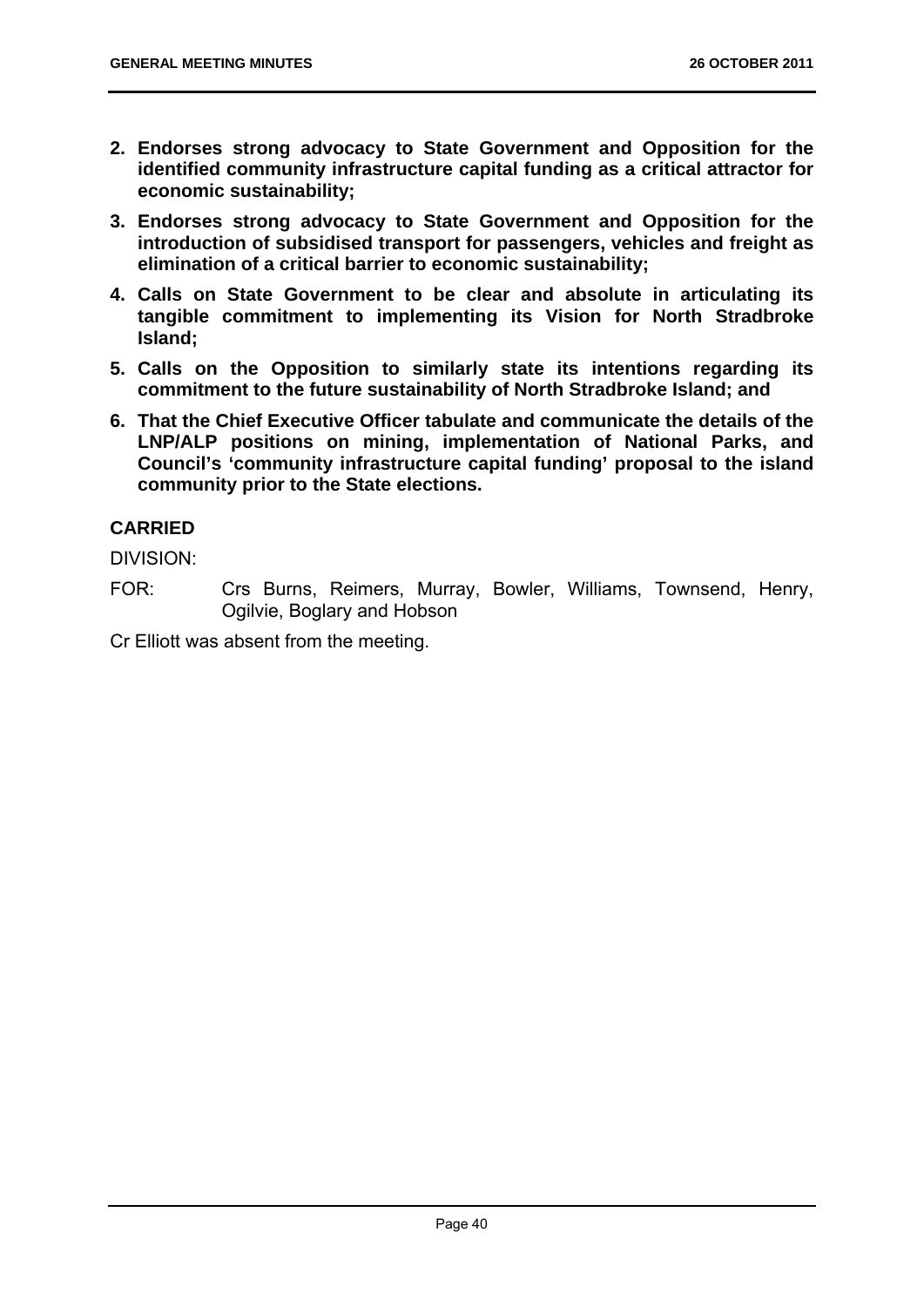## **11.5.2 COMPLAINTS REGARDING COUNCIL'S HANDLING OF BIOMASS POWER PLANT DEVELOPMENT (GC# 601, 602 AND 603)**

| <b>Dataworks Filename:</b>  | GOV LG Act s.501E Investigation Reports -<br><b>General Complaints Process</b> |
|-----------------------------|--------------------------------------------------------------------------------|
| <b>Responsible Officer:</b> | <b>Gary Stevenson</b><br><b>Chief Executive Officer</b>                        |
| Author:                     | <b>Gary Stevenson</b><br><b>Chief Executive Officer</b>                        |

#### **EXECUTIVE SUMMARY**

A confidential report from the Chief Executive Officer was discussed in closed session at Committee and is presented to today's General Meeting for consideration of the Committee Recommendation.

## **COMMITTEE RECOMMENDATION**

That Council resolve to:

- 1. Conduct a Special Meeting commencing at 9.00 am on Thursday 3 November 2011 for the purpose of determining the complaint investigation outcomes; and
- 2. Invite the Complainant to attend the Special Meeting to present his Submission for up to 45 minutes, as a final opportunity prior to Council determining the complaint investigation outcomes.

## **COUNCIL RESOLUTION**

| Moved by:    | <b>Cr T Bowler</b>  |
|--------------|---------------------|
| Seconded by: | <b>Cr W Boglary</b> |

**That Council resolve to:** 

- **1. Conduct a Special Meeting commencing at 10.00 am on Wednesday 9 November 2011 for the purpose of determining the complaint investigation outcomes; and**
- **2. Invite the Complainant to attend the Special Meeting to present his Submission for up to 45 minutes, as a final opportunity prior to Council determining the complaint investigation outcomes.**

**CARRIED**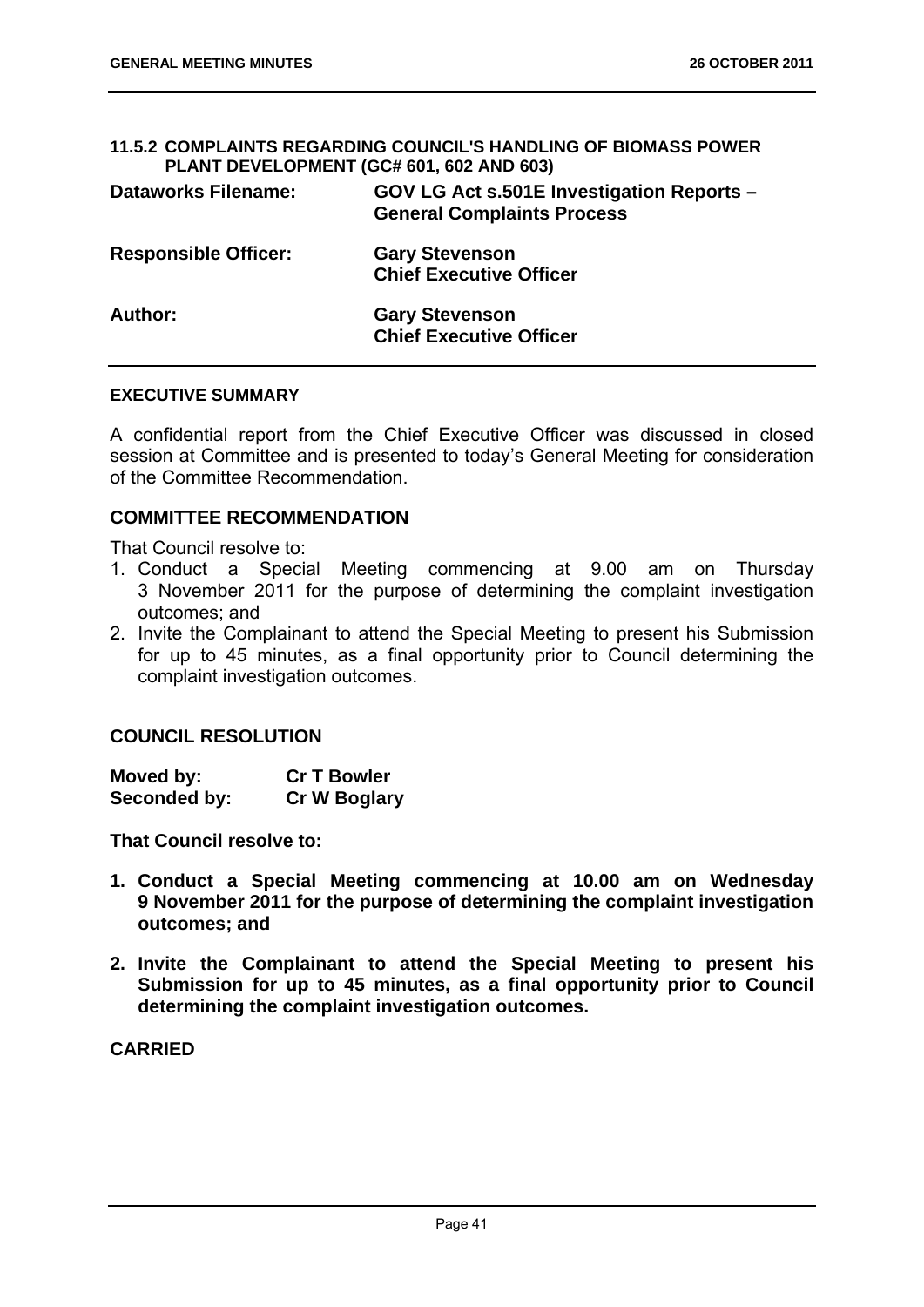# **12 DEVELOPMENT AND COMMUNITY STANDARDS COMMITTEE 18 OCTOBER 2011**

## **12.1 ENVIRONMENT PLANNING & DEVELOPMENT**

| Moved by:    | Cr B Townsend |
|--------------|---------------|
| Seconded by: | Cr D Henry    |

That the Development & Community Standards Committee Minutes of 18 October 2011 be received and resolutions noted on items resolved under delegated authority.

# CARRIED

Development & Community Standards Committee Minutes 18/10/2011

# **ITEMS RESOLVED UNDER DELEGATED AUTHORITY**

**12.1.1 CATEGORY 1 - MINOR COMPLYING CODE ASSESSMENT AND HOUSEKEEPING** 

 *(This item was resolved under delegated authority at Committee)* 

**12.1.2 CATEGORY 2 - COMPLYING CODE ASSESSMENT AND MNOR IMPACT ASSESSMENTS** 

 *(This item was resolved under delegated authority at Committee)* 

## **12.1.3 APPEALS LIST - CURRENT AS AT 10 OCTOBER, 2011**

 *(This item was resolved under delegated authority at Committee)*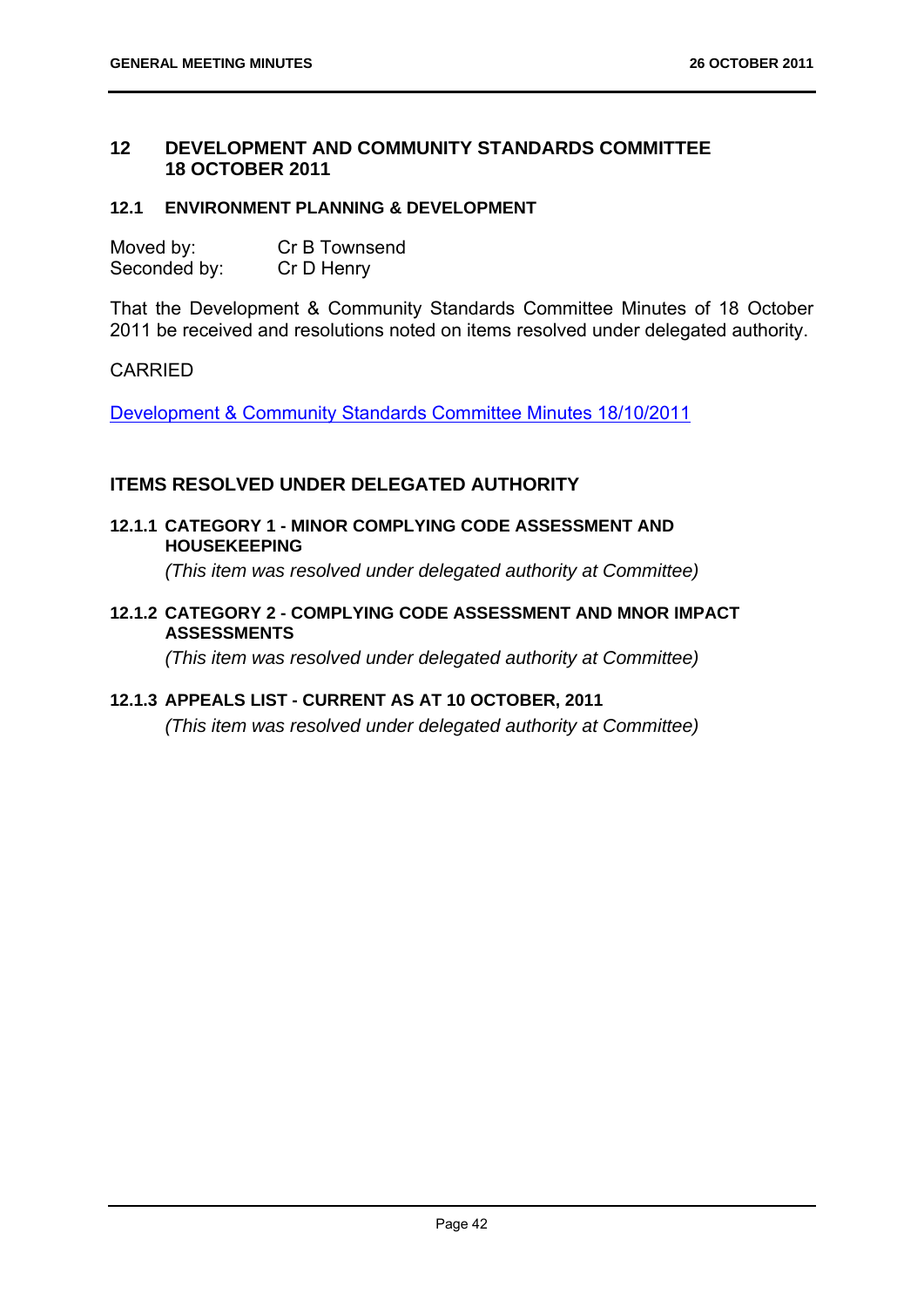# **ITEMS FOR CONSIDERATION**

| <b>12.1.4 DRAFT BIOSECURITY BILL REPORT</b> |                                                                                               |
|---------------------------------------------|-----------------------------------------------------------------------------------------------|
| <b>Dataworks Filename:</b>                  | <b>GOV - Development and Community Standards</b><br><b>Committee Reports for Noting</b>       |
| Attachment:                                 | <b>Draft Biosecurity Bill Submission 1 September</b><br>2011                                  |
| <b>Responsible Officer:</b>                 | <b>Toni Averay</b><br><b>General Manager Environment Planning &amp;</b><br><b>Development</b> |
| Author:                                     | <b>Jennifer Haines</b><br><b>Service Manager Health &amp; Environment</b>                     |

#### **EXECUTIVE SUMMARY**

The Queensland Department of Employment, Economic Development and Innovation (DEEDI), Biosecurity Queensland has recently released a draft exposure Biosecurity Bill for a short consultation period to allow Local Governments and other interested parties to comment on the proposed Legislation.

Council's Health and Environment Unit has reviewed this exposure draft and provided comment to DEEDI on the proposed Legislation.

## **PURPOSE**

It is proposed that the Biosecurity Bill will repeal the *Land Protection (Pest and Stock Route Management Act) 2002* under which Council has responsibilities, mainly relating to declared pest animals and plants.

Council's Health and Environment Unit has reviewed this exposure draft and provided comment to DEEDI on the proposed Legislation.

## **BACKGROUND**

The Queensland Department of Employment, Economic Development and Innovation (DEEDI), Biosecurity Queensland has recently released a draft exposure Biosecurity Bill for a short consultation period to allow Local Governments and other interested parties to comment on the proposed Legislation.

#### **DISCUSSION**

The proposed Biosecurity Bill aims to consolidate existing legislation dealing with biosecurity in Queensland and allows for a more coordinated response to serious biosecurity risks to production, human health, environment and the economy. A major reform of this legislation features the inclusion of a general biosecurity obligation on all persons.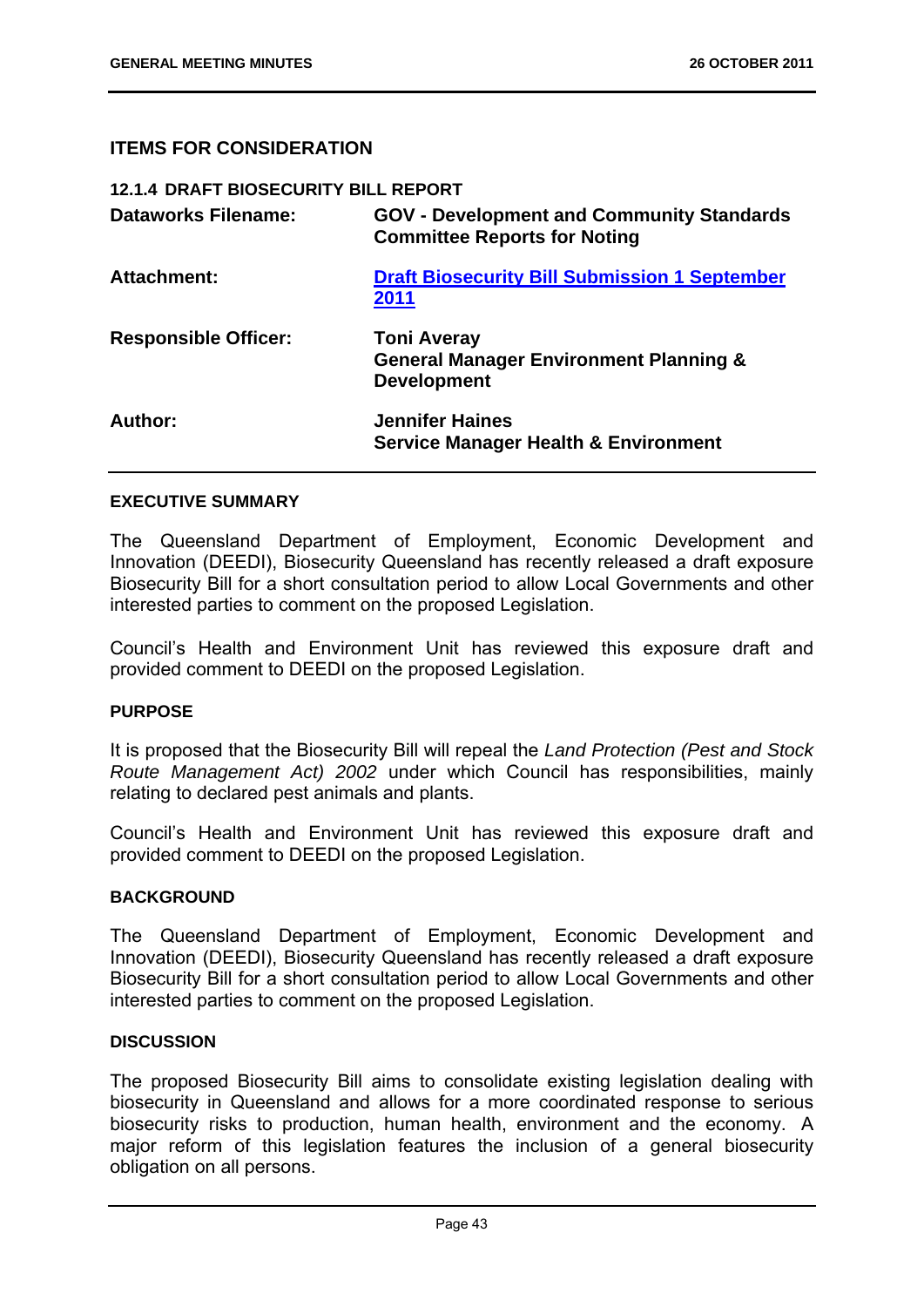A biosecurity risk is defined as a risk of any adverse effect to a biosecurity consideration caused by or likely to be caused by biosecurity matter. The legislation aims at preventing or minimising the impact on the economy, the environment, human health and social amenity from biosecurity risks.

It is important to note that Biosecurity Queensland representatives have advised that it is not the aim of this reform process to place more responsibility on to Local Government, and that there will be no substantive change to the responsibilities that Local Government currently has.

Currently Council has the responsibility to manage invasive weeds and pest animals under the *Land Protection (Pest and Stock Route Management) Act 2002*. This includes investigating, controlling and managing invasive pest plants and animals, including the requirement for Council to have a Pest Management Plan. The Draft Exposure Biosecurity Bill aims to repeal the Land Protection legislation and replace it with what will be the Biosecurity Act.

Officers have reviewed the Exposure Draft and agree with what this legislation aims to do, however, there is some clarification required on drafting issues to determine exactly what the impact will be on Local Government.

The Local Government Association of Queensland (LGAQ) and through that association, King and Co, have provided a thorough summary of the issues that require clarification and officers have supported this response by making a submission to the department (attached).

## **CONCLUSION**

Based upon officers' concerns which are in agreement with concerns raised by the LGAQ, a submission was made to the Department of Employment, Economic Development and Innovation, Biosecurity Queensland on 1 September 2011 (submission attached).

## **RELATIONSHIP TO CORPORATE PLAN**

The regulation of pest animals and pest plants contributes to Council's Healthy Natural Environment strategic priority 1.3 to protect our natural environment by restoring degraded landscapes, contaminated land and managing fire, pests and other hazards.

## **FINANCIAL IMPLICATIONS**

Given that at this point the Bill is an exposure draft and has not yet been approved by Parliament, officers are not able to determine the precise financial implications of the introduction of this piece of legislation. However, if the Bill is released in its present form and devolutions from Biosecurity Queensland remain the same, financial impacts will be minimal.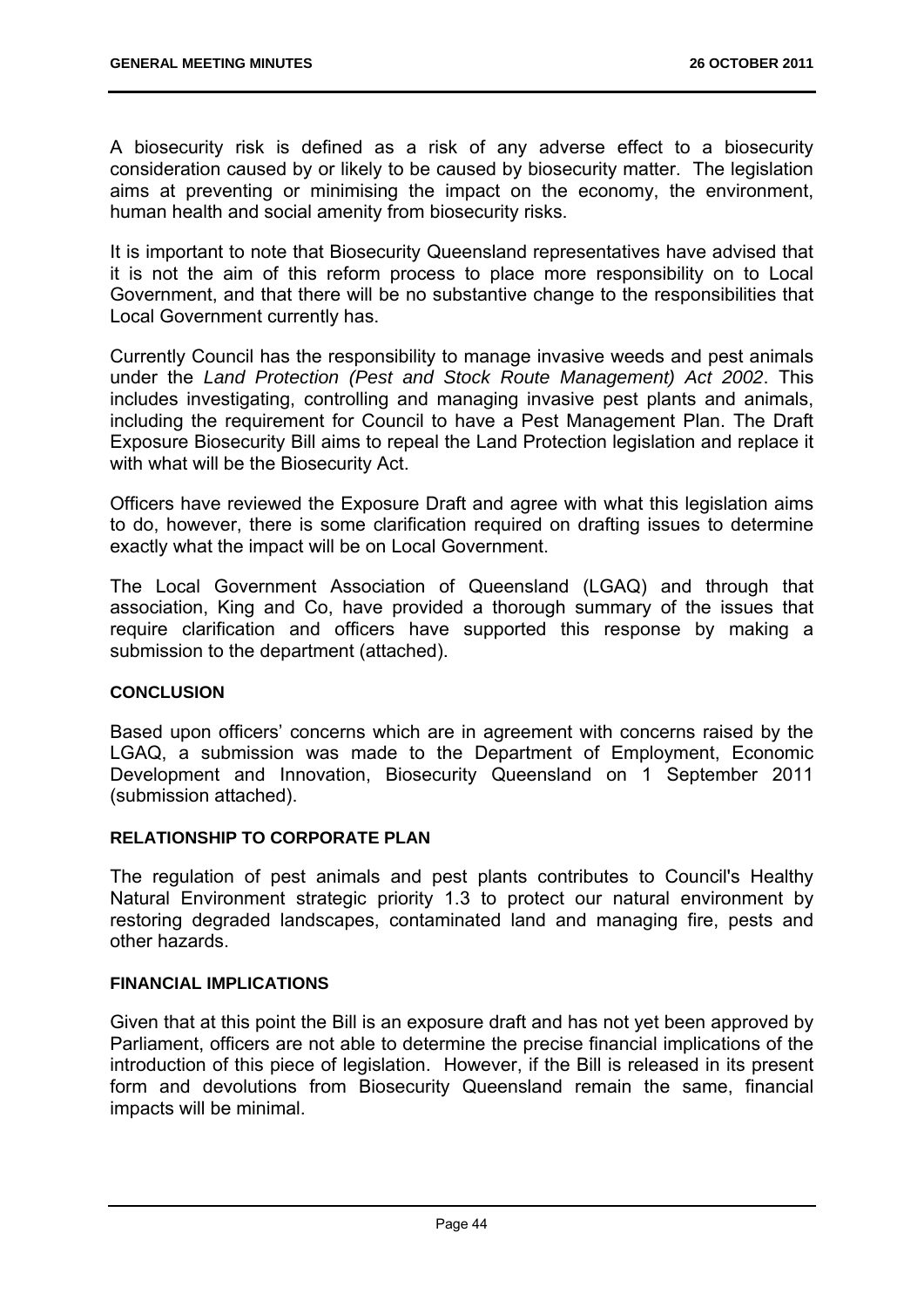# **PLANNING SCHEME IMPLICATIONS**

It is considered that the outcome of recommendations in this report will not require any amendments to the Redlands Planning Scheme.

## **CONSULTATION**

Consultation has been undertaken with the Local Government Association of Queensland.

## **OFFICER'S/COMMITTEE RECOMMENDATION/ COUNCIL RESOLUTION**

| Moved by:    | <b>Cr B Townsend</b> |
|--------------|----------------------|
| Seconded by: | <b>Cr K Reimers</b>  |

**It is recommended that the Committee report be noted.** 

**CARRIED** (en bloc)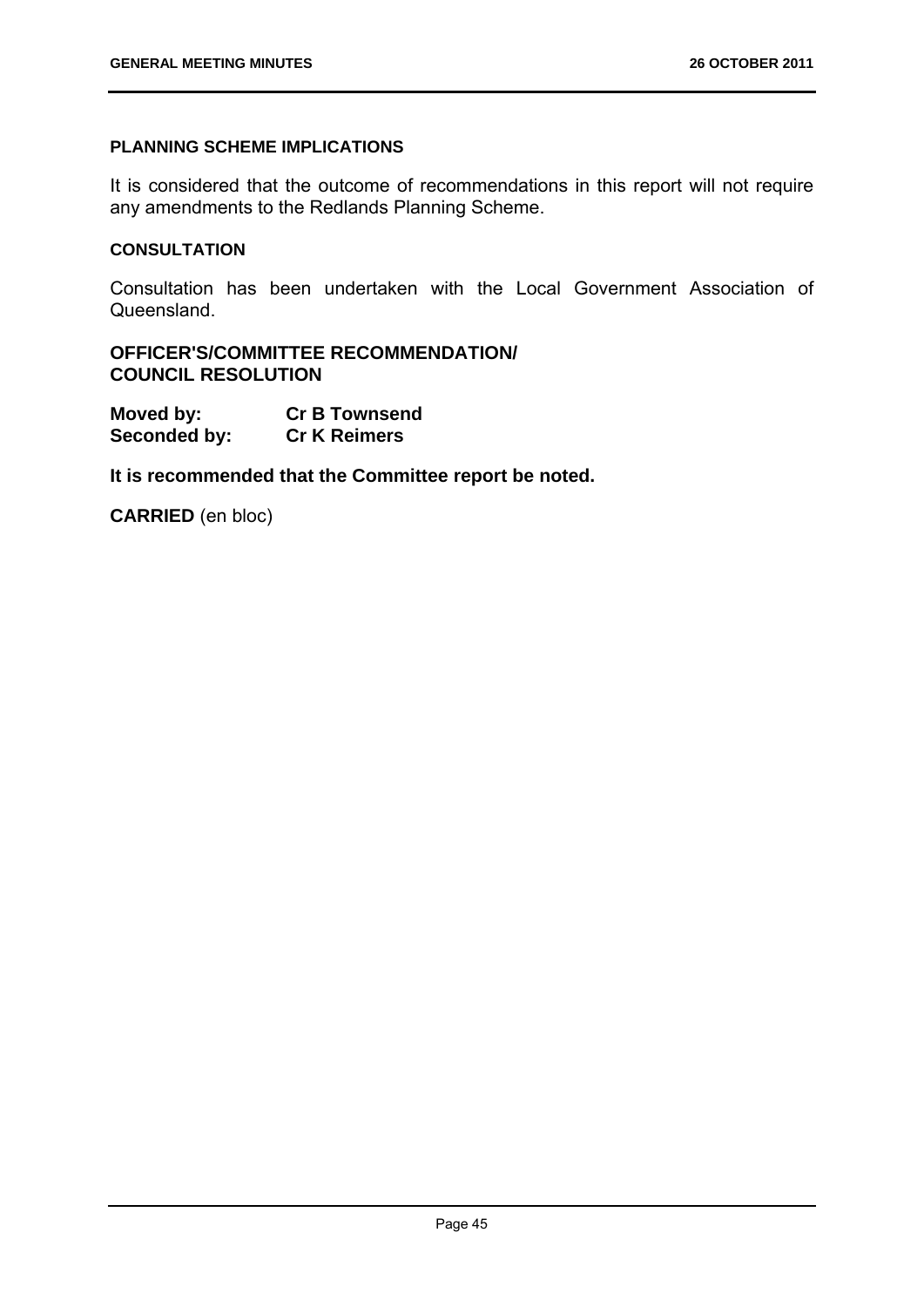# **12.1.5 AMENDMENTS TO FEES AND CHARGES SCHEDULE 2011/2012 Dataworks Filename: GOV – Fees & Charges Documentation Attachment: Amendments and Additions to Current Fees and Charges Schedule 2011-2012 Responsible Officer: Toni Averay General Manager Environment Planning & Development**  Author: **Katie Hunter Katie Hunter Senior Adviser Performance & Governance**

## **EXECUTIVE SUMMARY**

Council adopted the 2011/2012 Fees and Charges Schedule at its General meeting on 27 April 2011.

 A number of minor errors, omissions and clarifications have been identified in the Fees and Charges Schedule which need to be corrected. Accordingly, this report seeks approval for the 2011/2012 Fees and Charges Schedule to be amended to reflect these changes. These amendments are detailed in Attachment 1.

 A number of new fees are also proposed for inclusion in the Fees and Charges Schedule. These new fees were inadvertently omitted from Council's 2011/2012 Fee Schedule. Accordingly, this report seeks approval for the 2011/2012 Fees and Charges Schedule to be amended to reflect these changes.

These amendments are also detailed in Attachment 1.

#### **PURPOSE**

The purpose of this report is to seek Council approval to amend the 2011/2012 Fees and Charges Schedules as detailed.

#### **BACKGROUND**

Following Council's adoption of the 2011/2012 Fees and Charges Schedule, a number of items were identified as requiring amendment and/or clarification in the schedule. Further, a number of minor errors and omissions have been identified since Council's adoption of the 2011/2012 Fees and Charges Schedule. These are outlined below.

## **Amendments and to Proposed Additions to Current Fees and Charges Schedule**

The relevant corrections have been identified in the attached table titled Amendments and Additions to Current Fees and Charges Schedule 2011-2012 (Attachment 1). These amendments reflect a number of errors or omissions in the original schedule. The document also reflects some areas where fees need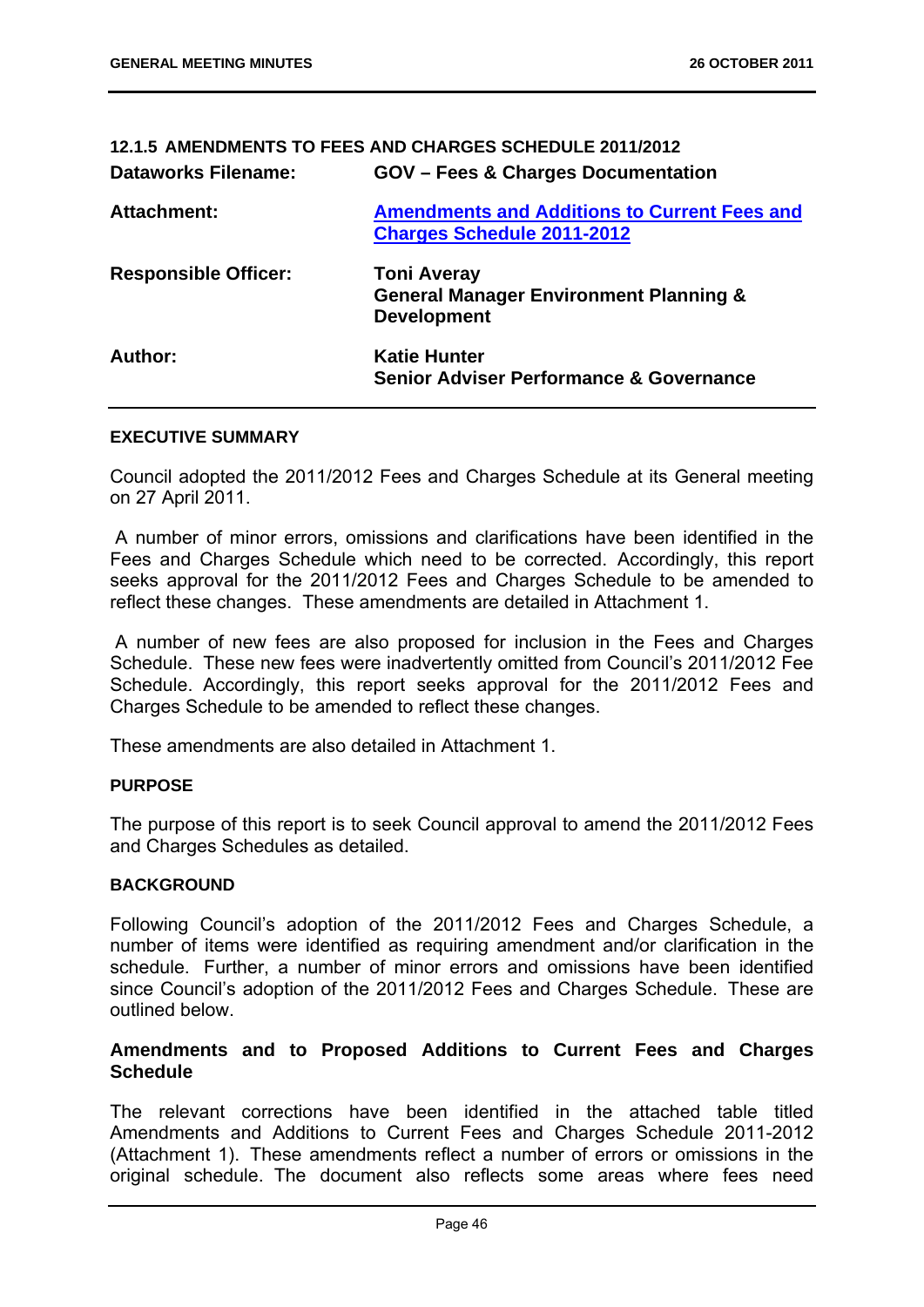clarification. This clarification has been identified following consultation with relevant Department officers and stakeholders. An explanation relevant to each proposed amendment is listed in the 'comments' section of the document.

A number of new fees have been identified as omissions from the original Fees and Charges Schedule. These additions are listed in Attachment 1 and are listed below.

- Copies of a Local Law (including Certified) and Policy Documents, 7 pages or more \$7.00
- Copies of a Local Law (including Certified) and Policy Documents, 6 pages or less Photocopy Fee (Officer Assisted) cost per page

## **ISSUES**

The adoption of the proposed amendments to the 2011/2012 Fees and Charges Schedule will ensure clarity for Council's customers and reinforce the Department's commitment to customer service.

## **RELATIONSHIP TO CORPORATE PLAN**

## **9. An efficient and effective organisation**

Council is well respected and seen as an excellent organisation which manages resources in an efficient and effective way

9.6 Implement long term asset management planning that supports innovation and sustainability of service delivery, taking into account the community's aspirations and capacity to pay for desired service levels

## **FINANCIAL IMPLICATIONS**

Overall, there is a negligible impact on the Department's budget bottom line. The proposed changes are detailed in the attached document; Amendments and Additions to Current Fees and Charges Schedule 2011-2012 (Attachment 1).

#### **PLANNING SCHEME IMPLICATIONS**

There are no implications for the Redlands Planning Scheme.

# **CONSULTATION**

All areas of the Environment, Planning & Development Department were consulted, including applicable teams within Corporate Services and City Services Departments. In particular:

- Group Manager Sustainable Assessment;
- Group Manager Community Standards:
- Group Manager Financial Control;
- Team Leader Spatial Services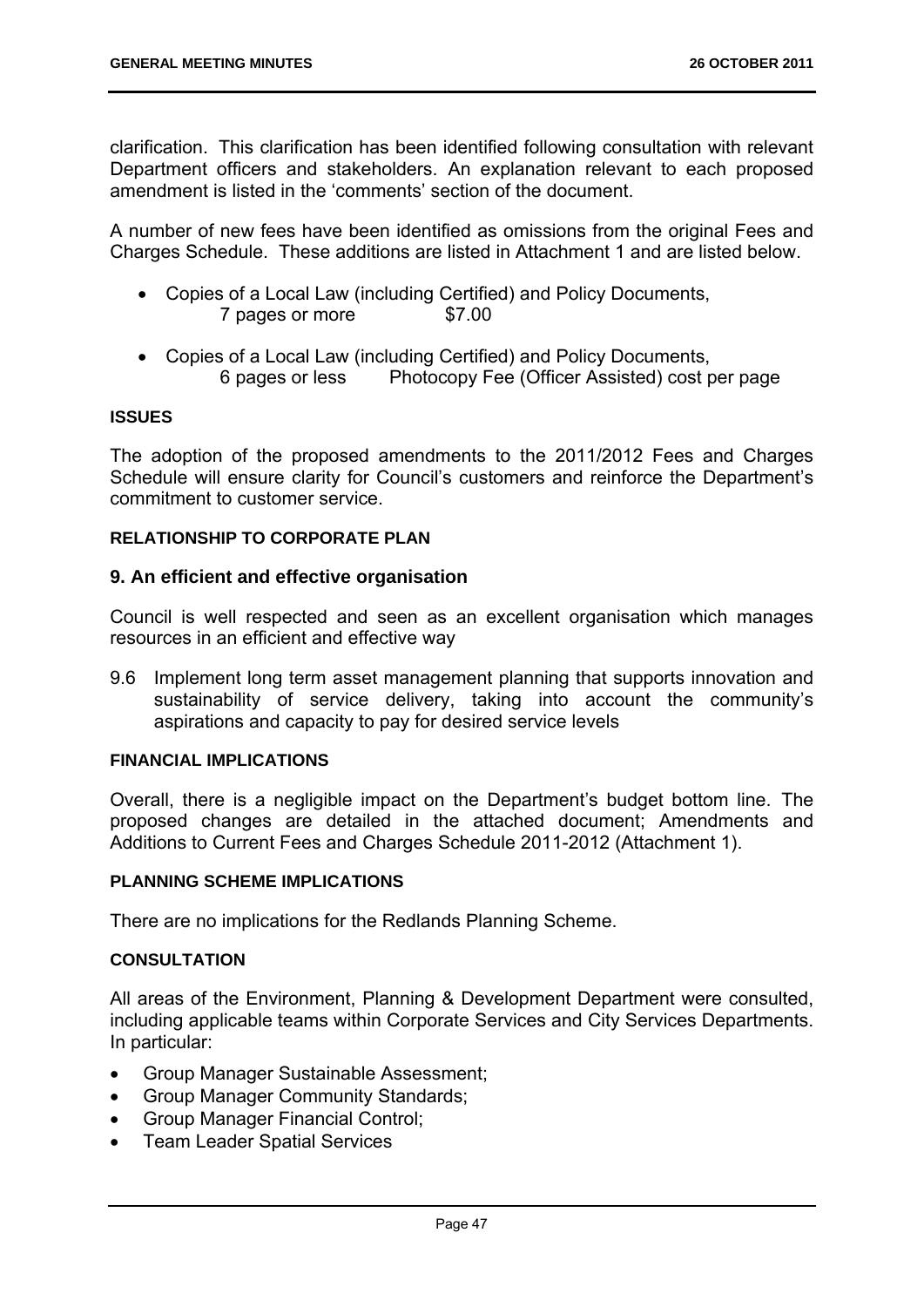**OFFICER'S/COMMITTEE RECOMMENDATION/ COUNCIL RESOLUTION** 

| Moved by:    | <b>Cr B Townsend</b> |
|--------------|----------------------|
| Seconded by: | <b>Cr K Reimers</b>  |

**That Council resolve that the proposed changes to the 2011/2012 Fees and Charges Schedule, as detailed in this report and in attachment 1, be adopted and become effective from 26 October 2011.** 

**CARRIED** (en bloc)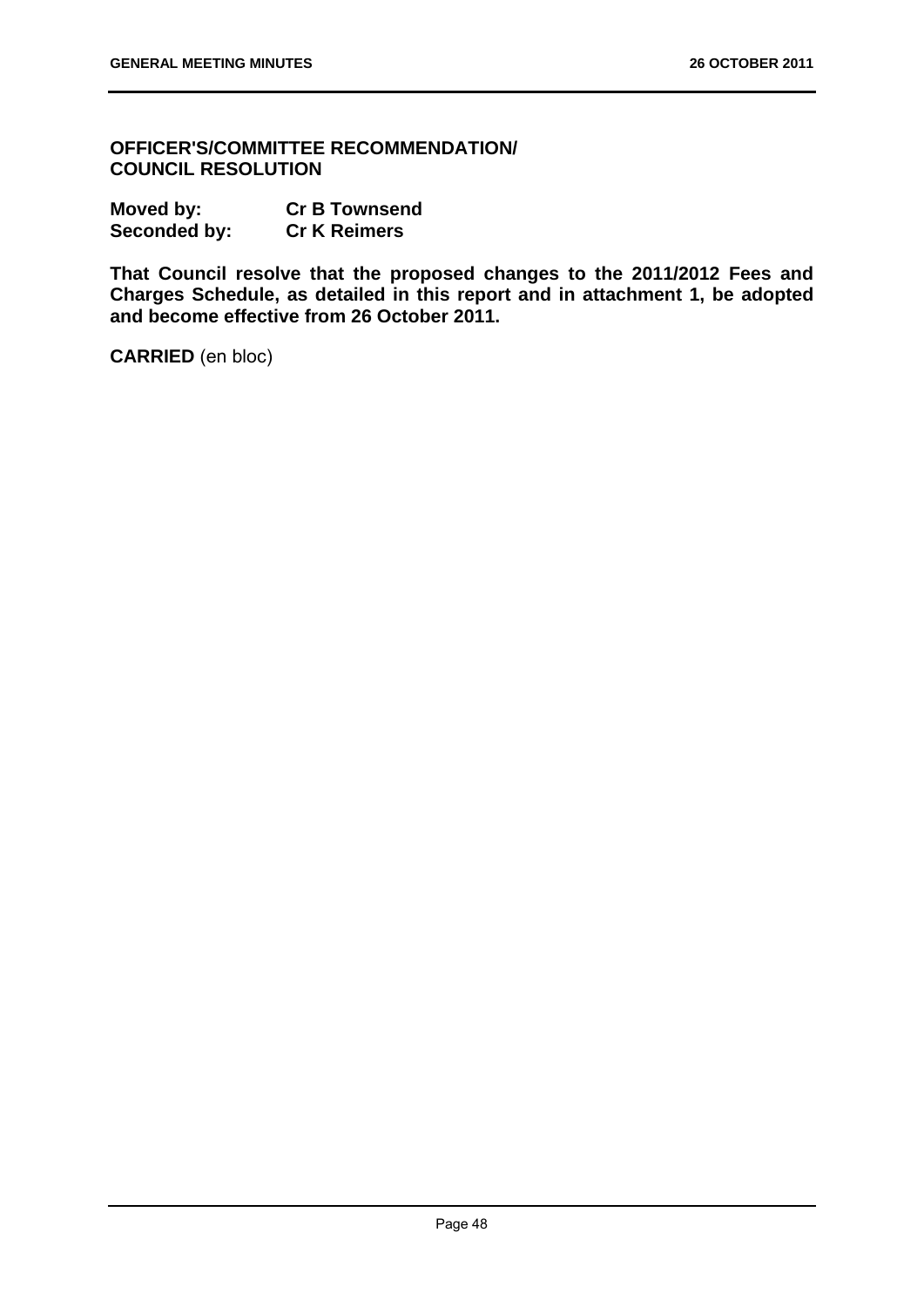# **13 CUSTOMER SERVICES COMMITTEE 19 OCTOBER 2011**

| Moved by:    | Cr W Boglary |
|--------------|--------------|
| Seconded by: | Cr K Reimers |

That the Customer Services Committee Minutes of 19 October 2011 be received.

## CARRIED

Customer Services Committee Minutes 19/10/2011

#### **13.1 CITY SERVICES**

**13.1.1 REQUEST TO CALL FOR EXPRESSIONS OF INTEREST FOR A SITE SPECIFIC LANDFILL LEACHATE PRE-TREATMENT SOLUTION AND LANDFILL LEACHATE PRE-TREATMENT VALIDATION TRIAL** 

| <b>Dataworks Filename:</b>  | <b>EM Project- Closed Landfill Remediation;</b><br><b>EM Project - Landfill Leachate Pre-Treatment and</b><br><b>Management</b> |
|-----------------------------|---------------------------------------------------------------------------------------------------------------------------------|
| <b>Responsible Officer:</b> | <b>Elisa Underhill</b><br><b>Manager City Enterprises</b>                                                                       |
| Author:                     | <b>Deluna Lawrence</b><br><b>Remediation Advisor</b>                                                                            |

## **EXECUTIVE SUMMARY**

Council must comply with Trade Waste Permit conditions for the release of landfill leachate to the Allconnex sewer network from the Birkdale Landfill. Presently, Council cannot comply with permit conditions due to a number of parameters within the leachate exceeding acceptable sewer admission levels. Allconnex is currently allowing the release to sewer to continue however Council has been set compliance timeframes. This requires Council to put plans in place to show what technology and methods will be employed to reach acceptable levels and when Council expects compliance will be achieved. Council cannot reach compliance with sewer admission levels without the installation of a landfill leachate pre-treatment system at the source.

The pre-treatment and analysis of landfill leachate is a highly technical discipline and Council needs to fully understand the applicable and viable technologies which may be relevant towards achieving compliance. Landfill leachate is not a constant or reliable input into a treatment process as it rapidly changes in concentrations and flow rates, requiring the instigation of a very flexible and responsive system to ultimately pre-treat and release to the sewer network whilst complying with admission standards and daily loading limits. Landfill leachate collection and disposal cost in excess of \$1.17 million in 2010/2011, further triggering the need to investigate leachate management across Redland City.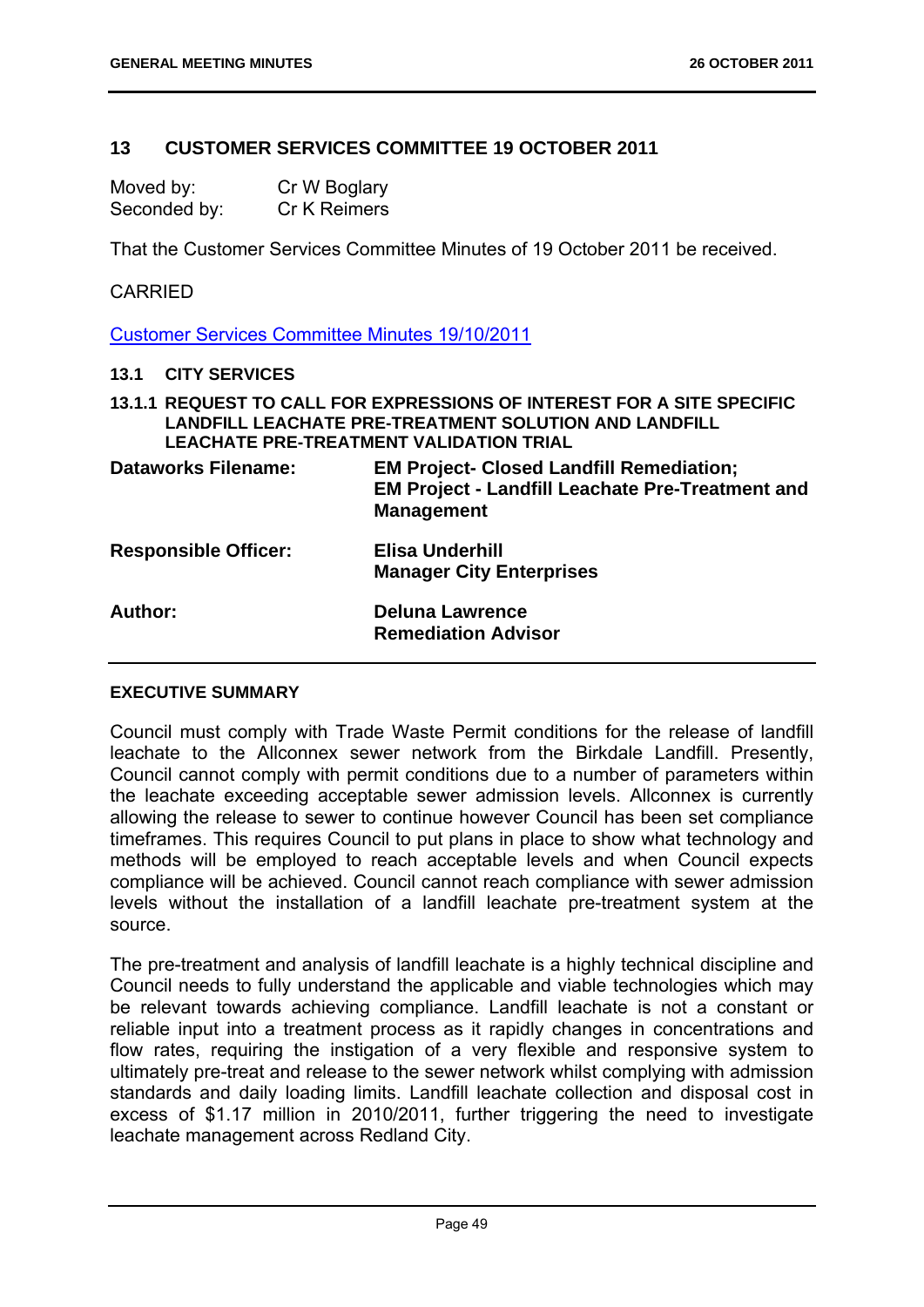This report requests the approval to release an Expression of Interest (EOI) to complete the following two activities essential for Council to understand the applicable options available for site specific landfill leachate pre-treatment in the current waste water treatment market. Additionally the EOI requests the submission of proposals to conduct a validation trial which will act to provide Council with a recommended list of preferred suppliers for further tender development to conduct a formal landfill leachate pre-treatment trial.

The EOI is proposed to take the following form.

- 1. **Site Specific Landfill Leachate Pre-Treatment Solution** EOI (Part 1) Requesting information from the open professional waste water treatment market both in Australia and overseas for potential (and viable) landfill leachate pretreatment solutions considering sewer acceptance requirements and basic information on the Redland City landfill leachate management environment; and
- 2. **Landfill Leachate Pre-Treatment Validation Trial** EOI (Part 2) Requesting information from the open professional waste water treatment market proposing leachate pre-treatment trials and viability assessment to provide evidence based data for Council to further assess pre-treatment trial and system implications valid to the Redland City landfill leachate management environment. A shortlist of trial respondents will be made after a review by a panel of Council Officers and industry professionals to ensure applicability and quality. It is expected that the shortlist of respondents will form a recommended panel of preferred (specialist) tenderers for Council consideration, at which time Council will be in a better position to understand the market, potential technologies available and viable interested parties. If approved, it is proposed that Council will then request that detailed tenders to conduct a formal trial be submitted. Council will be briefed and presented with the trial options and relevant contract and financial information to award tender documentation.

In addition to the current trade waste non-compliance issues, general landfill leachate management and disposal problems continue to pose increasing expenditure and positions of risk for Council. Considering this environment, it is highly recommended that Council commence the exploration of landfill leachate pre-treatment options to ultimately gain enough information to proceed with formal trials and identification of a cost effective, efficient and flexible pre-treatment system.

Council is not currently in a position to fully understand the professional waste water services industry and the relevant technology, treatment methodologies involved in landfill leachate pre-treatment. A detailed information gathering exercise is proposed through the form of a two part EOI to provide Council with an indication of the market players and overview of market pre-treatment technologies and options to trial and validate pre-treatment effectiveness.

## **PURPOSE**

The purpose of this report is to gain approval to request proposals from the open waste water treatment market, in Australia and overseas, through an Expression of Interest for information on Site Specific Landfill Leachate Pre-Treatment Solution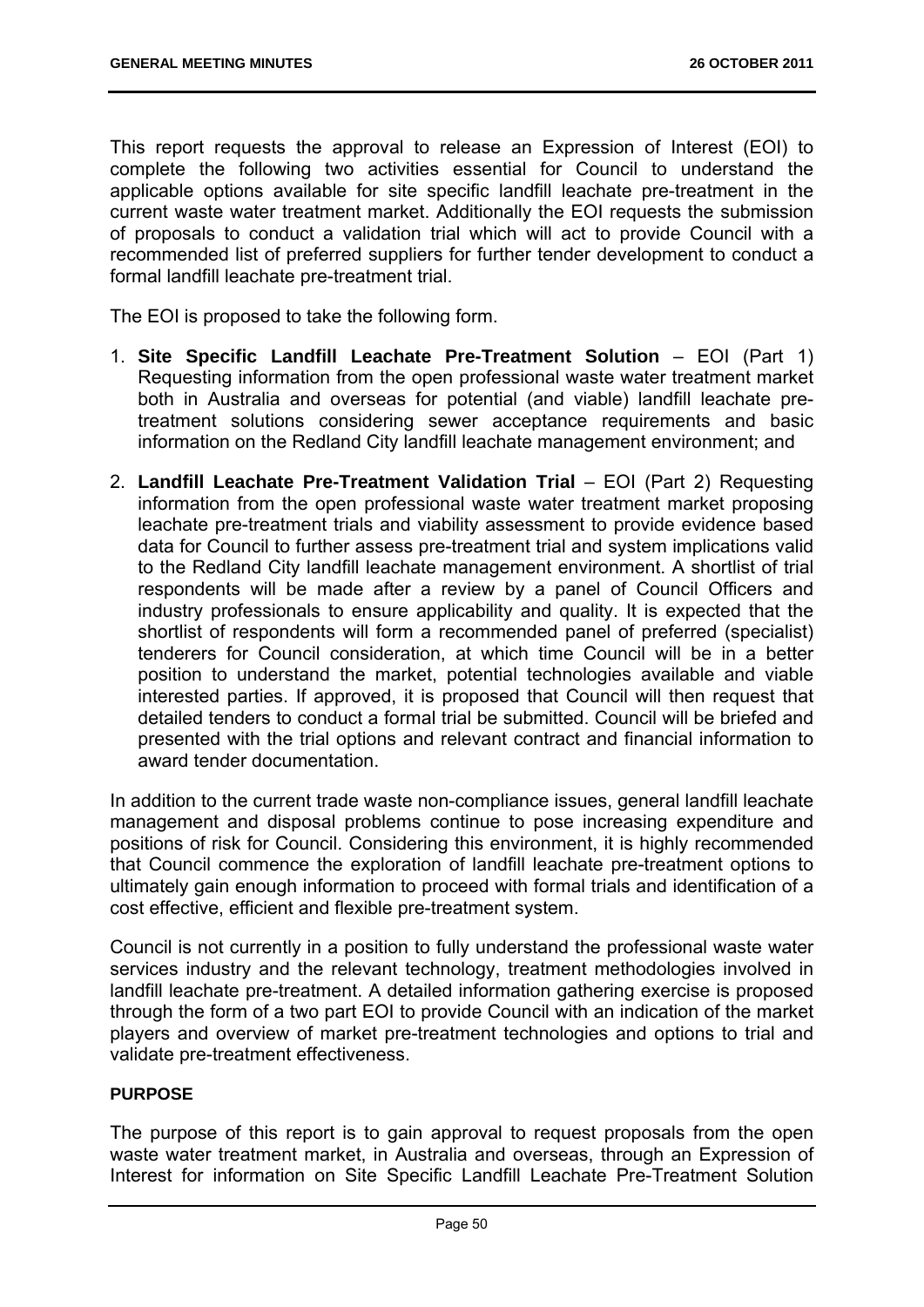(Part A) including the request for pre-treatment viability assessment and trial proposals (Part B).

#### **BACKGROUND**

#### **Landfill Leachate**

Landfill leachate is contaminated water; the result of surface water infiltrating through landfill cover soils (capping) and percolating through underlying waste layers collecting contaminants within the deposited waste along the way.

The quality and concentration of landfill leachate parameters cannot be assured for a consistent period making landfill leachate a very uncertain parameter (input) when designing pre-treatment methodology and systems.

## **Context**

The waste water business has changed rapidly in the past few years with the introduction of strict sewer disposal regulation on trade wastes such as landfill leachate across the network in South East Queensland. Waste water treatment plants need to manage total quantity and uncertain quality threats posed by unknown landfill leachate parameters being released into a sewer network.

The unsecured disposal options currently in use by Council, including collection and disposal outside the Redland City, coupled with the fact that leachate is going to continue to generate means Council must work towards securing a condensed and operationally viable leachate management and treatment system.

## **Wider Leachate Management Strategy**

RedWaste is ultimately working towards the analysis of options for the cost effective management and disposal of leachate to be in a strong position to provide clear recommendations to Council given site and operational limitations. The primary source of this information is expected to be revealed and confirmed through the completion of the EOI process relying on formal request for information from the professional services waste water treatment market.

RedWaste has a rolling landfill capping and leachate improvement strategy in place and has envisaged that works will culminate in the construction of a pre-treatment facility at the Birkdale Landfill site. It is hoped that a facility such as this can be adapted via module design or treatment method adjustments to incorporate landfill leachate collected and pumped from the adjacent Judy Holt Park Birkdale. Further adaptability of the system is expected to provide efficiencies for the addition of leachate volumes collected from the Redland Bay Closed Landfill Facility and therefore providing one system to pre-treat all three predominant leachate sources in Redland City.

Given the consideration of the proposed EOI including viability assessment, capital and operating costs coupled with the known per kilolitre costs, Council will be able to overview a number of leachate collection, transport and disposal options. Considering the issues and system requirements involved in the pre-treatment of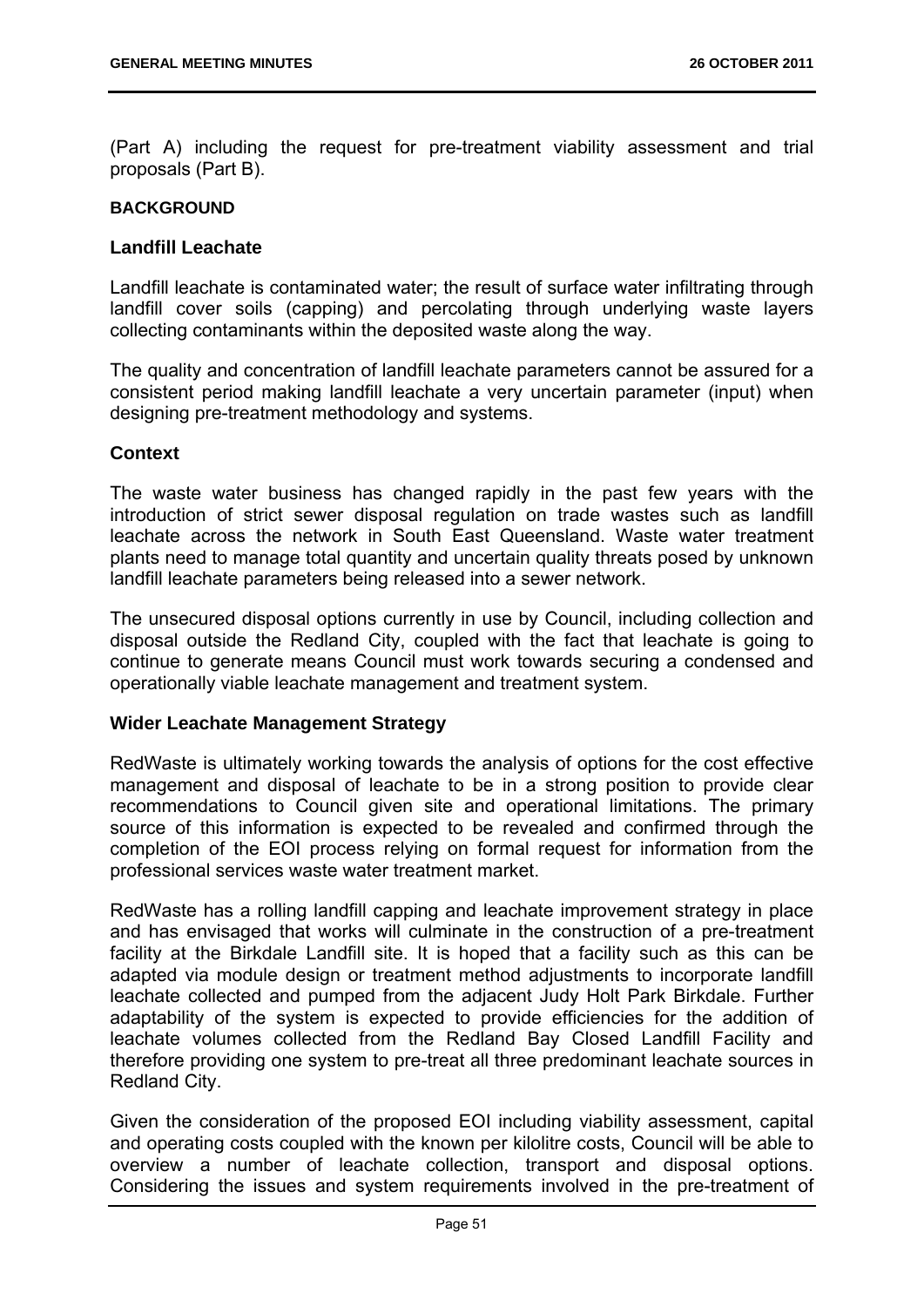landfill leachate, Council is currently in the very initial stages of investigating the intricacies of strategy implementation.

A large degree of success relies on the proven success of pre-treatment technologies and methods and assessment of site specific implementation and limitations. This is the reasoning behind Part 2 of the EOI requesting the proposal of trials to be conducted on landfill leachate.

## **Leachate Generation/Reduction**

Landfill leachate generation and release is not expected to cease at these facilities for some time. Site capping and drainage improvements will be rolled out within the next three years however the direct and significant reduction of leachate volumes is not expected to be experienced in the next 5 year timeframe. Given the long timeframes involved in processing an EOI and subsequent arrangements for trials and viability assessment, it is expected that Council will be in a better position to assess total leachate volumes.

In the past a number of projects have been completed across closed landfill areas which have tried to reduce leachate and/or uptake leachate (such as the planting of native and introduced plant species known as phytoremediation and partial landfill capping works). These projects have not been successful due to the large quantity of leachate generation due to capping and surface water management.

#### **ISSUES**

## **AIMS FOR THE CALL FOR EXPRESSIONS OF INTEREST**

The primary aim of the EOI (Part 1) is to request information from the professional waste water treatment market to scope the industry and assist Council in identifying potential landfill leachate pre-treatment system technologies and treatment methodology, approximate costs and applicability to the Redland City landfill leachate management purposes.

The secondary aim of the EOI (Part 2) is to ask the market to submit proposals to conduct actual trials of landfill leachate pre-treatment solutions including a viability assessment in an effort to shortlist potential trial participants to form a preferred panel of providers for a future tender process to manage formal trial activities.

## **Primary Issues**

**1. Landfill leachate sent to the Capalaba WWTP from the Birkdale Landfill is currently non-compliant with the Allconnex Sewer Acceptance Limits. The conditional Trade Waste Permit governing this release to sewer requires Council to investigate and plan to implement leachate pre-treatment at the source.**

Allconnex has issued a conditional Trade Waste Permit for this disposal to sewer with strict requirements to adhere to the acceptance limits. To achieve this, pretreatment is required and compliance management plans will be required to be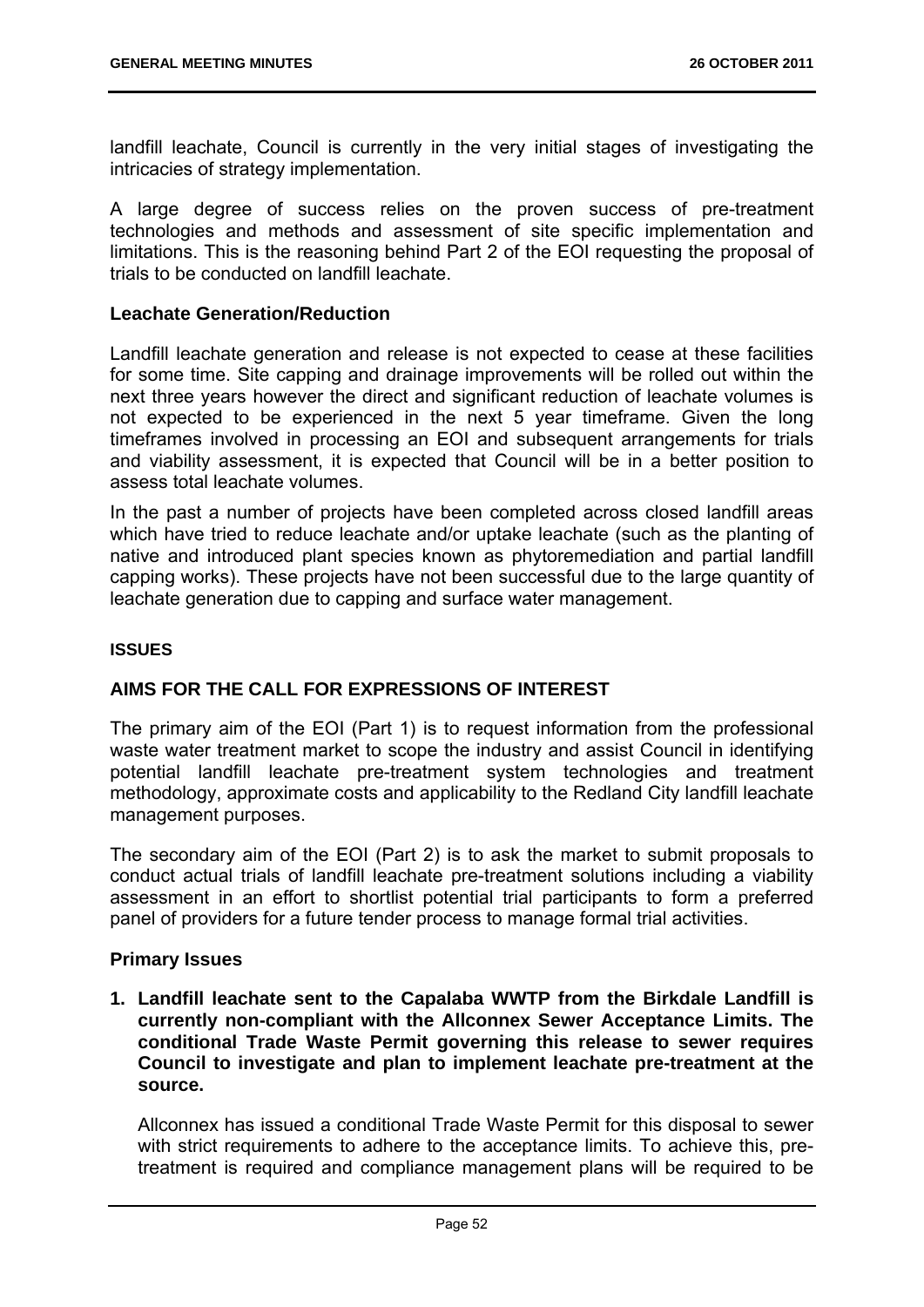submitted to Allconnex showing how Council plans to achieve the acceptance limits and daily loading requirements.

**2. Leachate collected from the Redland Bay Closed Landfill Area and Judy Holt Park Birkdale is not able to be disposed of directly to the sewer network due to quantity and concentration issues. Allconnex does not allow unsecured inputs into a secure sewer network requiring all leachate from these facilities to be trucked out of Redland City for treatment further increasing costs.** 

Allconnex will not accept trucked leachate (unsecured sewer inputs) that has the ability to pose significant risks to waste water treatment processes.

## **3. Council is not in a position to fully understand the complexities and proven viability of specific landfill leachate pre-treatment methods or current technologies to call for market responses past that of an open request for an Expression of Interest at this time.**

The aim of releasing an EOI to the open market is to scope the professional waste water industry to provide Council with greater certainty of the technical, safety and financial implications to guide improved decision making, planning and specification of leachate pre-treatment solutions for Redland City.

Council is not in a position to draft technical scopes (tender specification) of this nature or have confident information pertaining to financial implications, chemical and residue management, treatment methodologies or site specific technology required to successfully implement pre-treatment systems for landfill leachate to sustain acceptable sewer disposal limits given the Redland City situation.

All efforts should be made to canvas the professional waste water treatment market both within Australia and beyond to provide Council with an indication of the market players and overview of proven market pre-treatment technologies for leachate pre-treatment purposes.

Landfill leachate collection and disposal from Judy Holt Park and the Redland Bay Closed Landfill cost Council in excess of \$1.17 million in 2010/2011. This total volume of leachate is not approved for disposal into the local sewer system and is required to be transported out of the City to an approved waste water treatment facility. This disposal operation is not assured and puts Council in a precarious position if an external treatment facility rejects Council's leachate.

During the EOI process, Council will be completing significant landfill capping and leachate trenching and containment works across all three sites currently generating landfill leachate in an effort to reduce overall surface water infiltration and generation of leachate within the waste mass. This will provide improved site conditions and indications of total leachate volumes Council is required to manage into the future.

# **Sewer disposal**

The disposal of landfill leachate to the local sewer network must be done under an approved Trade Waste Permit issued by Allconnex. The Birkdale Landfill is the only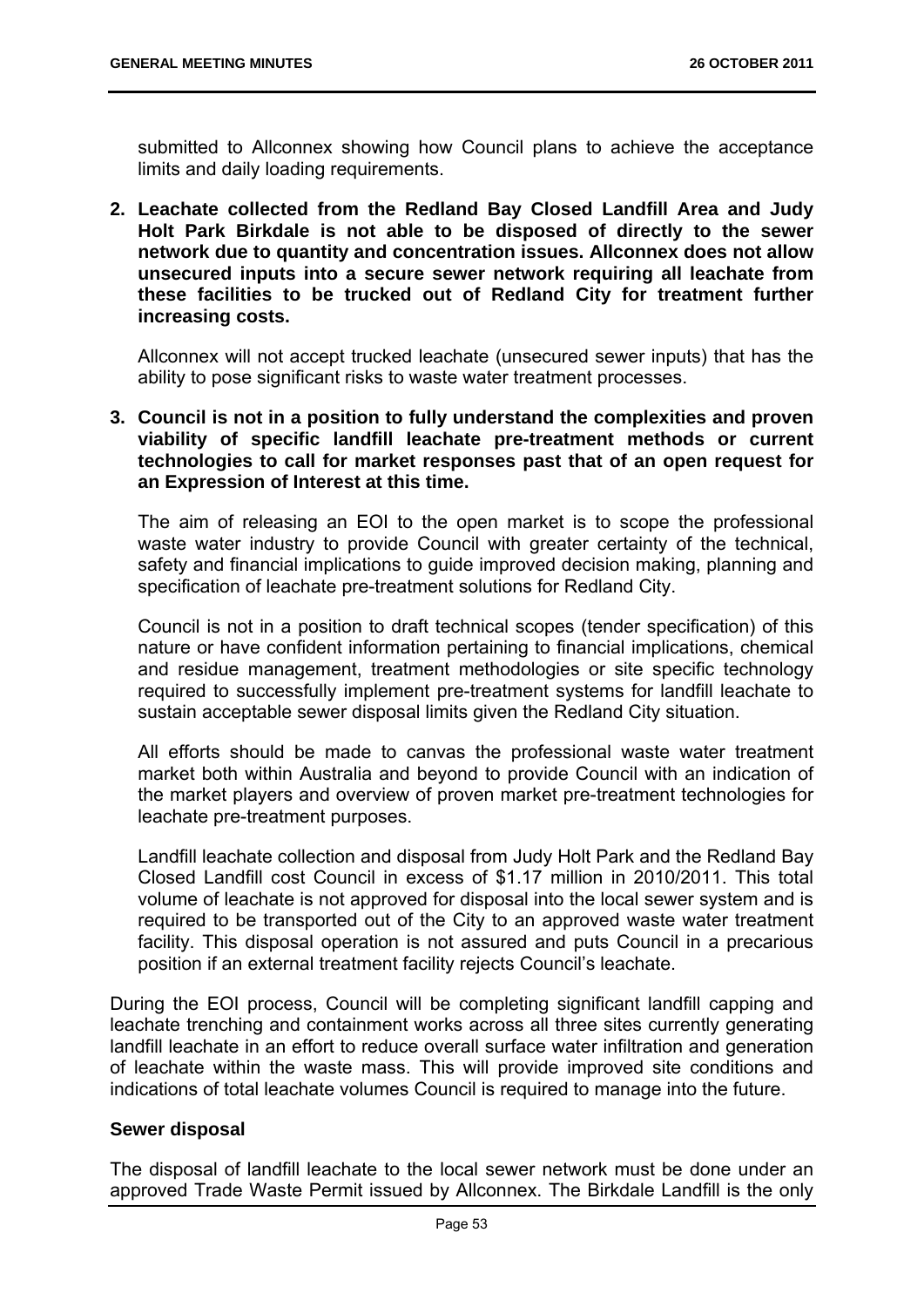site that currently has a conditional Trade Waste Permit for the disposal of landfill leachate to the Redland sewer network.

## **Testing**

Extensive laboratory testing is required for the analysis of landfill leachate and costs are largely dependent on the frequency and number of parameters. Initial testing quotes have been sought for preliminary leachate testing and analysis against Redland Sewer Acceptance Limits totalling approximately \$120,000 for all required parameters across an averaged testing period.

The EOI process is proposed to incorporate a request to the professional waste water treatment market to complete a pre-treatment trial to further prove the efficiency, method, residue management, system costs, resourcing, maintenance and management, asset life and consumables including energy consumption and all factors that require costing and planning consideration for the potential design and installation of the system.

Allconnex requires the submission of a compliance plan providing an overview of the details of Council's nominated pre-treatment methods, infrastructure and compliance with the sewer admission limits. The overall outcome of the EOI aims at providing a clarified direction for the further planning of pre-treatment solutions to satisfy the submission requirements to Allconnex.

Refer to the 'Financial Implications' section of the report.

## **RELATIONSHIP TO CORPORATE PLAN**

## **1. Healthy natural environment**

A diverse and healthy natural environment, with an abundance of native flora and fauna and rich ecosystems will thrive through our awareness, commitment and action in caring for the environment.

- 1.3 Protect our natural environment by restoring degraded landscapes, contaminated land and managing fire, pests and other hazards
- 1.6 Address the decline in the health of Redlands waterways and improve water quality, aquatic populations and their biodiversity

## **2. Green living**

Our green living choices will improve our quality of life and our children's lives, through our sustainable and energy efficient use of resources, transport and infrastructure, and our well informed responses to risks such as climate change.

2.1 Achieve sustainability through strong leadership and innovation, and by effective planning and managing our services, assets and resources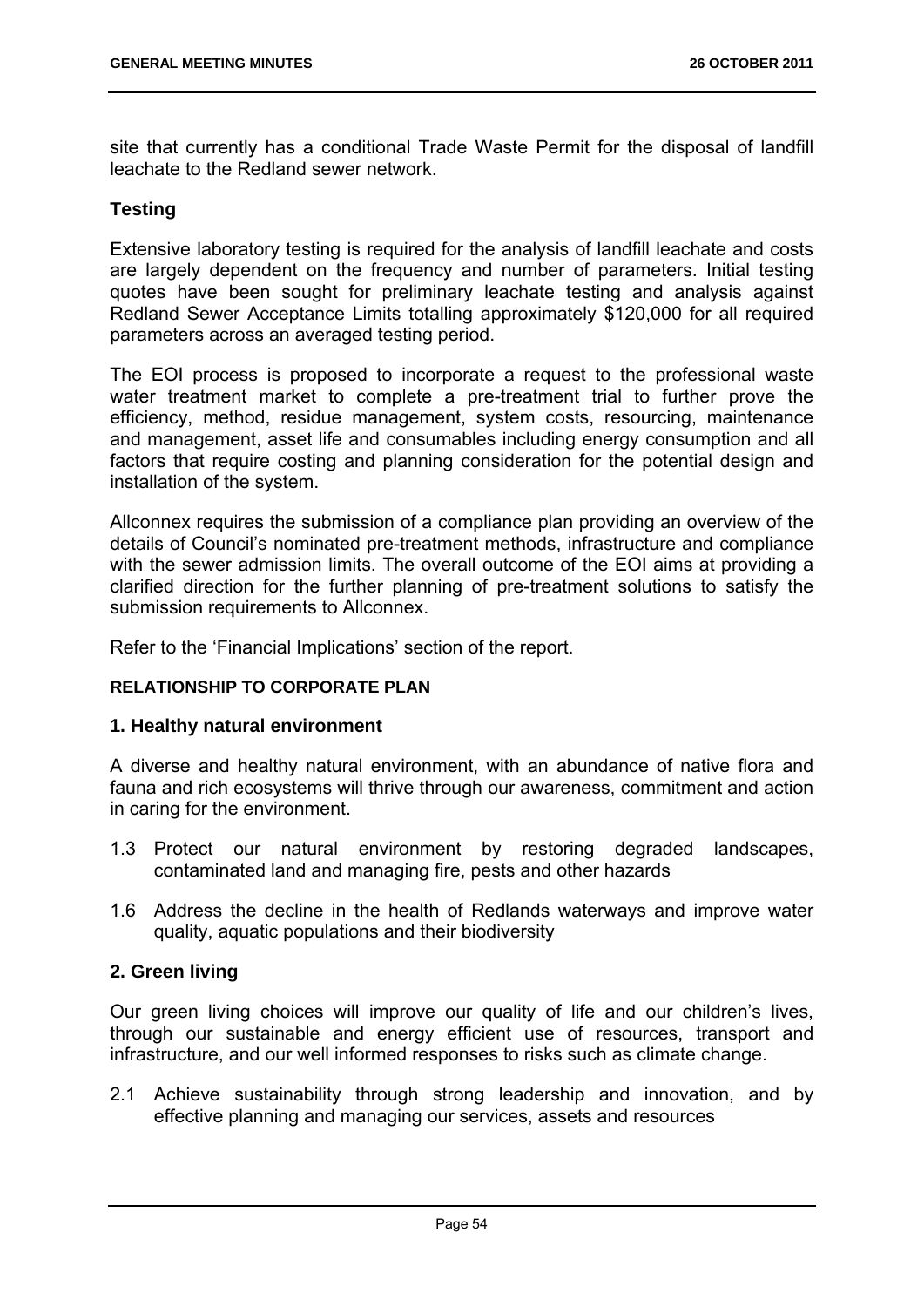## **3. Embracing the bay**

The benefits of the unique ecosystems, visual beauty, spiritual nourishment and coastal lifestyle provided by the islands, beaches, foreshores and water catchments of Moreton Bay will be valued, protected and celebrated.

- 3.3 Ensure the ongoing health of the bay by managing creeks, wetlands and stormwater and by protecting natural areas surrounding the bay
- 3.5 Build partnerships with marine research, education institutions and the private sector to develop future research projects and education programs that will improve the health of the bay

## **8. Inclusive and ethical governance**

Deep engagement, quality leadership at all levels, transparent and accountable democratic processes and a spirit of partnership between the community and Council will enrich residents' participation in local decision making to achieve the community's Redlands 2030 vision and goals

8.6 Implement a comprehensive enterprise approach to risk management across the organisation

## **FINANCIAL IMPLICATIONS**

- This recommendation does not require any change to the current year's budget as funds have already been allocated to account number 70851.333.0034.821601 Landfill Site Investigations Programme and 55531.035.0034.821601 Closed Landfill Administration. Funds are required to secure additional professional technical advice during the review and assessment process behind the EOI. The funds will be born through the Closed Landfill Remediation Programme and the RedWaste business unit and could be in the vicinity of \$40,000.
- The EOI within the market is not expected to cost Council any up front or enduring costs. It is a simple request for information.
- Part 2 Trial/Validity Assessment portion of the EOI will trigger future costs should Council decide to follow through with the approval of a formal trial project. This can only be completed through a legal tender process. The combined outcome of the EOI (Part 1 and Part 2) is expected to provide Council with a significant sweep of the professional waste water services market and a short list of preferred (specialist) suppliers. These suppliers may then be asked to submit a formal tender to conduct a trial and viability assessment concerning their technology and methods proposed.
- By releasing the EOI, Council aims to secure improved financial information/implications surrounding pre-treatment systems, per/litre or kilolitre treatment costs, ongoing management, capital and operational works costs, planning implications, consumables and all associated costs to support the proposed pre-treatment system and methods.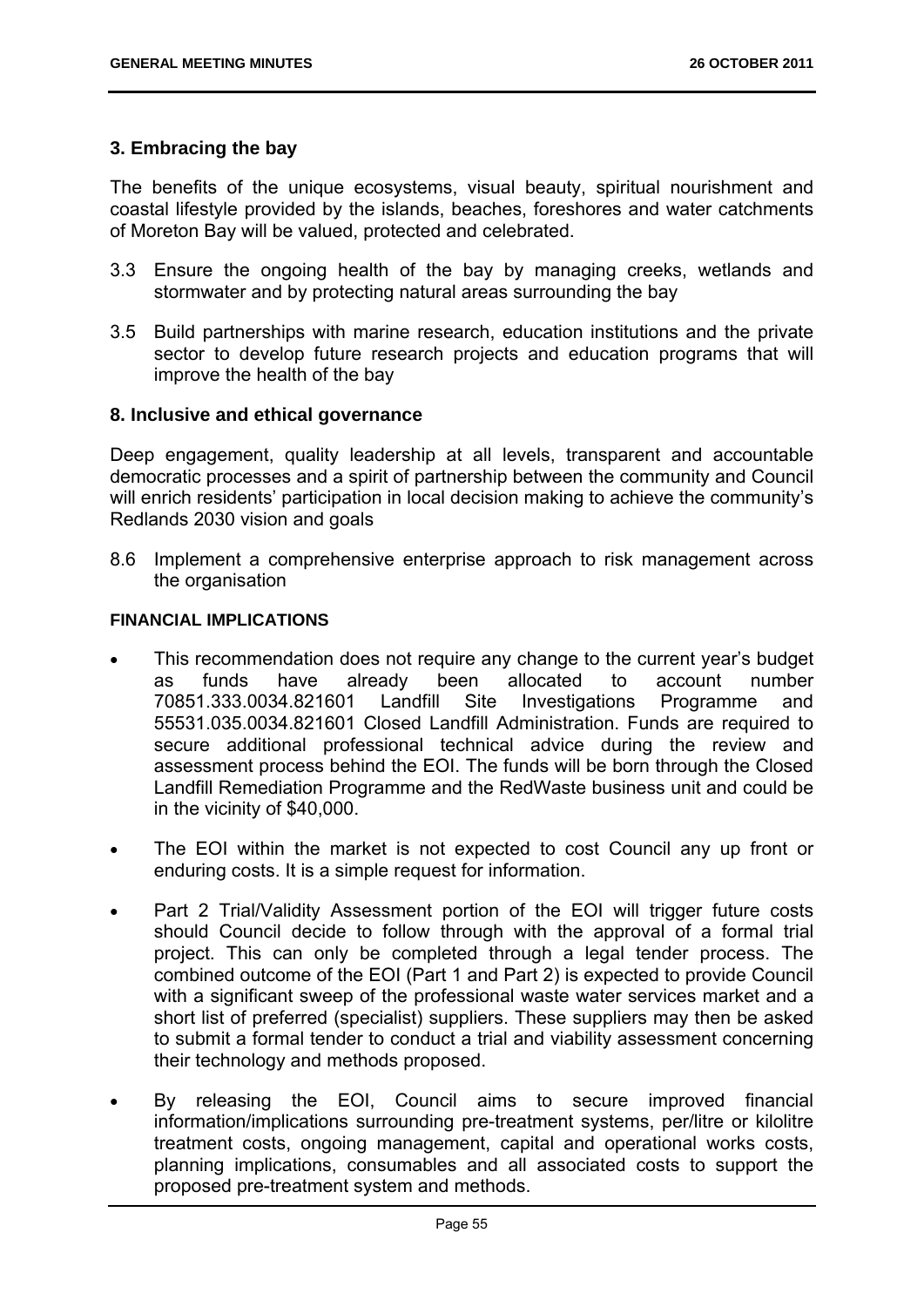Future financial implications on the costs of pre-treatment trials and possible capital and operational costs will become clearer through the EOI process. It is aimed to have improved financial knowledge prior to the close of the 2011/2012 financial year.

#### **PLANNING SCHEME IMPLICATIONS**

The City Planning and Environment Group was consulted and it is considered that the outcome of recommendations in this report will not result in future amendments to the Redlands Planning Scheme.

#### **CONSULTATION**

Consultation was completed with (Allconnex) Manager Treatment Operations Redland Water, Bradley Taylor on Councils proposed approach to investigate the market for appropriate landfill leachate pre-treatment technologies and has noted support for the current direction and requirement for the trial to further test market efficiencies. Bradley commented that he agrees with Council's requirement to test the market and offered essential project assistance in the form of peer and technical review of EOI responses and project technicalities.

Wider consultation has commenced with neighbouring Gold Coast City Council and Logan City Council as it is understood that they are experiencing similar sewer admission compliance issues. Redland City intends to instigate further regional discussion with neighbouring Councils in light of the EOI responses and other leachate management issues.

Direct report consultation was carried out with the following officers:

- Manager, City Enterprises, Elisa Underhill
- Senior Advisor Waste Planning, Paula Kemplay
- Acting Service Manager RedWaste, Robert Walford
- Closed Landfill Remediation Operations Coordinator, Ahmad Sinha
- Senior Procurement Officer, Tracey Justice

Issues identified during consultation included:

- Agreement that Council requires a long term strategy to reduce leachate management costs through the ultimate connection to the local sewer system.
- Council should further investigate if pre-treatment can reach a re-use stage.
- Total pre-treatment system costs need to be investigated to further analyse total costs against other ongoing trucking options.
- Confirmation that Council is in a similar situation to Gold Coast City and Logan City also in the Allconnex catchment areas.
- Confirmation that there may be additional tender development work attached to the future progression of this project should Council decide to progress.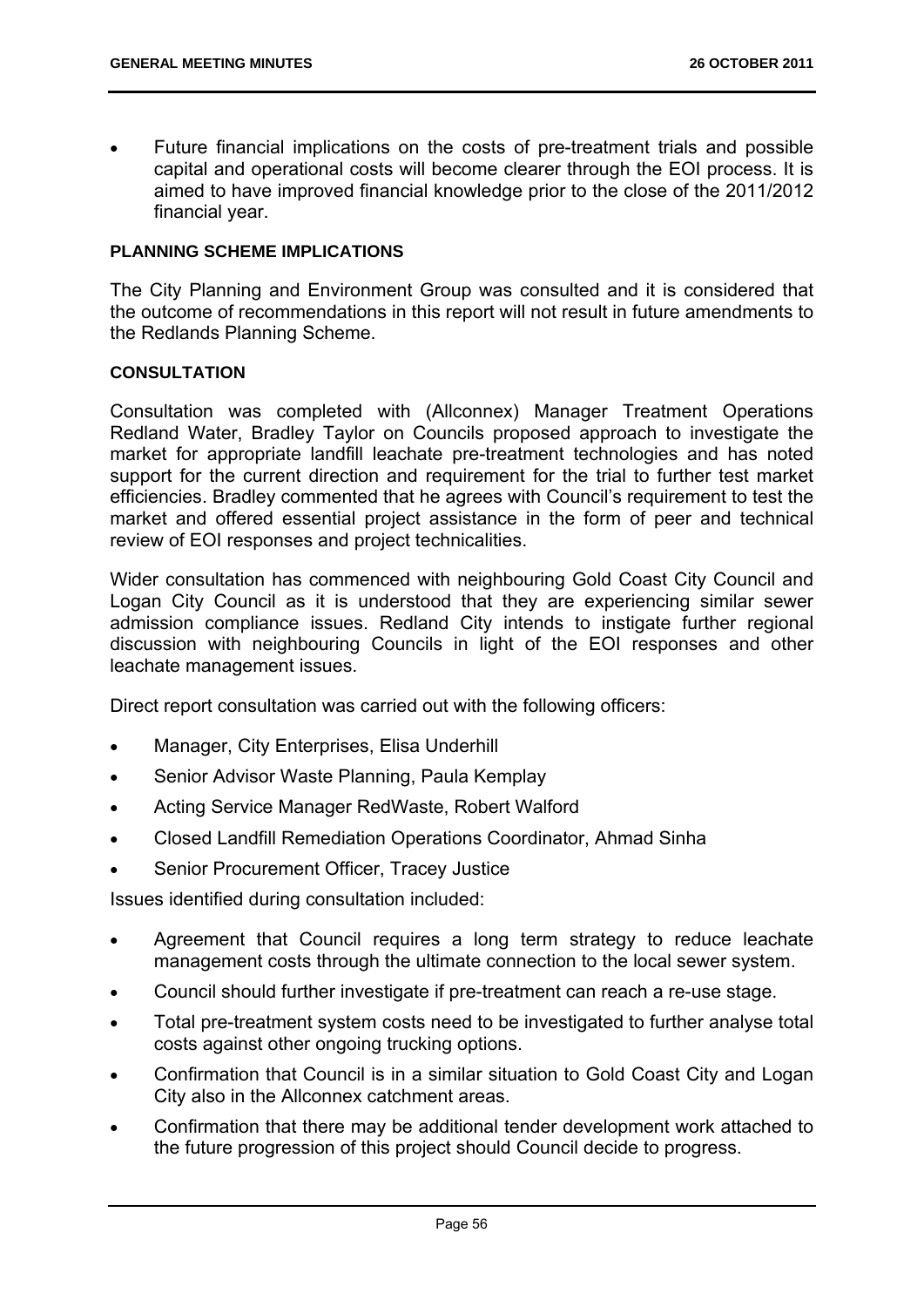## **OPTIONS**

# **ALTERNATIVE**

Council decides to develop and release a basic request for quotes/tenders from the waste water treatment industry and others requesting the resolve a site specific landfill leachate pre-treatment system which must be supported by the completion of a certified trial project given basic input information from Council.

This approach is expected to result in immediate high expenditure as full trial costs will need to be funded however all results are not certain and Council may enter into an expensive and risky situation in an unknown market with numerous and possibly very varied methods and high technical assessment requirements and potentially numerous unsuitable options. Using this alternative option would in effect, lock Council into a design and test situation with one provider. This option could possibly result in significant requests for additional information that Council is not in a position to supply due to the technical nature, complexities and infancy of pre-treatment information specific to the Redlands leachate environment.

## **PREFERRED**

Release of an Expression of Interest (EOI) to the professional services waste water treatment landfill to complete the following two activities essential for Council to understand the applicable options available for site specific landfill leachate pretreatment in the current waste water treatment market.

- 1. **Site Specific Landfill Leachate Pre-Treatment Solution** EOI (Part 1) Requesting information from the open professional waste water treatment market both in Australia and overseas, for potential (and viable) landfill leachate pretreatment solutions considering sewer acceptance requirements and basic information on the Redland City landfill leachate management environment; and
- 2. **Landfill Leachate Pre-Treatment Validation Trial** EOI (Part 2) Requesting information from the open professional waste water treatment market proposing leachate pre-treatment trials and viability assessment to provide evidence based data for Council to further assess pre-treatment trial and system implications valid to the Redland City landfill leachate management environment.

# **OFFICER'S/COMMITTEE RECOMMENDATION/ COUNCIL RESOLUTION**

| Moved by:    | <b>Cr W Boglary</b> |
|--------------|---------------------|
| Seconded by: | <b>Cr D Henry</b>   |

**That Council resolve to release an Expression of Interest (EOI) to the professional services waste water treatment landfill to complete the following two activities essential for Council to understand the applicable options available for site specific landfill leachate pre-treatment in the current waste water treatment market:** 

**1. Site Specific Landfill Leachate Pre-Treatment Solution – EOI (Part 1) Requesting information from the open professional waste water treatment**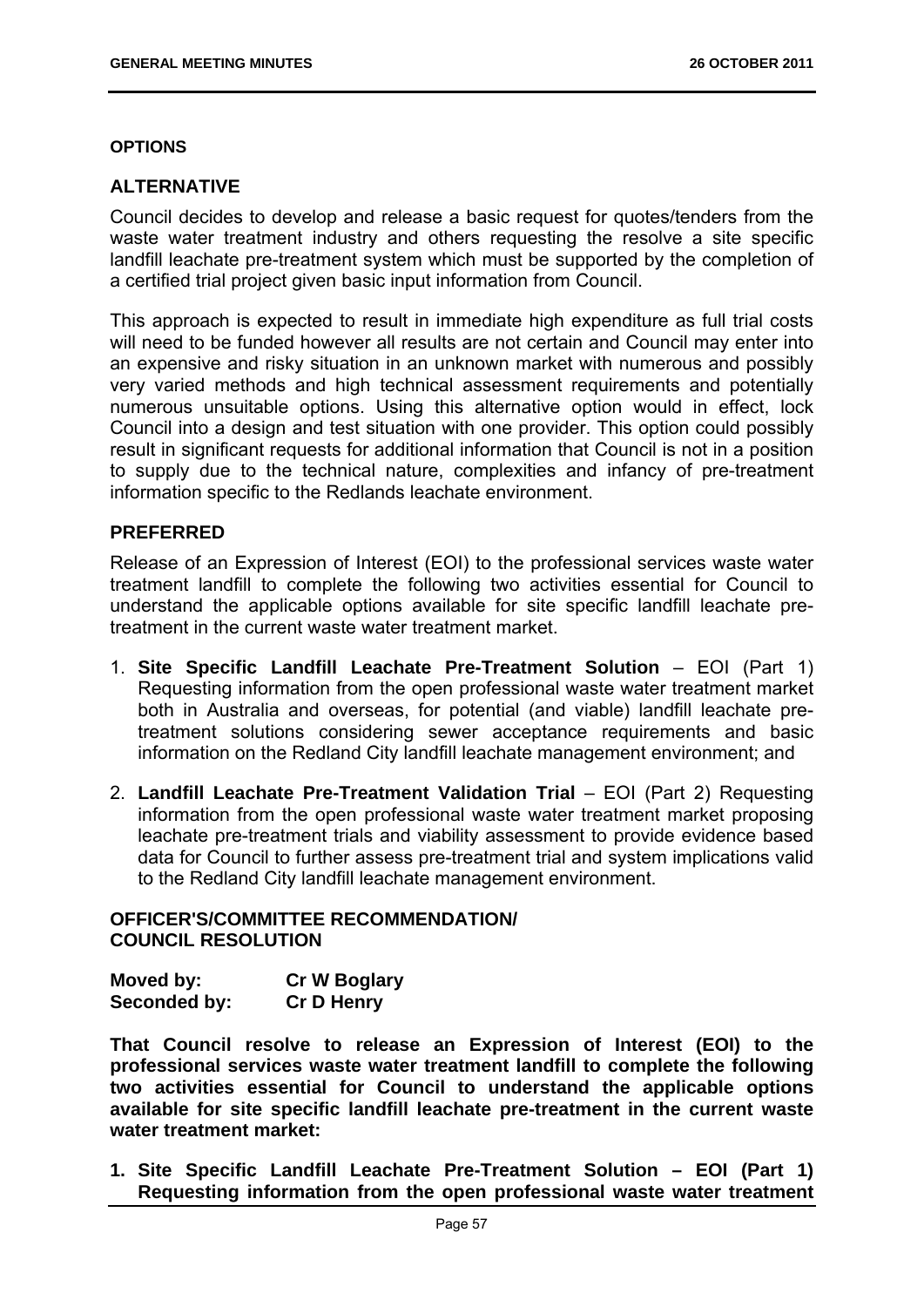**market both in Australia and overseas, for potential (and viable) landfill leachate pre-treatment solutions considering sewer acceptance requirements and basic information on the Redland City landfill leachate management environment; and** 

**2. Landfill Leachate Pre-Treatment Validation Trial – EOI (Part 2) Requesting information from the open professional waste water treatment market proposing leachate pre-treatment trials and viability assessment to provide evidence based data for Council to further assess pre-treatment trial and system implications valid to the Redland City landfill leachate management environment.** 

**CARRIED** (en bloc)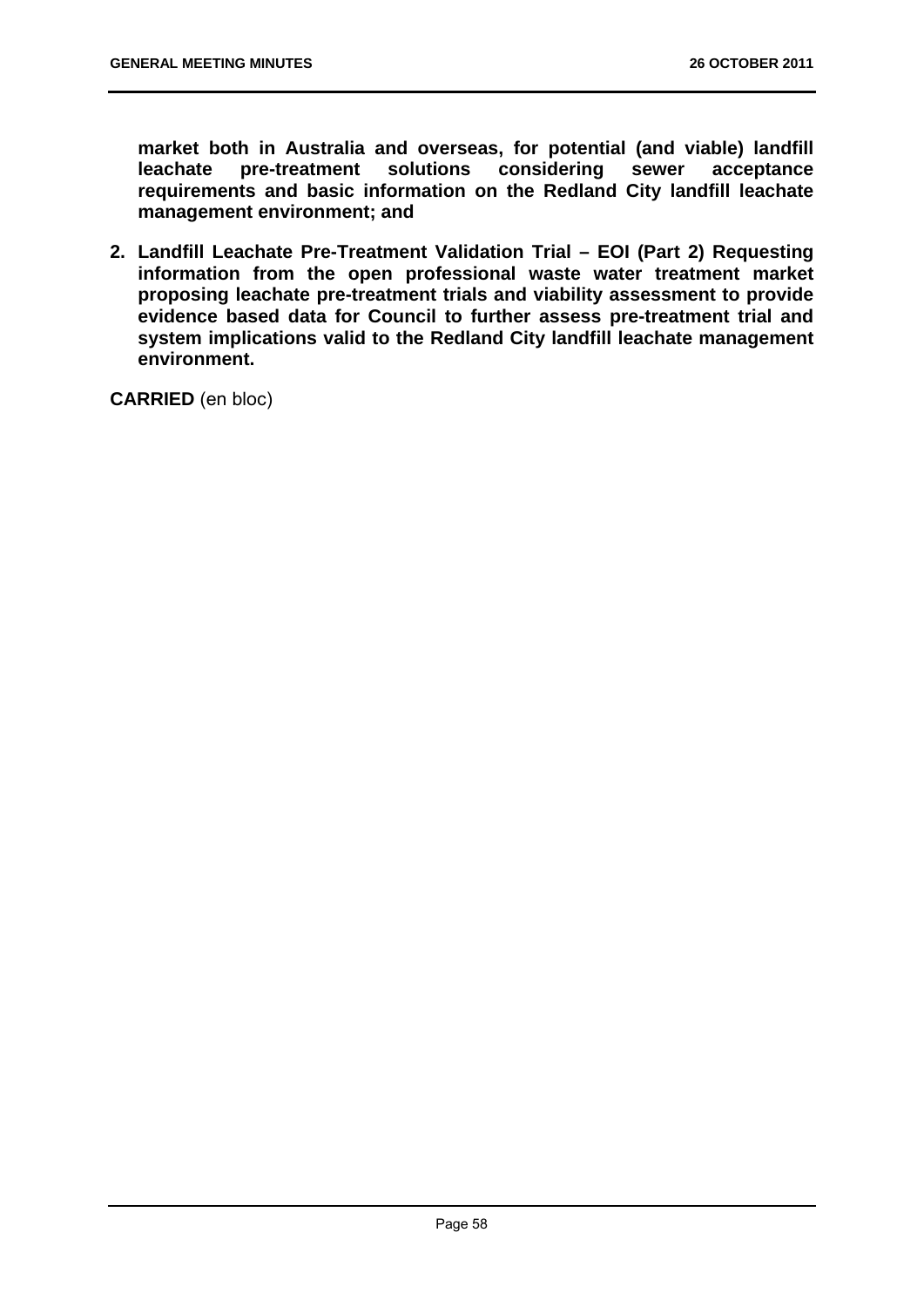#### **13.1.2 INVESTIGATION OF THE UPGRADE OF BIRKDALE AND REDLAND BAY WASTE TRANSFER STATIONS**

| <b>Dataworks Filename:</b>  | <b>WM Strategy</b>                                    |
|-----------------------------|-------------------------------------------------------|
| <b>Responsible Officer:</b> | Elisa Underhill<br><b>Manager City Enterprises</b>    |
| Author:                     | Paula Kemplay<br><b>Senior Advisor Waste Planning</b> |

#### **EXECUTIVE SUMMARY**

Council has requested terms of reference be developed for transfer station infrastructure upgrades to meet future State strategy targets. An assessment of the existing site performance, opportunities and constraints has occurred together with the regional context in which Council operates and a summary of where the terms of reference development is at is contained within this report. Most effort has been allocated to assessing the Birkdale site given that it has the greatest use and a seamless transition between the landfill capping and a potential upgrade be achieved. Whilst Council has the option of investing in the existing sites and can achieve a suitable design depending on the level of compromise around the site constraints, the best practice layout is well in excess of the allocated budget and there remains delivery risks and uncertainties.

It is recommended that Council fully explore future regional infrastructure opportunities given the high priority area of this at the regional level and the financial benefits that may occur.

#### **PURPOSE**

The purpose of this report is to:

- a) Provide an update on the terms of reference for the upgrade of the transfer stations.
- b) Obtain Council feedback on the direction required to proceed with investigating infrastructure upgrades.

## **BACKGROUND**

At a Special Confidential Council Meeting dated 14/09/10, Council resolved to enter into a waste disposal strategy with Brisbane City Council (BCC) until 2020 to dispose of residual waste at BCC facilities. This new agreement caters for disposing Councils waste following the closure of the Birkdale landfill, by redirecting the kerbside waste trucks and transfer facility bins directly to their facilities. At the same meeting the Council resolved to establish terms of reference, including Redland City Council (RCC) infrastructure upgrades and project delivery to support the new regional waste disposal strategy.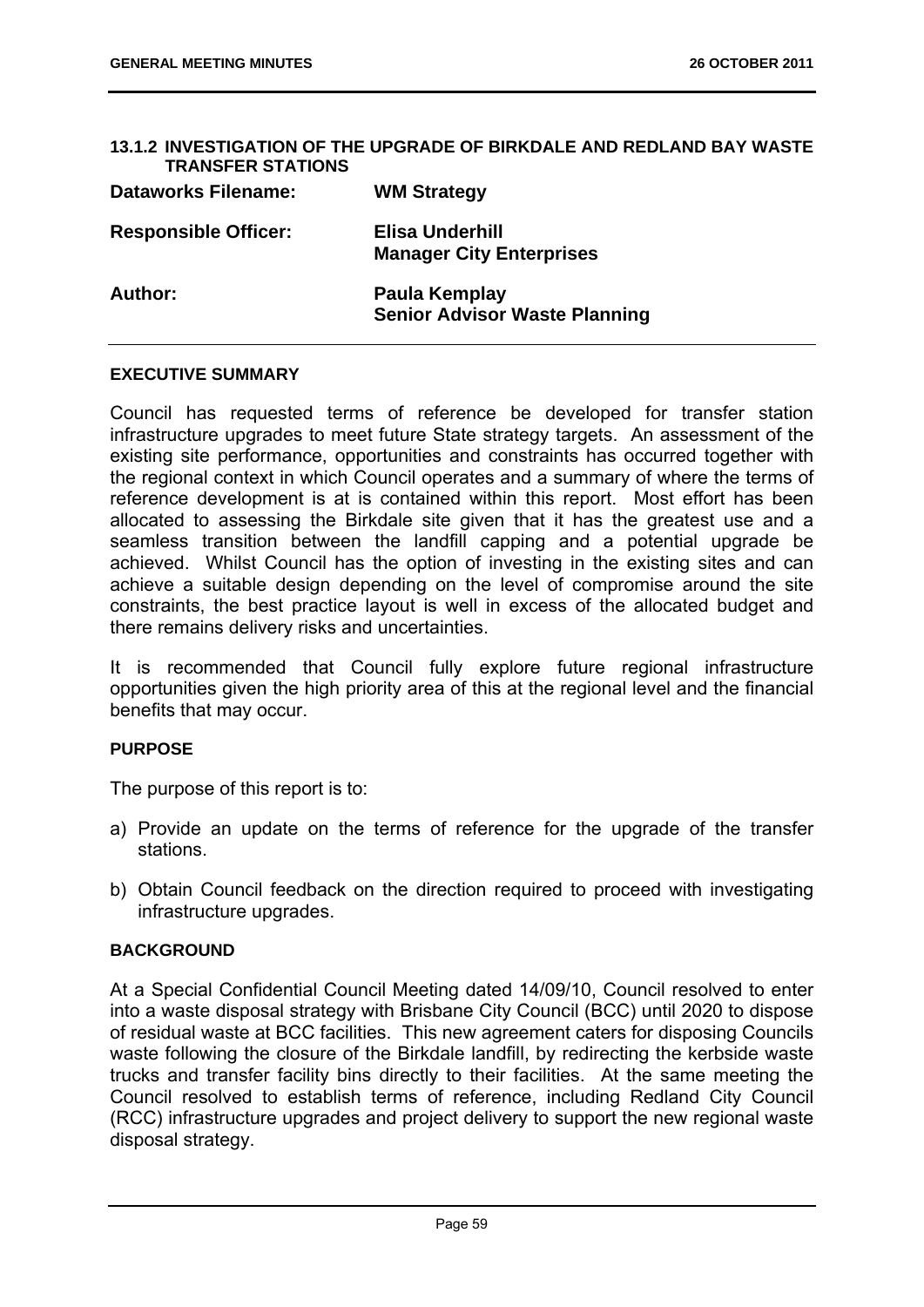The investigation of the infrastructure upgrades relates to the management of selfhaul waste on the mainland and this is currently achieved by the operation of the Birkdale and Redland Bay Customer Interface Facilities (or Transfer Stations). These sites were constructed in 1996 in response to safety and operational improvements at that time. They served to divert traffic directly away from the landfill face to avoid conflict with commercial sized trucks and also introduced a resource recovery area.

The original intended design life of the Birkdale transfer station was to coincide with the life of the Birkdale landfill and the Redland Bay transfer station was designed to be the front end of a future landfill at Redland Bay and both were intended to haul waste short distances. Council has previously resolved not to develop any further landfills in the Redland City area.

In late 2008 as part of an earlier planning report, Council had requested further investigation of the Chandler waste transfer station as a potential facility for the northern Redland City residents. This was consistent with regional collaboration opportunities presenting themselves as part of the Council of Mayors projects. Discussions with officers from BCC identified that Chandler transfer station was over capacity and was unable to accept self haul transactions and so the BCC disposal agreement handles bulk waste only with BCC preferring RCC to investigate the upgrade of Birkdale for residential use. It is now understood from BCC officers that the upgrade of Chandler is a project on their planning horizon.

The investigation of infrastructure upgrades also has a strong interface with the closure, capping and future end use of Birkdale landfill.

## **ISSUES**

In order to document the critical requirements of the project, the sites were analysed for existing performance and constraints against best practice design.

## **Existing Resource Recovery Performance**

The State targets set for resource recovery by 2020 are for the whole of the municipal solid waste (MSW) stream and when assessing the capacity of RCC to meet these targets it is important to consider the whole waste management system and opportunities to deliver on the RCC Sustainable Resources from Waste Plan 2010-2020.

The total volume of mainland resources and waste self-hauled to the transfer facilities by residents is significant at 41% based on 2009/10 tonnages – refer pie chart below. Birkdale handles about 60% of the volume and Redland Bay 40%. This will change over time to approach 50% each as more of the population growth occurs in the south of the City.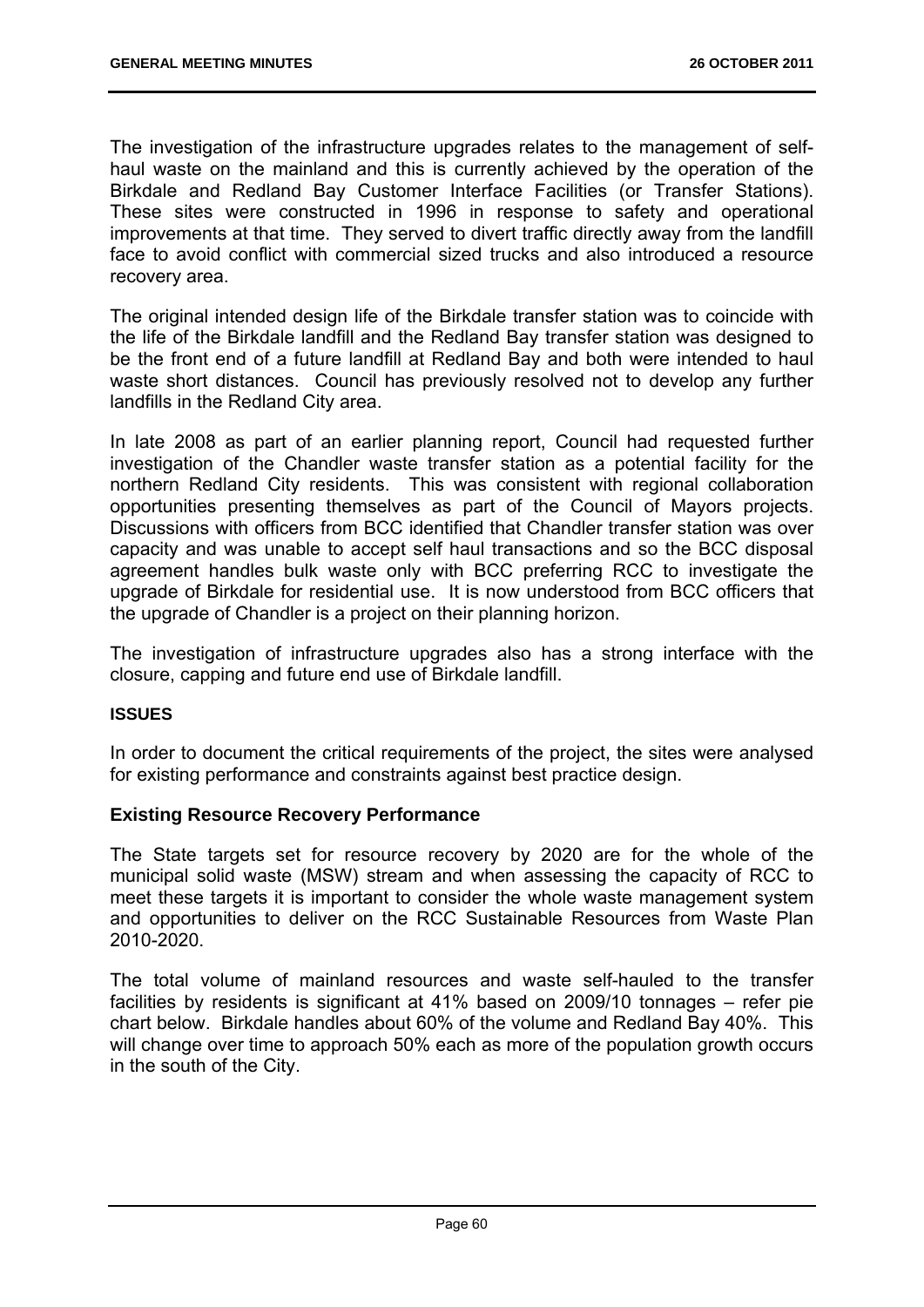

RCC's existing two transfer facilities at Birkdale and Redland Bay are well patronised with 68% of the population stating that they use the facilities and a total of 232,749 customer movements for resources and waste in 2009/10. As expected, residents in the northern suburbs of Ormiston, Wellington Point, Birkdale, Alexandra Hills, Capalaba, Cleveland and Thorneside predominantly use Birkdale whereas residents in the southern suburbs of Mount Cotton, Redland Bay, Victoria Point, Thornlands, and Sheldon predominantly use Redland Bay.

It is considered that the existing infrastructure is limiting advances in resource recovery with the total City wide resource recovery rate having stabilised at around 32% over the last few years. With the pending loss of major commercial waste upon the closure of Birkdale landfill and a focus on measuring MSW only against the state strategy targets, this translates to about a 38% current resource recovery performance against the 2020 target of 65%. The resource recovery performance has been further assessed between the mainland transfer stations and the kerbside collection system and the transfer stations are averaging a 50% resource recovery performance (ie are at the DERM 2014 target milestone) and the kerbside system is at about 25%. Council has recently agreed to provide third bins for green organics which will further improve the resource recovery of the kerbside system over time in parallel with residents downsizing their waste bins. There is also a proposed resource recovery option as part of the BCC disposal agreement to be explored in about 3-4 years time. This is being initiated by BCC and there are no further details available to Council yet, but would be expected to improve the recovery of resources from residual waste.

There is also an opportunity for investment into the existing transfer stations to improve their resource recovery performance according to best practice design principles and an audit of the waste bins located at the transfer stations indicates that up to 72% of their content is potentially recoverable. Funding has been allocated in the 10 year capital works programme, however it should be noted that there are a number of constraints that are discussed later in this report.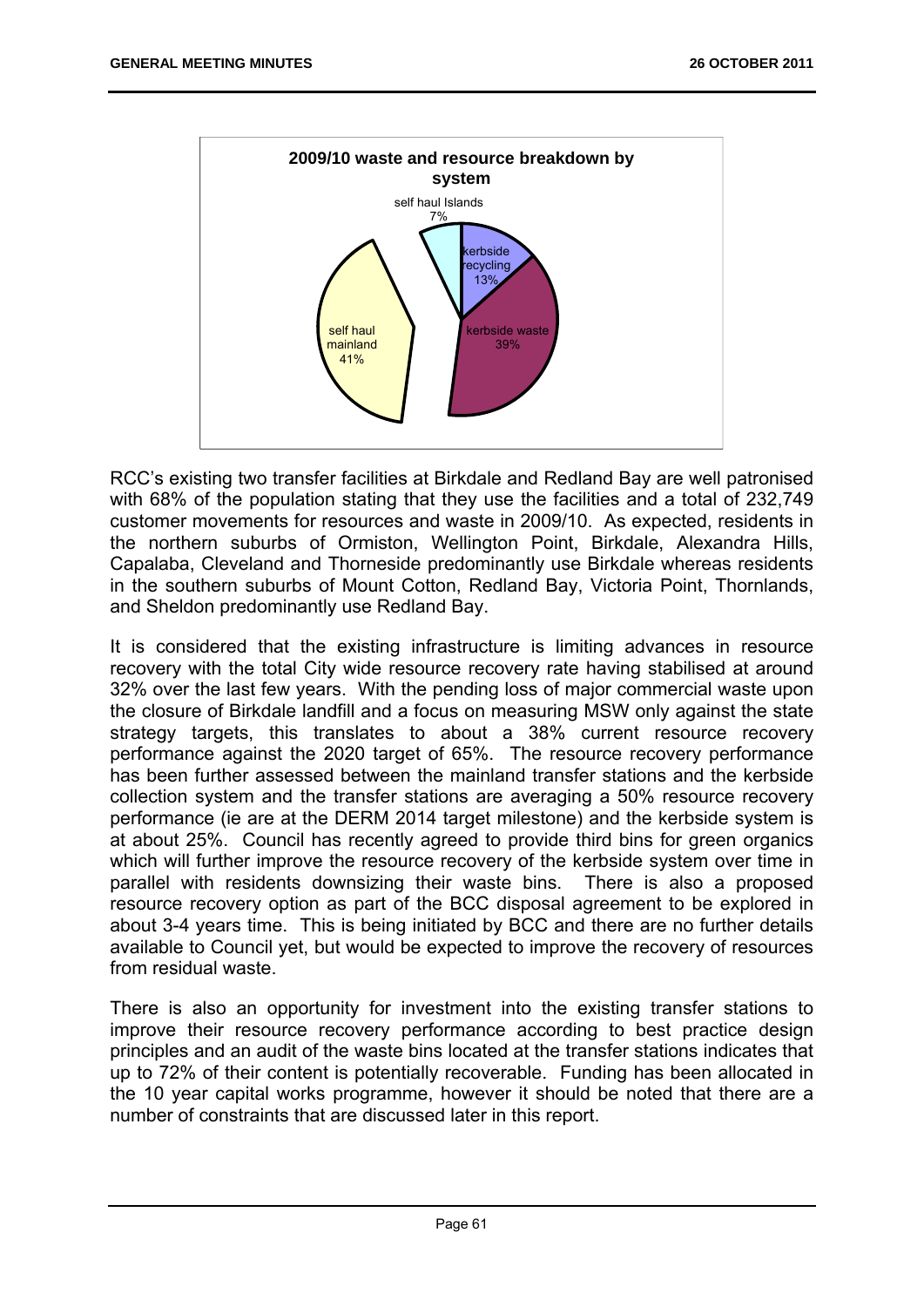## **Existing Operational Performance and Customer Service**

The use of gate fees has helped manage the demand on the transfer facilities with traffic reducing by 28% since their introduction. However officer feedback indicates that the current operational problems at both sites are the management of traffic at peak times and management of the bin capacities. Improvements in the loading of the bins has increased from approximately 4 to 6 tonne payload after compaction compared to a maximum of 8 tonnes possible with the existing roro bin configuration (designed for short haul movements only) and compared to approximately 22 tonnes payload in a semi truck. It is very difficult to further improve on this due to the volume of traffic and the safety considerations needed to isolate the bins to compact them with onsite machinery. At the time the BCC disposal agreement was being established, consultation occurred with Councils collection contractor to try and optimise the waste transport using the existing roro bin configuration. They investigated the use of a dog trailer to haul roro bins but due to the relatively short haul distances it was not deemed to be economically viable. Their recommendation was similar to that already in place.

There is an opportunity to reconfigure the existing transfer station layouts to improve traffic handling and improve transport efficiencies.

In order to gain an appreciation of timeframes for action on existing operational capacity, consultants Sheehy and Partners were engaged to undertake preliminary traffic modelling using the 2009/10 customer transactions and assumed activity turnaround times. *Note processing times and queuing is an inherently unstable phenomenon which can vary from day to day, can be subjective and differ between observers and modelled packages.* However based on the best assumptions, this has indicated the following points of note:

| <b>Summary of traffic modelling</b>                                | <b>Birkdale</b>                                                                                                                           | <b>Redland Bay</b>                                                               |
|--------------------------------------------------------------------|-------------------------------------------------------------------------------------------------------------------------------------------|----------------------------------------------------------------------------------|
| Access booth operating capacity<br>current situation               | Over capacity 100% each<br>weekend days (Between<br>11.00am-5.00pm)                                                                       | Over capacity 55% of<br>weekend days                                             |
| Access booth operating capacity with<br>recycling-only bypass lane | Over capacity 85% of<br>weekend days(11am-12noon)<br>and over capacity between<br>11.00am and 5.00pm for less<br>than 50% of weekend days | over capacity 25%<br>weekend days currently,<br>36% by 2020, and 65% by<br>2030. |
| Access booth operating capacity with<br>dual entry lanes           | Adequate up to 2030                                                                                                                       | Adequate up to 2030                                                              |
| Transfer station disposal bins                                     | Adequate up to 2030                                                                                                                       | Adequate up to 2030                                                              |
| Greenwaste capacity current                                        | Adequate subject to having<br>same space as currently and<br>capacity to expand                                                           | Adequate                                                                         |
| New Resource Recovery drive through<br>awning                      | Recommended for 8 bays                                                                                                                    | Recommended for 5-6<br>bays                                                      |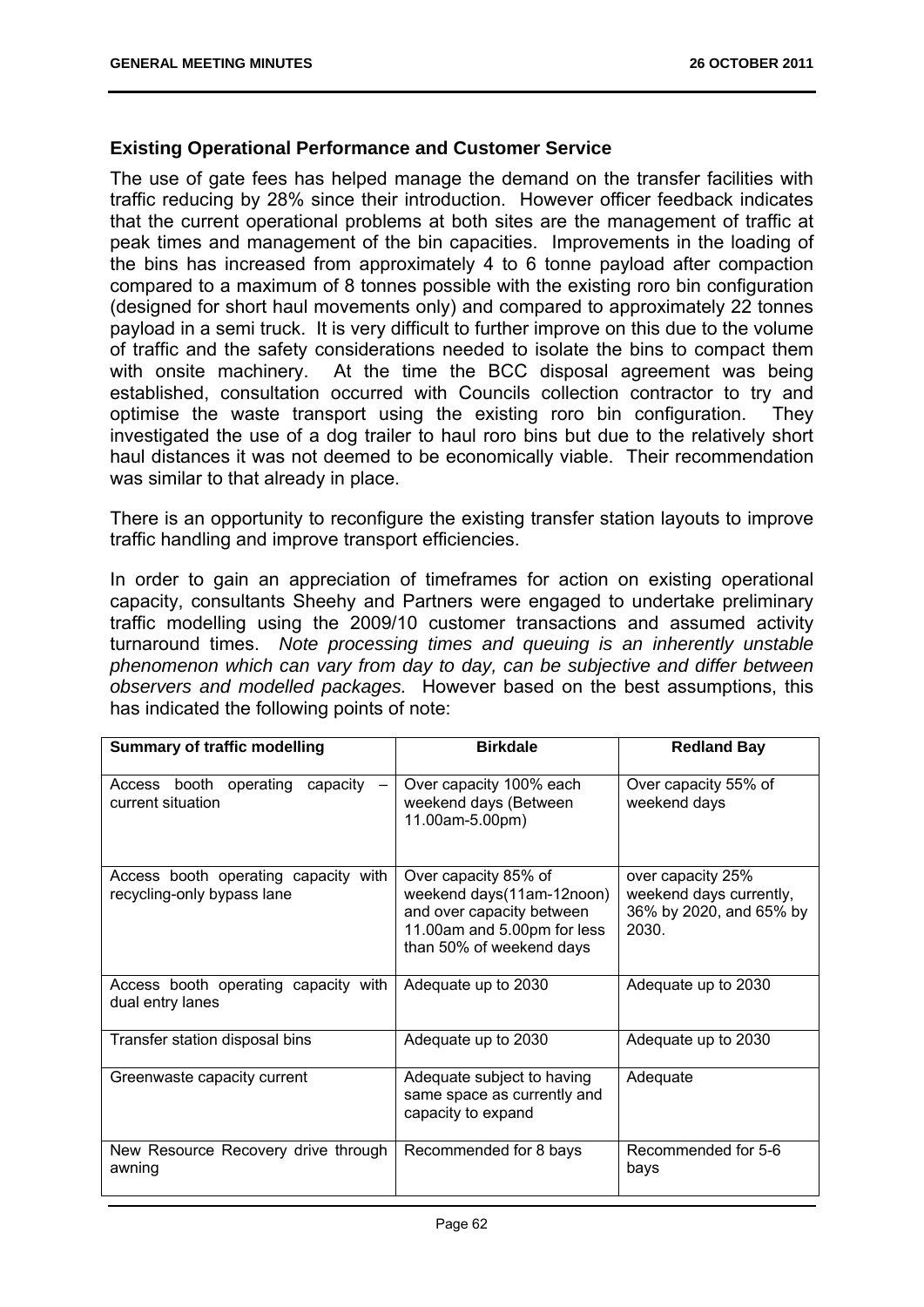From site surveys, customers are generally supportive of diversion services provided, however, only approximately 60% specifically load the waste in such a way to support diversion onsite. Of the customers that only used the transfer station, one in four disposed of potential resources into the general waste bin. Most people interviewed have positive views regarding the facilities provided at the sites: 63% stated they find the site to be satisfactory and 35% stated they find the facilities to be 'better than satisfactory', 2% believe the site to be less than satisfactory. In addition to a City wide media release on the new BCC disposal strategy, letters were sent to residents in the vicinity of the Birkdale site advising them of the proposed upgrade. Nine responses were received as a result. Most were clarifying information about where the waste would go and the day of collection arrangements. One opposed the continuance of a Birkdale transfer station and one was concerned about the increase in traffic leaving the transfer station to go to BCC facilities.

## **Context in which Council operates**

The following considerations were factored into developing the terms of reference:

- Waste reform at Federal, State, Regional and local levels. New State legislation proposed Waste Reduction and Recycling Bill including waste levy on commercial and construction waste. Potential for future Federal and State waste funding.
- Strong support for regional collaboration with infrastructure a high priority area
- RCC Community Plan with strong community expectations to minimise waste
- Corporate environmental (supporting biodiversity, koala and habitat protection), social and financial (maximising new revenue, minimising operational expenses and deferring capital expenses) strategies
- Potential risks of tendering on capital works with the pending rebuilding Queensland program following recent natural disasters in the next couple of years
- Emerging carbon pricing reforms with impacts yet to be determined

## **Best Practice vision**

Eco-Recycle Victoria 2004 and ZeroWaste SA use the following definition of best practice:

 "*Best practice represents the current 'state of the art' and aims to produce outcomes consistent with the community's social, economic and environmental expectations. Best practice encompasses all aspects of resource recovery and waste transfer facility planning, design, operation and rehabilitation. Resource recovery, environmental impacts, safety and quality must be adequately addressed. Continuous improvement is an important component of best practice*."

It is essential to define the functions required of any future upgrade to satisfy as many policy objectives as possible. The waste strategy has identified emerging functions as itemised below: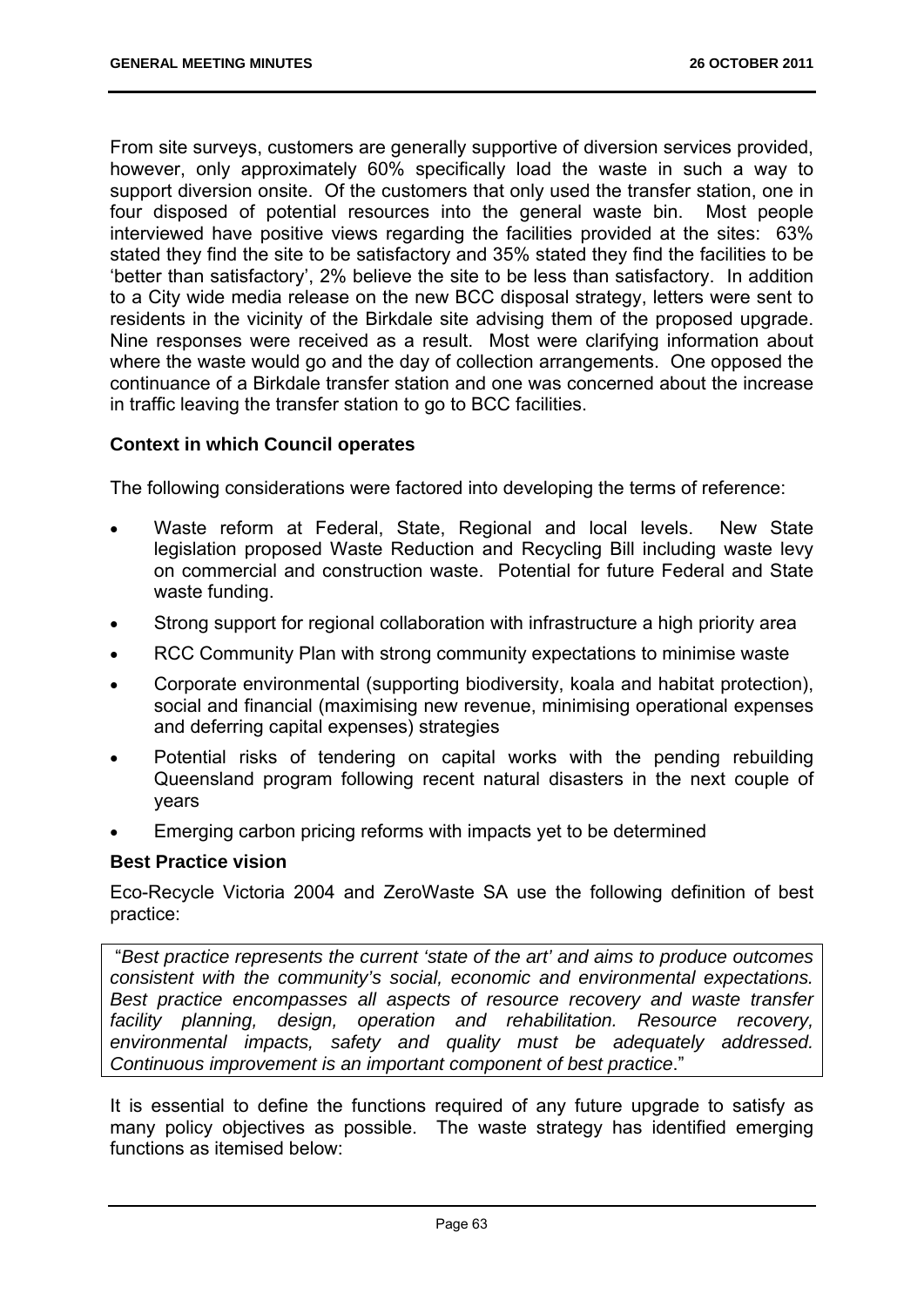| <b>Existing Infrastructure Functionality</b>                                                                                                                                                                                                                                                                                                                                                                                                                                                                          | <b>Emerging New Infrastructure</b><br><b>Functionality Opportunities</b>                                                                                                                                                                                                                                                                                                                                                                                                                                                                                                                                                                                                                                                                                                                                                                                                                                                                                   |
|-----------------------------------------------------------------------------------------------------------------------------------------------------------------------------------------------------------------------------------------------------------------------------------------------------------------------------------------------------------------------------------------------------------------------------------------------------------------------------------------------------------------------|------------------------------------------------------------------------------------------------------------------------------------------------------------------------------------------------------------------------------------------------------------------------------------------------------------------------------------------------------------------------------------------------------------------------------------------------------------------------------------------------------------------------------------------------------------------------------------------------------------------------------------------------------------------------------------------------------------------------------------------------------------------------------------------------------------------------------------------------------------------------------------------------------------------------------------------------------------|
| Kerbside<br>collection<br>waste<br>and<br>recyclables (+ vehicle depot at South<br>Street)<br>RecycleWorld retail outlet at Redland<br>bay (+ collection point at Birkdale)<br>Quarterly collections of hazardous<br>household waste<br>Bulky recycling drop-off points at<br><b>Birkdale and Redland Bay</b><br>Clean organics stockpiling at Birkdale<br>and Redland Bay<br>Hardfill separation at Birkdale and<br><b>Redland Bay</b><br>Mixed waste storage, transport and<br>disposal at Birkdale and Redland Bay | Kerbside<br>collection of greenwaste<br>$\bullet$<br>and potentially food waste over time<br>Value<br>adding to RecycleWorld<br>$\bullet$<br>products ie repair and restoration and<br>retail of recycled products eg green<br>organics<br>Increasing resource recovery and<br>recycling products<br>electronic<br>eg<br>waste,<br>household<br>mattresses,<br>batteries, mobile phones,<br>Permanent hazardous<br>household<br>$\bullet$<br>waste drop-off point<br>Secondary recovery of recyclables<br>$\bullet$<br>from mixed waste stream<br>On site green organics processing<br>$\bullet$<br>and composting facility<br>On site education centre<br>Greater use of social enterprises and<br>$\bullet$<br>partnership opportunities eg<br>with<br>Mens shed<br>building and<br>sustainable<br>Green<br>design in new buildings<br>Storage for disaster management<br>scenarios<br>Alternative waste technology eg<br>$\bullet$<br>energy from waste |

Best practice Transfer station infrastructure planning considerations include:

- Addressing service level demand including suitable planning horizon there are no specific guidelines for waste facilities as it depends on variables such as historic landfill location and particular growth areas but a quick survey with other SEQ Councils suggests most design is based on a 20-25 year population horizon. There is a question whether given the significant investment in upgrading these facilities, whether a more appropriate planning horizon would be 50 years.
- Resilience to technology and legislation changes eg future product stewardship schemes may see the separation and containment of more product streams and there should be expansion areas to meet this need as it arises.
- Flexibility to scale up or down based on peak demand and disaster planning scenarios
- Understanding expected vehicle numbers and vehicle types, as this is a major key to a successful design. Typically vehicle numbers, especially in peak times,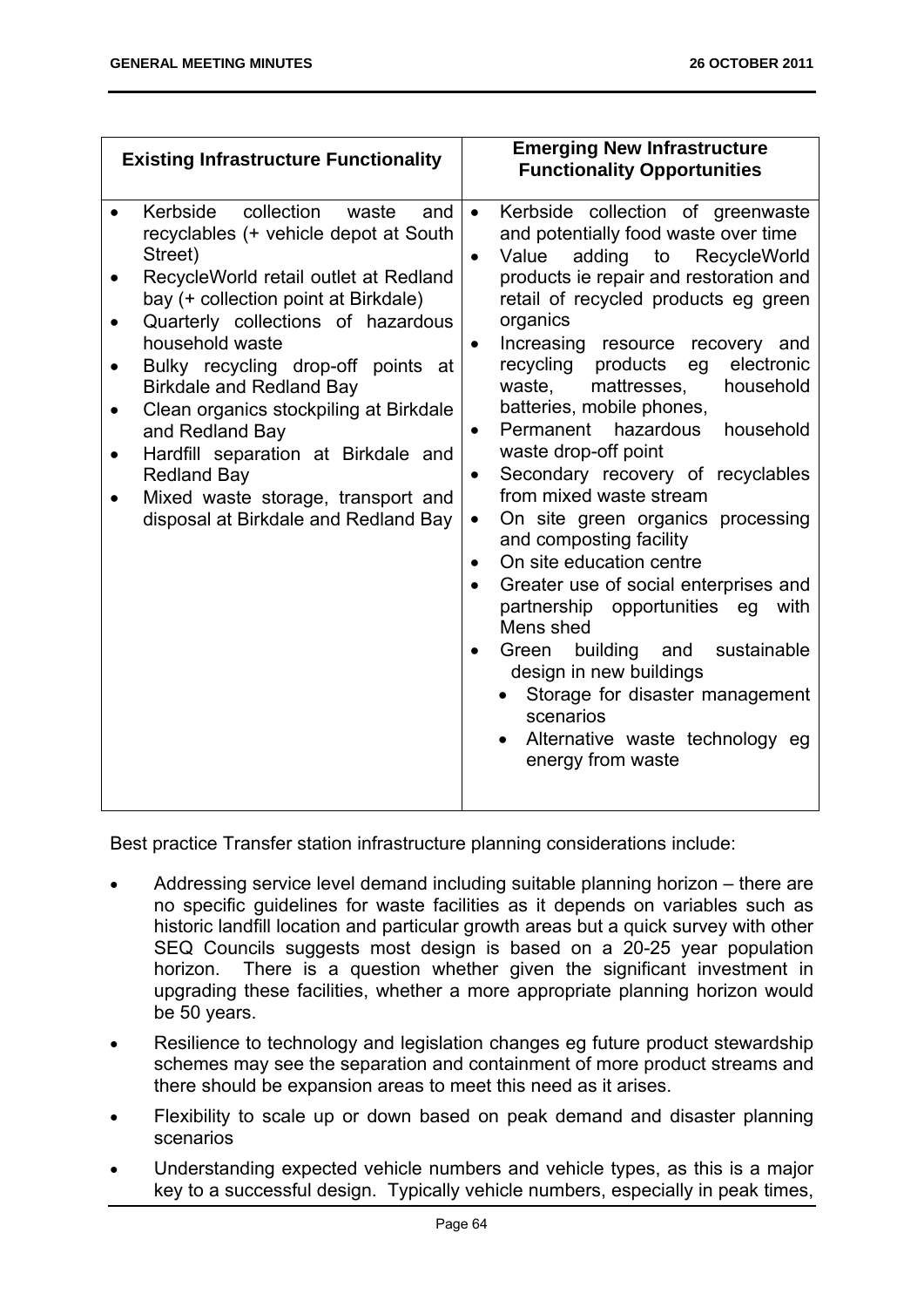can be more crucial to the overall design than the waste volume through the gate

- Having traffic flows optimised to separate domestic and commercial customers and aiming to get the traffic to flow in and out all in the one direction
- Offering free drop off zones prior to the waste disposal area as this can contribute greatly to reducing labour costs to pre-separate and recover resources, and will also help reduce the size of the actual downstream infrastructure.
- Push pits for receiving waste and increased compaction and loading of semi trucks or B double trucks – compared with loading directly into 30m3 bins
- Enclosed buildings to contain environmental impacts
- Assessing opportunities for social enterprises to be involved with the operation of the resource recovery infrastructure.
- Potential innovation includes water sensitive urban design and green buildings features and secondary resource recovery sorting techniques, opportunities to factor in recycled materials in the design, and to demonstrate the potential to utilise recycled products in construction as an ongoing environmental demonstration and education facility.

## **Issues, challenges and opportunities**

In summary upgrading existing transfer stations has a number of complexities and interrelated activities. The future challenges and opportunities are identified below:

## **1. Levels of Service**

The community is used to the locations of the existing facilities, which have been in existence over the last 15 years and enjoy the convenience to a local drop-off location with 92% of customers reporting accessibility in up to 10 minutes. There are no RCC adopted service standards for accessibility of transfer stations to the public and Councillors have indicated support for retention of the existing sites in response to community feedback and on the proviso the sites can be suitably upgraded. While benchmarks for waste transfer service standards are still being established, a report entitled SEQ Waste Infrastructure Review - Stage 1 Council of Mayors (SEQ) has identified cross boundary waste infrastructure sharing opportunities with a recommendation that a service standard of 80% of residents being within 20 minutes of a waste facility should be evaluated by Councils in the context of their own service standards. This would effectively halve the existing RCC service standard for the majority of people.

Further, the report states:

 *The Brisbane City Council facility at Chandler has previously been identified as having the potential, at least from a travel time perspective, to service the northern parts of Redland City that are currently serviced by the Birkdale facility. This is still the case however a regional report has also identified that Chandler transfer station is currently at capacity. A major infrastructure upgrade would be required at Chandler to accommodate this.*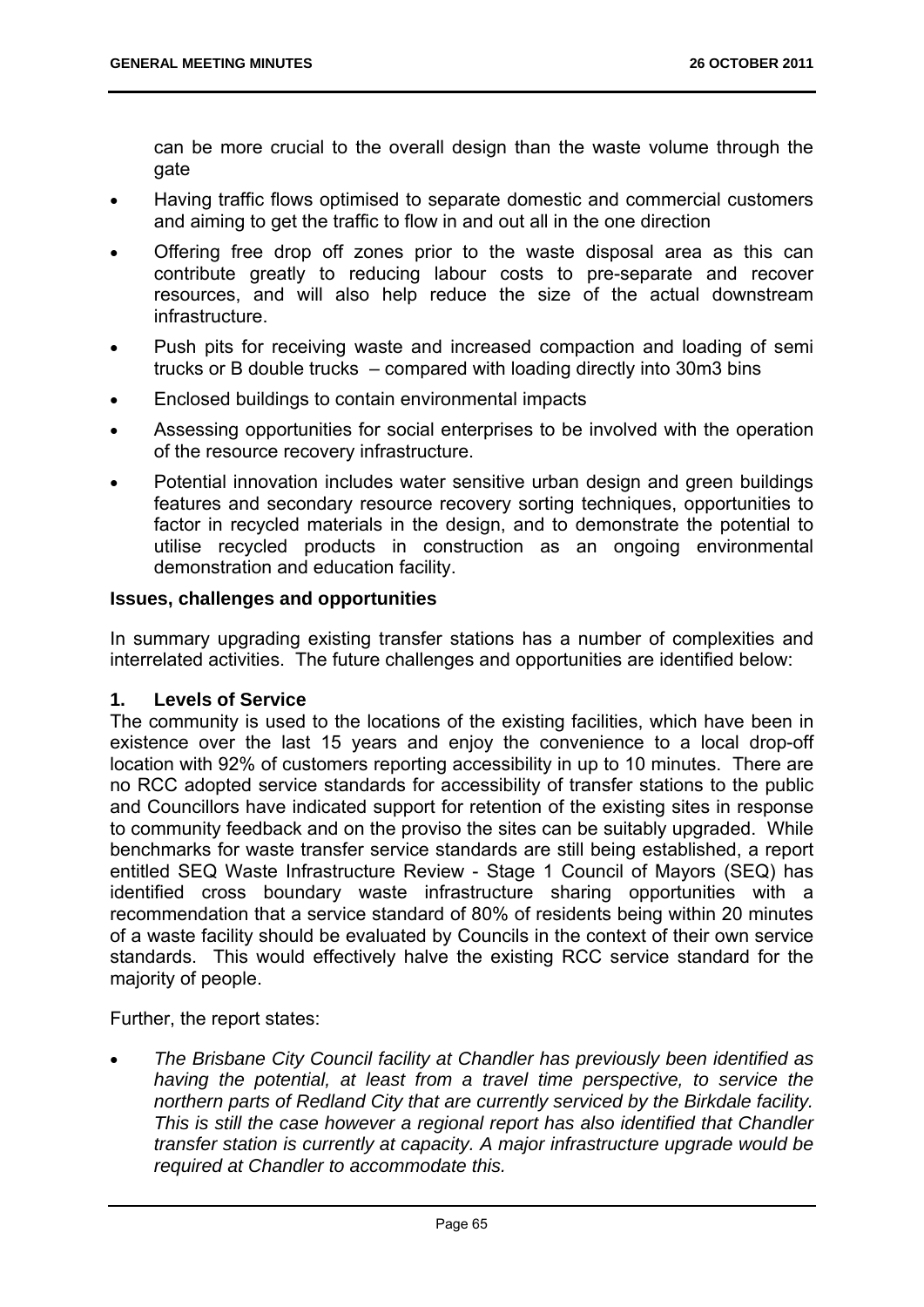*The Logan facility at Carbrook and the Redland facility at Redlands are in close proximity. Subject to available capacity this provides the potential for one of these facilities to service the catchments of both existing facilities although further investigation would be required.* 

Council has not yet had a discussion on altering the service levels for the community eg to a 20 minute travel time and this would be a key requirement for future asset management plans. The SEQ report is planned to be further investigated pending the outcome of funded programs by DERM.

# **2. Resource recovery improvements**

These facilities are performing well at DERM 2014 targets but do not meet best practice resource recovery to cater for future population growth and meet community plan vision outcomes and changing requirements under the current State Government waste reform. New recyclable streams have historically been added along the way as the recycling industry and market have grown over time but there is no "drive through" resource recovery area to improve the capture of reusable and recyclable products and no secondary resource recovery from the mixed waste stream.

The new State Strategy has assumed voluntary targets and the legislation to underpin the strategy is currently before Parliament. Whilst it is expected there will not be any penalties for non-compliance with these targets it would be prudent for Council to position itself to minimise any possible financial impacts of future changes in policy eg a scenario where a landfill levy was imposed on municipal solid waste (MSW). As there is no disposal levy on waste tonnages to landfill for MSW currently it allows Council time to assess a business case over 10 years for progressive improvement versus ideological best practice at the start. Funding to comply with the State Strategy is undetermined as the governance arrangements for the allocation of budget from the proposed WARE and SFF funds are not currently published.

## **3. Site constraints**

Councillors have indicated they would like to retain all 3 major functions of resource recovery, green organics and residual waste at Birkdale and are looking towards innovation on the site.

Of the total land area the landfill, road access and vegetated buffers occupy the majority of the space. The Birkdale transfer site has always been acknowledged as very small (approximately 1 hectare) and so the traffic, gatehouse and resource recovery layout were based on operational decisions such as access to the landfill face, location of the contractors compound and ability to utilise the landfill area for larger resource stockpiles eg green organics. Ideally the site needs to have at least 3-4 hectares to allow comfortably for front end increased resource recovery area, operational activities, traffic management, stockpile storage and future expansion for new resource streams.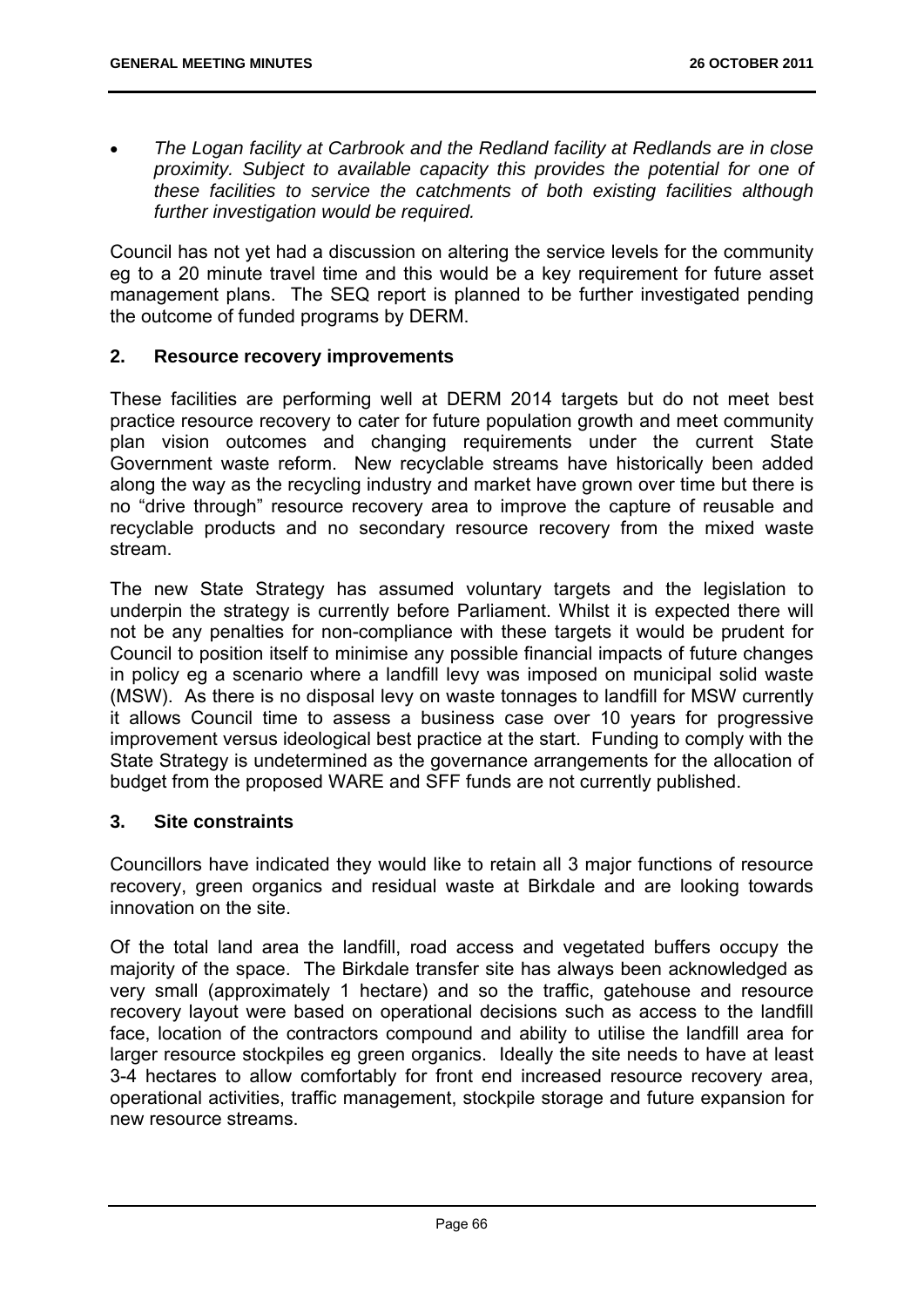Options to avoid the landfill footprint as a green organics recovery area by utilizing an area to the north of the existing transfer station are problematic based on environmental constraints relating to the vegetation as this is mapped as bushland habitat in the Redlands planning Scheme. A detailed habitat assessment was conducted to further understand the importance of the vegetation on site and there are areas of intact native bushland, weed infestation and parkland and planted species. Waterways buffers elsewhere on site limit the extent of internal roadway upgrades. More detailed assessment of the concepts against the Redland Planning Scheme and RCC environmental policies and strategies is required.

A draft study of Birkdale landfill to conceptualise suitable end-use options for public recreation has commenced with options around full use as a transfer station and the combined use as a transfer facility and a recreational area. It is believed combined use will be problematic as they are not compatible uses and will need further testing via community engagement. Council can choose to not develop the Birkdale landfill for public space and keep the whole site for disaster management and waste operations but it is believed this would not be favoured by the community given its special vantage point and views of the bay. The study can only be progressed once Council has confirmed its operational needs.

There were concepts for the redesign of Birkdale landfill that were produced as part of the SRWF planning process. These included a new drive through resource recovery area and retention of the roro bin configuration (as the distance was relatively short-haul to Redland Bay). Given that the final disposal point after 2020 is unknown it was deemed appropriate to update the concept design to have a shallow push pit design to improve compaction and transport efficiencies. The design is considered best practice and allows for front end resource recovery and secondary resource recovery. It consolidates all operations together to minimise environmental impacts and allows for full use of the landfill as public space but it does impact on the bushland habitat layer in the Planning Scheme although most of the impact is in the weed infested area reported in the habitat assessment. An outline cost estimate by Quantity Surveyors Gray, Robinson & Cottrell is approximately \$21 Million which is greatly in excess of the budget allocated in the capex program of \$8.7 Million based on the earlier designs. Even with potential funding from Federal or State programs it is a design that is not recommended without exhausting other options. The best practice design is shown below:

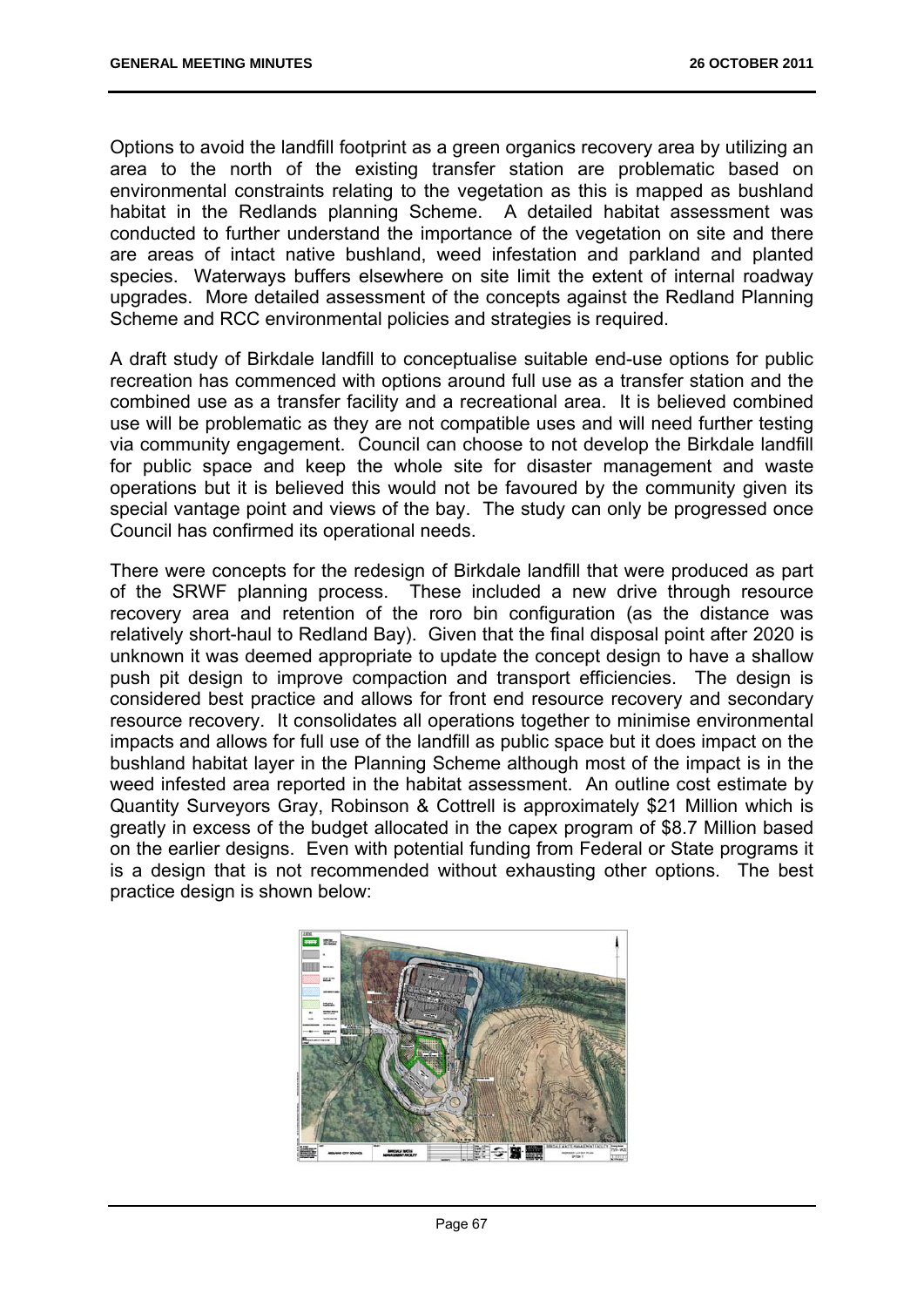The project team identified that due to the site constraints other options should be investigated such as non site solutions (eg green bin), alternative RCC sites, regional collaboration, alternative private sites and collaboration with other agencies eg Allconnex. There are a number of detailed pros and cons which the project team did not get to supply and evaluate as it was determined this report should seek further direction from Council. Alternative sites were explored for a single integrated facility but alternative sites have not been revisited to date in the light of a revised project brief. Similarly Expressions of Interest for use of private sites have not occurred but brief discussions with neighbouring Councils about commitment to investigating combined facilities indicated there was some preliminary interest due to changing financial circumstances.

# **Conclusions**

- Continuing to provide waste facilities is an important part of the waste management system, as they are well patronised and can perform very well. The location and accessibility of these needs to be carefully understood in terms of community expectations and regional collaboration opportunities for shared infrastructure.
- There is always the opportunity for continuous improvement and investment in further best practice design for ongoing sustainability and Council is taking action with the implementation of organics bins. With the resource recovery performance at 50% for the transfer stations Council can afford the time to take a carefully considered planning path to reach the 2020 targets
- The main issues to be addressed now are traffic management, minor recycling upgrades eg to handle electronic waste and optimising bin compaction. There is a good level of satisfaction with the current site users on the facilities. A planning priority should be the investigation of duplication of the current access at Birkdale.
- There are still broader planning uncertainties in terms of draft State legislation, regional collaboration infrastructure phase 2 studies (which are subject to further funding opportunities), potential new BCC resource recovery facility as per disposal agreement and future disposal points for waste beyond 2020
- The site at Birkdale is very constrained and a significant amount of compromise will be necessary if it continues to operate as a long term facility. The project team have collectively tabled alternatives in response to the constraints of the existing sites. These have not been further assessed financially or nonfinancially as it was deemed appropriate to seek further Council feedback via this report. The recommendation made is based on trying to prioritise an order for decision making and so it would be appropriate to determine whether there are any regional solutions with Brisbane or Logan City Councils within the next 4-5 years. This may maximise any future funding opportunities as well.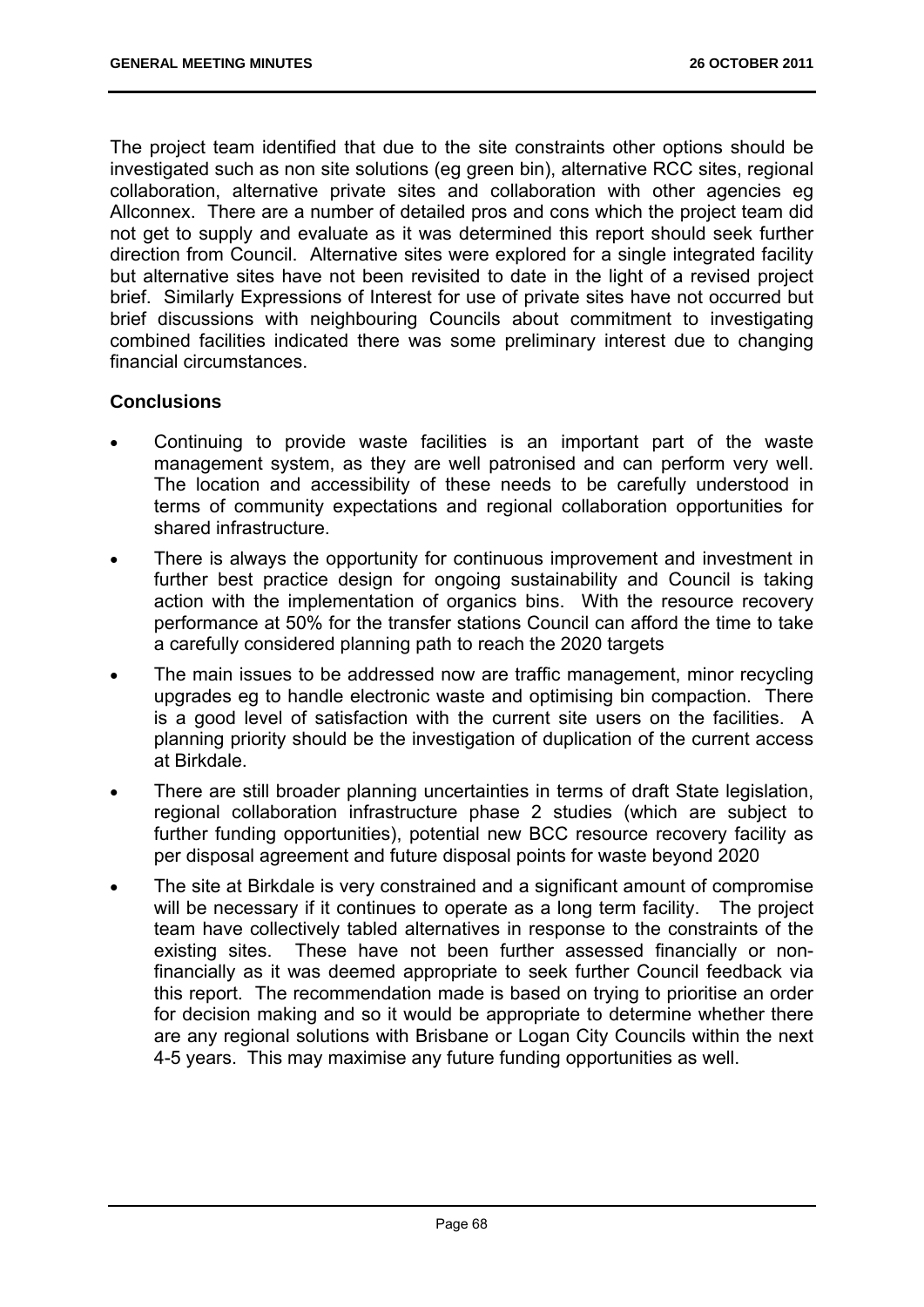## **RELATIONSHIP TO CORPORATE PLAN**

## **2. Green living**

Our green living choices will improve our quality of life and our children's lives, through our sustainable and energy efficient use of resources, transport and infrastructure, and our well informed responses to risks such as climate change.

2.8 Implement Council's waste management strategy by applying best practice principles in pricing, public awareness, resource management, recycling and recovery

#### **FINANCIAL IMPLICATIONS**

This recommendation will require the use of funds allocated for the design of the Birkdale transfer station for regional planning reports and also for investigation of options to improve traffic management as a short-term measure.

Officers will continue to explore grants and contributions from all sources towards infrastructure upgrades and improving resource recovery.

## **PLANNING SCHEME IMPLICATIONS**

The City Planning and Environment Group was informally consulted and it is considered that the outcome of recommendations in this report will not result in amendments to the Redlands Planning Scheme.

# **CONSULTATION**

A project team was established to advance the terms of reference comprising officer representation from the following groups:

- City Infrastructure
- City Planning and Environmental
- Project Delivery
- City Spaces

A steering group also was established comprising the General Managers from the former City Services and City Planning and Environment departments.

Officers were also consulted from Brisbane City Council and Logan City Council.

## **OPTIONS**

## **PREFERRED**

That Council resolve as follows:

1. To delegate authority to the Chief Executive Officer under *Section 257 (1)(b) of the Local Government Act* 2009, to formally approach Brisbane City Council and Logan City Council and determine whether there are any future regional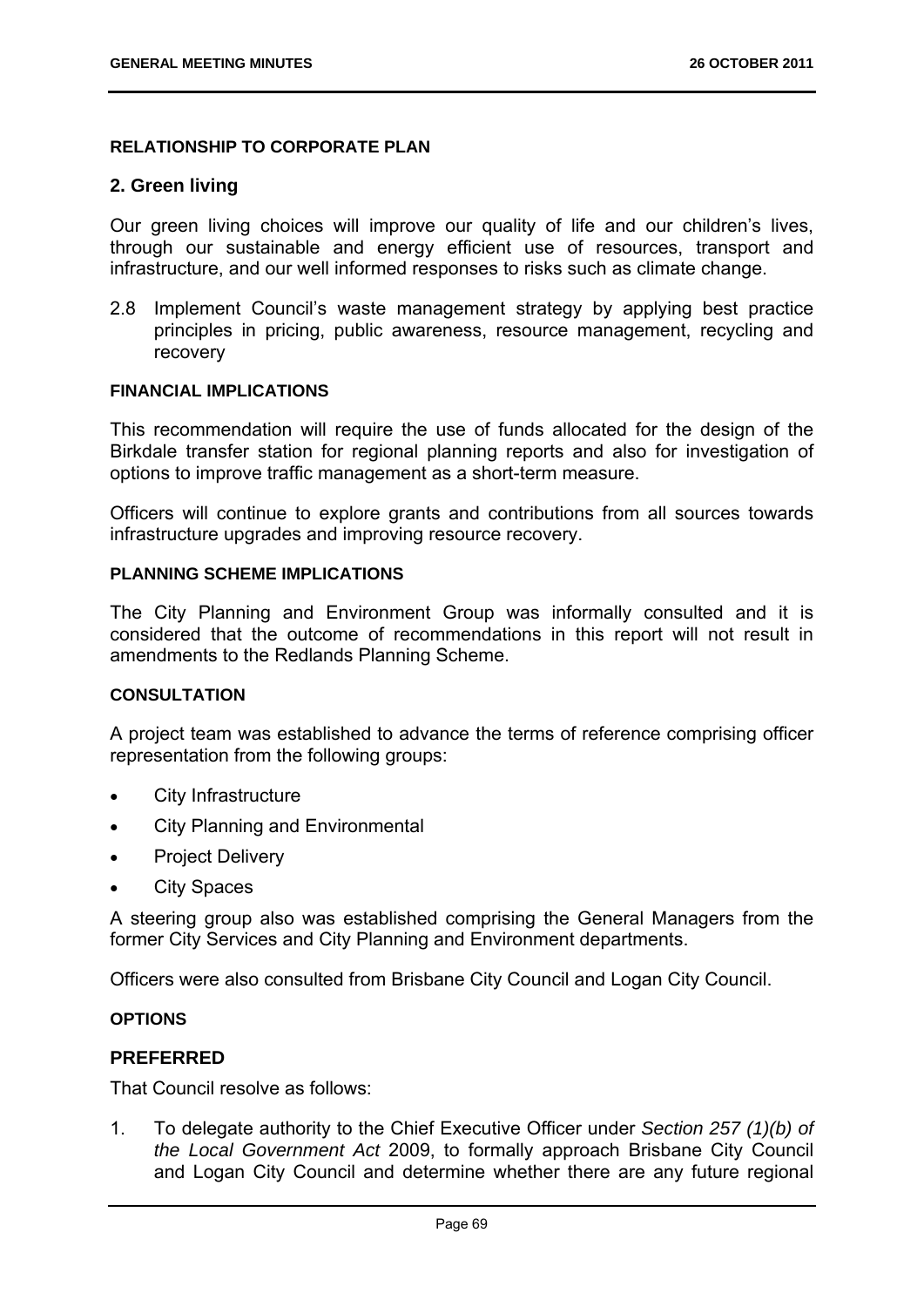collaboration opportunities for jointly establishing mutually beneficial regional transfer stations; and

2. Pending the results and timing of the above study, that options be investigated and costed to validate and manage the existing traffic issues with a report being submitted separately for Council's consideration.

# **Alternative 1**

That Council give direction on high level principles to be adopted for the upgrade of existing Birkdale and Redland Bay transfer station sites via a workshop session.

# **Alternative 2**

That Council give direction on whether to revisit the site selection process conducted in 2004/5 and determine whether there are any other private or Council controlled sites suitable for development as new transfer stations via a workshop session.

# **OFFICER'S/COMMITTEE RECOMMENDATION/ COUNCIL RESOLUTION**

| Moved by:    | <b>Cr W Boglary</b> |
|--------------|---------------------|
| Seconded by: | <b>Cr D Henry</b>   |

**That Council resolve as follows:** 

- **1. To delegate authority to the Chief Executive Officer under Section 257 (1)(b) of the** *Local Government Act 2009,* **to formally approach Brisbane City Council and Logan City Council and determine whether there are any future regional collaboration opportunities for jointly establishing mutually beneficial regional transfer stations; and**
- **2. Pending the results and timing of the above study, that options be investigated and costed to validate and manage the existing traffic issues with a report being submitted separately for Council's consideration.**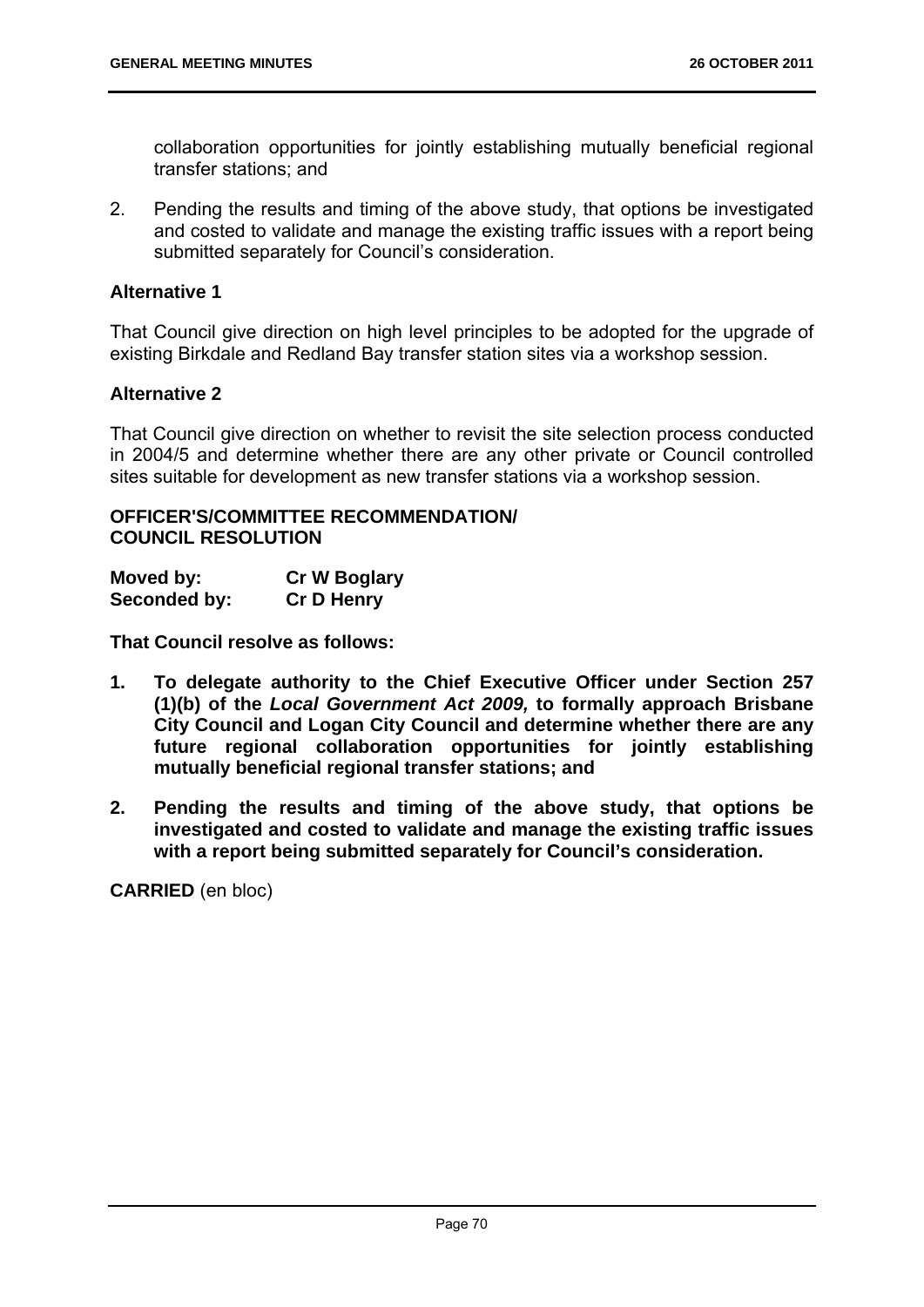# **14 CORPORATE SERVICES & GOVERNANCE COMMITTEE 19 OCTOBER 2011**

Moved by: Cr C Ogilvie Seconded by: Cr D Henry

That the Corporate Services & Governance Committee Minutes of 19 October 2011 be received.

#### CARRIED

Corporate Services & Governance Committee Minutes 19/10/2011

#### **14.1 CORPORATE SERVICES**

**14.1.1 NATIONAL COMPETITION POLICY REQUIREMENTS FOR SIGNIFICANT AND OTHER BUSINESS ACTIVITIES** 

| <b>Dataworks Filename:</b>  | <b>FM Corporate Budget</b>                                                          |
|-----------------------------|-------------------------------------------------------------------------------------|
| <b>Responsible Officer:</b> | <b>Martin Drydale</b><br><b>General Manager Corporate Services</b>                  |
| Author:                     | <b>Deborah Corbett-Hall</b><br><b>Acting Service Manager Budget and Forecasting</b> |

#### **EXECUTIVE SUMMARY**

During the Special Budget Meeting for 2011/2012 on 28 June 2011, based on forecasted operating statements and the updated 2011 thresholds, Council resolved to identify as

Type 2 business activity (also known as a Type 2 significant business activity)

Waste Operations & Planning

and to apply the Code of Competitive Conduct to the following business activities

- Caravan Parks (whilst still under the ownership of Redland City Council)
- School Aged Care
- Redland Performing Arts Centre
- **•** Building Certification Services
- Quarry Operations
- Marine Transport Operations
- Fleet and Plant Operations
- Cemeteries Operations
- Art Gallery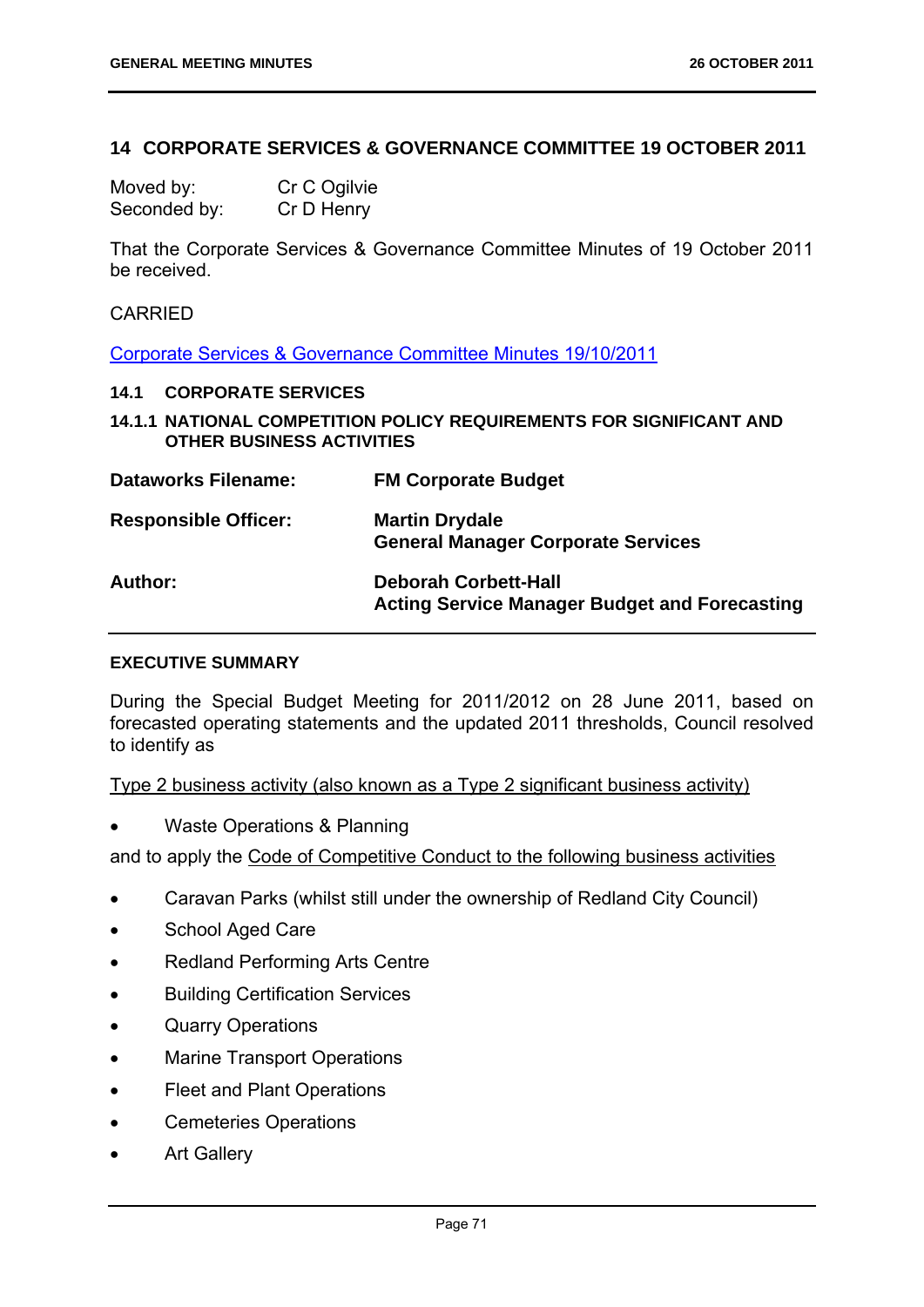Under section 10 of the *Local Government (Beneficial Enterprises and Business Activities) Regulation 2010*, a local government must use the financial information for the previous financial year to identify whether any new type 1 or type 2 business activities have arisen.

Following the completion of the 2010/2011 financial statements, confirmation is now sought that there are no further business activities or significant business activities for the 2011/2012 financial year.

Under section 9 of the *Local Government (Beneficial Enterprises and Business Activities) Regulation 2010*, the Minister must set the 'threshold amounts' for current expenditure of that financial year to determine whether an activity is to be identified as a new type 1 or type 2 business activity.

The threshold amounts are based on values set at 30 June 2010, adjusted annually for cost of living movements since that date as recorded by the Consumer Price Index and are detailed below.

# **PURPOSE**

The purpose of this report is to confirm

- activities that are business activities (including significant business activities) for 2011/2012 based on the current financial reports for 2010/2011 financial year; and
- the application of the Code of Competitive Conduct to business activities across Redland City Council.

## **BACKGROUND**

The Code of competitive Conduct is outlined in the *Local Government (Beneficial Enterprises and Business Activities) Regulation 2010* and includes

- Competitive neutrality principle (no competitive advantage or disadvantage)
- Pricing provisions;
- Financial Reporting; and
- Community Service Obligations.

A significant business activity of a local government is a business activity that meets the annual thresholds as determined by the Minister and is conducted in competition or potential competition with the private sector. It is worth noting that the *Local Government Act 2009* states a significant business activity does not include a building certifying activity (section 43(5)); however at section 47(3) it also prescribes that a local government must apply the code of competitive conduct to a building certifying activity.

Under the 'competitive neutrality principle', a local government that is conducting a business activity in competition with the private sector should not enjoy a net advantage over competitors only because the entity is in the public sector.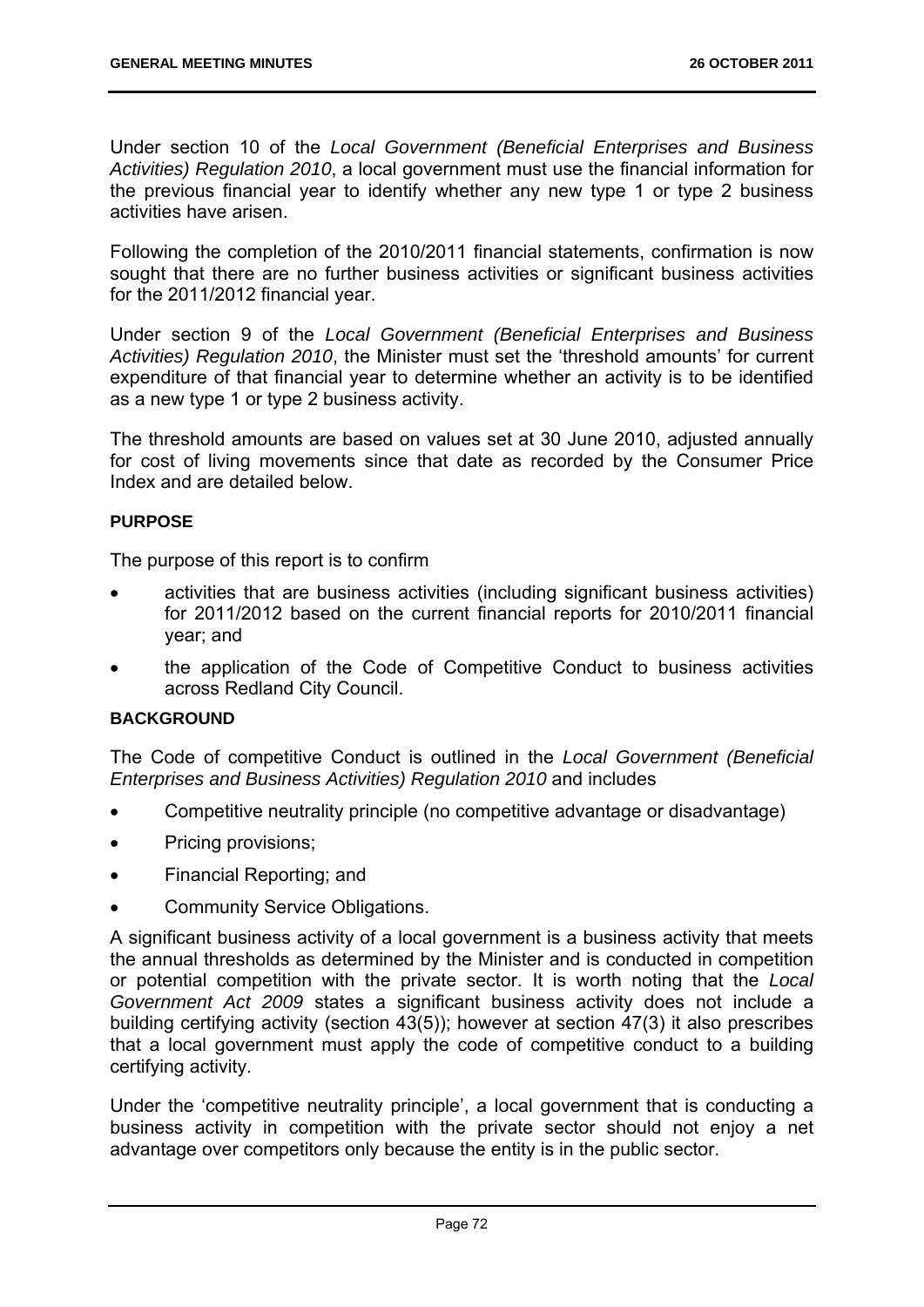In creating the financial statements for the 2011/2012 Budget Publication and thus determining the provisional business activities for the year, the following definition of Community Service Obligation as provided in the *Local Government (Beneficial Enterprises and Business Activities) Regulation 2010* (section 22) was considered:

A **community service obligation** is an obligation the local government imposes on a business entity to do something that is not in the commercial interests of the business entity to do.

#### **ISSUES**

At its Special Budget Meeting on 28 June 2011, Redland City Council considered Department of Local Government and Planning ('The Department') financial thresholds to ascertain whether new business activities would be introduced for the 2011/2012 financial year in line with current legislative requirements.

The following latest Departmental thresholds were published in June 2011:

- for new type 1 activities:
	- $\triangleright$  water and sewerage combined activities \$41,620,000
	- $\ge$  other activities \$24,950,000
- for new type 2 activities:
	- $\triangleright$  water and sewerage combined activities \$12,465,000
	- $\ge$  other activities \$8,350,000.

In deciding whether an activity should be a new type 1 or type 2 business activity for the 2011/2012 financial year, local governments must consider the operating expenditure for the 2010/2011 financial year less any depreciation included therein and any expenditure included therein to achieve competitive neutrality which is not actually incurred by the local government plus any loan redemption payments in that year.

Following the completion of the 2010/2011 financial statements, confirmation is now sought that there are no further business activities or significant business activities for the 2011/2012 financial year.

# **RELATIONSHIP TO CORPORATE PLAN**

## **9. An efficient and effective organisation**

Council is well respected and seen as an excellent organisation which manages resources in an efficient and effective way

9.5 Ensure robust long term financial planning is in place to protect the financial sustainability of Council

## **FINANCIAL IMPLICATIONS**

There are no financial implications impacting Council as a result of this report as the budgets were determined in the annual budget development process prior to adoption.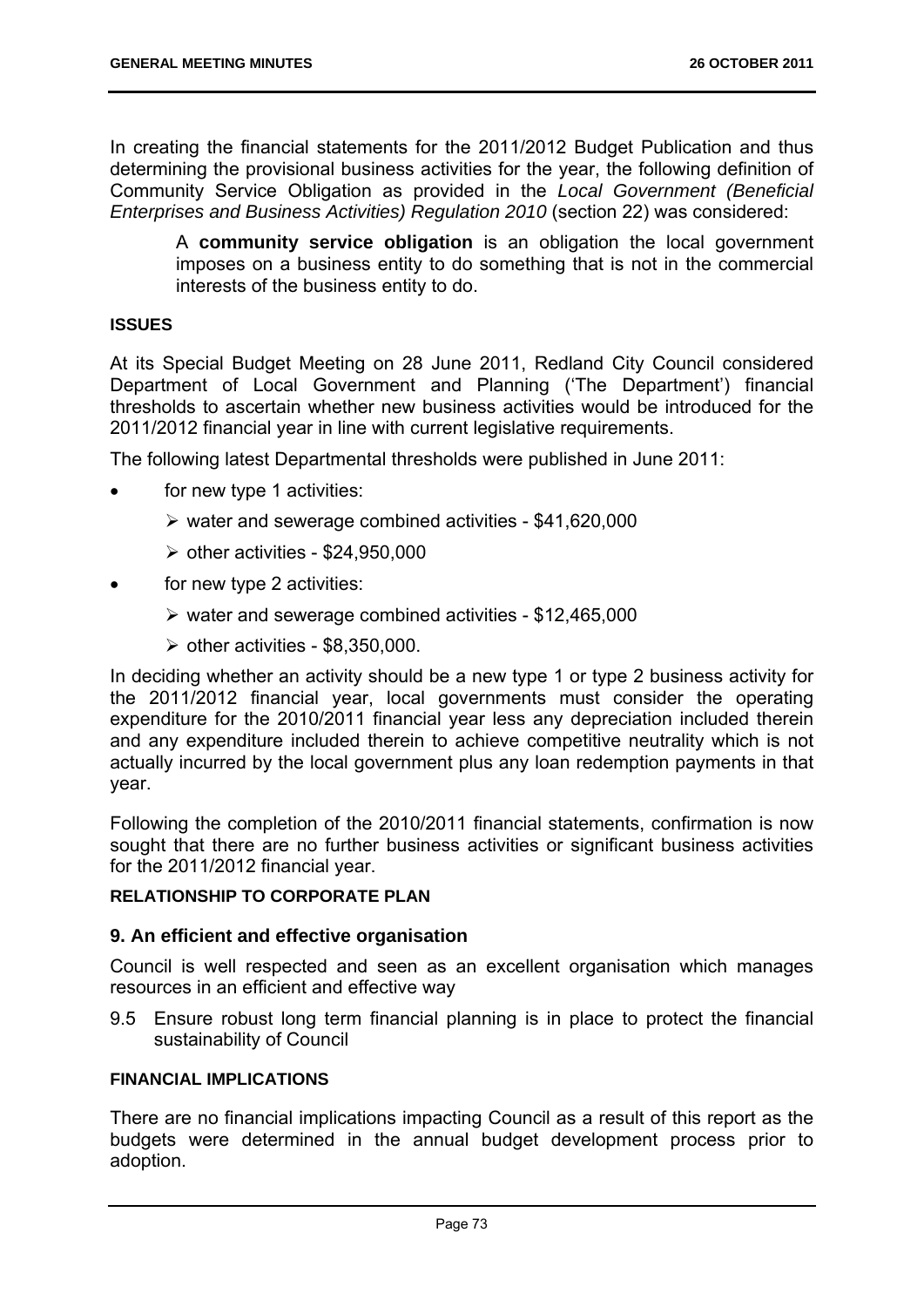## **PLANNING SCHEME IMPLICATIONS**

It is considered that the outcome of recommendations in this report will not result in future amendments to the Redlands Planning Scheme.

## **CONSULTATION**

The Executive Leadership Group has reviewed the existing business activities and Type 2 Business Activity during 2011. Additionally, an annual review of the Financial Strategy with Councillors and the Executive Leadership Group commenced on 29 September 2011 and considered the parameters for commercial revenue and full cost recovery.

## **OPTIONS**

# **PREFERRED**

That Council resolve for the 2011/2012 financial year to

- 1. Confirm that the Waste Operations & Planning Service (RedWaste) be classified as a Type 2 business activity; and
- 2. Confirm application of the Code of Competitive Conduct to the following business activities:
	- i. Caravan Parks (whilst still under the ownership of Redland City Council)
	- ii. School Aged Care
	- iii. Redland Performing Arts Centre
	- iv. Building Certification Services
	- v. Quarry Operations
	- vi. Marine Transport Operations
	- vii. Fleet and Plant Operations
	- viii. Cemeteries Operations
	- ix. Art Gallery

# **ALTERNATIVE**

To amend the proposed business activities and significant business activity as part of the 2011/2012 first quarter budget review.

# **OFFICER'S/COMMITTEE RECOMMENDATION/ COUNCIL RESOLUTION**

| Moved by:    | <b>Cr C Ogilvie</b> |
|--------------|---------------------|
| Seconded by: | <b>Cr T Bowler</b>  |

**That Council resolve, for the 2011/2012 financial year, to:** 

- **1. Confirm that the Waste Operations & Planning Service (RedWaste) be classified as a Type 2 business activity; and**
- **2. Confirm application of the Code of Competitive Conduct to the following business activities:** 
	- **i. Caravan Parks (whilst still under the ownership of Redland City Council)**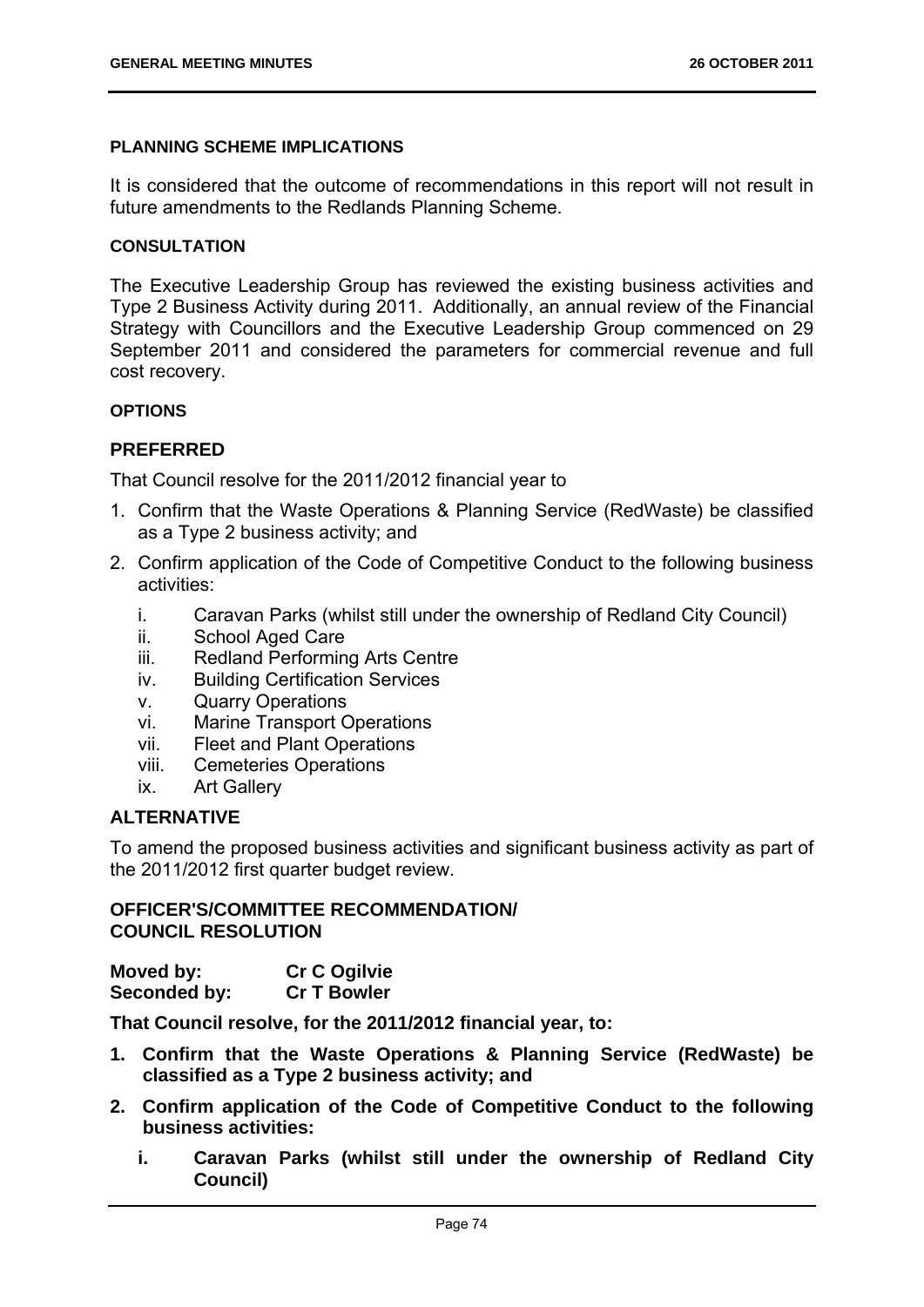- **ii. School Aged Care**
- **iii. Redland Performing Arts Centre**
- **iv. Building Certification Services**
- **v. Quarry Operations**
- **vi. Marine Transport Operations**
- **vii. Fleet and Plant Operations**
- **viii. Cemeteries Operations**
- **ix. Art Gallery**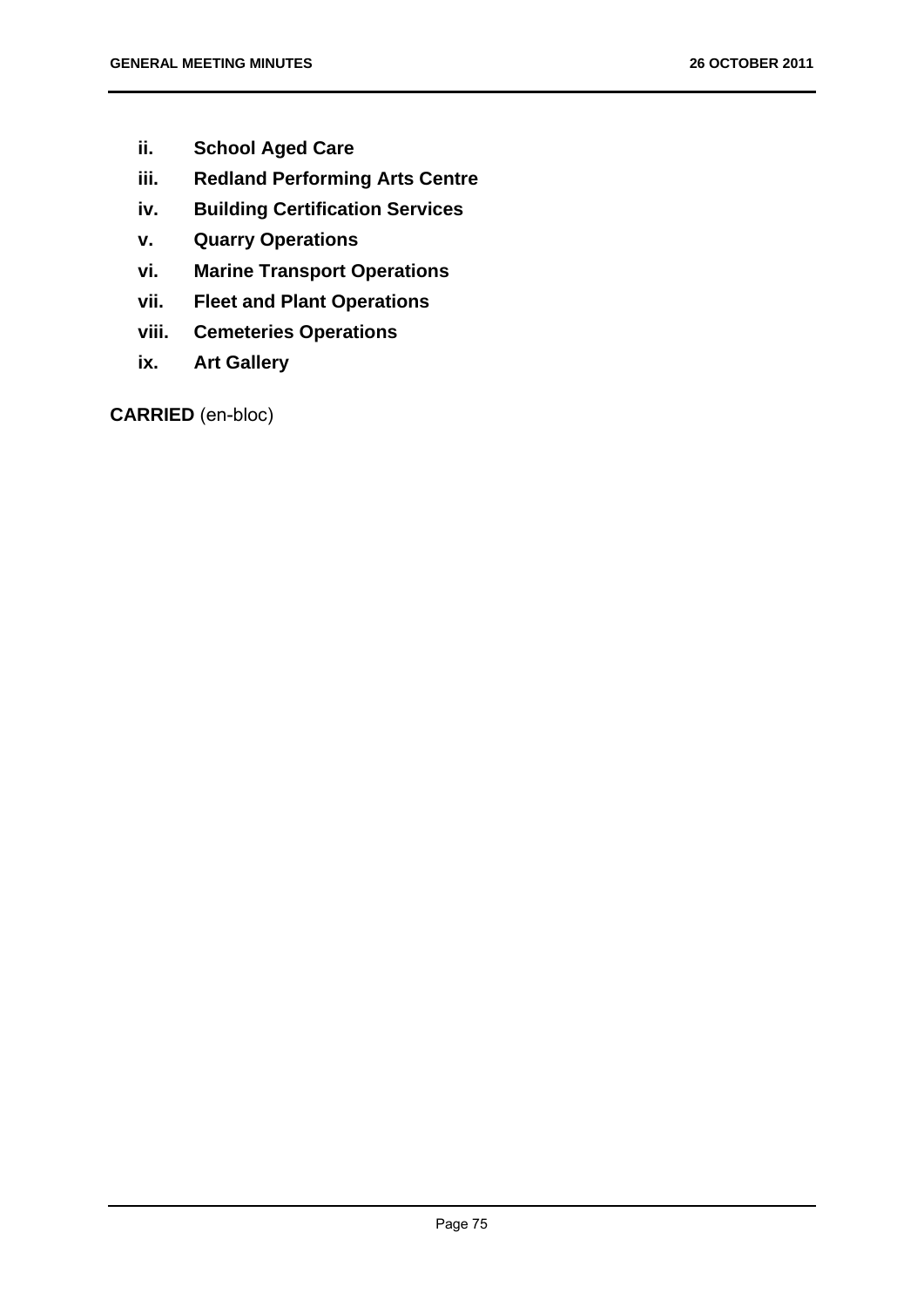# **14.1.2 SEPTEMBER 2011 MONTHLY FINANCIAL REPORTS**

| <b>Dataworks Filename:</b>  | <b>FM Monthly Financial Reports to Committee</b>                   |
|-----------------------------|--------------------------------------------------------------------|
| Attachment:                 | <b>Monthly Financial Performance Report</b><br>- September 2011    |
| <b>Responsible Officer:</b> | <b>Martin Drydale</b><br><b>General Manager Corporate Services</b> |
| Author:                     | <b>Kevin Lamb</b><br><b>Financial Reporting Services Manager</b>   |

#### **EXECUTIVE SUMMARY**

Section 152(2) of the *Local Government (Finance Plans & Reporting) Regulation 2010* requires the Chief Executive Officer to present the financial report to a monthly meeting.

It should be noted that the year to date 2011/12 Balance Sheet figures are based on rolled forward opening balances from  $30<sup>th</sup>$  June 2011 end of year accounts. Included within these figures are the transactions associated with the water and wastewater assets that transferred to Allconnex Water whereby the property plant equipment assets were disposed and the recognition of the non-current investment has been recognised in Allconnex Water of \$452.260m. Importantly, at the time of this report being published these balances rolled forward from  $30<sup>th</sup>$  June 2011 and the accompanying transactions are still subject to final audit approval.

The financial statements for September 2011 demonstrate that Council exceeded targets set in the 2011-2012 budget for all seven Financial Stability Key Financial Performance Indicators. These are:

- level of dependence on general rate revenue
- ability to pay our bills current ratio;
- ability to repay our debt debt servicing ratio;
- cash balance;
- cash balances cash capacity in months;
- long term financial stability debt to assets ratio; and
- operating performance

With respect to the five measures of sustainability adopted as part of the 2011-2012 budget, Council is currently meeting four of the five targets. These are:

- operating surplus ratio;
- net financial liabilities ratio;
- interest cover ratio; and
- asset consumption ratio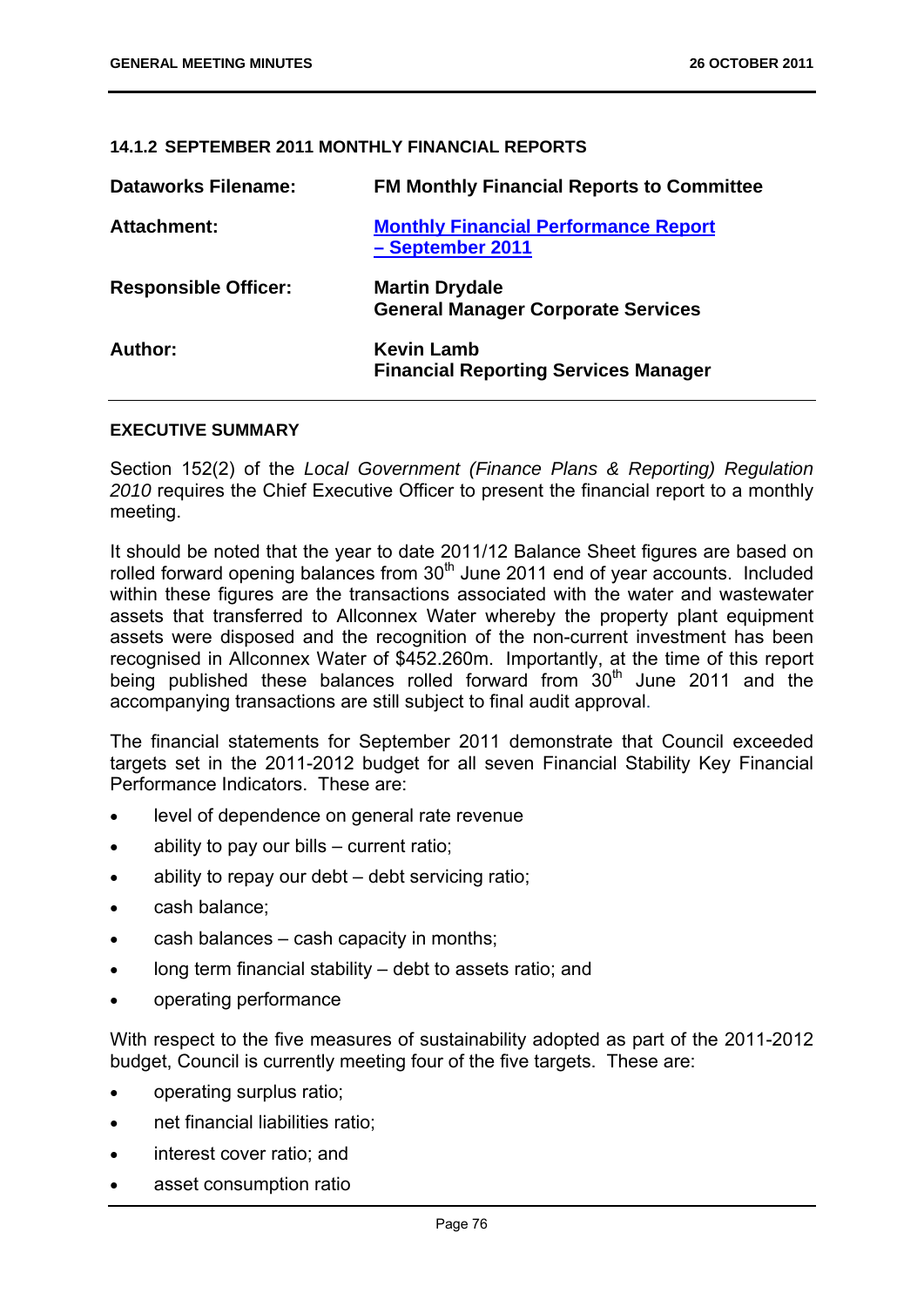And Council's system is currently being structured to measure its' asset sustainability ratio.

## **PURPOSE**

The purpose is to present the September 2011 financial report to Council and explain the content and analysis of the report. Section 152(2) of the *Local Government (Finance, Plans & Reporting) Regulation 2010* requires the Chief Executive Officer of a local government to present statements of its accounts to the local government.

#### **BACKGROUND**

The Corporate Plan contains a strategic priority to support the organisation's capacity to deliver services to the community by building a skilled, motivated and continually learning workforce, ensuring assets and finances are well managed, corporate knowledge is captured and used to best advantage, and that services are marketed and communicated effectively.

#### **ISSUES**

Please refer to the attached Monthly Financial Performance Report.

#### **RELATIONSHIP TO CORPORATE PLAN**

## **8. Inclusive and ethical governance**

Deep engagement, quality leadership at all levels, transparent and accountable democratic processes and a spirit of partnership between the community and Council will enrich residents' participation in local decision making to achieve the community's Redlands 2030 vision and goals

- 8.7 Ensure Council resource allocation is sustainable and delivers on Council and community priorities
- 8.8 Provide clear information to citizens about how rates, fees and charges are set and how Council intends to finance the delivery of the Community Plan and Corporate Plan

#### **FINANCIAL IMPLICATIONS**

Please refer to the attached Monthly Financial Performance Report.

#### **PLANNING SCHEME IMPLICATIONS**

The City Planning & Environment Group was consulted and it is considered that the outcome of recommendations in this report will not require any amendments to the Redlands Planning Scheme.

#### **CONSULTATION**

Consultation has taken place amongst the Executive Leadership Group.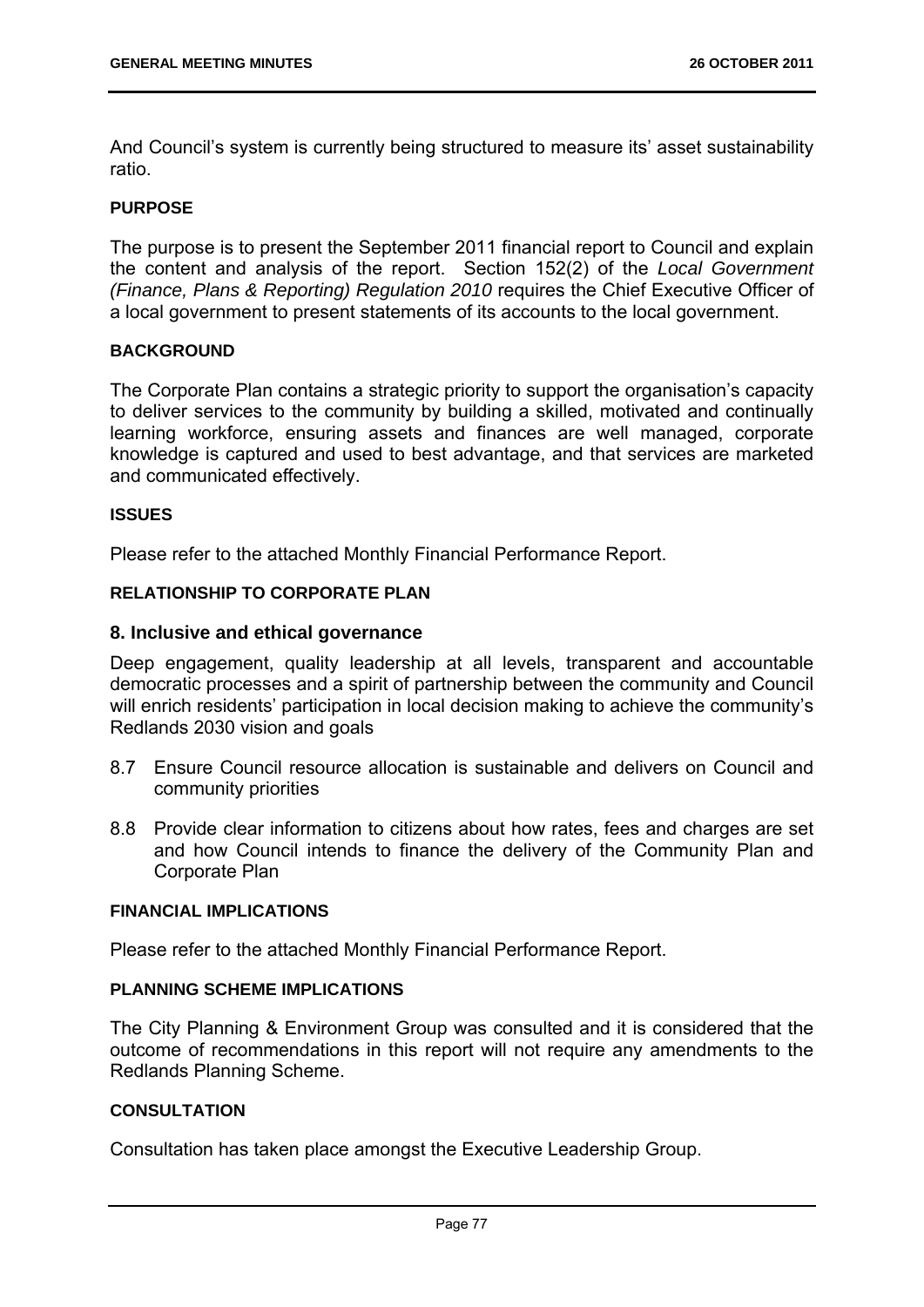# **OPTIONS**

# **PREFERRED**

That Council resolve to note the End of Month Financial Reports for September 2011 and explanations as presented in the Monthly Financial Performance Report.

## **ALTERNATIVE**

That Council requests additional information.

**OFFICER'S/COMMITTEE RECOMMENDATION/ COUNCIL RESOLUTION** 

| Moved by:    | <b>Cr C Ogilvie</b> |
|--------------|---------------------|
| Seconded by: | <b>Cr T Bowler</b>  |

**That Council resolve to note the End of Month Financial Reports for September 2011 and explanations as presented in the attached Monthly Financial Performance Report.**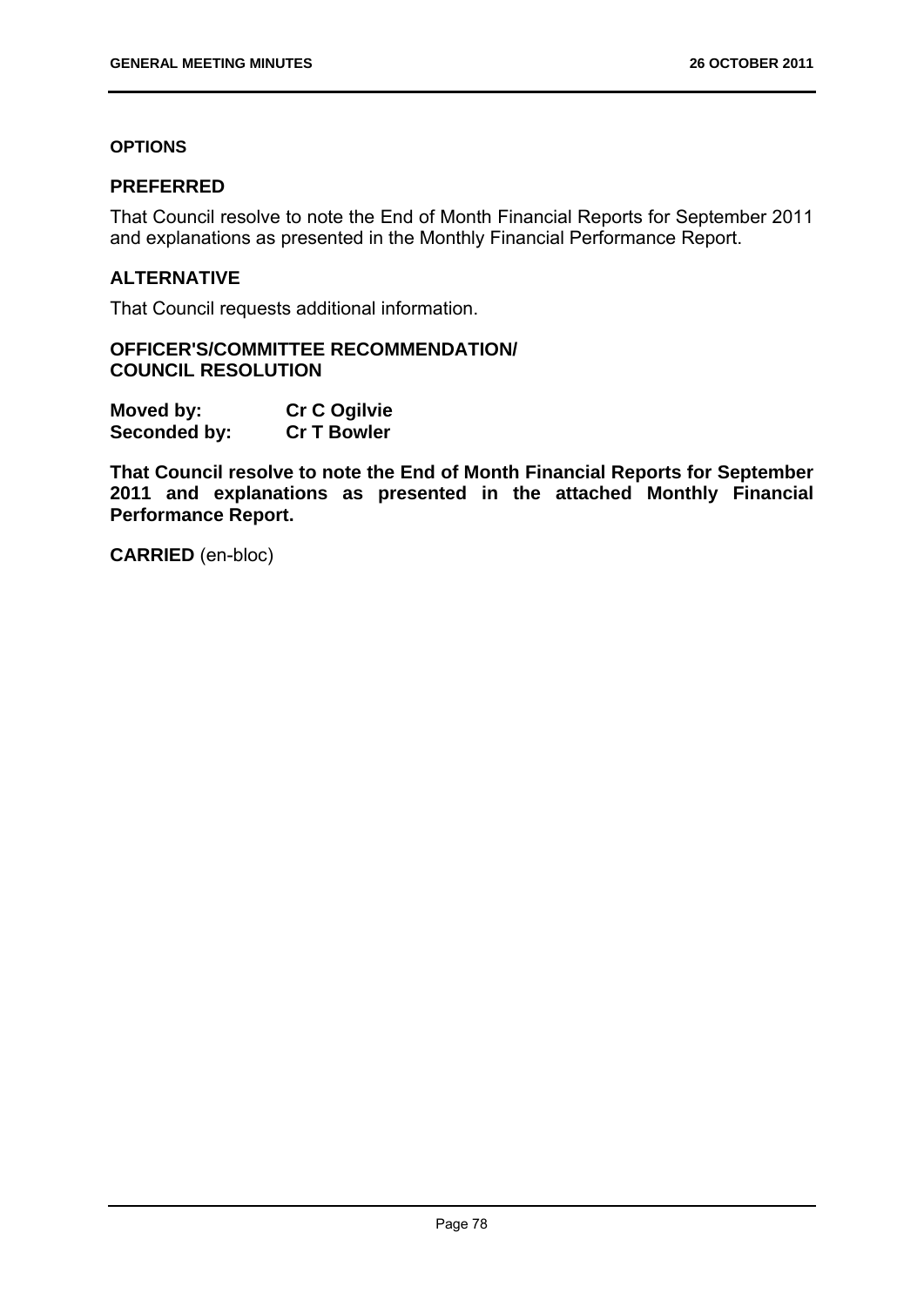## **14.1.3 QUARTERLY PROJECTS AND BUSINESS UNIT ACTIVITY REPORTS**

| <b>Dataworks Filename:</b>  | <b>Quarterly Projects and Business Unit Activity</b><br><b>Reports</b> |
|-----------------------------|------------------------------------------------------------------------|
| <b>Attachment:</b>          | <b>September 2011 - Quarterly Business Units</b><br><b>Reports</b>     |
| <b>Responsible Officer:</b> | <b>Martin Drydale</b><br><b>General Manager Corporate Services</b>     |
| Author:                     | <b>Kevin Lamb</b><br><b>Financial Reporting Services Manager</b>       |

## **EXECUTIVE SUMMARY**

The attached reports include:

- the business activity statements for Council's business activities subject to the Code of Competitive Conduct; and
- selected operational and capital project expenditure across individual groups and departments of Council for the cumulative position as at the end of September 2011.

#### **PURPOSE**

Council resolved to apply the Code of Competitive Conduct to 9 business units as part of its 2011/12 adopted budget. This report highlights actual to budget results for revenue and expenditure and provides commentary on major variations.

This report also presents year to date expenditure against revised and original budgets for selected operational and capital projects across the groups and departments of Council.

## **BACKGROUND**

The suite of strategic financial reports containing Council's operating statement, balance sheet, cash flows and results against key financial performance indicators is presented as a separate report to Council.

This report presents the operational results for 8 of the 9 business activities Council adopted as part of its 2011/12 budget process in addition to selected operational and capital project expenditure across individual groups and departments of Council.

#### **ISSUES**

Nil.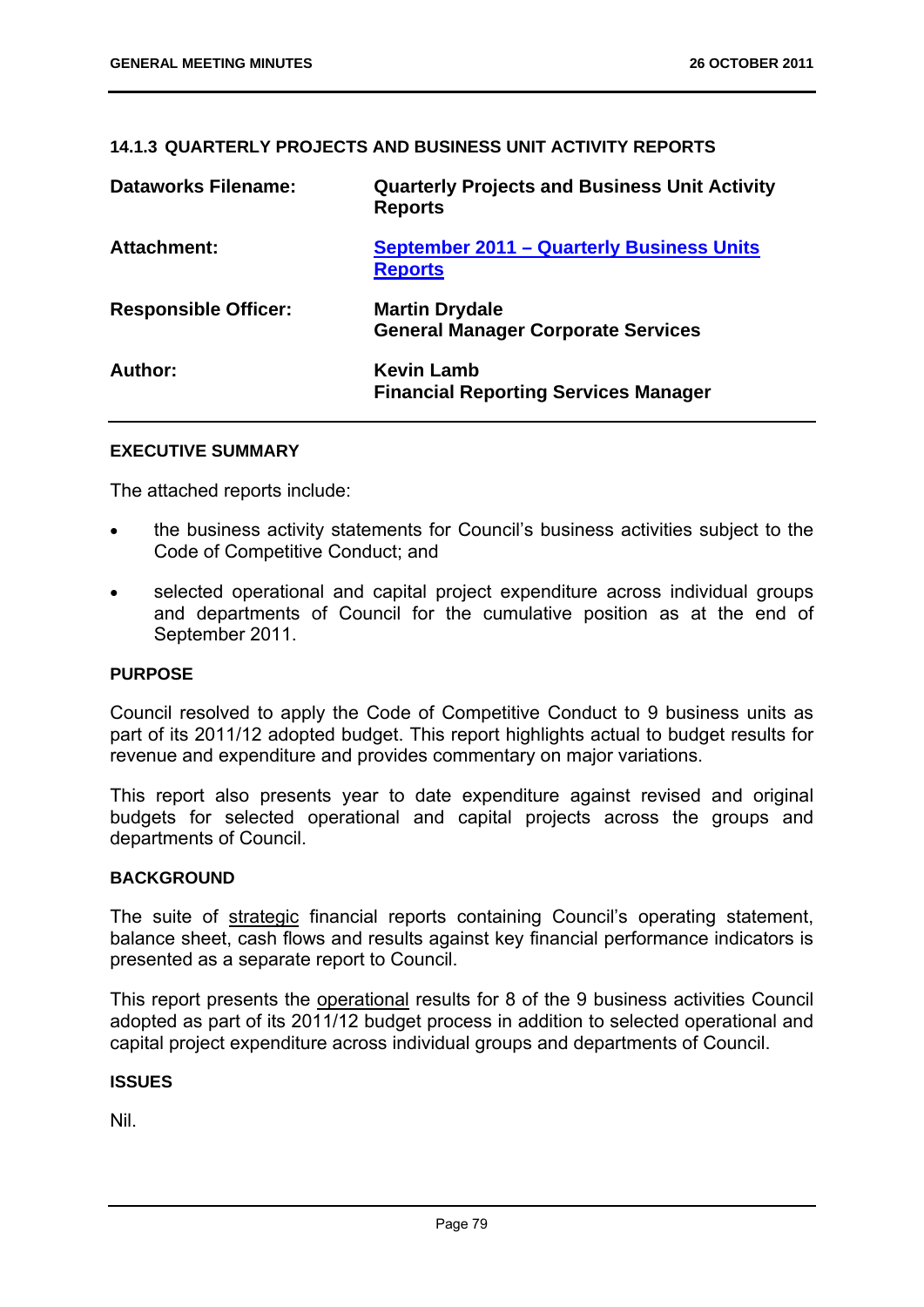# **RELATIONSHIP TO CORPORATE PLAN**

## **8. Inclusive and ethical governance**

Deep engagement, quality leadership at all levels, transparent and accountable democratic processes and a spirit of partnership between the community and Council will enrich residents' participation in local decision making to achieve the community's Redlands 2030 vision and goals

- 8.7 Ensure Council resource allocation is sustainable and delivers on Council and community priorities
- 8.8 Provide clear information to citizens about how rates, fees and charges are set and how Council intends to finance the delivery of the Community Plan and Corporate Plan

#### **FINANCIAL IMPLICATIONS**

Preliminary financial reports for 8 of the 9 business activities that Council has resolved to apply the Code of Competitive Conduct to are in the attached report. Reporting for the Wharves and Jetties business activity has not been supplied for September.

#### Redland Art Gallery

Redland Art Gallery had operating revenue of \$135,017, \$1,208 above revised budget and operating expenses of \$135,017, \$1,208 above budget. The main driving factors in this result were employee costs \$7,022 above budget, goods & services \$7,214 below budget and community service obligation \$4,959 above budget.

#### School Age Care

School Age Care had operating revenue of \$888,184, \$47,826 above revised budget and operating expenses of \$888,184, \$89,483 above budget. The main driving factors in this result were community service obligation \$53,054 above budget, employee costs \$68,174 above budget and goods and services \$21,249 above budget.

#### Cemetery Development & Maintenance

Cemetery Development & Maintenance had operating revenue of \$78,047, \$4,297 above revised budget and operating expenses of \$69,888, \$6,962 above budget. The main driving factors in this result were interest external \$8,475 above budget and goods & services \$6,367 above budget.

## Fleet Leasing and Operations

Fleet Leasing and Operations had operating revenue of \$1,632,176, \$85,632 below revised budget and operating expenses of \$1,435,016, \$282,793 below budget. The main driving factors in this result were depreciation \$314,029 below budget, internal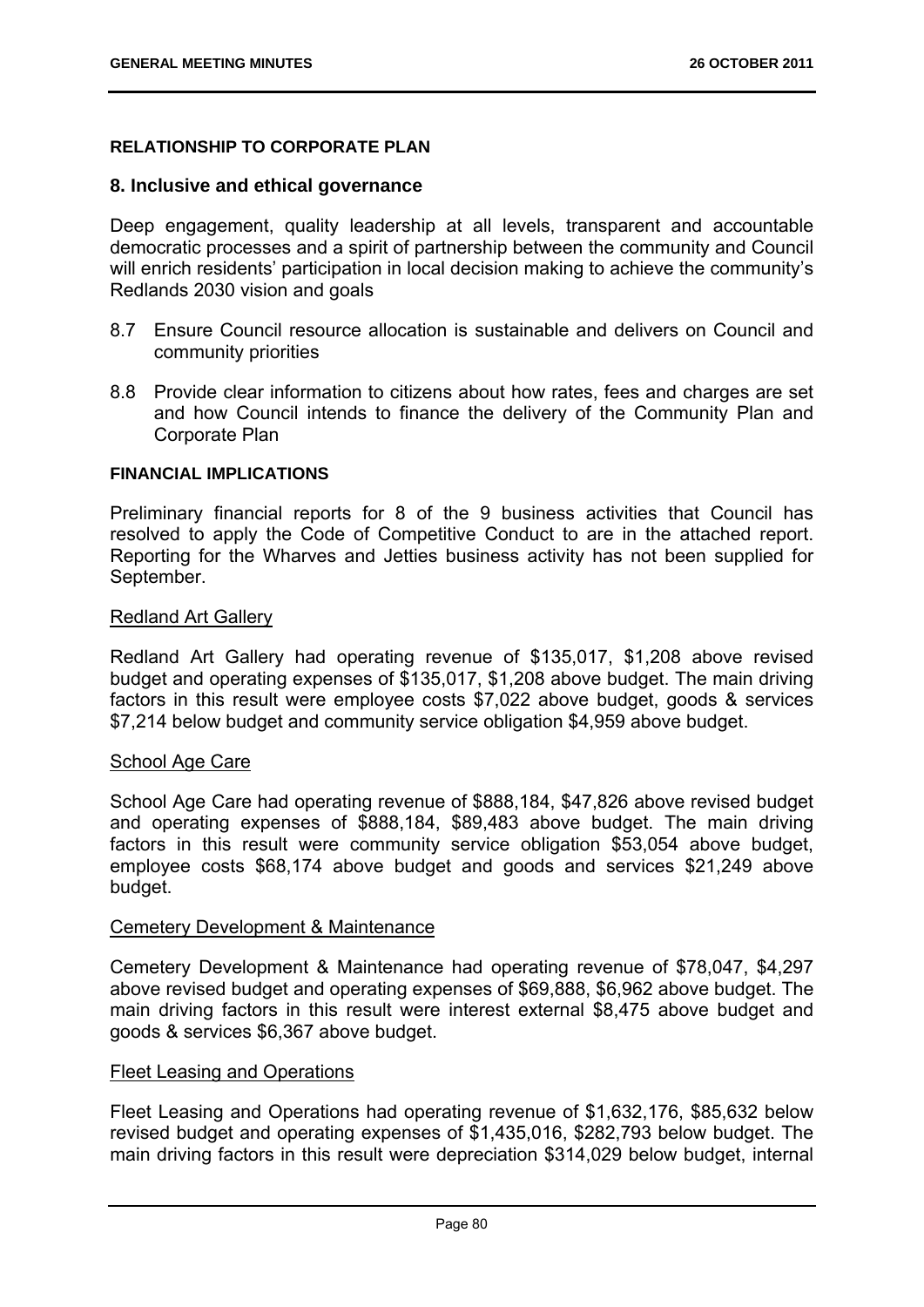revenue \$58,075 below budget, other revenue \$21,580 below budget and internal expenditure \$20,155 above budget.

#### Quarry Operations

Quarry Operations had operating revenue of \$276,674, \$119,750 above revised budget and operating expenses of \$98,092, \$43,299 below budget. The main driving factors in this result were internal revenue \$99,480 above budget, goods and services \$41,594 below budget and other revenue \$19,966 above budget.

#### Caravan Parks and Camping

Caravan Parks and Camping had operating revenue of \$727,964, \$96,144 below revised budget and operating expenses of \$727,964, \$96,144 below budget. The main driving factors in this result were community service obligation \$195,074 below budget, fees & charges \$98,987 above budget, goods & services \$72,554 below budget and employee costs \$40,751 below budget.

## Building Certification

Building Certification had operating revenue of \$264,209, \$55,635 above revised budget and operating expenses of \$264,209, \$55,635 above budget. The main driving factors in this result were employee costs \$57,063 above budget, community service obligation \$40,064 above budget and internal revenue \$29,867 above budget.

# Redland Performing Arts Centre

Redland Performing Arts Centre had operating revenue of \$459,685, \$6,108 above revised budget and operating expenses of \$459,685, \$6,108 above budget. The main driving factors in this result were goods and services \$37,540 below budget, depreciation \$33,015 above budget, community service obligation \$17,498 above budget, and employee costs \$10,705 above budget.

## Selected Operational Projects

Expenditure on operational goods and services was under revised budget by \$3.2 million at 30/9/2011 implying significant delays in the commencement and completion of 2011/12 operational projects and issues relating to the phasing of the revised budget. Major areas that are behind in operational expenditure include Parks and Conservation (\$739K), Closed Landfill (\$660K), Infrastructure Development (\$500K), Facilities Services (\$224K), People/Change (\$216K), CEO Office (\$184K) and Information Management (\$164K).

Significant individual projects behind budget include:

| Eastern Landfill Batter Remediation & Associated Works | \$258K |
|--------------------------------------------------------|--------|
| Raby Bay Canal Planning                                | \$225K |
| Redland Bay Former Landfill Mgmnt Plan                 | \$197K |
| <b>Operational Works for Capital Projects</b>          | \$195K |
| <b>LGAQ OnLine &amp; Annual Subscription</b>           | \$165K |
| Judy Holt Park – Testing, Leachate and Minor Works     | \$162K |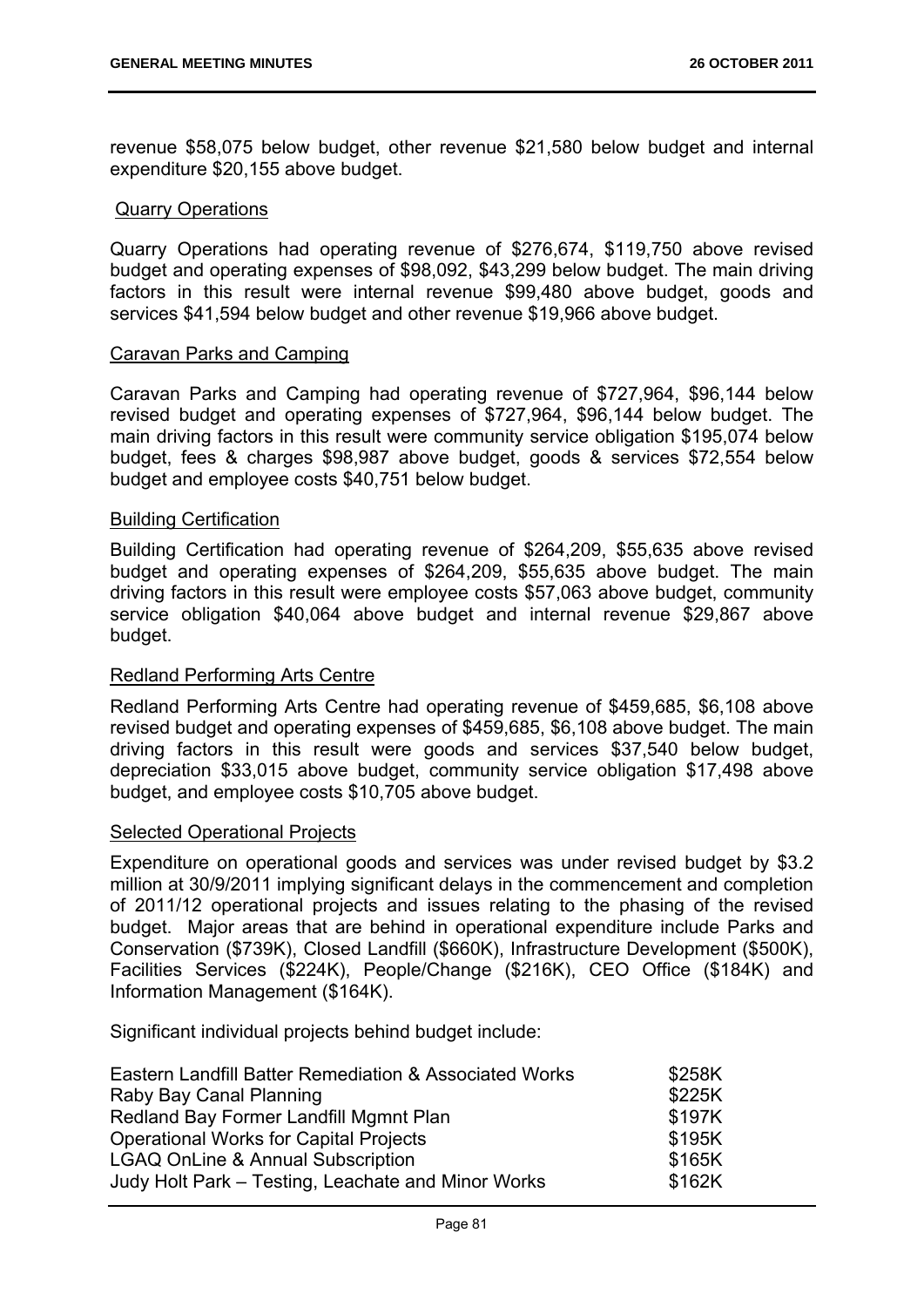| Trial Waste Incentive Program 2010-2011         | \$44K |
|-------------------------------------------------|-------|
| <b>Ambient Water Quality Monitoring Program</b> | \$43K |

The attached report provides details on the progress of an extensive list of other selected projects.

## Selected Capital Projects

The capital expenditure program is behind year to date revised budget by 39.8% or \$3.1M at 30/9/11. Main areas behind budget are Planning & Policy \$2.9M, Corporate Services \$362K and Customer Service \$130K.

Large capital projects behind schedule include:

| \$2.3M Phasing to be completed |
|--------------------------------|
| \$1.5M                         |
| \$715K                         |
| \$601K                         |
| \$355K                         |
| \$300K                         |
| \$240K                         |
| \$172K                         |
| \$166K                         |
|                                |

#### **PLANNING SCHEME IMPLICATIONS**

The City Planning & Environment Group was consulted and it is considered that the outcome of recommendations in this report will not require any amendments to the Redlands Planning Scheme.

## **CONSULTATION**

Consultation has taken place amongst the Executive Leadership Group.

## **OPTIONS**

## **PREFERRED**

That Council resolve to note the quarterly operational and capital project reports in addition to the Business Unit reports to which the Code of Competitive Conduct applies for September 2011, as presented in the following attachments:

- 1. Business activity statements; and
- 2. Selected Operational and Capital Projects expenditure reports.

## **ALTERNATIVE**

That Council requests additional information.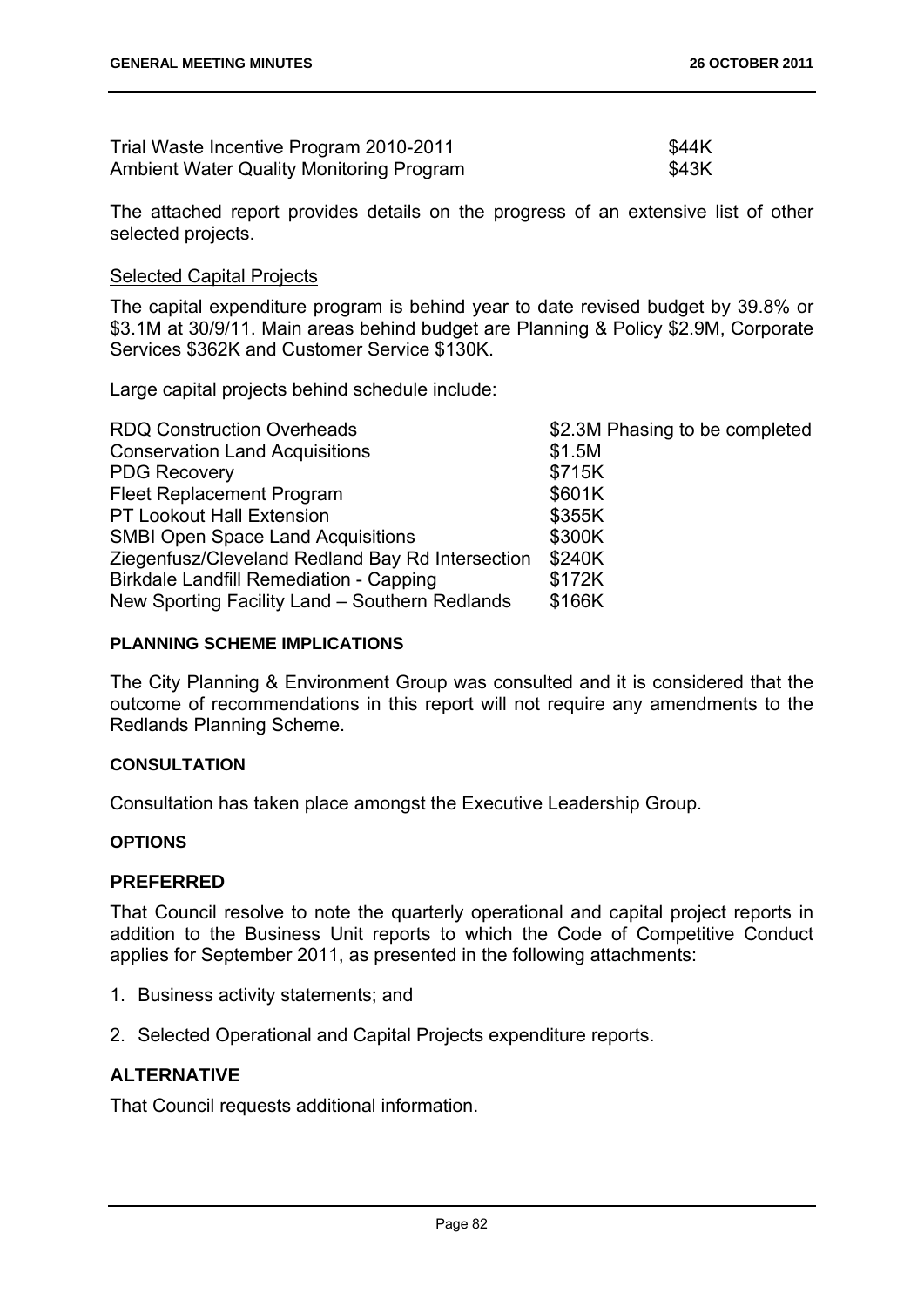**OFFICER'S/COMMITTEE RECOMMENDATION/ COUNCIL RESOLUTION** 

| Moved by:    | <b>Cr C Ogilvie</b> |
|--------------|---------------------|
| Seconded by: | <b>Cr T Bowler</b>  |

**That Council resolve to note the quarterly operational and capital project reports in addition to the Business Unit reports to which the Code of Competitive Conduct applies for September 2011, as presented in the following attachments:** 

- **1. Business activity statements; and**
- **2. Selected Operational and Capital Projects expenditure reports.**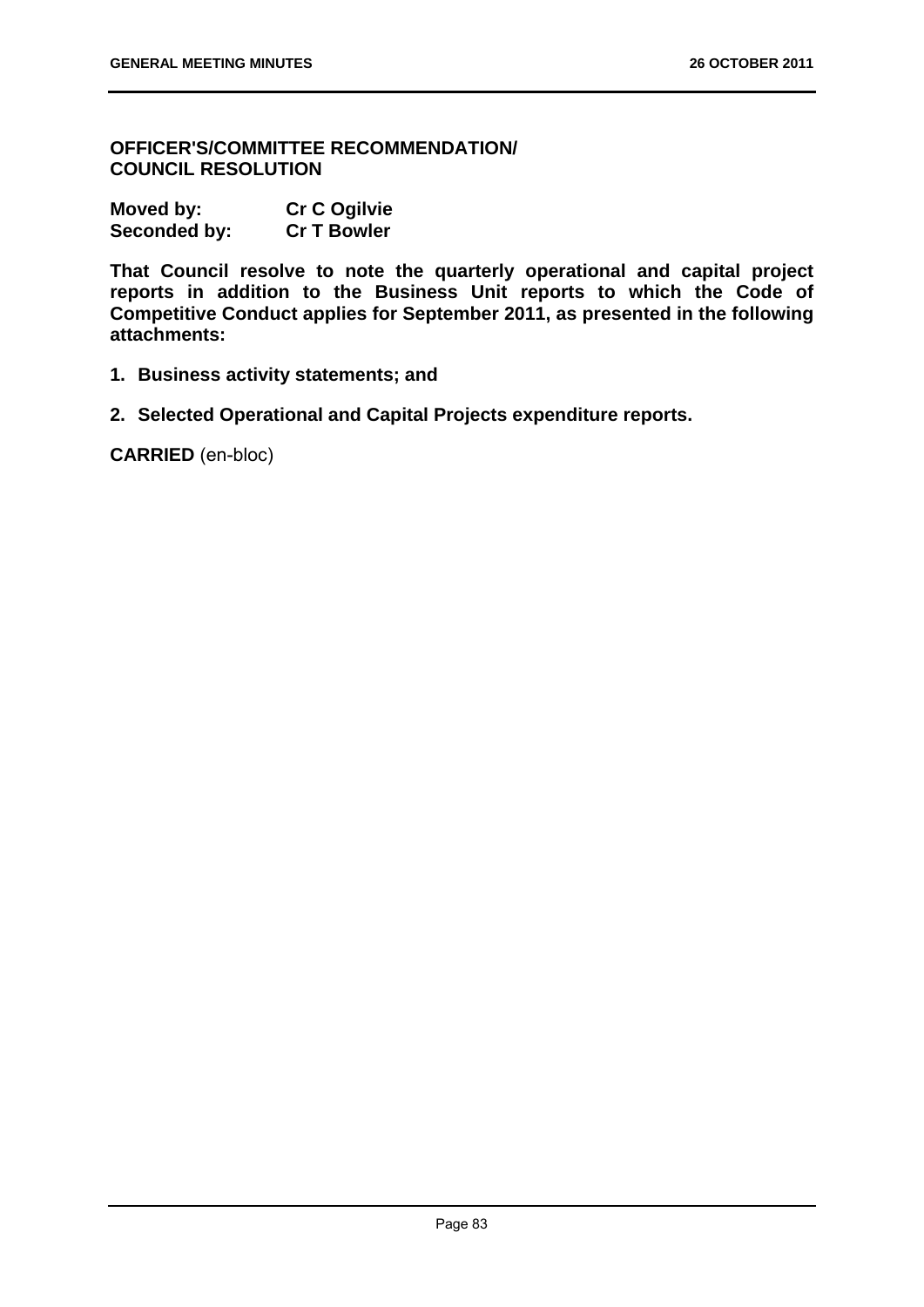| 14.1.4 SOUTH-EAST QUEENSLAND WATER (DISTRIBUTION AND RETAIL<br>RESTRUCTURING) AND OTHER LEGISLATION AMENDMENT BILL 2011 |                                                                                                                                                                                                                               |  |
|-------------------------------------------------------------------------------------------------------------------------|-------------------------------------------------------------------------------------------------------------------------------------------------------------------------------------------------------------------------------|--|
| <b>Dataworks Filename:</b>                                                                                              | <b>GOV Meetings - GOV Allconnex Water</b>                                                                                                                                                                                     |  |
| <b>Attachments:</b>                                                                                                     | Attachment 1 - 16.09.2011 - RCC Response<br>Attachment 2 - 23.09.2011 - RCC Response<br>Attachment 3 - 27.09.2011- RCC Response<br>Attachment 4 - Email 27.09.2011 - RCC Response<br>Attachment 5 - 30.09.2011 - QWC Response |  |
| <b>Responsible Officer:</b>                                                                                             | <b>Martin Drydale</b><br><b>General Manager Corporate Services</b>                                                                                                                                                            |  |
| Author:                                                                                                                 | <b>Martin Drydale</b><br><b>General Manager Corporate Services</b>                                                                                                                                                            |  |

## **EXECUTIVE SUMMARY**

The State Government's proposal to enact legislation to facilitate council's decisions to opt-out of Allconnex water is planned to be implemented by the end of the current calendar year.

In order to achieve this, the Queensland Water Commission has held a number of workshops to discuss legislative proposals which would give effect to this through the *South-East Queensland Water (Distribution and Retail Restructuring) and Other Legislation and Amendment Bill 2011* (the 'Bill').

This report provides an analysis of the key provisions contained in the Bill and indicates a timeline for enactment.

#### **PURPOSE**

To provide Council with an update and analysis regarding the draft *South-East Queensland Water (Distribution and Retail Restructuring) and Other Legislation and Amendment Bill 2011*.

## **BACKGROUND**

On 7 April 2011, the Premier announced a two stage policy proposal to:

- 1. Implement a CPI cap on distribution and retail water and wastewater (sewerage) prices for residential and small business customers until 30 June 2013; and
- 2. To provide for councils to opt out of their distributor-retailer and re-establish a council-owned and operated water and wastewater business with a final changeover date of 1 July 2012.

With the implementation of the CPI cap now being in place, the State Government's proposal to give effect to the relevant council's decisions to opt-out of Allconnex water is planned to be implemented by the end of the current calendar year.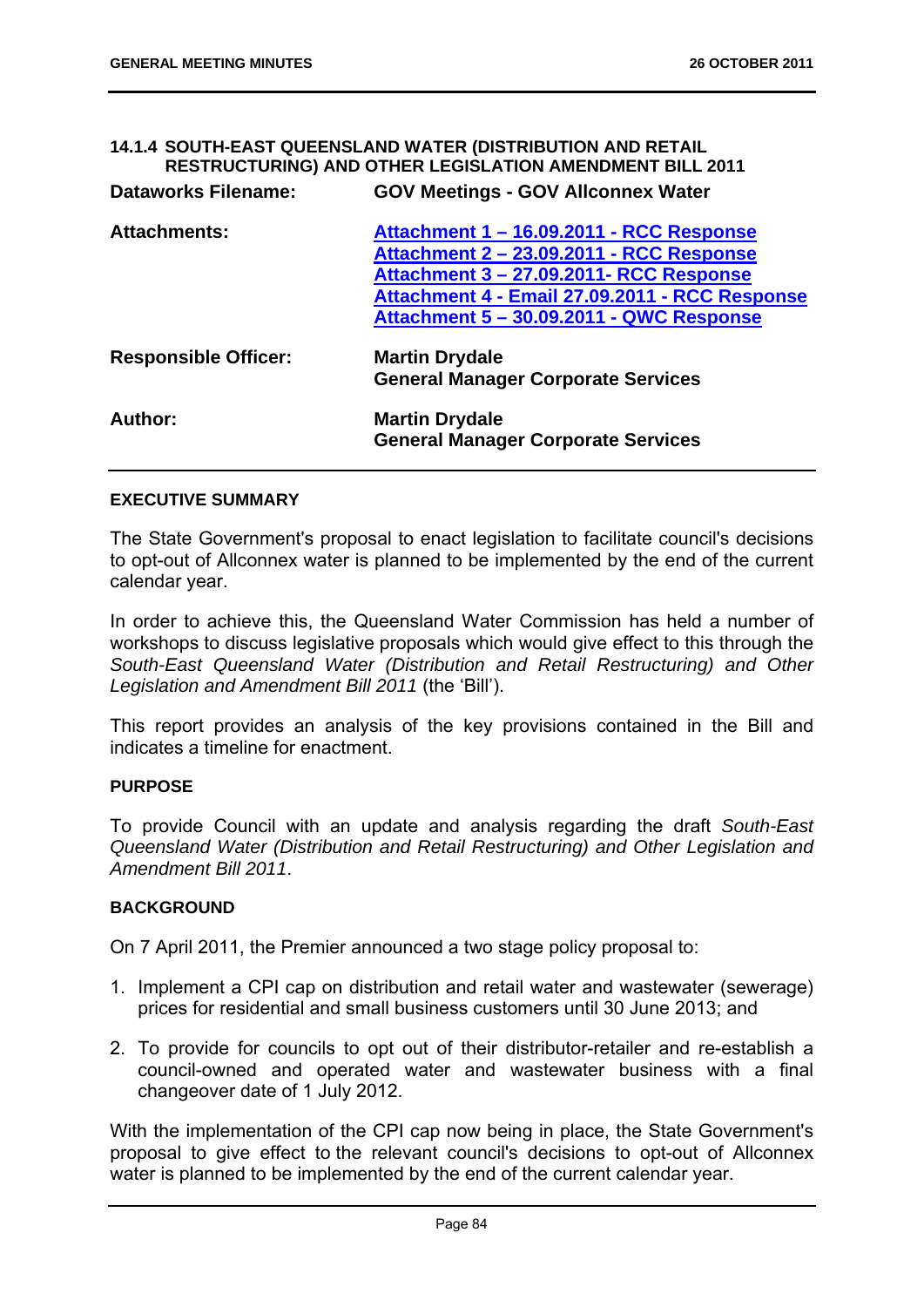In order to achieve this challenging deadline, the Queensland Water Commission has held a number of workshops to discuss legislative proposals which would give effect to those council decisions through the *South-East Queensland Water (Distribution and Retail Restructuring) and Other Legislation and Amendment Bill 2011* (the 'Bill') in accordance with the following detailed timeline:

- August to September 2011: Amending Bill developed
- August to September 2011: Consultation on Drafting Instructions and drafts of Bill
- October 2011: Minister introduces Bill into Parliament
- From October 2011: Portfolio Committee to investigate Bill
	- o Committee can choose to review provisions or call for submissions and/or interview stakeholders
	- o Portfolio Committee delivers report, which is tabled in Parliament
	- o Bill is debated and passed to become law
	- o Regulations made

In addition to the opt-out provisions, a small number of other provisions applying to the Distributor-retailers have also been considered during this process, including:

- allowing for (but not mandating) councillors to sit on the board of a distributorretailer;
- providing for financial adjustment mechanisms where councils make financial decisions under price paths or pricing directions (or other prescribed decisions) which favour their own council to the detriment of either the Distributor-retailer or another participating council;
- allowing individual councils to make individual public interest directions under s49 of the *South East Queensland Water (Distribution and Retail Restructuring) Act 2009* ('the DR Act'); and
- expressly prohibiting the sale of participation rights in a Distributor-retailer to a private entity or to the State Government.

A small number of other machinery or miscellaneous amendments were also considered, including:

- clarification that the *Local Government Officers Award 1998* applies as a prescribed industrial instrument under s83 of the DR Act; and
- providing flexibility for extending the current arrangements for development approvals if required.

The draft Bill is available through the Councillors portal on the Intranet.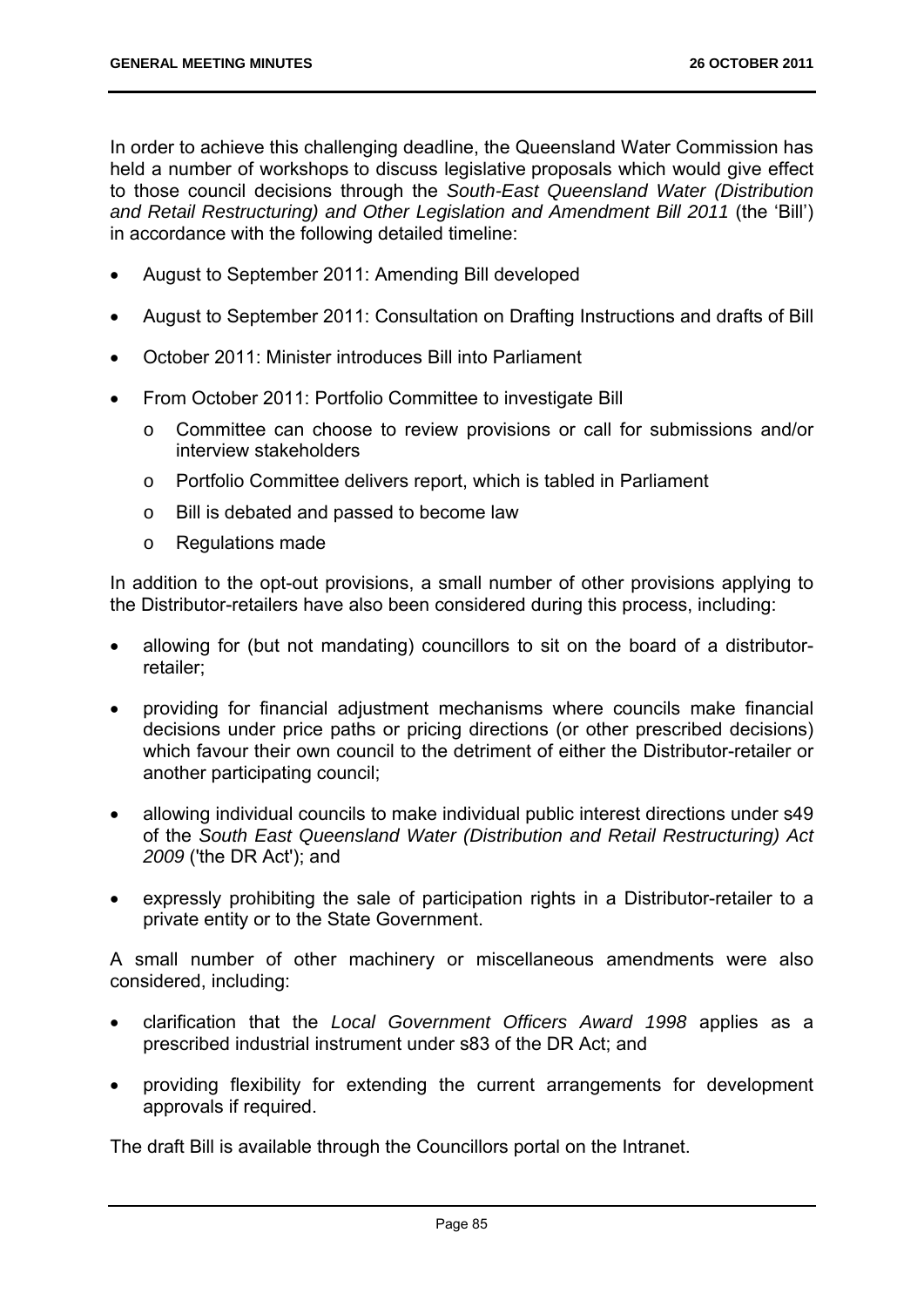During the consultation process, the Chief Executive Officer provided written comment on the 16, 23 and 27 September (Attachments 1, 2, 3 and 4). A written response was received from the Queensland Water Commission on 30 September (Attachment 5).

## **ISSUES**

#### Analysis of Key Amendments to Existing Legislation

- Changes to Board Membership requirements include:
	- o Allowing for up to 3 councillor-members to be appointed to Boards, limited to 1 only per Participating Council.
	- o Provides for flexibility in Participation Agreements to determine the term of office for councillor-members and their appointment and removal from **Boards**
	- o Requires at least 3 independent members on a Board.
	- o Requires that only an independent member can be a Chairperson.
	- o States that a distributor-retailer cannot confer and a councillor-member cannot receive any financial benefit including remuneration, however a local government may confer a benefit in accordance with the *Local Government Act 2009*.
- Changes to Allconnex Water Board include:
	- o Allowing the existing Board to continue past 1 July 2012 to deal with residual issues.
	- o Allowing council employees to be appointed to the Board if independent Board members resign and no replacements can be recruited.
- Changes to giving Board directions include:
	- o Individual councils can give directions to the Board on pricing, charges or capital programme allocation if it is in the public interest and within its local government area.
	- o There will be liability for financial compensation if there is an impact on other participating local governments.
	- o The Board must take reasonable steps to comply with the direction.
- Changes to allow for a retransfer scheme include:
	- o Naming Redland, Logan and Gold Coast City Councils as both 'withdrawn' and 'successor' councils to Allconnex Water.
	- o Allowing for successor councils to be a water service provider with effect from 1 July 2012 as a commercialised significant business under the *Local Government Act 2009* and supporting Regulations.
	- o Requiring Allconnex Water and participating councils to have an agreed retransfer scheme in place by 30 April 2012.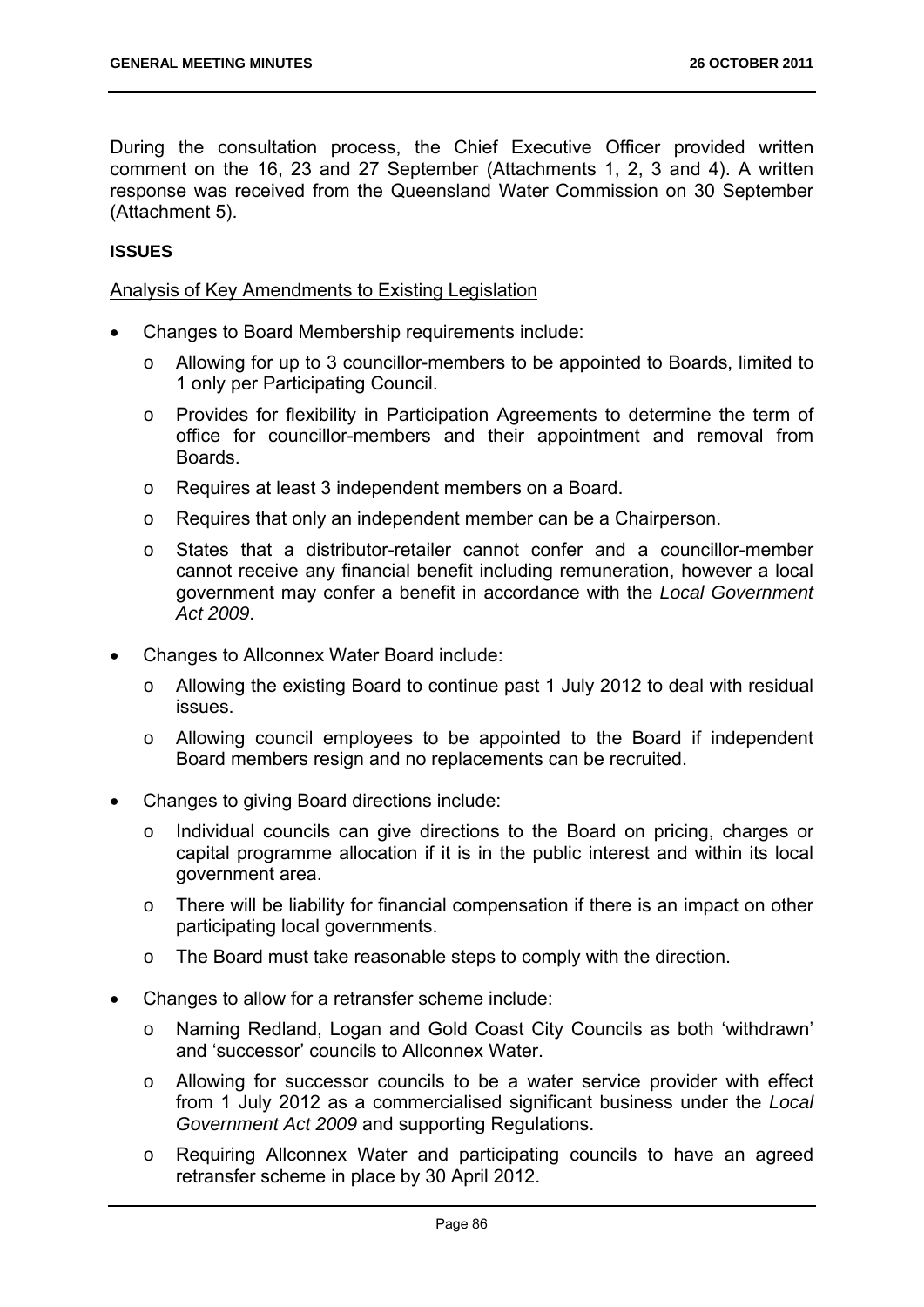- o Requiring retransfer of all assets and liabilities (including unrealised) and employees (excluding CEO) to successor councils by 30 June 2012.
- o Any shared assets between successor councils are to be split in accordance with Participation Rights.
- o All existing proceedings and actions against Allconnex Water transfer to the relevant successor council.
- o Gives the Minister power to rectify or undo anything in the retransfer scheme or direct Allconnex water and successor councils to do anything to ensure the retransfer scheme is achieved.
- o Provides for infrastructure charge agreements to be transferred to successor councils.
- o Provides for the free exchange of information between Allconnex Water and successor councils despite the provisions contained *Information Privacy Act 2009* and the *Right to Information Act 2009.*
- o Confirms that no tax or duty is payable under the retransfer scheme.
- Changes to allow for liability for withdrawal costs:
	- o Provides for situations where withdrawal costs (which include loss or damage) apply except for anticipated or actual revenue or profits, a failure to realise anticipated savings or any costs that would be incurred had the Act never been enacted.
	- o Directs that Gold Coast City Council bear its own withdrawal costs.
	- o Directs that Gold Coast City Council must pay Allconnex Water's withdrawal costs.
	- o Directs that Gold Coast City Council must pay Redland and Logan City Council's withdrawal costs.
	- o Allows for full and part claims of costs which enables interim claims to be submitted rather than wait for the completion of an activity or project.
	- o Directs Allconnex Water and withdrawn councils to take reasonable steps to mitigate costs for Gold Coast City Council.
	- o Provides for claims to be made until 30 June 2013 including past this date if there is a written agreement in place.
	- o Provides for arbitration to take place if disputes arise the detail of which will be dealt with by Regulation.
	- o Allows any party to refer a dispute to arbitration.
	- o Provides for an arbitrator's decision to be final and enforceable in the Supreme Court.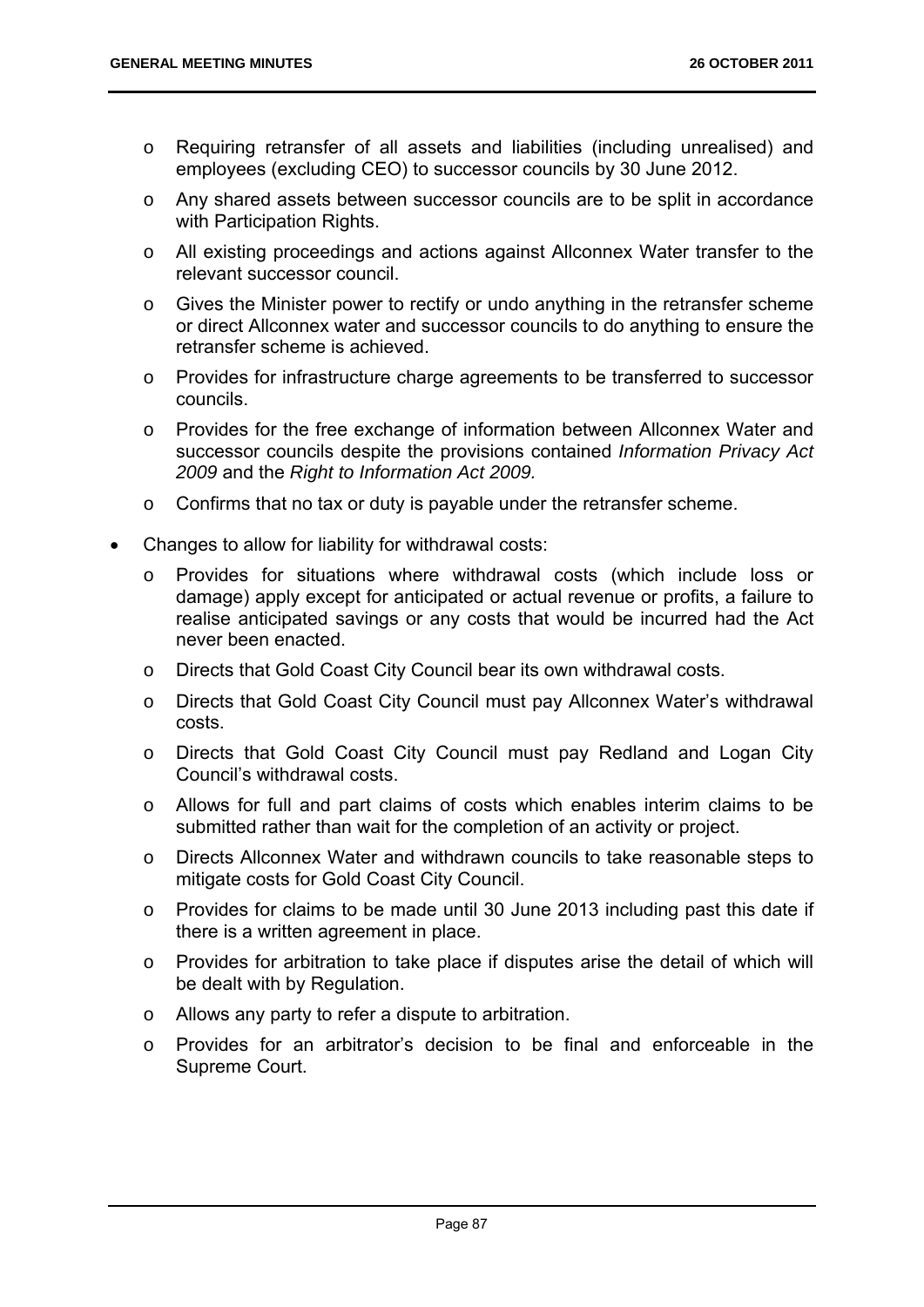- Changes to allow for an employee support framework:
	- o Allows the Minister to approve a framework to ensure the proper transition of Allconnex Water employees and the appropriate and fair treatment of withdrawn council employees.
	- o Confirms that when the new framework commences the existing framework ceases to have effect.
	- o Obliges Allconnex water and successor councils to comply with the framework.
	- o Directs that the framework prevails over any retransfer scheme or notice.
	- o Provides for the preservation of employee rights and conditions after transfer.
- Changes to customer and operational processes include:
	- o A customer of Allconnex Water automatically becomes a customer of a successor council as of 1 July 2012.
	- o All appointments and delegations transfer to successor councils.
	- o All uncollected service charges as at 1 July 2012 become the service charges of successor councils and can bill customers accordingly in its name.
	- o Allowing successor councils to recover outstanding service charges under the *Local Government Act 2009* provisions.
	- o Provides for the statutory price capping for 2012/13 to be applied to successor councils.
	- o Existing trade waste compliance notices, trade waste approvals and seepage water approvals are taken to have been given by successor council(s).
	- o Successor councils become registered grid participants under the Water Act and grid contracts of Allconnex Water become grid contracts of successor councils.
	- o Successor councils may amend any trade waste approvals to ensure consistent application in the same local government area.
	- o Successor councils may rely on Allconnex Water management plans for 12 months before being required to have a Netserv plan in place.
	- o Provides for the cessation of Allconnex Water's concurrence agency functions which become the successor council's functions.
	- o Confirms that successor councils operate under the Energy and Water Ombudsman Act 2006.
	- o Requires a successor council to have a customer charter and compliance with customer code.
	- o Requires a separate water and wastewater page on the rates notice.
	- o Requires successor councils to be active participants in regional planning for water and wastewater service infrastructure.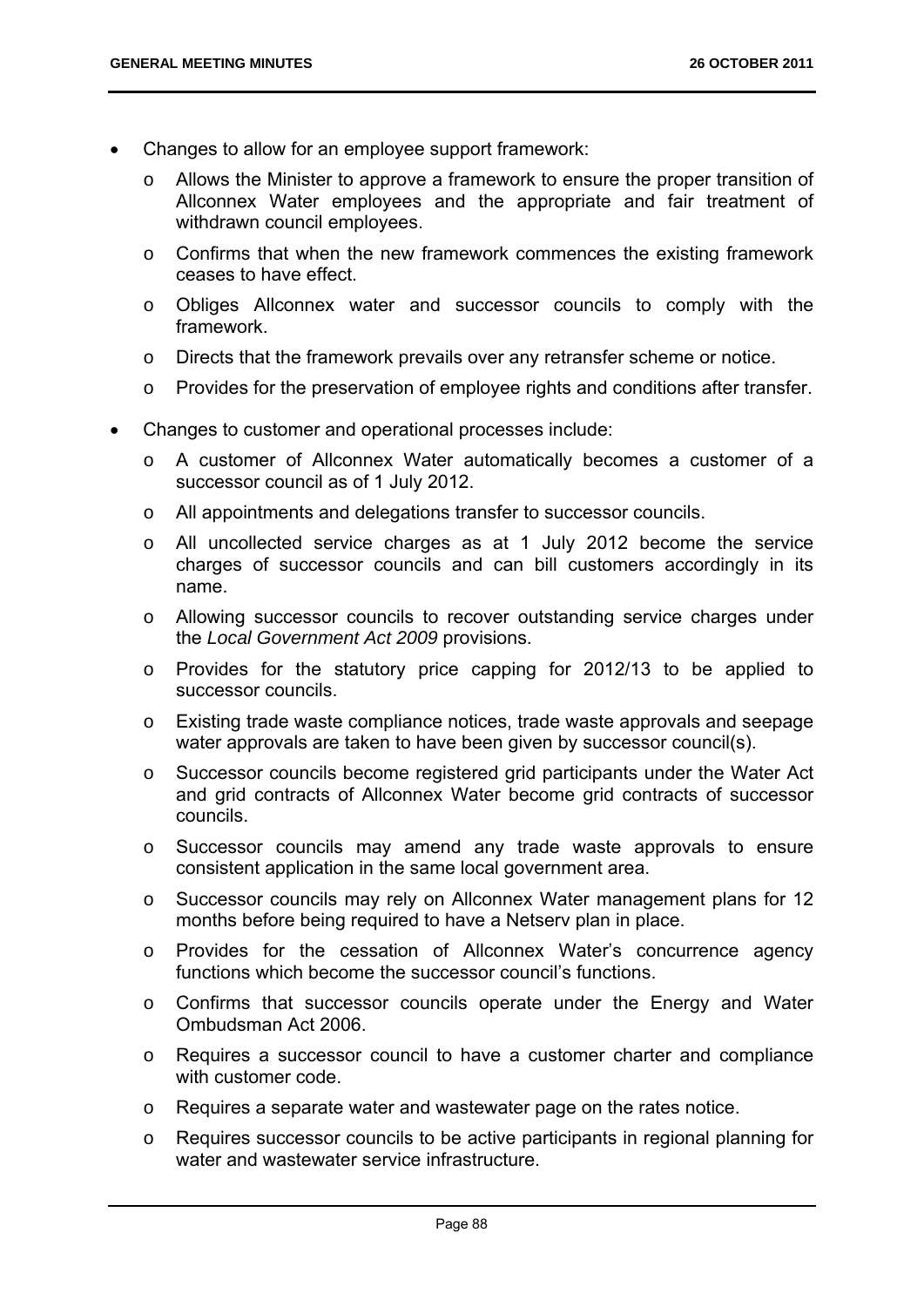- o Provides that successor councils will operate under the Queensland Competition Authority regulatory price monitoring scheme.
- Allows the Minister to fix 'dissolution day' for Allconnex Water.

The key issues raised by the Chief Executive Officer in his letters to the Queensland Water Commission which have not been accepted relate to the requirements to operate under the Energy and Water Ombudsman as well as the Local Government Ombudsman and within the onerous Queensland Competition Authority price monitoring regime. The imposition of these frameworks will result in additional compliance costs for the water service business when returned to Council.

## **RELATIONSHIP TO CORPORATE PLAN**

## **9. An efficient and effective organisation**

Council is well respected and seen as an excellent organisation which manages resources in an efficient and effective way

## **FINANCIAL IMPLICATIONS**

Any financial implications of water reform will be reported separately through Council's Financial Strategy review 2012 to 2022.

## **PLANNING SCHEME IMPLICATIONS**

The City Planning & Environment Group was consulted and it is considered that the outcome of recommendations in this report will not require any amendments to the Redlands Planning Scheme.

## **CONSULTATION**

Participants in the consultation and development of this legislation included:

- Redland City Council: Chief Executive Officer, WRAD Programme Manager, Legal Services Manager
- Logan City Council
- Gold Coast City Council
- Allconnex Water
- Unity Water, Queensland Urban Utilities and all their participating councils
- Queensland Treasury
- Department of Justice and Attorney General
- Department of Local Government and Planning

# **OPTIONS**

## **PREFERRED**

That Council resolve to:

1. Note the draft legislation and the proposed timing for enactment;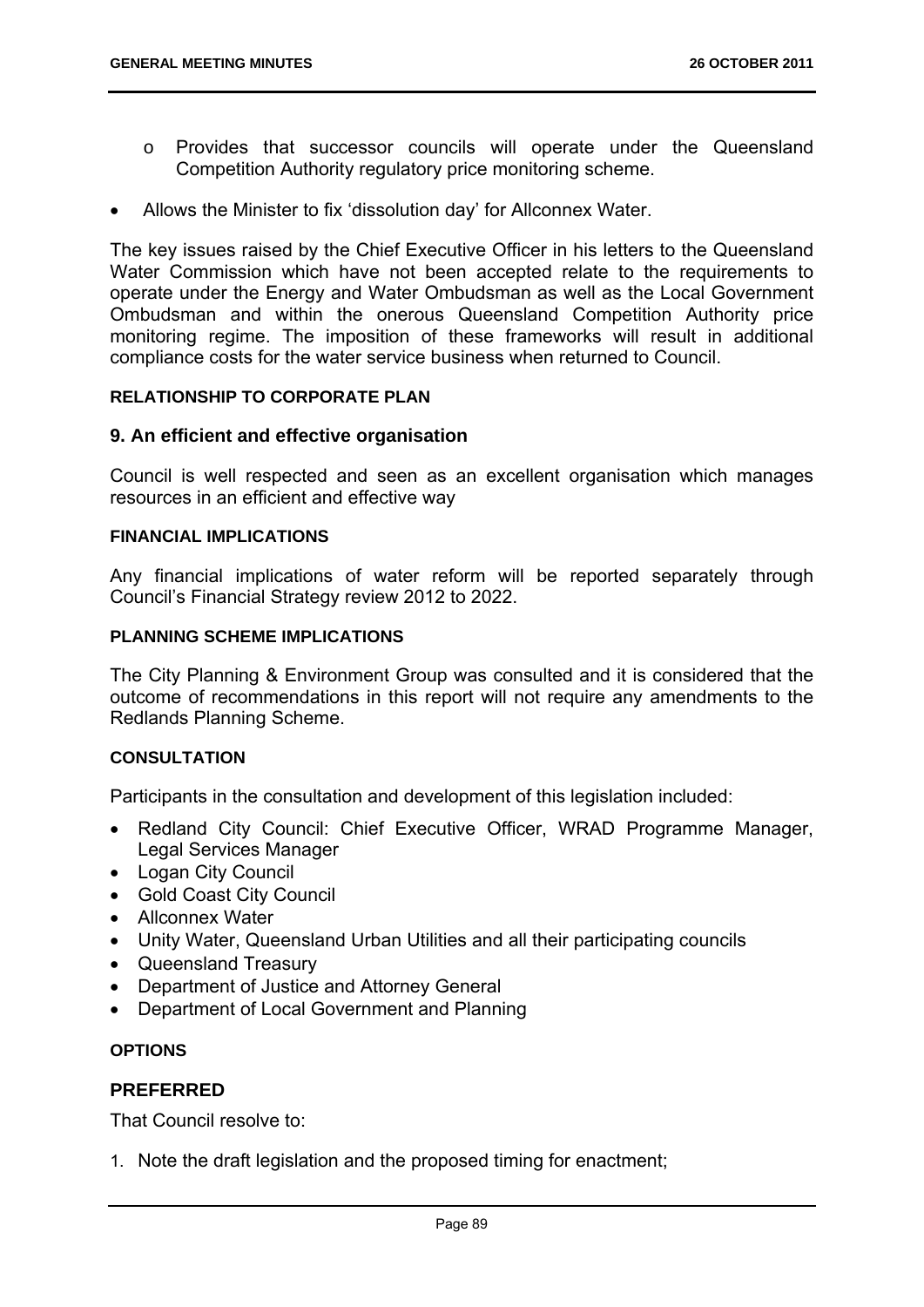- 2. Note the imposition of the Energy and Water Ombudsman and Queensland Competition Authority requirements which will impose additional costs on the Council owned water service business; and
- 3. Instruct officers to progress transition activities to ensure compliance with the provisions contained in the *South-East Queensland Water (Distribution and Retail Restructuring) and Other Legislation and Amendment Bill 2011*.

# **OFFICER'S RECOMMENDATION**

That Council resolve to:

- 1. Note the draft legislation and the proposed timing for enactment;
- 2. Note the imposition of the Energy and Water Ombudsman and Queensland Competition Authority requirements which will impose additional costs on the Council owned water service business; and
- 3. Instruct officers to progress transition activities to ensure compliance with the provisions contained in the *South-East Queensland Water (Distribution and Retail Restructuring) and Other Legislation and Amendment Bill 2011*.

## **COMMITTEE RECOMMENDATION/ COUNCIL RESOLUTION**

| Moved by:    | <b>Cr C Ogilvie</b> |
|--------------|---------------------|
| Seconded by: | <b>Cr T Bowler</b>  |

**That Council resolve to:** 

- **1. Note the draft legislation and the proposed timing for enactment;**
- **2. Note the imposition of the Energy and Water Ombudsman and Queensland Competition Authority requirements which will impose additional costs on the Council owned water service business;**
- **3. Write to the State Opposition seeking their views, in writing, on the legislation and in particular their stance with respect to withdrawal costs; and**
- **4. Instruct officers to progress transition activities to ensure compliance with the provisions contained in the** *South-East Queensland Water (Distribution and Retail Restructuring) and Other Legislation and Amendment Bill 2011***.**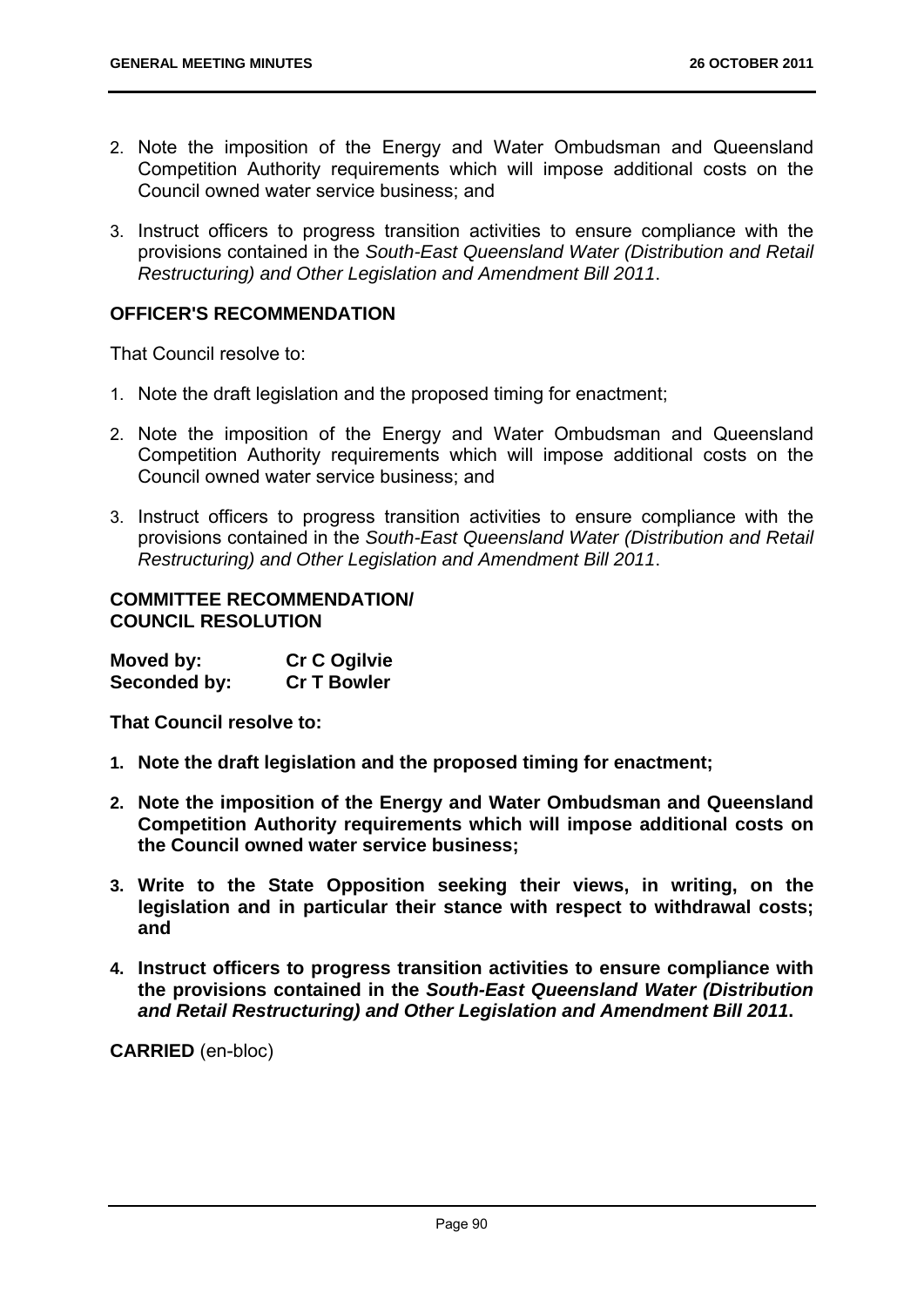#### **14.1.5 CORPORATE POLICY POL-3014 RATING EXEMPTION - STATE LEASE AGREEMENTS**

| <b>Dataworks Filename:</b>  | <b>R&amp;V State Lease Agreement Exemptions Policy</b>             |
|-----------------------------|--------------------------------------------------------------------|
| <b>Attachment:</b>          | <b>POL-3014</b>                                                    |
| <b>Responsible Officer:</b> | <b>Gavin Holdway</b><br><b>Manager Financial Control</b>           |
| Author:                     | <b>Noela Barton</b><br><b>Service Manager Revenue and Recovery</b> |

#### **EXECUTIVE SUMMARY**

A review has been conducted of Corporate Policy POL-3014 Rating Exemption – State Lease Agreements. The policy continues to fulfil the purpose it was created for.

At present three community non-profit organisations receive a rating exemption under this policy:

- The Volunteer Marine Rescue Raby Bay Inc
- Stradbroke Early Learning Association Inc
- The Scout Association of Australia (Queensland Branch) Incorporated

Since the adoption of Corporate Policy POL-3014 new legislation has been introduced both for the *Local Government Act* and the Land Regulation under which rental arrangements for State leased land are regulated. Corporate Policy POL-3014 has been updated to reflect these changes.

#### **PURPOSE**

The purpose of this report is to request Council adopt the updated Corporate Policy POL-3014 Rating Exemption – State Lease Agreements.

## **BACKGROUND**

Section 15(2) of the *Land Act 1994* provides that the Minister may lease unallocated State land for either a term of years or in perpetuity. The categories into which a lease may be allocated for rent assessment are prescribed under the *Land Regulation 2009* sect 182(1)

July 2004 ― a review of exemptions and concessions applied to properties revealed that the Volunteer Marine Rescue Raby Bay Inc and Stradbroke Early Learning Association Inc were not eligible for a rating exemption under the Local Government Regulation 1994, as both properties were occupied under State Lease Agreements. This information was presented to Councillors during the Exemptions and Concessions informal workshop held on 25 August 2004. Cr Ogilvie requested a policy to exempt community groups on a State Government land lease from rating.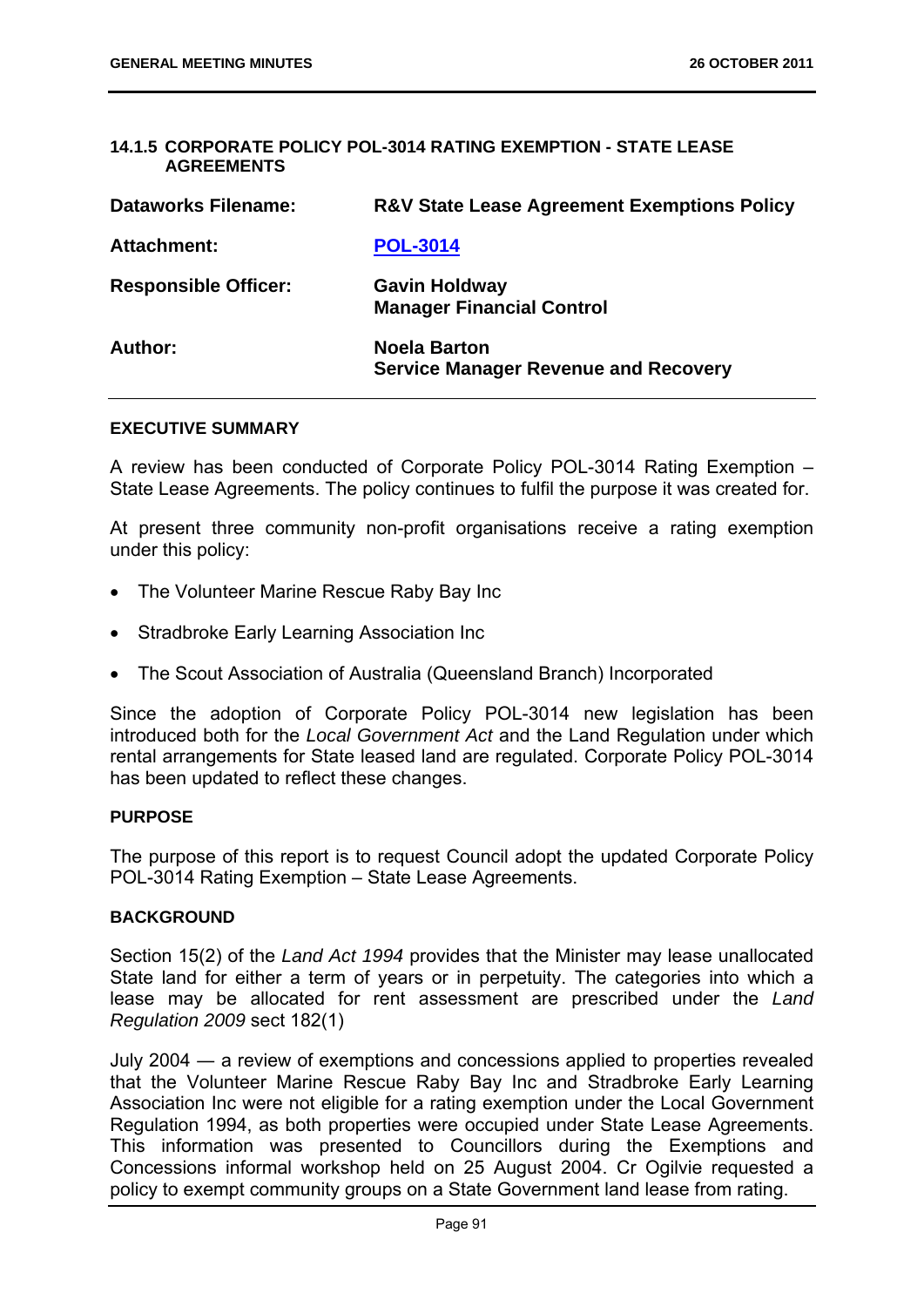27 October 2004 – Corporate Policy POL-3014 Rating Exemption – State Lease Agreements adopted.

## **ISSUES**

A review has been conducted of Corporate Policy POL-3014 Rating Exemption – State Lease Agreements. The policy continues to fulfil the purpose it was created for.

At present three community non-profit organisations receive a rating exemption under this policy.

- The Volunteer Marine Rescue Raby Bay Inc operates to serve the community and contribute to the safety of mariners in the Moreton Bay area. The service is crewed by volunteers every weekend and public holiday during the year. Mariners log on before leaving the boat ramp and provide details of where they are going and when they are due back, logging off when they return.
- Stradbroke Early Learning Association Inc is a community-based child care centre which offers long day care for children between 6 weeks and 5 years of age. They also offer after-school and vacation care for primary school students.
- The Scout Association of Australia (Queensland Branch) Incorporated began in Queensland in 1908. The fundamental aim of the Scout Association is to encourage and promote the physical, intellectual, emotional, social and spiritual development of young people. The Scout Association prides itself on being Australia's largest Youth Organisation.

Since the adoption of Corporate Policy POL-3014 new legislation has been introduced both for the *Local Government Act* and the *Land Regulation* under which rental arrangements for State leased land are regulated. Corporate Policy POL-3014 has been updated to reflect these changes.

## **RELATIONSHIP TO CORPORATE PLAN**

## **9. An efficient and effective organisation**

Council is well respected and seen as an excellent organisation which manages resources in an efficient and effective way

9.5 Ensure robust long term financial planning is in place to protect the financial sustainability of Council

# **FINANCIAL IMPLICATIONS**

There are no financial implications impacting Council as a result of this review as a valuation is not issued by the Department of Environment and Resource Management (DERM) on any of the land impacted by this policy.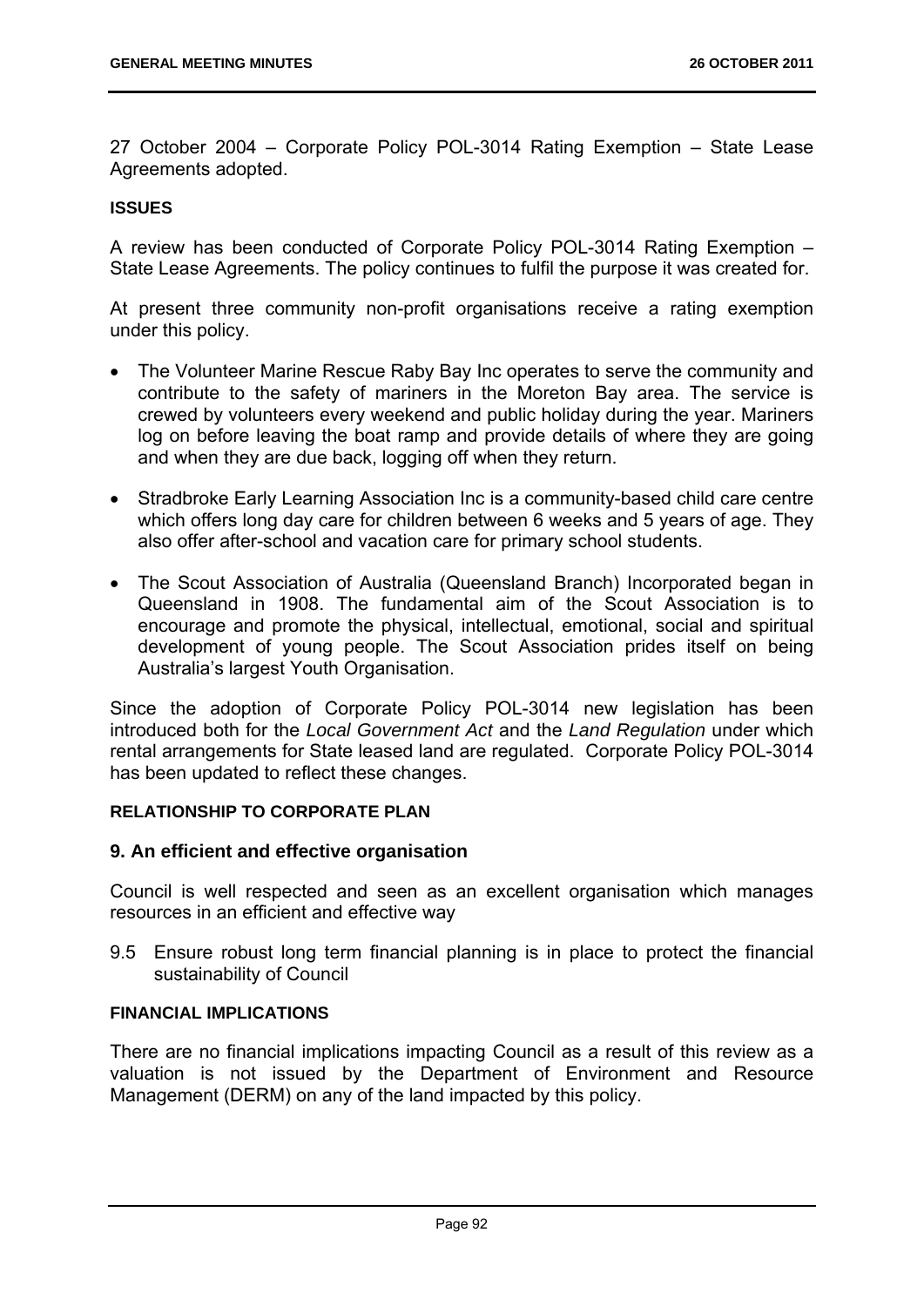# **PLANNING SCHEME IMPLICATIONS**

The City Planning & Environment Group was consulted and it is considered that the outcome of recommendations in this report will not require any amendments to the Redlands Planning Scheme.

## **OPTIONS**

# **PREFERRED**

That Council resolve to adopt the updated Corporate Policy POL-3014 Rating Exemption – State Lease Agreements.

# **OFFICER'S/COMMITTEE RECOMMENDATION/ COUNCIL RESOLUTION**

| Moved by:    | <b>Cr C Ogilvie</b> |
|--------------|---------------------|
| Seconded by: | <b>Cr T Bowler</b>  |

**That Council resolve to adopt the updated Corporate Policy POL-3014 Rating Exemption – State Lease Agreements.**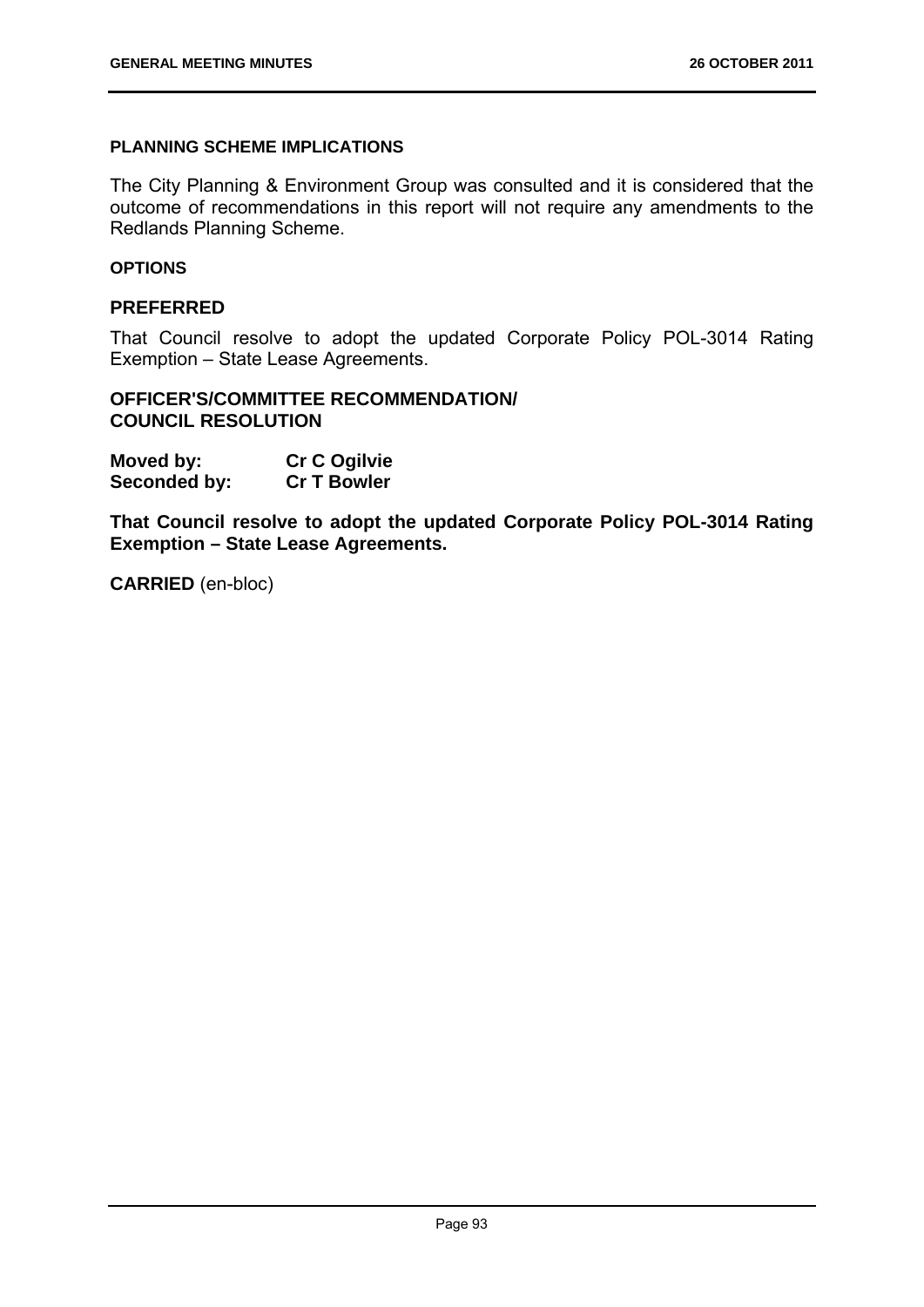## **14.2 GOVERNANCE**

#### **14.2.1 A REPORT ON THE AUDIT COMMITTEE MEETING**

| <b>Dataworks Filename:</b>  | <b>GOV Audit Committee</b>                                                                                                                                         |
|-----------------------------|--------------------------------------------------------------------------------------------------------------------------------------------------------------------|
| <b>Attachments:</b>         | 1. Draft EOY Statements 26 September 2011<br>2. Income Statement Comparison 2010/2011<br>3. Cash Flow Comparison 2010/2011<br><b>4. Land Revaluation Movements</b> |
| <b>Responsible Officer:</b> | <b>Nick Clarke</b><br><b>General Manager Governance</b>                                                                                                            |
| Author:                     | <b>Siggy Covill</b><br><b>Manager Internal Audit</b>                                                                                                               |

#### **EXECUTIVE SUMMARY**

In line with the Audit Committee Charter, the Audit Committee meeting of 26 September 2011 was scheduled to enable discussion and consideration of the following:

- Declaration of Interests in other Councils or related parties;
- Receipt and confirmation of minutes;
- Council draft Annual Financial Statements;
- Update from External Auditors.

#### **PURPOSE**

The authority for the establishment of an Audit Committee is provided for under Section 105 of the Local Government Act 2009. It operates in accordance with *Part 10, Subdivision 2, Sections 157-160 of the Local Government (Finance, Plans and Reporting) Regulation 2010.*

The purpose of this report is to provide a summary of the issues discussed at the meeting on 26 September 2011.

#### **BACKGROUND**

The primary objective of the Audit Committee is to assist Council in fulfilling its corporate governance role and oversight of the financial measurement and reporting responsibilities imposed under the *Financial Accountability Act 2009, the Local Government Act 2009* and other relevant legislation.

To fulfil this objective, it is necessary that a report on discussions and deliberations of the Audit Committee be submitted to Council to enhance the ability of Councillors to discharge their legal responsibility.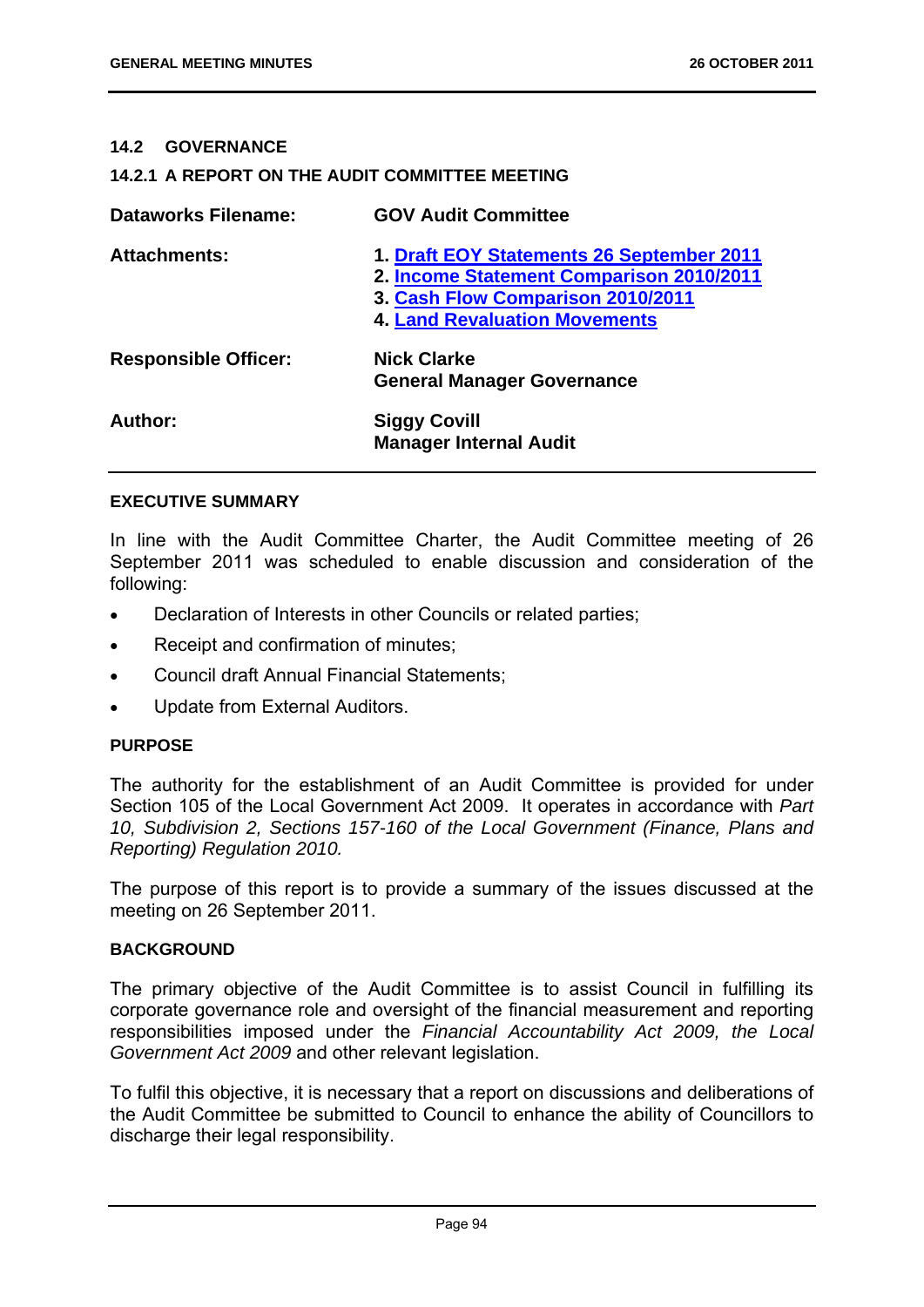#### **ISSUES**

The following is a summary of the issues discussed at the meeting 26 September 2011:

The Chair declared the meeting open at 10.03am (Item 1), with Cr Craig Ogilvie (Chairperson, Corporate Services & Governance Committee) being the other member in attendance. Apologies were received from Cr Melva Hobson (Mayor) and Mr Verendra Dua (External Member).

#### **3 DECLARATION OF INTERESTS IN OTHER COUNCILS OR RELATED PARTIES**

Mr L Scanlan, Audit Committee Chair, made the following declaration of interests in other Councils or related parties:

- 1. Chair of Brisbane City Council Audit Committee
- 2. Chair of Redland City Council Audit Committee
- 3. Member of Gold Coast City Council Audit Committee
- 4. Member of Moreton Bay Regional Council Audit Committee
- 5. Member of Sunshine Coast Regional Council Audit Committee
- 6. Board Member of Queensland Urban Utilities

## **COMMITTEE DECISION**

That the Audit Committee note the declarations as presented.

## **4 RECEIPT AND CONFIRMATION OF MINUTES**

| Moved by:    | Mr L Scanlan |
|--------------|--------------|
| Seconded by: | Cr C Ogilvie |

That the minutes of the Audit Committee meeting of 19 July 2011 be confirmed as a true and accurate record of proceedings.

## **4.1 BUSINESS ARISING FROM PREVIOUS MINUTES**

Any business arising from previous minutes will be carried forward to the next meeting scheduled for Tuesday, 22 November 2011.

## **5 COUNCIL DRAFT ANNUAL FINANCIAL STATEMENTS**

The Manager Financial Control presented the draft annual financial statements, as presented to Audit Committee meeting, as follows:

- 1. Draft Annual Financial Statements
- 2. Comparative Financial Information RCC Comprehensive Income Statement
- 3. Comparative Financial Information RCC Cash Flow Statement
- 4. Land Revaluation Movements

## **COMMITTEE DECISION**

Moved by: Mr L Scanlan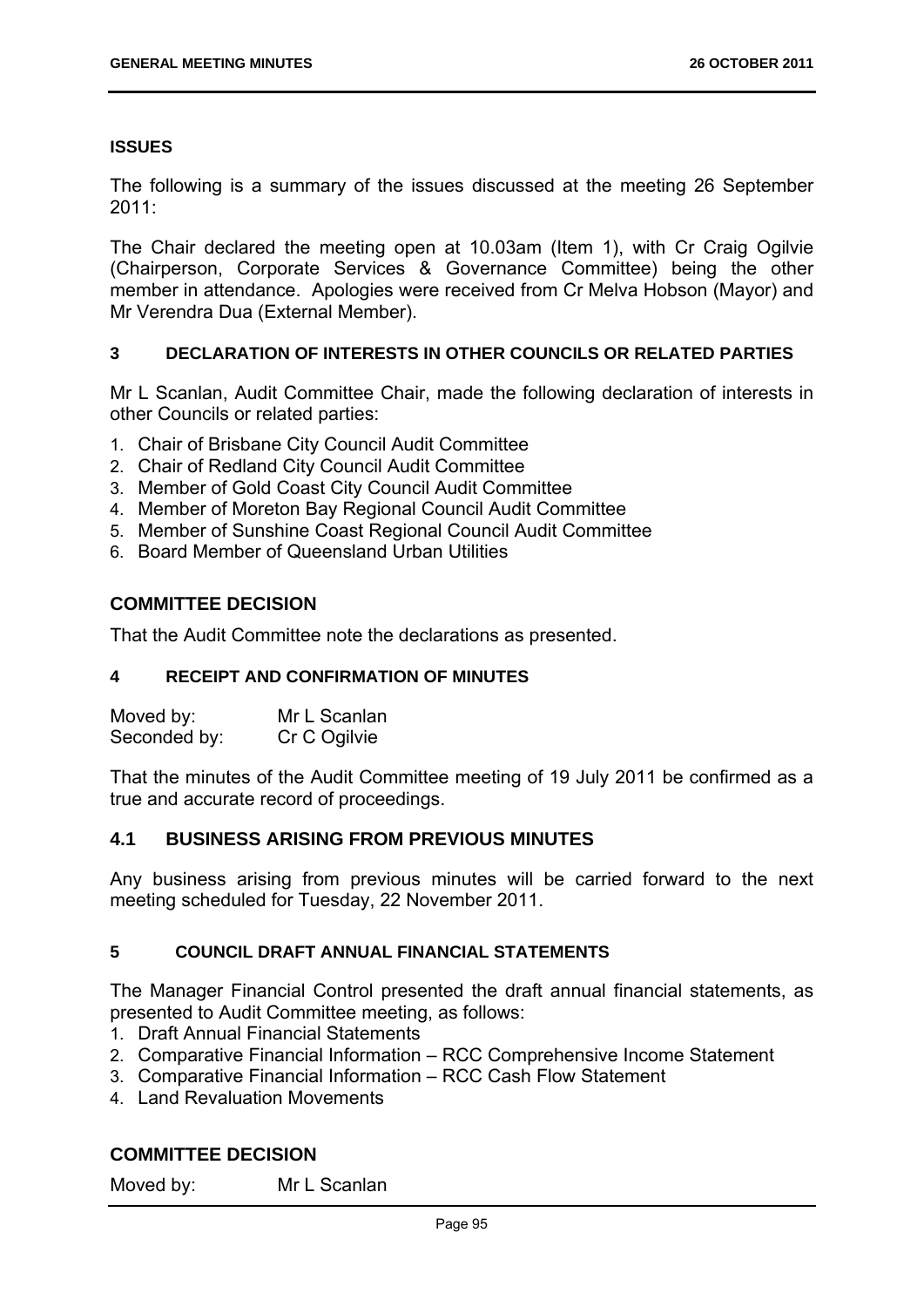Seconded by: Cr C Ogilvie

- 1. That the Audit Committee:
	- a. Note the difficulties experienced by RCC in relation to the finalisation of the 2009/10 and 2010/11 financial statements and the desirability of having consistency with other Councils regarding the water reform asset accounting treatment;
	- b. Recommend that Council formally engage with the Queensland Audit Office with a view to obtaining a more timely resolution of critical accounting and other related matters in order for Council to discharge their accountability responsibilities;
	- c. Note the draft annual financial statements for the year ended 30 June 2011 as tabled;
	- d. Note the additional documents that were provided to the Committee and the explanations provided in support of the draft statements;
	- e. Note the comments from the external auditors in relation to the draft financial statements;
	- f. Endorse the suggested amendments arising from discussion;
	- g. Endorse the draft financial statements and recommend that they be amended as per discussion, signed off and provided to the Auditor General for audit in accordance with the approved extension provided by the Minister; and
- 2. That upon completion, the final management letters be provided to the Audit **Committee.**

#### **6 UPDATE FROM EXTERNAL AUDITORS**

Mr B Worrall, Crowe Horwath, presented an update on the audit progress.

## **COMMITTEE DECISION**

That the Audit Committee note the update as presented.

## **7 IN APPRECIATION**

Mr K Lamb, Service Manager Financial Reporting & Asset Accounting, on behalf of his team, complimented Brendan Worrall and his staff, from Crowe Horwath, on their professionalism over the last two weeks as they had been absolutely excellent and it was felt that RCC had received really good value for money from this audit.

The Chair, on behalf of the Audit Committee, noted the concerted efforts of the finance team involved in the preparation of the financial statements and getting the statements to the appropriate acceptable standards.

# **8 MEETING CLOSURE**

The meeting closed at 12.22pm.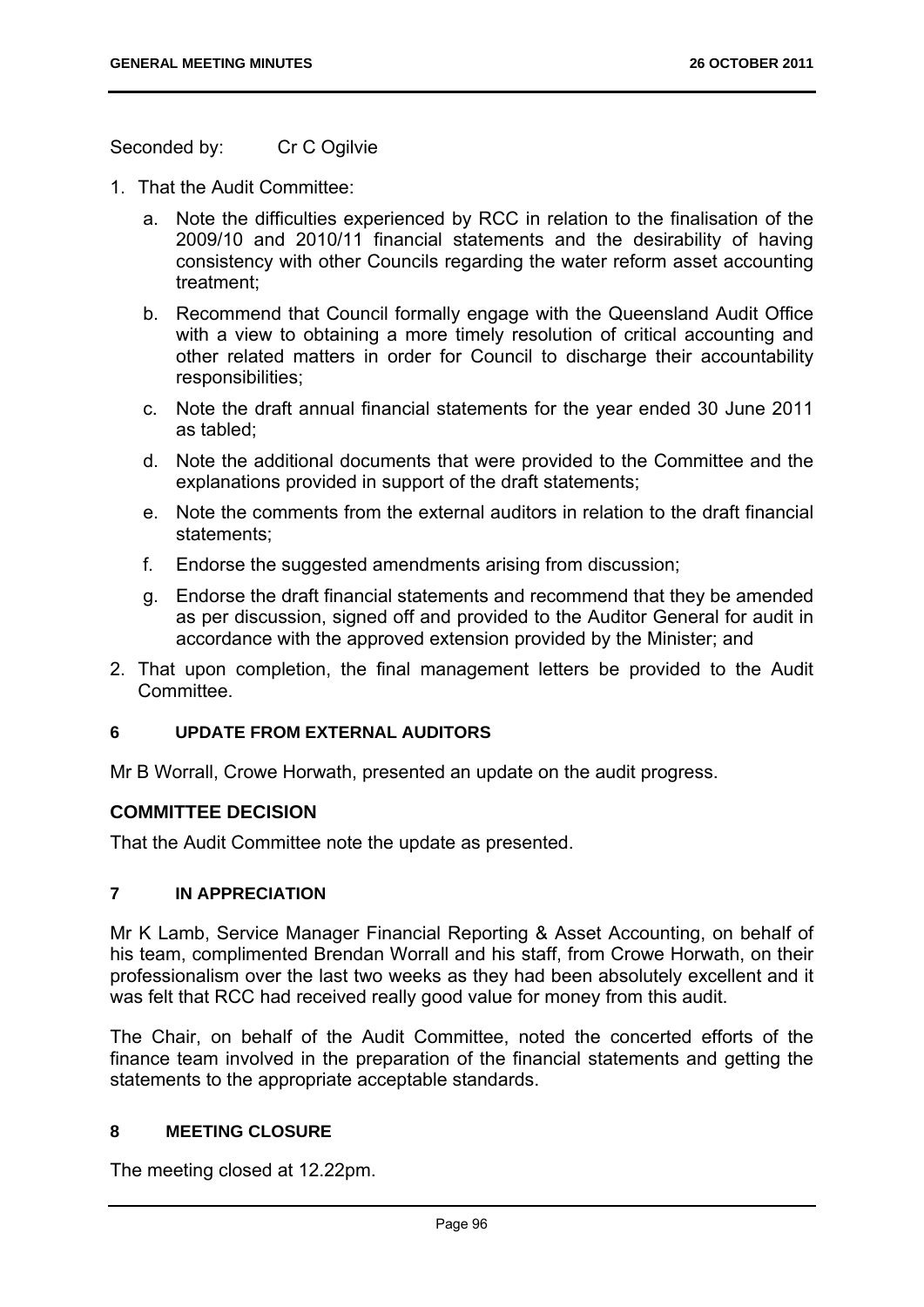# **RELATIONSHIP TO CORPORATE PLAN**

## **8. Inclusive and ethical governance**

Deep engagement, quality leadership at all levels, transparent and accountable democratic processes and a spirit of partnership between the community and Council will enrich residents' participation in local decision making to achieve the community's Redlands 2030 vision and goals

8.5 Be transparent and consistent in the way we manage the organisation, its risks and obligations and ensure we are delivering against our priorities

## **FINANCIAL IMPLICATIONS**

This recommendation does not require any change to the current year's budget as funds have already been allocated to account number 11053.103.0034.821601.

# **PLANNING SCHEME IMPLICATIONS**

The City Planning & Environment Group was consulted and it is considered that the outcome of recommendations in this report will not require any amendments to the Redlands Planning Scheme.

# **CONSULTATION**

The Audit Committee minutes are presented for confirmation as a true and accurate record of proceedings at its next meeting.

#### **OPTIONS**

## **PREFERRED**

The Council accept this report, which summarises the issues discussed at the Audit Committee meeting of 26 September 2011.

## **ALTERNATIVE**

- 1. That Council accept this report and request additional information; or
- 2. That Council not accept this report and request an alternative method of reporting.

# **OFFICER'S/COMMITTEE RECOMMENDATION/ COUNCIL RESOLUTION**

| Moved by:    | <b>Cr C Ogilvie</b> |
|--------------|---------------------|
| Seconded by: | <b>Cr T Bowler</b>  |

**That Council resolve to accept this report, which summarises the issues discussed at the Audit Committee meeting of 26 September 2011.**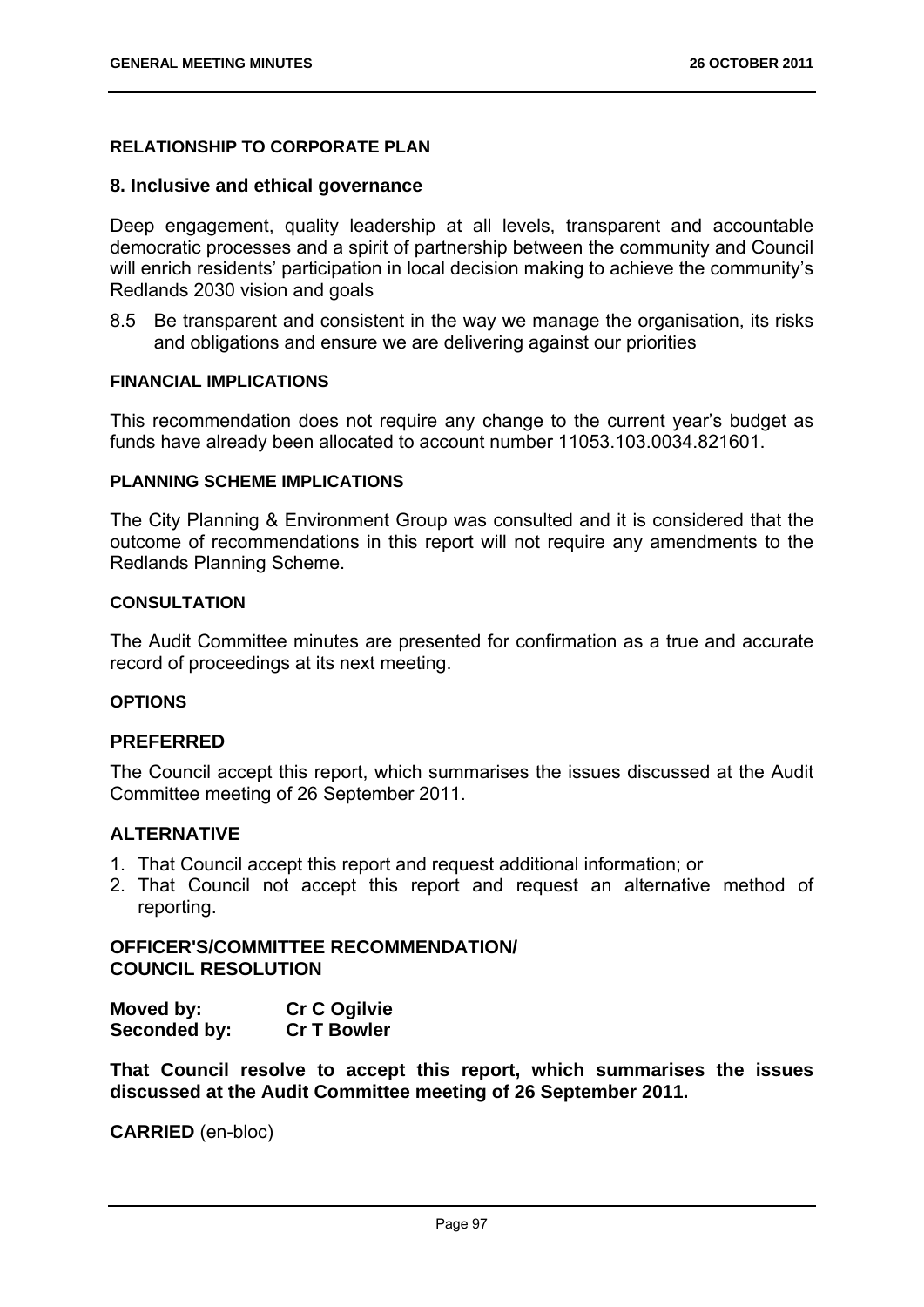## **14.2.2 COUNCIL MEETING SCHEDULE JANUARY - MARCH 2012**

| <b>Dataworks Filename:</b>  | <b>GOV Council Meeting Dates and Information</b>                  |
|-----------------------------|-------------------------------------------------------------------|
| Attachment:                 | <b>Council Meeting Schedule January - March 2012</b>              |
| <b>Responsible Officer:</b> | <b>Luke Wallace</b><br><b>Manager Corporate Governance</b>        |
| Author:                     | <b>Trevor Green</b><br><b>Senior Advisor Environmental Health</b> |

#### **EXECUTIVE SUMMARY**

This report makes recommendations regarding the meeting and times for Council's ordinary meetings and standing committee meetings from January to March 2012.

#### **PURPOSE**

The purpose of this report is to seek Council adoption of its meeting schedule of ordinary and standing committee meetings for January to March 2012.

#### **BACKGROUND**

The *Local Government Act 2009* and *Local Government (Operations) Regulation 2010* provide the overarching framework for local government meetings. In relation to the scheduling of meetings, the Act and Regulation include the following requirements:

- 1. A local government must meet at least once in each month for a region, city or town; unless a meeting variation is granted by the Minister.
- 2. A local government must, at least once in each year, publish in a newspaper circulating generally in its area, a notice of the days and times when its ordinary meetings, and the ordinary meetings of its standing committees, will be held.
- 3. A local government must hold a meeting (post-election meeting) within 14 days after the conclusion of each quadrennial election. ("conclusion" is defined in the *Local Government Electoral Act 2011* as the last declaration of a poll conducted in the election, being displayed at the office of the returning officer).
- 4. The matters a local government must consider at a post-election meeting include the day and time for holding other meetings.

In summary, Council sets its yearly meeting schedule at the end of the preceding year and puts a public notice of all meeting dates and times in the local paper. In an election year Council only sets the next year's meeting schedule up to the time of the election. At the post-election meeting, Council then sets the meeting schedule for the remainder of the year.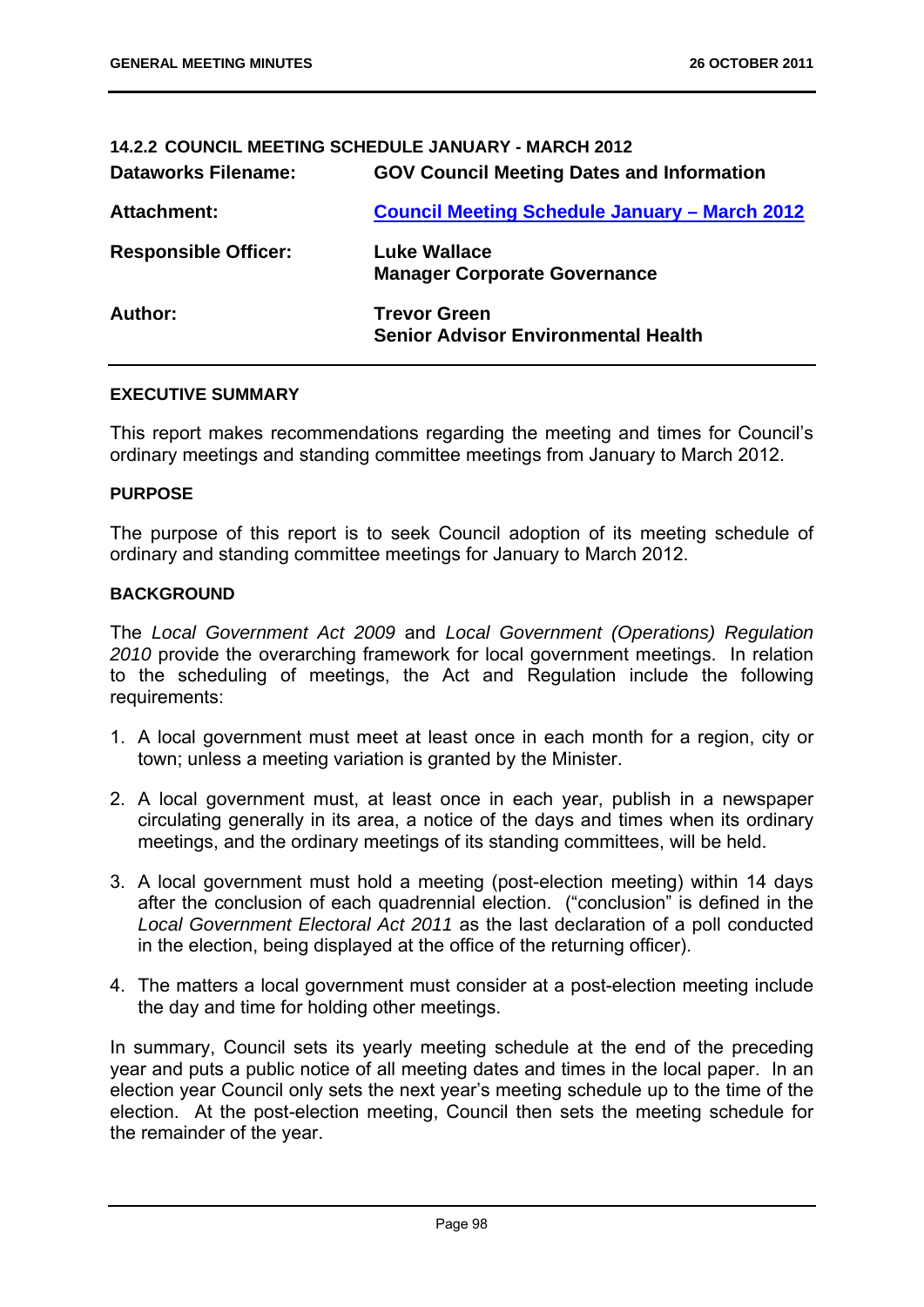Section 23 of the *Local Government Electoral Act 2011* states that the local government election is to be held on the last Saturday of March 2012 (31<sup>st</sup> March 2012), however a different day for a quadrennial election may be fixed by a regulation.

## **ISSUES**

The attached meeting schedule for January to March 2012 is put forward for adoption by Council. The following matters were taken into consideration in the preparation of the proposed schedule:

- 1. In the month of January, the current practice of holding only an ordinary meeting has been retained. All reports to Council for the January meeting will be "direct to Council" reports and will not, therefore, be considered by one of the committees beforehand.
- 2. In the month of February, the current calendar month cycle for meetings that was adopted for 2011, has been retained.
- 3. In the month of March, there is only an ordinary meeting. All reports to Council for the March meeting will be "direct to Council" reports and will not, therefore, be considered by one of the committees beforehand.

In setting the meeting schedule for March, the following factors were considered:

- 1. The statutory requirement to have one ordinary meeting per month;
- 2. Preparation time required for the collating of data from February for Council's monthly statutory reporting requirements; and
- 3. Councillor's competing priorities and commitments at this time.

#### **RELATIONSHIP TO CORPORATE PLAN**

## **8. Inclusive and ethical governance**

Deep engagement, quality leadership at all levels, transparent and accountable democratic processes and a spirit of partnership between the community and Council will enrich residents' participation in local decision making to achieve the community's Redlands 2030 vision and goals.

#### **FINANCIAL IMPLICATIONS**

There are no financial implications impacting Council as a result of this report.

#### **PLANNING SCHEME IMPLICATIONS**

There are no planning scheme implications associated with this report.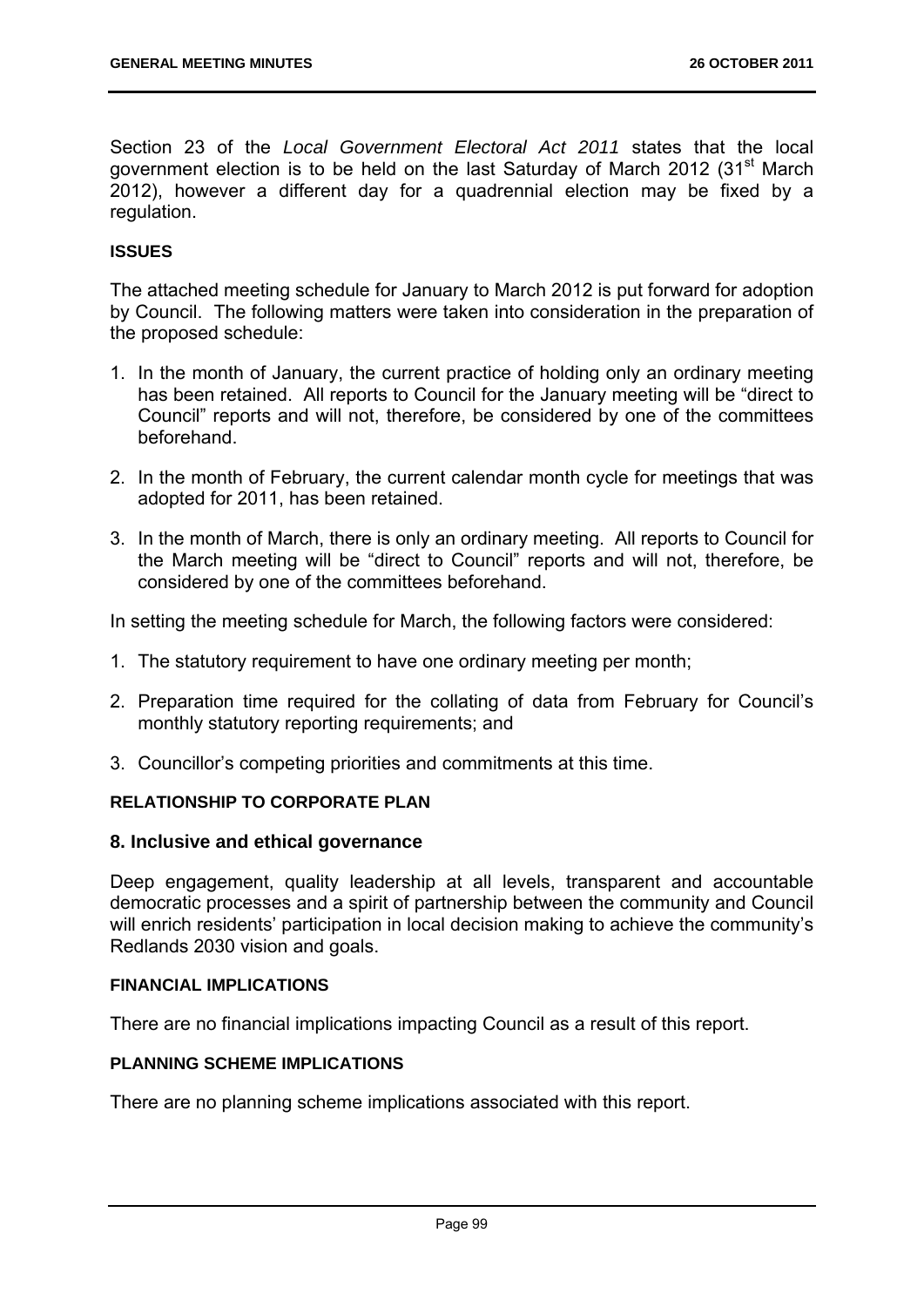# **CONSULTATION**

Consultation has occurred with the Executive Leadership Group and with the Meetings & Registers Team.

#### **OPTIONS**

# **PREFERRED**

That Council resolve to adopt the attached schedule of dates and times for ordinary meetings and standing committee meetings from January 2012 to March 2012.

# **ALTERNATIVE**

That Council resolve to adopt an amended calendar of meeting dates.

# **OFFICER'S/COMMITTEE RECOMMENDATION/ COUNCIL RESOLUTION**

| Moved by:    | <b>Cr C Ogilvie</b> |
|--------------|---------------------|
| Seconded by: | <b>Cr T Bowler</b>  |

**That Council resolve to adopt the attached schedule of dates and times for ordinary meetings and standing committee meetings from January 2012 to March 2012.**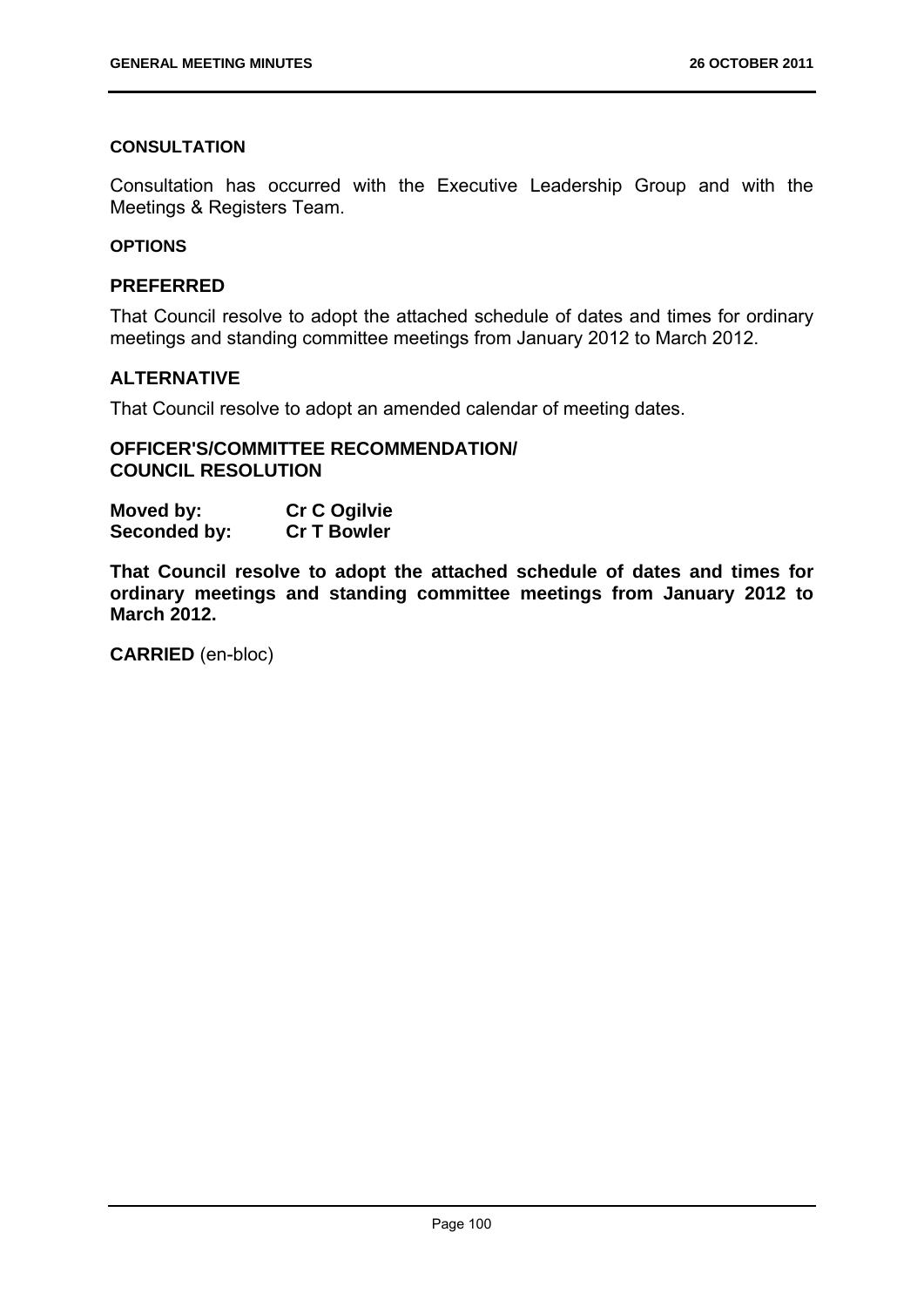| <b>REDLAND CITY 2012 ELECTION</b> | <b>14.2.3 ELECTORAL COMMISSION QUEENSLAND COSTING ESTIMATES FOR</b> |
|-----------------------------------|---------------------------------------------------------------------|
| <b>Dataworks Filename:</b>        | <b>GOV 2012 Local Government Elections</b>                          |
| <b>Responsible Officer:</b>       | <b>Luke Wallace</b><br><b>Manager Corporate Governance</b>          |
| Author:                           | <b>Trevor Green</b><br><b>Senior Advisor Environmental Health</b>   |

#### **EXECUTIVE SUMMARY**

The Electoral Commission of Queensland is responsible for the conduct of local government elections and by-elections in Queensland. The Commission has advised that elections are to be conducted on a full cost recovery basis, with Queensland local governments charged according.

The Commission has advised that their 2011–12 charges to Council are estimated at quadrennial election (\$580,928), establishment of a Local Government Elections Branch within the Department (\$17,711) and operational costs for the new branch (\$35,421); making a total estimated cost of \$634,060. Council has budgeted \$700,000 this financial year for the election.

#### **PURPOSE**

To provide Council with:

- 1. An indicative cost from the Electoral Commission of Queensland (ECQ) for the March 2012 quadrennial elections; and
- 2. Advice on additional ECQ charges for the set up and yearly operation of a new unit within the commission to plan the quadrennial elections and coordinate byelections that occur on a regular basis.

#### **BACKGROUND**

Under the *Local Government Electoral Act 2011* the Electoral Commission of Queensland is responsible for the conduct of local government elections and byelections in Queensland.

In accordance with section 202 (1) *Local Government Electoral Act 2011*, the Commission has advised that the conduct of local government elections and byelections are to be conducted on a full cost recovery basis, with Queensland local governments charged accordingly.

#### **ISSUES**

The ECQ has been advised that the cost of conducting Local Government elections is to be apportioned on the following basis:

## 1. **Quadrennial election cost:**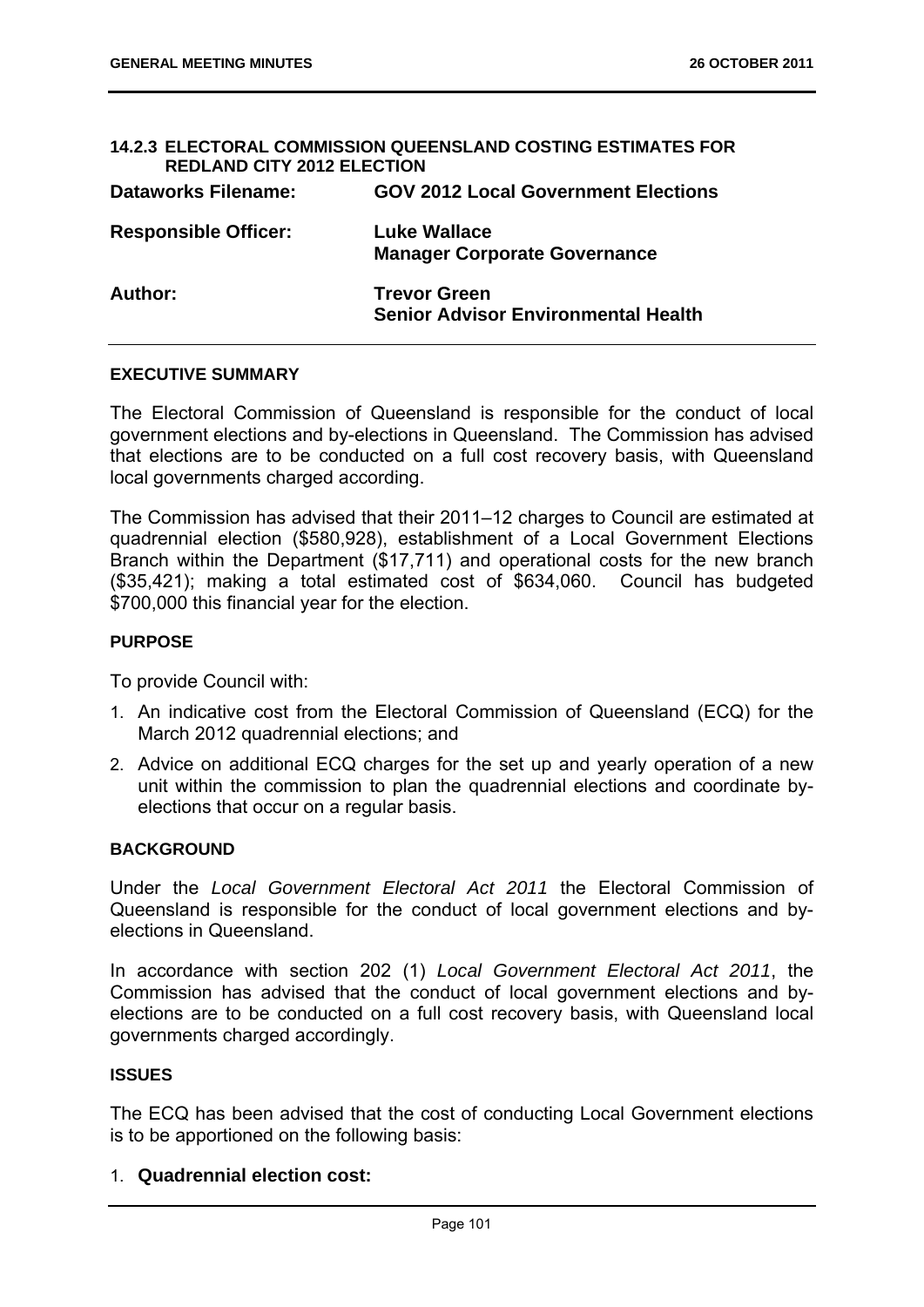- All direct costs attributable to each Council are to be charged accordingly. These costs include venue hire, polling booth staff, printing of ballot papers, scanning of certified lists, (where applicable) office accommodation for returning officers and travel; and
- All indirect (that is, centrally incurred) costs will be apportioned across Councils on a per elector basis. These costs include the call centre, advertising, and information technology costs. The number of electors in each Council as at the Close of Rolls for the quadrennial elections (31 January 2012) will be used for this purpose.

Based on the above prescribed formula, the total cost estimate for the March 2012 quadrennial election for Redland City Council (RCC) is estimated to be \$580,928. This is the best estimate available based on the most up-to-date information, with the final costs to be determined after the election. Final amounts will be confirmed as soon as practicable after the elections.

# 2. **By-elections;**

In the event that a by-election is required to be undertaken in the Redlands, Council will be invoiced for the direct costs incurred.

# 3. **Local Government Elections Branch (LGEB) – cost of establishment**

A small permanent unit within ECQ will be set up to plan the quadrennial elections and coordinate by-elections. The cost of maintaining this unit will be \$1.28 million annually, indexed for future years in accordance with movements in the CPI. Actual costs will be used to allocate this charge across all Councils.

The estimated charge for Redland City Council is \$35,421 for the 2011-12 financial year. An additional one-off charge of \$17,711 will apply to the 2011-12 financial year as a contribution to the set-up costs of the unit.

While the ECQ have advised that the above cost estimates have been calculated as precisely as possible, Councils will be advised of final costs for the actual conduct of the March quadrennial elections as soon as possible after that date. The ECQ anticipates that the first invoice for payment (covering the next quadrennial elections and the first year of operation of the LGEB) will be issued in June 2012. Future invoices for the annual costs of the LGEB will also be issued in June each financial year, with any by-election charges levied as soon as practicable after results are declared.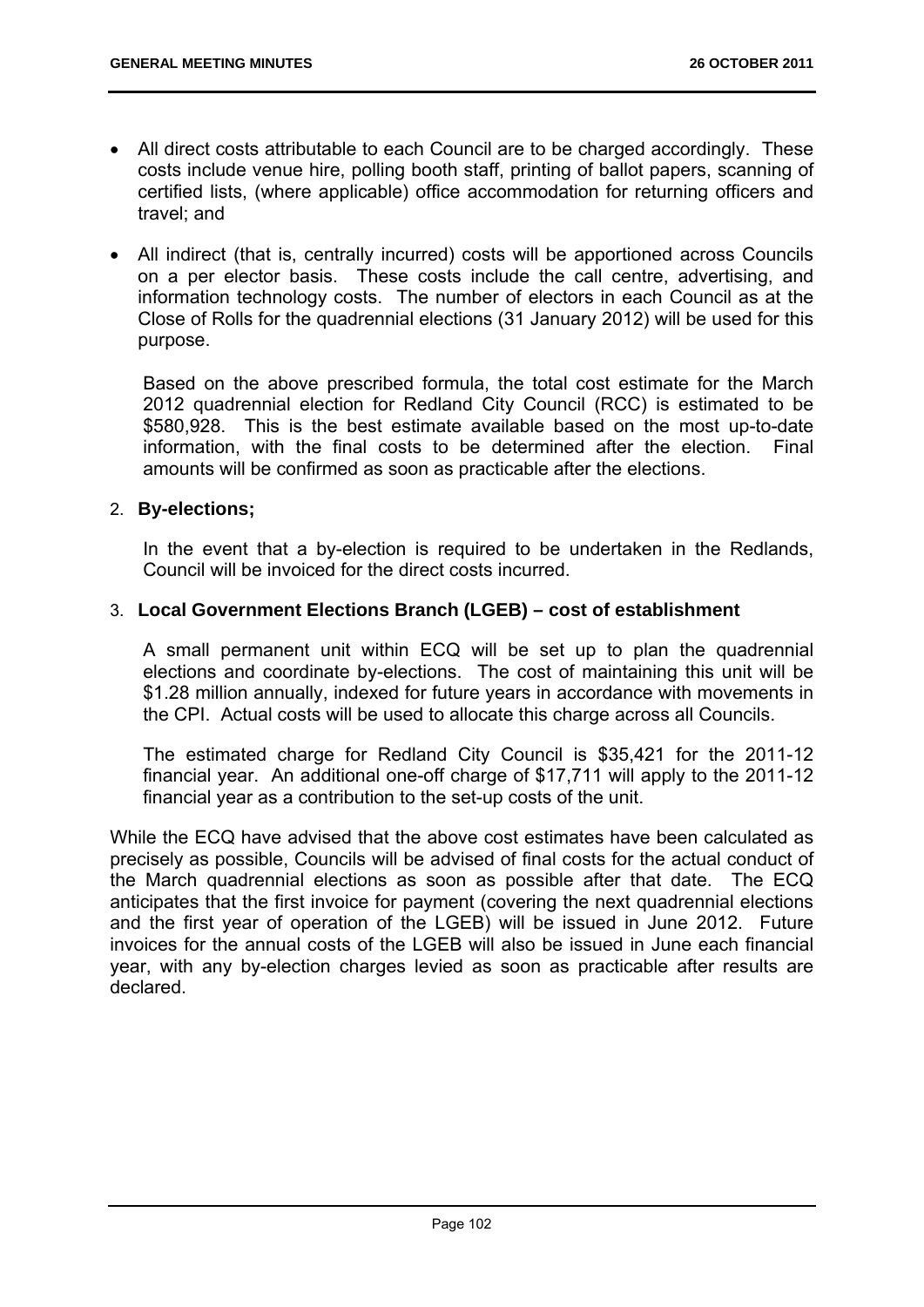# 2011-12 Budget and Estimated Expenditure

| <b>Electoral Commission of Queensland - Estimated Costs</b> |           |
|-------------------------------------------------------------|-----------|
| <b>Election</b>                                             | \$580,928 |
| <b>Local Government Elections Branch -establishment</b>     | \$17,711  |
| Local Government Elections Branch – operational costs       | \$35,421  |
| Total                                                       | \$634,060 |
| <b>Redland City Council Budget Allocation</b>               |           |
| 2011-2012                                                   | \$700,000 |

## **RELATIONSHIP TO CORPORATE PLAN**

## **9. An efficient and effective organisation**

Council is well respected and seen as an excellent organisation which manages resources in an efficient and effective way.

# **FINANCIAL IMPLICATIONS**

This recommendation does not require any change to the current year's budget as funds have already been allocated to account number 10379.001.0037.821601. Budget estimates are detailed in the Issues section of this report.

# **PLANNING SCHEME IMPLICATIONS**

There are no City Planning & Environment implications associated with this report.

# **CONSULTATION**

Consultation has occurred with the Electoral Commission Queensland and the Chief Executive Officer.

# **OFFICER'S RECOMMENDATION**

That Council resolve to note the matters raised in this report and the expected payments to the Electoral Commission of Queensland.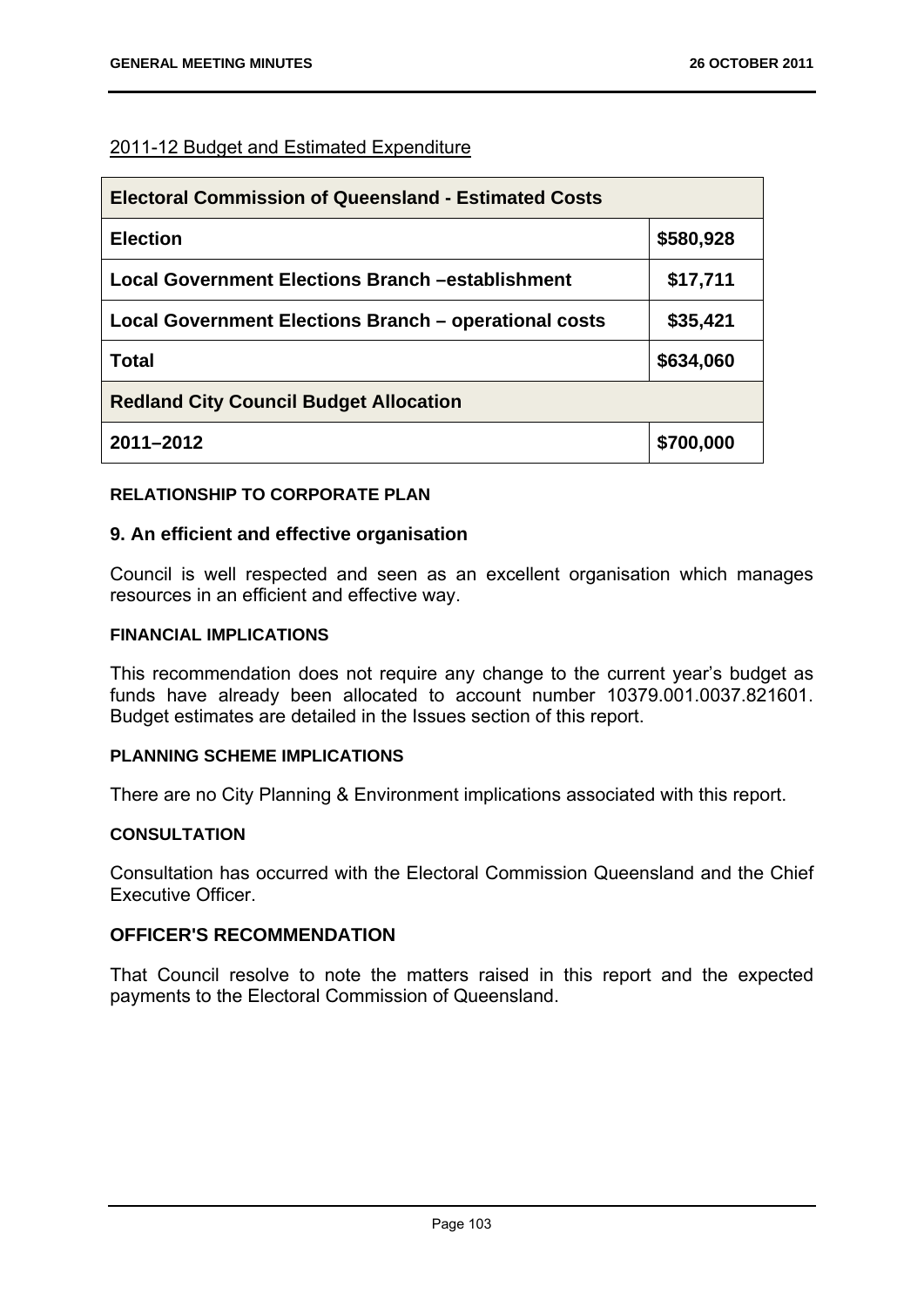**COMMITTEE RECOMMENDATION/ COUNCIL RESOLUTION** 

| Moved by:    | <b>Cr C Ogilvie</b> |
|--------------|---------------------|
| Seconded by: | <b>Cr T Bowler</b>  |

**That Council resolve to:** 

- **1. Note the matters raised in this report and the expected payments to the Electoral Commission of Queensland;**
- **2. Write to the State Government and Opposition objecting to the imposition of the costs of setting up a permanent unit to plan and coordinate local government elections on Councils; and**
- **3. Request a meeting with the Returning Officer once appointed.**

**CARRIED** (en-bloc)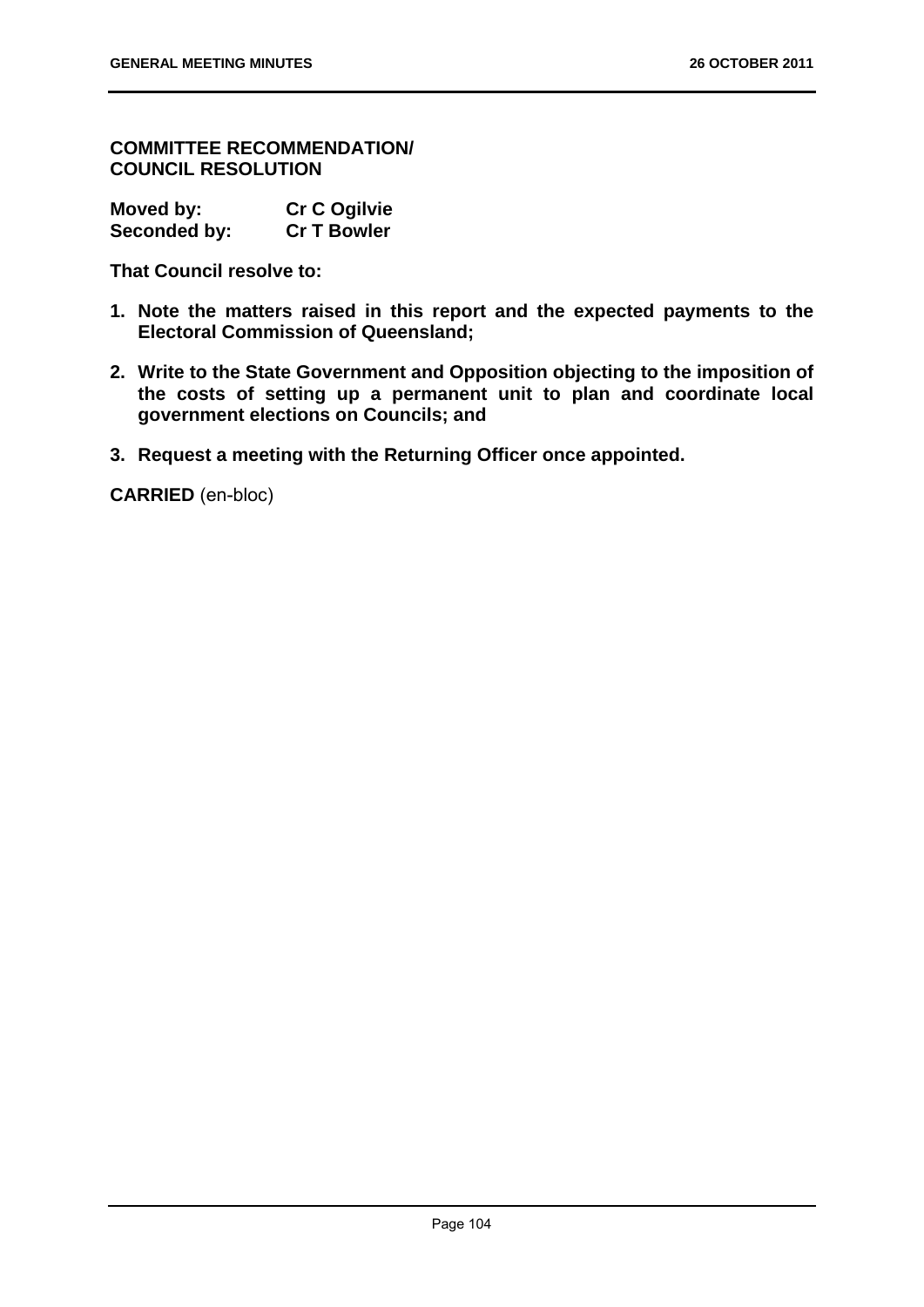**14.2.4 AMENDMENTS TO SUBORDINATE LOCAL LAWS 19 (REGULATED PARKING), 21 (ROADS) AND 2 (ANIMAL MANAGEMENT)** 

| <b>Dataworks Filename:</b>  | L&E Local Law No. 19 - Regulated Parking<br>L&E Local Law No. 21 - Roads<br>L&E Local Law No. 02 - Keeping and Control of<br><b>Animals</b>                                                                                                                                                      |
|-----------------------------|--------------------------------------------------------------------------------------------------------------------------------------------------------------------------------------------------------------------------------------------------------------------------------------------------|
| <b>Attachments:</b>         | <b>Redland City Council Roads (Amendment)</b><br><b>Subordinate Local Law (No. 1) 2011</b><br><b>Redland City Council Regulated Parking</b><br>(Amendment) Subordinate Local Law (No. 1) 2011<br><b>Redland City Council Animal Management</b><br>(Amendment) Subordinate Local Law (No. 1) 2011 |
| <b>Responsible Officer:</b> | <b>Luke Wallace</b><br><b>Manager Corporate Governance</b>                                                                                                                                                                                                                                       |
| Author:                     | <b>Trevor Green</b><br><b>Senior Advisor Environmental Health</b>                                                                                                                                                                                                                                |

# **EXECUTIVE SUMMARY**

Council recently amended *Local Law No. 21 (Roads).* To implement the provisions relating to off-street regulated parking areas, these areas are to be listed in a schedule in the roads subordinate local law.

Schedule 1 of *Subordinate Local Law No. 19 (Regulated Parking)* currently lists offstreet regulated parking areas. The review of the off-street regulated parking areas for inclusion in the roads subordinate local law identified a number of new off-street areas where Council has established a need for regulation of parking, which are not listed in the regulated parking subordinate local law. Therefore, it is considered timely to update the regulated parking subordinate local law to provide a matching schedule with the schedule to be listed in the roads subordinate local law.

There are currently 14 dog off-leash areas operating which are not listed in the schedule of off-leash areas in *Subordinate Local Law No. 2 (Animal Management) 2007*. It is also considered timely and prudent to update the off-leash area listings at this time, as part of the suite of subordinate local law schedule updates.

# **PURPOSE**

The purpose of this report is to amend subordinate local laws to:

Add a schedule of off-street parking areas to *Subordinate Local Law No. 21 (Roads);* 

- 1. Update the schedule of off-street parking areas in Subordinate Local Law No. 19 (Regulated Parking); and
- 2. Update the schedule of dog off-leash areas in Subordinate Local Law No. 2 (Animal Management) 2007.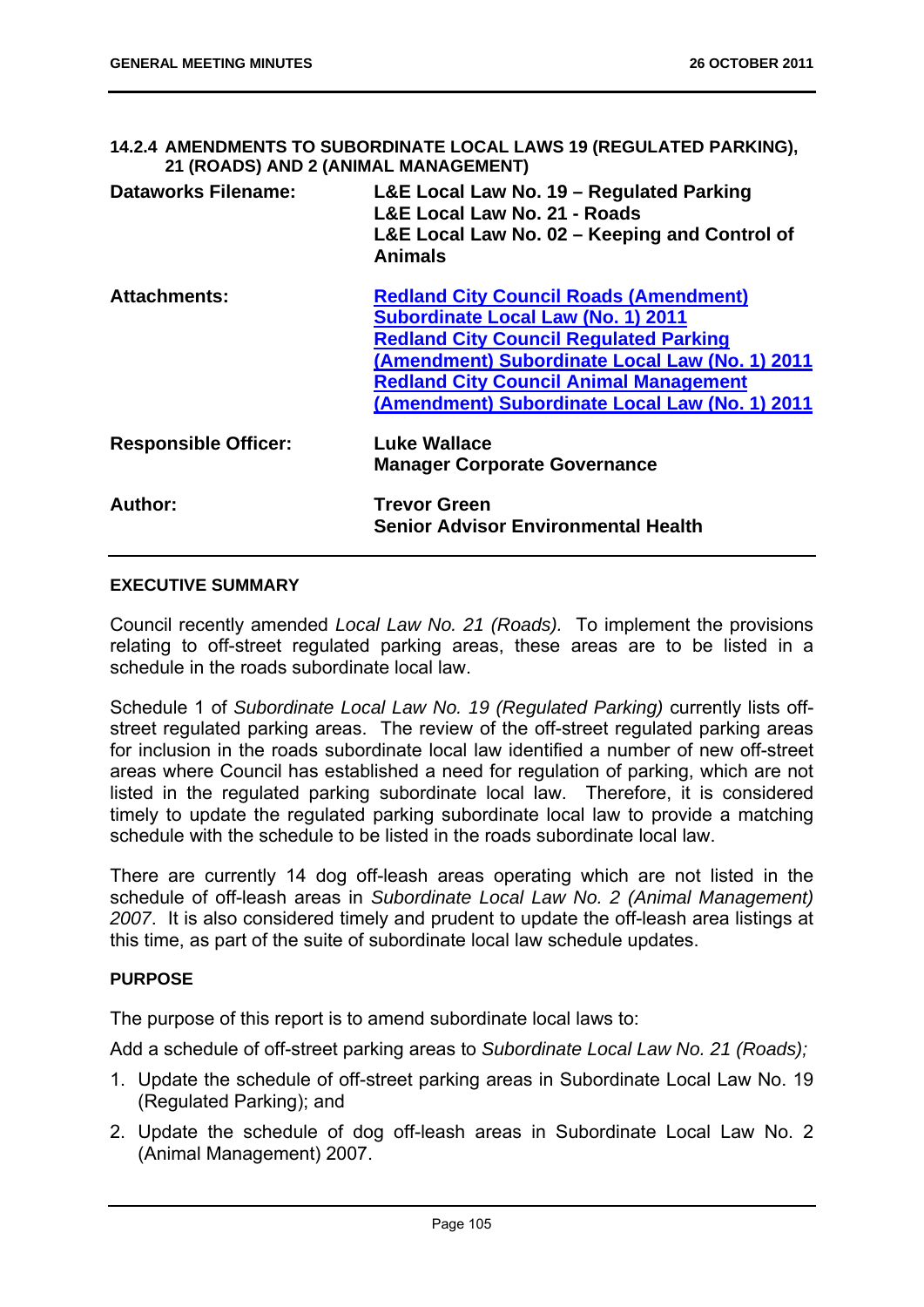# **BACKGROUND**

# *Subordinate Local Law No. 21 (Roads)*

Council recently amended *Local Law No. 21 (Roads)*. Section 33C of the local law was included to control the parking of unregistered vehicles on a road or an off-street regulated parking area. To implement the provisions relating to off-street regulated parking areas, these areas are to be listed in a schedule in the roads subordinate local law.

# *Subordinate Local Law No. 19 (Regulated Parking)*

Off-street regulated parking areas are currently listed in Schedule 1 of *Subordinate Local Law No. 19 (Regulated Parking)*. The review of the off-street regulated parking areas for inclusion in the roads subordinate local law identified a number of new areas where Council has established a need for regulation of parking, that are not listed in the regulated parking subordinate local law. As such, it is proposed to amend the *Subordinate Local Law No. 19 (Regulated Parking)* off-street regulated parking area schedule to include these areas. This will result in both roads and regulated parking local laws having matching schedules.

# *Subordinate Local Law No. 2 (Animal Management) 2007*

Dog off leash areas are listed in Schedule 3 of *Subordinate Local Law No. 2 (Animal Management) 2007*. The listing is usually updated to include new off leash areas when the local law is amended. There are currently 14 off leash areas operating which are not listed in the schedule. It is considered prudent to update the schedule of off- leash area listings at this time, as part of the suite of subordinate local law schedule updates.

## **ISSUES**

The amendment of a subordinate local law is less complex and quicker that the amendment of a local law, as the process does not require a State interest check of the proposed amendments. The amendment of a subordinate local law schedule can be regarded as less sensitive than an amendment of, or introduction of other law provisions, as it is essentially just the updating of the schedule listing. As such, the three subordinate local law schedules are put forward as part of the one report. As the proposed schedule amendments contain no anticompetitive provisions, public interest tests are not required.

The inclusion of the off-street regulated parking area schedule in the roads subordinate local law will facilitate the implementation of the recent amendments to the local law regarding the parking of unregistered vehicles in these areas.

The amendments to the off-street regulated parking area schedule in the regulated parking subordinate local law and the dog off leash areas in the animal management local law are considered to be timely in the circumstances.

At Council's General Meeting 30th March 2011, Council adopted its local law making process under the *Local Government Act 2009*.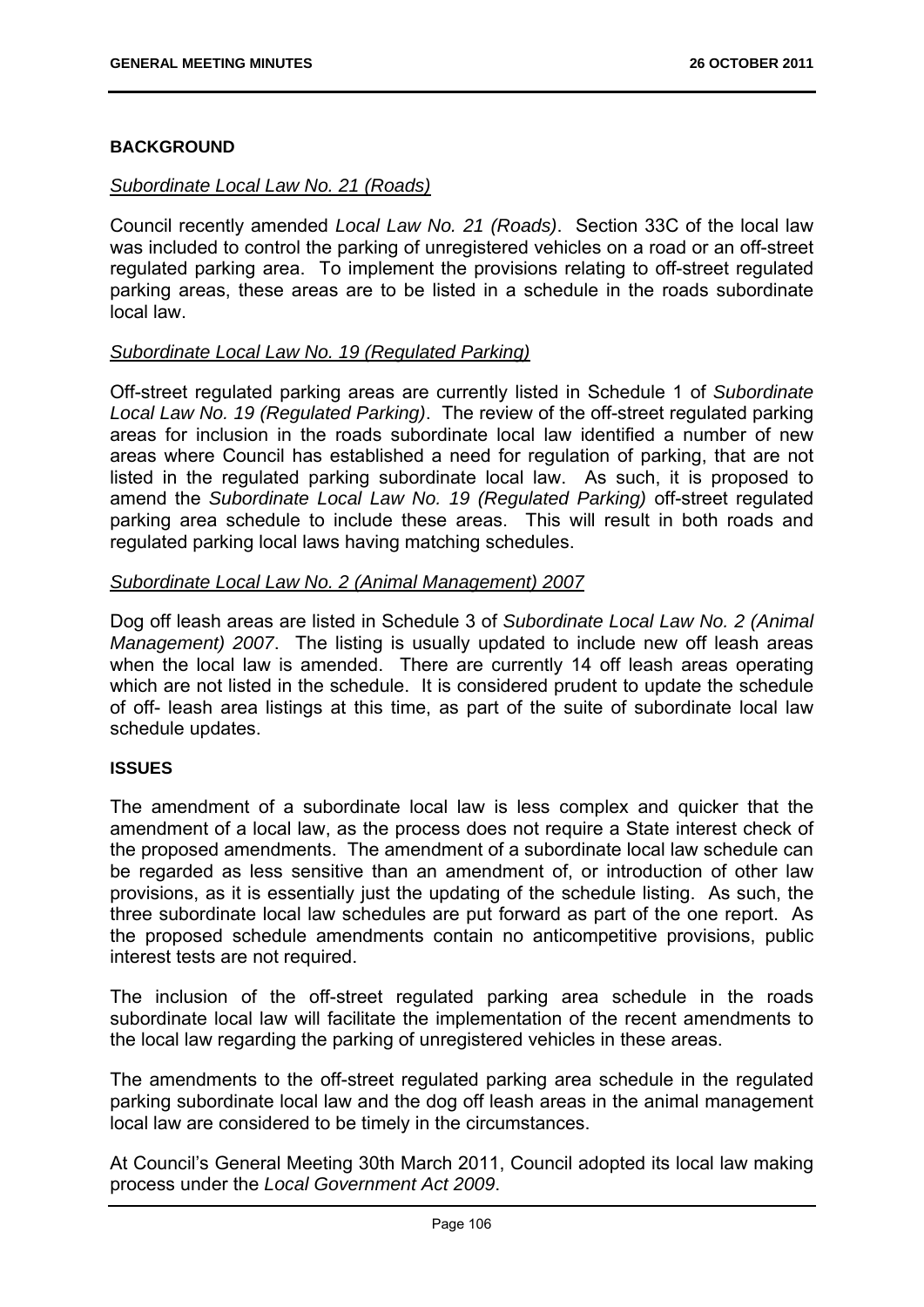The next phase of the local law making process is to conduct appropriate community engagement for the three proposed amending subordinate local laws.

## **RELATIONSHIP TO CORPORATE PLAN**

#### **8. Inclusive and ethical governance**

Deep engagement, quality leadership at all levels, transparent and accountable democratic processes and a spirit of partnership between the community and Council will enrich residents' participation in local decision making to achieve the community's Redlands 2030 vision and goals

8.5 Be transparent and consistent in the way we manage the organisation, its risks and obligations and ensure we are delivering against our priorities

#### **FINANCIAL IMPLICATIONS**

There are no financial implications impacting Council as a result of this report.

#### **PLANNING SCHEME IMPLICATIONS**

There are no City Planning & Environment Group implications associated with this report.

#### **CONSULTATION**

Consultation has occurred with the Infrastructure Planning, Environmental Management, Community Standards and Legal Services groups and King and Company Solicitors.

#### **OPTIONS**

## **PREFERRED**

That Council resolve as follows:

- 1. To propose to make *Redland City Council Roads (Amendment) Subordinate Local Law (No. 1) 2011;*
- 2. To propose to make Redland City Council Regulated Parking (Amendment) Subordinate Local Law (No. 1) 2011;
- 3. To propose to make Redland City Council Animal Management (Amendment) Subordinate Local Law (No. 1) 2011; and
- 4. To conduct the consultation phase of the local law making process for the amendment subordinate local laws.

## **ALTERNATIVE**

Not to proceed with the local law making processes to amend the subordinate local laws.

# **OFFICER'S RECOMMENDATION**

That Council resolve to: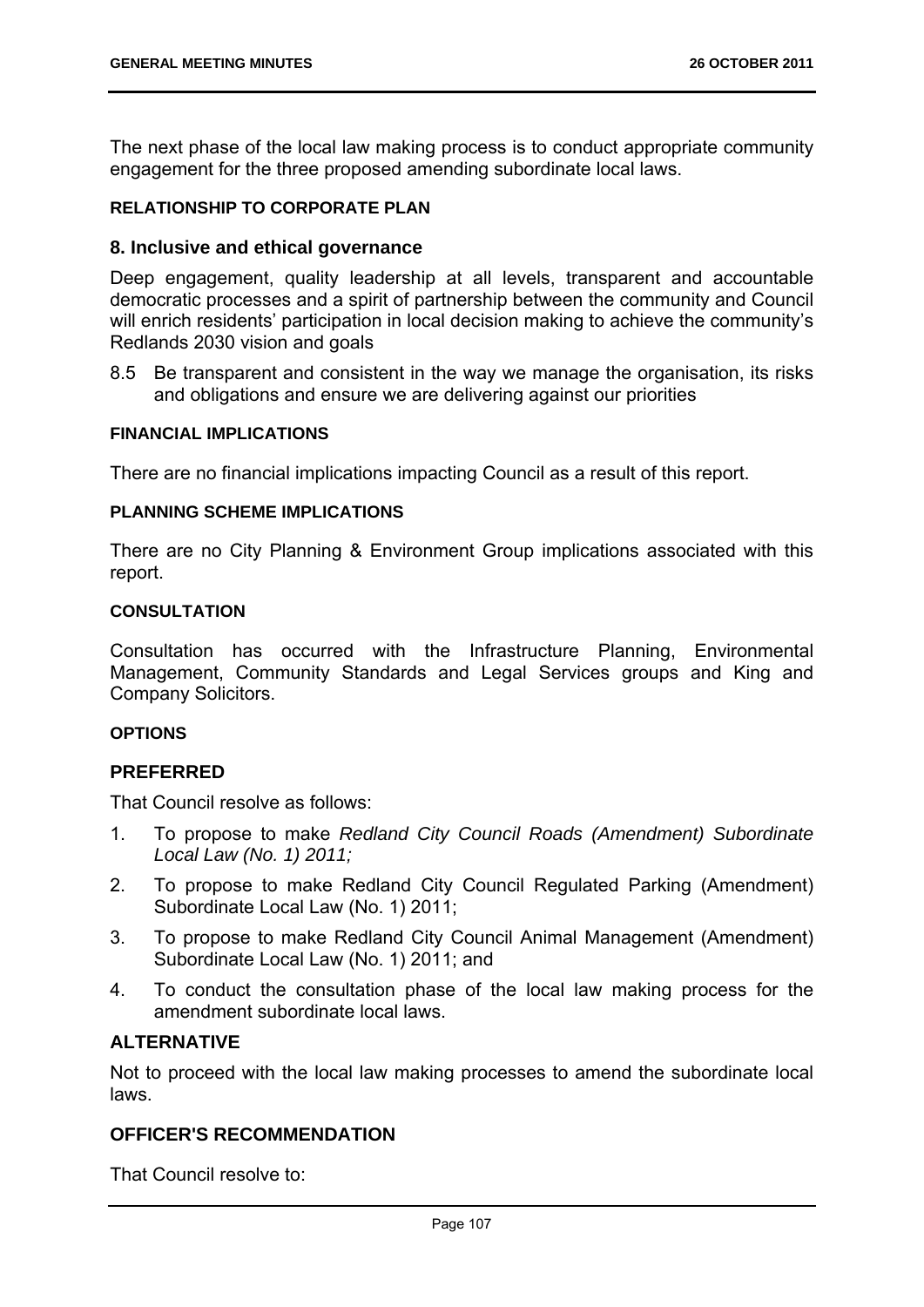- 1. Propose to make Redland City Council Roads (Amendment) Subordinate Local Law (No. 1) 2011;
- 2. Propose to make Redland City Council Regulated Parking (Amendment) Subordinate Local Law (No. 1) 2011;
- 3. Propose to make Redland City Council Animal Management (Amendment) Subordinate Local Law (No. 1) 2011; and
- 4. Conduct the consultation phase of the local law making process for the amendment subordinate local laws.

## **COMMITTEE RECOMMENDATION/ COUNCIL RESOLUTION**

| Moved by:    | Cr C Ogilvie       |
|--------------|--------------------|
| Seconded by: | <b>Cr T Bowler</b> |

**That this item be deferred, for further discussion, to the Corporate Services & Governance Committee meeting scheduled for 23 November 2011.** 

**CARRIED** (en-bloc)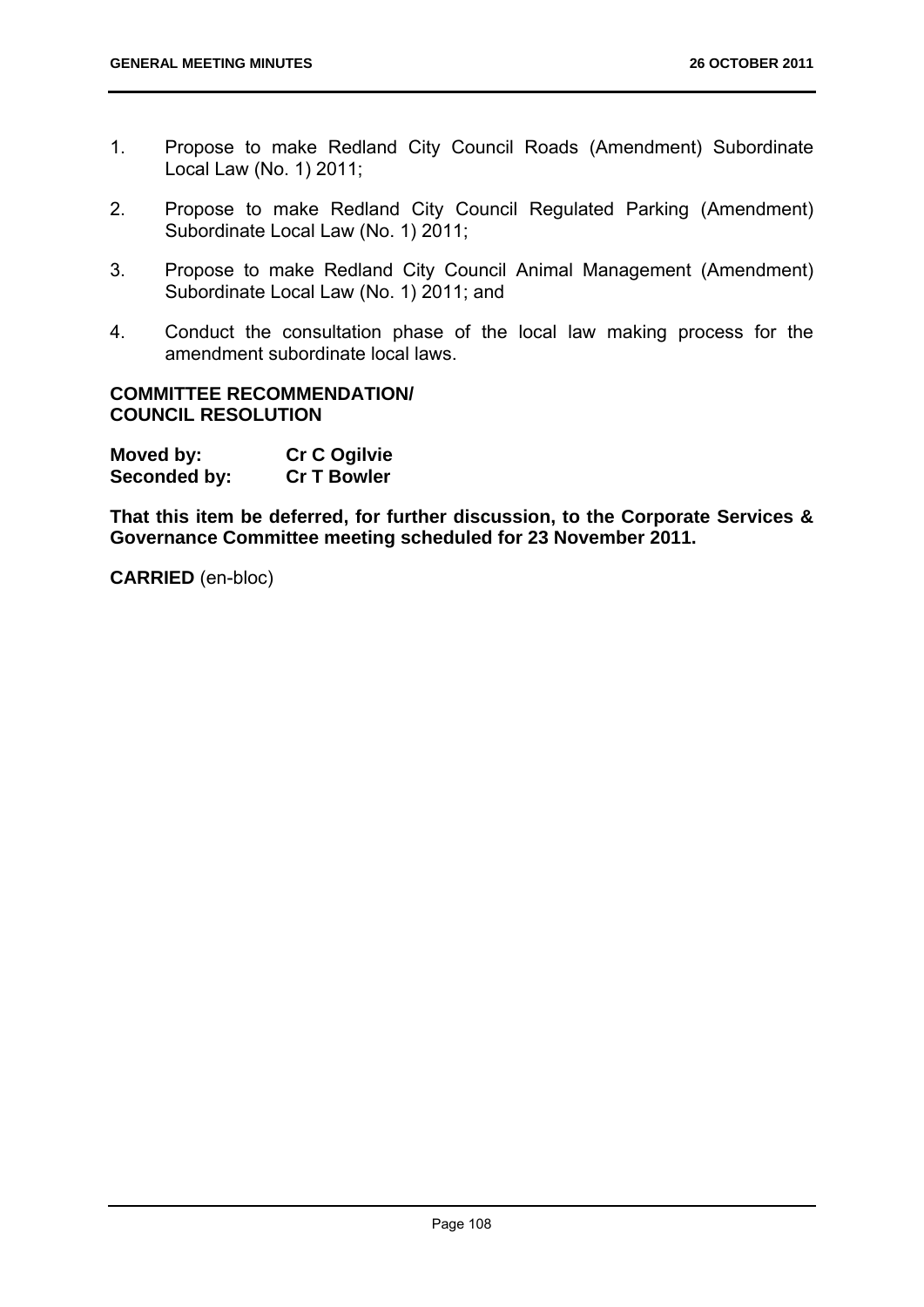| 14.2.5 DISASTER MANAGEMENT PLAN 2011 |                                                                          |
|--------------------------------------|--------------------------------------------------------------------------|
| <b>Dataworks Filename:</b>           | <b>CS Local Disaster Management Plan</b>                                 |
| Attachment:                          | 2011 Disaster Management Plan                                            |
| <b>Responsible Officer:</b>          | <b>Nick Clarke</b><br><b>General Manager Governance</b>                  |
| Author:                              | <b>Michael Morrison</b><br><b>Senior Consultant Emergency Management</b> |

#### **EXECUTIVE SUMMARY**

Redland City Council is required to prepare a local plan for disaster management in the local government's area under Part 3, *Disaster Management Act 2003 (*Disaster Management Plans and Guidelines). Redland City disaster management arrangements, which comprises a comprehensive series of plans and procedures were written between 2004 and early 2007. These documents, which detail Council's capacity to respond to a disaster event, were approved by Council through this same timeframe.

In the intervening period, community risk and vulnerability to communities, infrastructure and the environment in the city have changed and as a consequence a comprehensive review process of Council's disaster management arrangements was commenced in late 2009 and completed in early 2010 resulting in a re-write of the plan and other procedures in accordance with established planning guidelines.

In 2010, the *Disaster Management Act 2003* (the Act) was amended significantly and as a consequence of these amendments, there was a need to revise the plan to ensure that Council continued to comply with the legislative requirements.

As a consequence, this plan is now required to be presented to Council for approval in accordance with Section 80(1) (b) of the Act.

It is recommended that this version of the plan is approved.

#### **PURPOSE**

To present to Council an updated *Disaster Management Plan* for approval in accordance with requirements of State legislation.

#### **BACKGROUND**

Local government is compelled by State legislation to prepare a plan that ensures it has an effective disaster response capability (Section 80(1) (a), *Disaster Management Act 2003*). To achieve this, in 2004, a comprehensive risk management study was undertaken by Council.

This process identified key risks and vulnerabilities created by natural occurring hazards that could impact the Redlands community. The outcomes of this study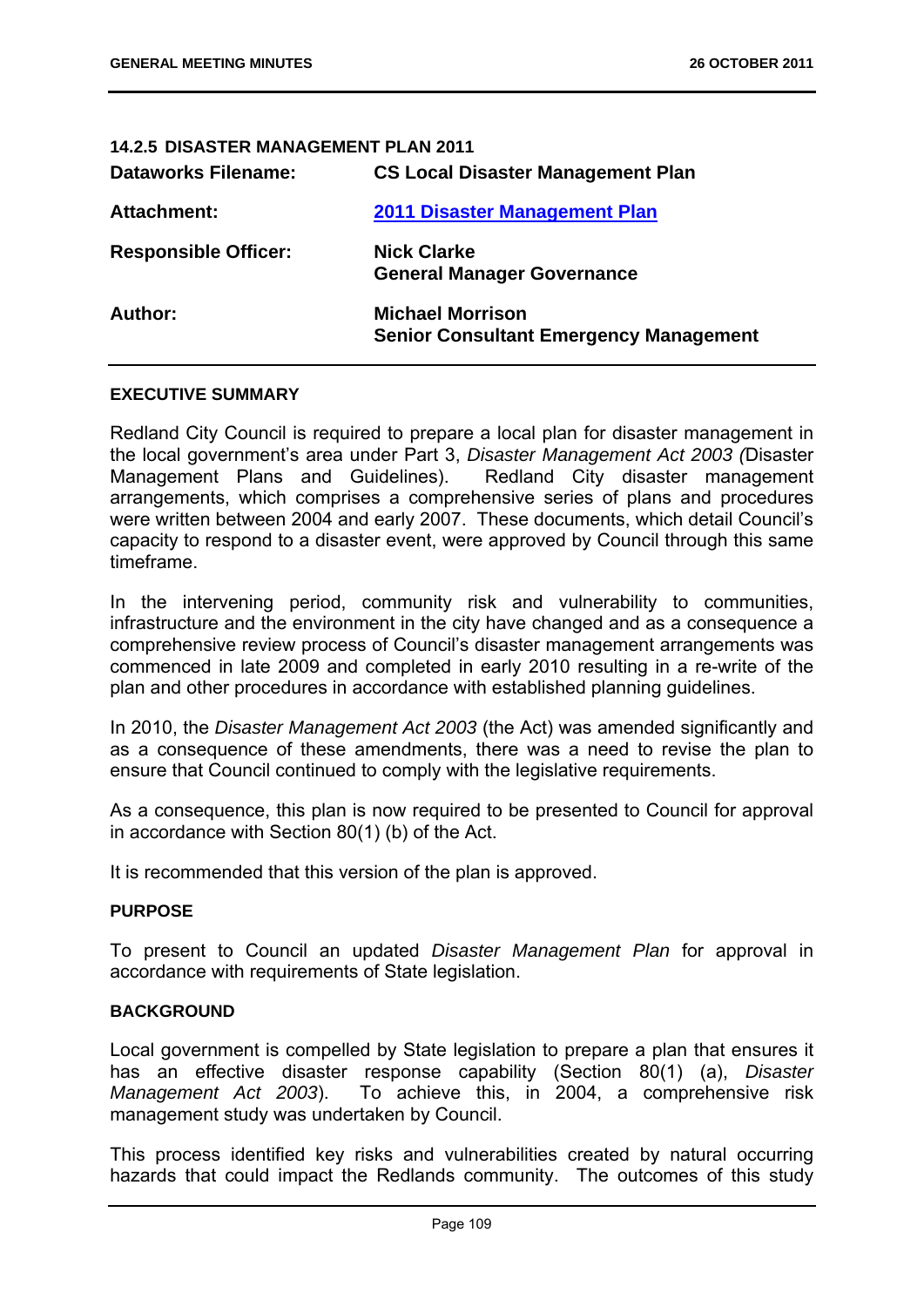were drawn on in the development of a range of disaster management response and recovery arrangements.

Since this study was completed, the city's character, demographics and infrastructure have changed significantly, hazard characteristics and types have altered and as a consequence the community's vulnerability to these changes has increased.

Disaster management arrangements need to keep pace with these and consequently it was seen to be beneficial and timely to revise the current plans to reflect these changed conditions.

## **ISSUES**

- Queensland's Disaster Management arrangements are predicated on a threetiered system of support, namely local government, district or regional and State. Local government is seen to be the primary organisation responsible for the safety and sustainability of its community and as such is required to develop arrangements that specifically cater for its community's' needs.
- Disaster management plans require continual updating to keep pace with changing community needs. There is no time requirement to revise plans however, there is a need to review plans and arrangements on a regular basis to ensure their currency and accuracy.
- The revised plan has been developed in accordance with current planning guidelines, namely:
	- o Queensland Disaster Management Planning Guidelines 2005; and,
	- o Queensland Disaster Management Groups Governance Guidelines.

# **RELATIONSHIP TO CORPORATE PLAN**

## **7. Strong and connected communities**

Our health, wellbeing and strong community spirit will be supported by a full range of services, programs, organisations and facilities, and our values of caring and respect will extend to people of all ages, cultures, abilities and needs.

7.10 Minimise the impact of disasters by improving community preparedness and our capacity to respond effectively to support the community when disasters occur

## **FINANCIAL IMPLICATIONS**

There are no financial implications impacting Council as a result of this report. However, there will be ongoing routine costs associated with implementation aspects of the plan including but not limited to regular training of Council officers, development and delivery of exercises and ongoing enhancement of systems and processes to ensure an effective disaster response.

# **PLANNING SCHEME IMPLICATIONS**

There are no planning scheme implications.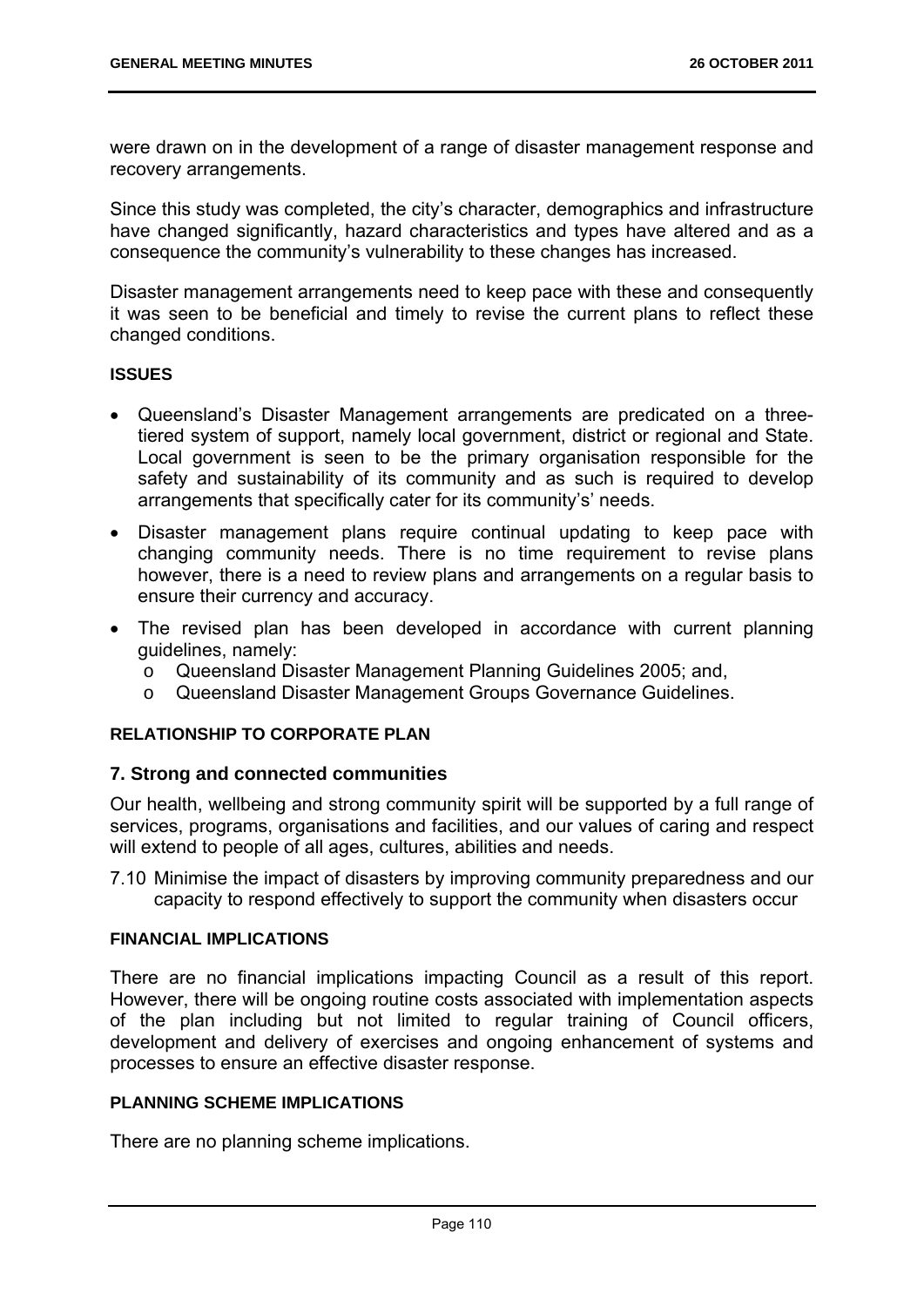## **CONSULTATION**

A draft plan was distributed to the Redland City's Local Disaster Management Group (LDMG) in August 2011 for consideration and comment. Queensland Police Service (the agency responsible for disaster response) and the Department of Community Safety have provided advice and support through the development process.

# **OFFICER'S/COMMITTEE RECOMMENDATION/ COUNCIL RESOLUTION**

| Moved by:    | <b>Cr C Ogilvie</b> |
|--------------|---------------------|
| Seconded by: | <b>Cr T Bowler</b>  |

**That Council resolve to:** 

- **1. Note the contents of the revised Redland City Disaster Management Plan; and**
- **2. Approve the plan in accordance with the requirements of the** *Disaster Management Act 2003* **namely, Section 80(1) - The functions of local government under this Act are as follows (b) to approve its local disaster management plan prepared under Part 3.**

**CARRIED** (en-bloc)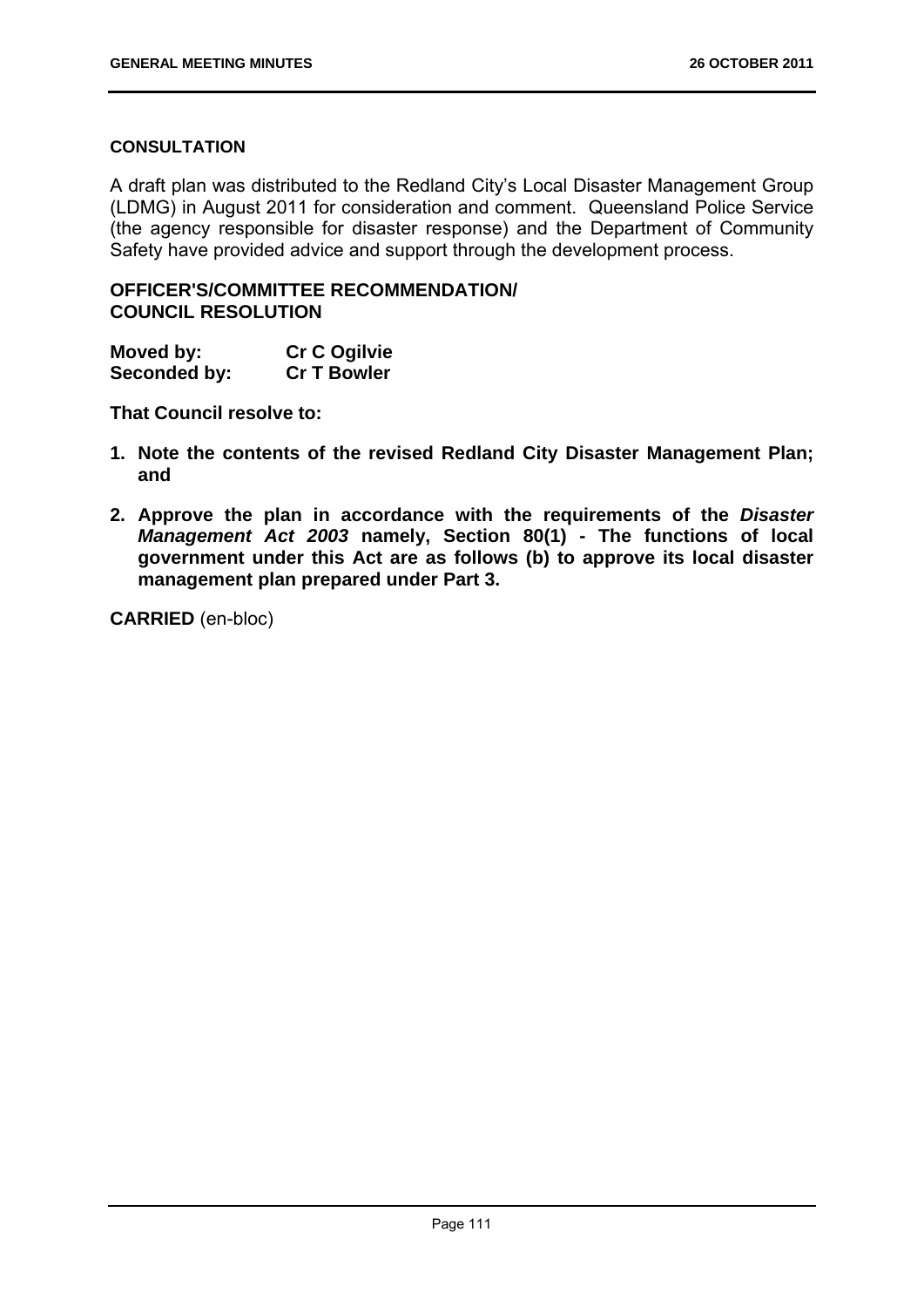| <b>OFFICE OF CEO</b><br>14.3                 |                                                              |
|----------------------------------------------|--------------------------------------------------------------|
| <b>14.3.1 REINTEGRATION OF REDLAND WATER</b> |                                                              |
| <b>Dataworks Filename:</b>                   | <b>GOV Establishment - Business Units - Redland</b><br>Water |
| <b>Responsible Officer:</b>                  | <b>Gary Stevenson</b><br><b>Chief Executive Officer</b>      |
| Author:                                      | <b>Gary Stevenson</b><br><b>Chief Executive Officer</b>      |

#### **EXECUTIVE SUMMARY**

Redland Water will be reintegrated with Redland City Council effective 1 July 2012. Transition planning has commenced and State Government legislation is currently being considered by Parliament. Council direction is required on some fundamental policy and structural issues.

#### **PURPOSE**

Council is requested to adopt the Corporate Structure to accommodate the reintegration of Redland Water and is also requested to consider some aspects of its initial business philosophy for the commercialised Redland Water business.

#### **BACKGROUND**

On 8 August 2011, Council resolved to withdraw from Allconnex Water and to restore the Redland Water business. Other Participating Councils have also resolved to withdraw from Allconnex Water. State Government has prepared the *South-East Queensland Water (Distribution and Retail Restructuring) and Other Legislation Amendment Bill 2011* (the Bill) to facilitate this, which was tabled in Parliament on 11 October 2011.

The Bill dictates that Redland Water will be a Significant (Commercialised) Business Activity as defined in the *Local Government Act 2009* and the *Local Government (Beneficial Enterprises and Business Activities) Regulation 2010.* 

The Bill also requires the establishment of a Retransfer Staff Support Framework which is currently subject to negotiations with unions. In essence this framework is intended to preserve employees' rights, provide employment security and ensure that the transfer is fair and equitable for employees. It will apply to all Allconnex Water employees including senior executive employees. The Framework will therefore impose some constraint on the Redland Water business development in its formative stages.

The Bill also imposes significant statutory compliance obligations on Redland Water that previously was not required, but will be translated from the SEQ water reforms, including (but not limited to) the following;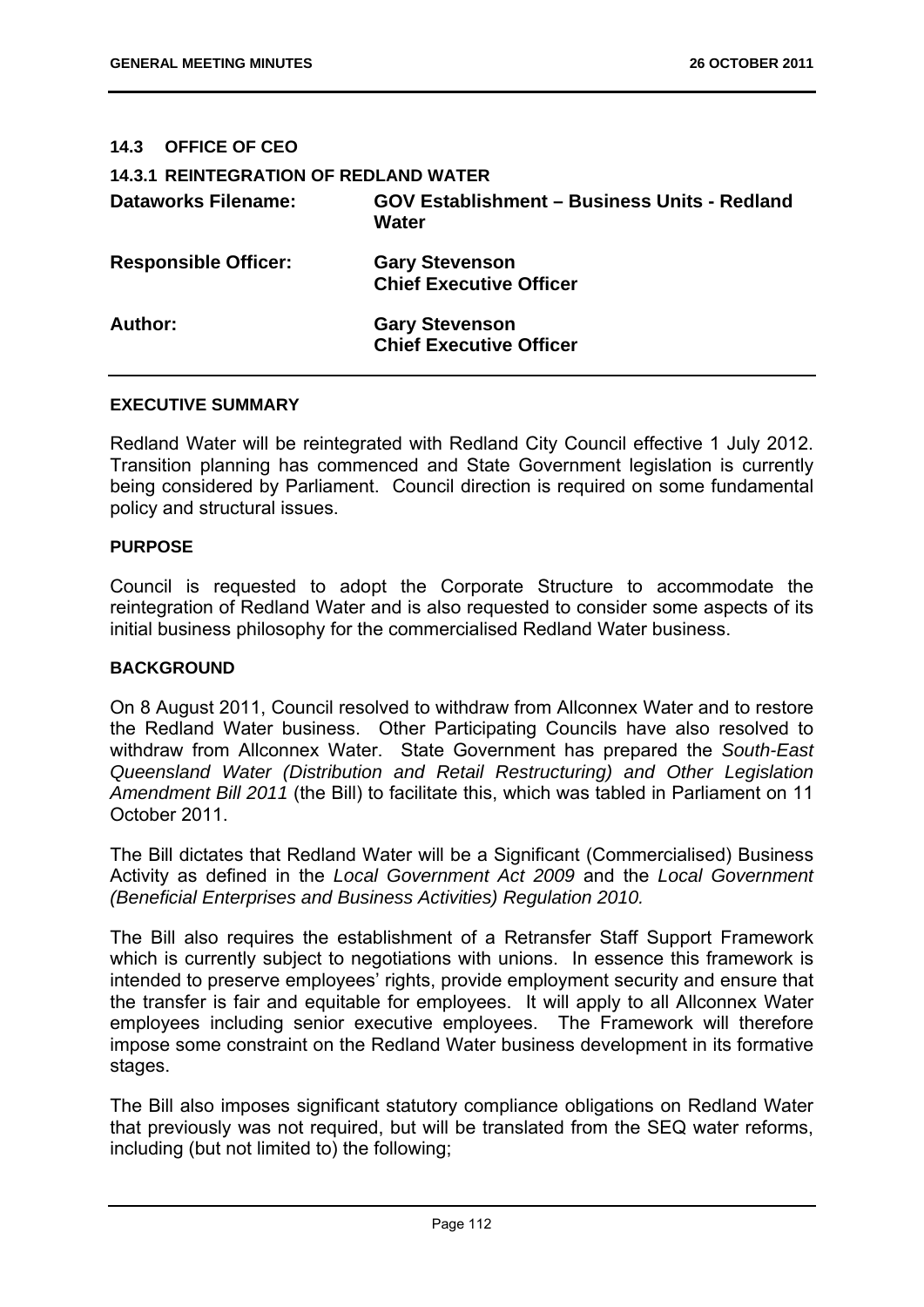- comprehensive pricing oversight (and possible future price determination) by Queensland Competition Authority
- oversight by the Queensland Energy and Water Ombudsman
- Water and Wastewater NETSERV planning requirements
- Customer Water and Wastewater Code
- Customer Service Charter requirements
- SEQ Design and Construction Code requirements
- Price Capping requirements
- Price Mitigation Plan requirements

These compliance requirements will have a direct impact on the business operation and resource requirements of Redland Water which will flow onto its cost of operation and water pricing.

#### **DISCUSSION**

## **Commercialisation**

Originally when Council established Redland Water as a commercialised business activity it commissioned Arthur Andersen (consultants) to conduct a Public Benefit Assessment, as it was required to do by the then legislation. At its Special Meeting on 30 July 1997, Council resolved to commercialise the water and wastewater operations effective from 1 July 1998. Redland Water operated as a commercialised business activity until it was transferred to Allconnex Water on 30 June 2010.

The Local *Government (Beneficial Enterprises and Business Activities) Regulation 2010*, defines the principles of commercialisation as follows;

*"The key principles of commercialisation, for a commercial business unit, are—* 

*(a) clarity of objectives, namely that the local government—* 

- *(i) gives the unit clear and non-conflicting objectives; and*
- *(ii) sets specific financial and non-financial performance targets for the significant business; and*
- *(iii) keeps activities relating to local government policy formulation, or that are of a regulatory nature, separate from the unit, wherever possible; and*
- *(iv) clearly identifies the nature and extent of the community service obligations the unit must perform; and*
- *(v) sets performance targets for the unit's community service obligations; and*
- *(vi) separately costs the unit's community service obligations; and*
- *(vii) appropriately compensates the unit for performing the community service obligations, and discloses details of the compensation to the public;*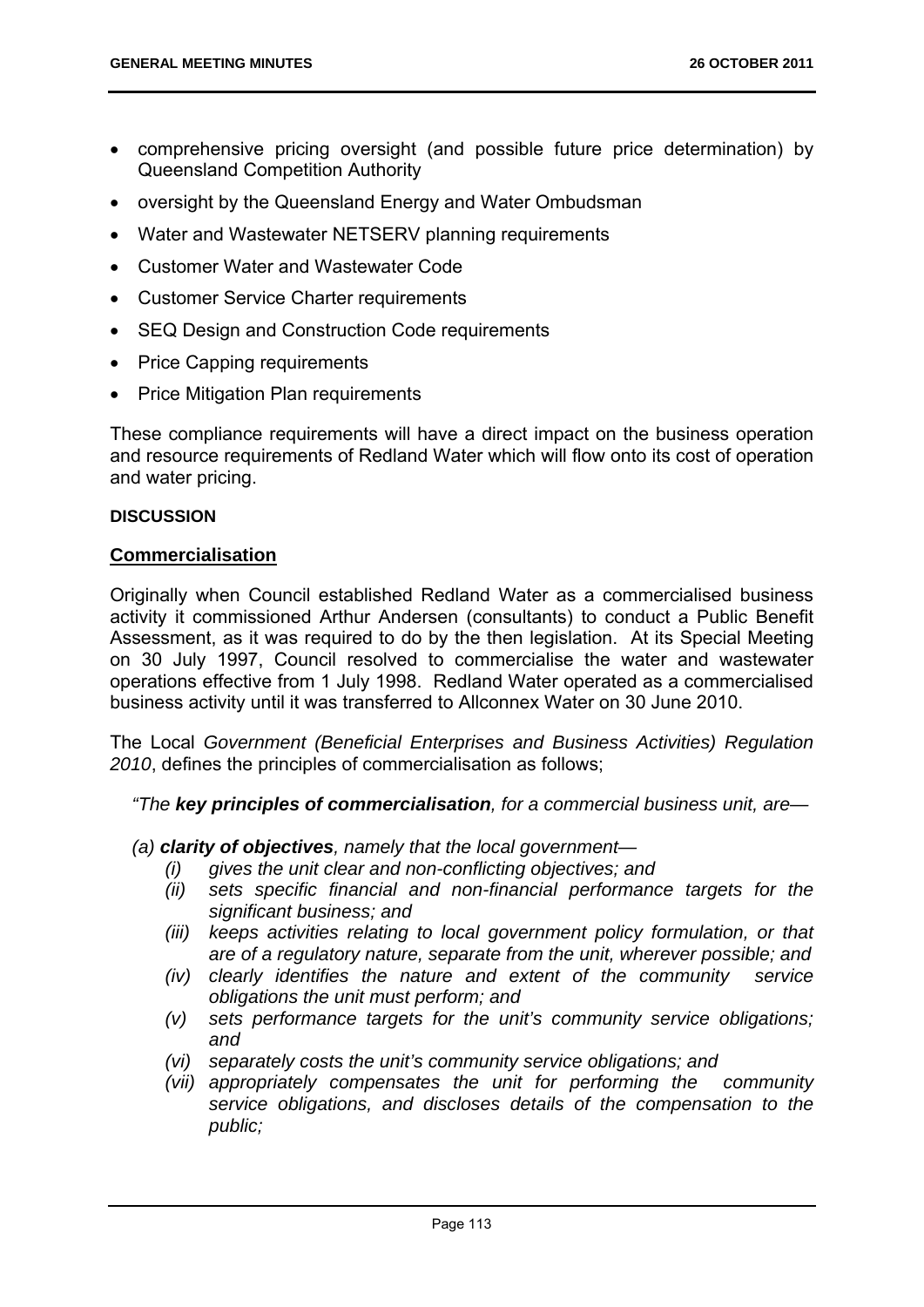*(b) management autonomy and authority, namely that—* 

- *(i) the unit remains at arms-length to the local government, in day-to-day operations; and*
- *(ii) the local government gives the unit autonomy in day-to-day operations, subject to overarching monitoring; and*
- *(iii) any directions the local government gives the unit to achieve noncommercial objectives are given in an open way; and*
- *(iv) the unit uses its best endeavours to ensure the unit meets its performance targets;*

## *(c) accountability for performance, namely that—*

- *(i) the local government monitors the unit's performance against the performance targets; and*
- *(ii) the unit must generally be subject to the management framework of the local government; and*
- *(iii) the unit complies with all laws the local government must comply with; and*
- *(d) competitive neutrality, namely that the unit complies with the competitive neutrality principle by—* 
	- *(i) removing any competitive advantage or competitive disadvantage, wherever possible and appropriate; and*
	- *(ii) promoting efficiency of the use of resources to ensure markets are not unnecessarily distorted."*

Council will be obliged to operate Redland Water in accordance with these principles, which has an impact on Council's decision regarding Corporate Structure, and business philosophy. However the principles do afford some flexibility in their practical application.

Council has no choice but to operate Redland Water as commercialised business activity, however the following sections of this report are intended to facilitate Council's consideration of the commercialisation principles.

## **Corporate Structure**

Redland Water was previously operated as Department of Council headed by a General Manager reporting directly to the Chief Executive Officer. This structure complied fully with the commercialisation principles.

It is proposed that this approach should be restored for the following reasons;

- 1. Complies with statutory commercialisation principles
- 2. Minimises impact on rest of Council operations
- 3. Ensures direct oversight of business reintegration and development by Chief Executive Officer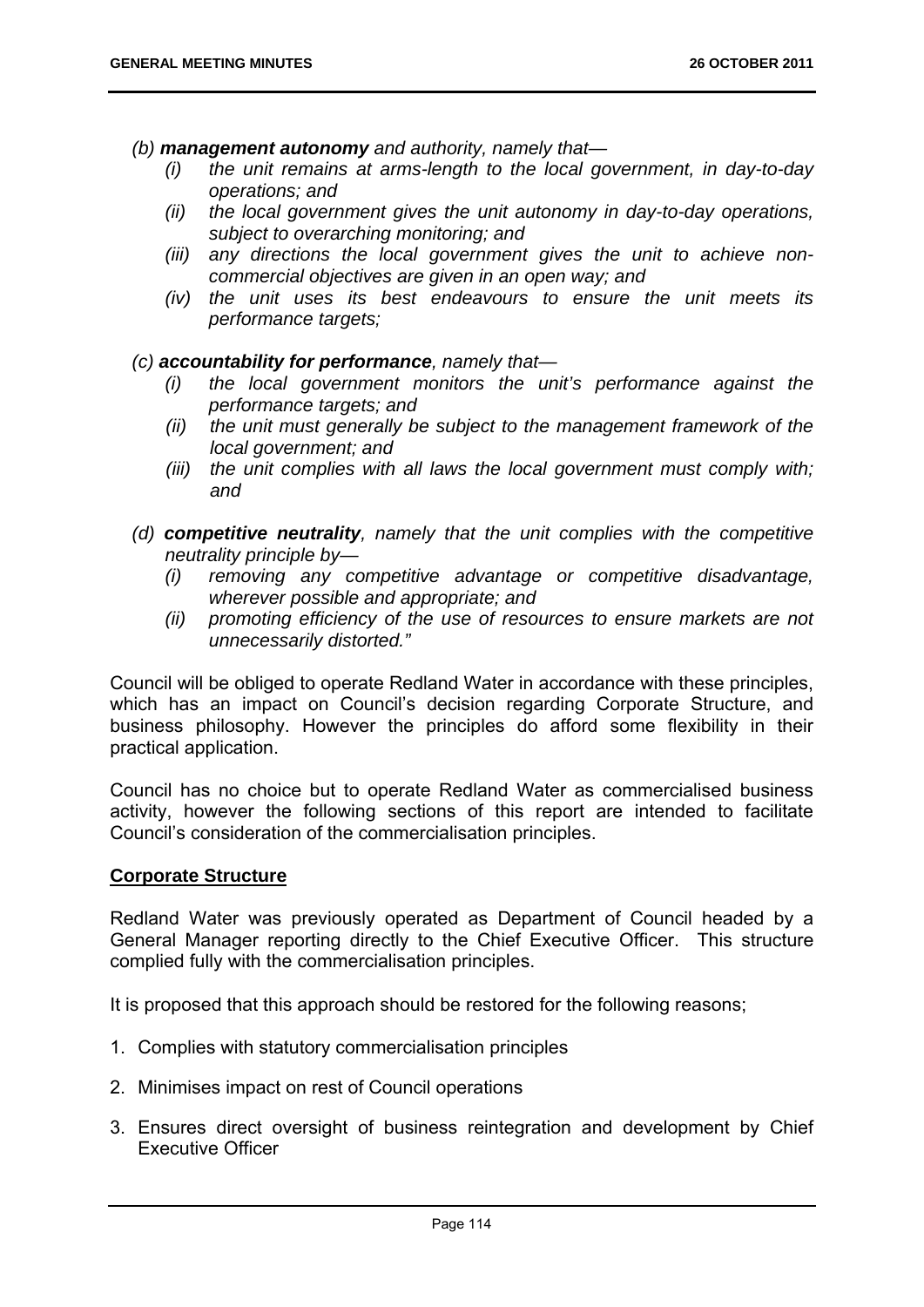4. Re-establishes the previous structure which was familiar to customers and other stakeholders hence minimising disruption.

The alternative of placing Redland Water as a Group under another Department (say City Services) has been considered but would not adequately comply with commercialisation requirements, would be more disruptive to the rest of the organisation, and may be confusing for customers and other stakeholders.

Council is requested to adopt the proposed Corporate Structure (at Departmental level) provisionally at this time to allow for appointment of a General Manager (as part of employee transfer planning) and to facilitate essential early planning for lower level structure and employee transfer in consultation with the General Manager elect. The Corporate Structure will not formally come into effect until 1 July 2012 and a further report to adopt the structure for third level (ie Groups) will be presented to Council for adoption at a later date.

It should be noted that the proposed Corporate Structure has no impact financially on Council as the Redland Water business is entirely self sufficient.

## **Internal Service Arrangements**

Previously Redland Water was a self contained business activity in that it mustered resources sufficient to meet its commercial purposes. However it was heavily dependent on internal service arrangements for several key corporate and operational activities (eg information technology and communications, human resource management, payroll services, fleet services etc…).

During the formation of Allconnex Water, to a significant degree, these internal service arrangements continued through Service Level Agreements struck between Council and Allconnex Water. This was a period of transition called 'soft separation' but was intended to be followed by the elimination or diminution of the level of service provided as Allconnex Water developed its own capabilities ('hard separation').

Redland district employees of Allconnex Water will all transfer back to Redland Water so Redland Water's resourcing will be dictated by the Transfer Schedules. Employees currently providing internal services to Allconnex Water will also be protected by the Retransfer Staff Support Framework.

In the short to medium term therefore the resourcing for Redland Water will be defined by the Transfer Schedules and internal services will continue to be delivered much as they currently are.

In the longer term however (with the advent of natural attrition and the expiry of the Retransfer Staff Support Framework), Redland Water will be in a position to develop preferred service levels and resourcing arrangements. In this regard, in accordance with the commercialisation principles, it should be acknowledged that the internal service arrangements and resourcing for Redland Water may evolve.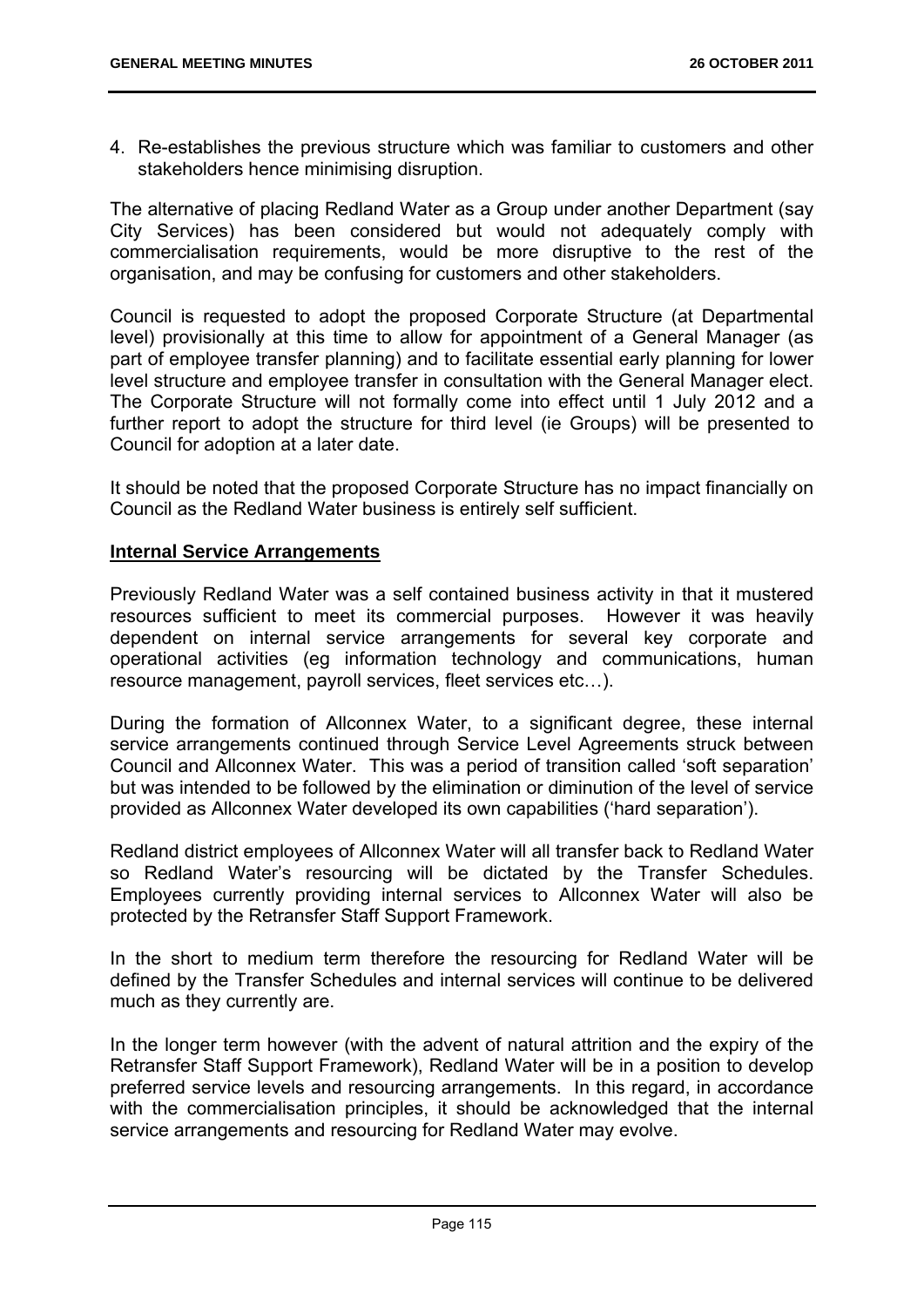As this evolves the business philosophy for Redland Water will also develop. At this time it is not intended to encourage the extreme interpretation of the commercialisation principles whereby Redland water might also undertake 'hard separation' from Council by developing its own corporate resources. It is preferred instead to anticipate that ongoing internal service arrangements continue to apply to ensure that an optimal approach is achieved and that resources are not unnecessarily duplicated. However, Redland water should be entitled to make decisions about the level of service it procures in these internal service arrangements to allow it to comply with the commercialisation principles.

## **Employee Retransfer**

While the Retransfer Staff Support Framework has not yet been finalised, it is appropriate for Council to consider its policy position in relation to the retransfer of employees.

The Retransfer Staff Support Framework will give absolute job security and protection of entitlements for Allconnex Water employees, however it will not arbitrarily dictate the direction of transfer of employees that don't have an obvious transfer path (eg employees in executive or corporate roles). In this regard the three Councils will have responsibility for ultimate transfer decisions by adoption of the Transfer Schedules. This will occur during March/April 2012.

During negotiations on the development of the Retransfer Staff Support Framework, the Chief Executive Officer and his delegates have applied the following general policy approach which is now recommended to Council;

- Any employee who was transferred from Redland Water to Allconnex Water (ie those included in the 2010 Transfer Schedule) should retransfer to Redland Water;
- Any employee who was subsequently employed by Allconnex Water to perform duties that are predominantly dedicated to Redland district should transfer to Redland Water;
- Any employee not covered in the previous two categories, who is considered by Council's Chief Executive Officer, to be suitable for redeployment to a role in Redland Water should be offered the option of voluntary transfer to Redland Water;
- Any employees not covered in the previous three categories should transfer to Gold Coast or Logan City Councils;
- Should the above transfer arrangements result in Redland Water having to employ employees surplus to its operational requirements, Council should claim reimbursement of unavoidable consequential costs from Gold Coast City Council.

Council is requested to endorse this general policy position however, council will ultimately be obliged to comply with the Retransfer Staff Support Framework.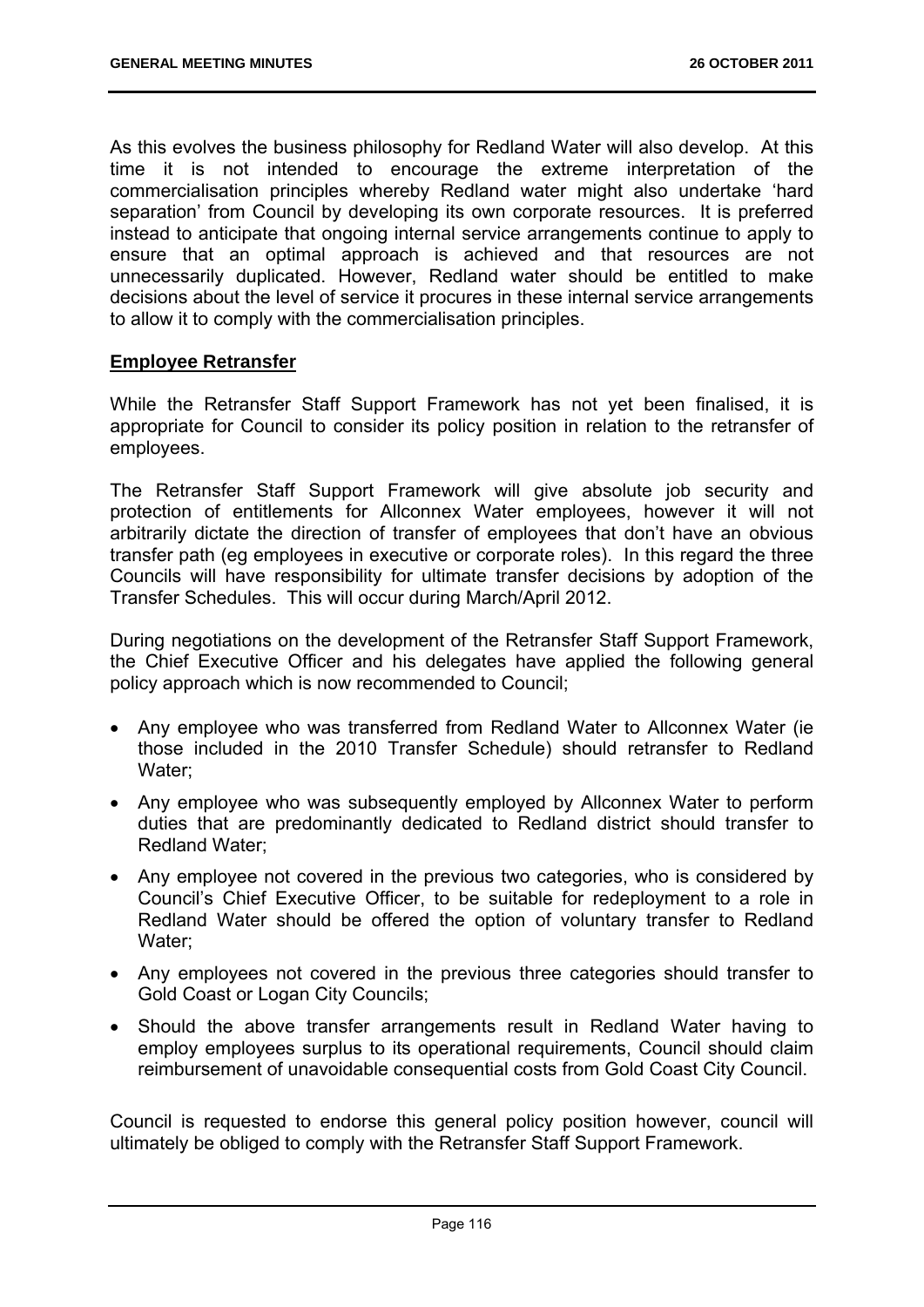# **Customers**

Generally the reintegration of Redland Water will have minimal impact on customers as day to day customer service is likely to continue seamlessly as it did through the transfer to Allconnex Water.

However the re-branding of Redland Water and the associated marketing of new customer contact arrangements (eg website, phone numbers etc…) will require considerable attention.

The *South-East Queensland Water (Distribution and Retail Restructuring) and Other Legislation Amendment Bill 2011* will require Council to issue the water bill on a separate page to the Council rates in future. This separation of the invoices might allow Council to consider the merit of complete separation of Redland Water billing ie separate invoice and separate posting. At a later date Council will be requested to provide direction on this matter.

# **Accommodation**

Since the transfer of some of the Redland Water executive/administrative staff to Beenleigh/Robina, significant changes have been made to Redland City Council office accommodation arrangements in Cleveland to eliminate some previously substandard office accommodation arrangements and to relocate some staff due to structural changes.

It is unlikely that all Redland Water staff will be able to be fully accommodated in the existing Redland City Council offices.

A more detailed assessment of accommodation needs and available options is currently being carried out and recommendations will be presented to Council in due course.

Redland Water operations employees are still accommodated at Council's South Street depot which is expected to be able to continue.

However, Redland Water's water testing laboratory was unable to continue to operate at the Capalaba Water Treatment Plant, and has been renting laboratory space for some time. In reintegrating Redland Water it would be desirable to rationalise this arrangement if possible.

## **Compliance Obligations**

As mentioned earlier in this report, the Bill will impose a number of significant statutory compliance obligations on Redland Water which will necessitate allocation of administrative and technical resources, in particular the very onerous prices oversight obligations to the Queensland Competition Authority. While every other Council-owned water business in Queensland will be subject to the sensible and affordable prices oversight regime that Redland Water previously was subject to, Redland Water of the future will have a much higher order (and much more costly)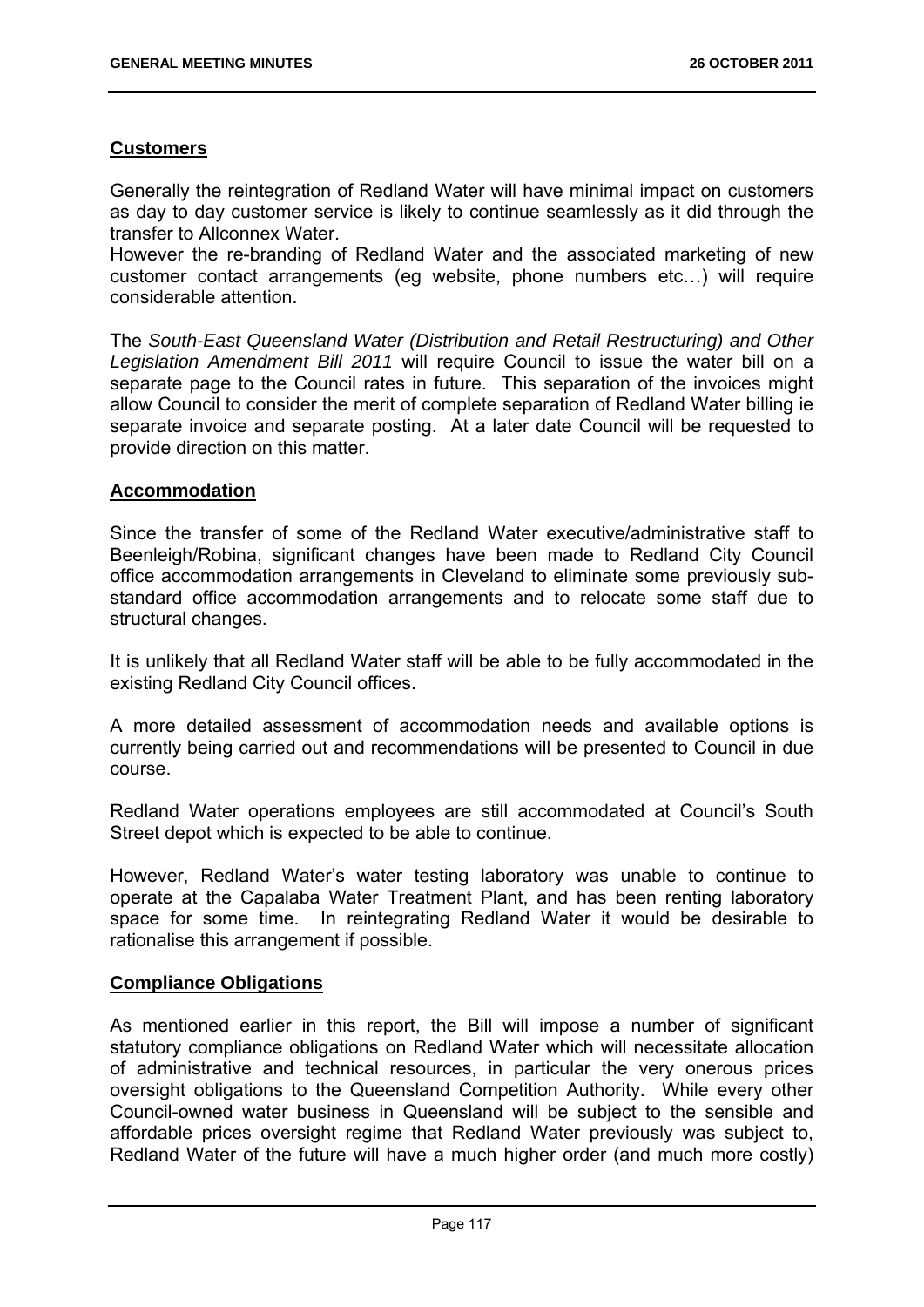obligation akin to that required of the huge SEQ water authorities (QUU and Urban Utilities).

As a further example of potentially unwieldy and costly compliance obligations, the complaints oversight by the Energy and Water Ombudsman (whose operations are required by State Government to be funded by water authorities, including Redland Water in future) appears to be an inefficient, confusing and not value-adding compliance obligation, particularly when the full range of complaints-related statutory arrangements are considered as follows;

- Energy and Water Ombudsman requirements (ref *Energy and Water Ombudsman Act*)
- Queensland Ombudsman requirements which is confusing for the community to have two Ombudsman systems (ref *Ombudsman Act*)
- Administrative action complaints management requirements (ref both *Local Government Act and Judicial Review Act*)
- Local Government Act competitive neutrality complaints requirements (ref both Local Government Act and Queensland Competition Authority Act)
- Misconduct complaints (ref *Crime and Misconduct Act*)

Council intends to restore an efficient water business that can truly contain prices and focus on improving services. Unfortunately the added compliance obligations (illustrated in a small way above) will make it more difficult and more costly.

Interestingly the State Government Department of Local Government and Planning is nearing the conclusion of its efforts to rationalise and stream-line the laws that apply to local government. An extract from former Local Government Minister Boyle's statement is as follows;

*"The review aims to reduce and rationalise the legislative burden to:* 

- enable improved interpretation and understanding of the law by making Local Government legislation easier to use
- eliminate unnecessary and excessive regulatory requirements
- rationalise legislation governing issues where there are important inconsistencies or duplication across statutes
- streamline administrative processes"

However, this further round of water reform is taking Council in the opposite direction of this worthwhile objective. Ironically, this project was borne as a result of the very successful rationalisation of legislation applying to water authorities undertaken a few years earlier.

Further irony can be found in the State Government's announcement on 21 September that;

*"The Bligh Government is continuing to slash red tape in Queensland with the announcement that it will legislate to ensure that all new laws are subject to the Regulatory Assessment Statement (RAS) process. Finance Minister Rachel*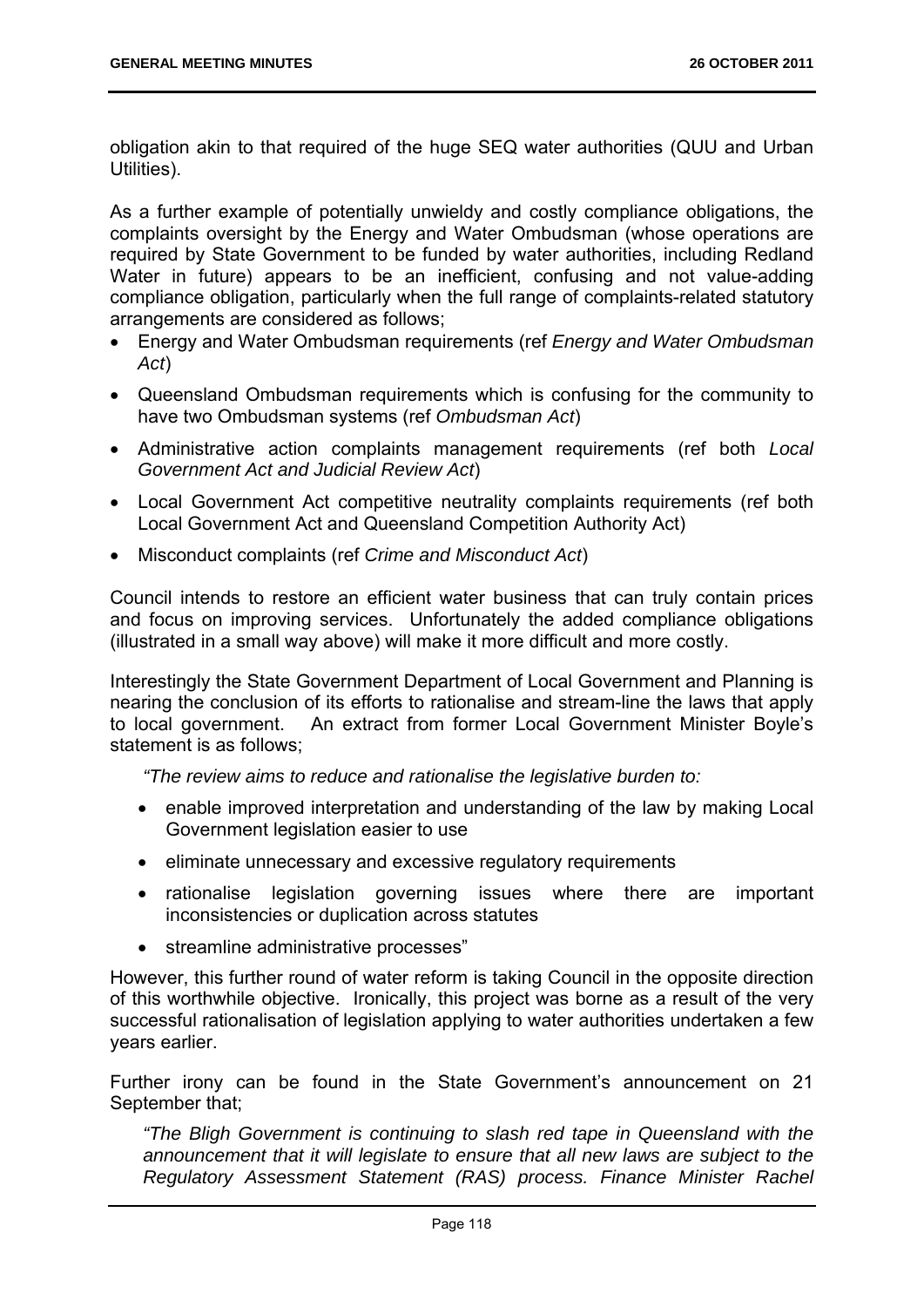*Nolan said the move will mean that all new legislation is scrutinised to prevent the development of unnecessary regulations."* 

It is recommended that Council should actively advocate for elimination of proposed statutory compliance obligations that are costly, duplicated, unnecessary and not value-adding. There is still opportunity for Council to do so during the consideration of the Bill by Parliament.

## **RELATIONSHIP TO CORPORATE PLAN**

This report relates directly and indirectly to a number of objectives in the "Efficient and Effective Organisation" section of the Corporate Plan.

#### **FINANCIAL IMPLICATIONS**

The ramifications of the *South-East Queensland Water (Distribution and Retail Restructuring) and Other Legislation Amendment Bill 2011* will be further assessed when it is approved by Parliament. There are no significant financial implications of the recommendations other than the obvious merit in advocating for the rationalisation of statutory compliance obligations.

#### **PLANNING SCHEME IMPLICATIONS**

It is considered that the outcome of recommendations in this report will not require any amendments to the Redlands Planning Scheme.

## **CONSULTATION**

Consultation has been undertaken with relevant Council Officers, Allconnex Water Officers, State Agencies, and other Councils.

## **OFFICER'S RECOMMENDATION**

It is recommended that Council resolve to:

- 1. Amend its Corporate Structure to add Redland Water as a Department to be effective from 1 July 2012;
- 2. Endorse the general approach being taken by the Chief Executive Officer in relation to the reintegration of commercialised Redland Water business activity as outlined in this report; and
- 3. Endorse the active advocacy to State Government regarding the need to rationalise statutory compliance obligations proposed in the *South-East Queensland Water (Distribution and Retail Restructuring) and Other Legislation Amendment Bill 2011*.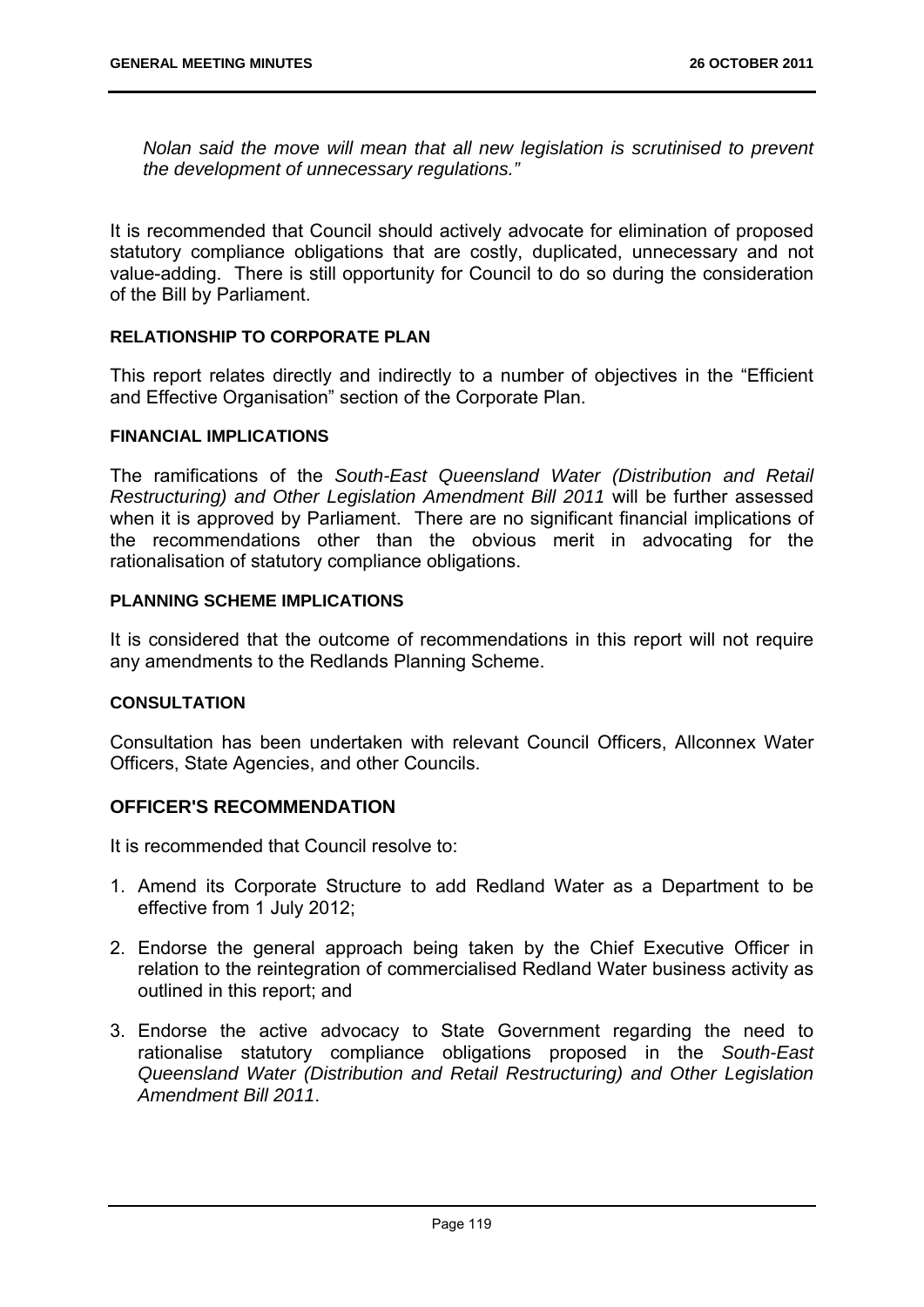**COMMITTEE RECOMMENDATION/ COUNCIL RESOLUTION** 

| Moved by:    | <b>Cr C Ogilvie</b> |
|--------------|---------------------|
| Seconded by: | <b>Cr T Bowler</b>  |

**It is recommended that Council resolve to:** 

- **1. Amend its Corporate Structure to add Redland Water as a Department to be effective from 1 July 2012;**
- **2. Endorse the general approach being taken by the Chief Executive Officer in relation to the efficient and effective reintegration of commercialised Redland Water business activity as outlined in this report; and**
- **3. Endorse the active advocacy to State Government and the Opposition regarding the need to rationalise statutory compliance obligations proposed in the** *South-East Queensland Water (Distribution and Retail Restructuring) and Other Legislation Amendment Bill 2011***.**

**CARRIED** (en-bloc)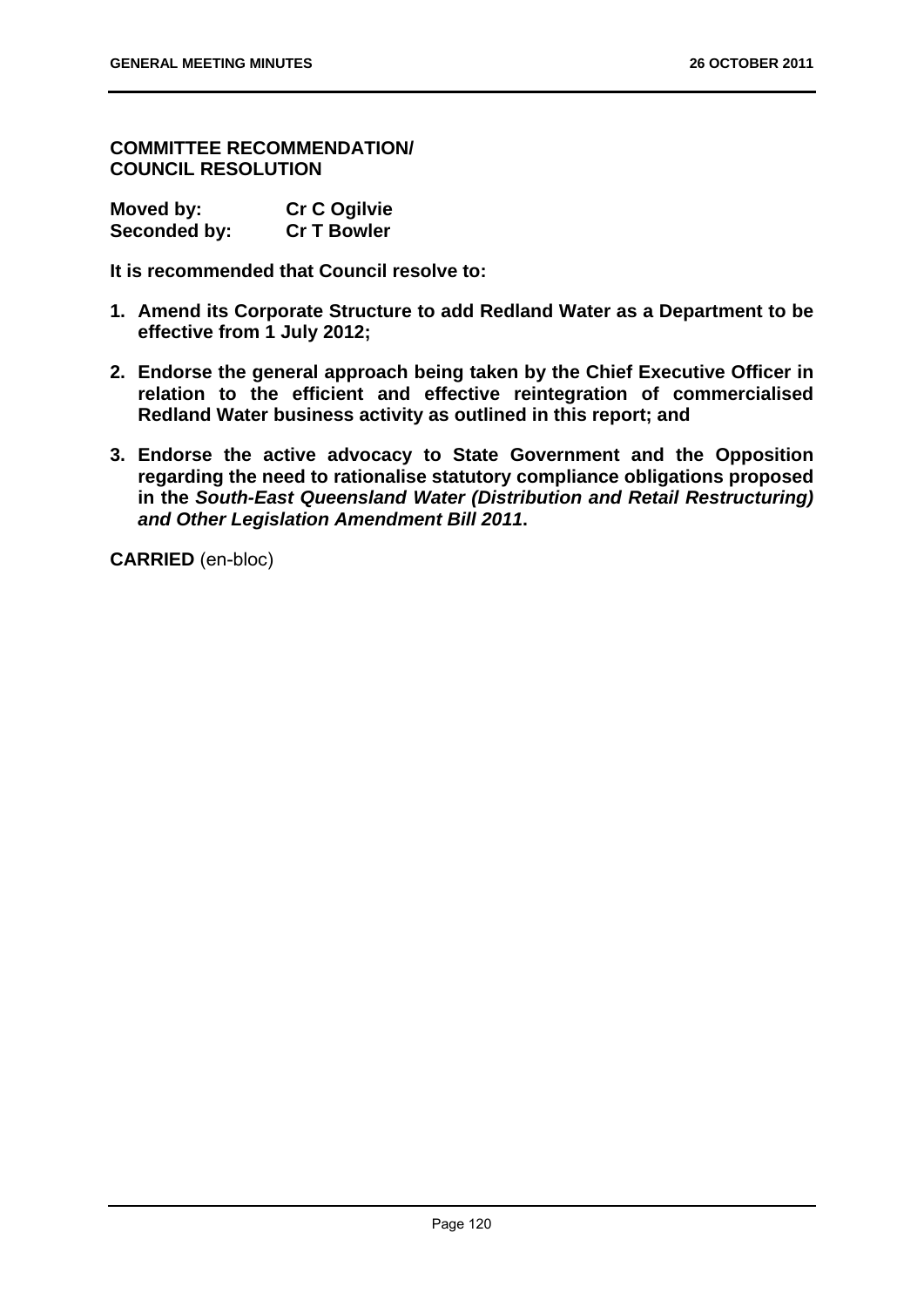## **14.4 CLOSED SESSION AT COMMITTEE**

The Committee meeting was closed to the public under section 72(1) of the *Local Government (Operations) Regulation 2010* to discuss the following item, and following deliberation on this matter, the Committee was again opened to the public.

|                             | 14.4.1 FINAL DRAFT REGULATED ASSET BASE (RAB) ROLL-FORWARD REPORT              |
|-----------------------------|--------------------------------------------------------------------------------|
| <b>Dataworks Filename:</b>  | <b>GOV WRAD WB3 Finance, Asset Transfer &amp;</b><br><b>Corporate Services</b> |
| <b>Responsible Officer:</b> | <b>Martin Drydale</b><br><b>General Manager Corporate Services</b>             |
| <b>Author:</b>              | <b>Gavin Holdway</b><br><b>Manager Financial Control</b>                       |

#### **EXECUTIVE SUMMARY**

A confidential report from the General Manager Corporate Services was discussed in closed session at Committee and is presented to today's General Meeting for consideration of the Committee Recommendation.

# **COMMITTEE RECOMMENDATION/ COUNCIL RESOLUTION**

| Moved by:    | <b>Cr C Ogilvie</b> |
|--------------|---------------------|
| Seconded by: | <b>Cr T Bowler</b>  |

**That Council resolve as follows:** 

- **1. To amend the Participation Agreement to reflect the outcomes of the attached PwC draft report for the roll forward Regulated Asset Base and participation rights of 11.1384892%.; and**
- **2. That Council reiterates that it is fundamentally dissatisfied with the recalculation of the Regulated Asset Base and subsequent participation rights.**

**CARRIED** (en-bloc)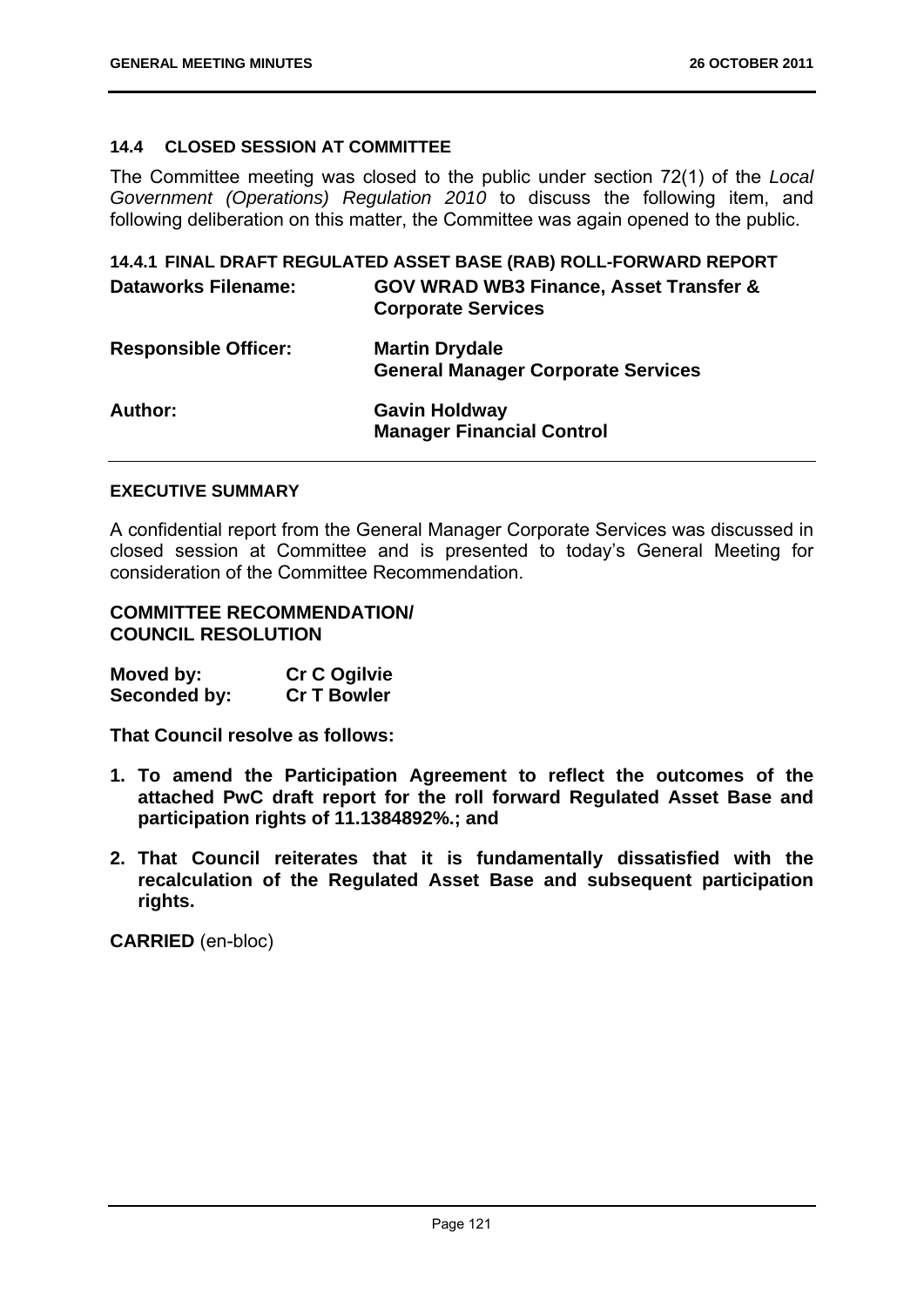# **15 MAYORAL MINUTES**

Nil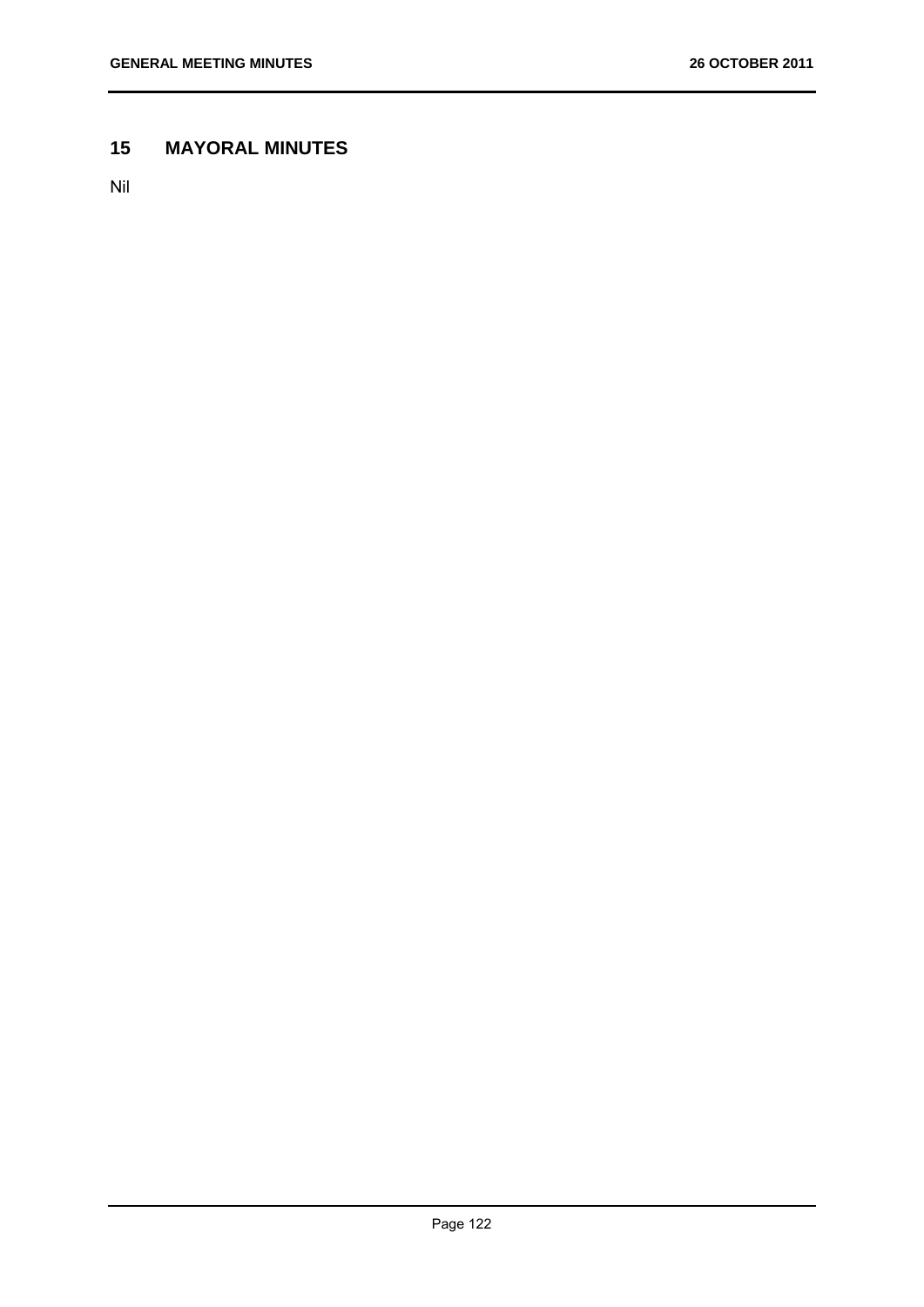# **16 DIRECT TO COUNCIL REPORTS**

#### **16.1 CITY SERVICES**

#### **16.1.1 DELEGATION TO PLANNING & POLICY COMMITTEE TO RELEASE THE DRAFT PRIORITY INFRASTRUCTURE PLAN FOR PUBLIC NOTIFICATION**

| <b>Dataworks Filename:</b>  | <b>RTT: PIPS General</b>                                      |
|-----------------------------|---------------------------------------------------------------|
| <b>Responsible Officer:</b> | <b>Murray Erbs</b><br><b>Manager Infrastructure Planning</b>  |
| Author:                     | <b>Tim Mitchell</b><br><b>Planner Infrastructure Projects</b> |

#### **EXECUTIVE SUMMARY**

This report recommends delegation of authority to the Planning and Policy Committee to endorse the draft Priority Infrastructure Plan and proceed to public notification in accordance with the Statutory Guideline 02/09 and Council's community engagement obligations.

#### **PURPOSE**

The purpose of the delegation is to ensure the continuing progression of the draft Priority Infrastructure Plan (PIP) by proceeding to the public notification phase of its development. This needs to be undertaken as soon as practical to meet the current *Sustainable Planning Act* (SPA) deadline for the adoption of local government PIPs, being 31 December 2011. A resolution at the subsequent General Meeting scheduled for 26 November 2011 will not allow sufficient time to undertake the mandatory public consultation period of 30 business days, or submission review and draft PIP resubmission for the second and final State Interest Review prior to formal adoption.

#### **BACKGROUND**

At its Planning and Policy meeting of 2 June 2010 the committee, under delegation, resolved amongst other things to:

- adopt the draft PIP and forward it for First State Interest review;
- delegate authority to the Chief Executive Officer to exercise Council's powers to prepare and submit minor consequential amendments to the Redlands Planning Scheme 2006 resulting from the introduction of Part 10 (Priority Infrastructure Plan); and
- delegate authority to the Chief Executive Officer to exercise Council's powers to amend the draft Priority Infrastructure Plan prior to public notification pursuant to the Schedule 1 process under the *Integrated Planning Act 1997.*

The State Minister for Local Government has advised Council that the First State Interest Check of the draft Priority Infrastructure Plan has been completed and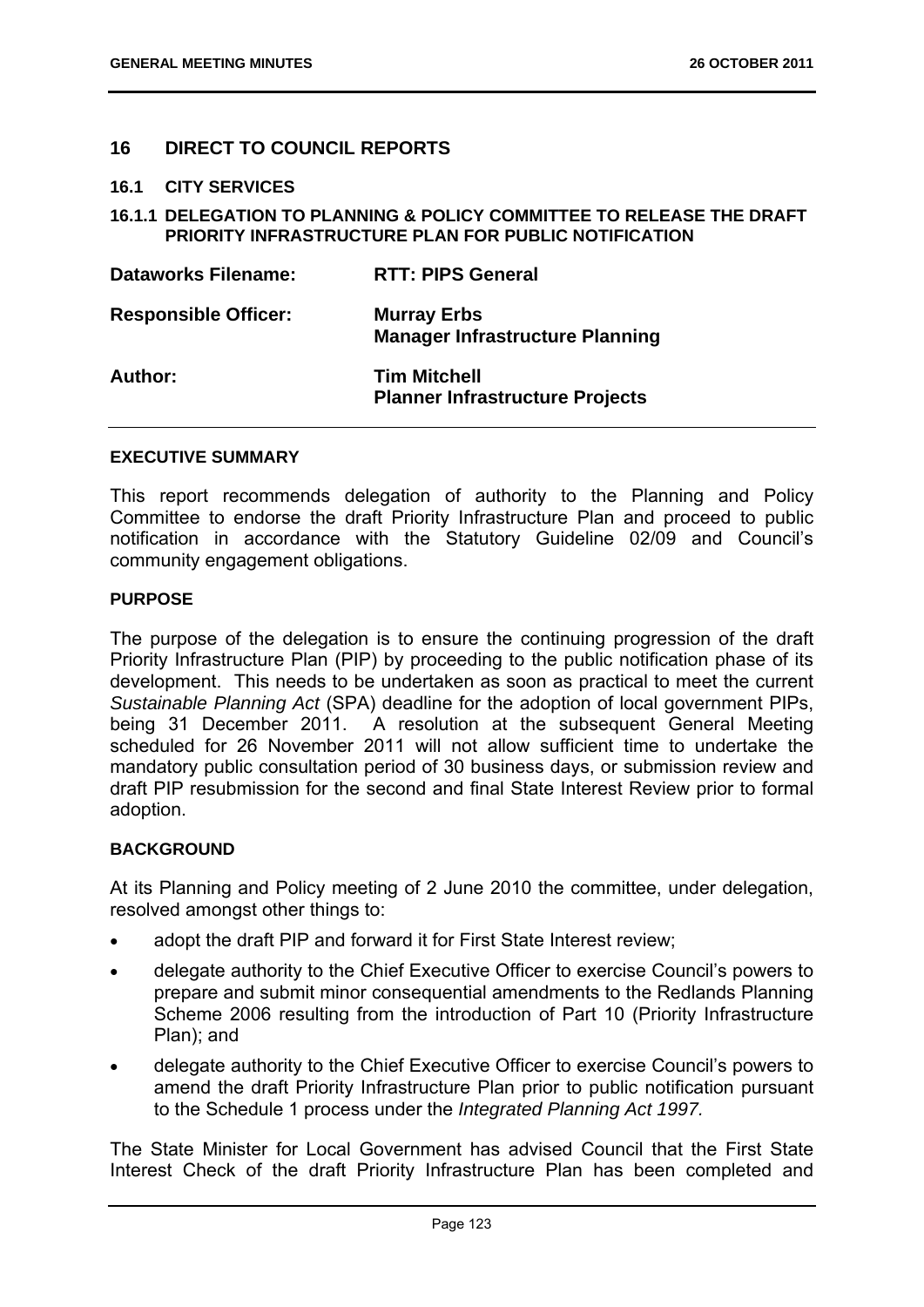pursuant to Statutory Guideline 02/09, Council may proceed with public notification subject to the following State conditions:

- 1. Remove all references to infrastructure charging in the PIP to reflect the recent amendments to the Sustainable Planning Act (SPA) introducing the State Planning Regulatory Provision (adopted charges) (SPRP).
- 2. Include draft amendments that remove all conflicts with the compliant draft PIP and SPRP such as planning scheme policies relating to infrastructure contributions and any planning scheme provisions including (but not limited to) a requirement for the dedication of land for open space and cash in lieu contributions for open space.

Officers are in the process of finalising the draft that meets these conditions and other administrative and technical matters that have been raised, or have emerged, during the First State Interest Check period. This is consistent with the previous delegations of the Planning and Policy committee. However, it is considered that the introduction of the SPRP is such a fundamental shift in the framework for PIPs that the draft PIP should return for Council endorsement before public exhibition.

# **ISSUES**

The Queensland Government has issued a timeline of 31 December 2011 for all local governments to adopt a Priority Infrastructure Plan into their planning schemes. Taking into consideration this timeframe, it is important that Council continues to progress the development of the PIP and proceed with the public notification as soon as possible. A request to the Minister for an extension to the current deadline is being prepared in response to the technical difficulties and uncertainties associated with the water business model, and is expected to be submitted whilst the draft PIP is on public notification.

# **RELATIONSHIP TO CORPORATE PLAN**

# **5. Wise planning and design**

- 5.2 Manage population growth in a compact settlement pattern, having defined the sustainable carrying capacity of the city and limits to population growth
- 5.8 Plan and advocate to connect the city's communities with improved public transport including a road, ferry, cycling and walking network that provides safe and efficient movement within the city and the region and supports physical activity; and promote efficient and environmentally responsible private transport
- 5.12 Plan, provide and advocate for essential physical and social infrastructure that supports community well-being and manage Council's existing infrastructure assets to ensure current service standards are maintained or improved

# **8. Inclusive and ethical governance**

8.4 Provide clear information to citizens about how rates, fees and charges are set and how Council intends to finance the delivery of the Community Plan and Corporate Plan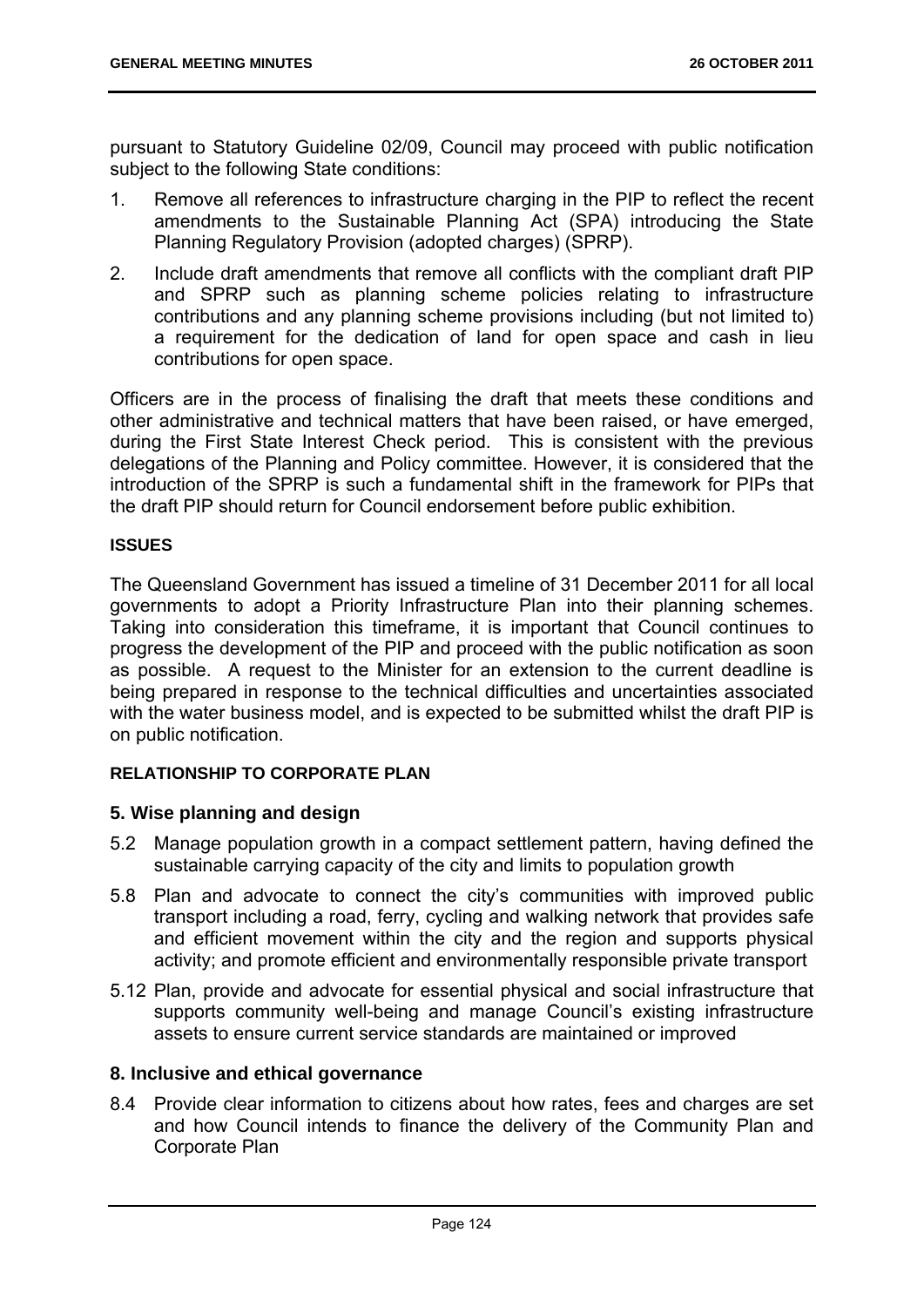## **FINANCIAL IMPLICATIONS**

There are no direct financial implications impacting Council as a result of this report.

#### **PLANNING SCHEME IMPLICATIONS**

The City Planning & Environment Group was consulted and it is considered that the outcome of recommendations in this report will result in future amendments to the Redlands Planning Scheme relating to the State conditions of notification of the draft PIP and the introduction of the PIP itself.

The draft PIP is an amendment to the Redlands Planning Scheme. It will result in the inclusion of Part 10 – Priority Infrastructure Plan into the Redlands Planning Scheme.

#### **CONSULTATION**

City Planning & Environment have been consulted regarding the PIP and the amendment to the Redlands Planning Scheme

## **OPTIONS**

## **PREFERRED**

That Council resolve that the Planning and Policy Committee of 2 November 2011, be delegated authority *under section 257 (1) (c) of the Local Government Act 2009*  to:

- 1. Endorse the draft Priority Infrastructure Plan; and
- 2. Determine to proceed with public notification of the draft Priority Infrastructure Plan in accordance with Statutory Guidelines 02/09.

# **ALTERNATIVE**

Nil.

## **OFFICER'S RECOMMENDATION**

That Council resolve that the Planning and Policy Committee of 2 November 2011, be delegated authority *under section 257 (1) (c) of the Local Government Act 2009*  to:

- 1. Endorse the draft Priority Infrastructure Plan; and
- 2. Determine to proceed with public notification of the draft Priority Infrastructure Plan in accordance with Statutory Guidelines 02/09.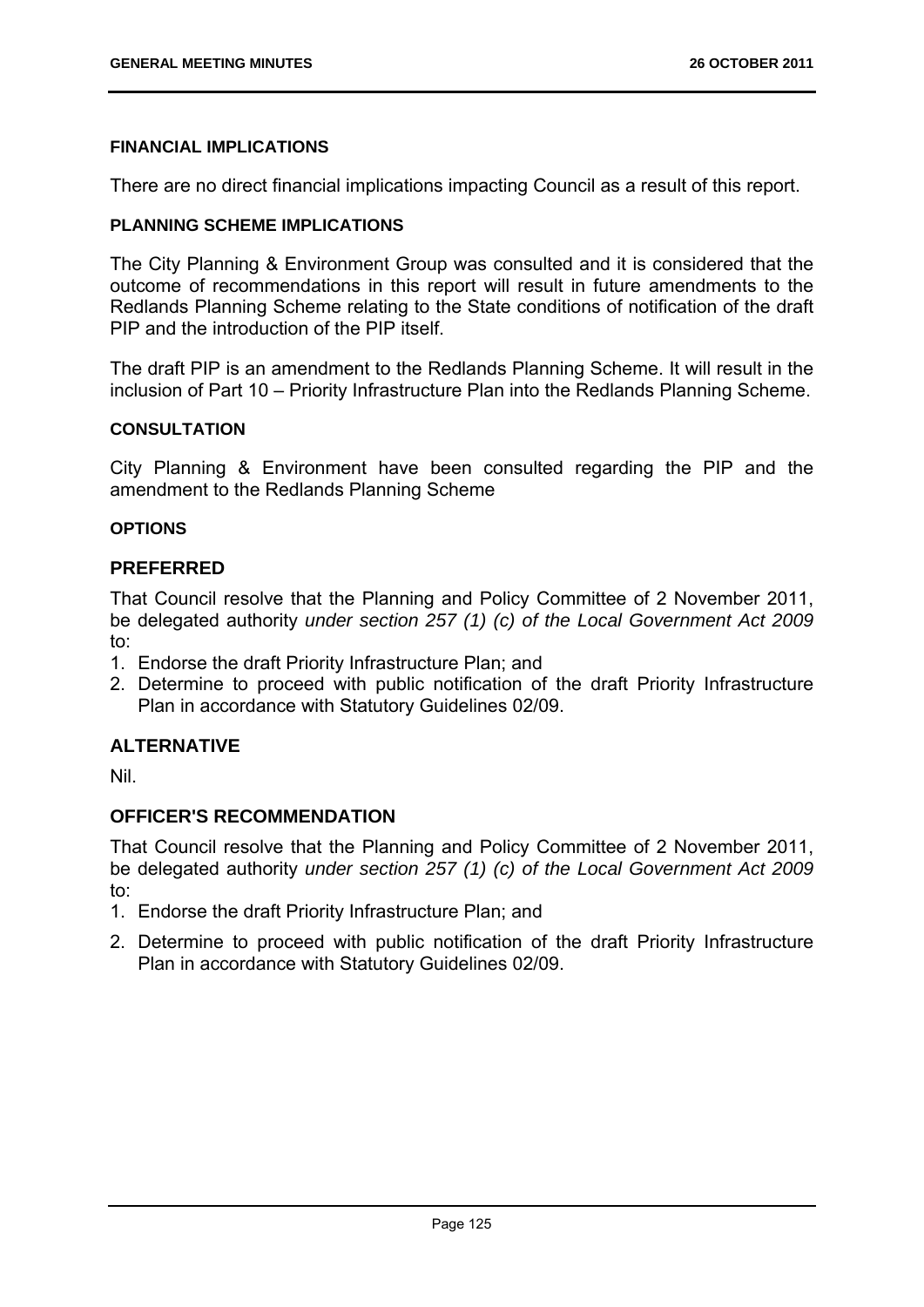# **COUNCIL RESOLUTION 1**

| Moved by:    | Cr T Bowler   |
|--------------|---------------|
| Seconded by: | Cr K Williams |

That this item be withdrawn.

CARRIED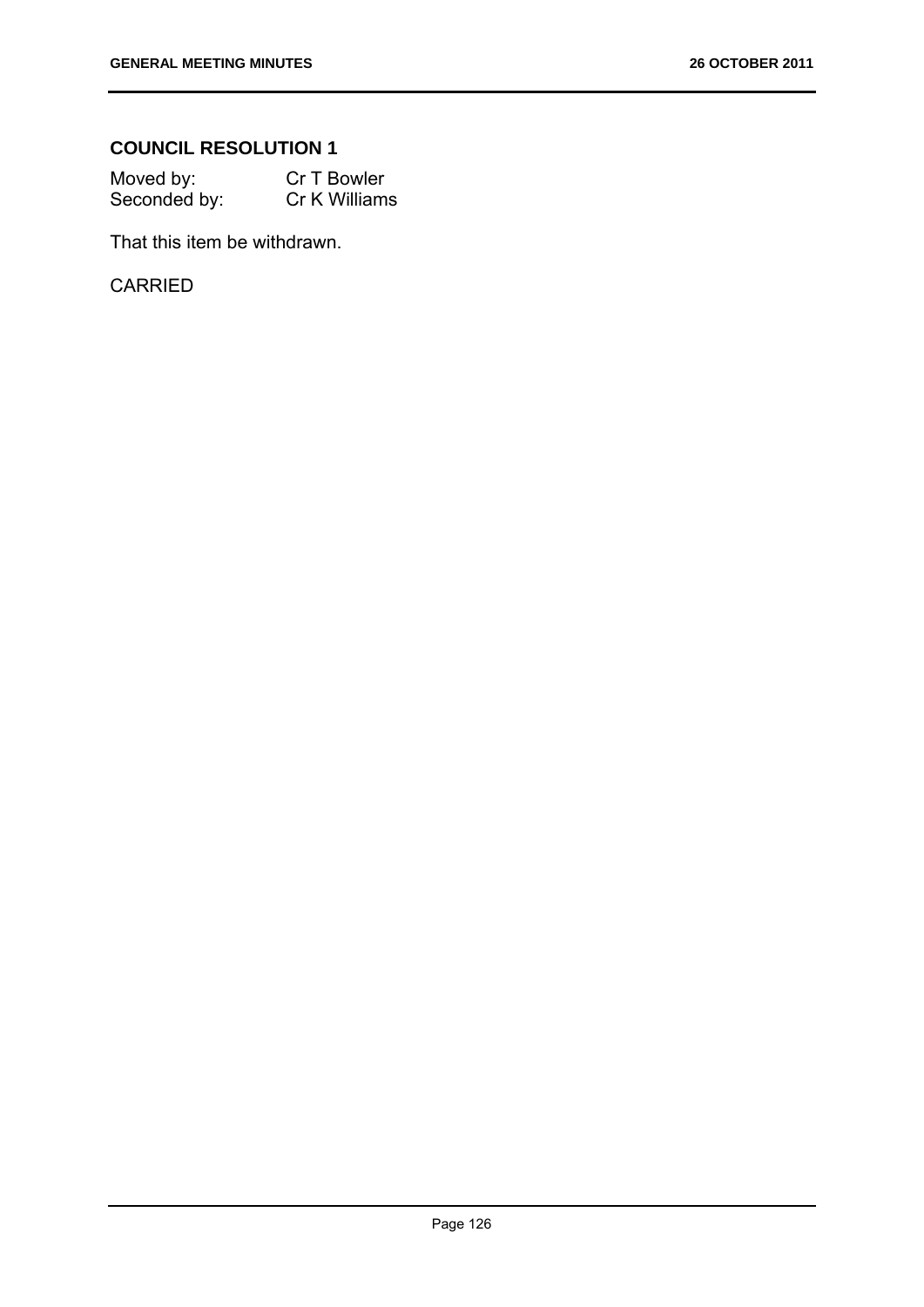**At 6.43pm the meeting acknowledged that this item had been withdrawn in error and put forward the resolution as follows:** 

**COUNCIL RESOLUTION 2** 

| Moved by:    | <b>Cr K Reimers</b> |
|--------------|---------------------|
| Seconded by: | <b>Cr H Murray</b>  |

**That Council resolve that the Planning and Policy Committee of 2 November 2011, be delegated authority** *under section 257 (1) (c) of the Local Government Act 2009* **to:** 

- **1. Endorse the draft Priority Infrastructure Plan; and**
- **2. Determine to proceed with public notification of the draft Priority Infrastructure Plan in accordance with Statutory Guidelines 02/09.**

**CARRIED**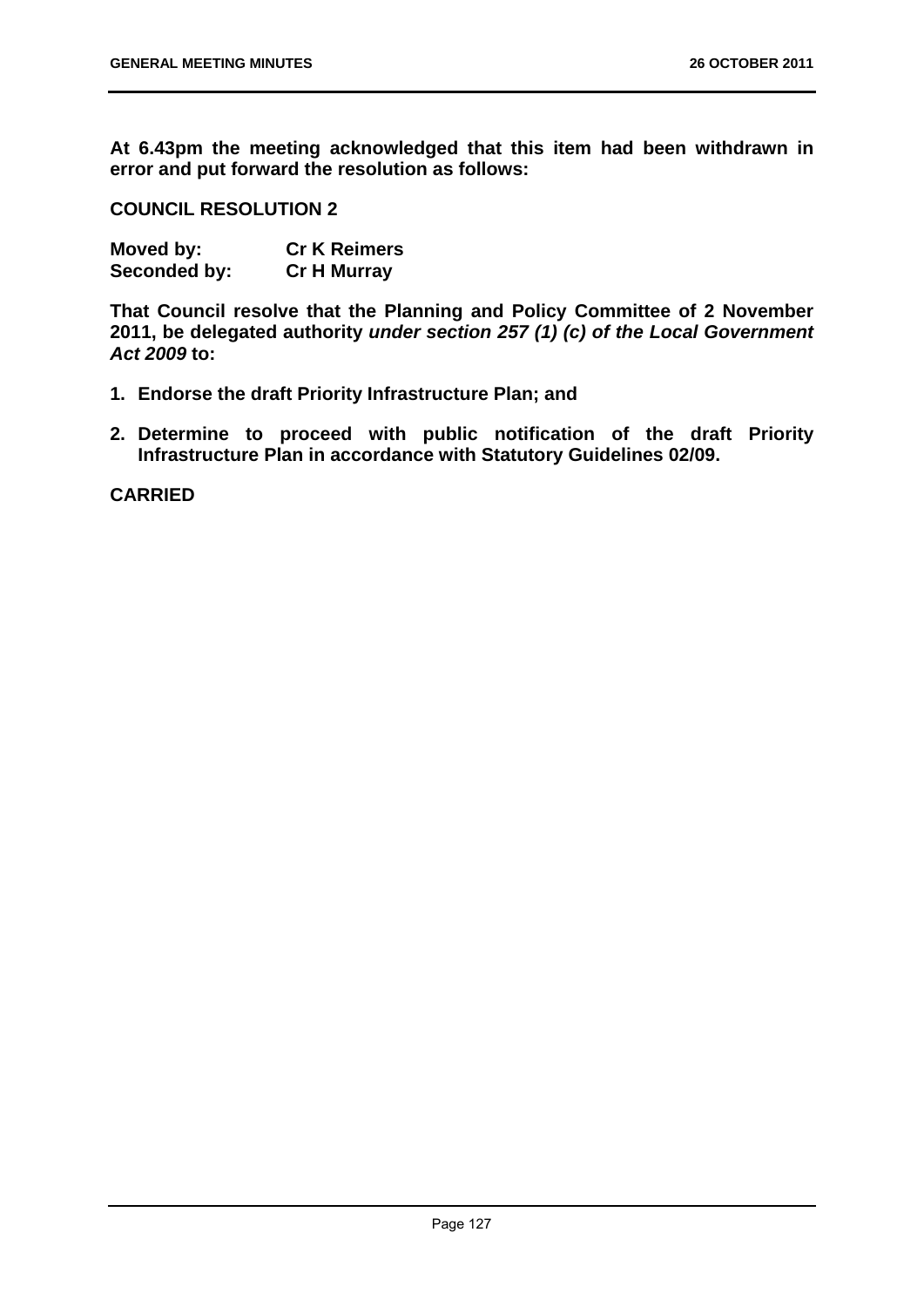## **16.2 OFFICE OF CEO**

|                             | <b>16.2.1 WEINAM CREEK CAR PARK CHARGING AND ASSOCIATED INITIATIVES</b>                                                           |
|-----------------------------|-----------------------------------------------------------------------------------------------------------------------------------|
| <b>Dataworks Filenames:</b> | LUP Planning - Redland Bay Centre & Foreshore<br><b>Master Plan</b><br>RTT - Redland Bay Centre & Foreshore Master<br><b>Plan</b> |
| <b>Responsible Officer:</b> | <b>Gary Stevenson</b><br><b>Chief Executive Officer</b>                                                                           |
| Author:                     | <b>Gary Stevenson</b><br><b>Chief Executive Officer</b>                                                                           |

#### **EXECUTIVE SUMMARY**

The Redland Bay Centre and Foreshore Master Plan adopted by Council in 2009 includes specific strategies to manage growing demand for car parking in Weinam Creek to serve the needs of the Southern Moreton Bay Island (SMBI) and Redland Bay communities. Council finalisation of car park charging and other associated initiatives is required to allow capital works program of improvements and the new parking arrangements to be implemented.

#### **PURPOSE**

Council is requested to adopt the proposals for car park charging and the associated initiatives.

## **BACKGROUND**

Council adopted the Redland Bay Centre and Foreshore Master Plan (the 'Master Plan') at its meeting on 26 August 2009. The Master Plan sets out short, medium and long term strategies for the commercial, recreational and marine precincts at Redland Bay.

The Master Plan acknowledges and addresses the growth influences on the city both from the surrounding domestic suburb of Redland Bay and the Southern Moreton Bay Islands which have a high degree of dependence on Redland Bay and in particular, the marine precinct at Weinam Ck which serves as the only transport gateway to the islands and operates as a significant inter-modal transport facility.

The Master Plan identifies strategies for land-use planning, infrastructure development and environmental management of the area.

Specifically in relation to the transportation, the Master Plan espoused the following general approach:

*"The transport strategy aims at delivering sustainable transport solutions for the Redland Bay Centre and Foreshore area as well as SMBI residents who rely on ferry transport services through the Weinam Creek terminal.*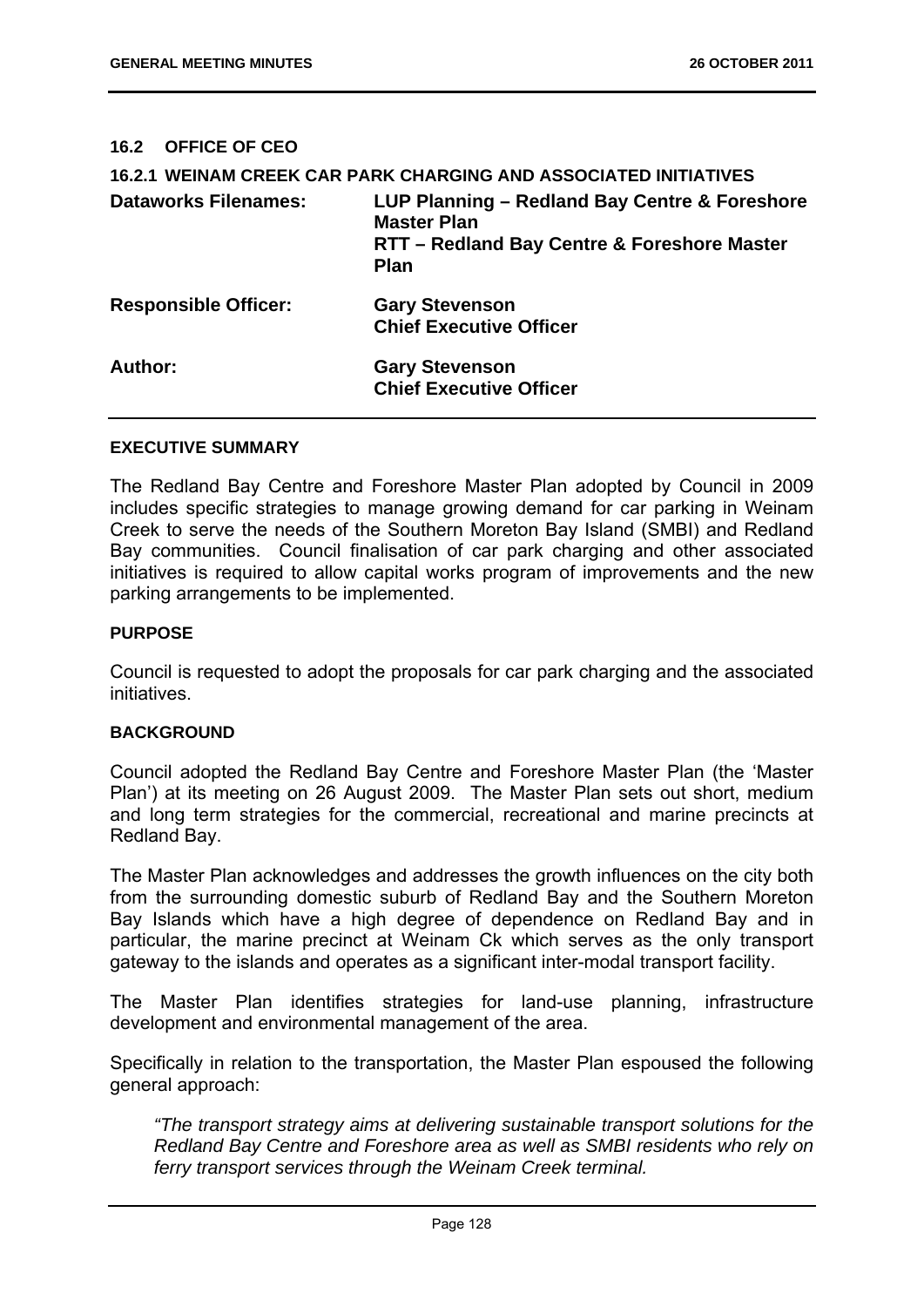*Demand management is a key principle that guides the transportation strategy. This includes interventions to address current commuter behaviours through the promotion of walking, cycling and public transport patronage and reduction of reliance on private vehicle use.* 

*The strategy aims to increase commuter choices and to meet long term transportation objectives, while continuing to cater for the moderate growth of private vehicle trips in the interim - short to medium term.* 

*One of the key issues in relation to meeting this long term objective is how demand for parking may be contained in the centre and its foreshore. This issue has resulted from significant growth in the SMBI and around the Redland Bay Centre."* 

In particular in relation to parking, the Master Plan sets out specific strategies as follows;

## *"Public parking*

*Outcome - To provide public parking for motor vehicles to meet reasonable demands without adversely affecting the visual amenity of the Centre foreshore, liveability for residents or encouraging excessive reliance on the private motor vehicle by island residents.* 

- *1. Rationalise and consolidate car parking to minimise the required foreshore land area and visual impacts.*
- *2. Remove secure long-stay parking area on the mainland for use by SMBI residents, and replace with a more equitable consolidated secure car parking area.*
- *3. Maximise short-stay (up to 1 hour duration) on-street car parking in the Redland Bay Centre.*
- *4. Provide medium-stay (1 to 4 hour duration) car parking areas that service recreational open space facilities.*
- *5. Locate car parking in areas which minimise adverse impacts on attractive foreshore views and mitigate the adverse visual impact of car parking with appropriate landscaping.*
- *6. Provide adequate disabled, taxi and emergency vehicle parking bays at the transit terminals, community facilities, recreational open spaces, foreshore facilities and the centre.*
- *7. Encourage and manage the efficient multiple/shared use of parking areas to service day, evening and weekend users.*
- *8. Provide off-street loading and parking spaces for delivery and service vehicles.*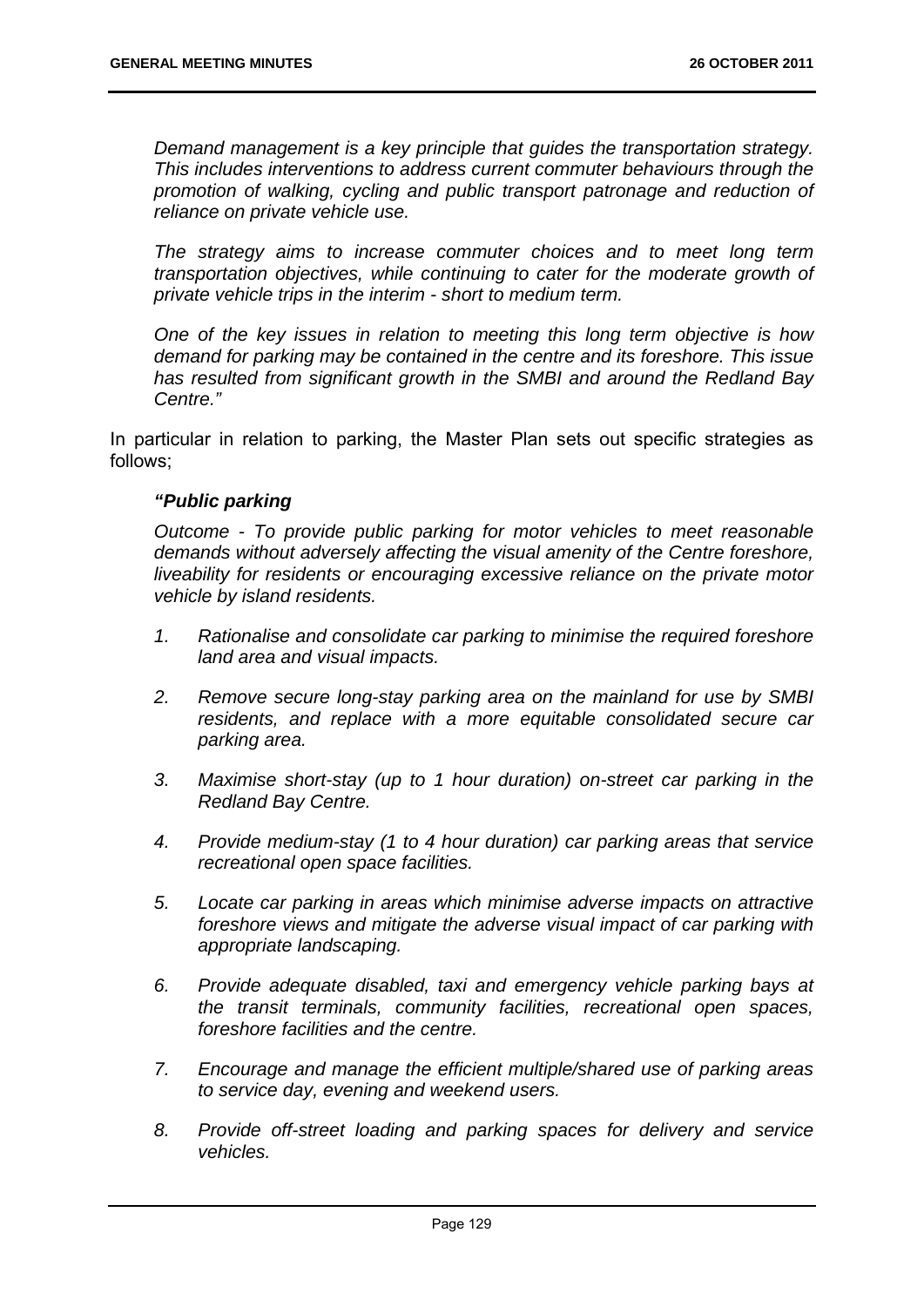- *9. Investigate potential utilisation of the future TransLink Park and Ride facilities on the Redland Bay/Victoria Point line haul route.*
- 10. Introduce a policy position to dissuade permanent car parking
- *11. Introduce a pricing system to ensure all users have equal opportunity to access to the car park*
- *12. Parking pricing to be set at an hourly rate to meet costs of security, policing and upgrade costs. As with all Council charges, it will be subject to annual review.*
- 13. Upgrade car park to provide additional bays, and achieve a separation *between traffic utilising the car parking area, and traffic accessing the public transport set down area.*
- *14. Improve visibility and safety of pedestrians and cyclists through improved lighting, security devices and monitoring.*
- *15. Move disabled car parking bays closer to the ferry terminal.*
- 16. Improve overall security through incorporating CPTED principles into all *detailed redevelopment plans.*

## *Private Vehicle Parking*

*Outcome -To provide private car parking as an additional source of parking at the Weinam Creek area for residents and commuters, to assist in meeting the car parking demands of the area.* 

- *1. Through compliance with the RPS, ensure adequate off-street parking spaces for new development.*
- *2. Amend the RPS to include code assessable provisions for Vehicle Parking Stations where part of a mixed use residential development – at Site 15 as identified on Map 3/5 of the Medium Density Residential zone in the RPS.*
- *3. Ensure Vehicle Parking Stations are maintained as a secondary use to the primary residential use.*
- *4. Incorporate Vehicle Parking Stations into the lower levels of Medium Density Residential development, with minimal impact on the amenity of the area."*

The Master Plan also outlines more detailed proposed treatment of various locations in short, medium and long term phases.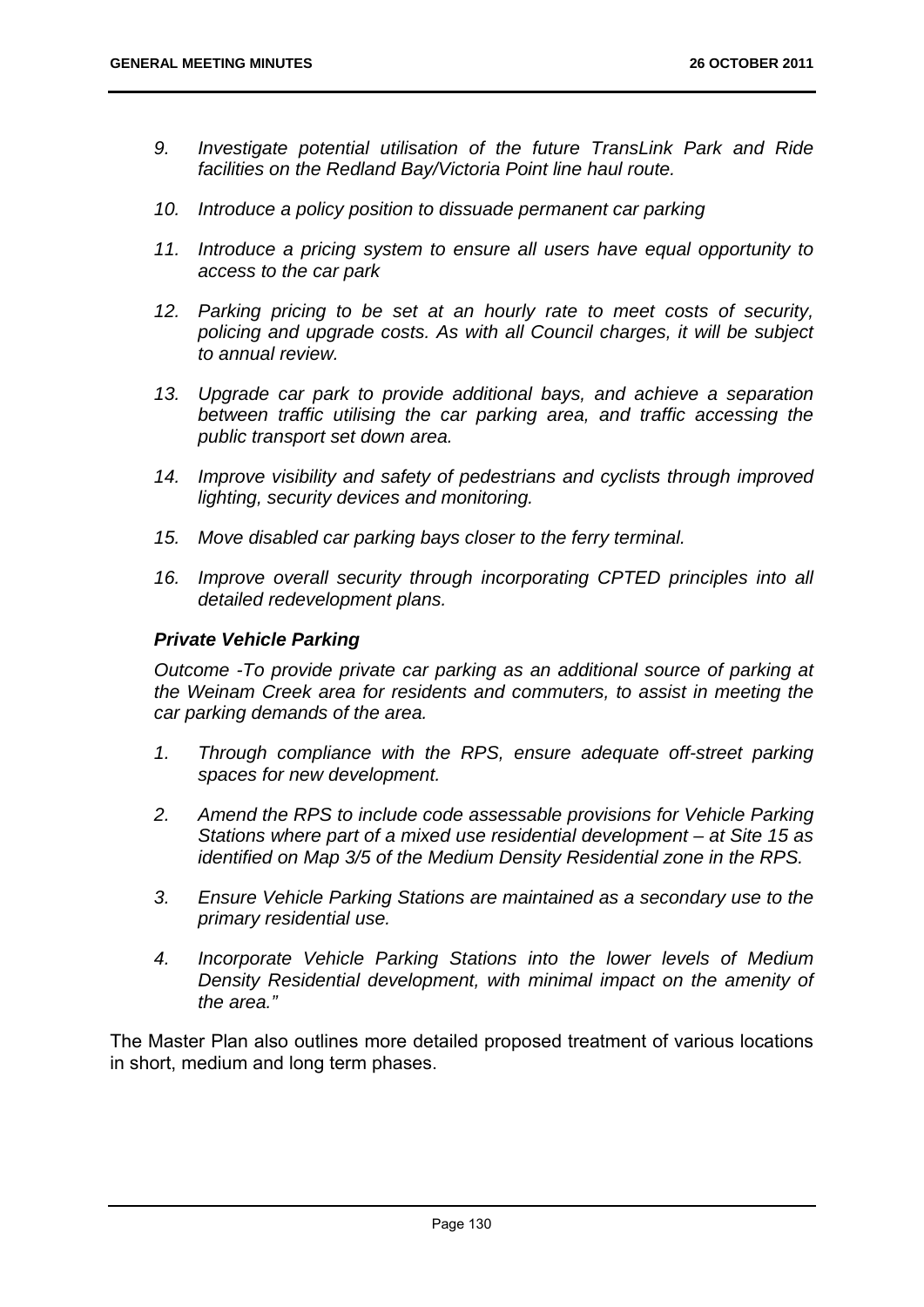In adopting the Master Plan, Council resolved as follows:

- *1. "That Council resolve to adopt:* 
	- *a. The Redland Bay Centre and Foreshore Master Plan Submission Review Report (Attachment 2).*
	- *b. The amended Redland Bay Centre and Foreshore Master Plan (Attachment 1) thereby allowing the master plan to:* 
		- *i. Inform Council's budget, capital works and operational plans;*
		- *ii. Provide Council with an advocacy tool for liaison with the State Government on key planning issues;*
		- *iii.* Guide and inform future detailed design and planning *processes pertaining to the Redland Bay centre, the foreshore, open space and recreation areas, the Weinam Creek marina, boat ramp, public transport interchange, car parking area and surrounds;*
		- *iv. Provide further opportunities for engagement with the community and stakeholders throughout its implementation.*
	- *c. The proposed Communications Plan including information to be released subsequent to today's meeting providing clear messages to the community and stakeholders regarding this decision (Attachment 4).*
- *2. That Council acknowledges the Statement of Southern Moreton Bay Islands Community Advisory Committee (SMBICAC) workshop dated 11 August 2009, and resolve that:* 
	- *a. The existing car parking fee structure will remain unchanged (other than annual budget adjustments) until options for parking and public transport improvements have been addressed in accordance with the Master Plan.*
	- *b. The sequence for development and implementation of any new pricing structure will include all steps outlined in the Master Plan including but not necessarily limited to the following:* 
		- *i. Review of the SMBI Integrated Local Transport Plan;*
		- *ii. Assessment of the social and economic impact of the proposed pricing structure, in the context of broader strategic planning on the Southern Moreton Bay Islands.*
	- *c. Council does not accede to the request for delay of Council's consideration of the Master Plan as it has previously published*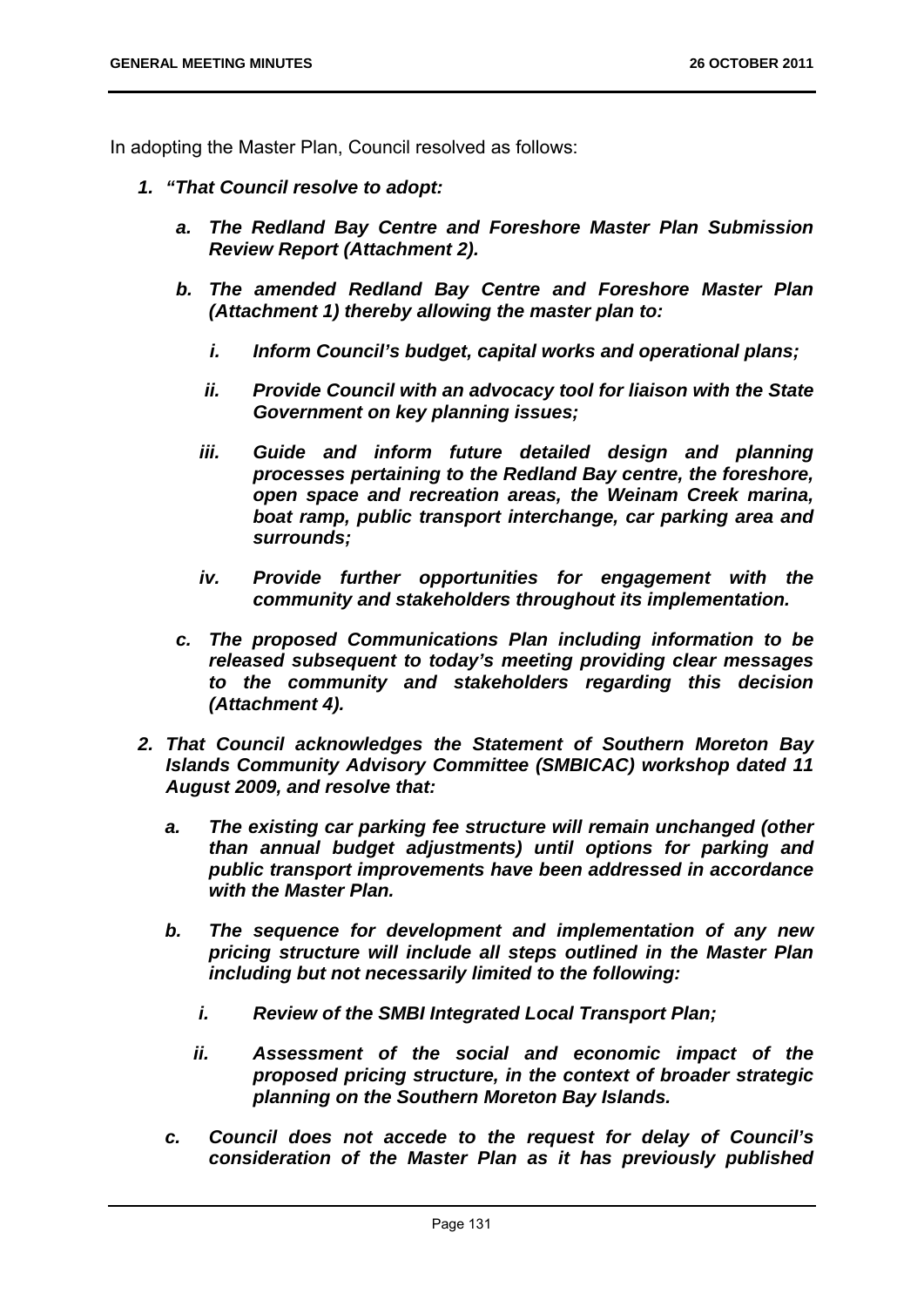# *clear and firm timeframes which if not met would delay public access to the Master Plan."*

In December 2010, Council gave further consideration to the implementation of the Master Plan and resolved an alternative strategy to implement interim (lower cost) improvements to the Weinam Creek car park while taking time to engage private sector on the prospect of developing partnerships to implementation of the broader strategies and actions of the Master Plan.

At its meeting on 16 December 2010, Council resolved as follows:

# *"That Council resolve to:*

- *1. Note and endorse the report regarding alternative implementation strategy for the Redland Bay Centre and Foreshore Master Plan;*
- *2. Authorise the Chief Executive Officer to commence a staged approach to market testing for a private/public partnership in accordance with recommendations of Coffey Commercial Advisory (dated 15 December 2010) subject to progressive reports to Council;*
- *3. Refer operational funding required for consultancy services associated with the market testing to the next quarterly budget review; and*
- *4. Endorse the concept of a lower cost interim Weinam Creek car park project proposal."*

The scope of the interim Weinam Creek car park project proposal was developed early in 2011 and with the conclusion of the Social and Economic Impact Assessment SEIA) and SMBI Integrated Local Transport Plan (ILTP), Council is now in a position to finalise its proposals for the implementation of Master Plan strategies and actions for Weinam Creek, particularly the proposal to change the existing car park charging regime and associated initiatives.

## **DISCUSSION**

## **Terms of Reference**

The following points are considered to be the terms of reference for consideration of the options for car park charging regime at Weinam Creek:

- 1. Council has resolved to manage car-parking demand/supply in part with the expansion of a charging regime across the ferry terminal car park area.
- 2. Council has committed to capital and operational improvements to the car-park which will benefit all users and local residents.
- 3. Council has engaged SMEC to advise on the social and economic impacts of a nominal charge of 25c/hr.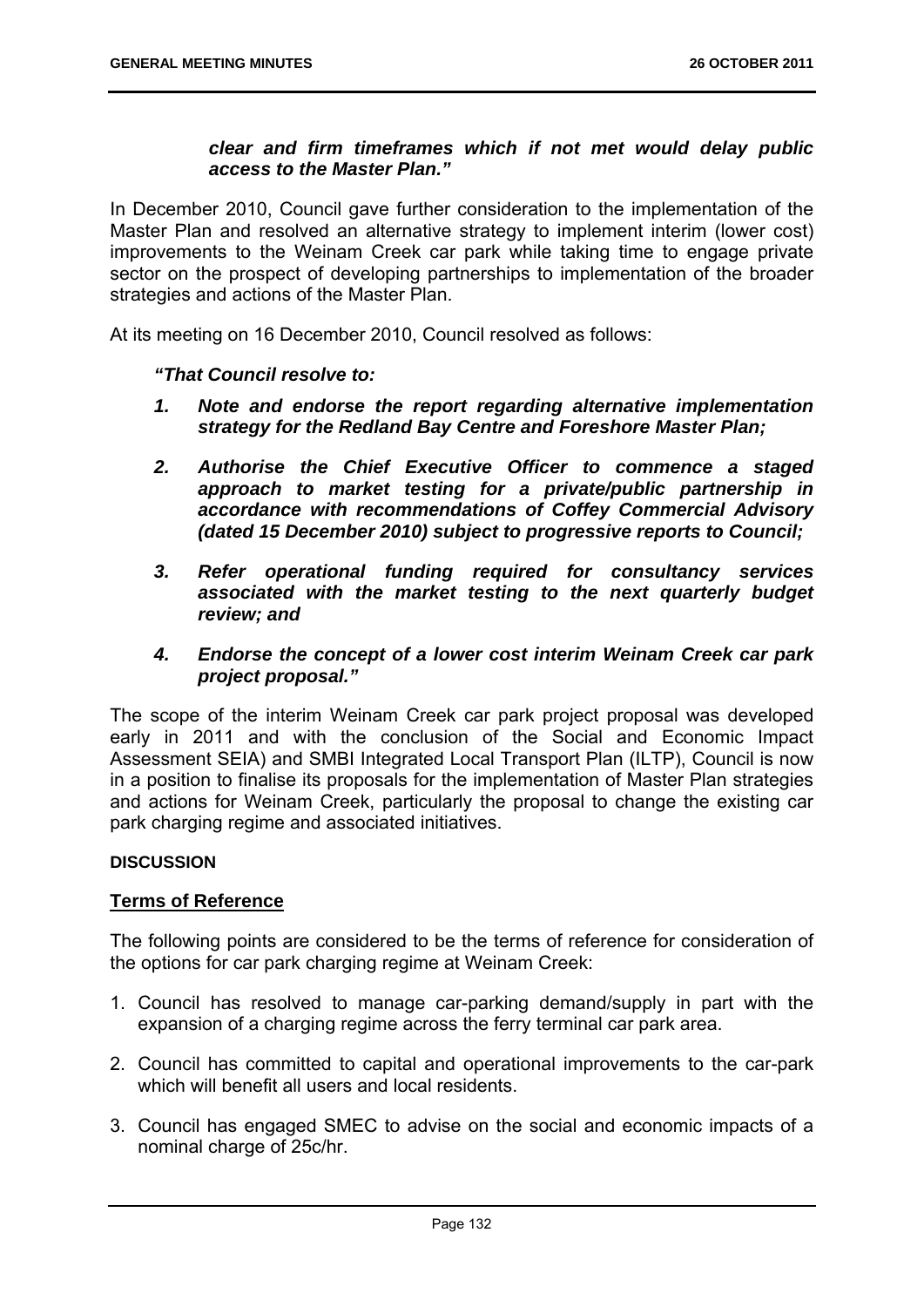- 4. Demographics and travel patterns of the car park users are diverse but comprise a significant proportion of low socio-economic and dependant users (the car park is effectively their de-facto 'garage').
- 5. Council has continued to engage the community in various ways and its SMBI Community Advisory Committee (SMBICAC) has endeavoured to convey the diverse range of views held within the community and has postulated the range of potential transport solutions for the future.
- 6. Significant dissent has been expressed by some SMBI residents articulated primarily by Our Parking Spot which claims to represent a large number of people in the community (evidenced by its May 2011 petition with 6000 signatories).
- 7. A charging regime is required that is effective in demand management but not an unreasonable impost on users.
- 8. The development of the SMBI ILTP, research undertaken by Council (eg Social and Economic Impact Assessment), along with other documents, consultation and representations by the community, are important references.

# **Benchmarking;**

Most commercial parking arrangements (hospitals, universities, airports, city carparks etc…) offer two types of charging arrangements;

- Casual paid at an hourly or daily rate
- Permit paid on a quarterly or annual basis

The Permit arrangement is offered at an affordable level to the more regular and/or dependant users (eg staff and students at a university) while the Casual arrangement is charged at a commercial rate which reflects demand/supply characteristics.

Benchmarking research undertaken earlier this year has identified that the closest geographic counterpart circumstance in SEQ is considered to be the arrangements offered by Universities where a major proportion of parking use is demanded by staff/students on a relatively regular and dependant basis.

Griffith University and the University of Queensland have been examined and both provide a range of Permits which range as follows (as at early 2011);

General car-park

- Griffith \$206.70 pa
- UQ \$520.00 pa

Secure or undercover car-park

- Griffith \$413.40 pa
- UQ \$910.00 pa (guaranteed).

Casual all-day use fees at these Universities range as follows;

Griffith \$5.00/day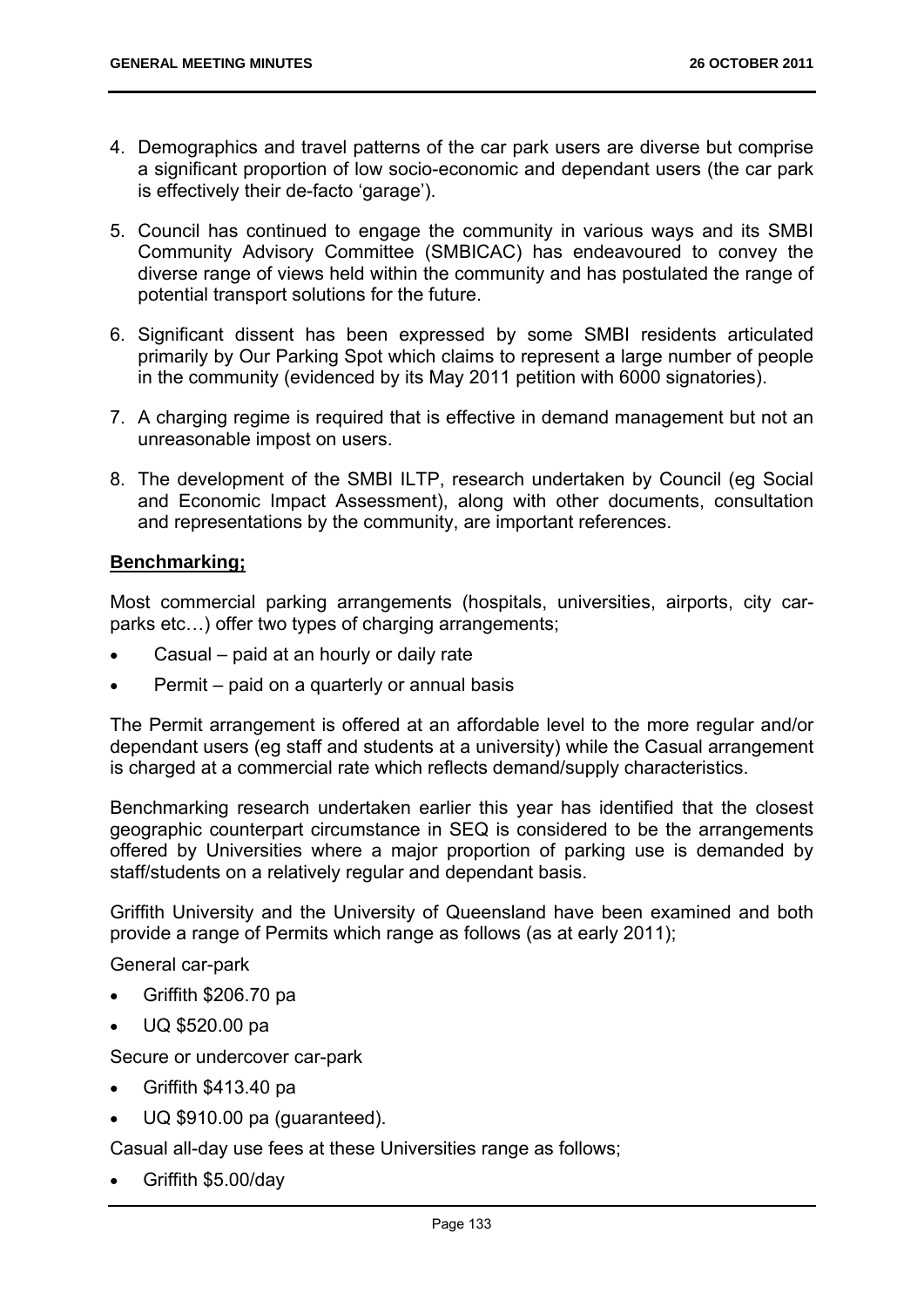UQ \$3.00/day,

however there are also some shorter-term usages that are charged at a higher hourly rate.

International benchmarking (early 2011) specifically for ferry terminal car parking, revealed many and varied examples of charging in car parks, (some predominantly servicing island residential traffic) including the following:

- Staten Island ferry terminal Council-owned car-parking (New York, USA) annual permit US\$1200.00 pa and casual use US\$5.50/day.
- Lymington-Isle of Wight UK ferry terminal casual parking UK\$6.60/day permit for season ferry ticket holders UK\$50-60/mth – overflow car park UK\$47.00 for 14 days
- Holyhead (Wales) Ireland ferry terminal casual parking UK\$5.00/day or UK\$20 for 7 days
- Bainbridge Island (Washington State USA) ferry terminal casual parking US\$7.00/day – US\$9.00/day
- Tsawwassen (Vancouver Canada) ferry terminal casual parking CA\$10/day CA\$14/day
- Davis Park-Watch Hill (Long Island New York USA) parking free for Brookhaven residents
- Annopolis (Seattle Washington USA) ferry terminal casual parking US\$5.00/day or monthly permit US\$80.00/month
- Block Island (Rhodes USA) ferry terminal casual parking US\$5.00/day US\$20/day

While not as relevant there are many examples of ferry terminal car parks that service predominantly casual tourist traffic including the following which vary significantly (early 2011):

- Tanah Merah (Singapore) casual rate of \$1.07/hr capped at \$20.00/day
- Rottnest Island (Perth WA) casual rate \$9.00/day
- Couran Cove (Qld) casual rate \$5.00/day
- Shute Harbour (Qld) casual rate \$24.00/day

Benchmarking of other commercial parking arrangements (eg airports and hospitals) illustrates much higher rates for casual users but for those that attend the airport or hospital regularly (eg staff and contractors and long term patients/visitors), concessional permits are available at significantly reduced rates, or for free.

Recently in Brisbane, two major suburban shopping centres (Chermside and Carindale) have announced their intention to introduce permit charging for employee car parking (\$60/mth) and a casual rate for shoppers car parking after a 3 hour initial free period. This is understood to be largely motivated by retail strategies (ie quicker turn-over of shopper traffic) and the demand management constraint on the use of the shopping centre car park by city commuters using it as a de-facto park and ride facility.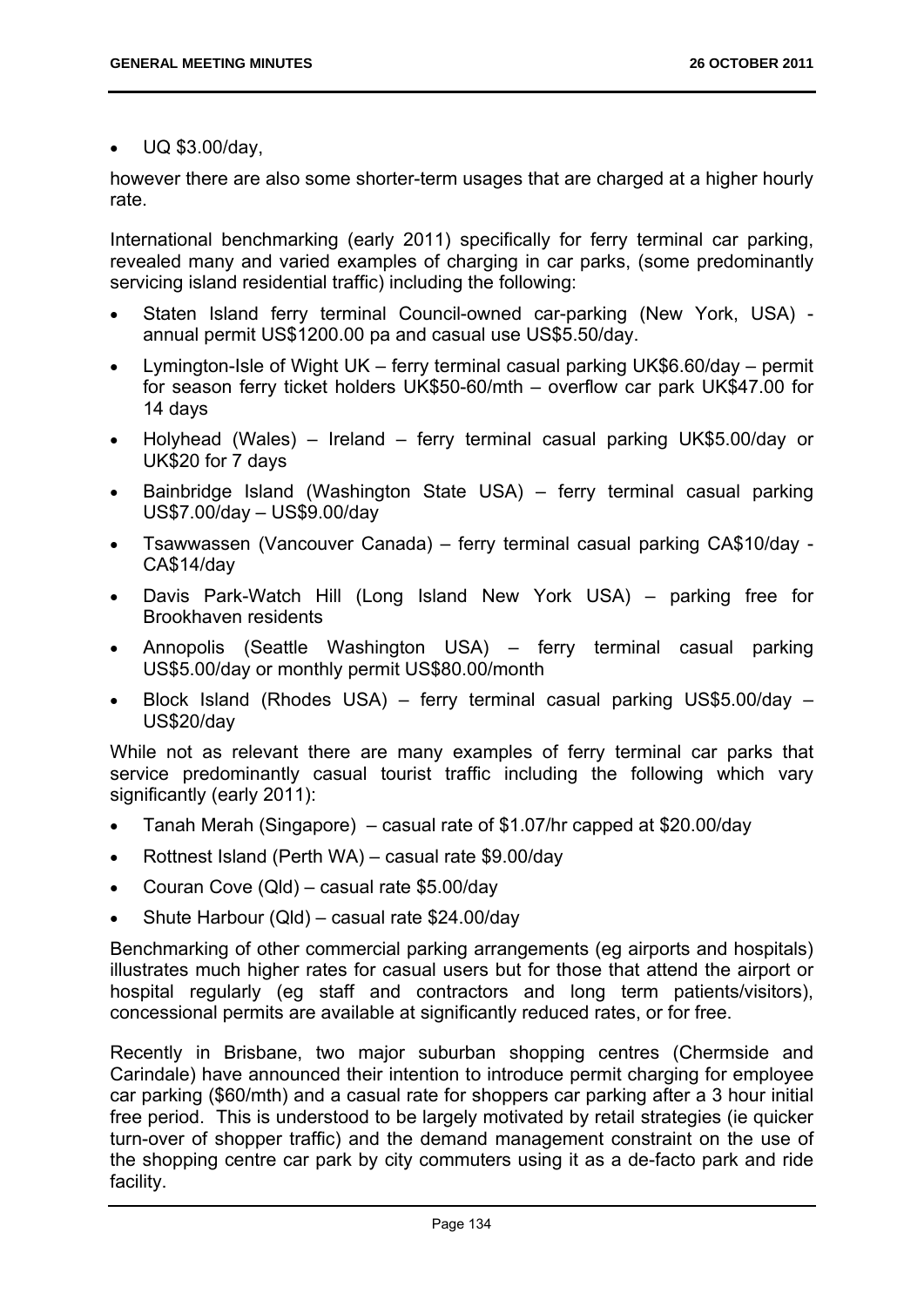Some commercial car parks also offer premium services including valet support and car care services eg airports, motels/hotels and some shopping centres.

In relation to Redland City Council car-parking, the most relevant benchmarking is of course the existing secure parking charge at Weinam Ck. For this product (guaranteed, fenced parking area) Council currently charges \$970.20 pa with a quarterly or annual permit. Demand for this product has exceeded supply with a significant waiting list having existed for some time.

Also at Weinam Ck, private parking has been operating at several properties on a commercial basis for many years, with demand appearing to exceed supply. Advertising for the sale of one of these properties in Banana Street recently described the property as containing a "*Pot of Gold Car Park*".

Advertising for another property in Outridge Street boasted "*holding income from Bay Island Car Parking 10+ Cars*" with "*holding income in excess of \$2000p/m*". Assuming full occupancy of say 15 car spaces, the quoted holding income might equate to a fee for parking of \$1600 per annum. However, anecdotal evidence is that these car parks are currently charging between \$900 and \$1200 per annum. Such parking is relatively secure and is dedicated to exclusive use by the paying customer.

Other examples of contemporary government-owned parking arrangements in SEQ (particularly relating to commuting or other regular/dependant parking arrangements) include the following (as at early 2011);

- CBD parking meters (eg Gold Coast) hourly rate \$0.90-\$1.90/hr (recently increased further)
- CBD parking meters (eg Brisbane) hourly rate \$0.30/hr-\$4.00/hr capped at maximum of \$6.00/day-\$10.00/day
- Council car parks (eg Gold Coast CBD) some free parking but also hourly rates \$0.60/hr-\$2.00/hr, and monthly permits \$61.50/mth-\$123.00/mth
- Council car parks (eg Brisbane CBD) declining hourly rates capped at \$30.00/day with monthly permits \$350.00/mth-\$420.00/mth
- Council car parks (eg Moreton Bay multi-story car park Caboolture) free parking
- Regulated CBD car-parking (e Moreton Bay Regional Council Caboolture and Redcliffe) – annual permit \$1050.00 pa.
- Translink Park and Ride facilities free parking

It is noted that in residential areas where parking is regulated (eg Brisbane, Gold Coast and Moreton Bay) local residents are entitled to apply for a residential parking permit at little or no cost as exemption from the regulated parking limits and/or charges.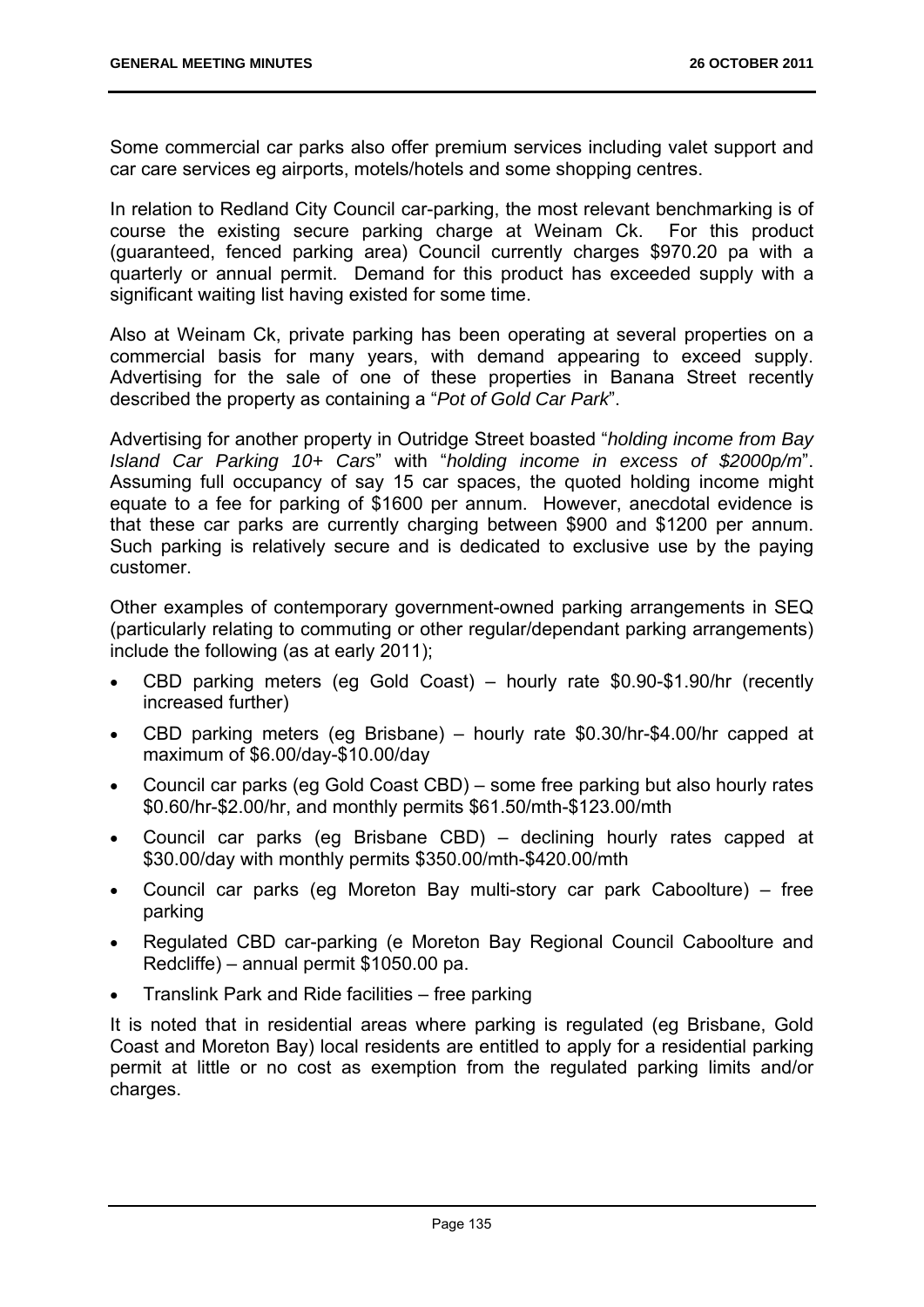# **Demand Management**

The Master Plan included projections of demand for parking at Weinam Creek as follows;

|      | Projected<br>population | <b>Projected parking</b><br>demand without<br>demand management<br>strategies | <b>Projected reduced</b><br>demand due to demand<br>management strategies |
|------|-------------------------|-------------------------------------------------------------------------------|---------------------------------------------------------------------------|
| 2008 | 5200                    | 918                                                                           | 918                                                                       |
| 2011 | 5830                    | 1029                                                                          | 882                                                                       |
| 2016 | 6880                    | 1215                                                                          | 1028                                                                      |
| 2021 | 7930                    | 1400                                                                          | 1167                                                                      |
| 2026 | 8980                    | 1585                                                                          | 1297                                                                      |

#### **Notes:**

2009 total public car parking spaces available; 1094

- secure, 435
- public, 617
- 12 hr on-street. 42

Additional private car parking spaces available; 169

A higher estimate of 2,240 vehicles cited by the Our Parking Spot group relates to Council estimates of demand extrapolated to the ultimate population capacity of the islands (24,000) which is predicted to be reached anywhere between 50 and 130 years time, and is therefore not relevant in the shorter planning horizon for which the Master Plan is intended.

The Master Plan predicted that demand (reduced by demand management strategies such as charging) would be accommodated for the next decade and that in the longer term excess demand might be met by the development of a multi-storey car park by private sector.

Subsequent to the adoption of the Master Plan however, further information about parking demand and travel patterns has been obtained as part of the ILTP and independently from other sources (eg Our Parking Spot).

The Socialdata Pty Ltd travel survey (January 2011), Integrated Open Space Services survey (2010). Our Parking Spot survey (2010), the SEIA (2011) and the ILTP (2011) have all contributed valuable information.

Considering this data, the authors of the SEIA drew the following conclusions;

*Two factors will tend to mute the impacts of parking changes. Firstly a large proportion of households (42%) does not have a car on the mainland and will not be impacted directly at all. Secondly, just under 40% of SMBI resident workers work within SMBI and would generally not need a mainland car for work purposes (although some such as tradesman and professionals might if they have mainland*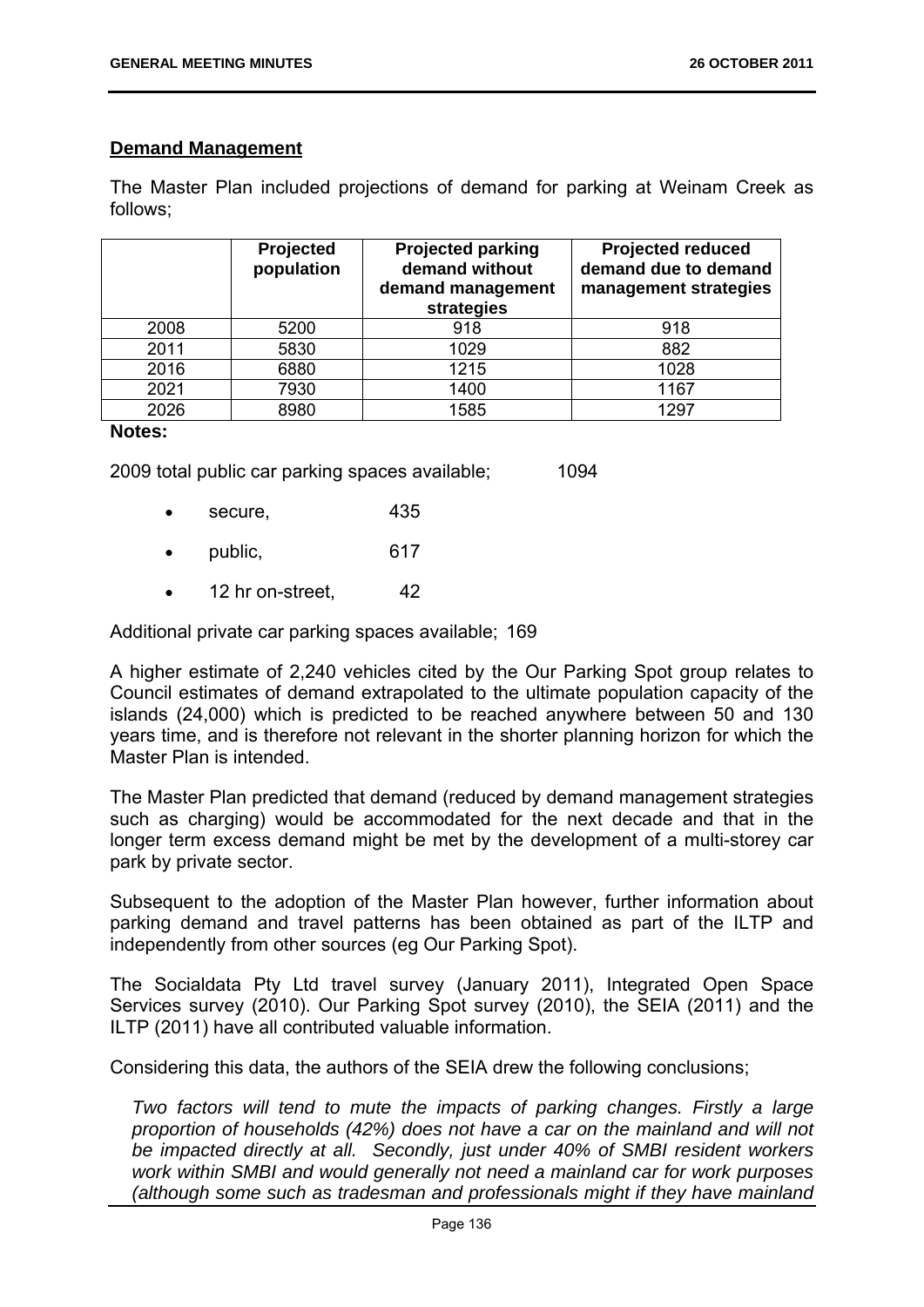*clients). Some of these workers or their family members might also retain a mainland car for non-work purposes.* 

*Unlike the SMBI population as a whole which has a very low average income, average incomes of SMBI resident workers are not greatly different from those on average in the RCC area. The occupational profile of SMBI workers is also similar to that of RCC resident workers. Countering lower incomes for SMBI workers are lower house prices and rents. While this group is unlikely to willingly embrace more expensive parking, the increase in parking costs of itself is unlikely to cause workers to change place of work or place of job when the costs and uncertainties of relocation and the relatively weak SMBI housing market are taken into account. Workers are much more likely to respond negatively to the reduced availability and certainty of parking. Survey data and parking data indicate that SMBI workers who work on the mainland are car reliant, which is consistent with relatively high public transport fares, uncompetitive public transport trip times and the wide distribution of work destinations. Uncertainty that a parking space would be available on the homeward bound trip to Weinam Creek would be much more likely to prompt a change in work or home location.* 

*The data does not allow strong conclusions to be reached about the response of non-worker households to parking changes. Average SMBI household incomes are only 50% of those of the RCC average, and the incidence of reliance on Centrelink payments in the SMBI is more than three times that in the RCC area. (In other words, SMBI residents are more than three times as likely to be receiving Centrelink payments as are RCC residents.) In combination, these factors would suggest that large proportions of SMBI residents would be unable to afford a mainland car. Against that, services, particularly higher order services, including secondary schooling are very limited or unavailable on the SMBI so that some degree of mainland trip making for nonworkers will be necessary. It is not possible from the available data to determine the relationship between SMBI household income and mainland car ownership. The proportion of households that have at least one mainland car (58%) is considerably higher than the proportion of households in which one or more member works. With less than 20% of the SMBI population working full time or part time, and 58% of households having at least one mainland car, there could be 30% to 40% of households that do not contain a worker but which have a mainland car.* 

*The relevant proportions for impact assessment purposes could be as follows:* 

- 42% of households have no mainland car;
- Say 20% to 25% of households have a mainland worker and a mainland car;
- Say 30 to 40% of households do not have a worker but have a car on the mainland."

The 2009 Integrated Open Space Services (IOSS) travel survey previously described travel and parking characteristics and particularly the dependence of SMBI residents on Weinam Creek for "garaging" of vehicles, with 42% of parkers doing so for an average greater than 21 hours and 31% doing so for an average of 11-20 hours.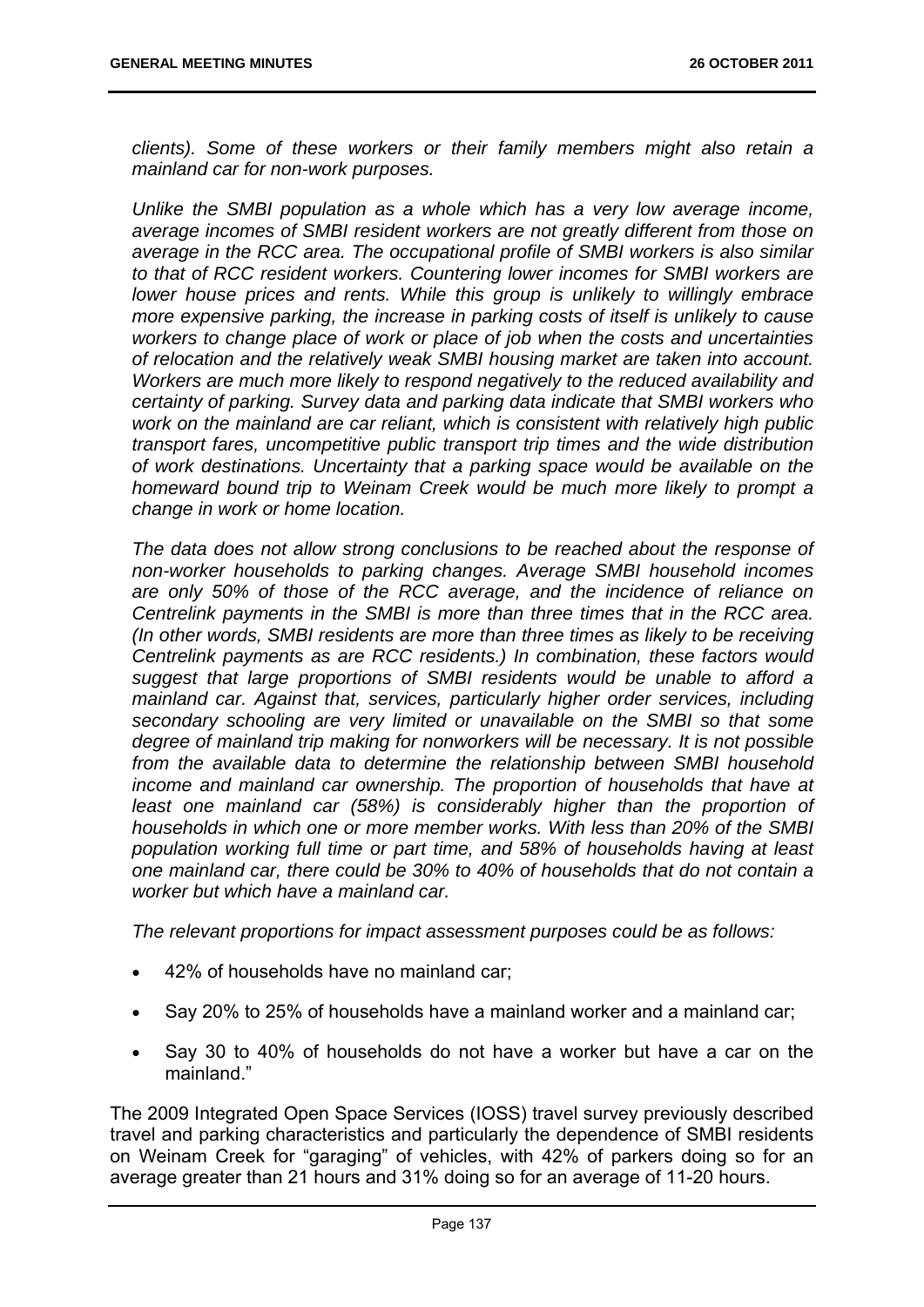The Socialdata Pty Ltd travel survey (January 2011) yielded a more detailed understanding of SMBI residents travel patterns including the following important observations which illustrate some constraint on the potential impact of demand management strategies;

- Car ownership on the islands is similar to that of the rest of the Redland City hence dispelling the belief that islanders hold disproportionate levels of vehicles,
- SMBI residents already use public transport considerably more than residents of the rest of Redland City hence their capacity to do so to a higher degree is lower than for the rest of the city,
- SMBI travellers already demonstrate a higher level of passenger (as opposed to driver) car travel than that of the rest of the city hence their capacity to increase car occupancy is lower than for the rest of the city,
- Islanders take less frequent trips than their counterparts in the rest of Redland City hence their capacity to reduce travel activity is lower than for the rest of the city.

The Our Parking Spot Survey (2010) also provided an insight into the travel characteristics and attitudes of SMBI residents in relation to potential car-park charging. In particular the following observations are pertinent:

- 66% of respondents said they would not be prepared to pay for an unallocated car parking space, while 45% said they would not be prepared to pay for an allocated parking space
- Choices offered to respondent for levels of charging started at \$600 pa and 34% said they would be prepared to pay for unallocated parking (up to \$2000 pa) while 55% said they would be prepared to pay for allocated parking.

These results are somewhat at odds with the SEIA conclusions, though the nature and context of the survey was very different and to some degree it might have been an outlet for protest against the charging. With this in mind it is interesting to see a significant proportion of respondents still actually indicating a willingness to pay.

Considering all of this useful information, while the merit and logic of the general demand management strategy is confirmed to a fair degree, there is some doubt nevertheless about the potential likely impact of the demand management strategies (charging) on demand and it might reasonably be concluded that the estimated reduction in the demand projections within the Master Plan might not be fully met without a more complete set of initiatives to compliment the impact of charging.

This report therefore advances a number of initiatives, some of which have previously been proposed in the Master Plan, but some which have not. Of note is the proposal to establish a remote secure car park to displace a significant number of vehicles from Weinam Creek.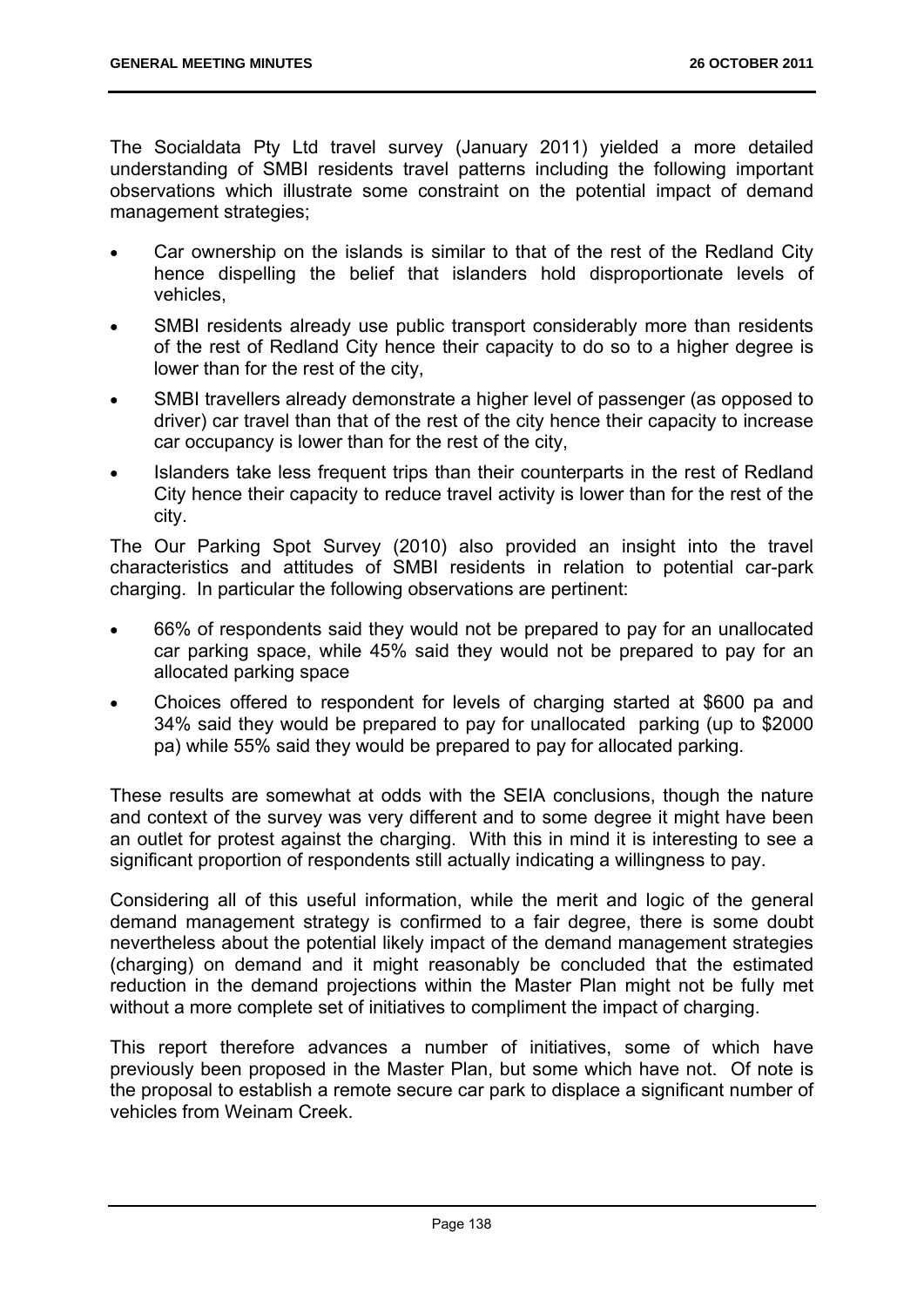## **Social and Economic Impact Assessment;**

SMEC has prepared a report on the social and economic impacts of the nominal charge proposal of 25c/hr which generally concluded as follows:

*"The impact of a 25 cents per hour parking fee is expected to:* 

- *Directly impact on one third of SMBI households (those with a mainland vehicle and no resident worker)*
- *Indirectly impact on the most socially disadvantaged SMBI residents (who are unlikely to own a mainland vehicle) through cost impacts on their visitors*
- *Result in minimal behavioural change e.g. Move away from the island, change jobs*

*The mitigation measures include:* 

- *Provide free car park or subsidy for impacted group*
- *Reduce demand for car parking at Weinam Creek e.g. Barge vouchers, service provider subsidies, improved mainland public transport, car share*
- *Develop a new car park distant from terminal (e.g. courtesy bus connection)*
- *Offset costs by increasing reserved secure parking to pick up pent up demand*
- *Improve accessibility related infrastructure and safety e.g. Shelter, resident caretaker, lighting, pathways, Urban design*
- *Optimise social capital through participatory planning e.g. Foreshore planning"*

Specifically the report made the following recommendations some of which were not directly related to the car park or its proposed charging regime:

- Recommendation 1: Taxi-transit / hail-and-ride
- Recommendation 2: Community shopper service
- Recommendation 3: Barge vouchers for retirees and pensioners
- Recommendation 4: Short-term car / bicycle rental
- Recommendation 5: Improvements to mainland public transport
- Recommendation 6: Free parking new car park
- Recommendation 7: Free parking offset and subsidised parking
- Recommendation 8: Participatory planning (SMBI PLUS and Weinam Creek Precinct)
- Recommendation 9: Weinam Creek and SMBI Economic Development **Strategy**
- Recommendation 10: Redland Bay Community Wellbeing hub
- Recommendation 11: CPTED Car Parking Design Audit and Priority Implementation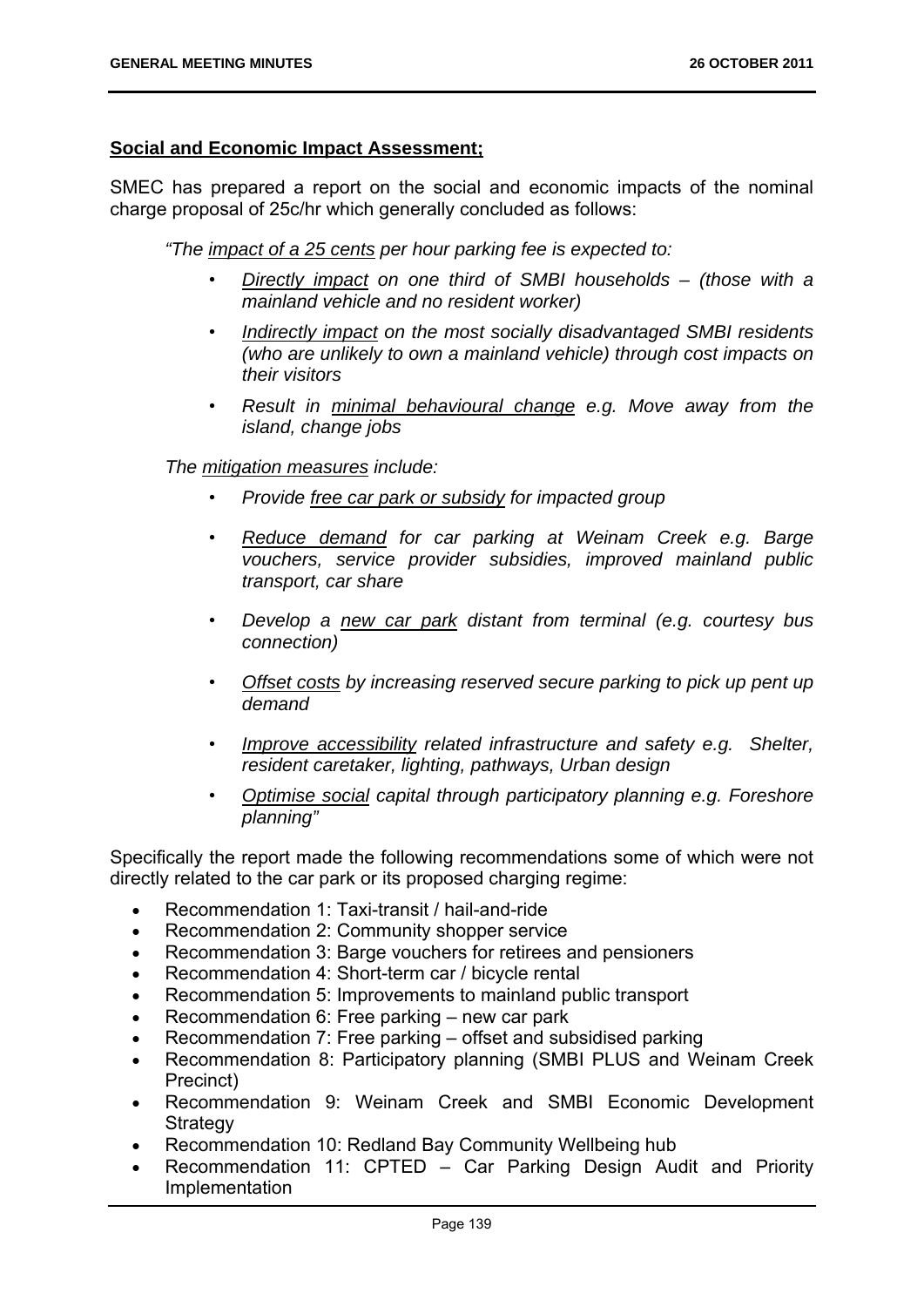Recommendation 12: National Broadband Network

Authors of the SEIA report acknowledged that some of their recommendations have already been encompassed into the interim car park project proposal (eg recommendation 6).

Some of the recommendations are also promoted further in this report however, some of the recommendations have not been addressed directly in this report for one or more of the following reasons;

- Council is not responsible for and/or does not have resources to implement the recommendation,
- Council is progressing the recommended action in conjunction primarily with other planning or strategic work,
- Council would be required to coordinate the involvement of other stakeholders which requires further consultation and consideration.

## **Community Engagement;**

The Southern Moreton Bay Islands Community Advisory Committee (SMBICAC) advocated in August 2009 as follows in relation to the parking proposals.

*'The SMBI Communities Advisory Committee commends in its broadest sense the Redland Bay Centre & Foreshore Master Plan. However the existing parking fee structure must be maintained unchanged until the social impact study (pp.75, Table 8 Planning on the SMBI) is completed and the following issues have been satisfactorily resolved:* 

- *a. Provision to maintain some form of free parking.*
- *b. Park and ride facilities and arrangements.*
- *c. Barge improvements through alternative route methods of reducing Journey time and cost.*
- *d. Integrated ticketing and the implications for passenger ferry pricing through Translink.*
- *e. Viable transport system as pp.17, 3.2.1 Public Transport.*
- *f. Fees only be introduced incrementally as alternatives become available.*

*Also, that fees only be introduced incrementally and proportionally to the introduction of alternatives rather than disincentives to parking."*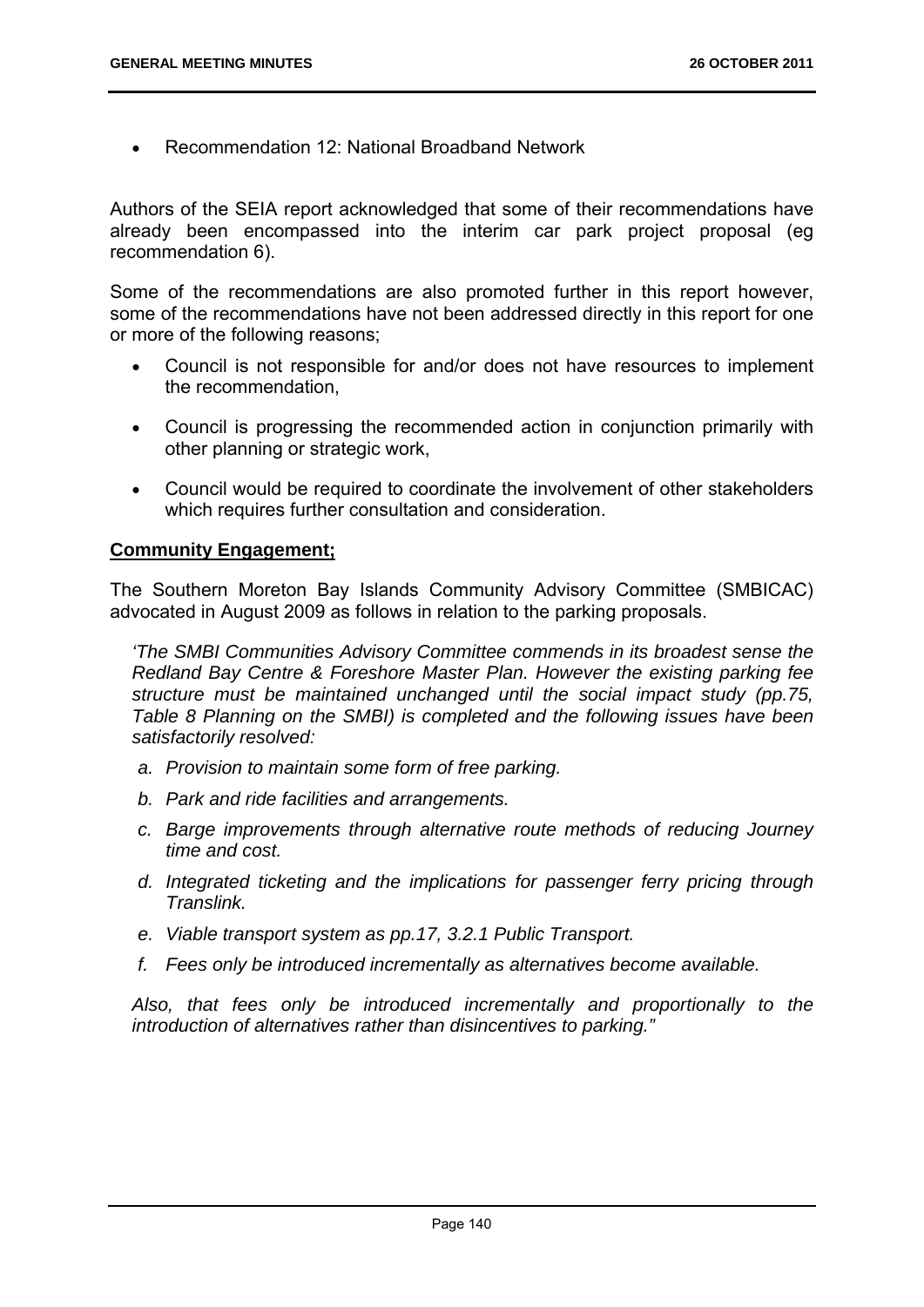SMBICAC also made a final statement at the conclusion of its term in June 2011 which included the following:

## *"The Weinam Creek Issue*

## *Reinforcing our view*

*This Council will know that the Advisors have consistently held the following views:-* 

- *That adequate free and paid secure parking must be available at Weinam Creek (this was reinforced to Council in February 2011).*
- *That the availability of cheaper vehicle barge connections and other alternatives like car hire/ share will also have the benefit of giving SMBI residents a choice of alternatives that may wean them away from second, mainland car ownership.*

*The Advisors have, in principle, supported and encouraged the strategy of an interim solution at Weinam Creek. It will give time for a properly thought out, more visionary and comprehensive public/private partnership development. On the clear understanding this supplies adequate, appropriate parking and transport facilities for SMBI residents.* 

*Representations made by Committee members and the Community have resulted in the abandonment of the "no free parking" approach in the original master plan with the provision of some 25% free secure parking.* 

*In the light of initial information from the Social and Economic Impact Study (SEIS) the volume of free parking in the interim plan is considered inadequate. The removal of the secure compound itself, is unnecessary to achieve greater parking bay utilisation. Shift workers (nursing, security workers etc.) need certainty for their parking arrangements.* 

*The SEIS clearly points to the need for a variety of free and fee paying parking services, closely matched to the differing needs and abilities to pay, of the groups within our society.* 

*Implicit in Council's resolutions is the commitment to have alternatives in place prior to the implementation of any new charging regime. These alternatives have not yet occurred and we therefore recommend Council prioritise:-* 

*The immediate implementation of modern car share/hire facilities at Weinam Creek. It has been established by North Sydney Council that one hire vehicle can replace up to fifteen dedicated cars. Modern car share/hire systems could have advantages to Council and SMBI residents. The systems need to be introduced now, so that people can begin to understand how they may work for them.* 

*Upgrade Sea Scouts, Cenotaph and barge parking areas. Upgrade as soon as possible to provide additional free capacity.*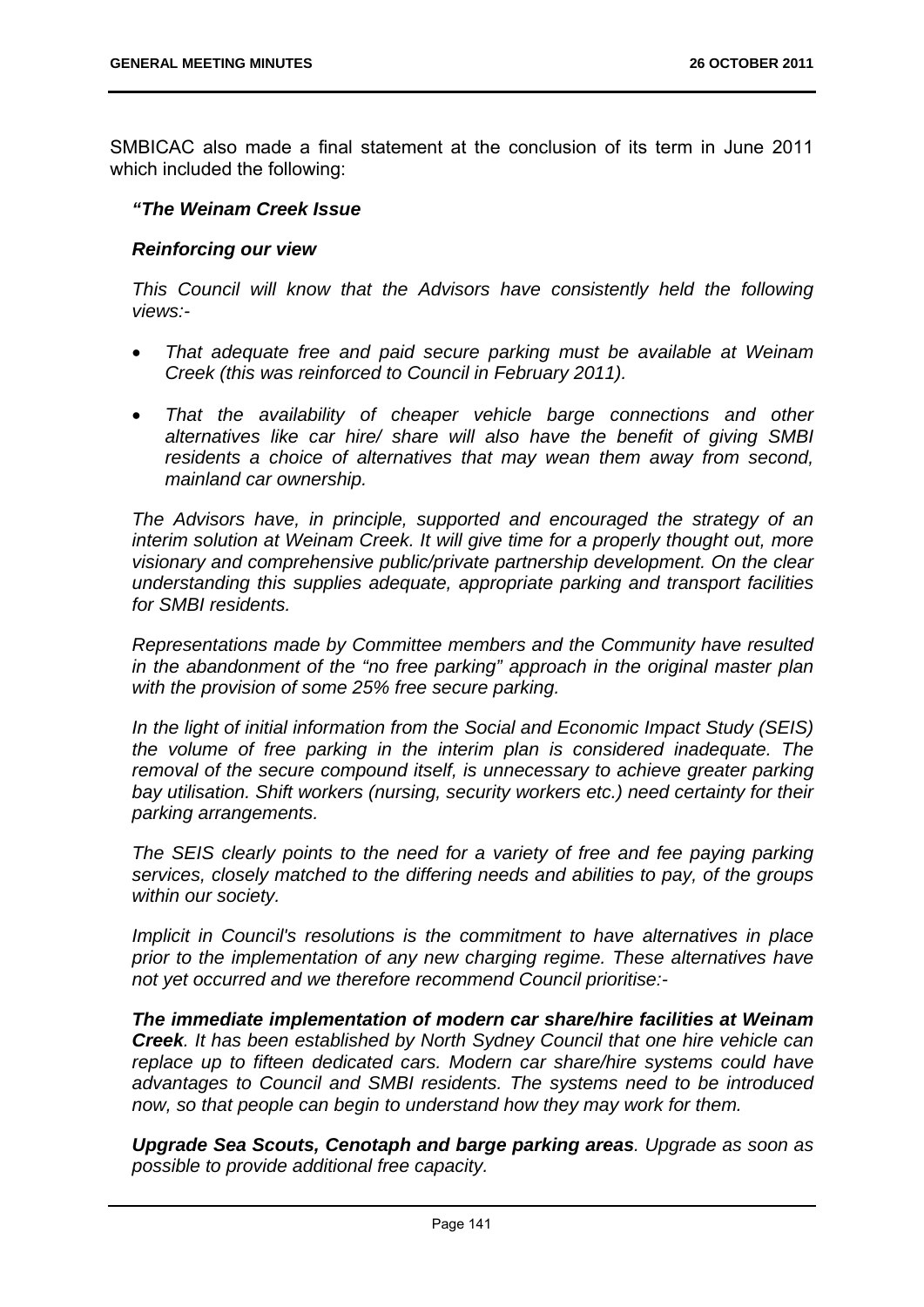*Vacant Land on Moores Road, South Side of Weinam Creek. This area already has planned footbridge access and could be used on a temporary or permanent basis.* 

*Advocate more Attractive Operational / Pricing Structure for Vehicle Barges. The Advisors consider there are better ways in which the present vacant capacities can be utilised to the advantage of both Stradbroke Ferries and the Community.* 

*Active Encouragement of Local Private Secure Parking Arrangements. This could happen within the life of the Interim layout without prejudicing the longer term renewal of Weinam Creek.* 

*Continue Investigation of Offsite Parking Options. Serviced by shuttle bus or similar.* 

*Active Encouragement of Shorter Vehicle Barge Routes. The North and South*  routes are both economically and technically viable. A vehicle barge simply linking *Russell, Lamb, Karragarra and Macleay will ensure continuity of access.* 

*Continue to bring services to the Islands and continue to push for the more complex services to be available at (eg) the planned Health Hub at Redland Bay.* 

## *Equity and Timing*

*In considering all the above Council should recognise that this is not the time to impose blanket parking fees when SMBI incomes are half those on the mainland and there is high welfare dependency, and 19% unemployment.* 

*There are opportunities for a more appropriate mix of no charge/charged areas dependent upon ability to pay and the type of parking service provided, distance from terminal etc.* 

*Total journey costs, including parking fees, have a major effect on SMBI sustainability.* 

*The SMBI will not necessarily always be poor. Measures to improve access will reinvigorate economic activity and increase the relative wealth and well being of the Community."* 

Some of these recommendations have already been addressed in the interim car park project and others are promoted in this report. However, some of the recommendations have not been addressed directly in this report for one or more of the following reasons;

- Council is not responsible for and/or does not have resources to implement the recommendation,
- Council is progressing the recommended action in conjunction primarily with other planning or strategic work,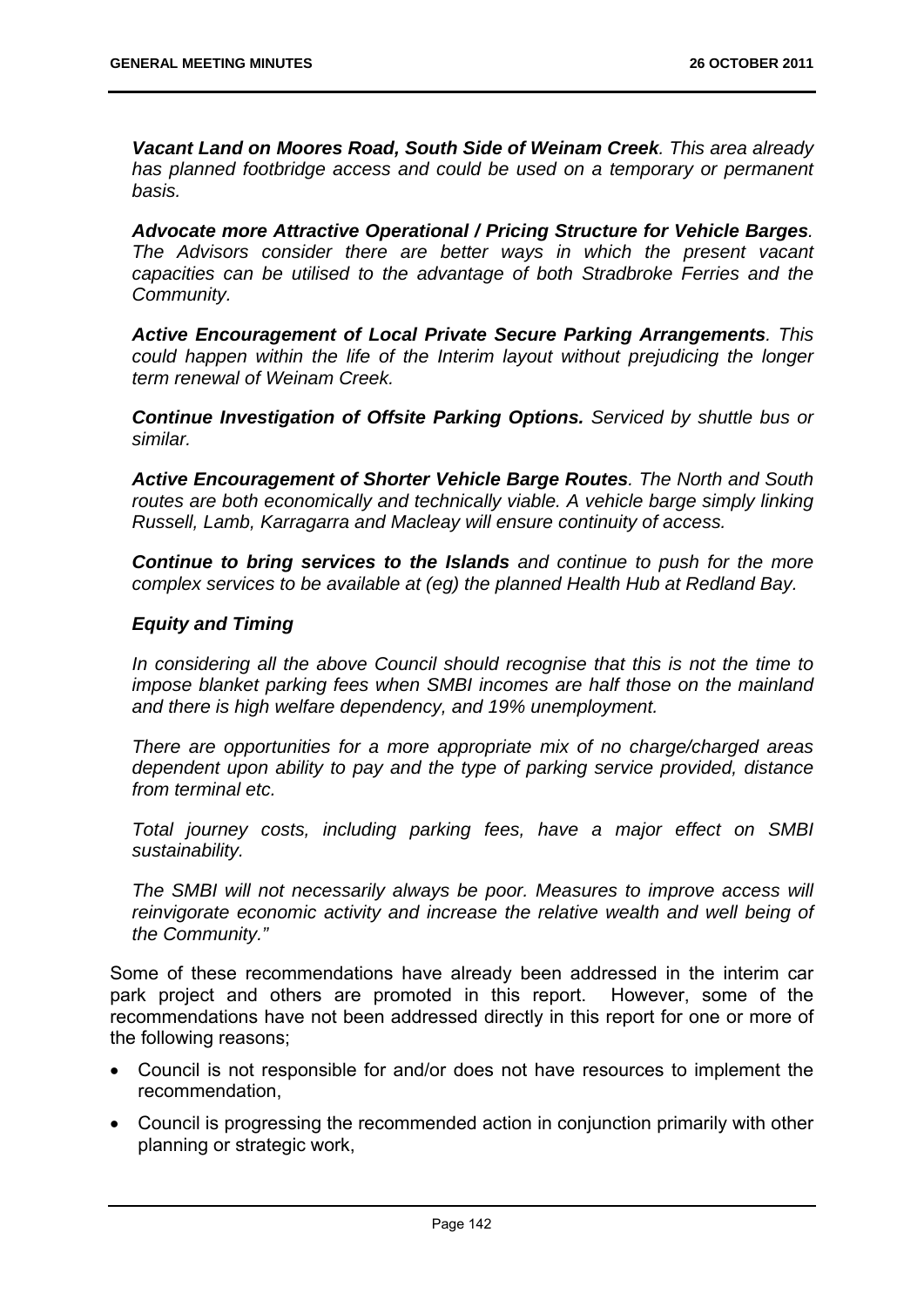Council would be required to coordinate the involvement of other stakeholders which requires further consultation and consideration.

Council is also aware of ongoing protest being waged by Our Parking Spot which advocates for greater provision of parking spaces and does not support the introduction of charging proposals. Our Parking Spot proposes that Council should either construct a low level multi-storey car park or acquire additional land in Banana St to expand the car park footprint and capacity.

Our Parking Spot presented a petition with over 6000 signatories, to Council which was formally considered on 25 May 2011. The petition stated as follows:

*"We, the undersigned Residents of Redland City, Ratepayers of Redland City and Residents or Ratepayers of Queensland request that Council commission independent studies of the parking solutions at Weinam Creek proposed by the Our Parking Spot group; stop all action towards charging the people of the Southern Moreton Bay Islands of Russell, Karragarra, Lamb and Macleay, and people visiting these Islands, a fee for parking in the Weinam Creek precinct other than a reasonable fee for spaces allocated specifically to individuals for long-term or permanent parking; and provide parking facilities in the Weinam Creek precinct sufficient to accommodate at least the ultimate number of vehicles as estimated by Council, being 2,240."*

Council formally noted that the matters raised by the petition were being addressed by the SMBI ILTP review. Council did not accede to the request to engage a further independent assessment of the Our Parking Spot proposals.

Our Parking Spot also made a submission for Councillors' consideration at the workshop (26 September 2011), which challenged the findings of the SEIA report and offered the following recommendation;

*"The present car parking fee structure and allocated spaces should remain unchanged until all options for parking and public transport improvements have been fully and impartially considered and implemented. With the works now being done to improve the overflow parking areas at Weinam Creek, there is no urgency to remove allocated spaces or to introduce a new charging regime.* 

*Council should commission fully independent studies of the Our Parking Spot proposals and consider the outcomes of those studies as part of its options for Weinam Creek parking and SMBI transport solutions.* 

*Only then, will you be able to properly assess all options and, only then, will the community accept you are treating them justly."* 

Most recent estimates by Our Parking Spot for the cost of implementing its two preferred solutions are as follows;

 Multi-storey car-park - \$30m (2000 spaces) or potential first stage \$20m (1333 spaces)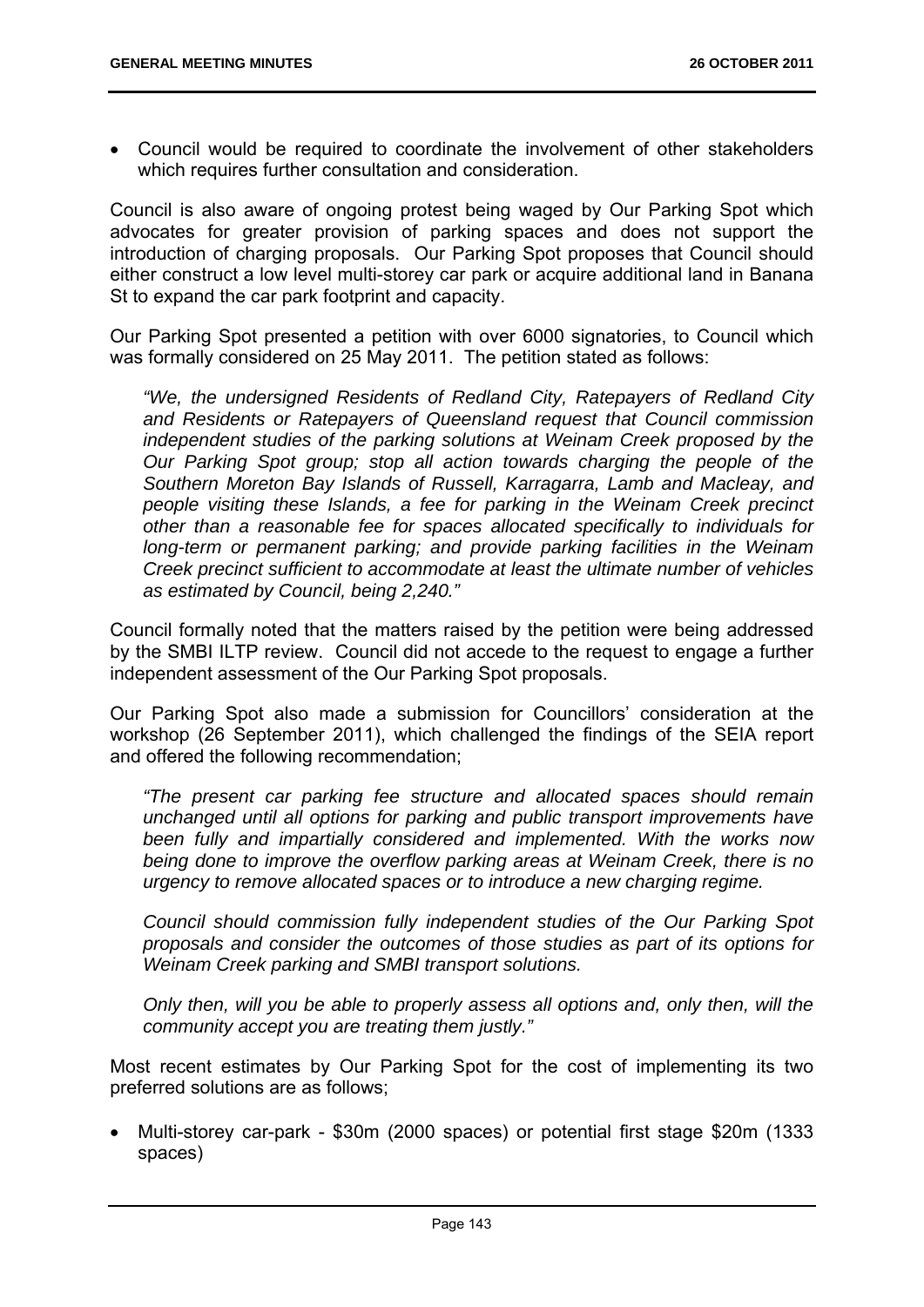Banana St land acquisition and expansion of at-grade car-park - \$8 to 10m (estimated 350 spaces).

The details of the cost estimates for the multi-storey car park have been provided by Our Parking Spot and appear to have been prepared with input from credible independent sources.

However, preliminary financial modelling reveals that the capital cost of these solutions is significantly higher than that for initiatives proposed in this report (\$3.85m). The operational costs for the multi-storey car park are also expected to be higher. Consequentially the commercial reality is that capital costs would either need to be recovered over a significantly longer period or the charges for users of the carparks would need to be correspondingly higher; neither of which are desirable scenarios at this time.

Council's previous assessment of the multi-storey car park proposal is published in the Supporting Information for the Redland Bay Centre and Foreshore Master Plan (July 2009). That assessment was based on a significantly higher capital cost (\$42.5m for 1700 spaces) and concluded that it was not commercially viable in the short term. However the proposal was never ruled out for the longer term.

As echoed in the Master Plan itself, that assessment yielded the recommendation that in the medium term (6-10 years) Council should encourage private sector to consider such a development in the mixed–use zone adjoining the Weinam Creek car park (ie Banana Street). Further, the July 2009 assessment left it open for Council to reconsider its involvement in such a solution in the longer term (beyond 10 years).

However, to explore all opportunities, Council has since resolved to engage private sector to invite collaborative investment into development of Redland Bay Centre and Foreshore Master Plan. This engagement of private sector will provide the opportunity for proposals for multi-storey car park development to be advanced if viable and will, to some extent, facilitate the independent assessment of the Our Parking Spot proposal that it has requested.

# **Regulatory Pricing Obligations;**

Council has also resolved that the operation of Weinam Ck (including parking, ferry and barge landing, marina and associated activities) should operate as a significant business activity (as defined in the Local Government Act 2009) and that the business activity should establish charges based on full-cost pricing (with community service obligations as deemed appropriate).

The proposals in this report aim to establish charges which fully fund cash operations and also contribute to cash funding depreciation of assets. The model also includes a return to Council and tax equivalents but also includes a Community Service Obligation (CSO) to acknowledge the fact that many of the facilities have wider use and amenity for the general public.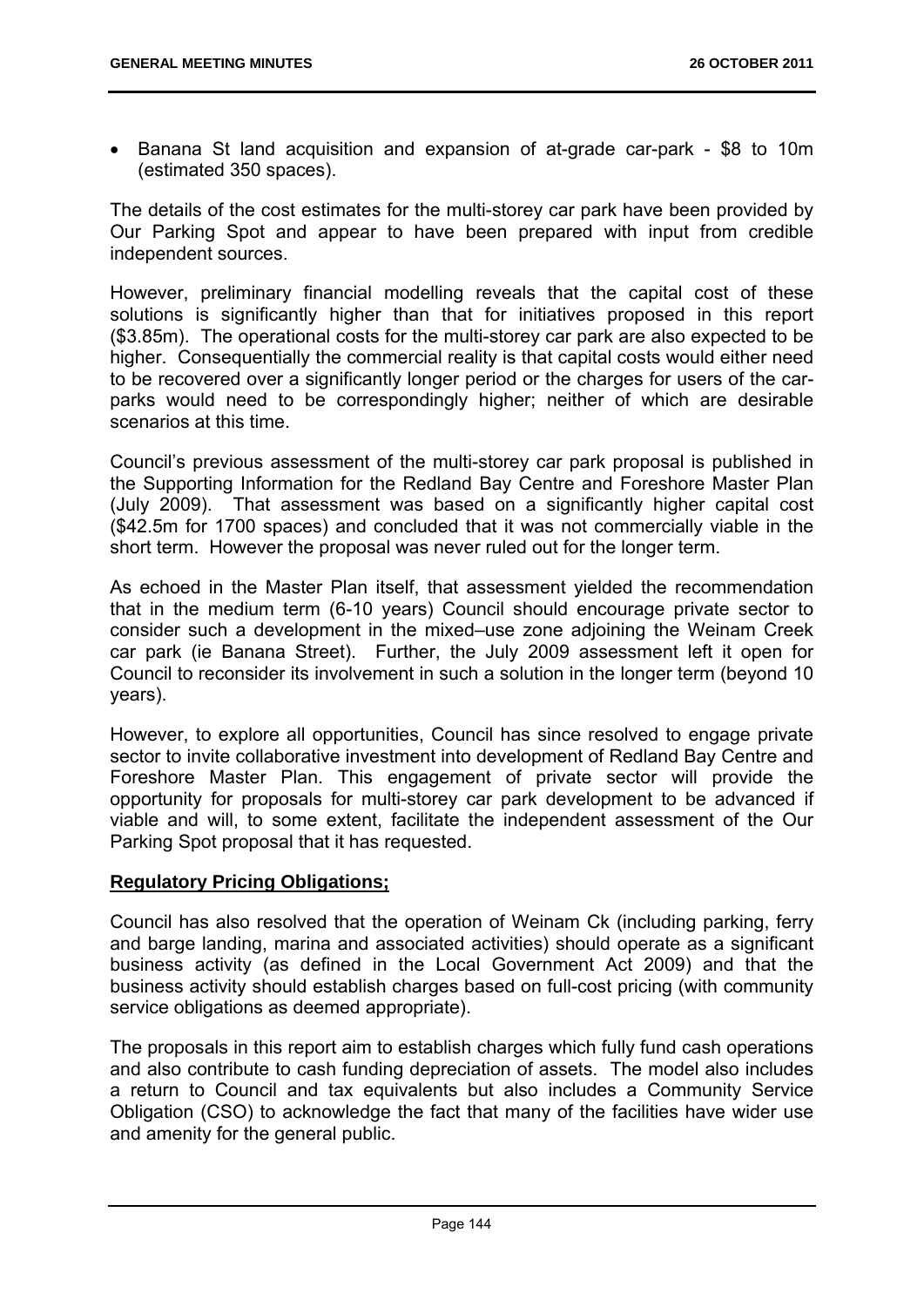The financial assessment of the level of revenue required to be recovered from parking charges has been carried out and a report distributed separately for Councillors' information and consideration. It concluded that the recommendations in this report for charging and associated initiatives, on a cash basis, would yield a relatively balanced operational model with commercial capacity to recover capital costs and maintain an acceptable and sustainable financial outlook. The analysis is however subject to ongoing review as further and better information becomes available.

The assessment has also clearly identified that application of the nominal rate of 25c/hr for anticipated demand, would grossly over-recover capital and operational costs and therefore could not be justified. Council might reasonably be criticised for engaging in unacceptable misuse of market power if it were to commercially exploit consumers who are dependent on the Council product.

The introduction of regulatory based pricing is intended to be achieved via a pricepath to avoid price-shock in the new charging regime. This is particularly pertinent given the current economic circumstances and the general community concern about costs of living and government imposition of taxes, rates and charges.

## **Application of Charging in other locations;**

Council had requested a report that would articulate Council's policy position regarding the application of charges for car-parking at other locations within the city. This has since been rescinded, however, the position was established as part of the Redland Bay Centre and Foreshore Master Plan, that where circumstances are similar, a similar approach should be taken. This may apply to other locations within the city but only as demand surpasses supply and only where level of service is similarly proposed.

To a significant degree Council's resolution in May 2011, as follows, has qualified this earlier position;

*"That this Council affirms that it does NOT support and has NO intention of installing parking meters across Redlands. Where special services, such as staffed security is being provided for safety and security reasons, such as at Weinam Creek, users will be required to pay a fee. There are NO plans to provide this service anywhere else in the City and therefore no plans to introduce paid parking elsewhere in the City."*

It is clear that the provision of higher service levels (eg security), along with demand management are the key catalysts to the introduction of car-park charging for the future.

## **Proposed Charging Structure;**

All of the previous mentioned information has been considered and as a result the following structure for parking charges is proposed;

Casual charge at a simple daily rate for occasional users,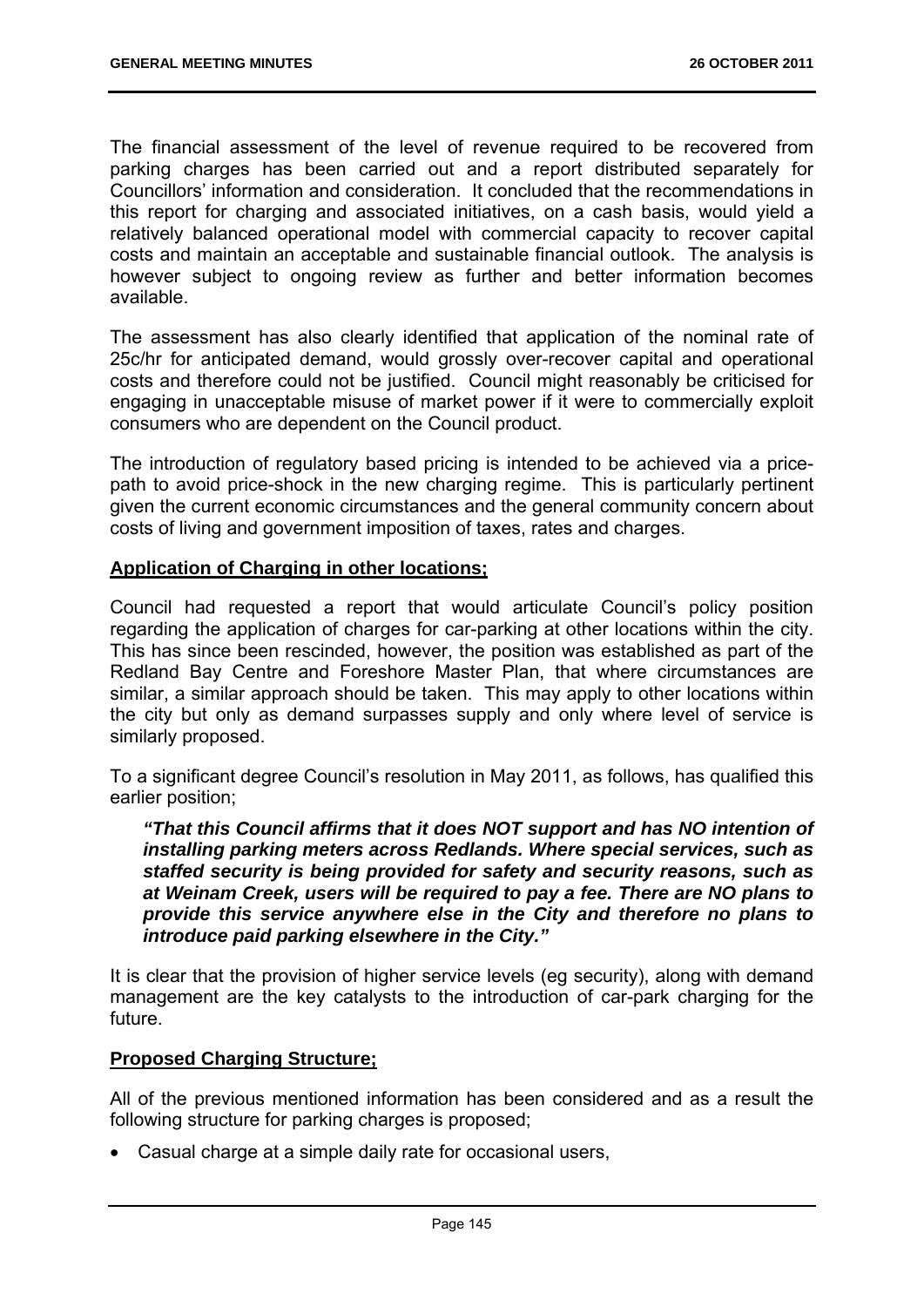- Annual permit fee (not allocated) for regular and/or dependant users (including islands' residents and workers commuting regularly to islands eg teachers),
- Premium annual permit fee for a remote secure parking facility, in which parking is allocated and guaranteed (accessible by time-tabled shuttle service included in permit entitlement),
- Free parking areas for those that do not wish to pay.

## **Proposed Charges and Price Path;**

The following table establishes the proposed initial charge and price path to the full charge over a three year period.

| Charge                                                               | Year 1                        | Year 2                        | Year <sub>3</sub>             |
|----------------------------------------------------------------------|-------------------------------|-------------------------------|-------------------------------|
| Casual charge                                                        | \$3.00/day or<br>part thereof | \$4.00/day or part<br>thereof | \$5.00/day or part<br>thereof |
| Annual permit                                                        | \$200.00 pa                   | \$300.00 pa                   | \$400.00 pa                   |
| Premium (remote<br>secure and<br>allocated) parking<br>annual permit | \$950.00 pa                   | \$1050.00 pa                  | \$1150.00 pa                  |

# **Permit Parking Allocation at Weinam Creek;**

One of the strong benefits of the annual permit system is the fact that demand forecasting is very accurate. In this respect Council should pre-sell the annual permits before making final decisions about the allocation of permit car-parking areas.

Council can elect to provide for full supply for permit-holders or it could take a more commercial approach and over-subscribe to ensure that car park spaces are not inefficiently left vacant. Over-subscription (or over-selling) is a common commercial practice in the transport/tourism industry (eg airlines) where it is known that not all customers will actually use the commodity they have purchased all of the time.

It is recommended that Council should initially take a cautious approach to oversubscription and should allocate close to the level of full demand, and in time gradually adjust the allocation of car park spaces downwards for permit-holders (based on actual occupancy rates).

In doing so, Council will minimise the potential dissatisfaction of permit-holders that might have paid for the permit, but find the car park full.

The options for allocating parking space for regulated (charged) parking are as follows;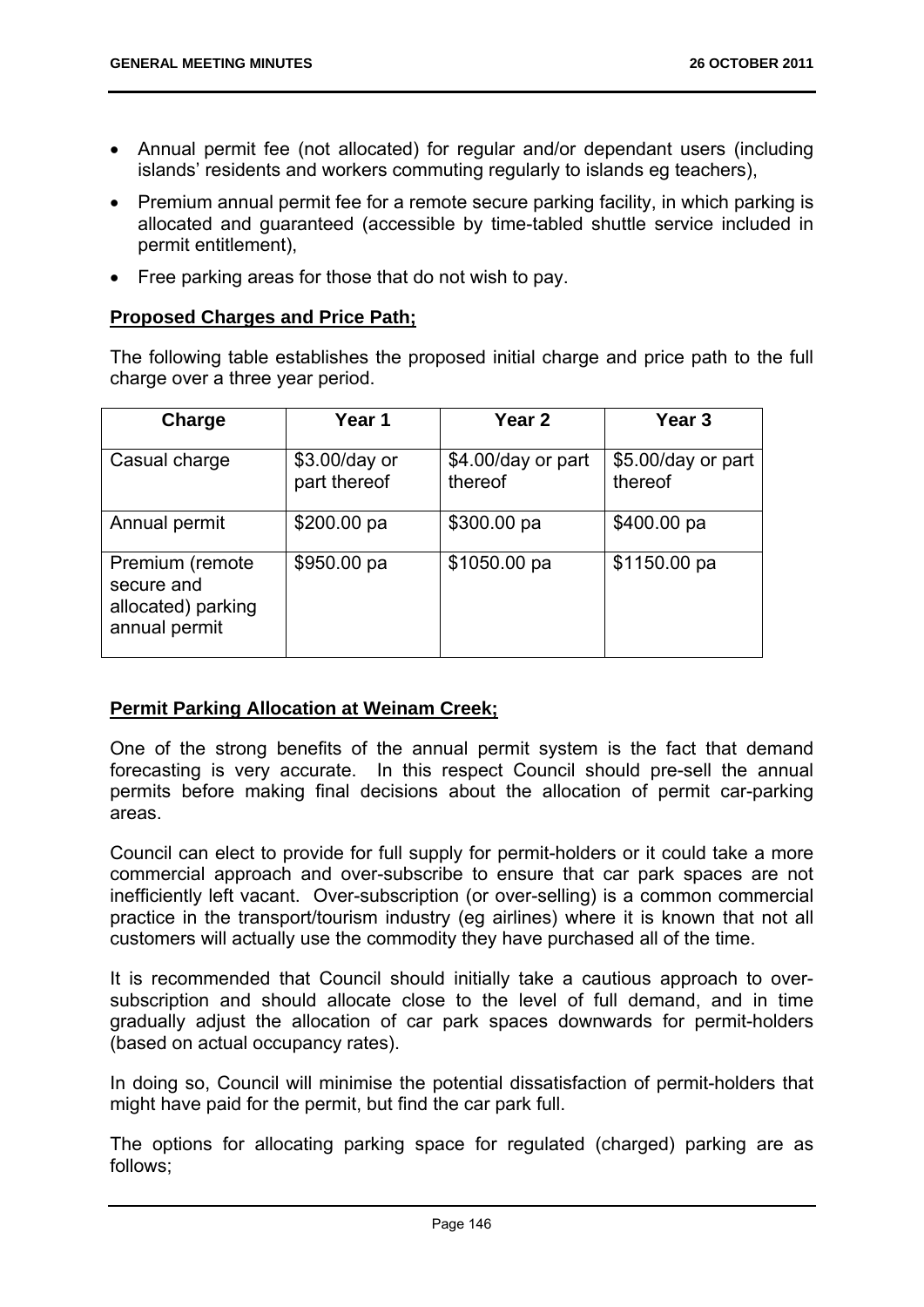- Install pay and display meters across the entire area and treat the permit holders as exempt from the meter payments to maximise flexibility for users, or
- Segregate metered parking from permit holder parking to limit the number of meters and to simplify enforcement/monitoring.

It is proposed to pursue the latter option and to set aside (nominally at this time) 225 bays for casual users with pay and display meters and that the balance of the parking area (637 bays) will be restricted to use by permit holders only. This nominal allocation of bays is based on data derived from Council survey (*Source: Integrated Open Spaces Services 2009 - BITS Travel Survey Report)* but should be reviewed following the pre-selling of annual permits.

This proposal is expected to minimise the capital cost of the Interim Project with the need for fewer pay and display meters.

It should be noted that demand on the Weinam Ck car park will immediately be eased as a result of the establishment of the Premium (remote secure and allocated) car-parking service (with scheduled shuttle access to and from a remote secure car park).

The meters that will be used will probably be the newer vehicle registration plate log type. These are economical and would allow an overlap of "permitted" and "metered" areas (if desired in the future) and for parking inspectors to determine easily by vehicle registration plate recognition whether a vehicle is paid up whether by pre-paid permit or casual daily pay. They can also be topped up by phone SMS, internet, etc.

## **Weinam Ck Car-park Operations**

The operation of the Weinam Ck Car-park will include provision for enhanced security measures including the installation and operation of CCTV surveillance and 24/7 continuous services of a Car-park Attendant.

The presence of the Car-park Attendant will also ensure that enforcement of regulated parking is continuous. It is expected that the amenity and security of the Weinam Ck area will be improved considerably both for users and nearby residents.

The current arrangement in the Weinam Creek car park includes a mix of 18 hour, 3 day and "unlimited" parking with the Cenotaph and Meissner St having 7 day limits. The on-street parking has 4 hour and 12 hour zones. Similar to the current arrangement, car park spaces in the Weinam Creek area will be subject to varying time limits. However information gathered in the pre-selling of annual permits will be used to determine the details of the regulated time limits.

The use of CCTV is intended to be a complimentary (not primary) means of enhancing security. Monitoring by the Car-park Attendant and contact with nearby Police Services, will act as a deterrent and will also be a means of gathering evidence where necessary to detect and prosecute criminals.

These measures combined with improved lighting and environmental design (CPTED) will significantly mitigate the inordinately high vehicle theft and damage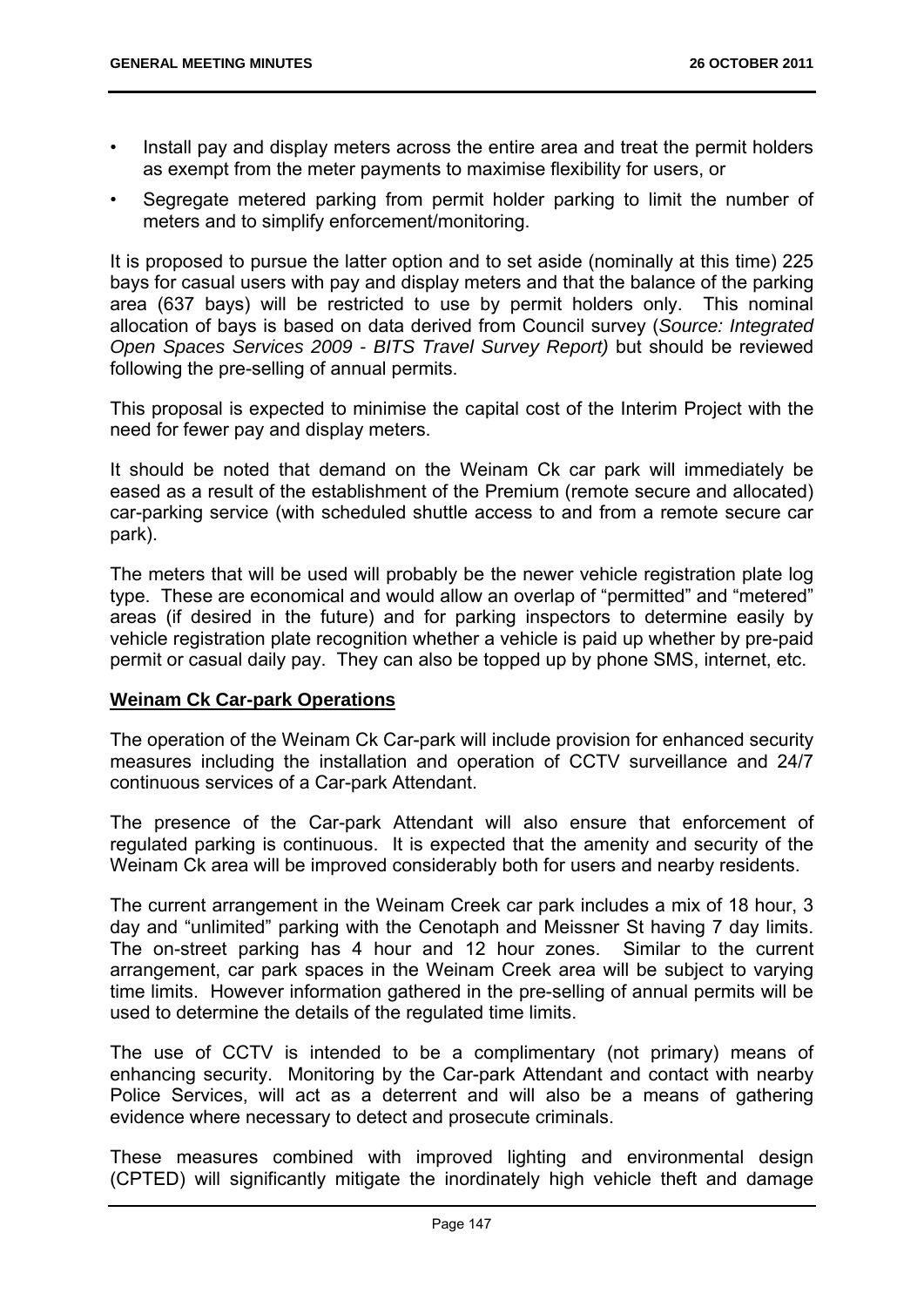crime activity that has been evident at Weinam Creek – one of worst, if not, the worst location within Redland City.

## **Premium (remote secure and allocated) Car-park**

A number of sites have been identified and plans are being prepared for the establishment of a secure car-park several kilometres from Weinam Creek, which will accommodate up to 360 vehicles on Council-owned land. It is proposed to seek planning approvals and commence planning for construction on this facility immediately.

However, permits for the secure car-park will be pre-sold to ensure that the demand is accurately known and that justification for capital investment is confirmed. While the maximum capacity is estimated to be 360 vehicles, a lesser number will be provided if demand is lower, and accordingly the capital cost will too be lower. This report and the financial analysis is based on the higher estimate.

To achieve pre-selling, it is proposed that the existing Weinam Creek secure car-park permit holders will be offered ballot-based transfer of their existing guaranteed entitlement, to this new facility. This will effectively secure an immediate market response. Additional places will be offered on the open market as capacity allows.

The early relocation of the secure car-park occupants will enable construction work to commence in a staged sequence at Weinam Ck with minimal disruption to users.

The operation of the remote secure car-park will involve the procurement of a minibus and the appointment of drivers on a full week roster. Initially it is intended that this will be operated by Council but as part of the market-testing, this business activity may be offered to test private sector interest.

Permit holders will be entitled to a guaranteed parking place with a shuttle transport to/from the ferry terminal integrated efficiently with ferry timetabling.

The cost of operation will be covered by the full-cost pricing proposals. This reflects a relatively low-cost development which may be augmented at a later stage as and when the demand is proven.

For example, at a later stage, a comfortable waiting lounge might be provided at the remote secure car-park site.

Sites being considered are already owned by Council hence land acquisition time and cost are not barriers.

## **Free Parking**

Free parking will continue to be available on-street and at the Meisner St and Barge terminal over-flow car-parks. The number of free car-parking places will increase by approximately 27, to 295, as a result of the interim improvements to these two carparks.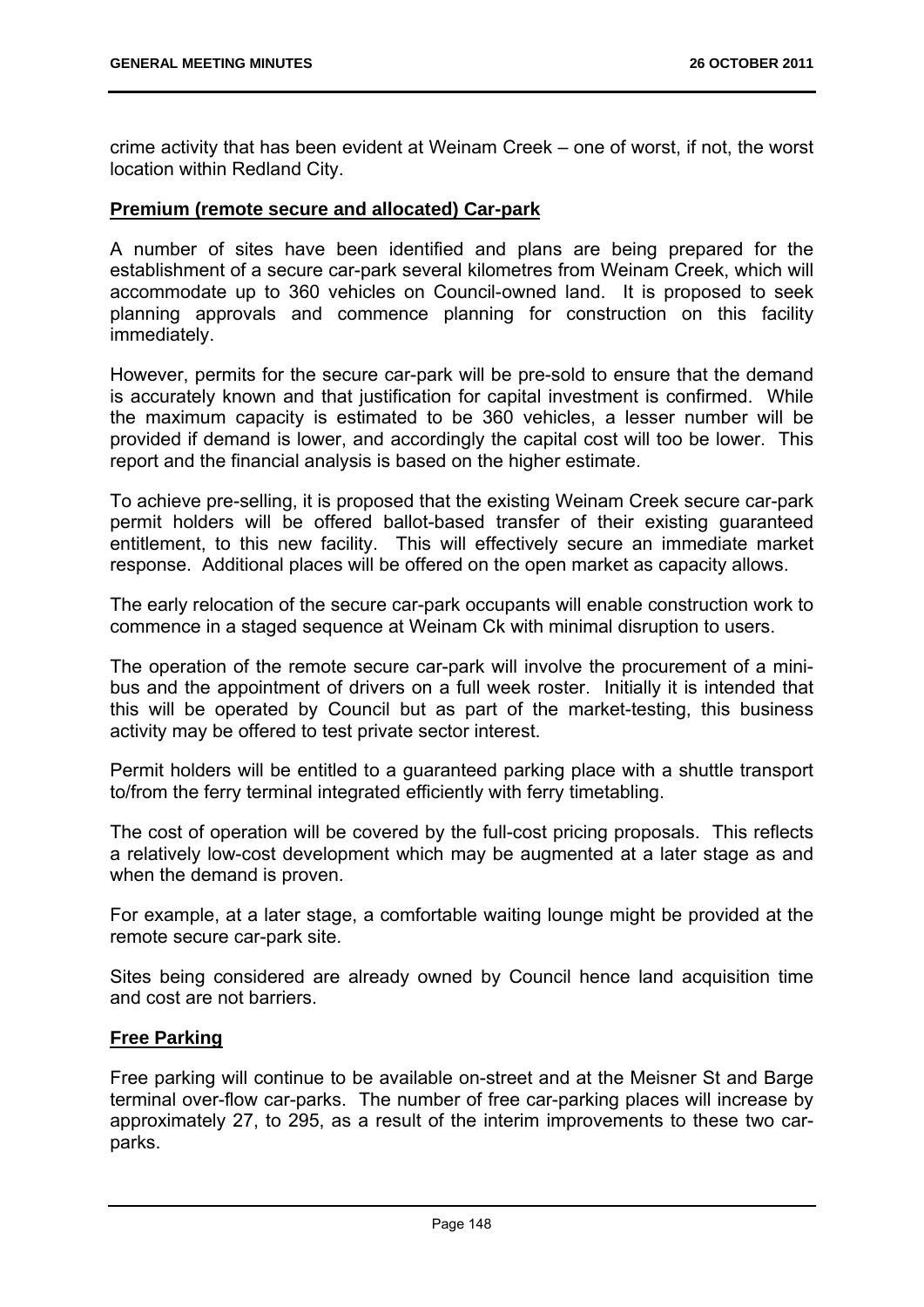It is possible that the relocation of significant demand to the remote secure car-park may result in under-utilisation of the Weinam Ck pay and display car-park. If this occurs it may be necessary to review the on-street car-parking provision to reduce the impact on local residences, or to remove of the informal overflow car park adjacent to the cenotaph.

However a minimum number of free car-parking spaces (equivalent to the augmented number proposed at this time of 295) should be preserved for the future.

A summary of the maximum number of car-parking spaces that can be achieved by the proposals is as follows:

| Type          | <b>Weinam Creek</b> | Off site  | <b>Total</b>  |
|---------------|---------------------|-----------|---------------|
| <b>Permit</b> | 637                 | 360 (max) | 997 (max)     |
| <b>Casual</b> | 225                 |           | 225           |
| <b>Free</b>   | 295                 |           | 295           |
| <b>Total</b>  | 1,159               | 360 (max) | $1,517$ (max) |

This summary illustrates ample capacity to absorb growth or to accommodate a shift from private car-parks to public car-park patronage if that occurs in the future.

It should be clearly noted however that the supply of car park spaces will need to be continually adjusted to ensure that an over-supply does not eventuate, which might diminish the effect of the intended demand management.

# **Valet Service**

It is not intended to introduce this service immediately but market research will determine the viability of doing so within the first year.

The service would allow a late/early commuter to drop the car at the ticket office and have the vehicle parked by the valet either at Weinam Ck or at the remote secure car-park pending which permit the customer holds.

# **Car Hire and Car Share**

Subject to a Development Approval (DA) being obtained, it is proposed to lease the Council-owned residential property in Banana St to one or more private sector carhire operators. This site will serve as a collection/drop-off centre. It is not intended to operate as a servicing or garaging site.

These services will be operated by commercial entities and Council will not regulate their operation other than as a lessor.

The DA and tendering processes will commence immediately.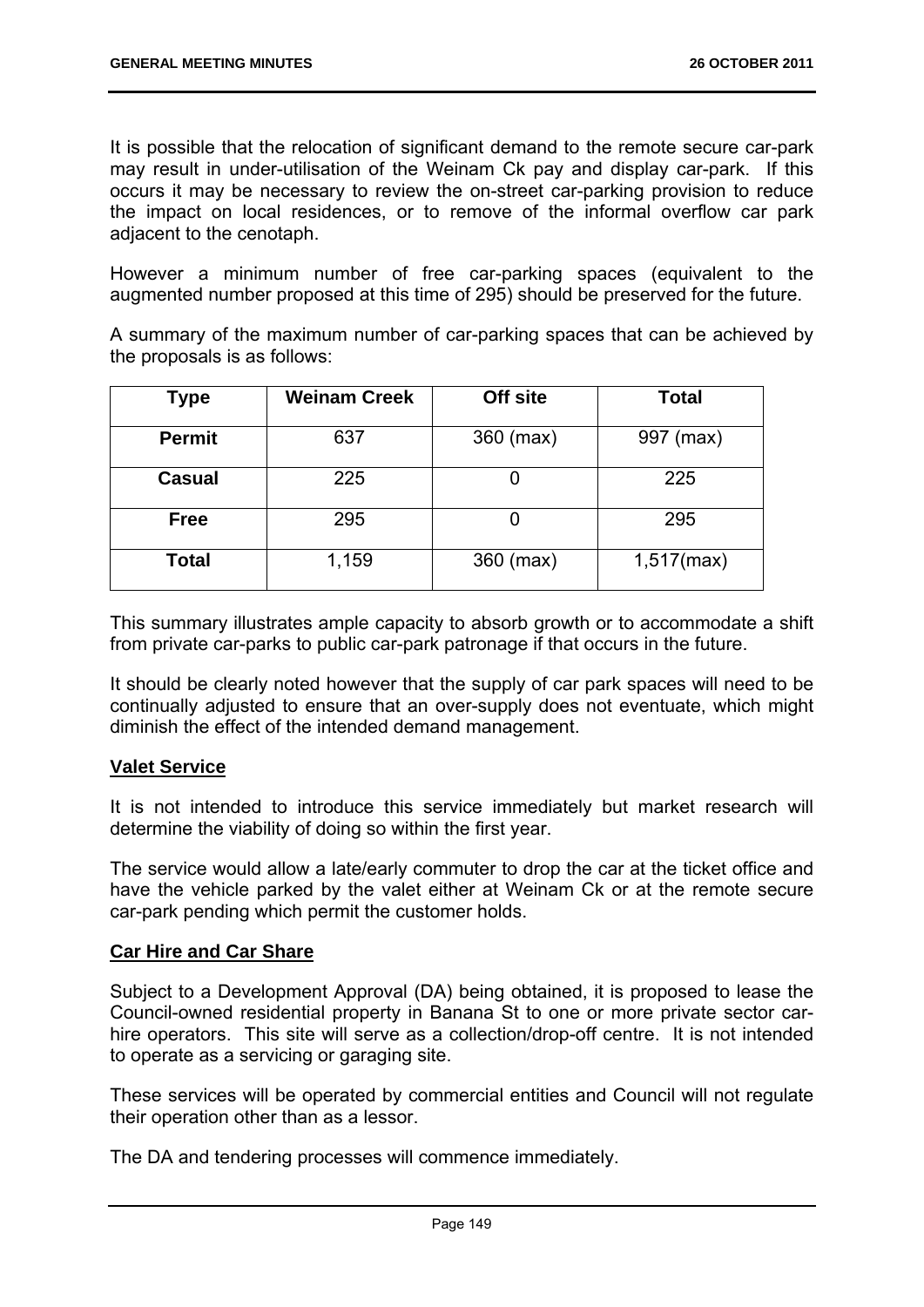## **Barge Services**

While it is not considered likely that alternate barge routes will be commissioned in the very short term, it is proposed that Council should continue to work with State Government and private sector to explore all future possibilities.

Council should also continue to explore other means of enhancing the viability of barge services, eg reduced landing fees, market competition, government subsidy etc… In particular Council's advocacy for freight and vehicle movement subsidies should continue in conjunction with longer term planning for North Stradbroke Island's economic sustainability.

## **Public Transport Improvements**

Lobbying of State Government (including relevant Ministers and Translink senior management) has continued for some time on various initiatives that might improve public transport for SMBI residents and visitors.

The State Government Minister for Transport announced in August 2011 that the State Government is committed to a capital upgrade of the Weinam Ck bus/ferry terminal including;

- New bus station with capacity for three buses
- Fully sheltered bus station platform
- Semi-enclosed Transit Lounge
- Drop-off and pick-up area for passengers (kiss'n'ride)
- Ticketing office for ferry passengers taking the bus
- Public toilets
- Bus lay-over room for bus drivers.

Council Officers continue to liaise with Translink on details of design for these works.

Further, it understood that Translink has commenced a detailed investigation into the introduction of subsidised and integrated ferry/bus ticketing, Go Card facilities and modified mainland bus services. Following this investigation, Council will continue to lobby for appropriate implementation.

Council will also continue to encourage Translink to investigate the viability of onisland bus services.

## **Market-testing Private Sector**

Council had previously resolved to engage private sector to explore the potential for a public/private partnership to delivering the longer term objectives contained in the Redland Bay Centre and Foreshore Master Plan. This process has commenced and the informal market sounding stage is nearing completion with ample evidence that private sector maintains a healthy level of interest in potential projects arising from the Master Plan. Formal Market-testing will commence in the near future.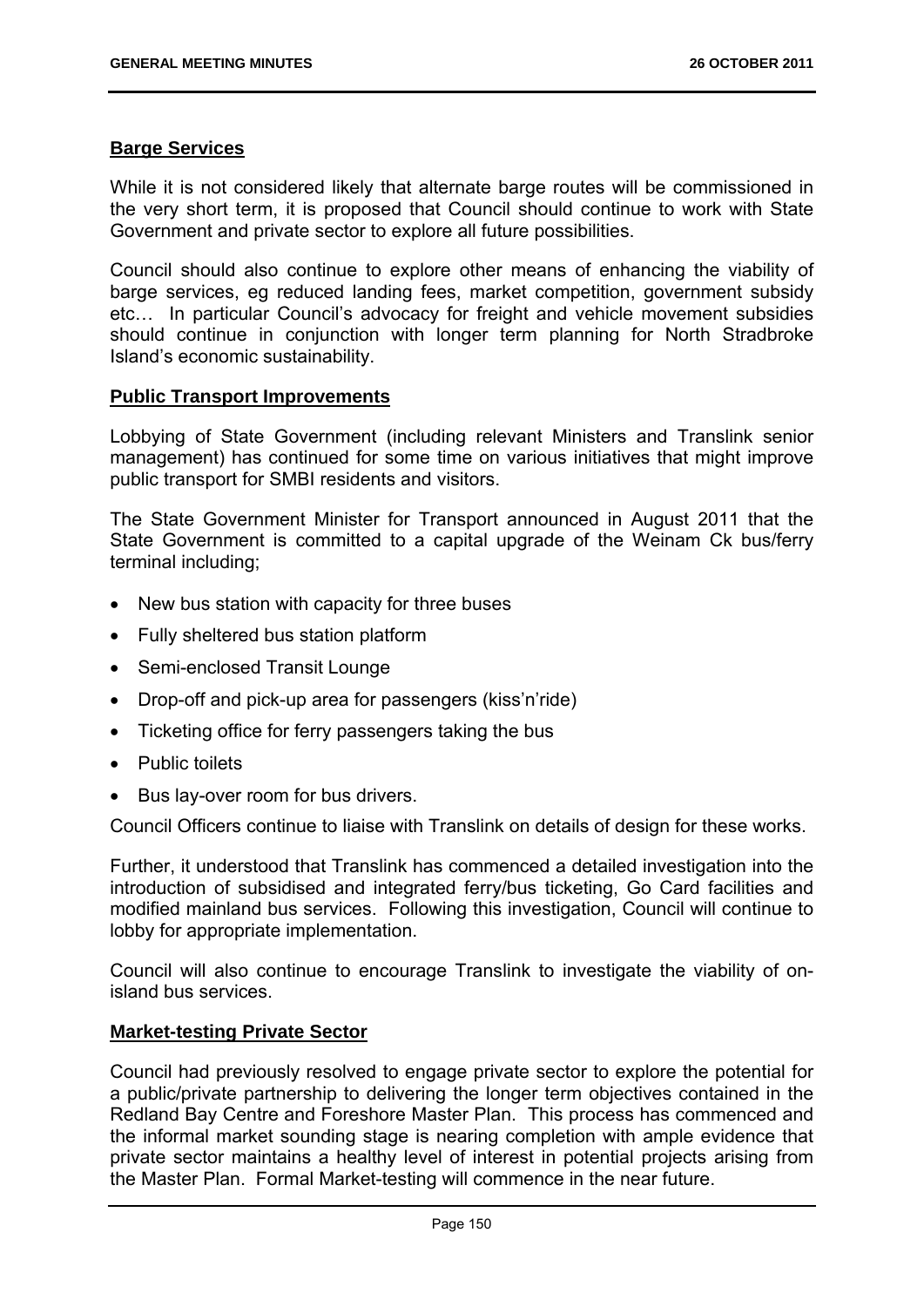As mentioned earlier in this report, private sector will be invited to explore the viability of a multi-storey car-park among other opportunities.

Should this market-testing yield beneficial opportunity for Council and the community, it may be necessary to revise some aspects of the Master Plan and the various proposals for Weinam Ck set out in this paper.

## **Conclusions**

The proposals in this report are intended to facilitate the implementation of Council's intentions to better manage the Weinam Creek transport intermodal facility while also reasonably managing the impact on the users and others affected by the facility.

The proposals will immediately reduce pressure on the Weinam Creek location by relocating secure car-parking operations to a remote site. It will also provide a relatively affordable permit parking arrangement for residents and employees working on the islands and allow adequate casual metered parking at a commercial rate for those requiring it.

For those that cannot afford to purchase a parking permit, the option of free parking will be enhanced with an increase in the number of places available and improvement to the amenity of the area.

## **RELATIONSHIP TO CORPORATE PLAN**

The recommendation primarily supports Council's strategic priority:

5.11 Provide for 'place making' throughout the city through creative and inclusive master planning, local area planning, public art and heritage planning and precinct character planning processes to manage development at a local level."

## **FINANCIAL IMPLICATIONS**

Financial modelling of the recommended capital investments and operational implications has been undertaken. A summary report on the analysis was distributed separately to Councillors.

The capital investment proposed is set out in the following table (based on the maximum capacity for the remote secure car park) and is estimated at \$3.85m. Council currently has budget available of approximately \$1.0m available at present and has already expended approximately \$600,000 in 2010/11. It will be necessary to budget approximately \$2.25m additional capital (most likely to be funded by borrowings).

| <b>Capital</b>                           | <b>Weinam Creek</b> | <b>Offsite</b> | <b>Total</b> |
|------------------------------------------|---------------------|----------------|--------------|
| <b>Preliminaries/ Site Establishment</b> |                     | \$140,000      | \$140,000    |
| <b>Road Furniture</b>                    | \$150,000           |                | \$150,000    |
| CCTV and other PPE                       | \$50,000            | \$60,000       | \$110,000    |
| Lighting                                 | \$50,000            | \$115,000      | \$165,000    |
| Facility - Office / Ticket Office        | \$300,000           | \$150,000      | \$450,000    |
| Pavement/Surface                         | \$867,000           | \$1,013,000    | \$1,880,000  |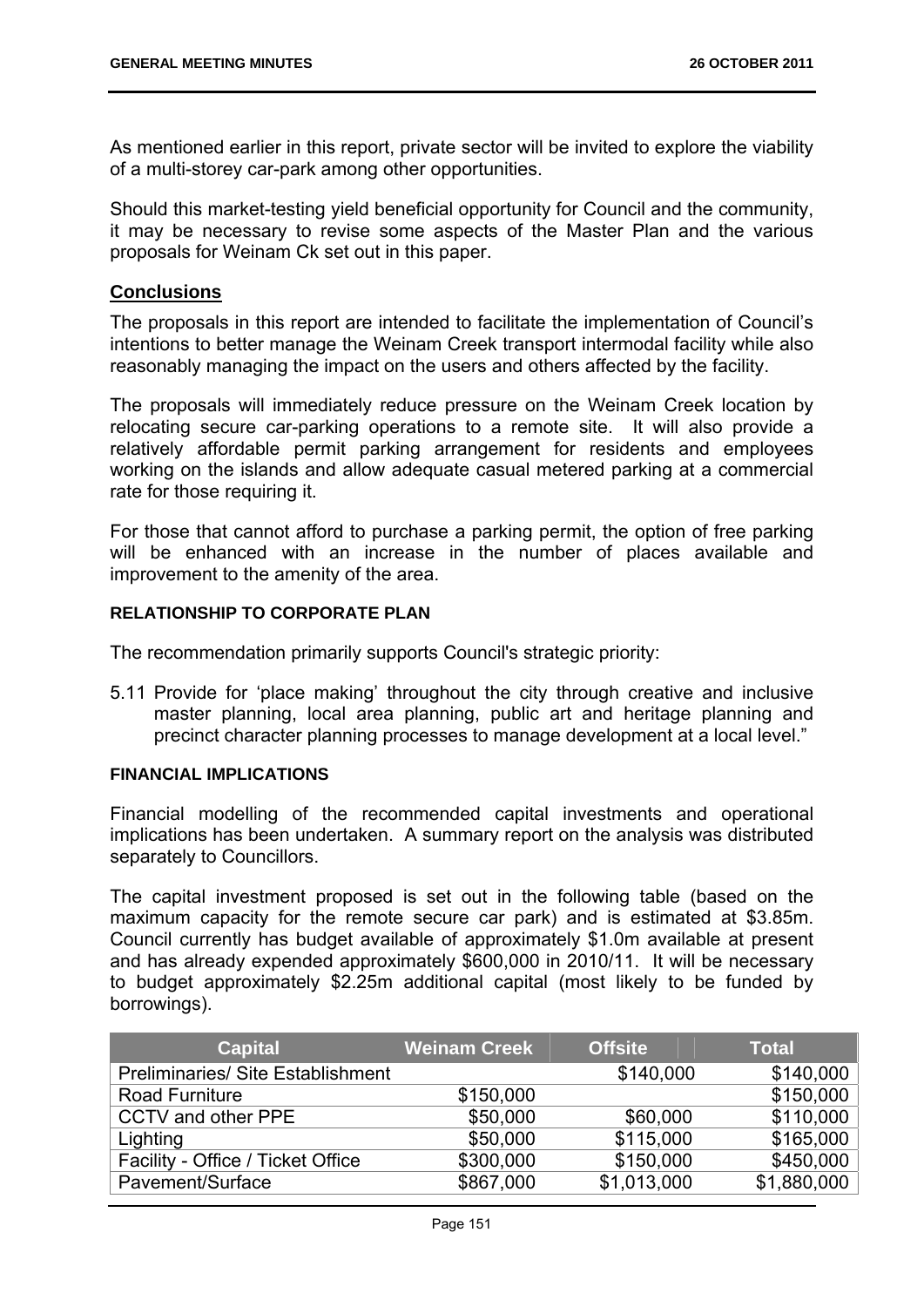| <b>Capital</b>                        | <b>Weinam Creek</b> | <b>Offsite</b> | <b>Total</b> |
|---------------------------------------|---------------------|----------------|--------------|
| Pay & Display machines                | \$100,000           |                | \$100,000    |
| <b>Motor Vehicle</b>                  |                     | \$50,000       | \$50,000     |
| Fencing                               |                     | \$50,000       | \$50,000     |
| Pedestrian Infrastructure / Bus Stops |                     | \$55,000       | \$55,000     |
| Professional Fees (DA etc)            |                     | \$200,000      | \$200,000    |
| Contingencies                         |                     | \$500,000      | \$500,000    |
| <b>Total capital expenditure</b>      | \$1,517,000         | \$2,333,000    | \$3,850,000  |

The revenues associated with the proposals in this report (including price path proposals) is set out in the following table;

| <b>Activity</b>                | <b>Current</b> |             | <b>Proposed price path</b> |             |
|--------------------------------|----------------|-------------|----------------------------|-------------|
|                                | 2011/2012      | Year 1      | Year <sub>2</sub>          | Year 3      |
| Weinam<br>Creek<br>car<br>park | \$419,830      | \$232,520   | \$348,780                  | \$465,040   |
| Off site car park              | N/A            | \$342,000   | \$378,000                  | \$414,000   |
| Landing fees                   | \$400,275      | \$416,286   | \$432,937                  | \$450,255   |
| Marina moorings                | \$64,260       | \$66,830    | \$69,504                   | \$72,284    |
| Property rental                | N/A            | \$6,000     | \$6,240                    | \$6,490     |
| <b>Total revenue</b>           | \$884,365      | \$1,063,636 | \$1,235,461                | \$1,408,068 |

On a cash basis the following table forecasts the revenues and expenditures for a ten year period which indicate that the capital investment will be fully recovered within approximately eight years.

| $-$3.850.000$<br>Investment<br>$-$ \$667.782<br>Expenditure | \$0<br>$-$708.130$       | \$0<br>$-$ \$730.803     | \$0<br>-\$1.654.286       | -\$0<br>-\$803.606       | \$0<br>-\$803.789        | \$0<br>$-$ \$829.864       | \$0<br>$-$1.909.731$    | \$0<br>$-$ \$884.800       | \$0<br>$-$ \$944.135       |
|-------------------------------------------------------------|--------------------------|--------------------------|---------------------------|--------------------------|--------------------------|----------------------------|-------------------------|----------------------------|----------------------------|
| \$1.085.794<br>Revenue<br>Net Cash \$<br>$- $3.431.988$     | \$1,342,428<br>\$634.297 | \$1.532.759<br>\$801.956 | \$1.604.291<br>$-$49.994$ | \$1,679,217<br>\$875.612 | \$1.757.786<br>\$953.997 | \$1.840.095<br>\$1.010.231 | \$1,926,326<br>\$16.595 | \$2,016,670<br>\$1.131.870 | \$2.111.439<br>\$1,167,304 |

Payback Period 8 years

Further modelling and final investment decisions will be carried out following the marketing and pre-selling of permits.

## **PLANNING SCHEME IMPLICATIONS**

It is considered that the outcome of recommendations in this report will not require any amendments to the Redlands Planning Scheme though some proposals will be subject to Development Approvals being obtained.

#### **CONSULTATION**

Consultation has been undertaken with relevant Council Officers, and a series of Workshops have been conducted with Councillors over the past few years, most recently on 26 September 2011.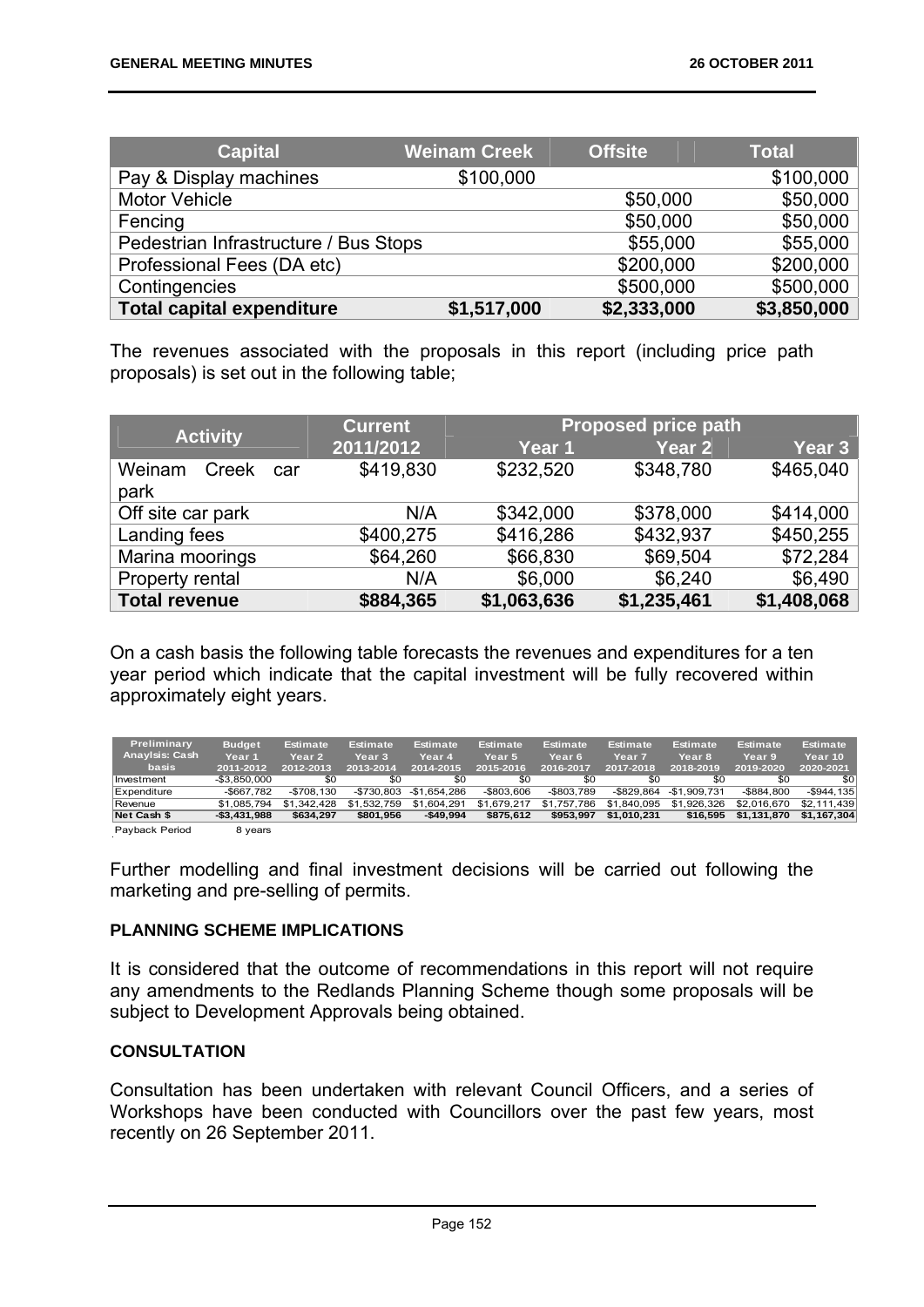Communication with relevant State Government Ministers, officials and entities (eg Translink) has continued during this same period. The most recent significant meeting was held with the Minister for Transport and Translink CEO on 4 October 2011 (Mayor, Divisional Councillor and CEO in attendance).

Extensive engagement with groups and individuals within the community has also continued at varying degrees of complexity and intensity during this period, including SMBI ILTP community engagement initiatives, SEIA engagement initiatives, SMBICAC engagement, SMBI Forum engagement, Our Parking Spot engagement and petition, Independent LKA Group investigation of several hundred formal complaints and associated engagement etc…

#### **OPTIONS**

## **PREFERRED**

Given the extent of research, independent expert advice, consultation, review and analysis, the following recommendation reflects the proposals presented and discussed at Council's workshop on 26 September 2011 as follows:

That Council resolve to:

- 1. Implement the following car parking options to provide a range of choices to consumers;
	- a. Casual charge (pay and display) at a simple daily rate for occasional users at Weinam Creek;
	- b. Annual permit fee (not allocated spaces) only for regular and/or dependant users at Weinam Creek (including islands' residents and workers commuting regularly to islands);
	- c. Premium annual permit fee for a remote secure parking facility to be established which offers allocated and guaranteed spaces (accessible by shuttle service included in permit entitlement); and
	- d. Free parking areas for those that do not wish to pay;
- 2. Adopt the pricing and price path as follows:

| Charge                                                            | Year 1                        | Year 2                        | Year 3<br>(end of price path) |
|-------------------------------------------------------------------|-------------------------------|-------------------------------|-------------------------------|
| Casual charge                                                     | \$3.00/day or<br>part thereof | \$4.00/day or<br>part thereof | \$5.00/day or part<br>thereof |
| Annual permit                                                     | \$200.00 pa                   | \$300.00 pa                   | \$400.00 pa                   |
| Premium (remote<br>secure and allocated<br>parking) annual permit | \$950.00 pa                   | \$1050.00 pa                  | \$1150.00 pa                  |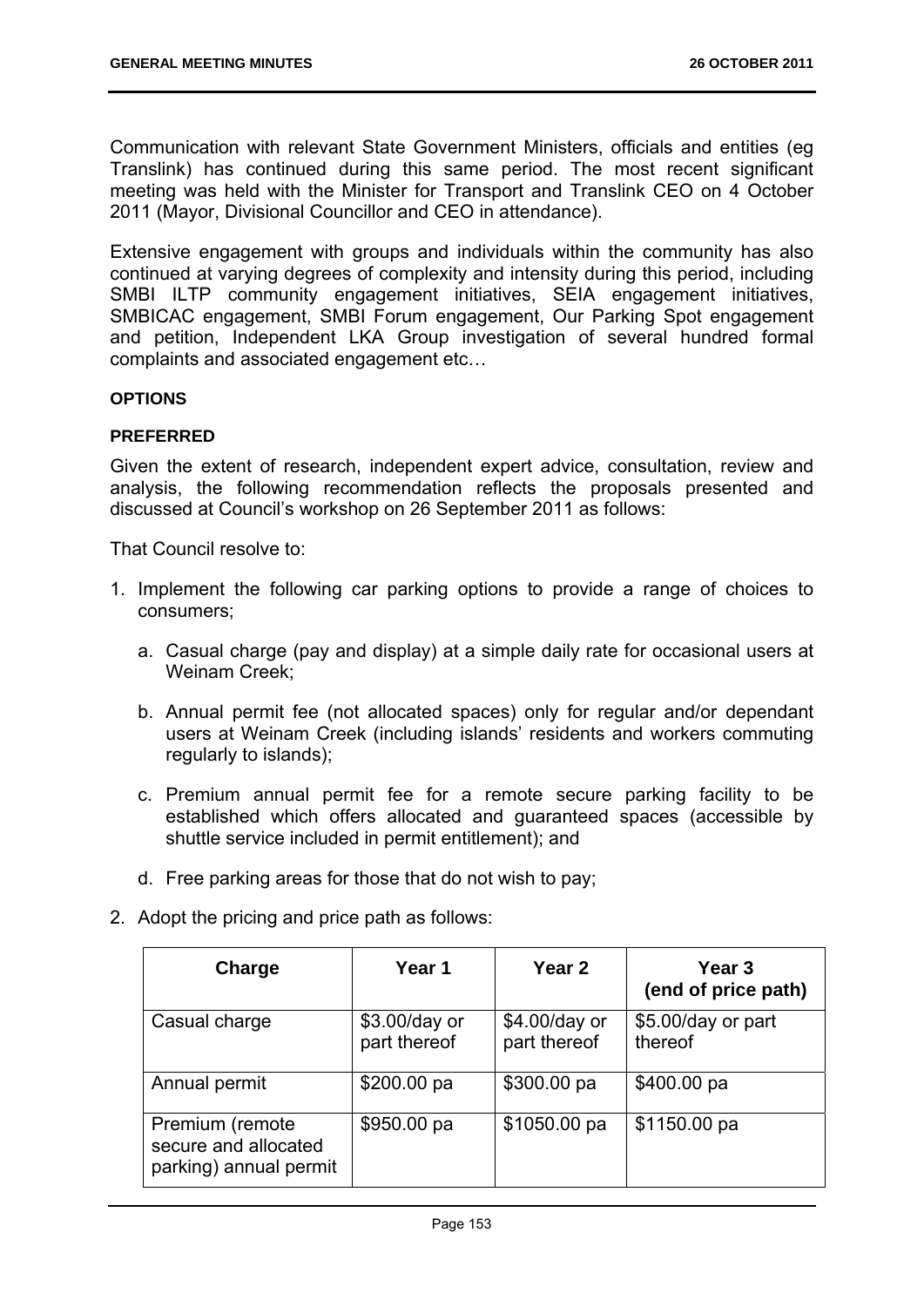- 3. Accommodate any Annual Permit applicants demonstrating financial hardship by offering terms of payment in accordance with Council's Exceptional Circumstances Policy;
- 4. Segregate the allocation of permit parking from casual (pay and display) parking at Weinam Creek car park with a nominal allocation of 692 permit spaces and 225 casual spaces (to be reviewed following pre-selling of permits and also to be subject to ongoing review of occupancy rates to maximise allocative efficiency);
- 5. Provide a minimum of 295 free parking bays at Weinam Creek (in on-street and over-flow car parks);
- 6. Establish a remote, secure and allocated car park with capacity up to 360 spaces (to be defined following pre-selling of permits) and to allocate capital and operational funds sufficient to do so, including a dedicated shuttle service integrated with the ferry service timetable;
- 7. Review the allocation of permit car-parking spaces at Weinam Creek and reduce accordingly if the uptake of parking at the remote secure car park is significant (potentially with relocation of on-street car-parking and/or the elimination of the overflow car park adjacent to the cenotaph) following pre-selling of the Premium annual permits;
- 8. Establish a car hire/share collection/drop-off centre at the Council-owned residential property in Banana Street subject to Development Approval and tendering to commercial operators;
- 9. Continue to work collaboratively with State Government and private sector interests to develop opportunities for alternative barge service arrangements (including routes, subsidies and other initiatives);
- 10. Continue to lobby State Government to make improvements to public transport including integration and subsidisation of ticketing for bus/ferry services and the establishment of Go-card facilities;
- 11. Continue to lobby State Government to establish on-island public transport arrangements;
- 12. Continue to investigate other recommendations of consultants (previously commissioned by Council to conduct a social and economic impact assessment) and report to Council with recommendations in due course if feasible;
- 13. Proceed with capital improvements and operational initiatives at the Weinam Creek car park facilities and to establish enhanced operational arrangements including engagement of a Car-park Attendant and CCTV installation;
- 14. Seek a further report on the financial modelling of the commercialised business activity following pre-selling of permits;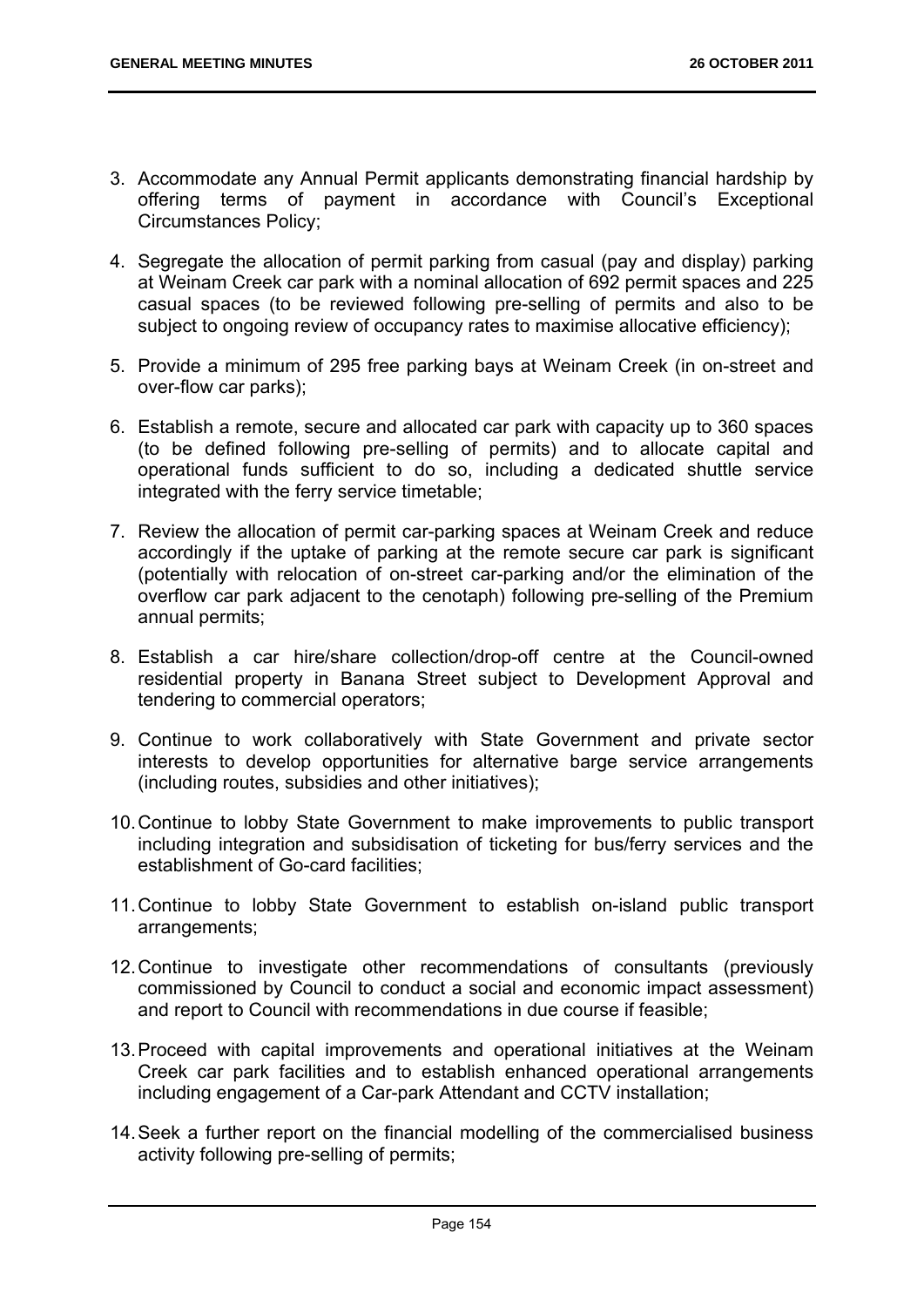- 15. Refer capital and operational budget implications to 2011/12 budget as required;
- 16. Delegate authority to the Chief Executive Officer**,** under s.257(1)(b) of the *Local Government Act 2009*, to prepare and submit Development Approval applications for the remote secure car park and the car hire/share collection/drop-off centre;
- 17. Delegate authority to the Chief Executive Officer**,** under s.257(1)(b) of the *Local Government Act 2009*, to call tenders for the multiple commercial use of the car hire/share collection/drop-off centre; and
- 18. Acknowledge the many constructive contributions from groups and individuals in relation to Council's deliberations on this matter.

#### **ALTERNATIVE**

Given that any significant deviation from the recommendation will most likely necessitate significant redesign, re-estimating, re-modelling and re-analysis of the proposals, and given that the recommendation concludes a most extraordinarily comprehensive and protracted process, and given that Council is soon to enter into an election period, it is strongly recommended that the most appropriate alternative path is to defer consideration of this matter until after the 2012 Local Government elections and to refer the matter for fresh consideration by the newly elected Council.

## **MOTION TO MOVE INTO OPEN FORUM AT 5.25PM**

Moved by: Cr K Williams

That the meeting move into open forum to discuss the following item.

#### CARRIED

## **MOTION TO MOVE OUT OF OPEN FORUM AT 5.41PM**

| Moved by:    | Cr T Bowler |
|--------------|-------------|
| Seconded by: | Cr H Murray |

That the meeting move out of open forum.

CARRIED

**OFFICER'S RECOMMENDATION/ COUNCIL RESOLUTION** 

| Moved by:    | <b>Cr W Boglary</b> |
|--------------|---------------------|
| Seconded by: | <b>Cr K Reimers</b> |

**It is recommended that Council resolve to:**

**1. Implement the following car parking options to provide a range of choices to consumers;**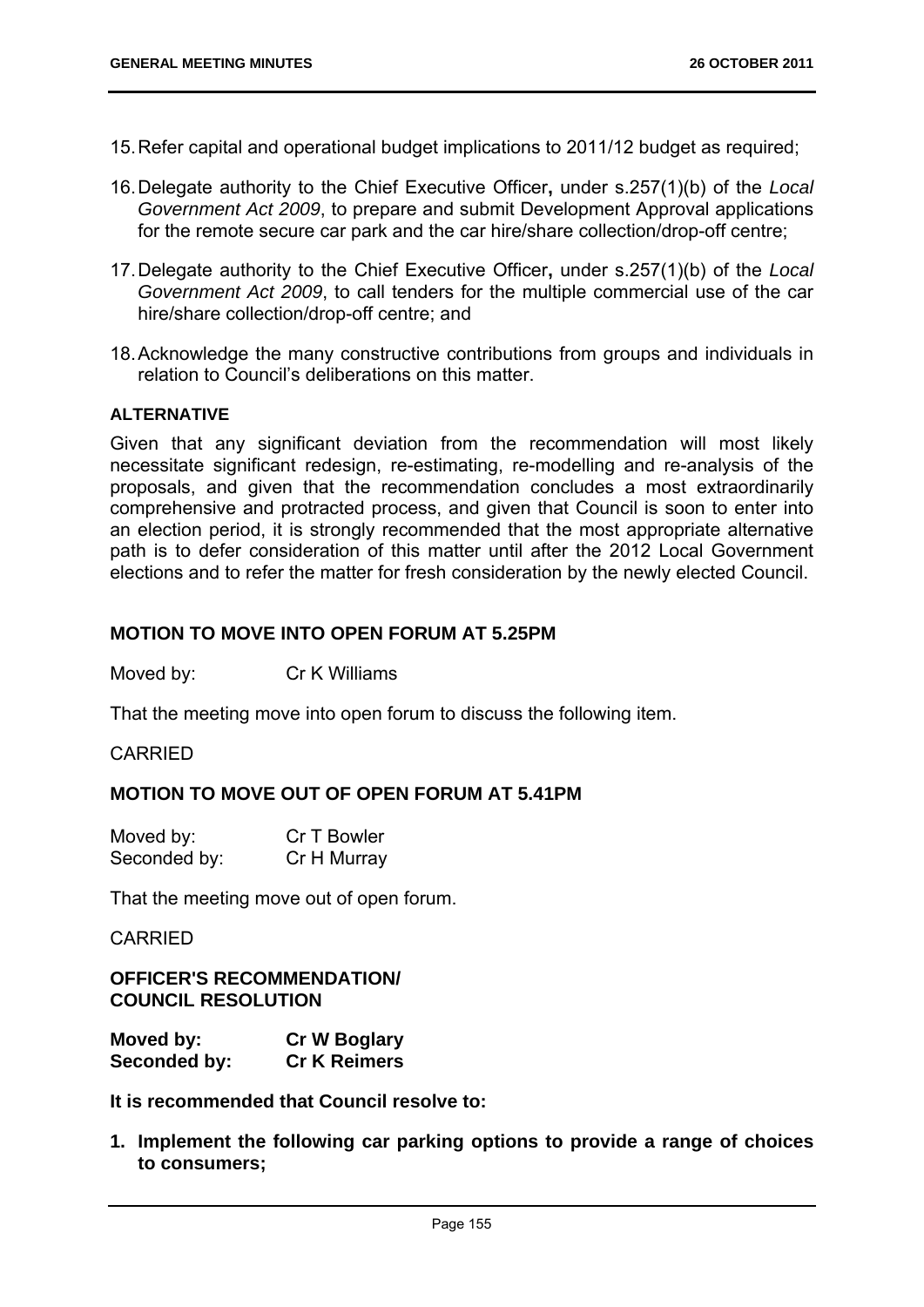- **a) Casual charge (pay and display) at a simple daily rate for occasional users at Weinam Creek;**
- **b) Annual permit fee (not allocated spaces) only for regular and/or dependant users at Weinam Creek (including islands' residents and workers commuting regularly to islands);**
- **c) Premium annual permit fee for a remote secure parking facility to be established which offers allocated and guaranteed spaces (accessible by shuttle service included in permit entitlement); and**
- **d) Free parking areas for those that do not wish to pay;**
- **2. Adopt the pricing and price path as follows:**

| Charge                                                                    | Year 1                        | Year 2                        | Year 3<br>(end of price path) |
|---------------------------------------------------------------------------|-------------------------------|-------------------------------|-------------------------------|
| <b>Casual charge</b>                                                      | \$3.00/day or part<br>thereof | \$4.00/day or<br>part thereof | \$5.00/day or part<br>thereof |
| <b>Annual permit</b>                                                      | \$200.00 pa                   | \$300.00 pa                   | \$400.00 pa                   |
| <b>Premium (remote secure)</b><br>and allocated parking)<br>annual permit | \$950.00 pa                   | \$1050.00 pa                  | \$1150.00 pa                  |

- **3. Accommodate any Annual Permit applicants demonstrating financial hardship by offering terms of payment in accordance with Council's Exceptional Circumstances Policy;**
- **4. Segregate the allocation of permit parking from casual (pay and display) parking at Weinam Creek car park with a nominal allocation of 692 permit spaces and 225 casual spaces (to be reviewed following pre-selling of permits and also to be subject to ongoing review of occupancy rates to maximise allocative efficiency);**
- **5. Provide a minimum of 295 free parking bays at Weinam Creek (in on-street and over-flow car parks);**
- **6. Establish a remote, secure and allocated car park with capacity up to 360 spaces (to be defined following pre-selling of permits) and to allocate capital and operational funds sufficient to do so, including a dedicated shuttle service integrated with the ferry service timetable;**
- **7. Review the allocation of permit car-parking spaces at Weinam Creek and reduce accordingly if the uptake of parking at the remote secure car park is significant (potentially with relocation of on-street car-parking and/or the elimination of the overflow car park adjacent to the cenotaph) following preselling of the Premium annual permits;**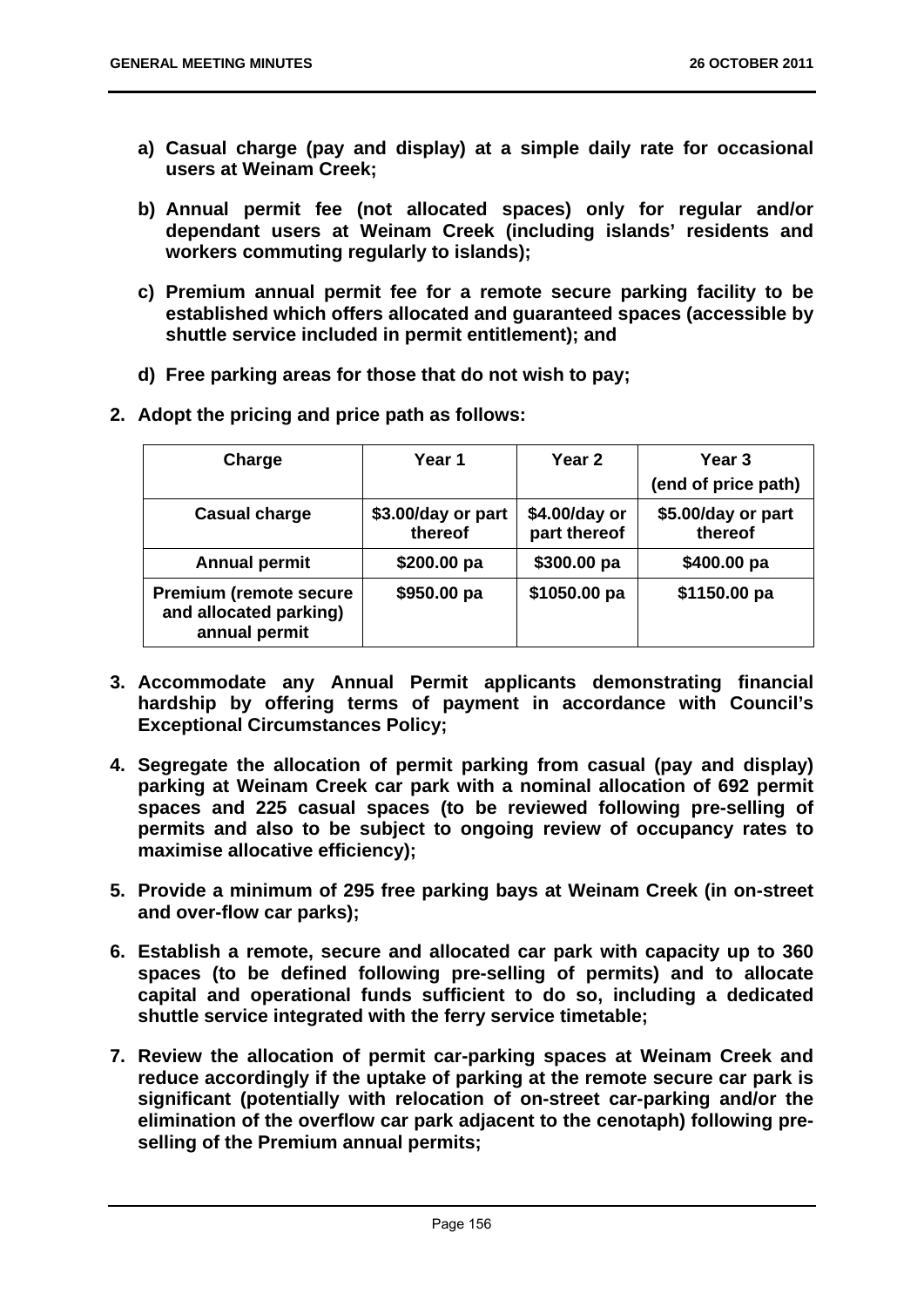- **8. Establish a car hire/share collection/drop-off centre at the Council-owned residential property in Banana Street subject to Development Approval and tendering to commercial operators;**
- **9. Continue to work collaboratively with State Government and private sector interests to develop opportunities for alternative barge service arrangements (including routes, subsidies and other initiatives);**
- **10. Continue to lobby State Government to make improvements to public transport including integration and subsidisation of ticketing for bus/ferry services and the establishment of Go-card facilities;**
- **11. Continue to lobby State Government to establish on-island public transport arrangements;**
- **12. Continue to investigate other recommendations of consultants (previously commissioned by Council to conduct a social and economic impact assessment) and report to Council with recommendations in due course if feasible;**
- **13. Proceed with capital improvements and operational initiatives at the Weinam Creek car park facilities and to establish enhanced operational arrangements including engagement of a Car-park Attendant and CCTV installation;**
- **14. Seek a further report on the financial modelling of the commercialised business activity following pre-selling of permits;**
- **15. Refer capital and operational budget implications to 2011/12 budget as required;**
- **16. Delegate authority to the Chief Executive Officer, under s.257(1)(b) of the**  *Local Government Act 2009***, to prepare and submit Development Approval applications for the remote secure car park and the car hire/share collection/drop-off centre;**
- **17. Delegate authority to the Chief Executive Officer, under s.257(1)(b) of the**  *Local Government Act 2009***, to call tenders for the multiple commercial use of the car hire/share collection/drop-off centre; and**
- **18. Acknowledge the many constructive contributions from groups and individuals in relation to Council's deliberations on this matter.**

# **CARRIED**

DIVISION:

- FOR: Crs Reimers, Murray, Henry, Ogilvie, Boglary and Hobson
- AGAINST: Crs Burns, Bowler, Williams and Townsend

Cr Elliott was absent from the meeting.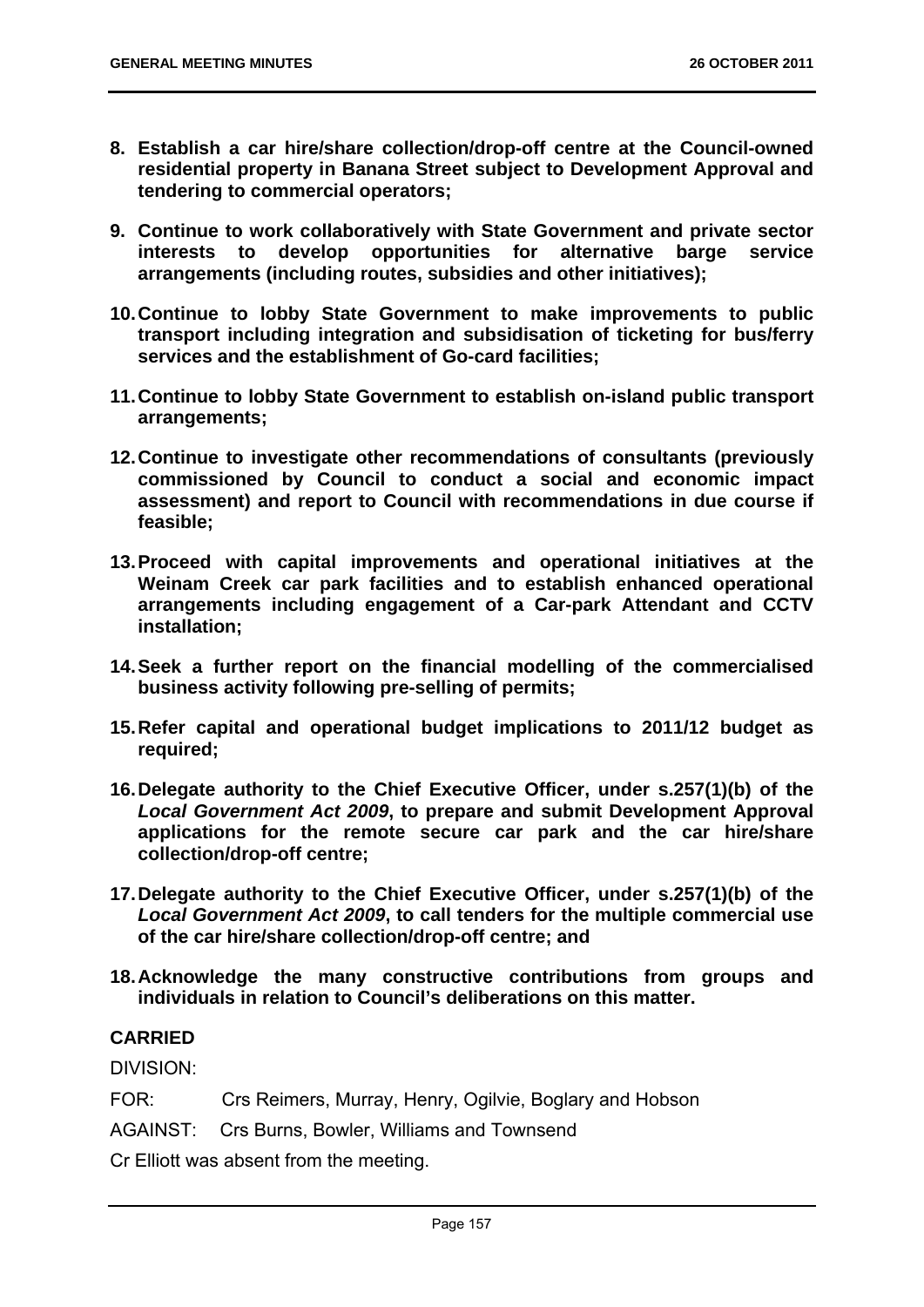# **17 NOTICE OF MOTION**

## **17.1 NOTICE GIVEN BY CR REIMERS (DIVISION 8)**

## **17.1.1 NOTICE OF MOTION TO INVESTIGATE THE PROVISION OF A WIDER RANGE OF RECREATION ACTIVITIES WITHIN THE CARINYAN DRIVE, BIRKDALE AREA**

## **Background**

Attachment: Locality Map

Open space within this neighbourhood area is limited for active recreational parkland and play areas.

In accordance with notice given on 18 October 2011, Cr Reimers moved as follows:

# **COUNCIL RESOLUTION**

| Moved by:    | <b>Cr K Reimers</b> |
|--------------|---------------------|
| Seconded by: | <b>Cr H Murray</b>  |

- **1. That the Chief Executive Officer investigate the provision of a wider range of recreation activities within the Carinyan Drive, Birkdale area, including options such as upgrading the existing recreation facilities, providing better footpath connections to existing recreation activities, possible use of currently un-used open space and the potential for additional open space to be provided in future sub-divisions; and**
- **2. That the matter be addressed in the revised Open Space Plan and a report outlining the results of the investigation be presented to Council's General Meeting by a date no later than February 2012.**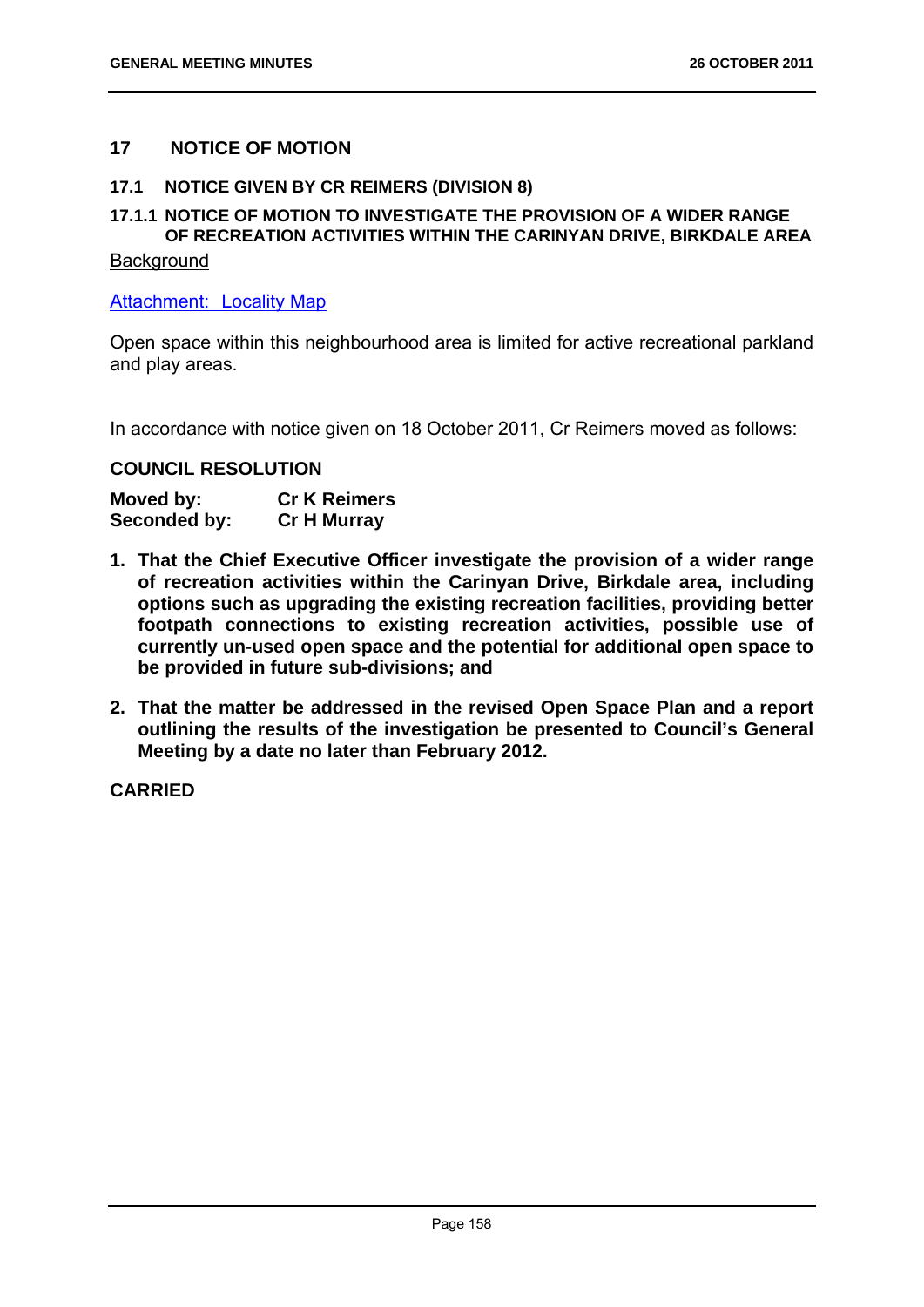## **17.2 NOTICE GIVEN BY CR WILLIAMS (DIVISION 9)**

## **17.2.1 NOTICE OF MOTION THAT COUNCIL OFFICERS PREPARE A REPORT ALLOWING COUNCIL TO REVOKE TPA 31 (TREE PROTECTION AREA) UNDER SECTION 16 OF LOCAL LAW 6**

In accordance with notice given on 18 October 2011, Cr Williams moved as follows:

## **COUNCIL RESOLUTION**

| Moved by:    | <b>Cr K Williams</b> |
|--------------|----------------------|
| Seconded by: | <b>Cr D Henry</b>    |

- **1. That the Chief Executive Officer prepare a report on TPA 31 (tree protection area) and the relevant sections of Local Law 6; and**
- **2. That this report be presented to the Development & Community Standards Committee of 22 November 2011.**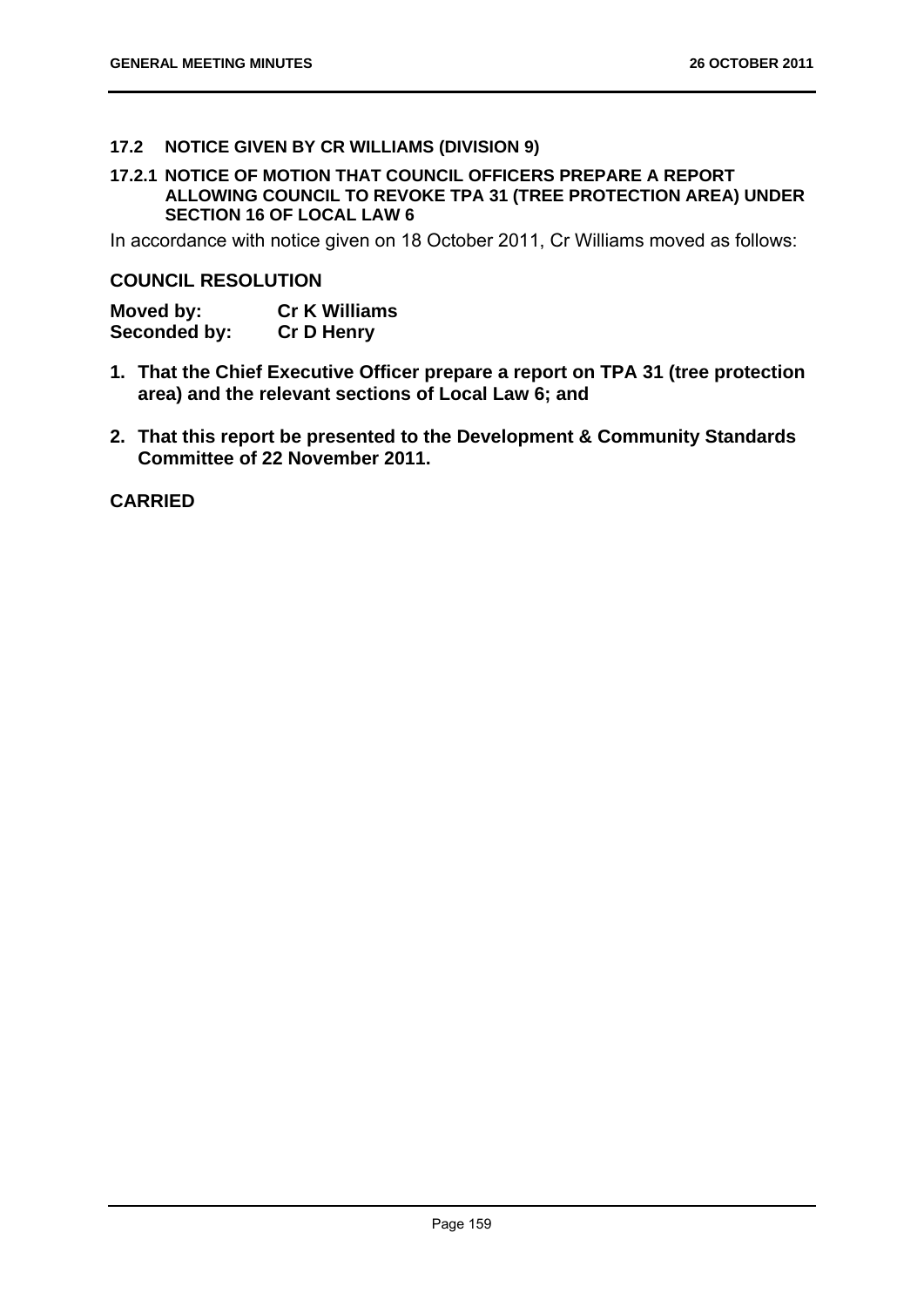## **17.3 NOTICE GIVEN BY CR TOWNSEND (DIVISION 5)**

#### **17.3.1 NOTICE OF MOTION THAT COUNCIL OFFICERS BE REQUIRED TO UNDERTAKE A REVIEW OF THE ORCHARD BEACH WETLAND MANAGEMENT PLAN**

In accordance with notice given on 19 October 2011, Cr Townsend moved as follows:

#### **COUNCIL RESOLUTION**

| Moved by:    | <b>Cr B Townsend</b> |
|--------------|----------------------|
| Seconded by: | <b>Cr T Bowler</b>   |

**That the Chief Executive Officer be required to undertake a review of the Orchard Beach Wetland Management Plan as adopted in December 2004 and provide a report on all actions contained within as well as how the plan has been incorporated into Council's operations and maintenance schedule.**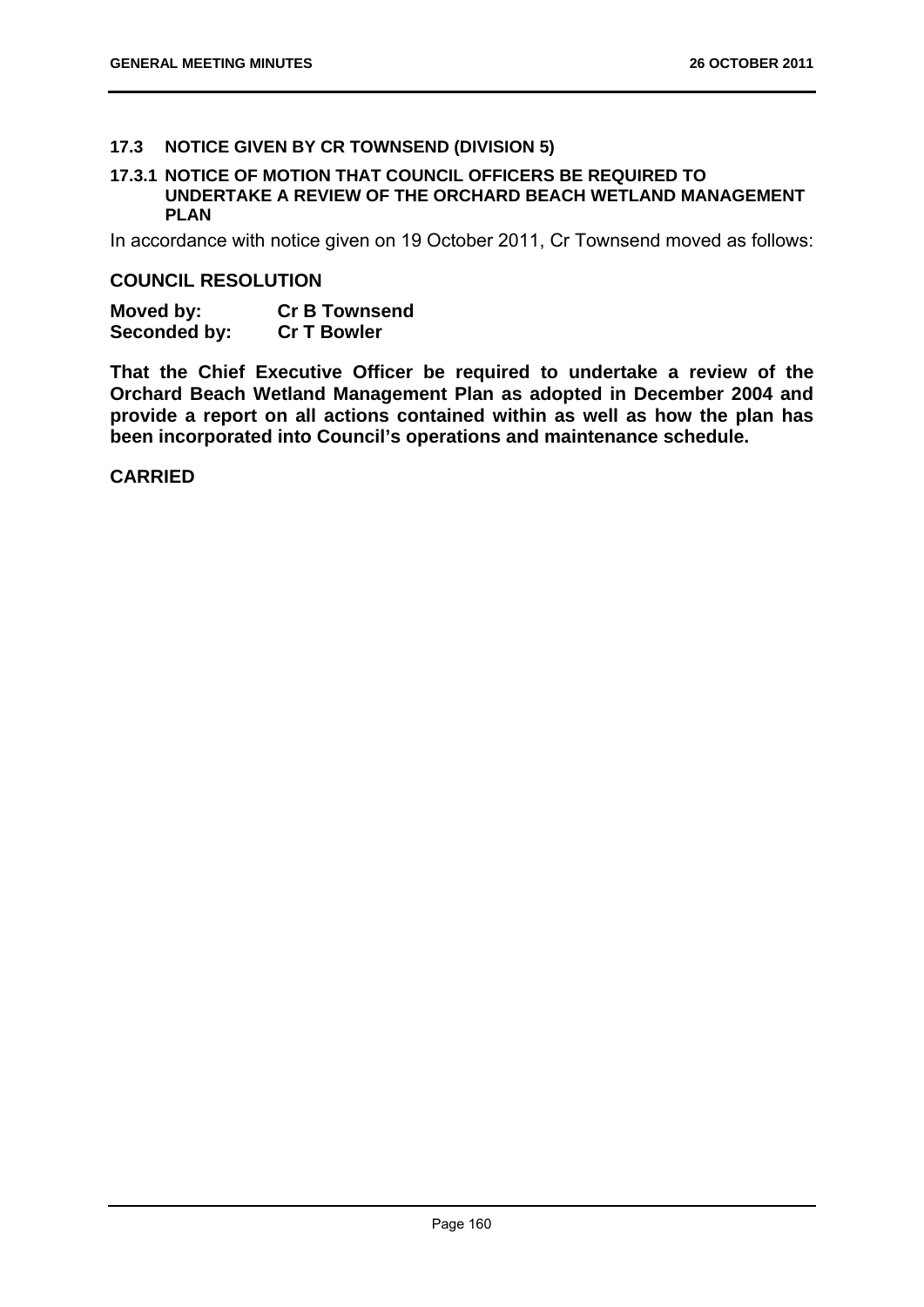# **17.4 NOTICE GIVEN BY CR TOWNSEND (DIVISION 5)**

## **17.4.1 NOTICE OF MOTION THAT COUNCIL ADVOCATES THE STATE GOVERNMENT FOR THE INTRODUCTION OF SUBSIDIES FOR VEHICULAR FERRY SERVICES**

In accordance with notice given on 19 October 2011, Cr Townsend moved as follows:

## **COUNCIL RESOLUTION**

| Moved by:    | <b>Cr B Townsend</b> |
|--------------|----------------------|
| Seconded by: | <b>Cr T Bowler</b>   |

**That Council advocates to the State Government in the strongest possible terms for the introduction of subsidies for vehicular ferry services similar to those provided in other parts of the country and the world to ensure social and economic sustainability of the SMBI and address the critical need for a viable alternative to the regular passenger ferry service and ease the pressure of parking at Weinam Creek as well as on the islands.**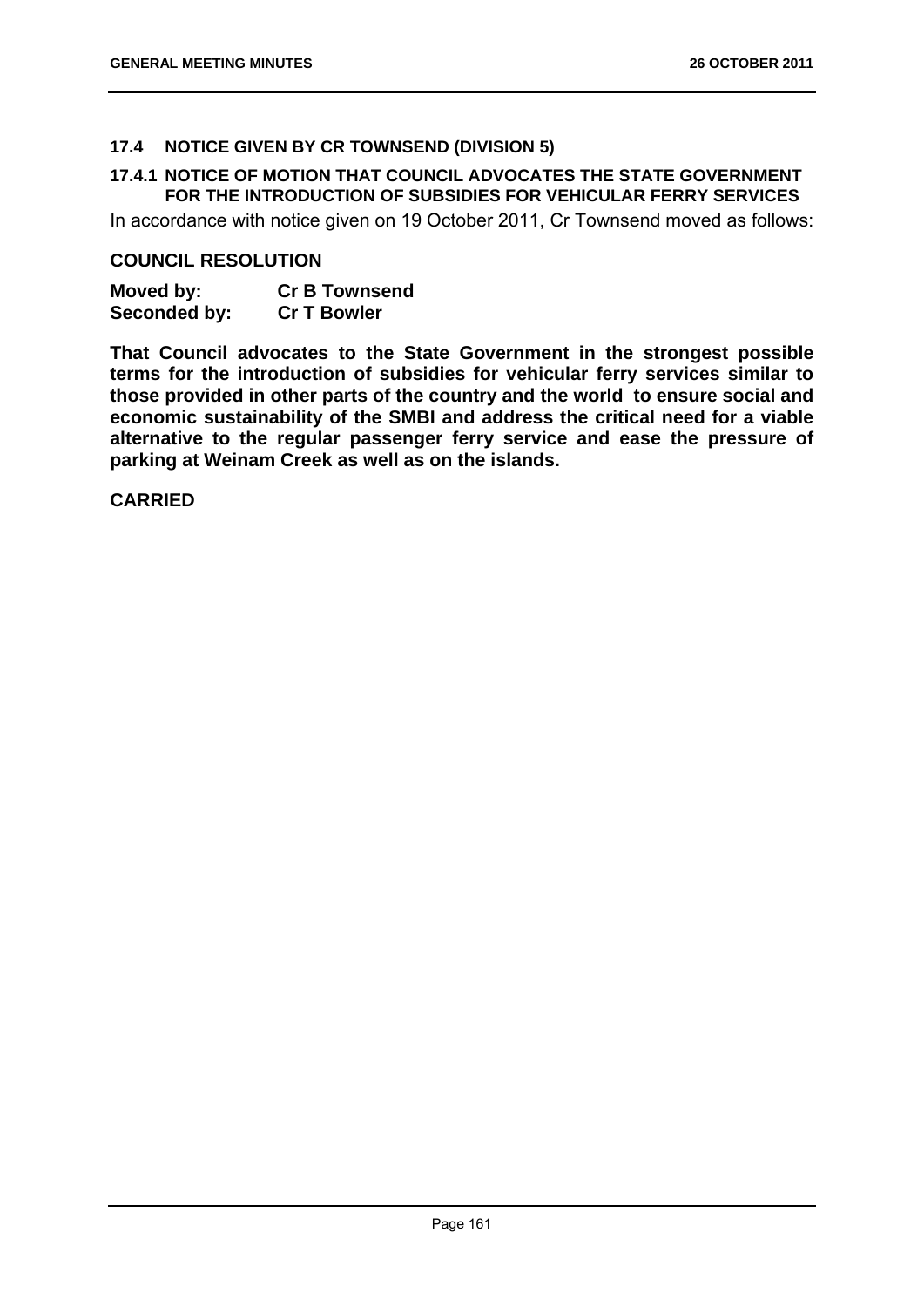## **17.5 NOTICE GIVEN BY CR TOWNSEND (DIVISION 5)**

#### **17.5.1 NOTICE OF MOTION THAT COUNCIL OFFICERS PREPARE A REPORT FOR THE NOVEMBER GENERAL MEETING TO ADDRESS THE POSSIBILITY OF REVIVING THE VOLUNTARY PURCHASE SCHEME**

In accordance with notice given on 19 October 2011, Cr Townsend moved as follows:

#### **COUNCIL RESOLUTION**

| Moved by:    | <b>Cr B Townsend</b> |
|--------------|----------------------|
| Seconded by: | <b>Cr T Bowler</b>   |

**That the Chief Executive Officer prepare a report for the November General meeting to address the possibility of reviving the Voluntary Purchase Scheme, previously adopted in 2001, to purchase selected Drainage Constrained properties already identified in 2001. These properties are only those that were Residential A prior to the 2006 Planning Scheme and previously identified through the "Drainage Constrained Areas mapping" for the SMBI; and** 

**This report should provide information on how many properties in this category still remain in private ownership (along with any other relevant information) and consideration as part of any VPs should only be given to those properties still owned by the property owners who had owned them at the time that the previous offer was made.**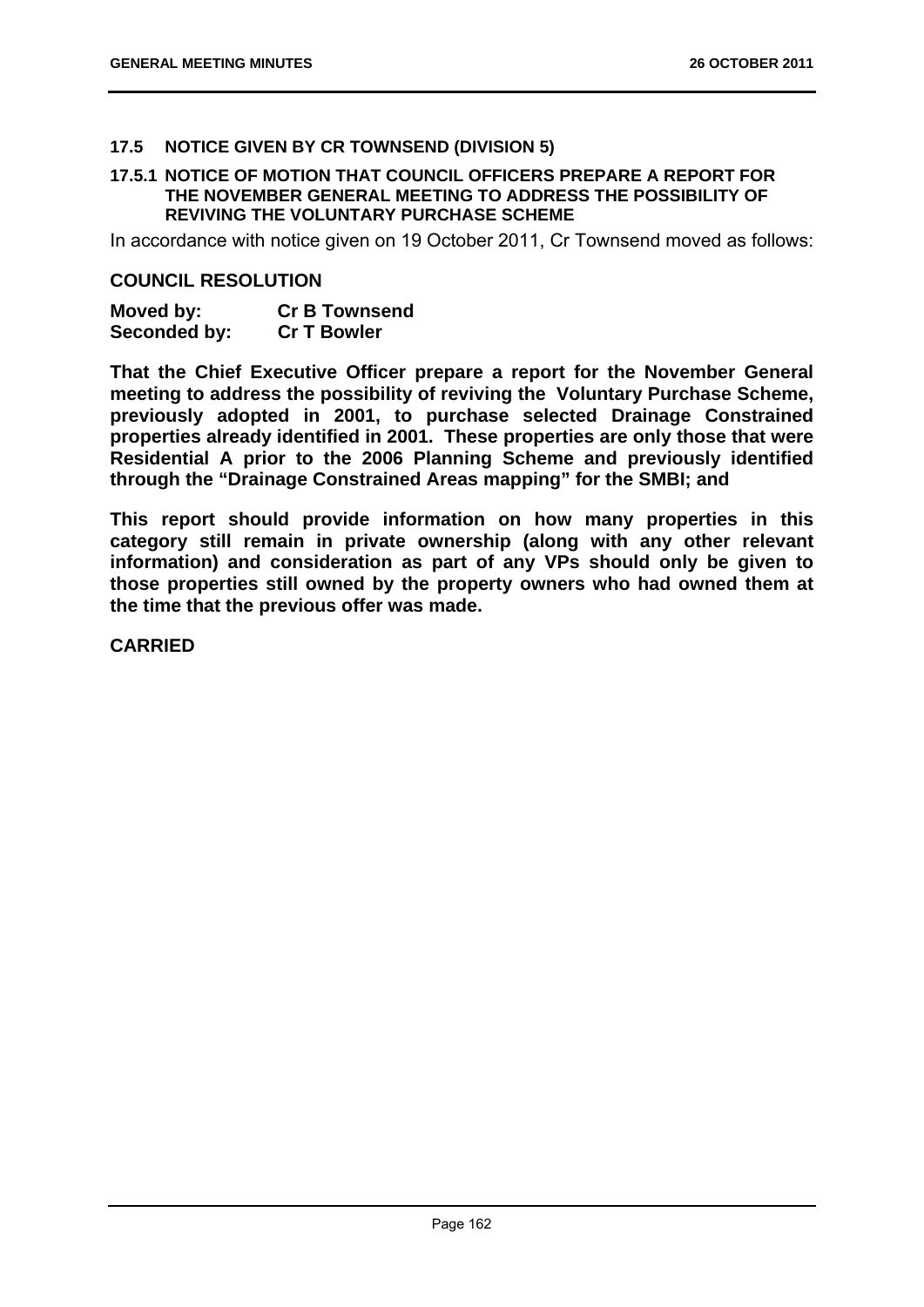## **17.6 NOTICE GIVEN BY CR BOGLARY (DIVISION 1)**

### **17.6.1 NOTICE OF MOTION THAT A REPORT BE PREPARED FOR CONSIDERATION OF OPTIONS FOR SURVEILLANCE OF WELLINGTON POINT RESERVE**

#### **Background**

- The Wellington Point Reserve has a long history of hooning and of people congregating late at night creating disturbances to nearby residents.
- It is acknowledged that during the preparation of the Wellington Point Reserve Masterplan, consideration was given to the car park area.
- These engineering solutions, although effective, do not have the ability to control all undesirable activities in the reserve, especially drug use, drinking, fighting and hooning. Council has also, through its local laws, restricted access to the reserve by means of opening and closing times.
- Council has, for a long time, advocated and discussed these issues with the Queensland Police Service and patrols have been increased and potential offenders moved on.
- It is further acknowledged that Council has limited resources in the dealing with undue noise created by the operation of vehicles but the residents in the nearby house are being heavily impacted and are too intimidated to act.

#### Use of Surveillance Cameras

The use of surveillance cameras is being considered in other parks in the City, so I find it extremely frustrating when I have been asking for such methods to be considered in this area. The level of activity is escalating to the fact that recently youth congregated around an open fire in the car park.

The police have been extremely efficient and increased their patrols after several discussions with myself and officers over the years, but we cannot expect them to be there 24/7.

I believe, (and it has been proven in other areas), that people do stop and think about their behaviour if they know they will be held responsible. Cameras are one way that police and Council officers will be able to identify those doing the wrong thing.

These residents have put up with this impact on their lives long enough and now Council has changed its policy and is considering cameras in other areas, I believe there is now no reason why Wellington Point Reserve cannot have cameras.

In accordance with notice given on 19 October 2011, Cr Boglary moved as follows:

## **COUNCIL RESOLUTION**

| Moved by:    | <b>Cr W Boglary</b> |
|--------------|---------------------|
| Seconded by: | <b>Cr C Ogilvie</b> |

**That Council resolve that a report be prepared for consideration at the December Planning & Policy Committee meeting that investigates a range of options for the surveillance of the Wellington Point Reserve, in conjunction**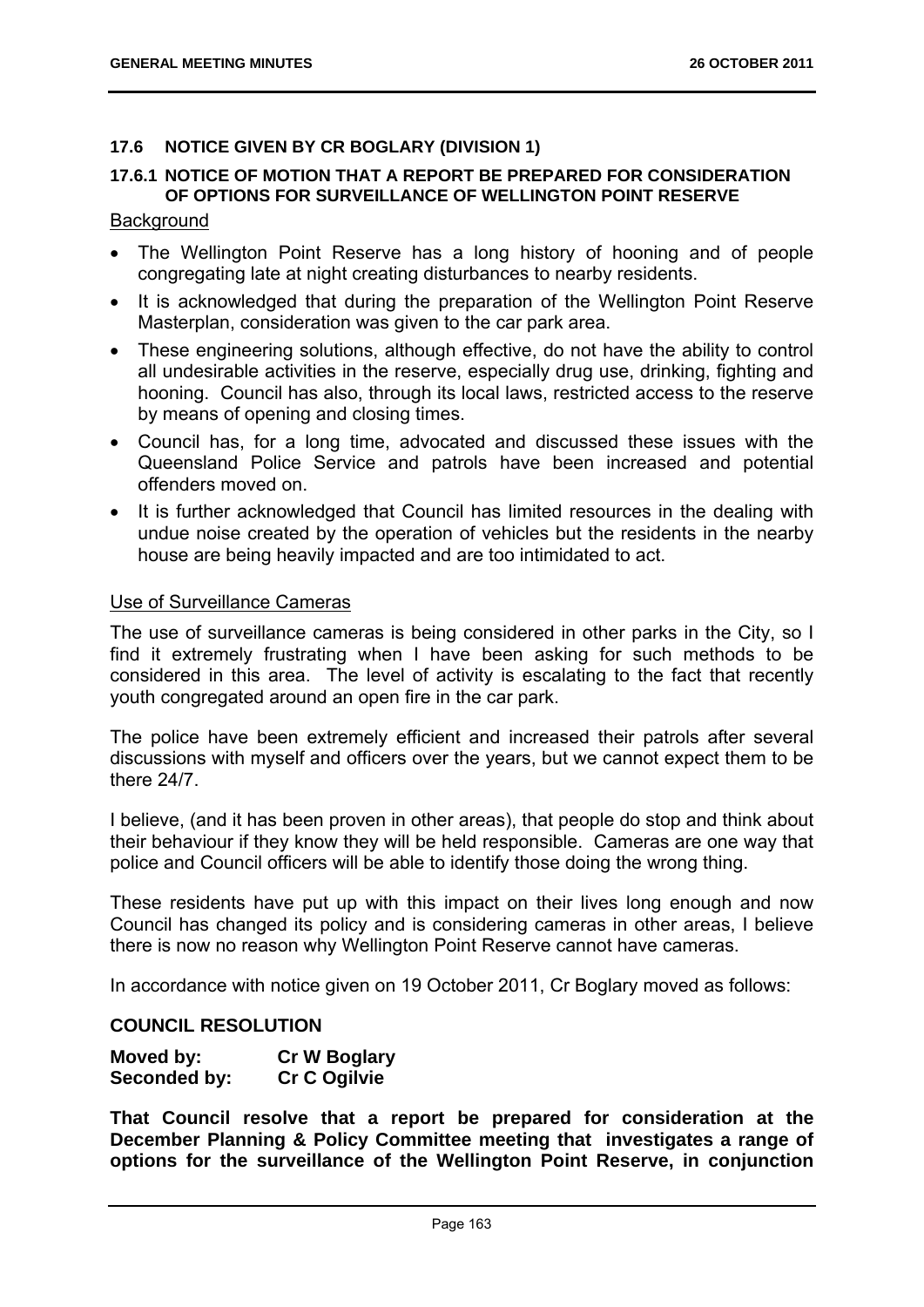**with Police, including the use of surveillance cameras, in an effort to reduce the incidence of unacceptable behaviour, such as hooning in the evenings etc.** 

# **CARRIED**

DIVISION:

FOR: Crs Reimers, Murray, Henry, Ogilvie, Boglary and Hobson

AGAINST: Crs Burns, Bowler, Williams and Townsend

Cr Elliott was absent from the meeting.

# **DISSENTING VIEW – CR WILLIAMS**

*"This is an issue for the State Government and if Council is going to use CCTV as an excuse for paid parking elsewhere then they need to be consistent. I think Cr Townsend is absolutely right and you need to rescind that last Mayoral Minute because it's basically setting a different rule now as a result of going ahead with a report that has been done before and you are going to create different rules for different parts of the City and it's not right."*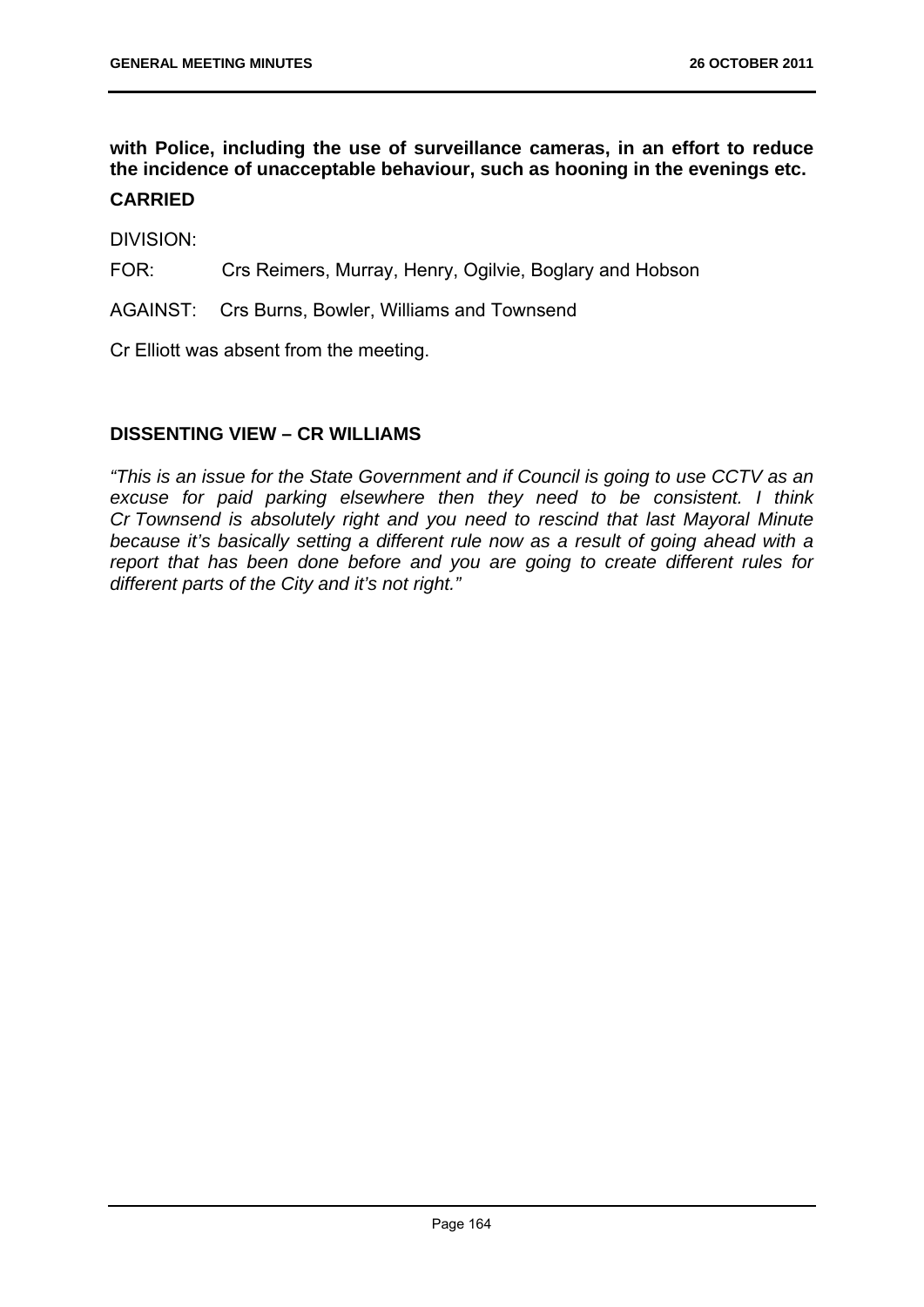# **17.7 NOTICE GIVEN BY CR MURRAY (DIVISION 10)**

## **17.7.1 NOTICE OF MOTION THAT COUNCIL INVESTIGATE THE INTRODUCTION OF E-PETITIONS**

In accordance with notice given on 19 October 2011, Cr Murray moved as follows:

## **COUNCIL RESOLUTION**

**Moved by: Cr H Murray Seconded by: Cr K Reimers** 

**That Council investigate the introduction of the ability to accept and conduct e-petitions, for the benefit of our community.**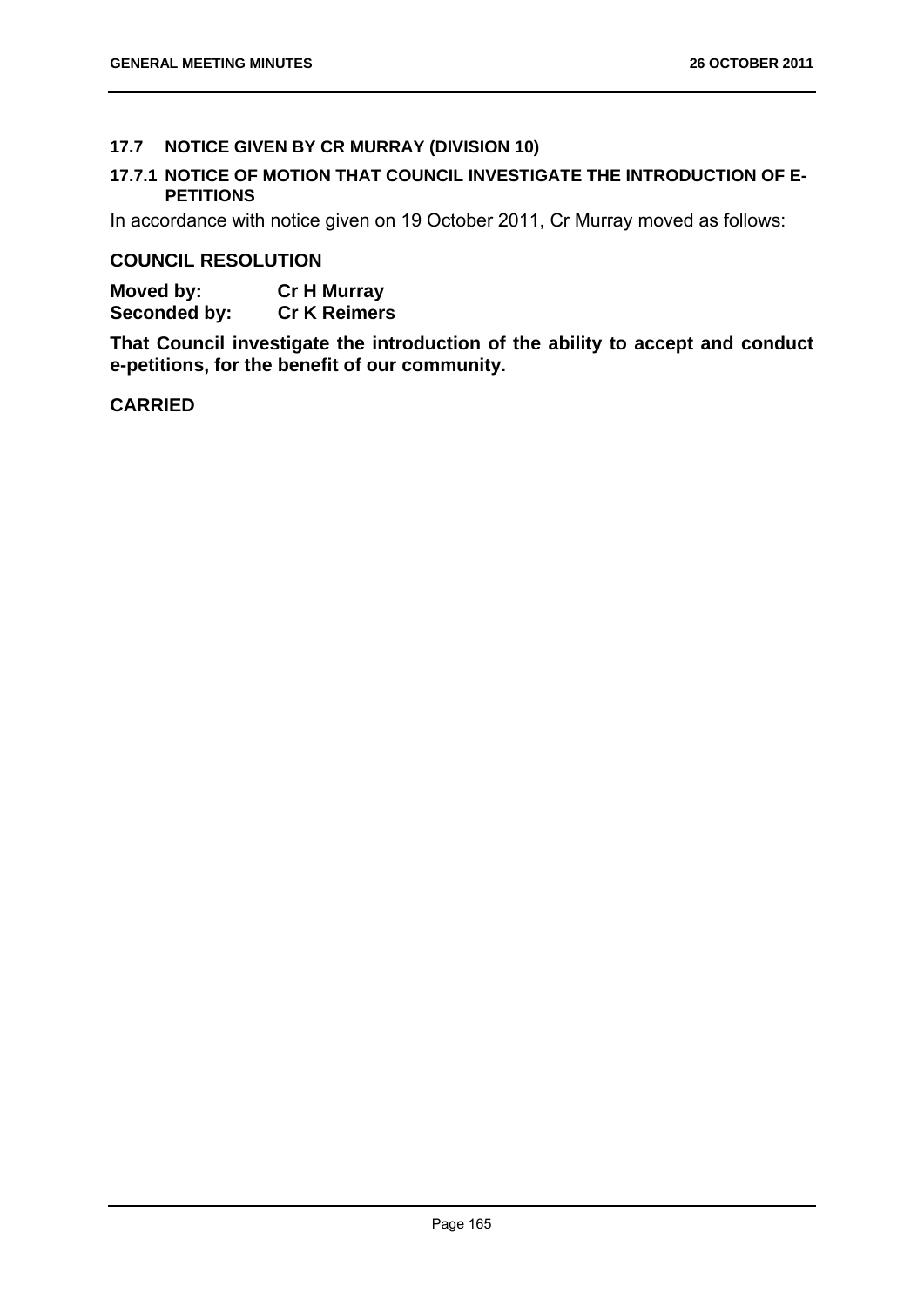## **18 URGENT BUSINESS WITHOUT NOTICE**

#### **18.1 URGENT BUSINESS – CR HENRY**

| Moved by:    | Cr W Boglary |
|--------------|--------------|
| Seconded by: | Cr C Ogilvie |

That permission be granted for Cr Henry to bring forward the following item of Urgent Business.

CARRIED

# **18.1.1 SIGNAGE BACKGROUND**

The local media has published an article (Bayside Bulletin - Condom billboard offends, p 7) criticising the content of signage at the Cleveland Railway Station. As Councillors will recall, Council resolved to put a motion to the LGAQ to lobby the State Government to have signage on their properties respect and comply with Council's Local Laws in terms of size and location.

The Motion was not debated at the LGAQ's Annual Conference but was referred to the LGAQ Policy Executive for consideration and action.

Additionally, I've received recent queries and complaints about election signage that is already erected, and causing concern amongst residents.

## **COUNCIL RESOLUTION**

**Moved by: Cr D Henry Seconded by: Cr K Reimers** 

**That Council resolve to:** 

- **1. Reinforce its opposition to signage on State Government properties that is outside the intent and spirit of Council's Local Law; and**
- **2. Call on all candidates in the upcoming local and state government elections to respect the community's wishes to avoid the proliferation of signage, and abide by Council's Local Law governing the size, location and number of signage.**

## **CARRIED**

DIVISION:

FOR: Crs Reimers, Murray, Bowler, Townsend, Henry, Ogilvie, Boglary and Hobson

By abstaining, Cr Williams voted in the negative.

Cr Burns was not present when this motion was put.

Cr Elliott was absent from the meeting.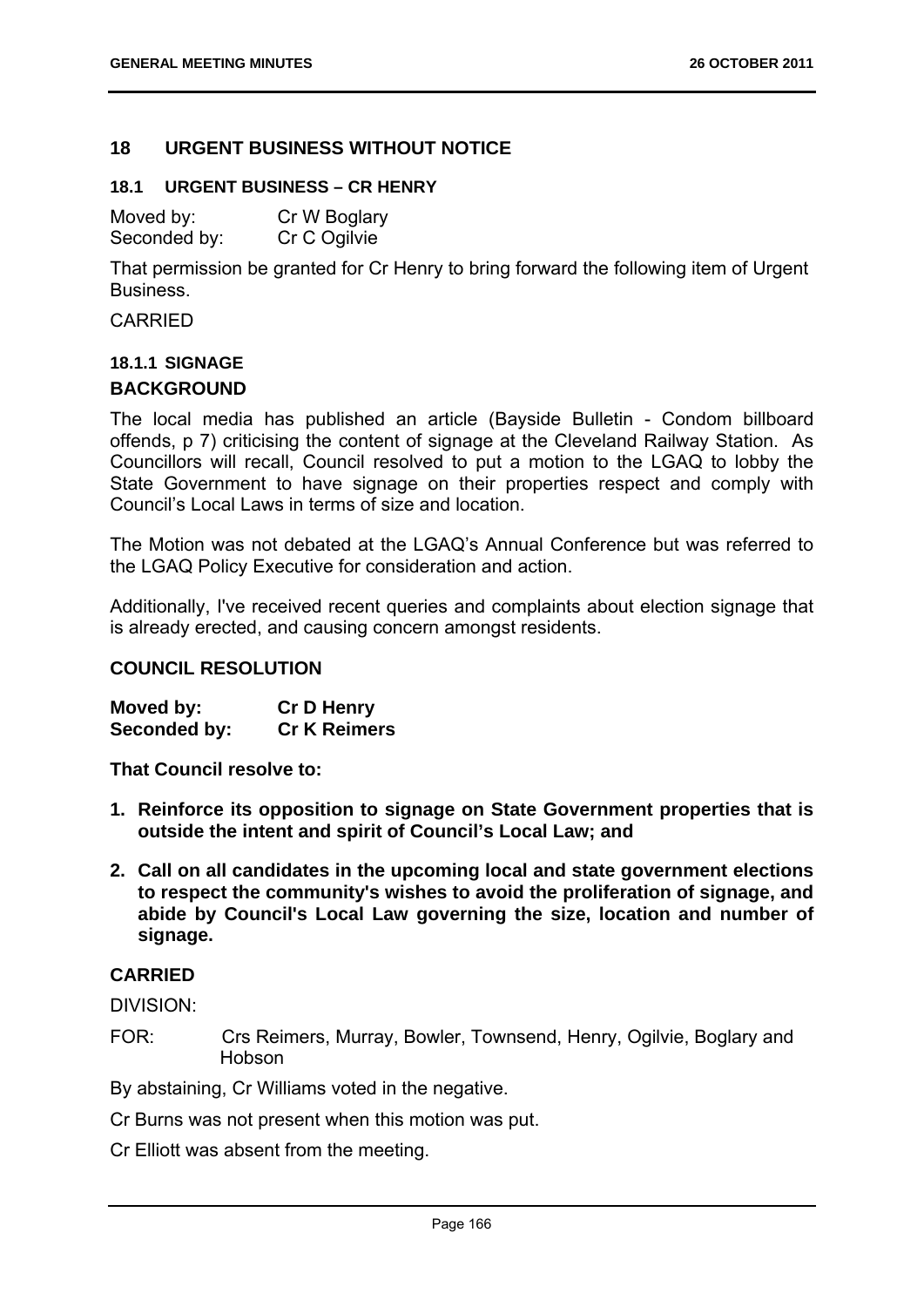# **19 CLOSED SESSION**

## **MOTION TO CLOSE THE MEETING AT 6.57PM**

| Moved by:    | Cr T Bowler |
|--------------|-------------|
| Seconded by: | Cr H Murray |

That the meeting be closed to the public pursuant to Section 72 (1) of the *Local Government (Operations) Regulation 2010*, to discuss the following item:

## **19.1.1 Dollery Road Tender**

*The reason that this is applicable in this instance is as follows: (e) contracts proposed to be made by it;* 

## CARRIED

## **MOTION TO REOPEN MEETING AT 7.13PM**

| Moved by:    | Cr T Bowler   |
|--------------|---------------|
| Seconded by: | Cr B Townsend |

That the meeting be again opened to the public.

## CARRIED

| <b>19.1 CORPORATE SERVICES</b>                                     |
|--------------------------------------------------------------------|
| <b>19.1.1 DOLLERY ROAD TENDER</b>                                  |
| L.312070                                                           |
| <b>Martin Drydale</b><br><b>General Manager Corporate Services</b> |
| <b>Merv Elliott</b><br><b>Property Services Manager</b>            |
|                                                                    |

## **EXECUTIVE SUMMARY**

A confidential report from General Manager Corporate Services was discussed in closed session.

**OFFICER'S RECOMMENDATION/ COUNCIL RESOLUTION** 

| Moved by:    | <b>Cr H Murray</b>  |
|--------------|---------------------|
| Seconded by: | <b>Cr C Ogilvie</b> |

**That Council resolve as follows:** 

**1. To accept the tender submitted by Capalaba Village Pty Ltd for the purchase of 8 Dollery Road, Capalaba, Lot 2 SP151955, for the amended price of \$3.51m;**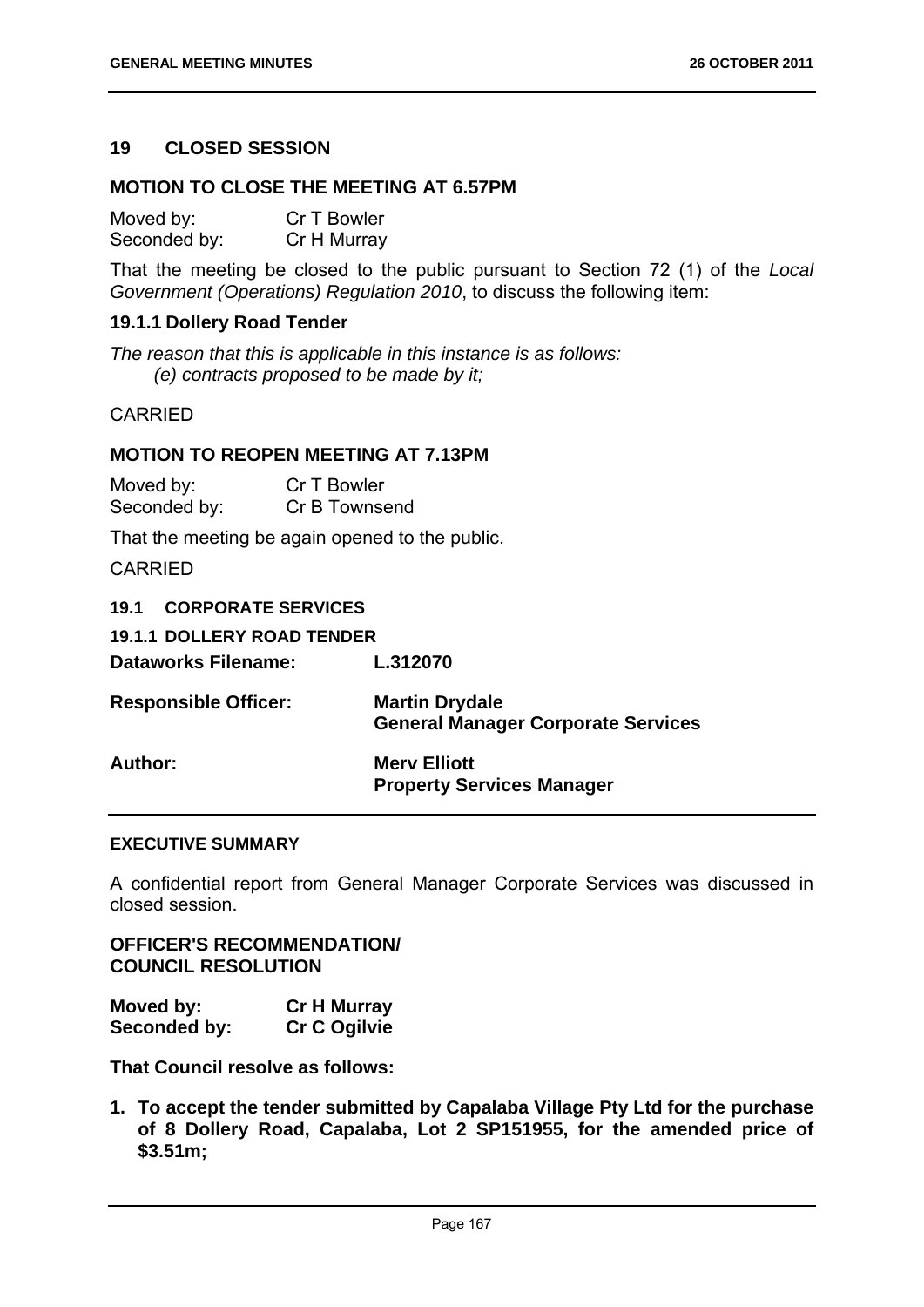- **2. That the Chief Executive Officer be authorised, under s.257(1)(b) of the**  *Local Government Act 2009,* **to execute all documentation in respect to this sale including any conditions considered by the Chief Executive Officer to be satisfactory including the granting of pedestrian easement rights over adjoining Council freehold land as required;**
- **3. To include the following condition in the Contract of Sale of the successful tenderer:**

**"For the sake of clarification, acceptance of the offer contained in this contract, by the Vendor, is no warranty (and no representation is made by the Vendor) that the Development Proposal attached to this Contract in Annexure "A" complies with the Redland City Council planning scheme, or that the Redland City Council will approve a development application incorporating that proposal."; and** 

**4. That this report remains confidential.** 

# **CARRIED**

# **20 MEETING CLOSURE**

There being no further business, the Mayor declared the meeting closed at 7.14pm.

\_\_\_\_\_\_\_\_\_\_\_\_\_\_\_\_\_\_\_\_\_\_\_\_\_\_

Signature of Chairperson:

Confirmation date: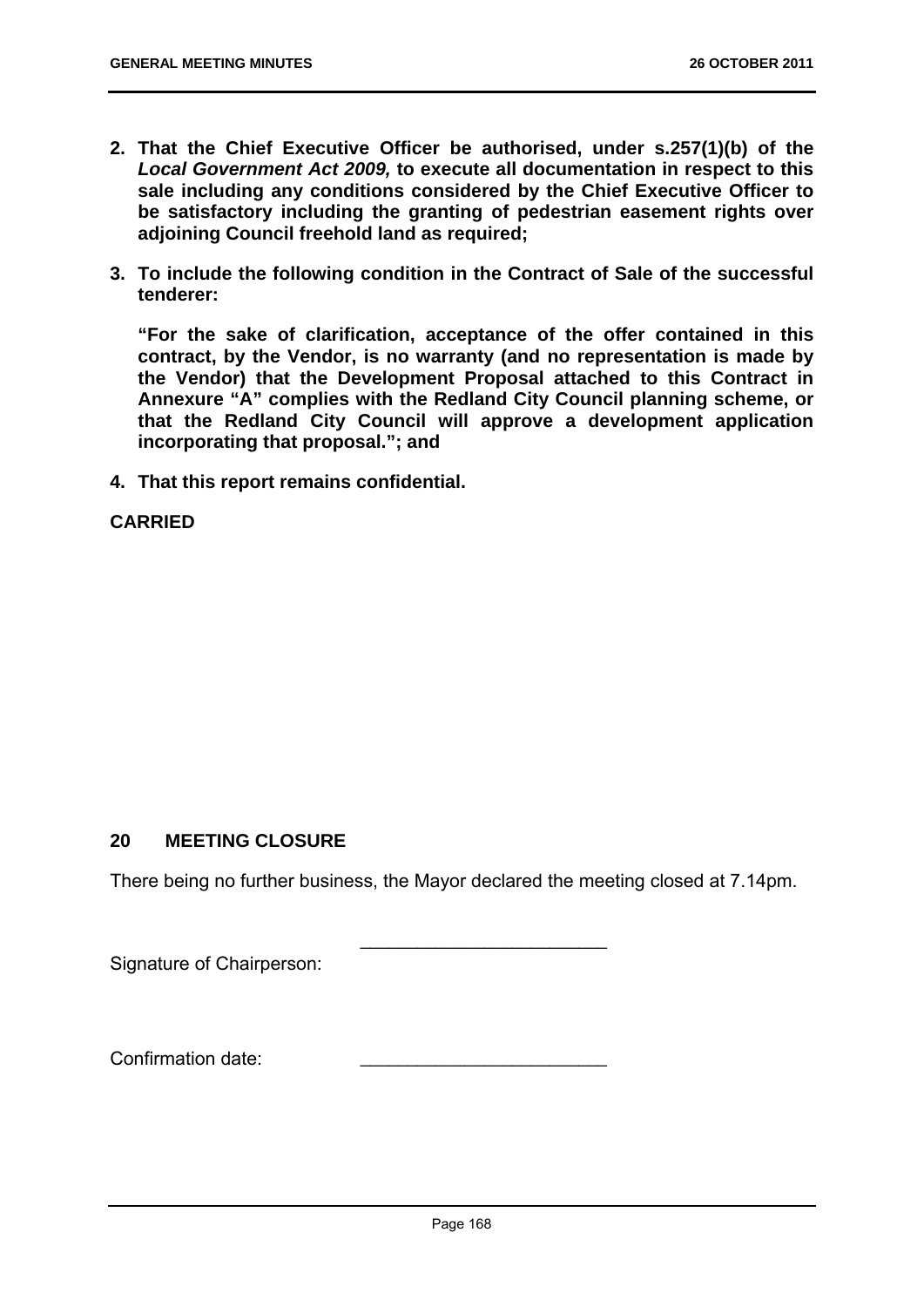# **21 DECLARATION OF OPENING**

On establishing there is a quorum, the Mayor will declare the meeting open.

#### **22 DEVOTIONAL SEGMENT**

Member of the Ministers' Fellowship will lead Council in a brief devotional segment.

## **23 RECOGNITION OF ACHIEVEMENT**

### **24 RECORD OF ATTENDANCE AND LEAVE OF ABSENCE**

Motion is required to approve leave of absence for any Councillor absent from today's meeting.

#### **25 RECEIPT AND CONFIRMATION OF MINUTES**

Minutes, as circulated, of the Ordinary Meeting of the Manawatu District Council, held on July 25 2012 Co.

Minutes July 25 2012 Council 2.DOCX

## **Draft Resolution**

**That the Minutes of the Ordinary Meeting of the Manawatu District Council, held on July 25 2012 Co as circulated, be taken as read and adopted as a correct record.** 

#### **26 MATTERS OUTSTANDING FROM PREVIOUS COUNCIL MEETING MINUTES**

Nil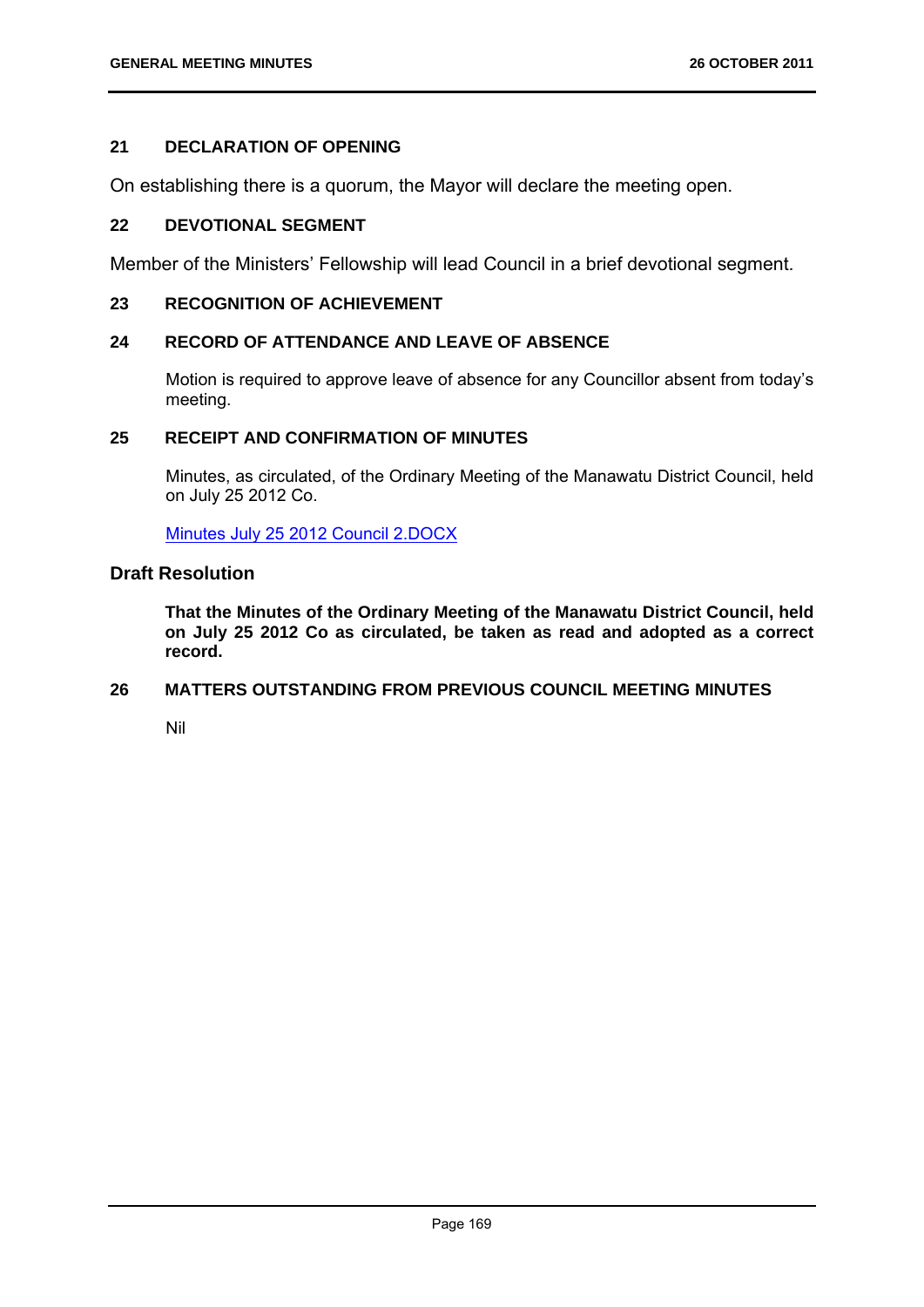## **27 PUBLIC PARTICIPATION**

In accordance with Redland City Council Subordinate Local Law No 5 (Meetings), Part 4, s.37:

- 1. Council (or committee) may by resolution set aside a maximum of 15 minutes to permit members of the public to address the local government on matters of public interest relating to local government. The time given to each member of the public for their address will not exceed 5 minutes and the maximum number of speakers will be decided by the Chairperson. The right of any member of the public to address the local government will be at the absolute discretion of the local government.
- 2. If any address or comment made by a member of the public addressing a meeting is irrelevant, offensive, or unduly long, the Chairperson may require the person to cease their address.
- 3. Where a matter arises from an address given to an ordinary meeting by a member of the public, the local government may decide by resolution to take the following actions -
	- (a) refer the matter to a committee or the local government; or
	- (b) deal with the matter immediately; or
	- (c) place the matter on notice for discussion at a future meeting; or
	- (d) note the matter and take no further action.
- 4. Any person addressing a meeting will
	- (a) unless they are incapacitated or it is otherwise unreasonable for them to do so, stand; and
	- (b) speak with decorum; and
	- (c) frame any remarks in respectful and courteous language.
	- 5. Any person seeking to address a meeting who is considered by the Mayor or the Chairperson of the meeting to be unsuitably dressed, may be directed by the Mayor or Chairperson to immediately withdraw from the meeting. Where a person fails to comply with that direction they may have interrupted or obstructed the proper conduct of the business of the meeting.

## **28 PETITIONS AND PRESENTATIONS**

## **29 MOTION TO ALTER THE ORDER OF BUSINESS**

The order of business may be altered for a particular meeting where the Councillors at that meeting pass a motion to that effect. Any motion to alter the order of business may be moved without notice.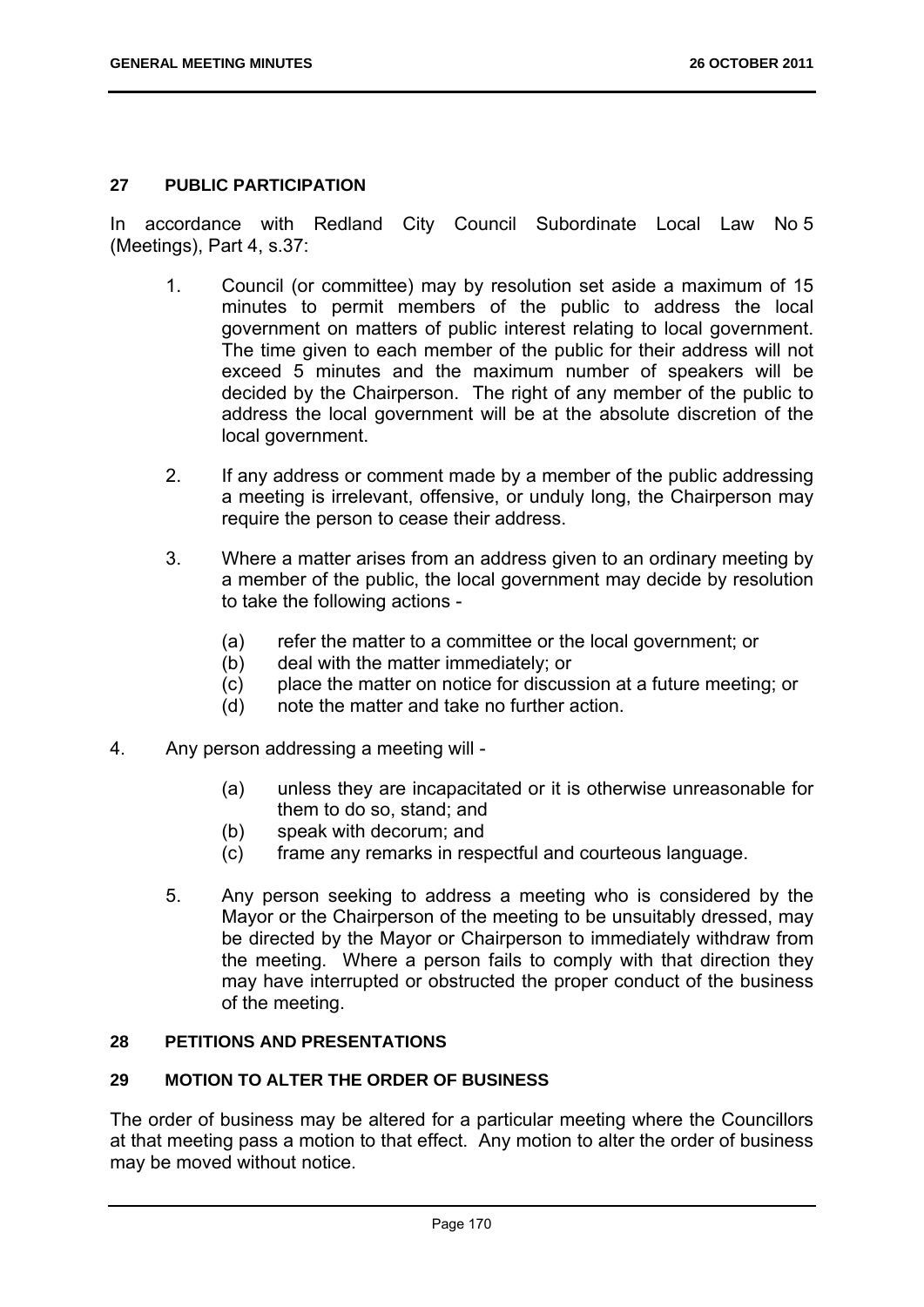#### **30 DECLARATION OF MATERIAL PERSONAL INTEREST ON ANY ITEMS OF BUSINESS**

Councillors are reminded of their responsibilities in relation to a Councillor's material personal interest and conflict of interest at a meeting (for full details see sections 172, 173 and 174 of the *Local Government Act 2009*). In summary:

If a Councillor has a material personal interest in a matter before the meeting:

*The councillor must—* 

*inform the meeting of the councillor's material personal interest in the matter; and* 

 *leave the meeting room (including any area set aside for the public), and stay out of the meeting room while the matter is being discussed and voted on.*

*The following information must be recorded in the minutes of the meeting, and on the local government's website—* 

 *the name of the councillor who has the material personal interest, or possible material personal interest, in a matter;*

 *the nature of the material personal interest, or possible material personal interest, as described by the councillor.*

A councillor has a *material personal interest* in the matter if any of the following persons stands to gain a benefit, or suffer a loss, (either directly or indirectly) depending on the outcome of the consideration of the matter at the meeting—

- (a) the councillor;
- (b) a spouse of the councillor;
- (c) a parent, child or sibling of the councillor;
- (d) a partner of the councillor;
- (e) an employer (other than a government entity) of the councillor;
- (f) an entity (other than a government entity) of which the councillor is a member;
- (g) another person prescribed under a regulation.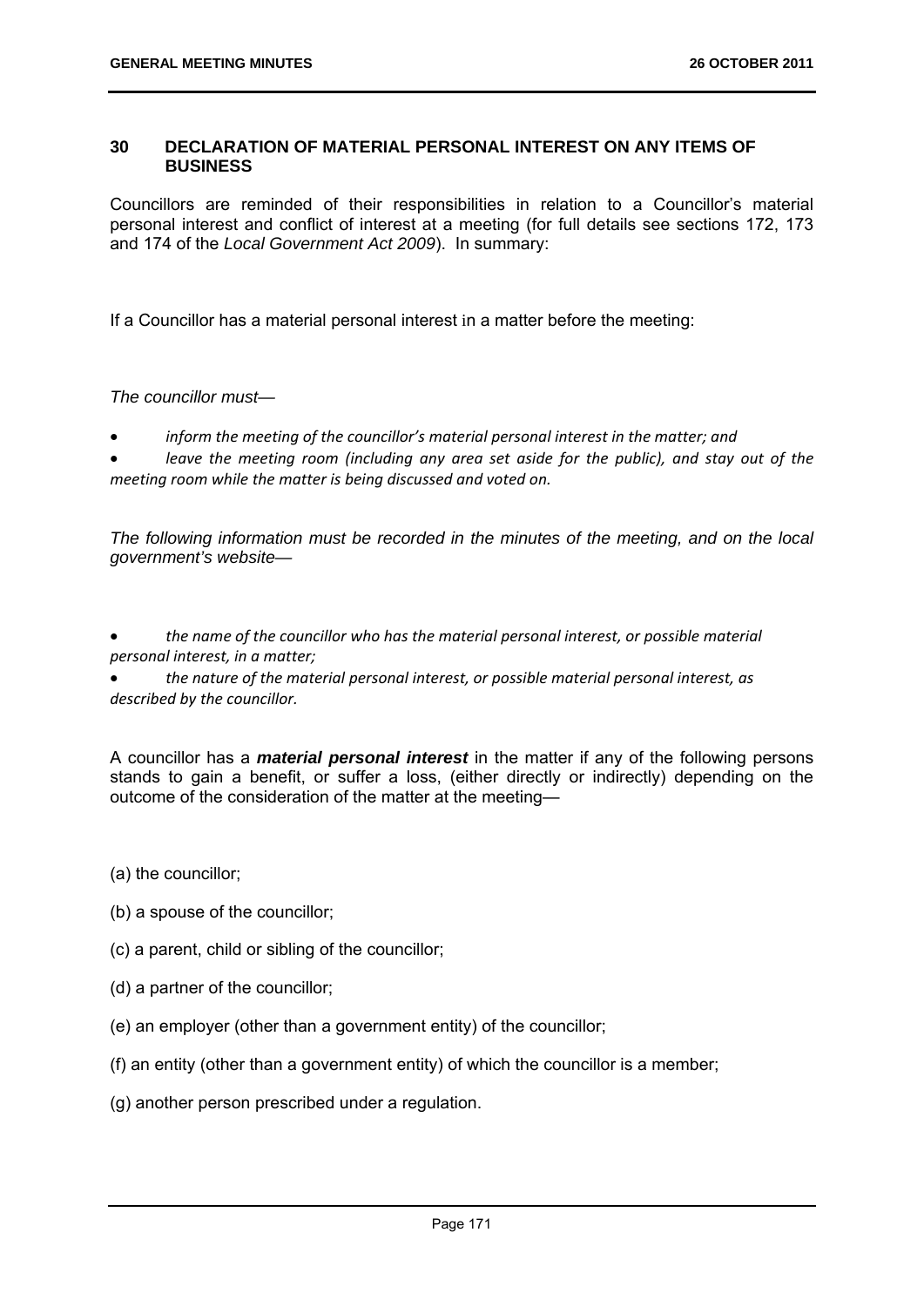1. If a Councillor has a conflict of interest, or could reasonably be taken to have a conflict of interest in a matter before the meeting:

*The councillor must—* 

*inform the meeting about the councillor's interest in the matter.*

*If the other persons who are entitled to vote at the meeting are informed about a councillor's interest in a matter, by the councillor or someone else, the other persons must—* 

*(a) decide whether the councillor has a conflict of interest, or could reasonably be taken to have a conflict of interest, in the matter; and*

*(b) if the other persons decide that is the case—direct the councillor to leave the meeting* room (including any area set aside for the public), and stay out of the meeting room while the matter is being discussed and voted on (this does not apply if a majority of the councillors at a meeting *inform the meeting of a conflict of interest).*

*The following must be recorded in the minutes of the meeting, and on the local government's website—* 

 *the name of the councillor who has a conflict of interest, or could reasonably be taken to have a conflict of interest;*

*the nature of the interest, as described by the councillor;*

*if the councillor voted on the matter—how the councillor voted on the matter;*

 *how the majority of persons who were entitled to vote at the meeting voted on the matter.*

## *A conflict of interest is a conflict between—*

*(a) a councillor's personal interests (including personal interests arising from the councillor's relationships or club memberships, for example); and* 

*(b) the public interest; that might lead to a decision that is contrary to the public interest.*

2. If a councillor knows, or suspects on reasonable grounds, that another councillor has a material personal interest, or conflict of interest, in a matter before the meetings— *The councillor must—* 

 *as soon as is practicable, report to the person who is presiding over the meeting or the chief executive officer.*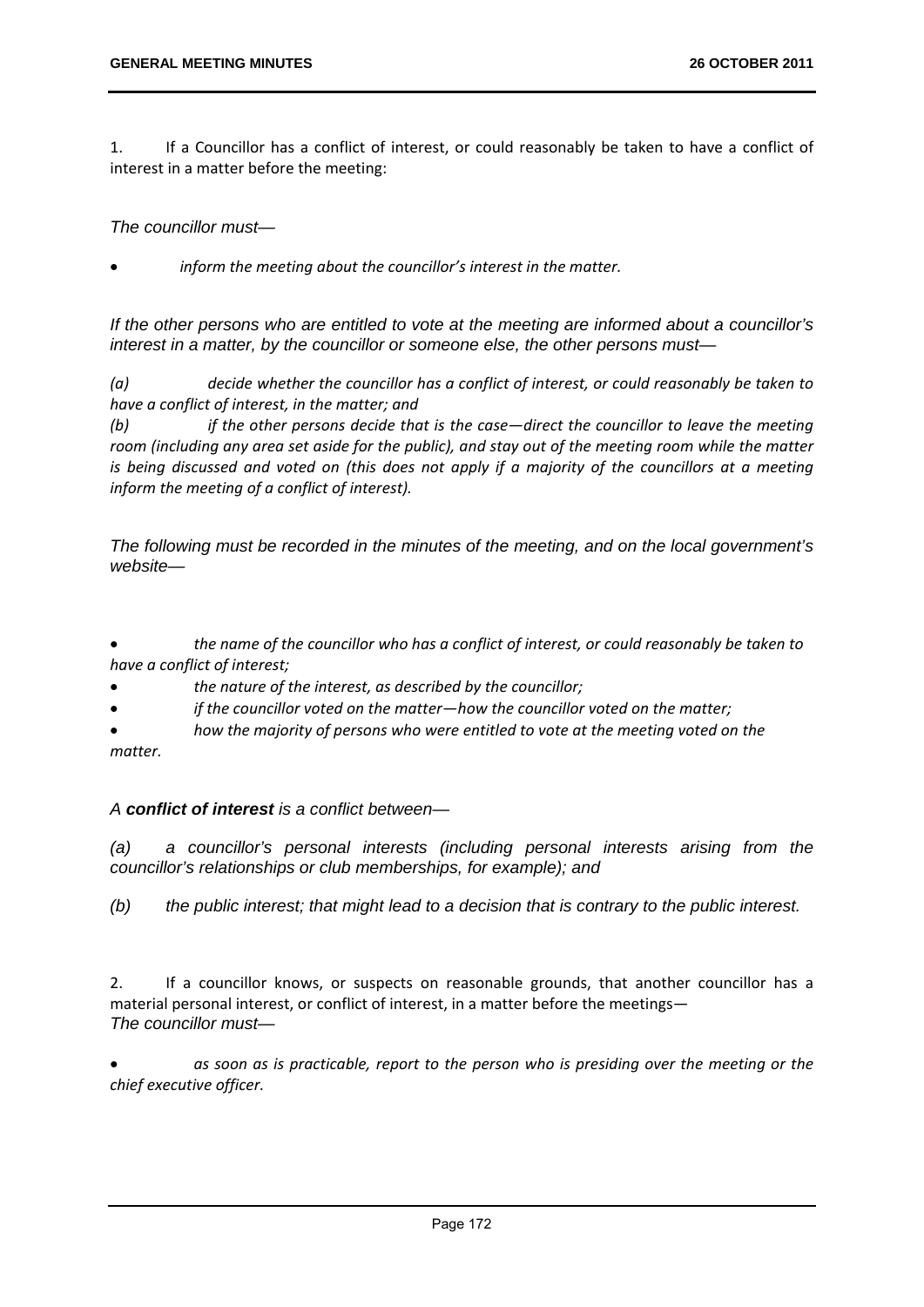#### **31 MINUTES OF STANDING COMMITTEES**

#### **32 CITY SERVICES COMMITTEE 7/08/12 - RECEIPT AND ADOPTION OF MINUTES**

The City Services Committee Report of 7 August 2012 is presented to Council for consideration.

## **32.1 COMMUNITY AND CULTURAL SERVICES**

### **32.1.1 COMMUNITY GRANTS PROGRAM**

| <b>Dataworks Filename:</b>  | <b>G&amp;S Applications Community Grants Program</b>                                                                                            |
|-----------------------------|-------------------------------------------------------------------------------------------------------------------------------------------------|
| <b>Attachments:</b>         | <b>POL-3082 Financial Assistance to the Community</b><br><b>Sector</b><br><b>GL-3082 Financial Assistance to the Community</b><br><b>Sector</b> |
| <b>Responsible Officer:</b> | <b>Greg Jensen</b><br><b>Group Manager Community &amp; Cultural Services</b>                                                                    |
| Author:                     | Leanne Tu'ipulotu<br><b>Service Manager Strengthening Communities</b>                                                                           |

#### **EXECUTIVE SUMMARY**

The Community Grants Program was established within Council on 1 July 2009 to provide financial assistance to local community organisations and individuals through grants to undertake projects for the benefit of the Redlands.

This report seeks approval to change Corporate Policy POL-3082 *Financial Assistance to the Community Sector* and Corporate Guideline GL-3082-001 *Financial Assistance to the Community Sector*, to delegate the final approval for Project Support, Conservation Grants and Capital Infrastructure Grants to the Group Manager Community and Cultural Services.

The current Community Grants assessment process takes approximately 12 weeks. To increase efficiency of the assessment process and to facilitate savings it is proposed that approval of grants be delegated to the Group Manager Community and Cultural Services rather than approval being granted by Council.

These efficiencies and savings could be demonstrated by:

- Faster processing of funding applications. This proposed change will result in community groups receiving their approved funds within  $6 - 8$  weeks of the grant round closing rather than the current 12 week period.
- Reducing Councillor workshop time (approximately 3 x 2 hr workshops per year)
- Reducing Customer Services Committee time (approximately 3 x 30 minutes for Councillors and Officers per year)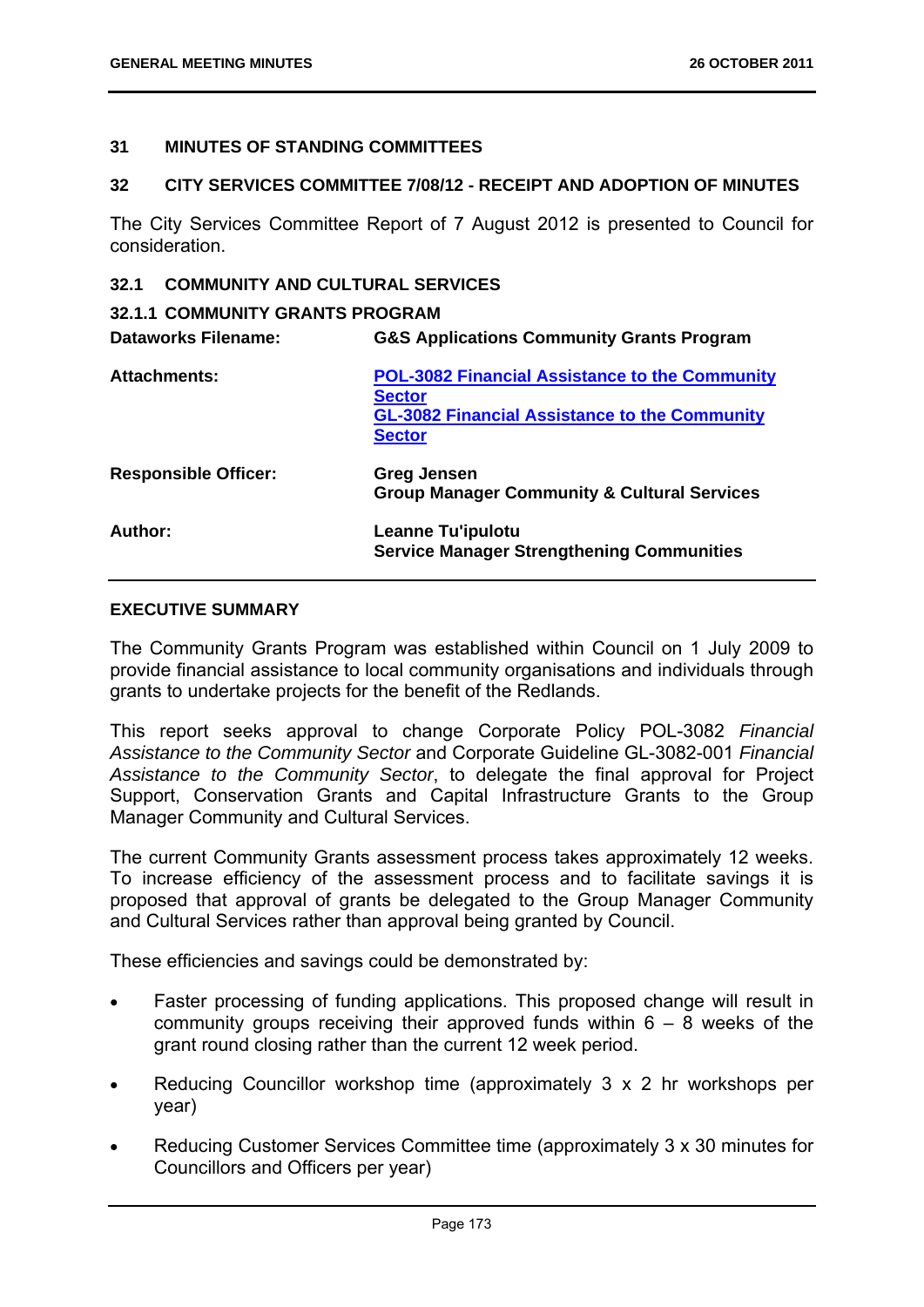- Reducing Officer time in preparing workshops materials and Committee reports (approximately 3 x 40 hrs per year)
- Reducing printing costs by not producing multiple copies of detailed spreadsheets of all grant applications for workshops and Committee reports

Benefits include:

- Funds released to Community Groups quicker therefore enabling an improved responsiveness to emerging community needs.
- Reduced workload of the Community Grants Team which will enable more time to be spent promoting Council's Community Grants Program and other external funding opportunities and assisting community groups to improve their grant writing skills, therefore increasing funds flowing to the Redlands to support community groups and projects.
- Public presentation of cheques and certificates can occur more quickly
- Reduced need for Councillors to declare conflict of interest by their involvement with community groups.
- Allows Councillors to support community groups with letters of support, as they will not be approving applications.

It is proposed that Councillors be notified of successful grant recipients after each funding round. Councillors would continue to be invited to present cheques to successful grant recipients from their respective divisions at a presentation event. An annual report is to be presented to Customer Services Committee meeting on the Grants Program outputs and to establish funding priorities for the coming year.

## **PURPOSE**

This report seeks approval to change Corporate Policy POL-3082 *Financial Assistance to the Community Sector* and Corporate Guideline GL-3082-001 *Financial Assistance to the Community Sector*, to delegate the final approval for Project Support, Conservation Grants and Capital Infrastructure Grants to the Group Manager Community and Cultural Services.

## **BACKGROUND**

The Community Grants Program was established within Council on 1 July 2009 to provide financial assistance to local community organisations and individuals through grants to undertake projects for the benefit of the Redlands.

There are a range of grants available to the community which are:

 **Mayor's Small Grants** – up to \$500 for individuals demonstrating excellence at a high level and to organisations for unexpected costs and small amounts of assistance. Total funding pool \$39,500;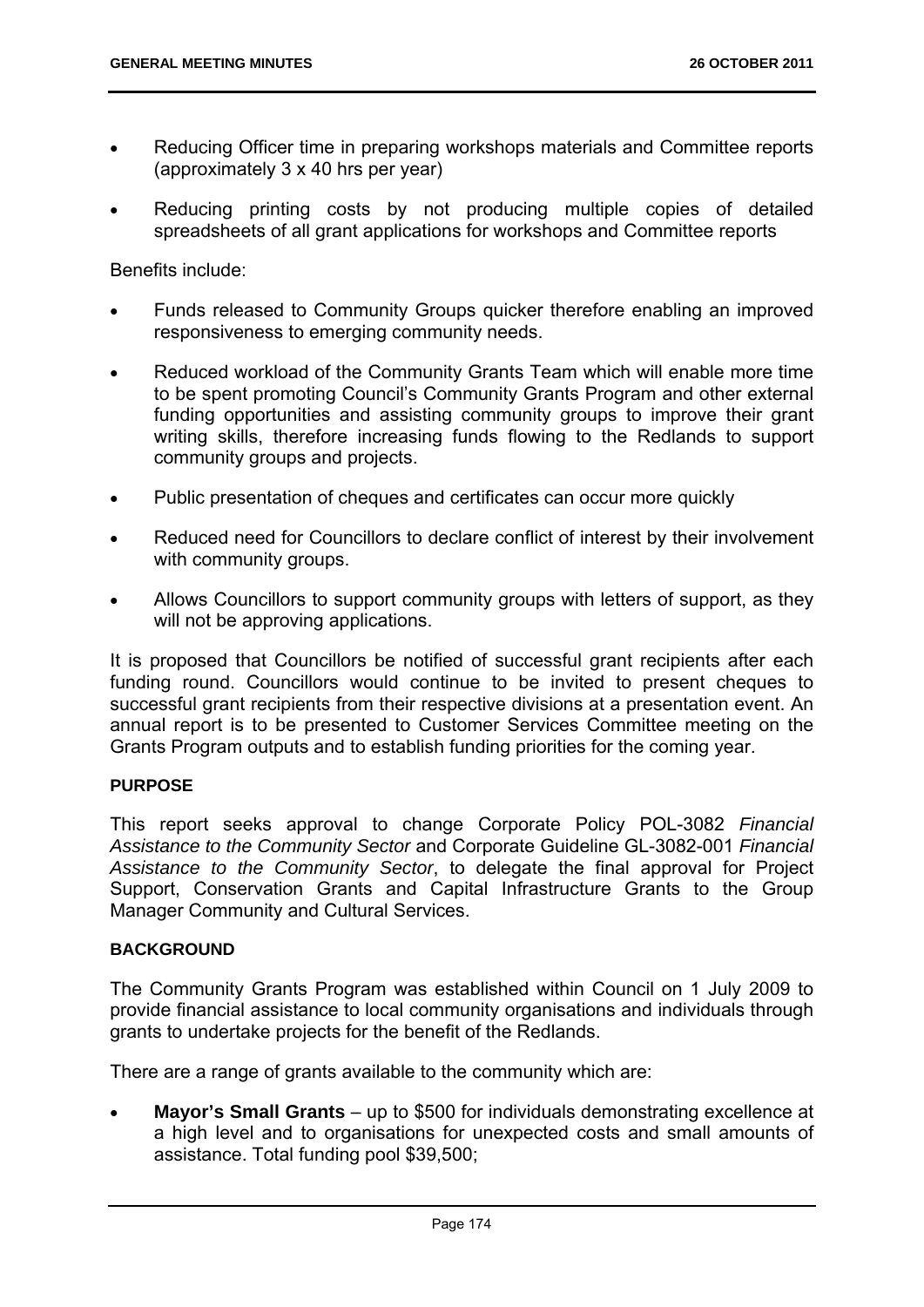- **Organisation Support Grants** up to \$3,000 to provide assistance to organisations to support management and planning costs associated with becoming more sustainable and improving capacity to deliver services. Total funding pool \$54,000.
- **Project Support Grants** up to \$10,000 to provide assistance to organisations to provide specific one-off projects that deliver long term positive outcomes to the community. The projects can create improvements for people in a particular community or locality in the Redlands. Total funding pool \$160,000;
- **Conservation Grants** up to \$10,000 with the following categories (Total funding pool \$100,000):
	- o Conservation Support Grants –to assist organisations with direct conservation projects as well as education and awareness related to Redlands wildlife, especially koalas and their habitat;
	- o Environmental Arts Support Grants to assist professional artists, emerging professional artists or organisations to develop art projects with an environmental theme. Projects should enrich public appreciation and understanding of the value of our local environment; and
	- o Wildlife Carer Support Grants to assist with projects related to the care of injured wildlife in the Redlands;
- **Capital Infrastructure Grants** Small Capital up to \$10,000 and Major Capital between \$10,001 and 50,000 to assist organisations to build, renovate or refurbish facilities, including hard-wired technology upgrades. Total funding pool \$220,000;
- **Regional Arts Development Fund (RADF)** this grant supports professional artists and arts workers to practice their art, for and with communities. Total funding pool - \$100,000 that is provided in partnership with Arts Queensland with an annual budget allocation from Council of \$50,000 which is matched by the State Government. Council is required to administer the RADF Grants under State Government Guidelines.

Applications under the Mayor's Small Grants can be submitted anytime throughout the financial year. Applications are assessed by the Grants Team. The Manager Strengthening Communities approves funding based on the recommendations of the Grants Team. Notification is made to the applicant within a two week timeframe from when the application was received.

There are two funding rounds each financial year for Organisation Support, Project Support, Conservation Grants and RADF, the rounds closing in August/September and March. There is one funding round each financial year for Capital Infrastructure with the round closing in September.

In accordance with the Corporate Guideline GL-3082-001 'Financial Assistance to the Community Sector', applications for Organisation Support are assessed by Council officers and are then signed off by the Group Manager of Community and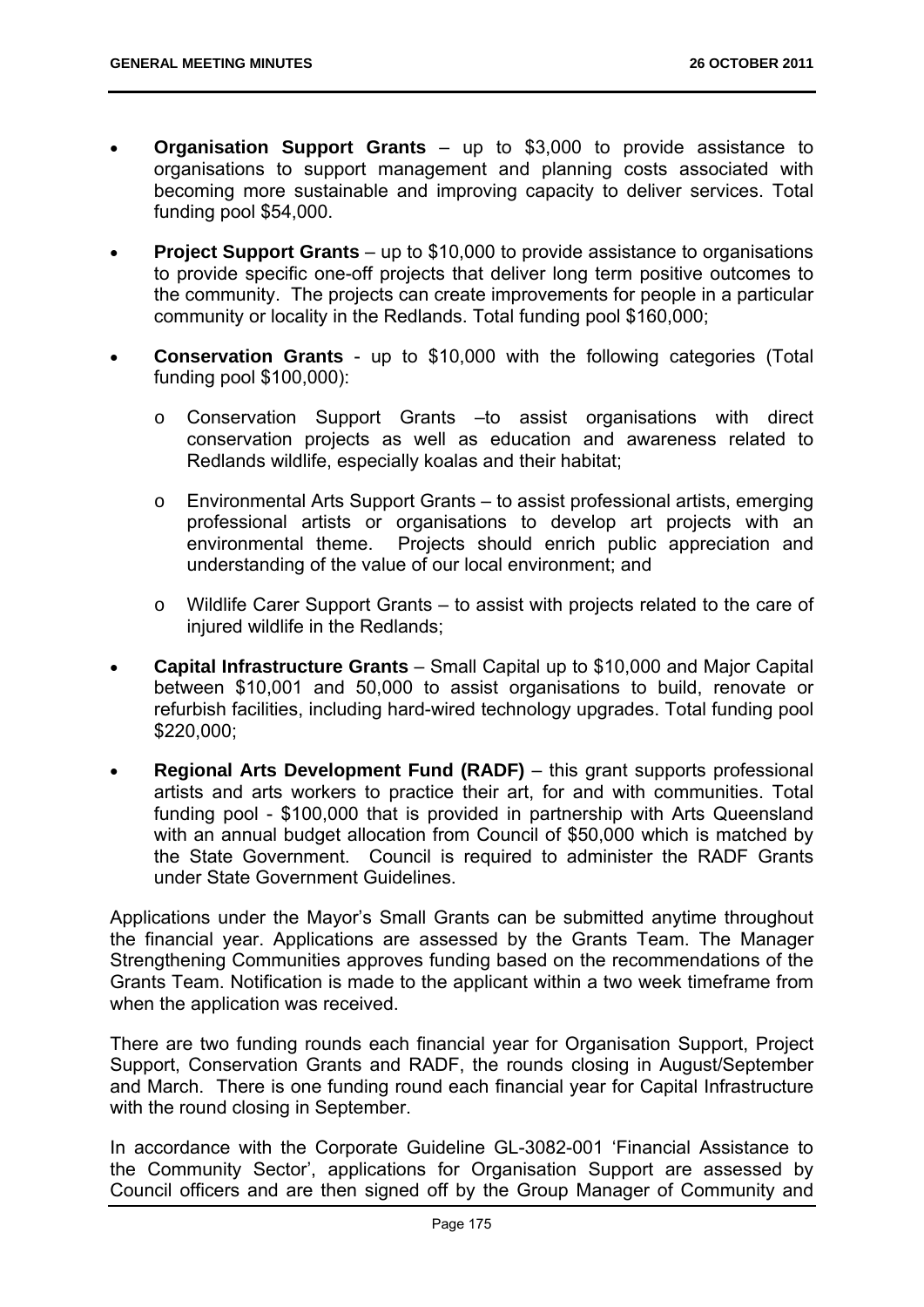Cultural Services with written notification provided to applicants on the outcome of their applications shortly after.

Applications for the Regional Arts Development Fund (RADF) are assessed by members of the RADF Committee and are then approved at the RADF Committee meeting.

The first funding round for 2012/13 opens on 23 July and closes on 31 August 2012 and the second and final round opens on 29 January and closes 1 March 2013.

Council's Communications Group manages the assessment process for Council's Sponsorship Program with administrative support being provided by the Community Grants Team. Communications Group Manager chairs the internal assessment meetings on a monthly basis for all applications which can be submitted at anytime throughout the year. The assessment panel for these meetings are representatives from various departments: Communications, Community and Cultural Services, Economic Development, Community Futures, Sport & Recreation and Environment, Planning & Development. The Manager Communications signs off on recommended sponsorship applications that are under \$10,000. Recommendations for sponsorship funding over \$10,000 are presented to the Governance Committee for endorsement and ratified at the General Meeting.

## **ISSUES**

In accordance with the Corporate Guideline GL-3082-001 *'Financial Assistance to the Community Sector*', applications for Project Support, Conservation Grants and Capital Infrastructure Grants are currently assessed by Council officers and endorsed at the Community Grants Panel. The Community Grants Panel is chaired by the Community Grants Coordinator with members consisting of three senior Council staff and three community representatives. The Council members are nominated for their expertise in the specific program areas and the community members are elected for their experience in grant funding programs and/or experience in the not-for-profit sector. These recommendations are then discussed and reviewed at a Councillor Workshop as part of the assessment process and are then presented to the Customer Services Committee meeting for approval before going to the General Meeting for final Council approval.

This current assessment process takes approximately 12 weeks. To increase efficiency of the assessment process and to facilitate savings it is proposed that approval of grants be delegated to the Group Manager Community and Cultural Services rather than approval being granted by Council. Council provides direction through approving the Corporate Policy, POL-3082 "Financial Assistance to the Community Sector" and Guideline GL-3082-001 "Financial Assistance to the Community Sector", and also through its annual budget allocation for each category of grants.

These efficiencies and savings could be demonstrated by: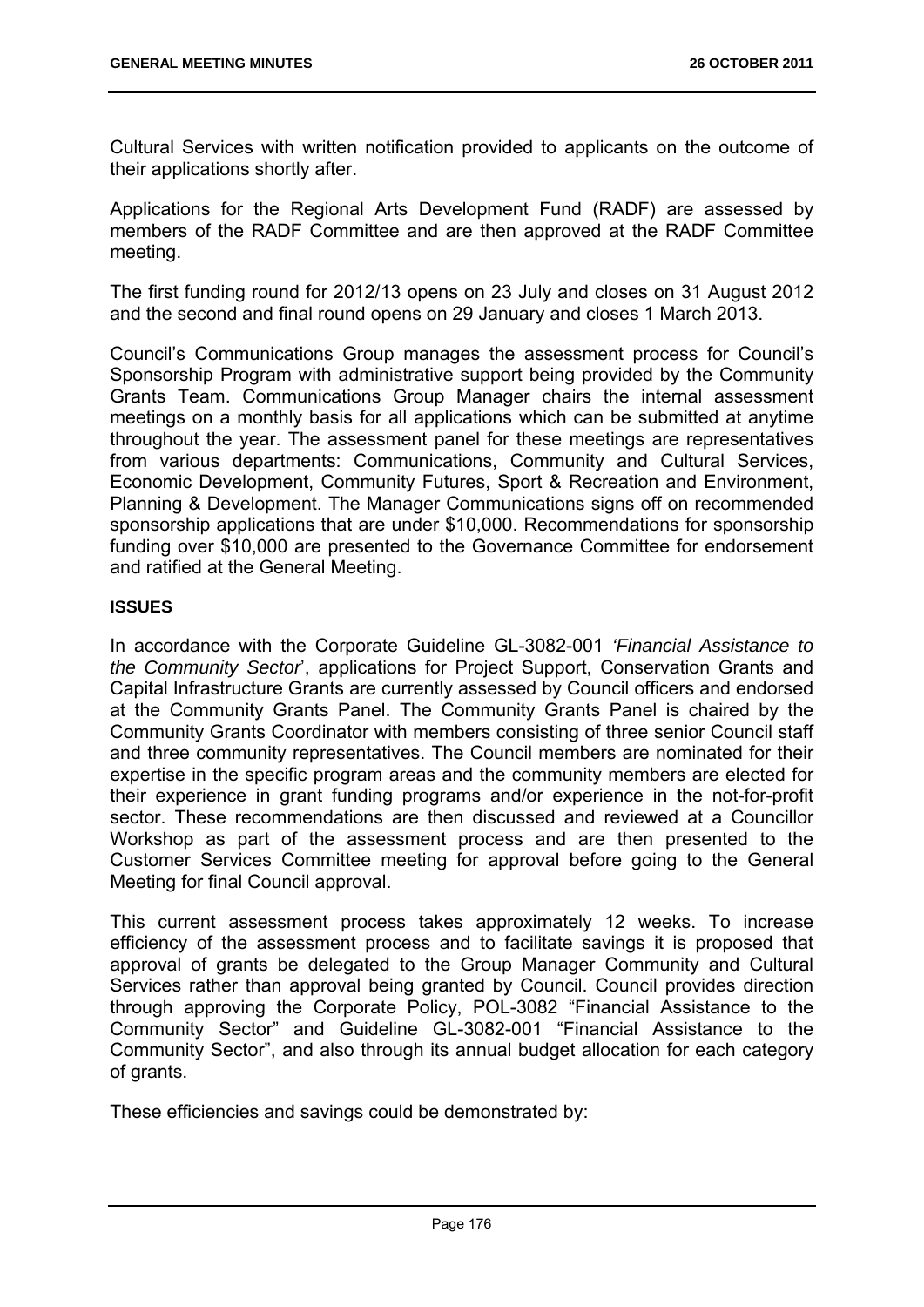- Faster processing of funding applications. This proposed change will result in community groups receiving their approved funds within  $6 - 8$  weeks of the grant round closing rather than the current 12 week period.
- Reducing Councillor workshop time (approximately 3 x 2 hr workshops per year)
- Reducing Customer Services Committee time (approximately 3 x 30 minutes for Councillors and Officers per year)
- Reducing Officer time in preparing workshops materials and Committee reports (approximately 3 x 40 hrs per year)
- Reducing printing costs by not producing multiple copies of detailed spreadsheets of all grant applications for workshops and Committee reports

Benefits include:

- Funds released to Community Groups quicker therefore enabling an improved responsiveness to emerging community needs.
- Reduced workload of the Community Grants Team which will enable more time to be spent promoting Council's Community Grants Program and other external funding opportunities and assisting community groups to improve their grant writing skills, therefore increasing funds flowing to the Redlands to support community groups and projects.
- Public presentation of cheques and certificates can occur more quickly
- Reduced need for Councillors to declare conflict of interest by their involvement with community groups.
- Allows Councillors to support community groups with letters of support, as they will not be approving applications.

It is proposed that grant applications be assessed independently by 3 Council Officers from Strengthening Communities Unit, City Spaces Group and Community Futures Group against set criteria as stated in the Council's Corporate Guidelines GL-3082-001 *Financial Assistance to the Community Sector* and the Grants and Sponsorship Program Guidelines. The assessment recommendations will then be endorsed by the Community Grants Panel.

At the completion of this assessment process it is proposed that the recommendations for funding are then presented to the Group Manager Community and Cultural Services for funding approval in line with Councillor Officer financial delegations, eg Group Manager has financial delegations up to \$55,000. Written notification to applicants will then be provided shortly after approval is received by the Group Manager.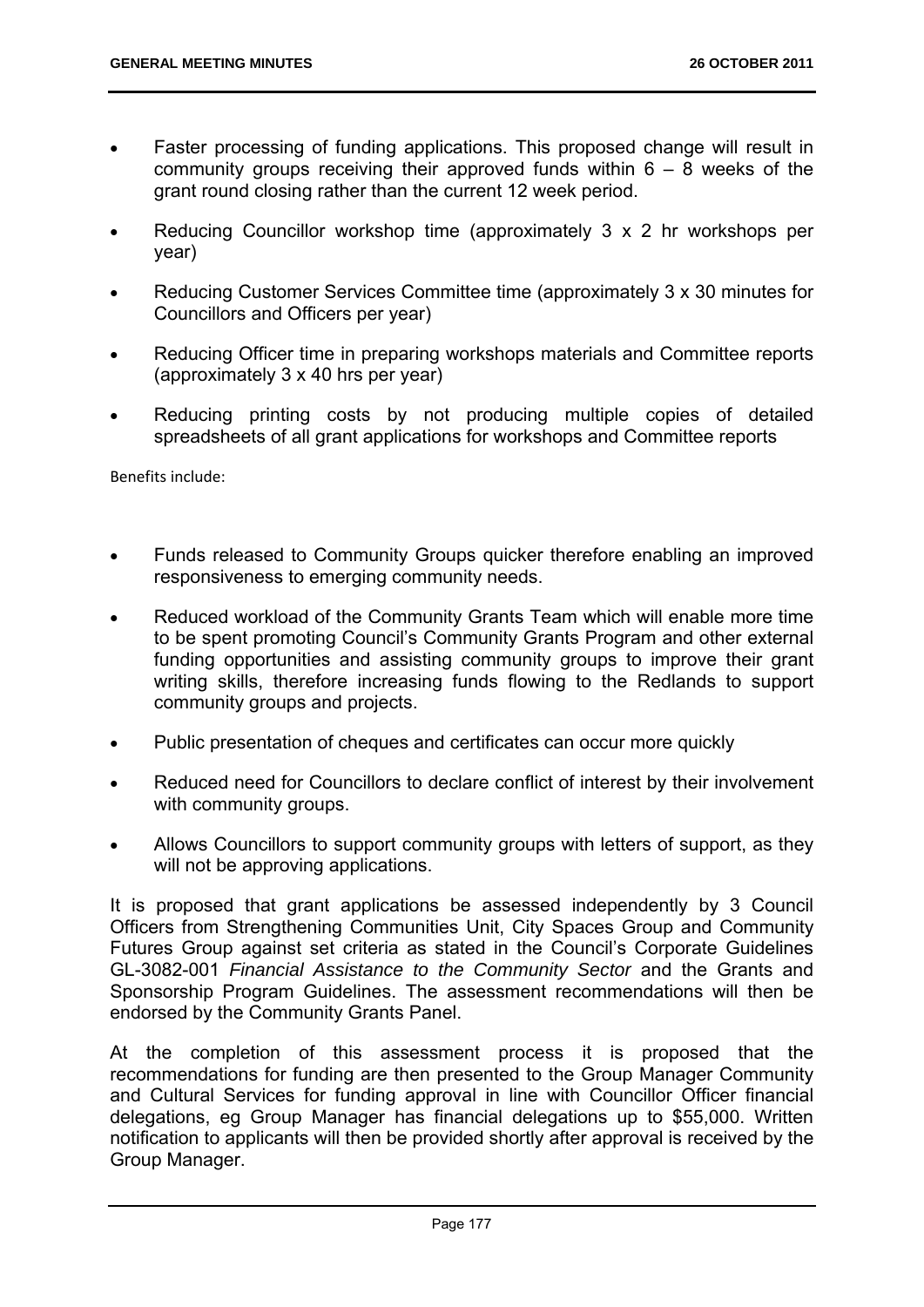It is proposed that Councillors be notified of successful grant recipients after each funding round. Councillors would continue to be invited to present cheques to successful grant recipients from their respective divisions at a presentation event. An annual report is to be presented to Customer Services Committee meeting on the Community Grants Program outputs and to establish funding priorities for the coming year. This reporting process enables Council to assess its grants program and provide direction on any amendments or priorities Council would like to achieve through the program.

The amendment of the current Corporate Policy POL-3082 *Financial Assistance to the Community Sector* will require removing the wording "Approving the distribution of funds at a General Meeting of Council". The amendment of Guideline GL-3082-001 *Financial Assistance to the Community Sector* includes removal of clauses relating to approval processes through the Council Meeting and inserting the words "Approve grants under Corporate Policy POL-3082 and associated Guideline GL-3082-001 through the Group Manager Community and Cultural Services."

## **RELATIONSHIP TO CORPORATE PLAN**

#### **7. Strong and connected communities**

Our health, wellbeing and strong community spirit will be supported by a full range of services, programs, organisations and facilities, and our values of caring and respect will extend to people of all ages, cultures, abilities and needs.

#### **FINANCIAL IMPLICATIONS**

This recommendation does not require any change to the current year's budget as funds have already been allocated to SGA 238. Council's grants program for 2012/13 was reduced from \$681,000 in the original budget for 2011/12 to \$625,500 as part of budget reductions across all operational areas.

#### **PLANNING SCHEME IMPLICATIONS**

The Land Use Planning Group was consulted and it is considered that the outcome of recommendations in this report will not require any amendments to the Redlands Planning Scheme.

## **CONSULTATION**

Discussions have been had with:

- General Manager City Services
- Manager Community & Cultural Services
- Manager Community Futures
- Principal Advisor Strong Communities
- Acting Co-ordinator Community Development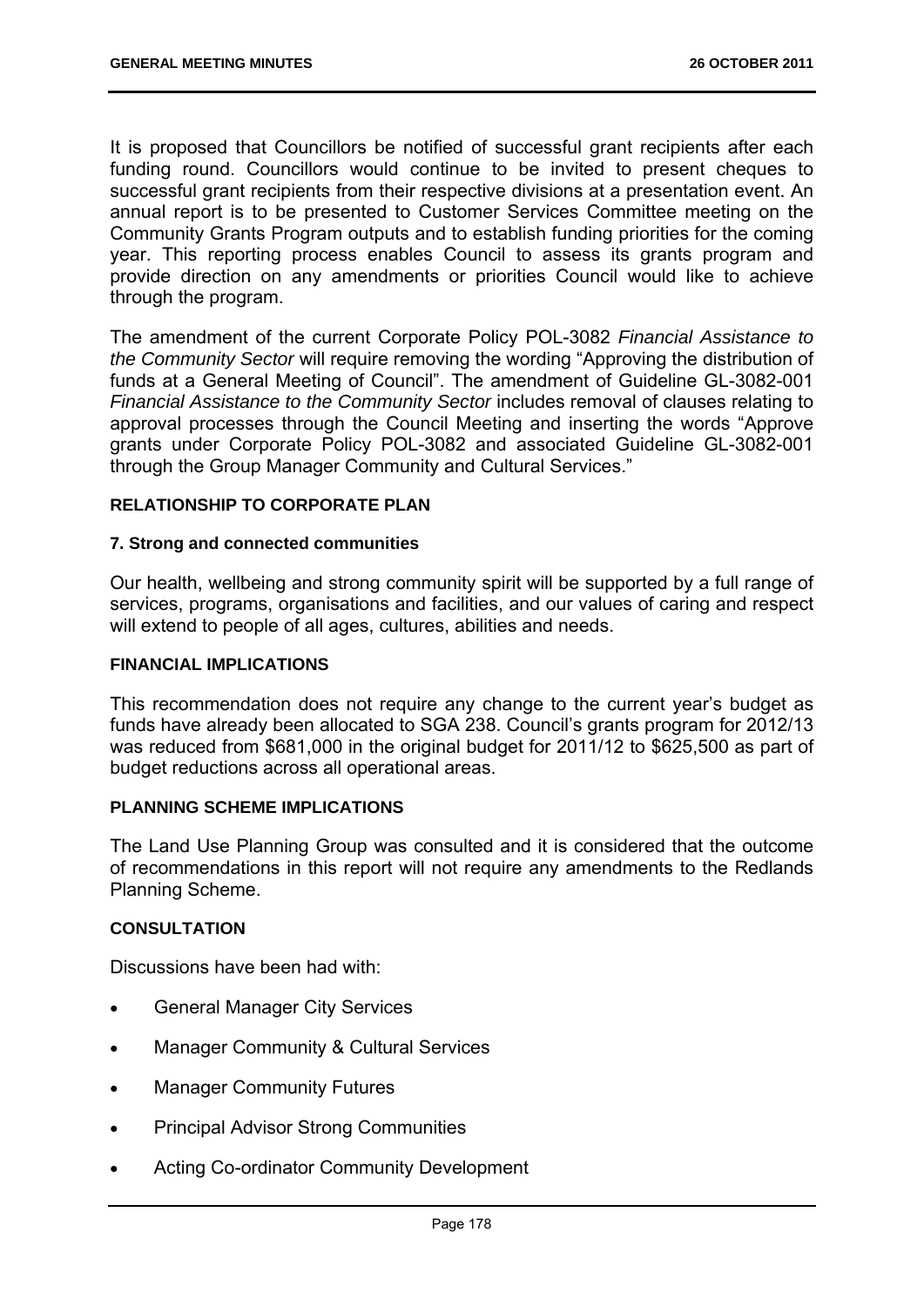- Acting Co-ordinator Community Grants
- Co-ordinator Community Grants

#### **OPTIONS**

#### **PREFERRED**

That Council resolve to adopt Corporate Policy POL-3082 *Financial Assistance to the Community Sector* and associated Guideline GL-3082-001 *Financial Assistance to the Community Sector.* 

#### **ALTERNATIVE**

That Council resolve to retain the existing Corporate Policy POL-3082 *Financial Assistance to the Community Sector* and associated Guideline GL-3082-001 *Financial Assistance to the Community Sector.* 

## **OFFICER'S/COMMITTEE RECOMMENDATION**

**That Council resolve to adopt Corporate Policy POL-3082** *Financial Assistance to the Community Sector* **and associated Guideline GL-3082-001** *Financial Assistance to the Community Sector.*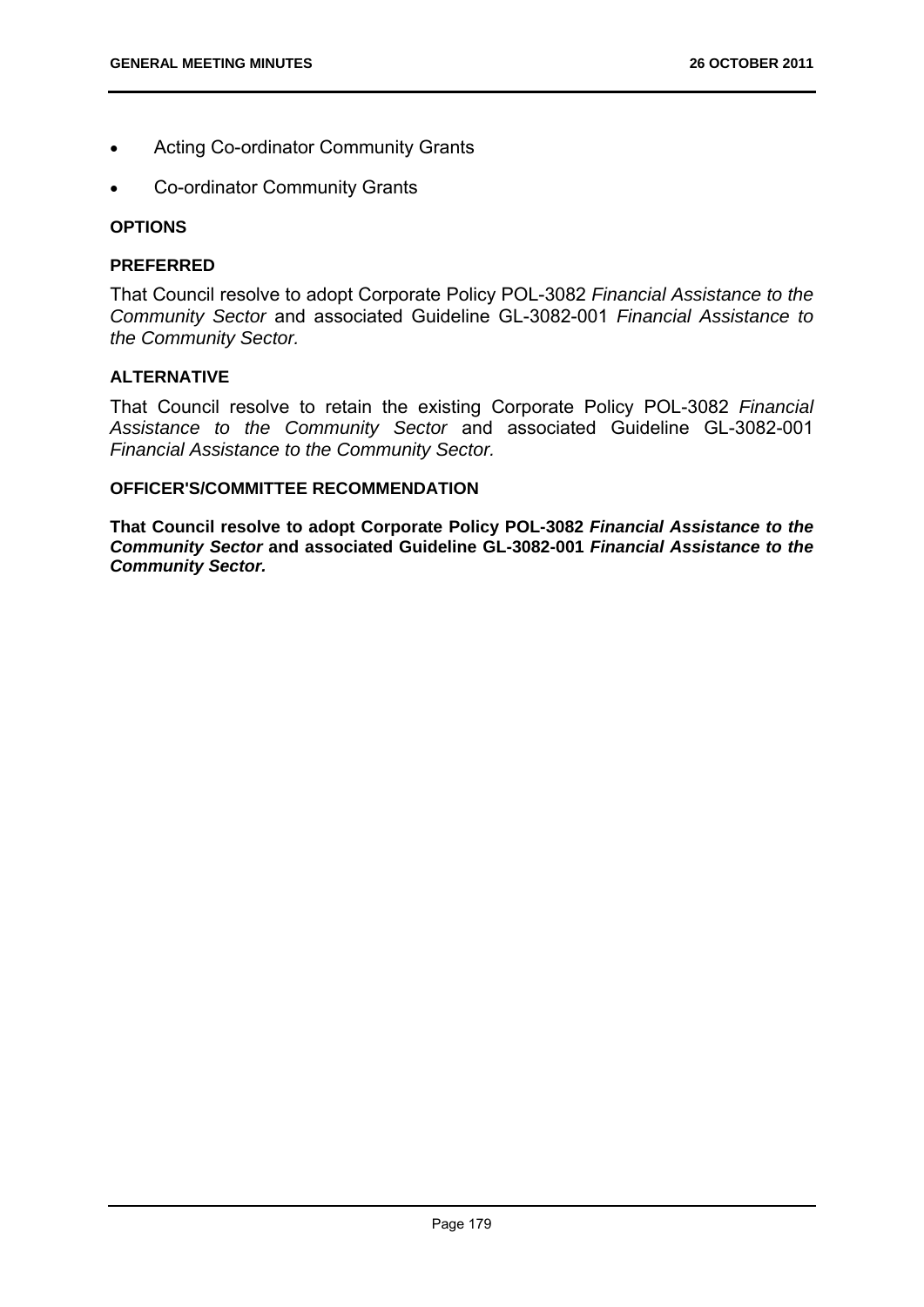| 32.1.2 TEST REPORT FOR AMPS |                                                                             |
|-----------------------------|-----------------------------------------------------------------------------|
| <b>Dataworks Filename:</b>  | <b>Mandatory Field</b>                                                      |
| <b>Responsible Officer:</b> | <b>Luke Wallace</b><br><b>Manager Corporate Governance</b>                  |
| Author:                     | <b>Joyce Parfitt</b><br><b>Corporate Meetings and Registers Team Leader</b> |

#### **EXECUTIVE SUMMARY**

**PURPOSE** 

**BACKGROUND** 

**ISSUES** 

## **RELATIONSHIP TO CORPORATE PLAN**

#### **8. Inclusive and ethical governance**

Deep engagement, quality leadership at all levels, transparent and accountable democratic processes and a spirit of partnership between the community and Council will enrich residents' participation in local decision making to achieve the community's Redlands 2030 vision and goals



## There are no financial implications impacting Council as a result of this report.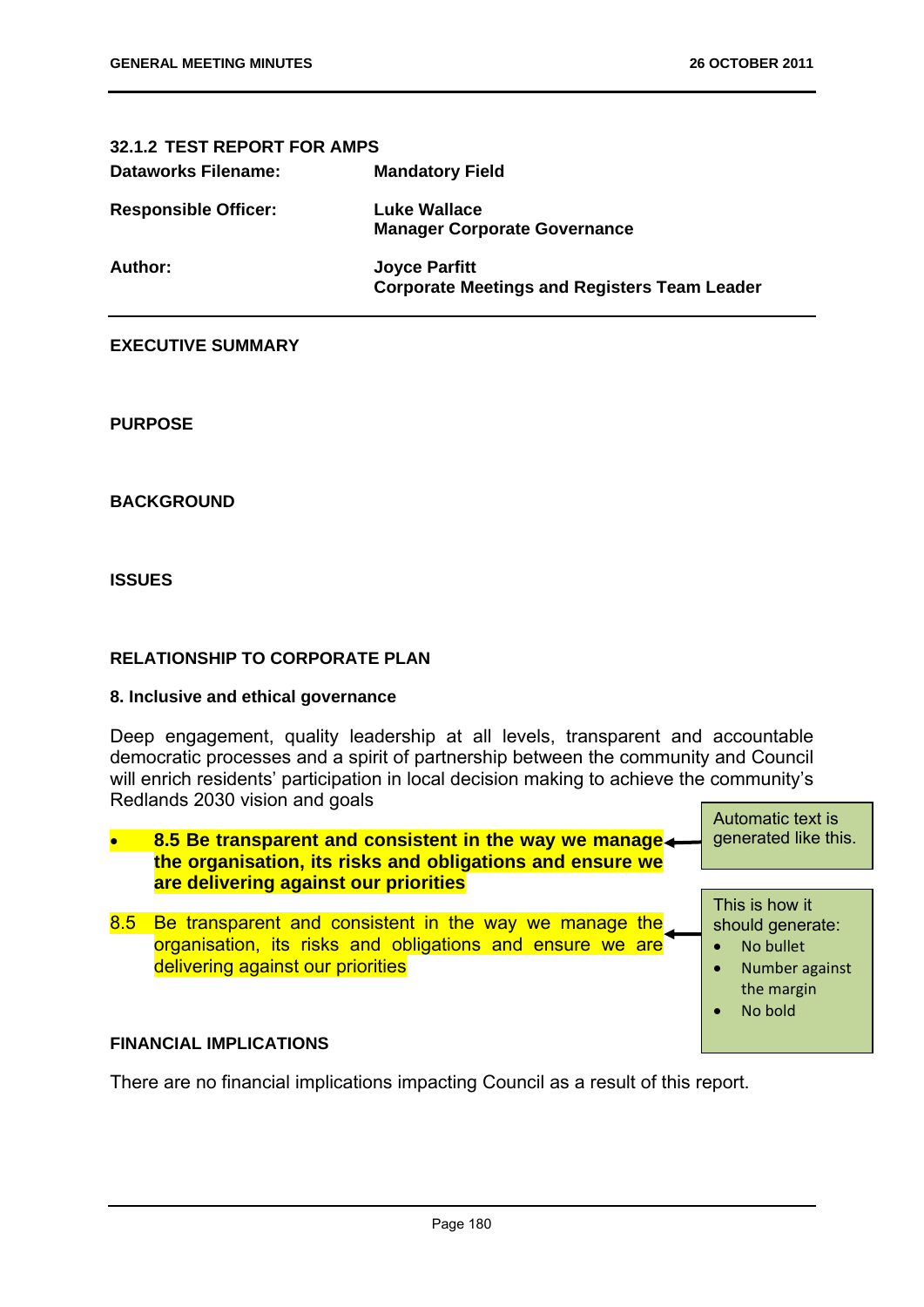| <b>CAPS - REDLAND CITY COUNCIL</b>                                                                                                                                                        |                                                                                                      |  |
|-------------------------------------------------------------------------------------------------------------------------------------------------------------------------------------------|------------------------------------------------------------------------------------------------------|--|
| Would you like to fill in the Planning Scheme Implications section?<br>List and dot point who was/were consulted and what were the results of consultation, (comments, concerns, issues). |                                                                                                      |  |
| Then press F6 or the Continue button after text has been added.<br><br>Yes<br>$No \leftarrow$                                                                                             | Even if you select<br>no for this option, it<br>still generates.                                     |  |
| <b>PLANNING SCHEME IMPLICATIONS</b>                                                                                                                                                       | Need to change<br>text from 'Land<br><b>Use Planning</b><br>Group' to 'City<br><b>Planning &amp;</b> |  |
| The Land Use Planning Group was consulted and it is<br>considered that the outcome of recommendations in this report<br>will not require any amendments to the Redlands Planning          | <b>Environment</b><br>Group <sup>'</sup>                                                             |  |

will not require any amendments to the Redlands Planning

**CONSULTATION** 

## **OPTIONS**

Scheme.

## **PREFERRED**

## **ALTERNATIVE**

## **OFFICER'S/COMMITTEE RECOMMENDATION**

**That Council resolve to:**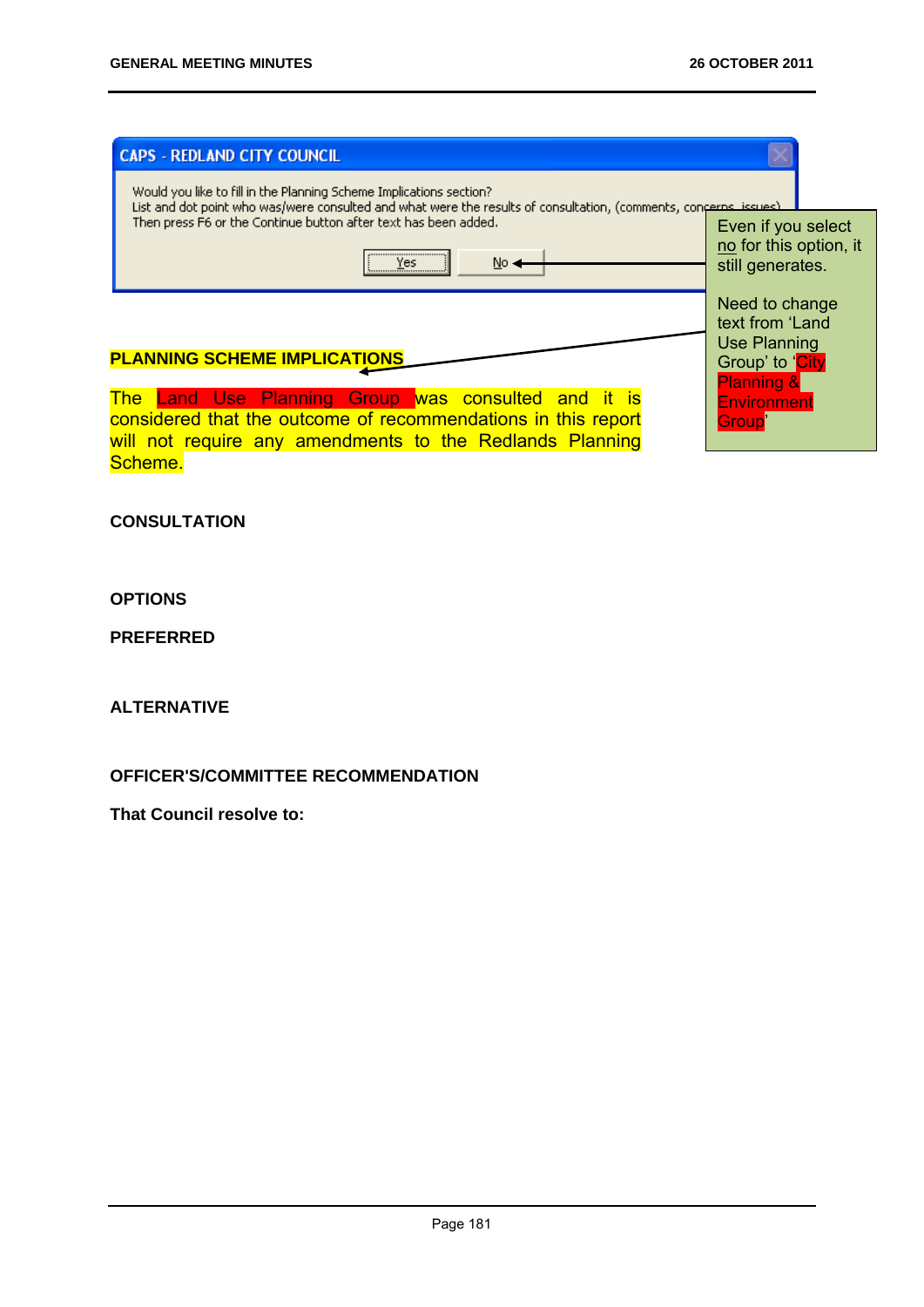| 32.2 CITY INFRASTRUCTURE         |                                                             |
|----------------------------------|-------------------------------------------------------------|
| <b>32.2.1 BLACK SPOT FUNDING</b> |                                                             |
| <b>Dataworks Filename:</b>       | <b>BLACK SPOT</b>                                           |
| <b>Responsible Officer:</b>      | <b>Louise Rusan</b><br><b>General Manager City Services</b> |
| Author:                          | <b>Murray Erbs</b><br><b>Manager City Infrastructure</b>    |

#### **EXECUTIVE SUMMARY**

This report advises of the offer for Black Spot funding for four Council road projects to be implemented during 2012-13, with a total value of \$710,000. Council support is sought to accept the funding for the projects, which includes traffic calming on Allenby Road, and to acknowledge the support of the Federal Minister for Infrastructure and Transport and the State Minister for Transport and Main Roads.

#### **PURPOSE**

The purpose of this report is to inform Council of a funding offer from the Commonwealth Black Spot Program for four Redland City nominated road projects.

#### **BACKGROUND**

Each year, Council is invited to submit nominations for road projects to be funded from the Commonwealth Black Spot Program. Black Spot funding is specifically provided to undertake capital improvements to treat identified safety concerns on the road network. Proposals are developed in accordance with the principle of applying low-cost, high-benefit (value-for-money) engineering treatments focussing on achieving specific road safety outcomes to maximise safety benefits.

Council submits its nominations to the Queensland Department of Transport and Main Roads (TMR) who assess the eligibility of proposals prior to final submission to the Federal Minister for Infrastructure and Transport.

For the year 2012-13, Council nominated four projects:

- 1) Allenby Road, Alexandra Hills -- between Topaz Street and McDonald Road: *Application of high friction road surfacing through the curves, installation of traffic calming devices and warning signs; (\$160,000)*
- *2)* Intersection of Bay Street and Smith Street, Cleveland: *Installation of a low-cost roundabout and associated infrastructure and signs;(\$450,000)*
- *3)* Intersection of Wellington Street and Weippin Street, Cleveland: *Upgrade and reprogramming of existing traffic signals and installation of additional warning signage;(\$50,000)*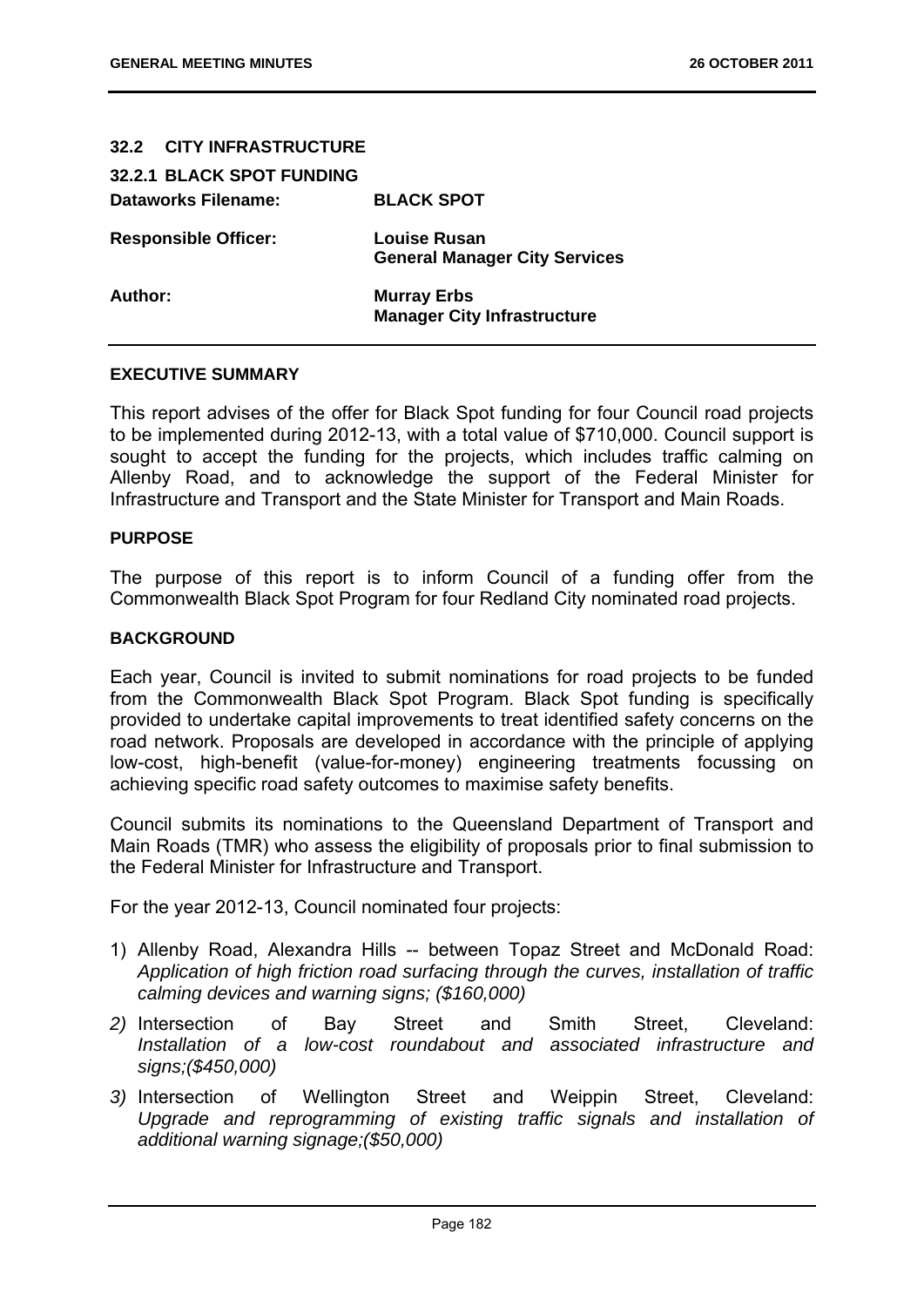*4)* Intersection of Ney Road and Callaghan Way, Capalaba: *Reprogramming of the existing traffic signals to remove a filter turn from Ney Road into Callaghan Way.(\$50,000)* 

A letter received by Council dated 5 June 2012 from TMR (Attachment A) advises that all four nominated projects have been approved for Black Spot funding.

## **ISSUES**

Allenby Road is classified as a Trunk Collector Road and in accordance with Council's road hierarchy has a sign-posted speed limit of 60 km/h. Under normal circumstances this road would not be eligible for traffic calming. However, given the fact that the specific location nominated (often referred to as the "S-bend curves") has incurred a long history of recurring road crashes and has now been recognised as a Black Spot based on particular road safety risks identified at the site, it is considered appropriate to install localised traffic calming measures on Allenby Road between Topaz Street and Monarch Street to lower the environmental speed, and seek concurrence of the Redland Speed Management Committee to reduce the speed limit to 50km/h.

This is a variation to Council Policy POL-2384 which states "Local area traffic management [or traffic calming] will only be considered on roads which are classified as Local Collector or lower, and where the regulatory speed limit is 50km/h or lower".

The other projects are in accordance with Council Policy.

## **RELATIONSHIP TO CORPORATE PLAN**

#### **5. Wise planning and design**

We will carefully manage population pressures and use land sustainably while advocating and taking steps to determine limits of growth and carrying capacity on a local and national basis, recognising environmental sensitivities and the distinctive character, heritage and atmosphere of local communities. A well-planned network of urban, rural and bushland areas and responsive infrastructure and transport systems will support strong, healthy communities.

5.12 Plan, provide and advocate for essential physical and social infrastructure that supports community well-being and manage Council's existing infrastructure assets to ensure current service standards are maintained or improved

#### **FINANCIAL IMPLICATIONS**

There are no financial implications impacting Council as a result of this report.

## **PLANNING SCHEME IMPLICATIONS**

It is considered that the outcome of recommendations in this report will not require any amendments to the Redlands Planning Scheme.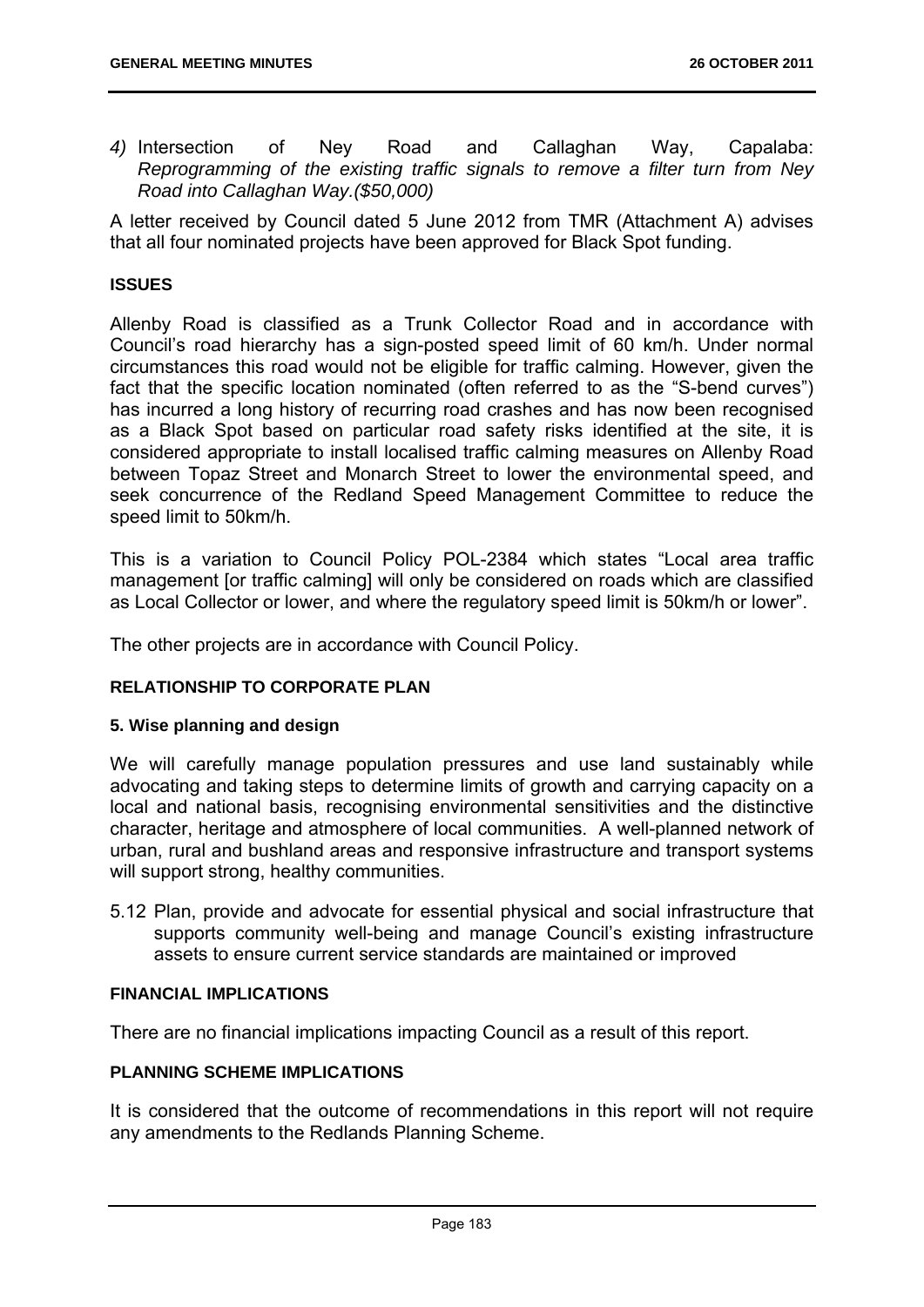## **CONSULTATION**

Department of Transport and Main Roads engineers were consulted during the development and submission phases for Council's Black Spot nominations.

## **OPTIONS**

## **PREFERRED**

That Council resolve to:

- 1. Accept the offer via The Department of Transport and Main Roads (TMR) for funding from the Commonwealth Black Spot Program for 2012-13 for the four Redland City nominated road projects, being :
	- a) Allenby Road between Topaz Street and McDonald Road, Alexandra Hills;(High friction surfacing and traffic calming);
	- b) Intersection of Bay Street and Smith Street, Cleveland;(Roundabout);
	- c) Intersection of Wellington Street and Weippin Street, Cleveland;(Signals upgrade); and
	- d) Intersection of Ney Road and Callaghan Way, Capalaba (Signals upgrade).
- 2. Thank the Federal Minister for Infrastructure and Transport and the State Minister for Transport and Main Roads in writing for the funding.

## **ALTERNATIVE**

No alternative option recommended.

#### **OFFICER'S/COMMITTEE RECOMMENDATION**

#### **That Council resolve to:**

- **1. Accept the offer via The Department of Transport and Main Roads (TMR) for funding from the Commonwealth Black Spot Program for 2012-13 for the four Redland City nominated road projects, being:** 
	- **a) Allenby Road between Topaz Street and McDonald Road, Alexandra Hills;(High friction surfacing and traffic calming);**
	- **b) Intersection of Bay Street and Smith Street, Cleveland;(Roundabout);**
	- **c) Intersection of Wellington Street and Weippin Street, Cleveland;(Signals upgrade); and**
	- **d) Intersection of Ney Road and Callaghan Way, Capalaba.(Signals upgrade).**
- **2. Thank the Federal Minister for Infrastructure and Transport and the State Minister for Transport and Main Roads in writing for the funding.**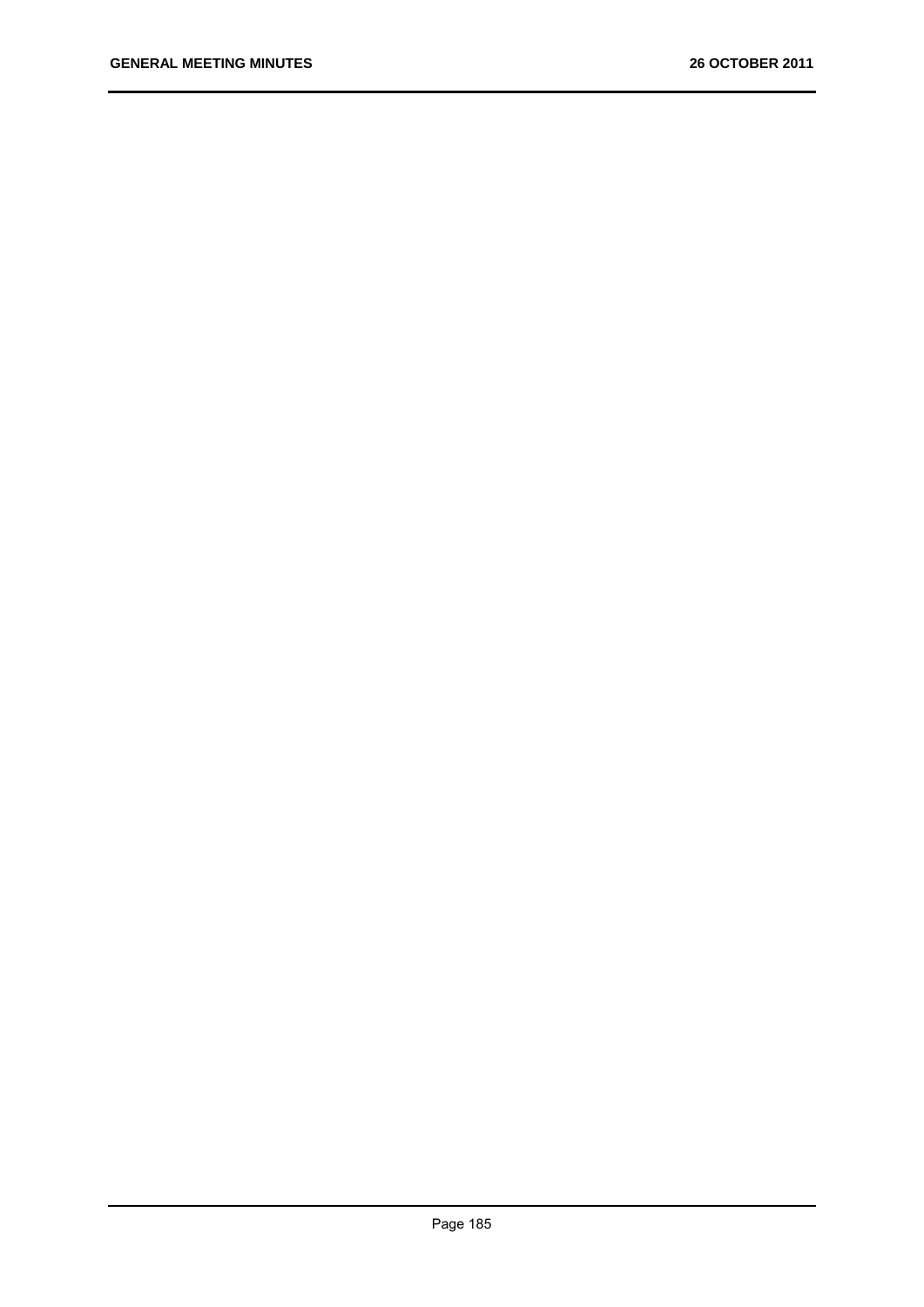## **32.2.2 FINAL ADOPTION OF THE PRIORITY INFRASTRUCTURE PLAN AMENDMENTS Dataworks Filename: RTT PLANNING: PIPS GENERAL**

| <b>Attachments:</b>         | <b>Amendment 10.00 - RPIP</b><br><b>Amendment 11.03 - PSP 3</b><br><b>Amendment 03.02 - Strategic Framework</b><br><b>Amendment 04.16 - Open Space Zone</b><br><b>Amendment 10.00 - Explanatory Statement</b> |
|-----------------------------|---------------------------------------------------------------------------------------------------------------------------------------------------------------------------------------------------------------|
|                             | <b>Amendment 11.03 - Explanatory Statement</b>                                                                                                                                                                |
| <b>Responsible Officer:</b> | <b>Murray Erbs</b><br><b>Group Manager City Infrastructure</b>                                                                                                                                                |
| Author:                     | <b>Giles Tyler</b><br><b>Senior Advisor Infrastructure Projects</b>                                                                                                                                           |

#### **EXECUTIVE SUMMARY**

At its Planning and Policy Standing Committee meeting of 7 March 2012 Council resolved, under delegated authority, as follows:

- 1. To endorse the draft Priority Infrastructure Plan (PIP) and Submission Summary Report, as attached to this report, for submission to the State Department of Local Government & Planning for Second State Interest Check Review and Planning Minister's approval to adopt pursuant to the provisions of the *Sustainable Planning Act 2009* and statutory guidelines;
- 2. To direct the Chief Executive Officer to communicate to each submitter how Council has dealt with their respective submission;
- 3. To direct the Chief Executive Officer to give written notice to the Planning Minister seeking approval for Council to adopt the draft Priority Infrastructure Plan; and
- 4. To Delegate authority to the Chief Executive Officer, under s.257(1)(b) of the *Local Government Act 2009*, to make minor amendments to address administrative errors and omissions in the draft document.

The Minister for State Development, Infrastructure & Planning has since determined that the draft PIP can be unconditionally adopted by Council for inclusion in its Planning Scheme. This advice was issued on the  $24<sup>th</sup>$  May, meaning that under Statutory Guideline 01/12 (Making or amending local planning instruments) Council had 3 months in which to decide to adopt the draft PIP or otherwise provide the Minister with sufficient justification for a delay or decision not to adopt. Given the next opportunity for Council to consider the matter at a General Meeting is outside the 3 month timeframe, committee delegated authority is being sought for formal decision making in accordance with Section 257 of the *Local Government Act 2009*.

As the last phase in the preparation of the PIP, this report recommends that, under delegated authority, the Customer Services Standing Committee adopt the plan as an amendment to the Planning Scheme (as attached).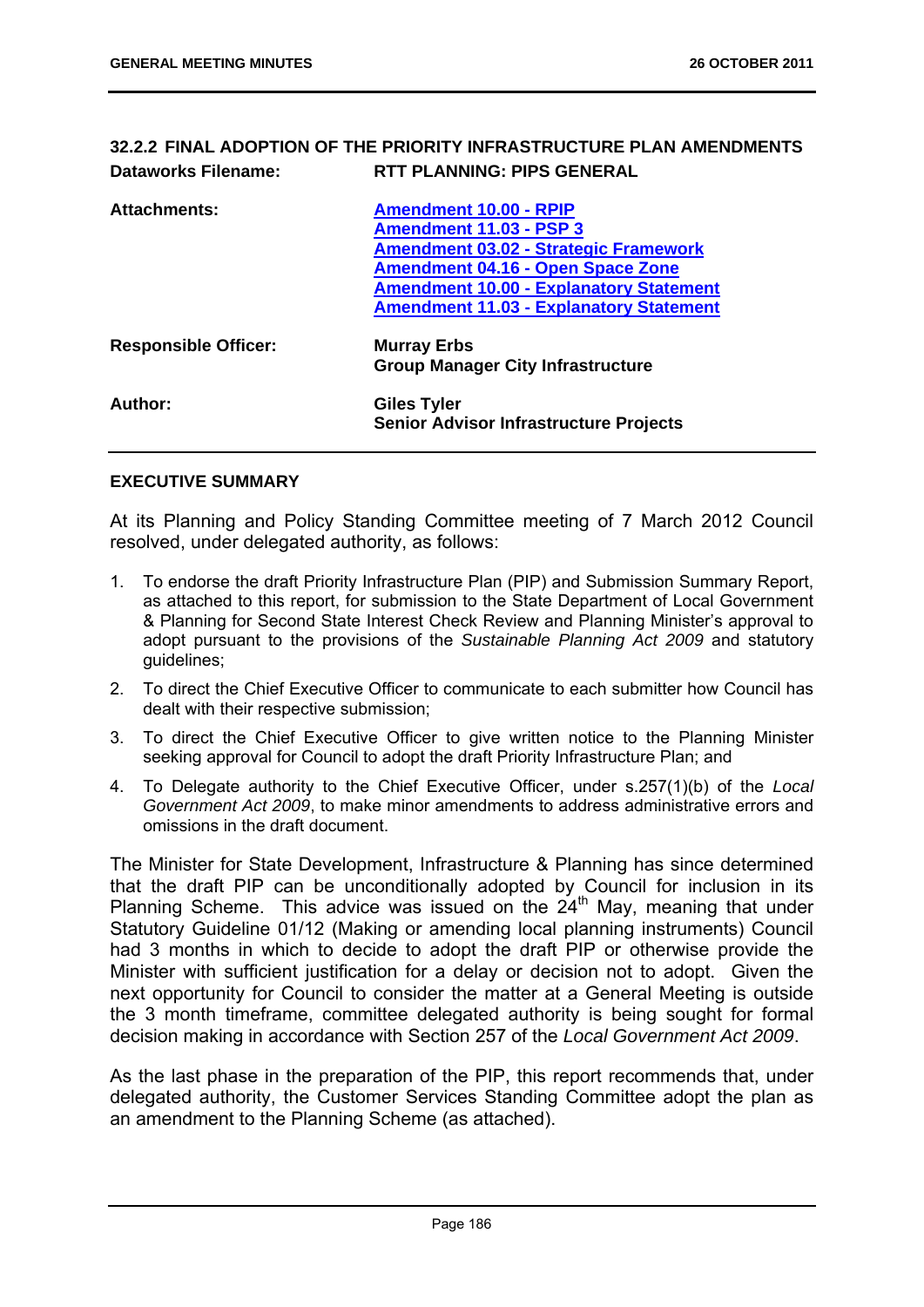## **PURPOSE**

The purpose of this report is to seek the final adoption of the PIP amendment to the Redland Planning Scheme 2006.

## **BACKGROUND**

The former Redland Shire Council submitted a draft PIP to the state for first interest check review in 2007. The review was not completed due to the announcement of a Queensland Competition Authority evaluation of all PIP financial models, known as 'Infrastructure Charges Schedules'. Further changes to the content and effect of PIPs were initiated with the introduction of the State's 'Standard Infrastructure Charges Schedule' (SICS) in June 2008, requiring all local governments to comply with a new suite of mandatory provisions, standard trunk infrastructure inclusions and standard exclusions.

In June 2010 a compliant draft PIP was resubmitted for first interest check review. The Planning Minister subsequently issued a conditional approval for the draft PIP to proceed to public notification in October 2011. The conditions related to the introduction of the *State Planning Regulatory Provision (adopted charges)* on 1 July 2012 requiring further changes to the structure and content of the draft PIP to decouple it from the Infrastructure Charges Schedules which had previously:

- Provided a transparent account of the cost of the trunk infrastructure being charged for;
- Showed how costs are equitably apportioned among all users of the infrastructure; and
- Stated charge rates for development and modelled Council's cost recovery from developer contributions.

At its Planning and Policy meeting of November 2011 the committee, under delegated authority, resolved to endorse a revised draft PIP and proceed to public notification for the required 30 business days under Statutory Guideline 02/09 (Making and amending local planning instruments*)*.

The draft PIP was publicly notified from 20 November 2011 to 20 December 2011. A total of four (4) submissions were received. These included requests from developers/landowners with development interests in the South East Thornlands and Kinross Road Structure Plan Areas to be included within the Priority Infrastructure Area (the footprint of urban infrastructure servicing), rather than shown as Infrastructure Agreement Areas. A further submission included the State Government's "Notice of Decision" for the Kinross Road Structure Plan Area requiring a future public transport corridor to be shown as part of the PIP's trunk transport network.

Where agreed to by Council, amendments were made to the draft PIP in response to submissions. The draft PIP was also modified to align with the template requirements of the then Statutory Guideline 01/11 (Priority Infrastructure Plans). It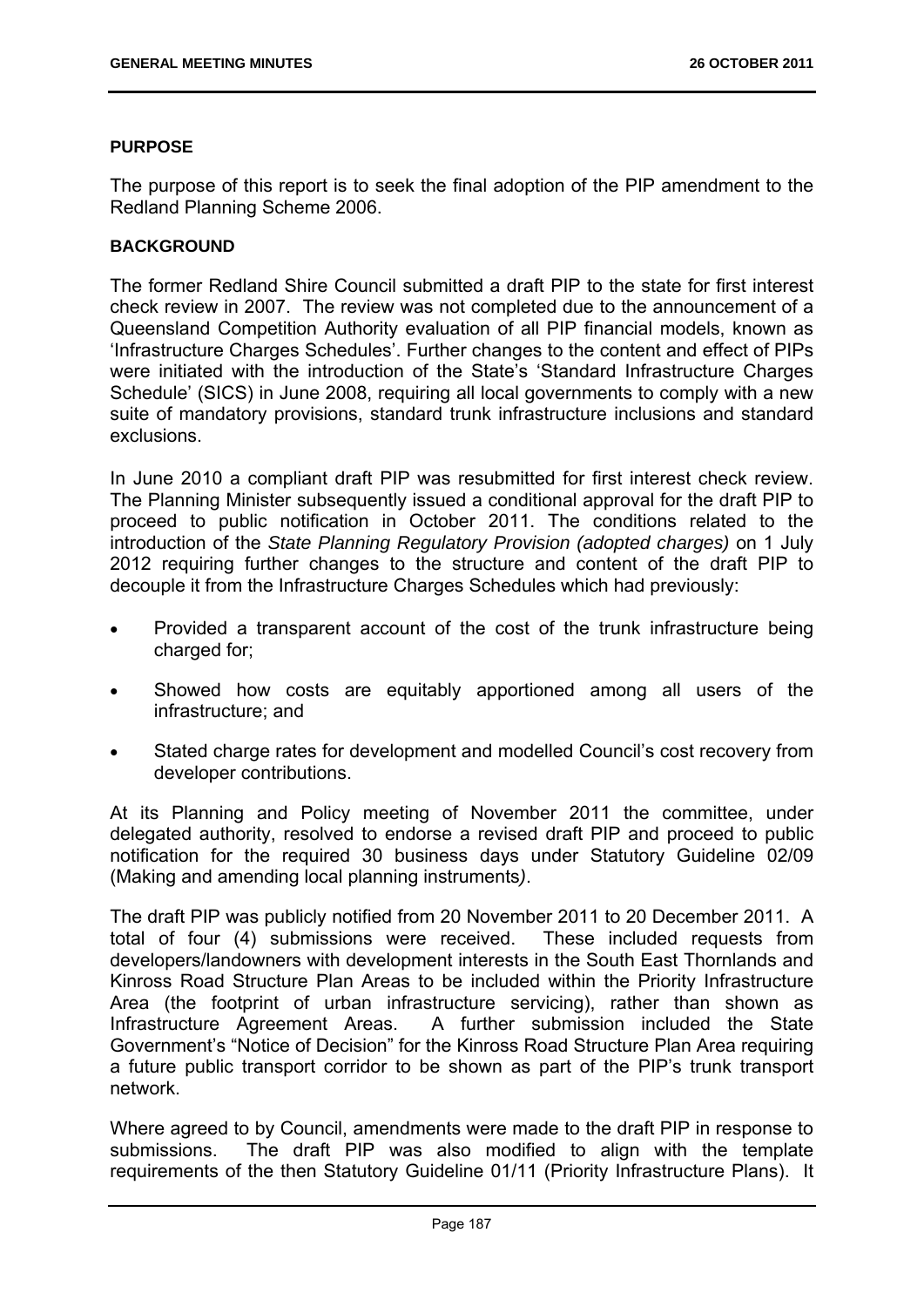was subsequently endorsed for submission to the State for second interest check review in March 2012.

On the 24<sup>th</sup> Mav 2012 the Minister for State Development, Infrastructure & Planning advised that the draft PIP could be unconditionally adopted by Council.

#### **ISSUES**

Without a PIP, Council will run the risk of being forced into ad hoc responses to infrastructure delivery with little control over the location, timing or scale of urban development. Council could potentially be reacting to multiple development proposals (and development fronts) resulting in inefficient and costly infrastructure outcomes.

Without a PIP, Council's ability to condition inconsistent development for a financial contribution towards trunk infrastructure is not available.

The next opportunity for a General Meeting of Council to potentially uphold a committee resolution to adopt the PIP is outside the 3 month statutory timeframe in which it must make a decision. Consequently, committee delegated authority is being sought for formal decision making in accordance with Section 257 of the *Local Government Act 2009*.

## **RELATIONSHIP TO CORPORATE PLAN**

## **5. Wise planning and design**

We will carefully manage population pressures and use land sustainably while advocating and taking steps to determine limits of growth and carrying capacity on a local and national basis, recognising environmental sensitivities and the distinctive character, heritage and atmosphere of local communities. A well-planned network of urban, rural and bushland areas and responsive infrastructure and transport systems will support strong, healthy communities.

5.12 Plan, provide and advocate for essential physical and social infrastructure that supports community well-being and manage Council's existing infrastructure assets to ensure current service standards are maintained or improved

#### **FINANCIAL IMPLICATIONS**

While the adoption of the PIP no longer formalises the process for collecting infrastructure charges, there are significant implications for Council expenditure patterns arising from it. PIPs provide the basis for understanding the need for upgrades and potential new infrastructure that is driven by development growth. The Redland PIP includes a 15 year capital works program of mains infrastructure tied to forecast growth.

PIPs detail where infrastructure is required, when it is needed and how much it will cost. They align a council's ability to service urban growth areas with appropriate infrastructure. PIPs are strategic planning tools and play a key role in integrating land use and infrastructure planning. Expected growth and patterns of urban development have significant influences on the cost and efficiency of infrastructure.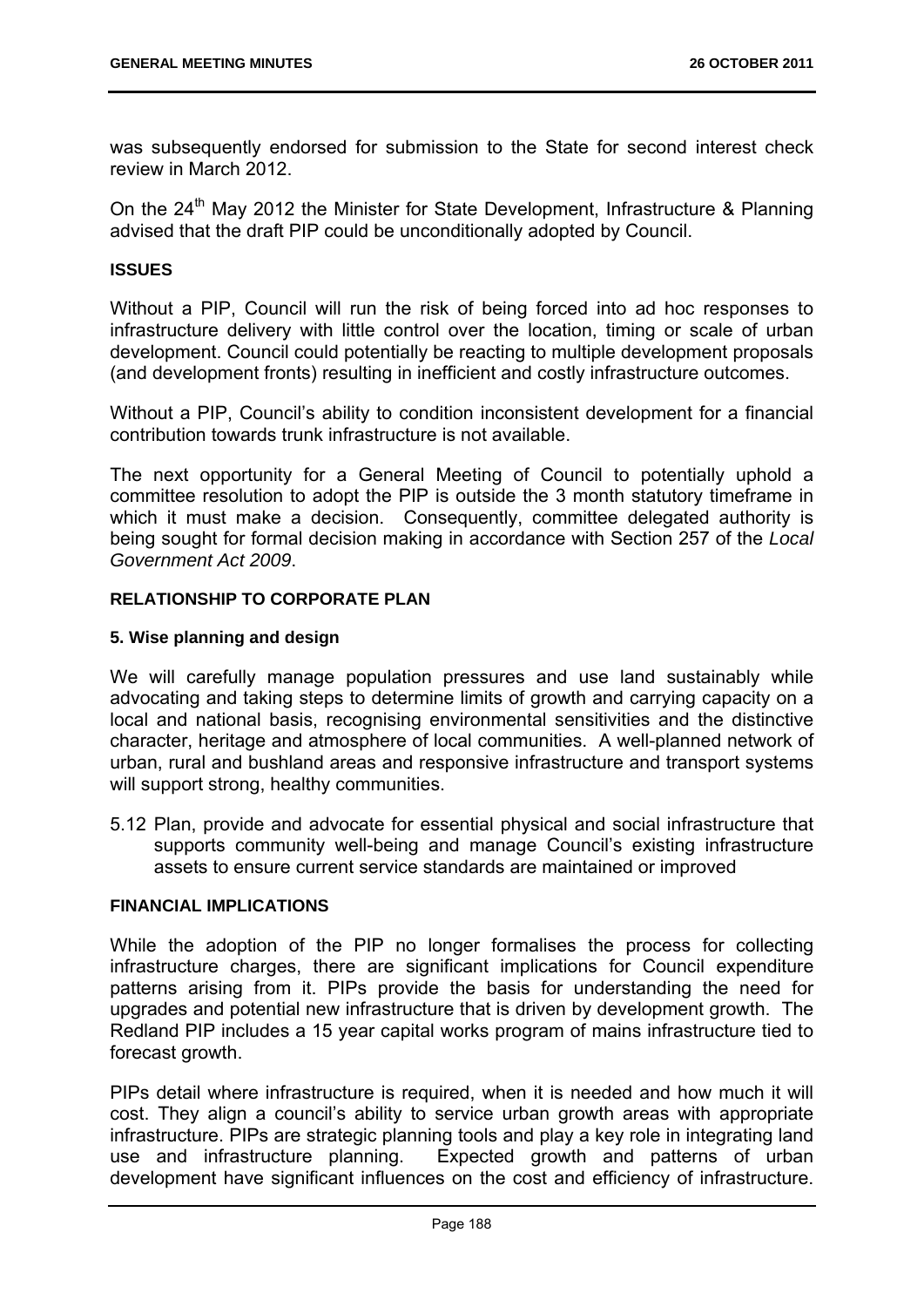PIPs provide for the control of development inconsistent with Council's assumptions about the type, scale and locations of development.

A PIP informs good land use decisions and provides transparency and consistency to the decision making of the development industry. PIPs detail the 'optimum path' for providing all trunk infrastructure needed to service forecast growth for a 10 to 15 year period.

#### **PLANNING SCHEME IMPLICATIONS**

The recommendations of this report include adoption of an amendment to the Redlands Planning Scheme 2006. It will result in the inclusion of Part 10 – Priority Infrastructure Plan and consequential removal of redundant parts from Planning Scheme Policy 3 (Contributions and Security Bonding). The amendment instruments are attached to this report.

City Planning & Environment has been consulted regarding the amendments required to the Redlands Planning Scheme 2006 to introduce the Priority Infrastructure Plan.

## **CONSULTATION**

Council has been briefed or engaged through workshops on six (6) separate occasions through the various phases of the PIPs development, the most recent being on the  $18<sup>th</sup>$  July 2012. Technical, legal and State Government Agency meetings and reviews have been undertaken with stakeholders throughout its preparation.

Statutory public notification occurred towards the end of 2011 for the required 30 business days. All submitters were advised in writing of how Council had dealt with their submission.

#### **OPTIONS**

## **PREFERRED**

That Council resolve to use Committee delegated authority for formal decision making in accordance with Section 257 of the *Local Government Act 2009*, as follows:

- 1. To adopt the Priority Infrastructure Plan amendment, including all consequential changes, to the Redland Planning Scheme 2006 as attached to this report;
- *2.* To undertake all necessary gazettal and public notification requirements as prescribed in Statutory Guideline 01/12 (Making or amending local planning instruments) made under the *Sustainable Planning Act 2009;*
- 3. To forward a copy of the gazette notice, certified copy and electronic copy of the Priority Infrastructure Plan amendment to the Director-General of the Department of State Development, Infrastructure & Planning as soon as practicable; and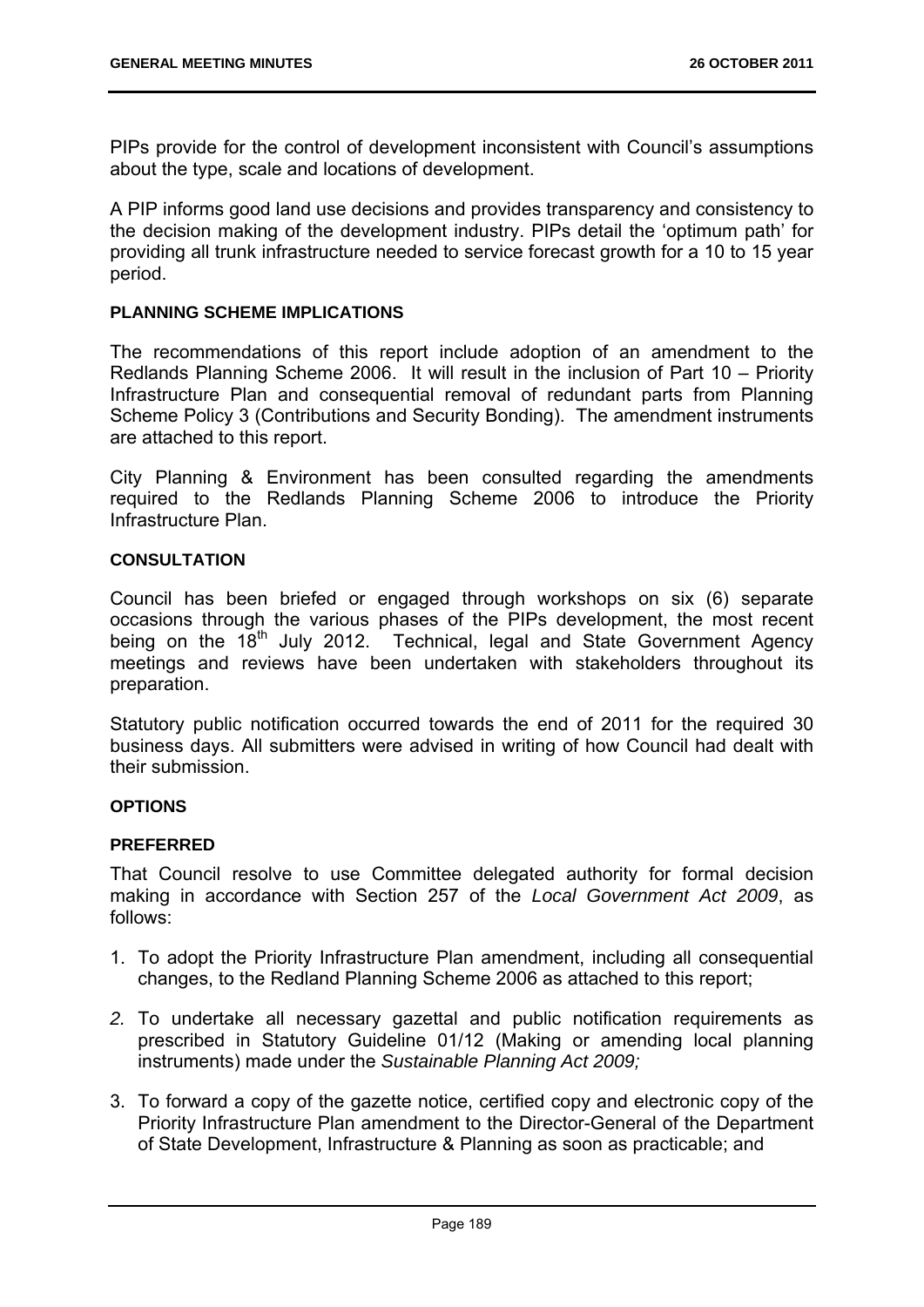4. That the use of delegated authority is justified as a statutory timeframe needs to be met pursuant to the *Sustainable Planning Act 2009*.

## **ALTERNATIVE**

That Committee resolve not to exercise its delegated authority to adopt the Priority Infrastructure Plan and authorises the Interim Chief Executive Officer to seek an extension of time under Statutory Guideline 01/12 (Making or amending local planning instruments) such that the matter can be decided at the subsequent General Meeting of Council.

## **OFFICER'S RECOMMENDATION**

That Council resolve to use Committee delegated authority for formal decision making in accordance with Section 257 of the *Local Government Act 2009*, as follows:

- 1. To adopt the Priority Infrastructure Plan amendment, including all consequential changes, to the Redland Planning Scheme 2006 as attached to this report;
- *2.* To undertake all necessary gazettal and public notification requirements as prescribed in Statutory Guideline 01/12 (Making or amending local planning instruments) made under the *Sustainable Planning Act 2009;*
- 3. To forward a copy of the gazette notice, certified copy and electronic copy of the Priority Infrastructure Plan amendment to the Director-General of the Department of State Development, Infrastructure & Planning as soon as practicable; and
- 4. That the use of delegated authority is justified as a statutory timeframe needs to be met pursuant to the *Sustainable Planning Act 2009*.

## **COMMITTEE RECOMMENDATION**

**That Council resolve to use Committee delegated authority for formal decision making in accordance with Section 257 of the** *Local Government Act 2009***, as follows:** 

- **5. To adopt the Priority Infrastructure Plan amendment, including all consequential changes, to the Redland Planning Scheme 2006 as attached to this report;**
- *6.* **To undertake all necessary gazettal and public notification requirements as prescribed in Statutory Guideline 01/12 (Making or amending local planning instruments) made under the** *Sustainable Planning Act 2009;*
- **7. To forward a copy of the gazette notice, certified copy and electronic copy of the Priority Infrastructure Plan amendment to the Director-General of the Department of State Development, Infrastructure & Planning as soon as practicable; and**
- **8. That the use of delegated authority is justified as a statutory timeframe needs to be met pursuant to the** *Sustainable Planning Act 2009***.**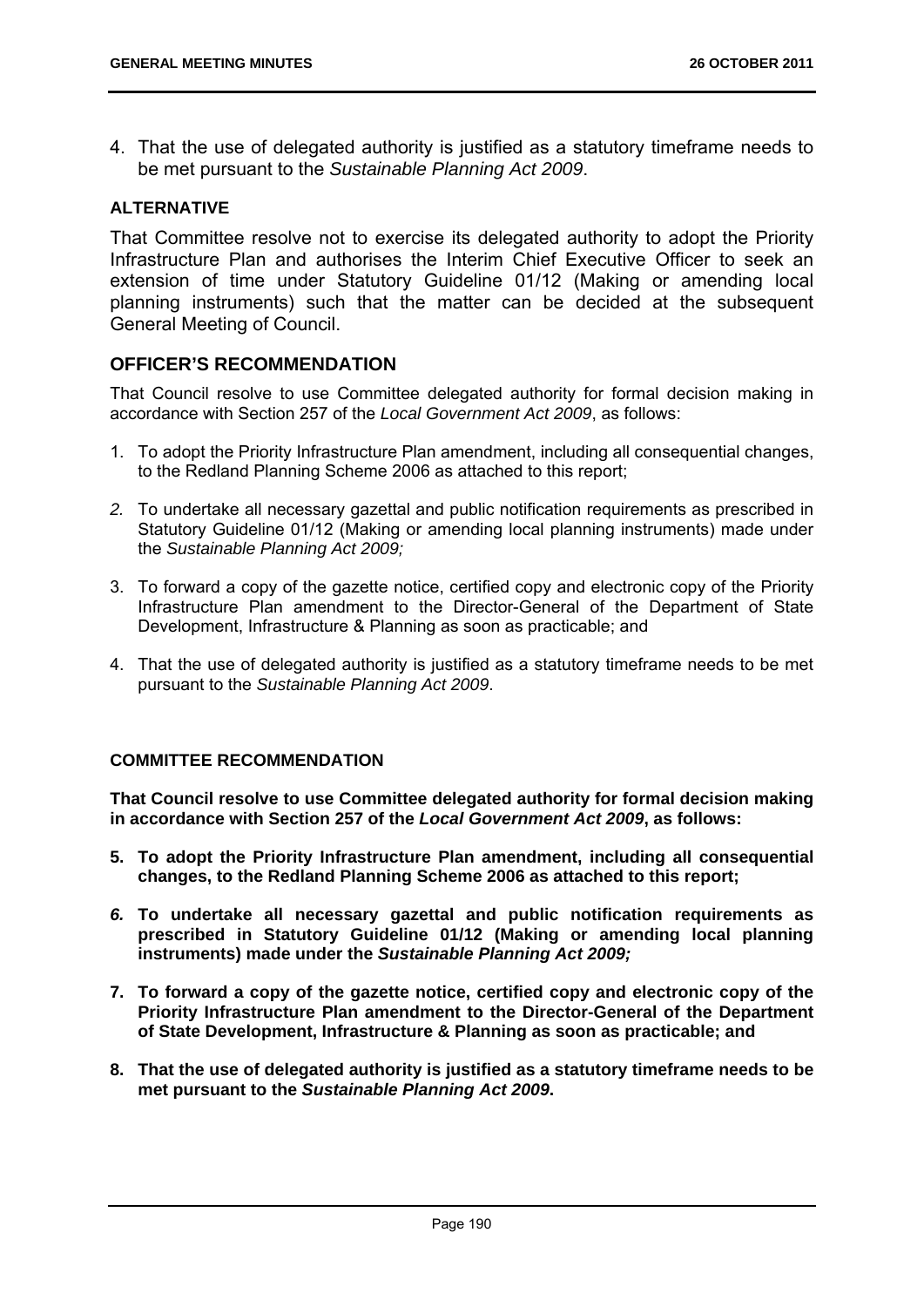## **32.2.3 MEMORANDUM OF UNDERSTANDING BETWEEN REDLAND CITY COUNCIL AND BRISBANE MARKETING (REGIONAL TOURISM ORGANISATION) - FOR THE MAINTENANCE OF SEQ WALKING TRAILS DATA FOR THE GREATER BRISBANE REGION**

| <b>Dataworks Filename:</b>  | RTT: Maintenance - Bikeways & Walkways                                                                                              |
|-----------------------------|-------------------------------------------------------------------------------------------------------------------------------------|
| <b>Attachments:</b>         | <b>MOU for the maintenance of SEQ Walking Trails data</b><br>for the Greater Brisbane Region<br><b>RCC Nominated Walking Trails</b> |
| <b>Responsible Officer:</b> | <b>Murray Erbs - Group Manager City Infrastructure</b>                                                                              |
| Author:                     | Jonathan Lamb<br><b>Advisor Cycling &amp; Public Transport</b>                                                                      |

#### **EXECUTIVE SUMMARY**

The South East Queensland Walking Trails Project involves a web-based portal which promotes and provides information on popular and iconic walking trails across SEQ. The web site is managed by Brisbane Marketing with data provided by Local Government Authorities from the region and the Department of Environment & Resource and Management.

The proposed Memorandum of Understanding between Brisbane Marketing and Redland City Council outlines protocols and responsibilities for updating SEQ Walking Trails Data under the jurisdiction of Redland City Council.

#### **PURPOSE**

The purpose of this report is to advise Council of the SEQ Walking Trails Memorandum of Understanding (MOU) for the maintenance of trail data for the Greater Brisbane Region. Delegation for the Chief Executive Officer is sought from Council to execute the MOU. The parties to the MOU are Brisbane Marketing (the Regional Tourism Organisation for the Greater Brisbane area) and Redland City Council.

#### **BACKGROUND**

In 2011 the four Regional Tourism Organisations of SEQ cooperated in the South East Queensland Walking Trails Project. This resulted in the upload of data on over 600 walking trails across SEQ into the Australian Tourism Data Warehouse (ATDW) Journeys Category, including trails under the control of Redland City Council. The ATDW information is linked to various tourism related websites, including the dedicated SEQ Walking Trails website.

#### **ISSUES**

The MOU has an annual milestone date for the purpose of reviewing the trail data. The ultimate decision to add or remove a trail rests with Council as trail owner, who is also responsible for the accuracy of information provided on a given trail. This data can be edited in-between the annual review.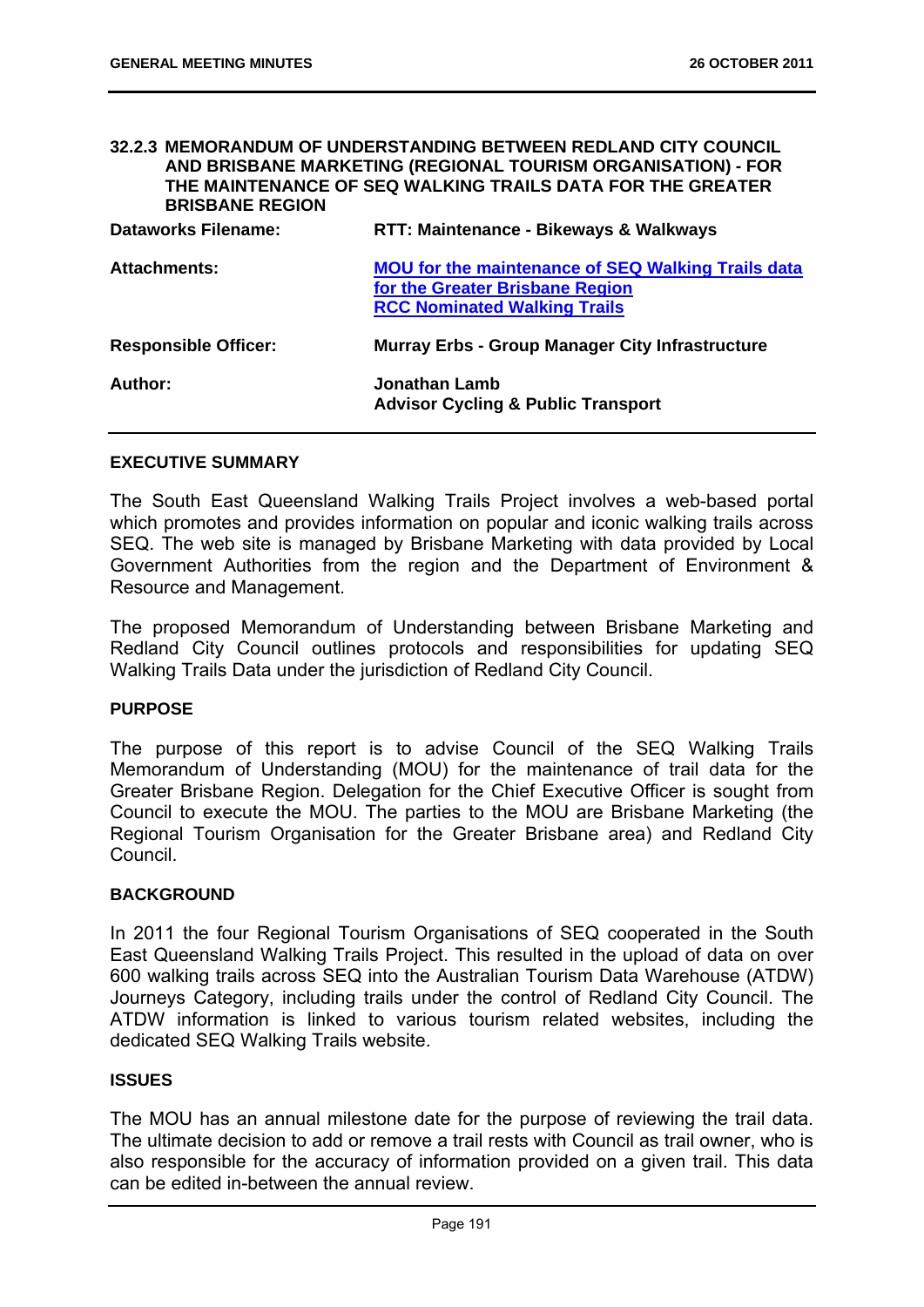The MOU is to be reviewed and updated prior to 30 June 2014.

There are no significant operational requirements of the MOU and there are no financial implications. If Council opted not to enter into the MOU, however, the trails nominated from Redland City will not appear on the SEQ Trails website.

## **RELATIONSHIP TO CORPORATE PLAN**

#### **5. Wise planning and design**

We will carefully manage population pressures and use land sustainably while advocating and taking steps to determine limits of growth and carrying capacity on a local and national basis, recognising environmental sensitivities and the distinctive character, heritage and atmosphere of local communities. A well-planned network of urban, rural and bushland areas and responsive infrastructure and transport systems will support strong, healthy communities.

5.12 Plan, provide and advocate for essential physical and social infrastructure that supports community well-being and manage Council's existing infrastructure assets to ensure current service standards are maintained or improved

#### **6. Supportive and vibrant economy**

Businesses will thrive and jobs will grow from opportunities generated by low impact industries, cultural and outdoor lifestyle activities, ecotourism and quality educational experiences.

6.6 Promote Redlands as a high quality tourism destination and encourage the development of sustainable nature-based, heritage and eco-tourism

#### **FINANCIAL IMPLICATIONS**

There are no financial implications impacting Council as a result of this report.

## **PLANNING SCHEME IMPLICATIONS**

The City Planning and Environment Group was consulted and it is considered that the outcome of recommendations in this report will not require any amendments to the Redlands Planning Scheme.

## **CONSULTATION**

Manager Business and Tourism Support – City Enterprises Group

Principal Advisor Open Space Planning – City Planning and Environment Group

Strategic Advisor Reserve Management – City Planning and Environment Group

Senior Conservation Officer – City Spaces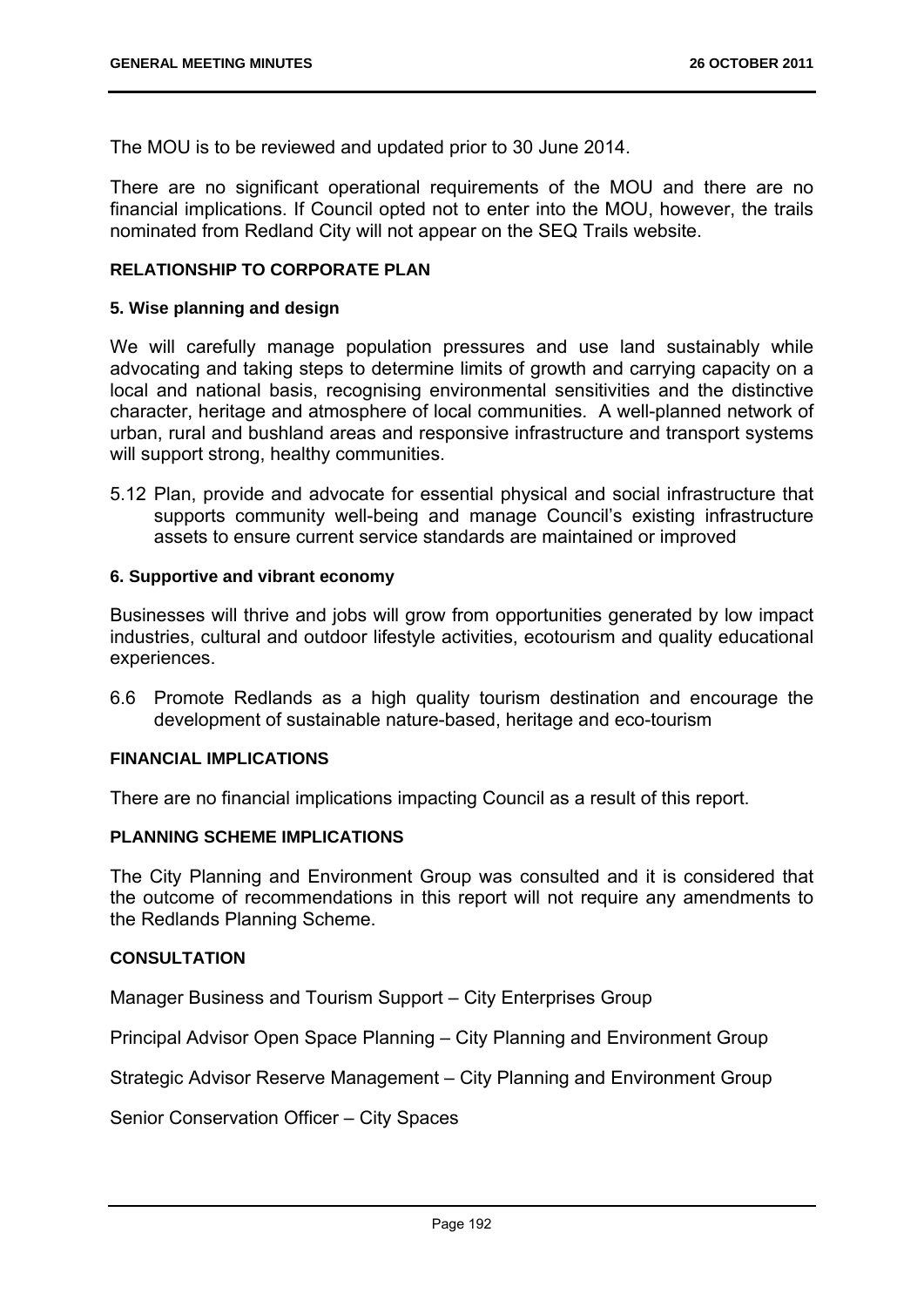## **OPTIONS**

#### **PREFERRED**

That Council resolve to delegate authority to the Chief Executive Officer, under s.257(1)(b) of the *Local Government Act 2009*, to proceed with the Memorandum of Understanding for the maintenance of SEQ Walking Trails data for the Greater Brisbane Region between Redland City Council and Brisbane Marketing (Regional Tourism Organisation).

## **ALTERNATIVE**

No alternative is recommended

## **OFFICER'S RECOMMENDATION**

That Council resolve to delegate authority to the Chief Executive Officer, under s.257(1)(b) of the *Local Government Act 2009*, to proceed with the Memorandum of Understanding for the maintenance of SEQ Walking Trails data for the Greater Brisbane Region between Redland City Council and Brisbane Marketing (Regional Tourism Organisation).

## **COMMITTEE RECOMMENDATION**

**That Council resolve to delegate authority to the Chief Executive Officer, under s.257(1)(b) of the** *Local Government Act 2009***, to proceed with the Memorandum of Understanding for the maintenance of SEQ Walking Trails data for the Greater Brisbane Region between Redland City Council and Brisbane Marketing (Regional Tourism Organisation).**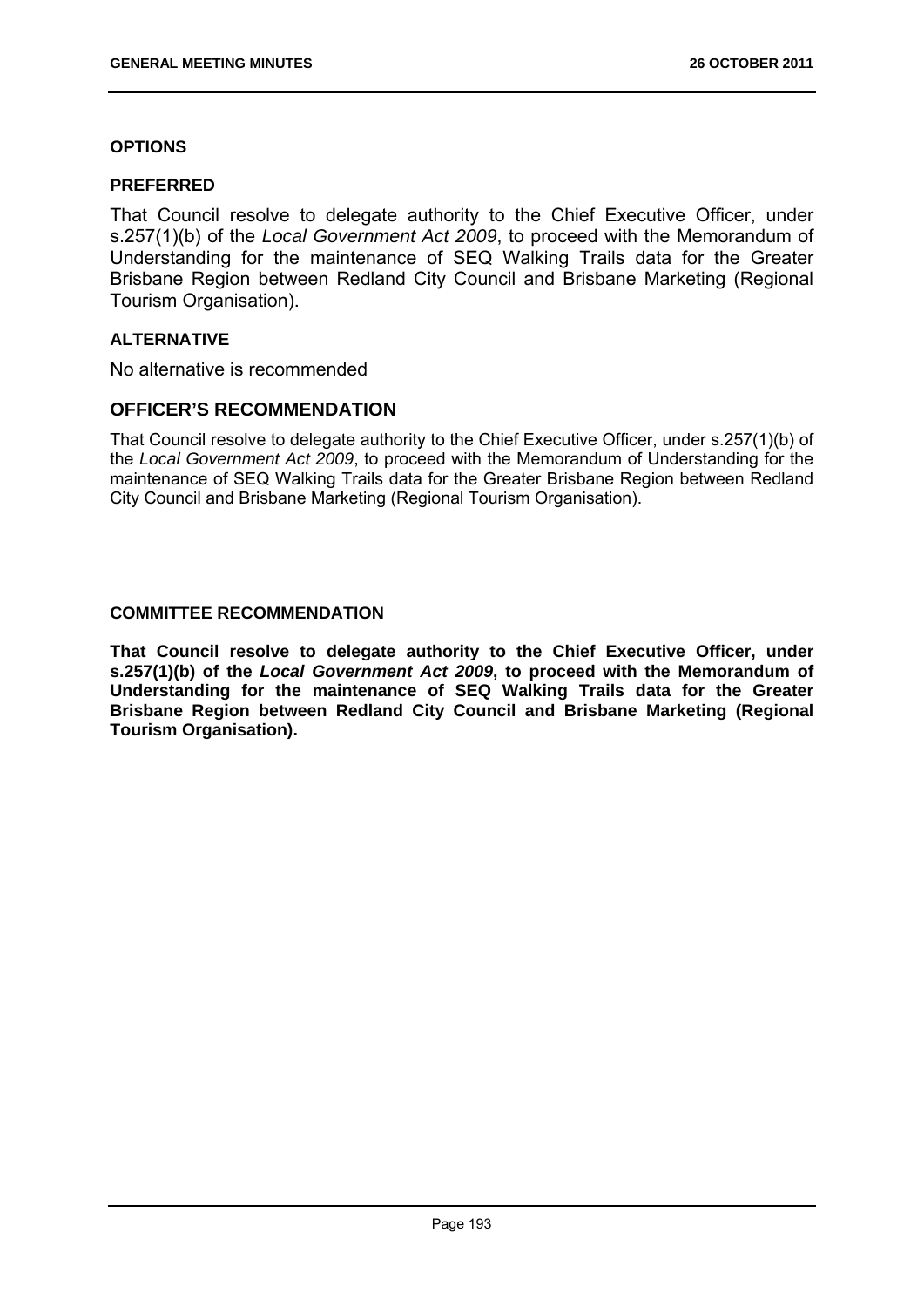# **32.2.4 PARKING RESTRICTIONS IN CLEVELAND Dataworks Filename: COMPLAINTS**

| <b>Attachments:</b>         | Attachment 2 Cleveland CBD Parking Guide with number<br>of parking spaces per location pdf |
|-----------------------------|--------------------------------------------------------------------------------------------|
| <b>Responsible Officer:</b> | Louise Rusan<br><b>General Manager City Services</b>                                       |
| Author:                     | <b>Murray Erbs</b><br><b>Manager City Infrastructure</b>                                   |

## **EXECUTIVE SUMMARY**

**PURPOSE** 

## **BACKGROUND**

**ISSUES** 

## **RELATIONSHIP TO CORPORATE PLAN**

## **5. Wise planning and design**

We will carefully manage population pressures and use land sustainably while advocating and taking steps to determine limits of growth and carrying capacity on a local and national basis, recognising environmental sensitivities and the distinctive character, heritage and atmosphere of local communities. A well-planned network of urban, rural and bushland areas and responsive infrastructure and transport systems will support strong, healthy communities.

 **5.7 Support a sustainable future for rural areas by developing and implementing a rural strategy that recognises the city's heritage, economic, environmental and scenic values and promotes sustainable rural industries and activities** 

## **FINANCIAL IMPLICATIONS**

There are no financial implications impacting Council as a result of this report.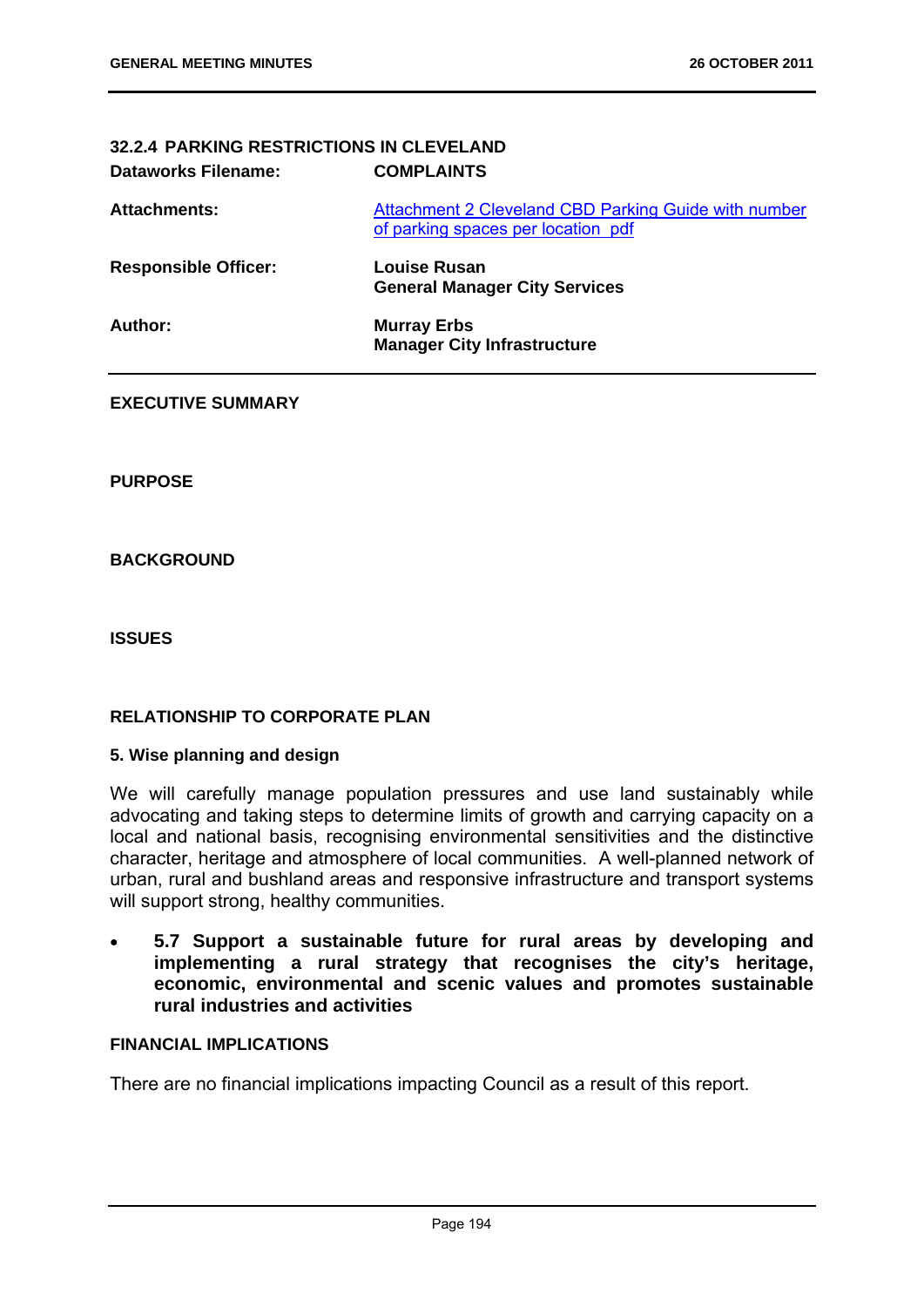## **PLANNING SCHEME IMPLICATIONS**

The Land Use Planning Group was consulted and it is considered that the outcome of recommendations in this report will result in some future amendments to the Redlands Planning Scheme such as

## **CONSULTATION**

**OPTIONS** 

**PREFERRED** 

**ALTERNATIVE** 

## **OFFICER'S/COMMITTEE RECOMMENDATION**

**That Council resolve to:**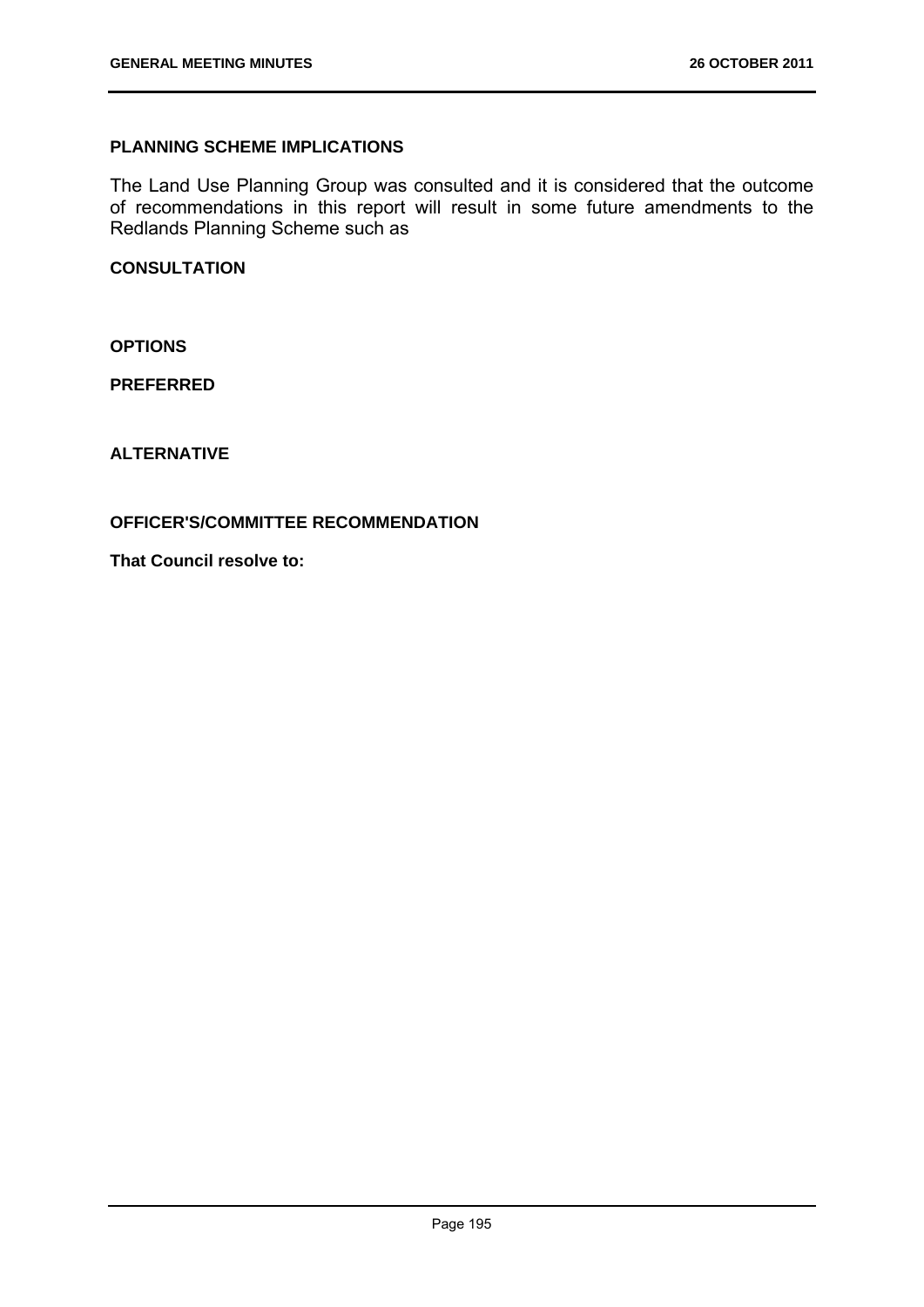| 32.3 PROJECT DELIVERY       |                                                             |
|-----------------------------|-------------------------------------------------------------|
| 32.3.1 PDG TEST REPORT      |                                                             |
| Dataworks Filename:         | 23465                                                       |
| <b>Responsible Officer:</b> | Louise Rusan<br><b>General Manager City Services</b>        |
| Author:                     | <b>Brad Salton</b><br><b>Manager Project Delivery Group</b> |

#### **EXECUTIVE SUMMARY**

The 2012/2013 proposed Capital Works Program consists of a number of projects with an estimated tender component value over \$500,000 including GST. These projects will be tendered as whole projects.

To assist with expediting the contract award process and delivery of projects, the Project Delivery Group has been presenting reports to Council over the last few financial years requesting that authority be delegated to the Chief Executive Officer to make, vary and discharge contracts for various tenders with a value over \$500,000 including GST.

In the 2011/2012 financial year a report advising of five (5) projects requiring tenders with an estimated value over \$500,000 including GST was presented to Council seeking the CEO be delegated authority to accept the tenders and make, vary and discharge all contracts over \$500,000 including GST. The report was approved by Council and the delegated authority was granted.

In the 2012/2013 financial year the Project Delivery Group has identified six (6) projects that will require that tenders to be sought with an estimated value over \$500,000 including GST.

This report recommends that the Chief Executive Officer (and Interim Chief Executive Officer) be delegated authority to accept the tenders and make, vary and discharge all contracts over \$500,000 including GST for the following six (6) projects within the 2012/2013 financial year approved budget:

| <b>Project Number</b> | <b>Project Name</b>                                |
|-----------------------|----------------------------------------------------|
| 40065                 | 12 & 13 Seahaven Court, Cleveland - Revetment Wall |
| 40066                 | Seacrest Court, Cleveland (Lots 25 & 26)           |
| 40137                 | Williams Street Boat Ramp Extra CTU Parking        |
| 41710                 | <b>MBC Hilliard's Creek Crossing, Ormiston</b>     |
| 42132                 | Victoria Point Boat Ramp Floating Pontoon          |
| 42318                 | <b>William Street Southern Ramp</b>                |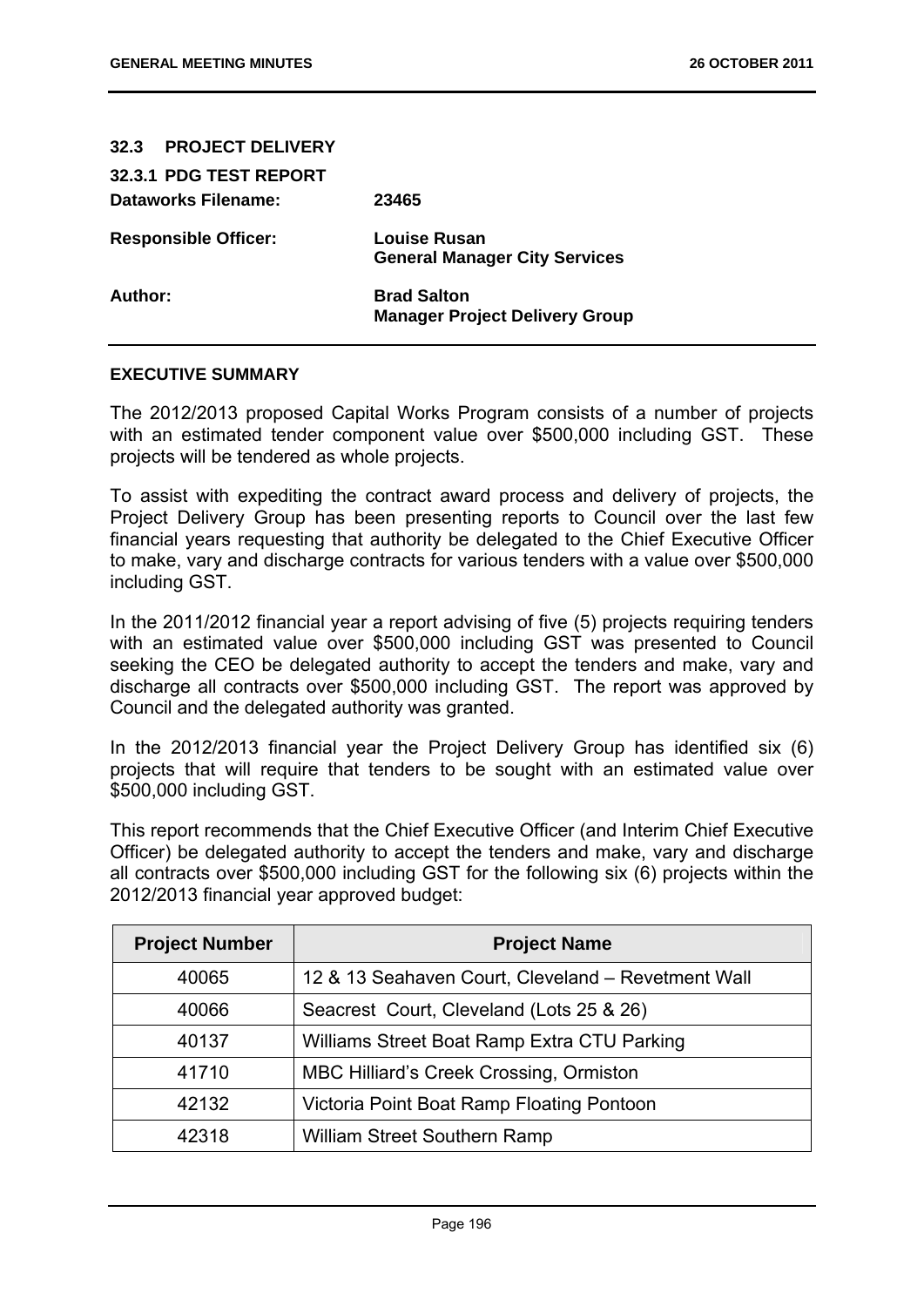This delegation will assist Council by reducing the timeframe for the tender process so that the awarding of the contract is not dependent on Council meeting dates which will expedite the process.

#### **PURPOSE**

The purpose of this report is to seek resolution from Council to delegate authority to the Chief Executive Officer (and Interim Chief Executive Officer) to accept the tenders and make, vary and discharge all contracts over \$500,000 including GST for the six (6) listed projects within the 2012/2013 financial year approved budget.

#### **BACKGROUND**

The 2012/2013 approved Capital Works Program consists of a number of projects with an estimated tender component value over \$500,000 including GST. These projects will be tendered as whole projects.

At the General Meeting held 30 October 2002 Council delegated authority to the Chief Executive Officer (CEO) to make, vary and discharge contracts that do not exceed \$500,000 including GST where:

- i. The spending of funds to be incurred by making, varying or discharging the contract has been provided for in an approved budget for the financial year when the making, varying or discharging happens; or
- ii. The spending of funds to be incurred have been provided for in a budget pending the adoption by Council (section 522 of the Local Government Act).

Over the last few financial years the Project Delivery Group has been presenting reports to Council requesting that authority be delegated to the Chief Executive Officer to make, vary and discharge contracts for various tenders with a value over \$500,000 including GST. This process has been used to assist with expediting the contract award process and delivery of the project.

In the 2011/2012 financial year a report advising of five (5) projects requiring tenders with an estimated value over \$500,000 including GST was presented to Council seeking the CEO be delegated authority to accept the tenders and make, vary and discharge all contracts over \$500,000 including GST. The report was approved by Council and the delegated authority was granted.

In the 2012/2013 financial year the Project Delivery Group has identified six (6) projects that will require that tenders to be sought with an estimated value over \$500,000 including GST.

## **ISSUES**

It is anticipated that in the 2012/2013 financial year, under the current process of seeking delegated authority for individual projects, that six (6) individual reports on projects with tenders with an estimated value over \$500,000 including GST would be presented to Council by the Project Delivery Group seeking Council resolution to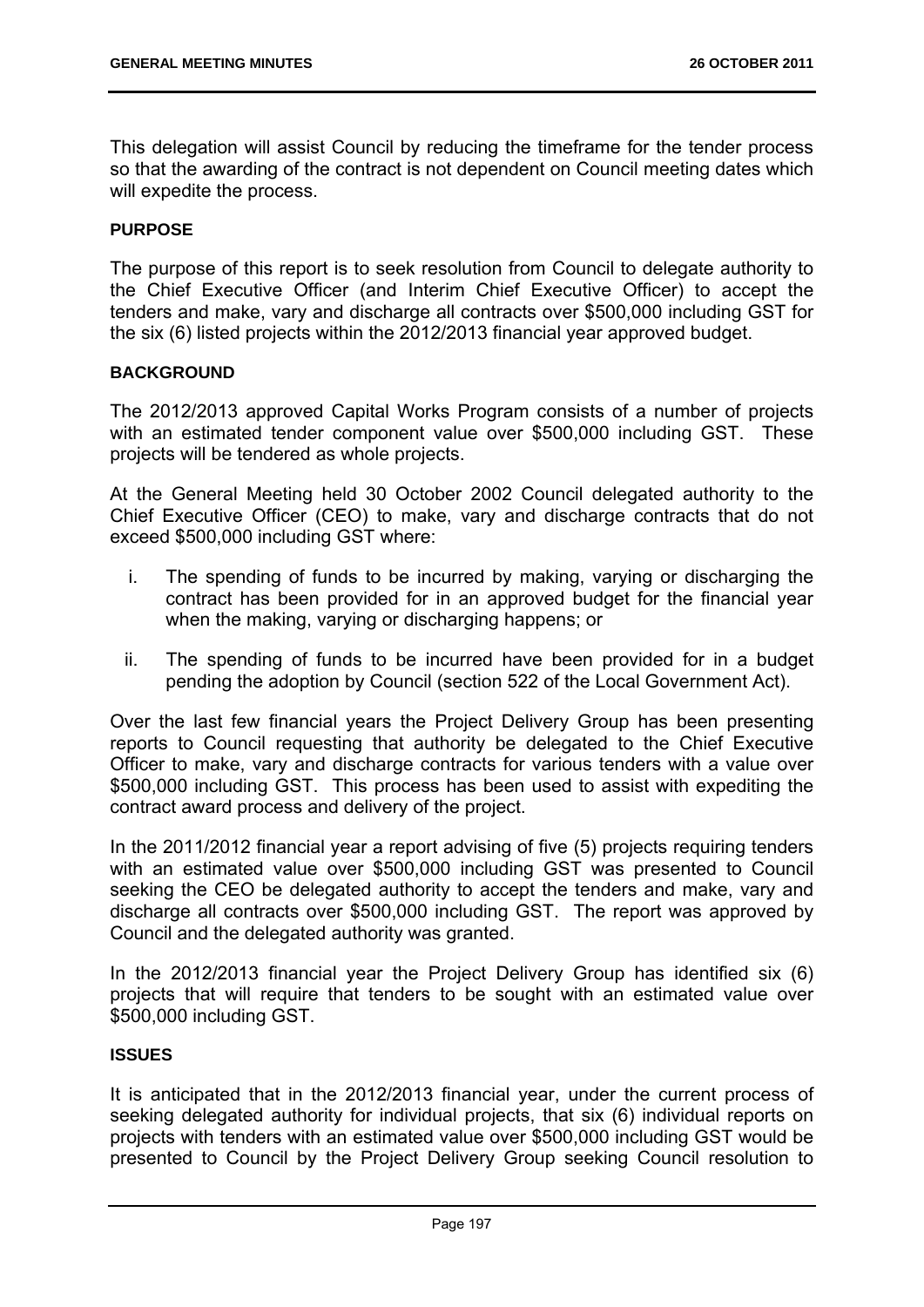delegate authority to the Chief Executive Officer (and Interim Chief Executive Officer) to make, vary and discharge the individual contracts.

Council resolution is being sought to delegate authority to the Chief Executive Officer (and Interim Chief Executive Officer) to make, vary and discharge the contracts associated with the six (6) projects listed in the table below. This one resolution will cover all of the contracts over \$500,000 including GST that are awarded for the following six (6) projects:

| <b>Project</b><br><b>Number</b> | <b>Project Name and Description</b>                                                                                                                                                        | <b>Budget</b><br><b>Allocated</b><br>2012/2013 |
|---------------------------------|--------------------------------------------------------------------------------------------------------------------------------------------------------------------------------------------|------------------------------------------------|
| 40065                           | 12 & 13 Seahaven Court, Cleveland (Raby Bay)<br>Revetment Wall and remediation works                                                                                                       | \$1,900,000                                    |
| 40066                           | <b>Seacrest Court, Cleveland (Raby Bay)</b><br>Revetment Wall and remediation works at Lots 25 &<br>26                                                                                     | \$1,143,000                                    |
| 40137                           | <b>Williams Street Boat Ramp Extra CTU Parking</b><br>Design CTU parking as extension to existing parking<br>at William St boat ramp. This design is to work with<br>new boat ramp JN42318 | \$667,600                                      |
| 41710                           | <b>MBC Hilliard's Creek Crossing, Ormiston</b><br>Construct part Moreton Bay Cycleway including<br>boardwalk/cycle way linking Station St, Wellington Pt<br>to Hilliard St Ormiston        | \$2,237,500                                    |
| 42132                           | <b>Victoria Point Boat Ramp Floating Pontoon</b><br>Remove old plastic floating pontoon. Install new<br>concrete floating pontoon system                                                   | \$510,001                                      |
| 42318                           | <b>William Street Southern Ramp</b><br>Construct a two (2) lane boat ramp on the southern<br>side of the VMR facility at William St Boat Haven                                             | \$774,400                                      |

This delegation will assist Council by reducing the timing for the tender process so that the awarding of the contract is not dependent on Council meeting dates which will expedite the process.

All of the projects listed are to be managed by the Project Delivery Group in the 2012/2013 financial year and have been approved as part of the 2012/2013 budget approval process. The projects listed include major capital works only.

Should Council decide not to delegate authority to the Chief Executive Officer (and Interim Chief Executive Officer) it may result in delays with the awarding of contracts and the construction of the projects which could lead to additional costs to Council.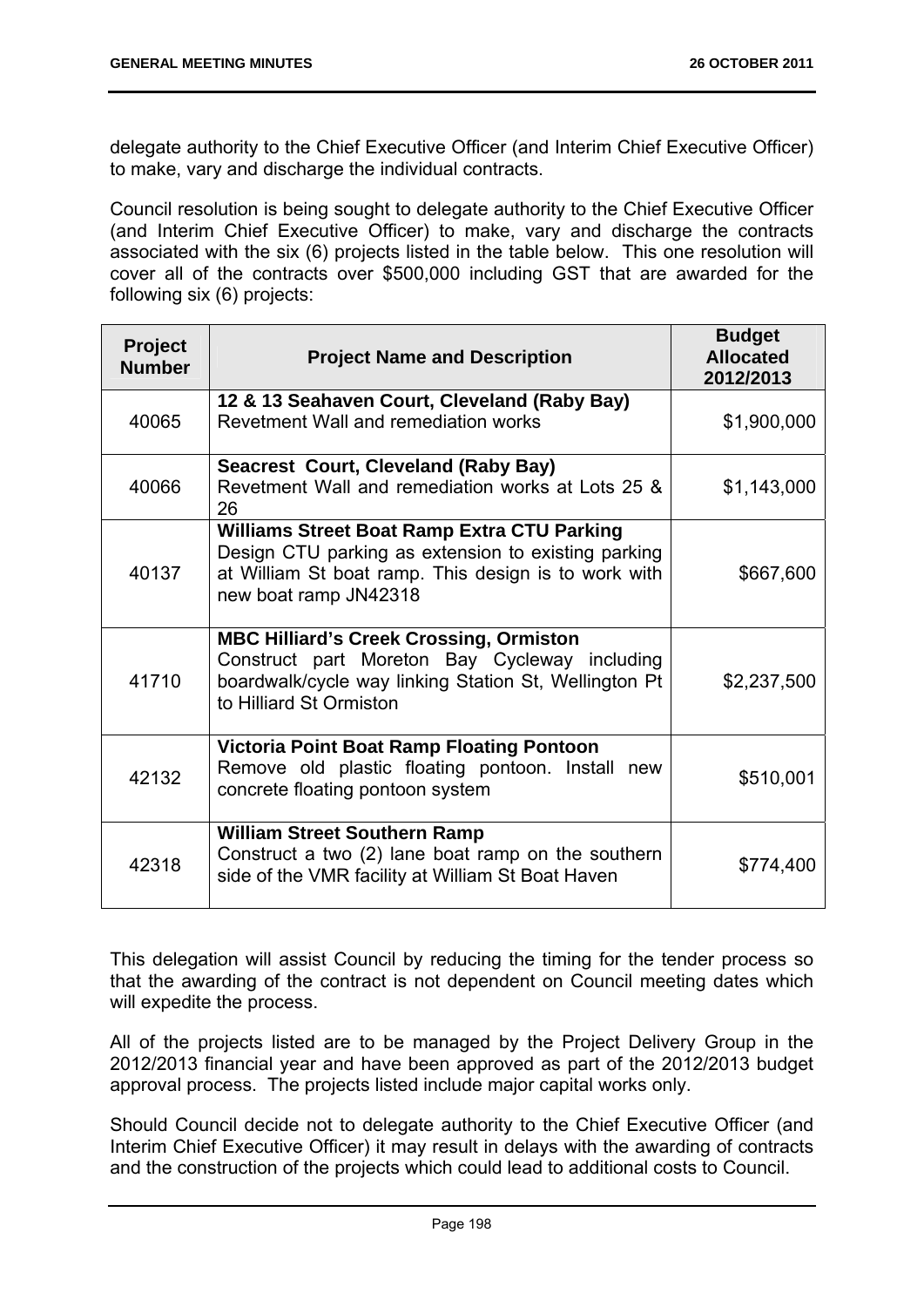## **RELATIONSHIP TO CORPORATE PLAN**

#### **9. An efficient and effective organisation**

Council is well respected and seen as an excellent organisation which manages resources in an efficient and effective way

9.7 Develop our procurement practices to increase value for money within an effective governance framework

## **FINANCIAL IMPLICATIONS**

The six (6) listed projects in this report are approved projects for the 2012/2013 financial year and have been approved as part of the budget approval process.

#### **PLANNING SCHEME IMPLICATIONS**

It is considered that the outcome of recommendations in this report will not require any amendments to the Redlands Planning Scheme.

## **CONSULTATION**

The General Manager City Services, Group Manager Project Delivery Group, Service Manager Construction Projects Unit and the Service Manager Project Management Services Unit have been consulted in the preparation of this report and are supportive of the recommendation.

## **OPTIONS**

## **PREFERRED**

That Council resolve to: delegate authority to the Chief Executive Officer (and Interim Chief Executive Officer) under section 257(1)(b) of the *Local Government Act* 2009 to:

5. Accept the tenders and make, vary and discharge all contracts over \$500,000 including GST for the following six (6) projects within the 2012/2013 financial year approved budget;

| <b>Project</b><br><b>Number</b> | <b>Project Name and Description</b>               | <b>Estimated</b><br><b>Value of</b><br><b>Tender</b><br>2012/2013 |
|---------------------------------|---------------------------------------------------|-------------------------------------------------------------------|
| 40065                           | 12 & 13 Seahaven Court, Cleveland (Raby Bay)      | \$1,900,000                                                       |
| 40066                           | Lots 25 & 26 Seacrest Court, Cleveland (Raby Bay) | \$1,143,000                                                       |
| 40137                           | Williams Street Boat Ramp Extra CTU Parking       | \$667,600                                                         |
| 41710                           | <b>MBC Hilliard's Creek Crossing, Ormiston</b>    | \$2,237,500                                                       |
| 42132                           | Victoria Point Boat Ramp Floating Pontoon         | \$510,001                                                         |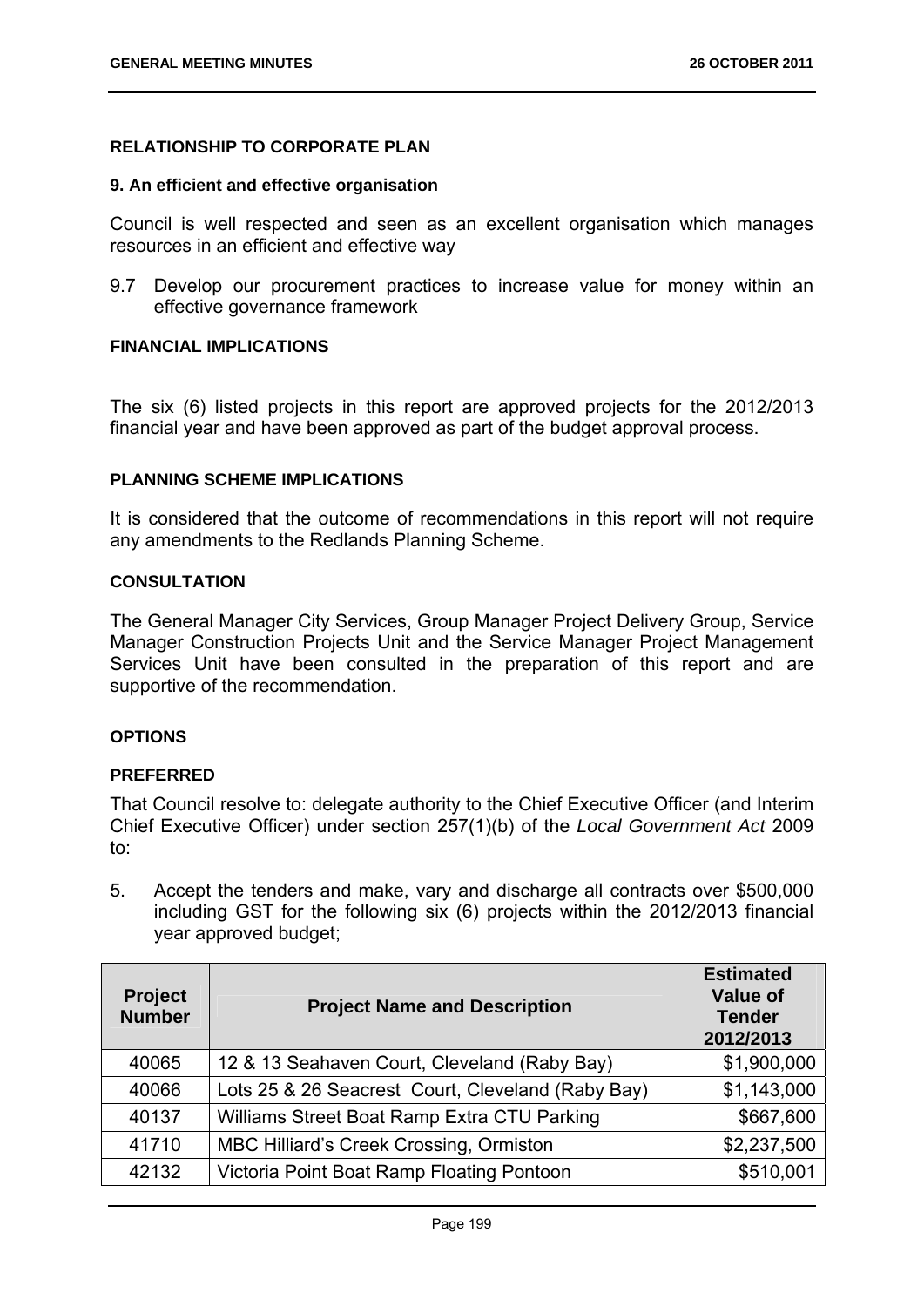| 42318 | William Street Southern Ramp | \$774,400 |
|-------|------------------------------|-----------|
|       |                              |           |

- 6. Amend all relevant documentation;
- 7. Act as Principal's Representative for these contracts; and
- 8. Delegate further, the Principal's Representative role to an appropriate senior officer within Council.

## **ALTERNATIVE**

That Council resolve to not delegate this authority to the Chief Executive Officer (and Interim Chief Executive Officer) which may result in delays with the awarding of contracts and the construction of the projects which could lead to additional costs to Council.

#### **OFFICER'S/COMMITTEE RECOMMENDATION**

**That Council resolve to delegate authority to the Chief Executive Officer (and Interim Chief Executive Officer) under section 257(1)(b) of the** *Local Government Act 2009* **to:** 

**1. Accept the tenders and make, vary and discharge all contracts over \$500,000 including GST for the following six (6) projects within the 2012/2013 financial year approved budget;** 

| <b>Project</b><br><b>Number</b> | <b>Project Name</b>                                |
|---------------------------------|----------------------------------------------------|
| 40065                           | 12 & 13 Seahaven Court, Cleveland - Revetment Wall |
| 40066                           | Lots 25 & 26 Seacrest Court, Cleveland             |
| 40137                           | Williams Street Boat Ramp Extra CTU Parking        |
| 41710                           | <b>MBC Hilliard's Creek Crossing, Ormiston</b>     |
| 42132                           | Victoria Point Boat Ramp Floating Pontoon          |
| 42318                           | William Street Southern Ramp                       |

- **2. Sign and amend all relevant documentation;**
- **3. Act as Principal's Representative for these contracts; and**
- **4. Delegate further, the Principal's Representative role to an appropriate senior officer within Council.**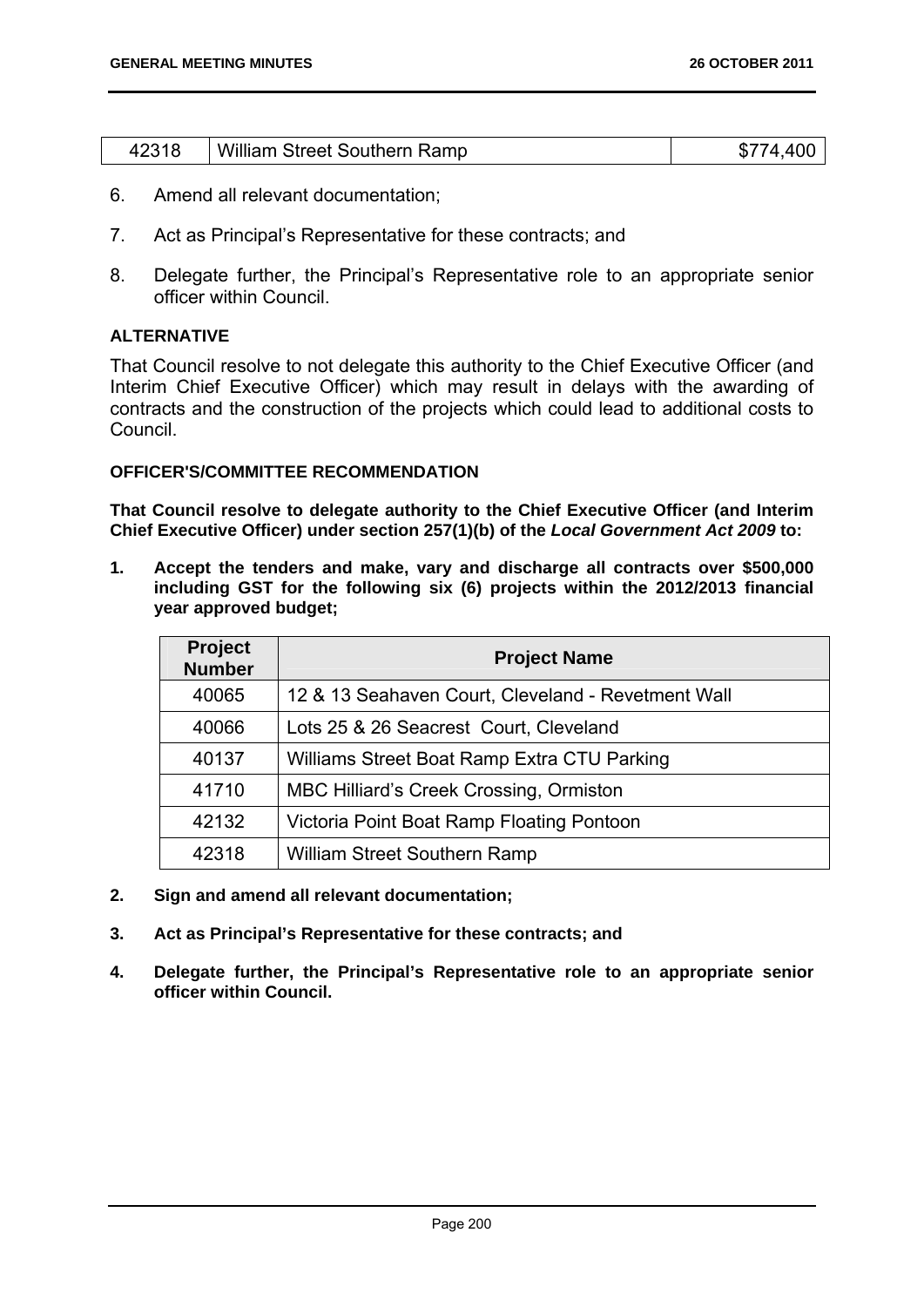## **32.3.2 REQUEST TO EXTEND HEAVY VEHICLE ROUTE ACCESS NETWORK TO SUPPORT B-DOUBLE VEHICLES**

| <b>Dataworks Filename:</b>  | <b>RTT - Double Route</b>                                                                                                                                                                                                                                     |
|-----------------------------|---------------------------------------------------------------------------------------------------------------------------------------------------------------------------------------------------------------------------------------------------------------|
| <b>Attachments:</b>         | <b>Multi Combination Routes in Queensland</b><br><b>Redland Planning Scheme Movement Network</b><br><b>Table 2 - Road Reviews of Council Roads</b><br><b>Table 3 - Trunk Routes</b><br><b>Figure 2 - Heavy Vehicle Access Application</b><br><b>Locations</b> |
| <b>Responsible Officer:</b> | <b>Murray Erbs</b><br><b>Manager City Infrastructure</b>                                                                                                                                                                                                      |
| Author:                     | <b>Len Purdie</b><br><b>Principal Adviser Roads &amp; Drainage</b>                                                                                                                                                                                            |

#### **EXECUTIVE SUMMARY**

The Council has been requested to extend the Heavy Vehicle Route Access Network to support B-double vehicles not exceeding 19m but with a higher mass limit of up to 55.5 tonnes over certain roads in the city. This is in response to applications received by the Department of Transport and Main Roads (TMR) to use these roads. Advice concerning the route is to be received from Council regarding its suitability. An assessment of the route supports the extension as the request is for an increase in mass limit and with no increase in vehicle length or width. The report recommends the extension be approved.

#### **PURPOSE**

The purpose of the report is to respond to the request by TMR and to seek Council's approval for extension of the Heavy Vehicle Route Access Network to support Bdouble vehicles not exceeding 19m but with a higher mass limit of up to 55.5 tonnes over specific roads in the city.

#### **BACKGROUND**

A number of requests have been received from TMR for Council to extend the Heavy Vehicle Route Access Network to allow B-double vehicles not exceeding 19m but with a higher mass limit of up to 55.5 tonnes, to travel on certain roads in the city. A 19m B-double has a regulation general access mass limit of 50 tonnes. The requests to TMR are for delivery using B-double vehicles that carry higher gross weight limits. The requests are summarised in the following Table 1.

| <b>Address</b>                    | <b>Applicant</b>           | Reason               |
|-----------------------------------|----------------------------|----------------------|
| 62-74 Springacre Road, Thornlands | <b>Mountain Industries</b> | Deliver Chicken Feed |
| 107 Springacre Road, Thornlands   | <b>Mountain Industries</b> | Deliver Chicken Feed |
| 35-71 Kinross Road, Thornlands    | <b>Mountain Industries</b> | Deliver Chicken Feed |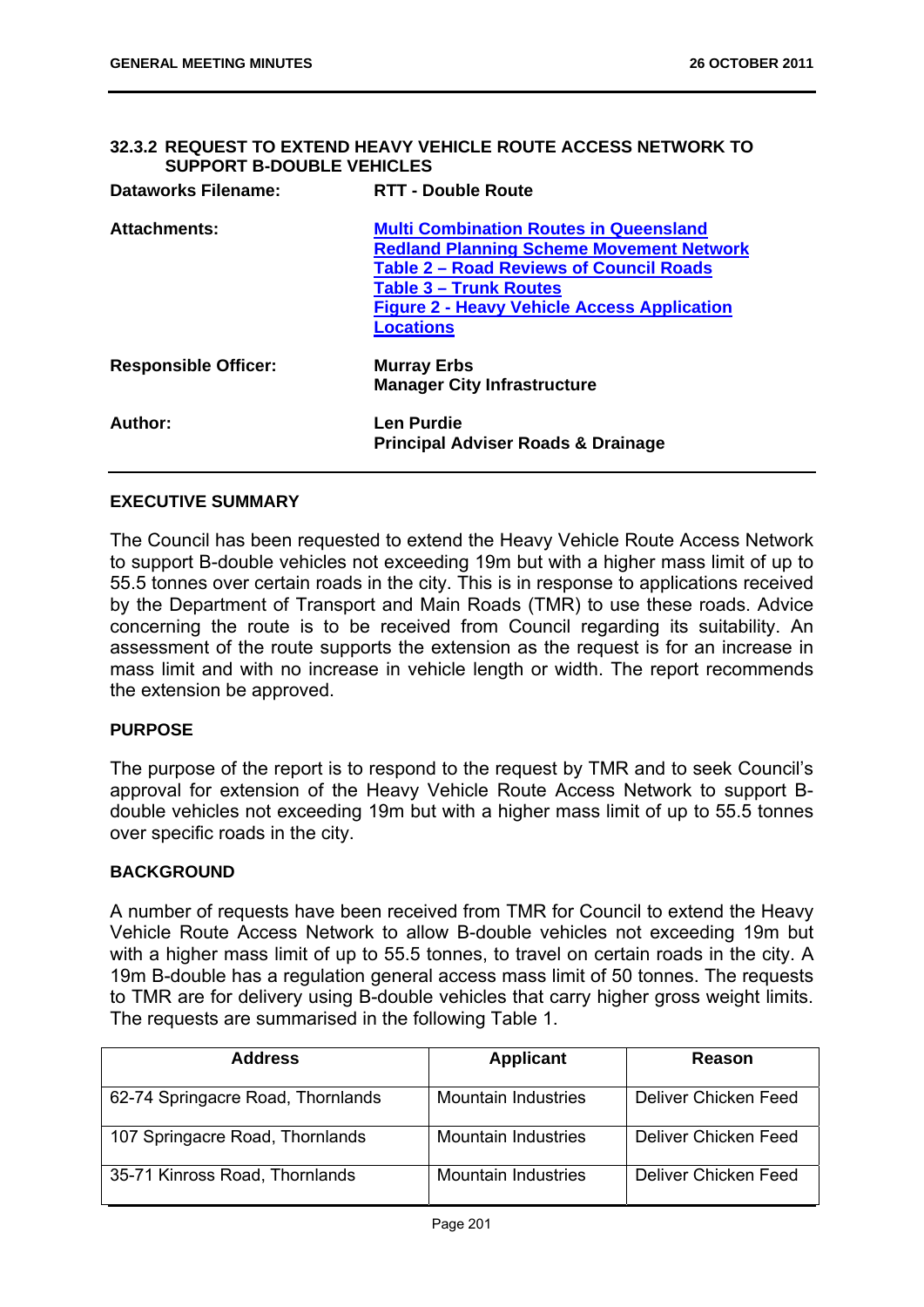| 164-166 Woodlands Drive, Thornlands | <b>Mountain Industries</b> | Deliver Chicken Feed |
|-------------------------------------|----------------------------|----------------------|
| 44-52 Worthing Road, Victoria Point | <b>Toll Industries</b>     | Deliver Chicken Feed |

**Table1 – Applications for the Extension of the Trunk Road Route** 

A B-double vehicle is defined as a combination consisting of a prime mover towing two semi-trailers. The prime mover and two trailers are combined by two fifth wheel (turntable) assembies (refer Figure 1). The double articulation is the main distinguishing a feature of a contract of a contract of a contract of a contract of a contract of a contract of a contract of a contract of a contract of a contract of a contract of a contract of a contract of a contract o B-double. A B-double vehicle with an overall length not exceeding 19m and a Gross Combined Mass (GCM) not exceeding 50 tonnes are permitted general access to all roads in Queensland except where specifically excluded by local signage. In the case that a B-double has an overall length not exceeding 19m and a gross weight exceeding 50 tonnes are restricted to 23 metre and 25 metre B-double routes (refer Attachment 1). Travel on a route that is not gazetted, requires the operator to apply for a permit. Council has to agree to the route where it is over Council controlled roads.

In assessing the route there are many issues that can be considered. However, as the

B-double vehicle does not exceed 19m and its geometric performance is significantly better than a normal articulated vehicle, the only criteria that needs to be considered is the heavier gross mass of the vehicle. Due to the axle configuration of the Bdouble the load imparted to the pavement is less than a normal articulated vehicle. Because of the increase in the gross mass, the forces imparted to structures such as bridges may need to be checked for their adequacy.



**Figure 1: Typical B-Double** 

## **Proposed Route**

The roads requested to extend the trunk road route are listed in Table 2 (attachment 3) with comments and a sketch of the application destination and roads is shown in Figure 2 (attachment 5).

The increased load requirement listed on the requests is to carry a GCM of 55.5 tonnes. An assessment of the existing structures along the proposed routes was performed. There is a culvert structure identified at Springacre Road at Eprapah Creek that is old, built in situ and would need a structural investigation to prove its structural adequacy to support the additional mass limit proposed. It is not intended to support additional loading over this structure. There were no significant structures (bridges), only culvert crossings on the other roads proposed. As the width of the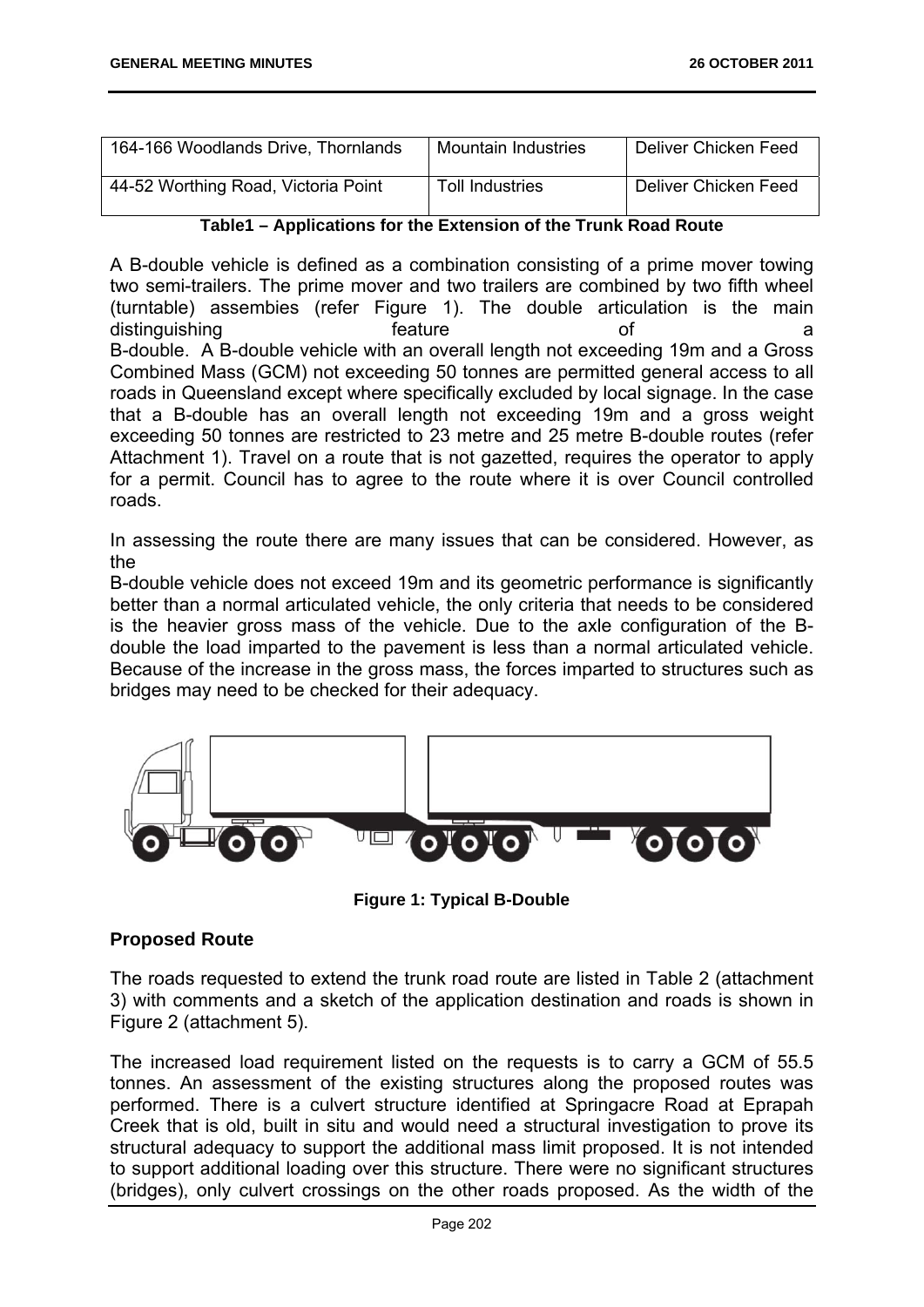culvert crossings does not support a significant length of a vehicle as it passes, they will not be overloaded from the increased gross mass. The higher mass load of the vehicle is distributed through the vehicle's axle configurations and wheel loads are less than for a standard vehicle. There can be extra axle passes by a B-double vehicle as it might have more axles; however, this is usually offset by fewer truck movements needed to move the same freight.

In assessing the route, consideration was given to reducing the length travelled over council roads; based on the route assessment, permits could be issued based on Table 3 (attachment 4).

## **ISSUES**

The implication of the report recommendation extends the trunk road route to allow B-doubles vehicles not exceeding 19m but with a higher mass limit of up to 55.5 tonnes to be used on certain roads in the City. Further requests could be received leading to more of this type of vehicle being used on the roads identified or additional roads in the City if the report is accepted.

## **RELATIONSHIP TO CORPORATE PLAN**

#### **5. Wise planning and design**

We will carefully manage population pressures and use land sustainably while advocating and taking steps to determine limits of growth and carrying capacity on a local and national basis, recognising environmental sensitivities and the distinctive character, heritage and atmosphere of local communities. A well-planned network of urban, rural and bushland areas and responsive infrastructure and transport systems will support strong, healthy communities.

5.12 Plan, provide and advocate for essential physical and social infrastructure that supports community well-being and manage Council's existing infrastructure assets to ensure current service standards are maintained or improved

## **FINANCIAL IMPLICATIONS**

There are no financial implications impacting Council as a result of this report.

#### **PLANNING SCHEME IMPLICATIONS**

The Redlands Planning Scheme lists haulage routes for the city in Part 9-Schedules 6 – Movement Network and Road design Map 1 – Mainland – Movement Network (refer Attachment 2).

This highlights Woodlands Drive, Double Jump Road and Springacre Road as haulage routes.

It is considered that the outcome of recommendations in this report will not require any amendments to the Redlands Planning Scheme.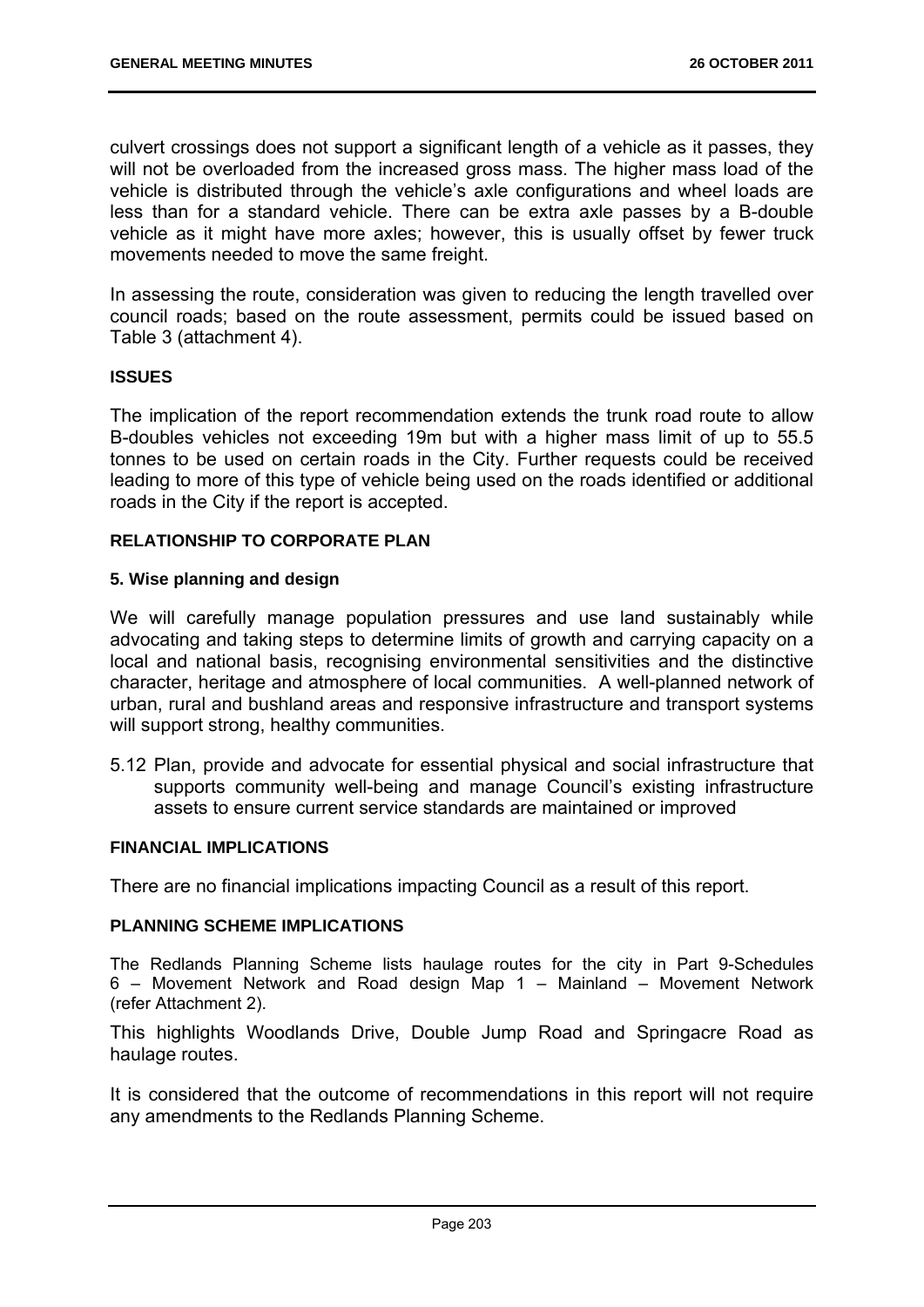## **CONSULTATION**

Councillor Hardman (Division 3) and Councillor Talty (Division 6) have been consulted.

## **OPTIONS**

## **PREFERRED**

That Council resolve to support the issuing of permits by the Department of Transport and Main Roads for the extension of the Heavy Vehicle Route Access Network for Bdouble vehicles not exceeding 19m but with a higher mass limit of up to 55.5 tonnes over council roads as detailed in Table 3 of the report.

## **ALTERNATIVE**

That Council resolve to not support the issuing of permits by the DTMR for the extension of the Heavy Vehicle Route Access Network for B-doubles vehicles not exceeding 19m but with a higher mass limit of up to 55.5 tonnes over council roads as detailed in Table 3 of this report.

#### **OFFICER'S/COMMITTEE RECOMMENDATION**

**That Council resolve to support the issuing of permits by the Department of Transport and Main Roads for the extension of the Heavy Vehicle Route Access Network for B-double vehicles not exceeding 19m but with a higher mass limit of up to 55.5 tonnes over council roads as detailed in Table 3 of the report.**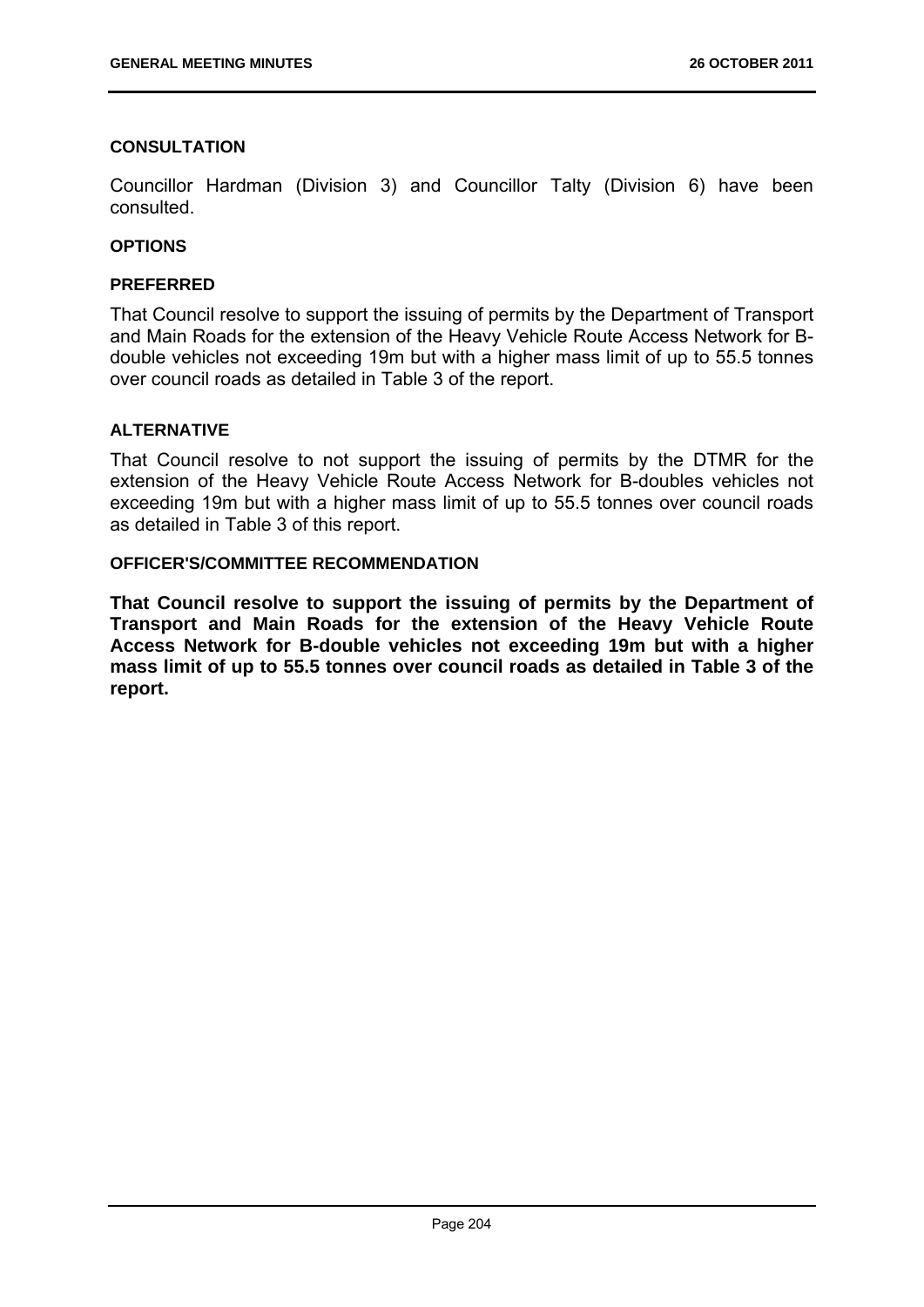## **32.4 CLOSED SESSION**

# **32.4.1 COMMUNITY AND CULTURAL SERVICES 32.4.2 REVIEW OF SCHOOL AGE CARE Dataworks Filename: CS SCHOOL AGE CARE**

| <b>Responsible Officer:</b> | <b>Louise Rusan</b>                  |
|-----------------------------|--------------------------------------|
|                             | <b>General Manager City Services</b> |

**Author: Greg Jensen Manager Community & Cultural Services** 

## **EXECUTIVE SUMMARY**

#### **OFFICER'S/COMMITTEE RECOMMENDATION**

**That Council resolve to:**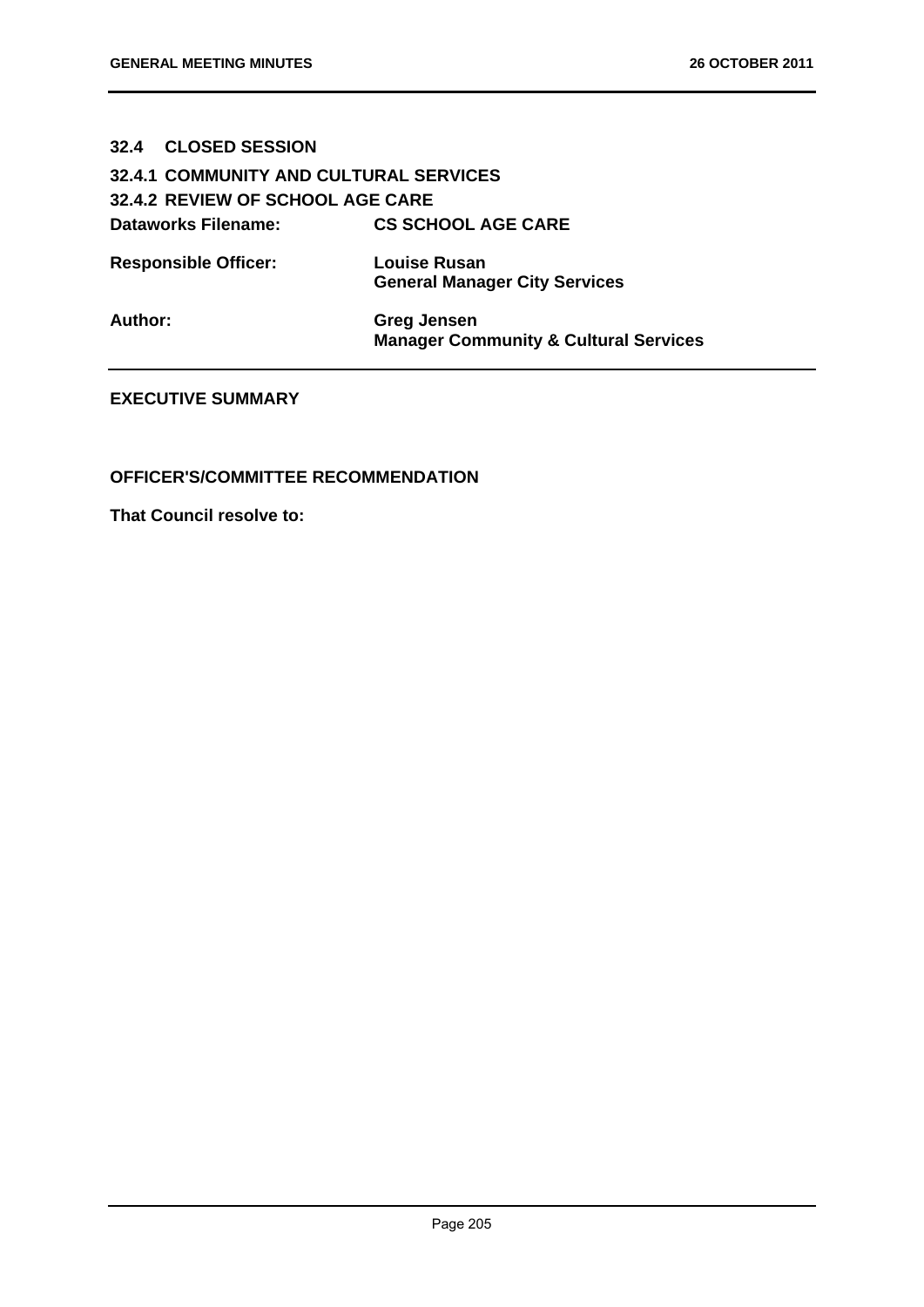#### **MEETING CLOSURE**

There being no further business, the Chair declared the meeting closed at 9:54 a.m.

#### **33 MAYORAL MINUTES**

In accordance with *Subordinate Local Law No 5 (Meetings),* s.10, the Mayor may put to the meeting a written motion called a 'Mayoral Minute', on any matter. Such motion may be put to the meeting without being seconded, may be put at that stage in the meeting considered appropriate by the Mayor and once passed becomes a resolution of Council.

#### **34 REPORTS DIRECT TO COUNCIL**

**34.1 CITY SERVICES** 

| 34.1.1 APRIL FINANCIAL REPORT |                                                          |
|-------------------------------|----------------------------------------------------------|
| <b>Dataworks Filename:</b>    | <b>FM - MONTHLY REPORT</b>                               |
| <b>Responsible Officer:</b>   | <b>Gavin Holdway</b><br><b>Manager Financial Control</b> |
| Author:                       | Sandra Bridgeman<br><b>Financial Reporting Manager</b>   |

#### **EXECUTIVE SUMMARY**

Section 152(2) of the *Local Government (Finance Plans & Reporting) Regulation 2010* requires the Chief Executive Officer to present the financial report to a monthly meeting.

The financial statements for April 2012 demonstrate that Council exceeded targets set in the 2011-2012 budget for five of the seven Financial Stability Key Financial Performance Indicators. These are:

- ability to pay our bills current ratio;
- ability to repay our debt debt servicing ratio;
- cash balance;
- cash balances cash capacity in months;
- long term financial stability debt to assets ratio; and

The following Financial Stability Ratio Key Financial Performance Indicators are unfavourable and outside of Council's target range: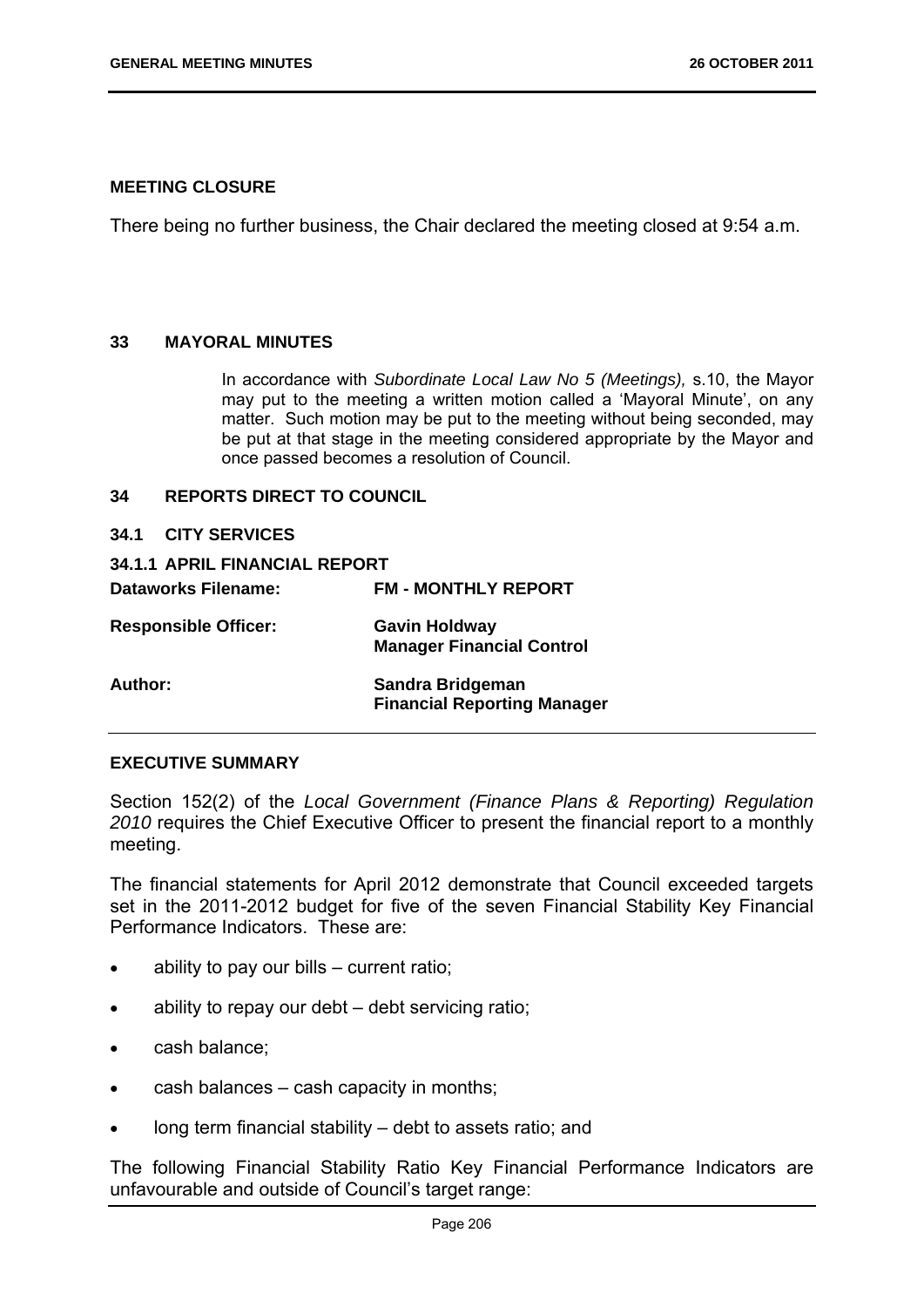- level of dependence on general rate revenue
- operating performance

With respect to the five measures of sustainability adopted as part of the 2011-2012 budget Council is currently meeting four of the five targets. The measures currently being met are:

net financial liabilities ratio;

## **PURPOSE**

The purpose is to present the April 2012 financial report to Council and explain the content and analysis of the report. Section 152(2) of the *Local Government (Finance, Plans & Reporting) Regulation 2010* requires the Chief Executive Officer of a local government to present statements of its accounts to the local government.

## **BACKGROUND**

The Corporate Plan contains a strategic priority to support the organisation's capacity to deliver services to the community by building a skilled, motivated and continually learning workforce, ensuring assets and finances are well managed, corporate knowledge is captured and used to best advantage, and that services are marketed and communicated effectively.

## **ISSUES**

Please refer to the attached Monthly Financial Performance Report.

## **RELATIONSHIP TO CORPORATE PLAN**

#### **8. Inclusive and ethical governance**

Deep engagement, quality leadership at all levels, transparent and accountable democratic processes and a spirit of partnership between the community and Council will enrich residents' participation in local decision making to achieve the community's Redlands 2030 vision and goals

- **8.7 Ensure Council resource allocation is sustainable and delivers on Council and community priorities**
- **8.8 Provide clear information to citizens about how rates, fees and charges are set and how Council intends to finance the delivery of the Community Plan and Corporate Plan**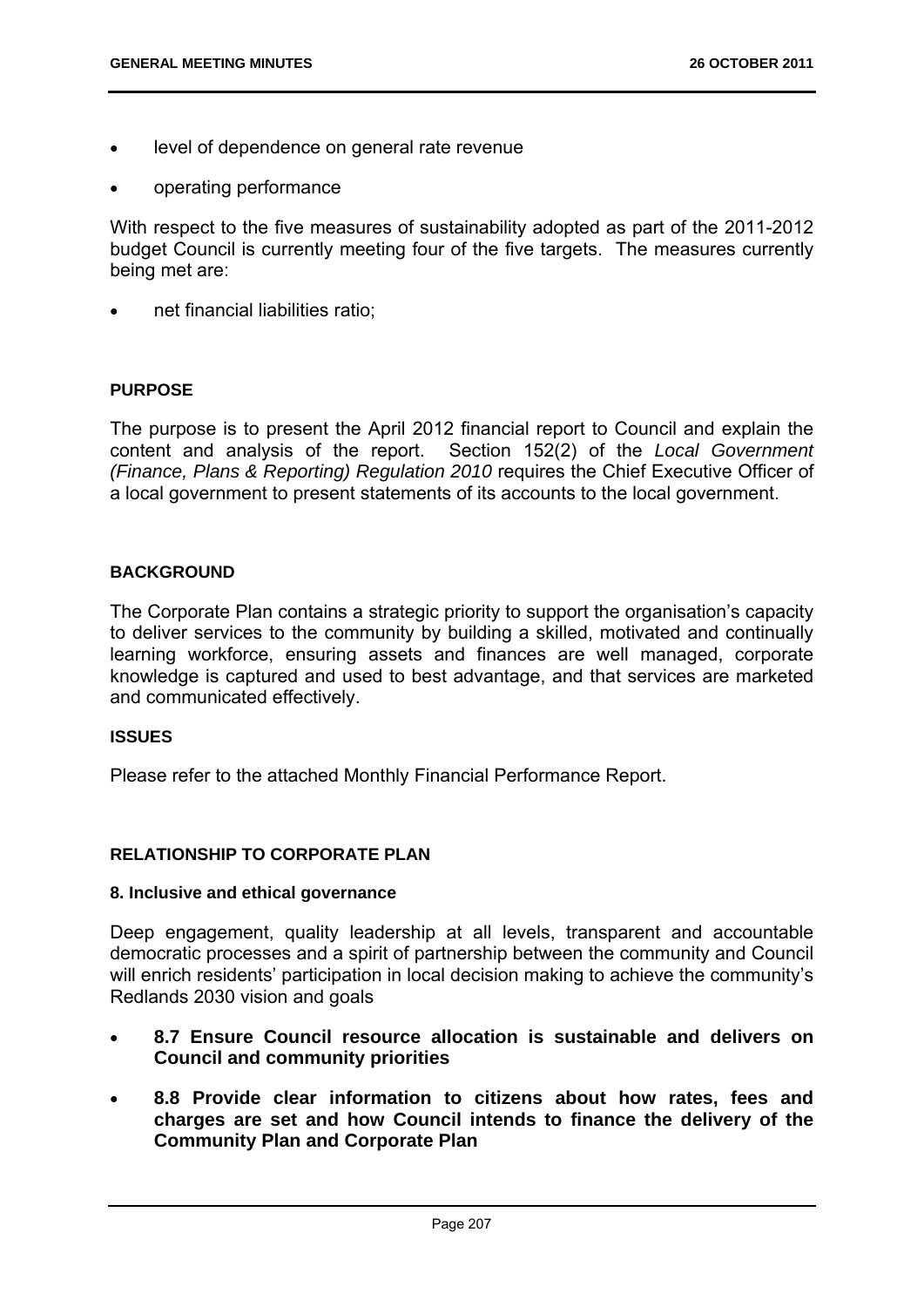## **FINANCIAL IMPLICATIONS**

Please refer to the attached Monthly Financial Performance Report.

Council has been given confirmation by Queensland Treasury Corporation (QTC) to borrow up to \$13M for 2011/12 financial year. At this stage it is expected that Council will borrow \$5.5M for the Phase 3 – Judy Holt Eastern Batter remediation and associated works. Further borrowing requirements will be determined as part of the Q3 budget review, however Council is not expecting to draw down the full \$13M. Council anticipates that forecast borrowings for the end of 2011/12 will be in the range of \$62M-\$65M instead of the original forecast balance of \$68M.

#### **PLANNING SCHEME IMPLICATIONS**

The Land Use Planning Group was consulted and it is considered that the outcome of recommendations in this report will result in some future amendments to the Redlands Planning Scheme such as

#### **CONSULTATION**

Consultation has taken place amongst Council departmental officers, Financial Reporting and Capital Management Team and the Executive Leadership Group

#### **OPTIONS**

#### **PREFERRED**

That Council resolve to note the End of Month Financial Reports for April 2012 and explanations as presented in the Monthly Financial Performance Report.

## **ALTERNATIVE**

That Council requests additional information.

#### **OFFICER'S RECOMMENDATION**

**That Council resolve to note the End of Month Financial Reports for April 2012 and explanations as presented in the attached Monthly Financial Performance Report.**